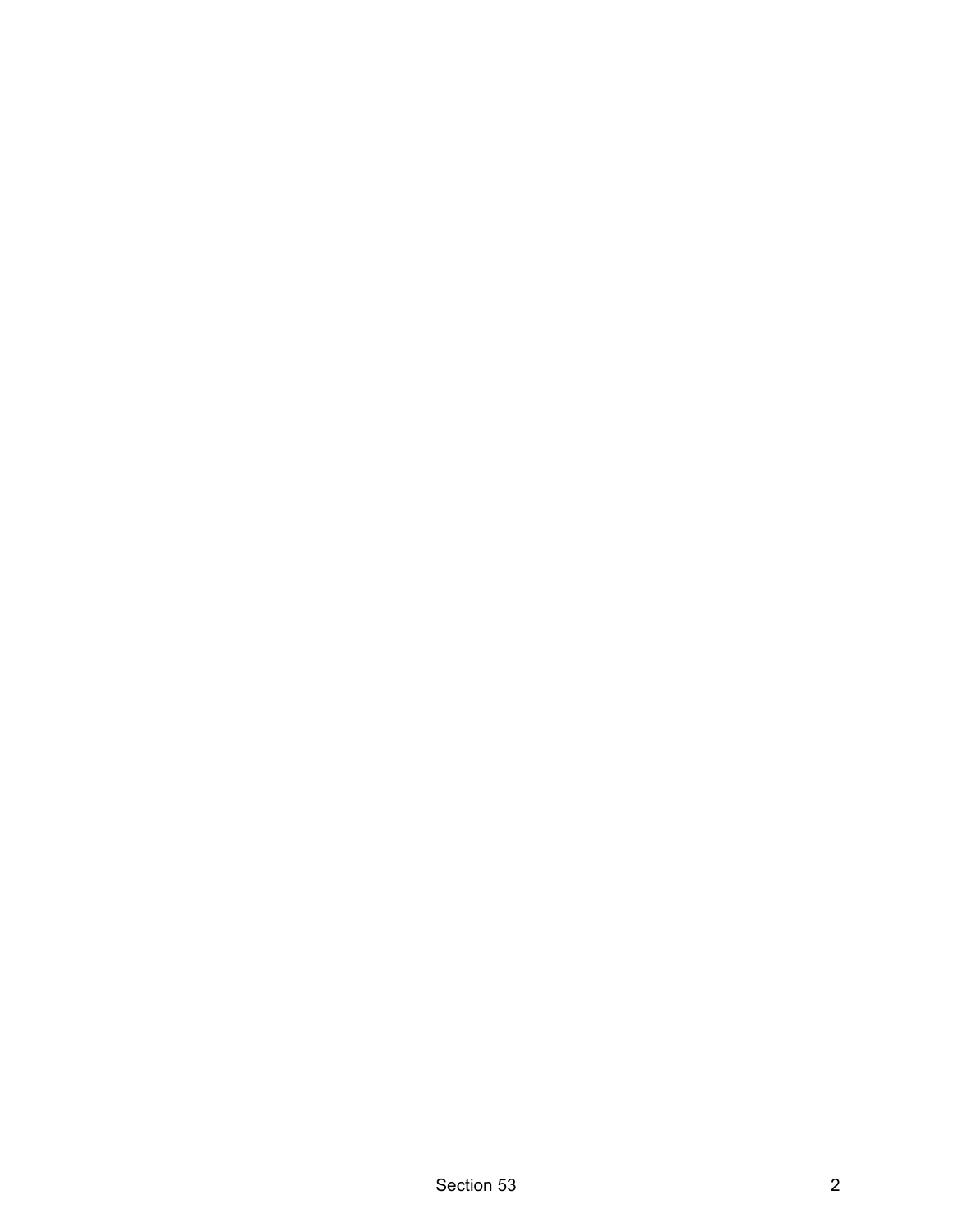### **CITY OF PHILADELPHIA**

### **DEPARTMENTAL SUMMARY BY FUND**

#### **FISCAL 2020 OPERATING BUDGET**

| Department |                |       |                               |             |               |             |               | No.         |
|------------|----------------|-------|-------------------------------|-------------|---------------|-------------|---------------|-------------|
|            | Water          |       |                               |             |               |             |               | 28          |
|            |                |       |                               | Fiscal 2018 | Fiscal 2019   | Fiscal 2019 | Fiscal 2020   | Increase    |
|            |                |       |                               | Actual      | Original      | Estimated   | Proposed      | or          |
| No.        | Fund           | Class | Description                   | Obligations | Appropriation | Obligations | <b>Budget</b> | (Decrease)  |
|            | (2)            |       |                               |             |               |             |               |             |
| (1)        |                | (3)   | (4)                           | (5)         | (6)           | (7)         | (8)           | (9)         |
| 02         |                | 100   | <b>Employee Compensation</b>  |             |               |             |               |             |
|            | Water          | a)    | <b>Personal Services</b>      | 110,753,656 | 119,823,412   | 121,522,006 | 127,354,425   | 5,832,419   |
|            |                | b)    | <b>Employee Benefits</b>      |             |               |             |               |             |
|            |                | 200   | Purchase of Services          | 150,956,803 | 173,643,500   | 172,488,850 | 170,795,150   | (1,693,700) |
|            |                | 300   | Materials and Supplies        | 40,546,950  | 47,266,000    | 46,604,700  | 47,276,400    | 671,700     |
|            |                | 400   | Equipment                     | 3,094,873   | 6,817,000     | 6,524,500   | 7,561,500     | 1,037,000   |
|            |                | 500   | Contributions, etc.           | 6,779,219   | 671,000       | 671,000     | 615,000       | (56,000)    |
|            |                | 800   | Payments to Other Funds       | 71,000,000  | 71,000,000    | 71,000,000  | 69,000,000    | (2,000,000) |
|            |                |       | Total                         | 383,131,501 | 419,220,912   | 418,811,056 | 422,602,475   | 3,791,419   |
| 69         |                | 100   | <b>Employee Compensation</b>  |             |               |             |               |             |
|            | Water Residual | a)    | <b>Personal Services</b>      |             |               |             |               |             |
|            |                | b)    | <b>Employee Benefits</b>      |             |               |             |               |             |
|            |                | 200   | Purchase of Services          |             |               |             |               |             |
|            |                | 300   | <b>Materials and Supplies</b> |             |               |             |               |             |
|            |                | 400   | Equipment                     |             |               |             |               |             |
|            |                | 500   | Contributions, etc.           |             |               |             |               |             |
|            |                | 800   | Payments to Other Funds       | 30,532,363  | 37,000,000    | 37,000,000  | 37,000,000    |             |
|            |                |       | Total                         | 30,532,363  | 37,000,000    | 37,000,000  | 37,000,000    |             |
|            |                |       |                               |             |               |             |               |             |
|            |                | 100   | Employee Compensation         |             |               |             |               |             |
|            |                | a)    | <b>Personal Services</b>      |             |               |             |               |             |
|            |                | b)    | <b>Employee Benefits</b>      |             |               |             |               |             |
|            |                | 200   | Purchase of Services          |             |               |             |               |             |
|            |                | 300   | <b>Materials and Supplies</b> |             |               |             |               |             |
|            |                | 400   | Equipment                     |             |               |             |               |             |
|            |                | 500   | Contributions, etc.           |             |               |             |               |             |
|            |                | 800   | Payments to Other Funds       |             |               |             |               |             |
|            |                |       | Total                         |             |               |             |               |             |
|            |                | 100   | <b>Employee Compensation</b>  |             |               |             |               |             |
|            |                | a)    | <b>Personal Services</b>      |             |               |             |               |             |
|            |                | b)    | <b>Employee Benefits</b>      |             |               |             |               |             |
|            |                | 200   | Purchase of Services          |             |               |             |               |             |
|            |                | 300   | <b>Materials and Supplies</b> |             |               |             |               |             |
|            |                | 400   | Equipment                     |             |               |             |               |             |
|            |                | 500   | Contributions, etc.           |             |               |             |               |             |
|            |                | 800   | Payments to Other Funds       |             |               |             |               |             |
|            |                |       | Total                         |             |               |             |               |             |
|            |                | 100   | <b>Employee Compensation</b>  |             |               |             |               |             |
|            |                | a)    | <b>Personal Services</b>      |             |               |             |               |             |
|            |                | b)    | <b>Employee Benefits</b>      |             |               |             |               |             |
|            |                | 200   | Purchase of Services          |             |               |             |               |             |
|            |                | 300   | <b>Materials and Supplies</b> |             |               |             |               |             |
|            |                | 400   | Equipment                     |             |               |             |               |             |
|            |                | 500   | Contributions, etc.           |             |               |             |               |             |
|            |                | 800   | Payments to Other Funds       |             |               |             |               |             |
|            |                |       | Total                         |             |               |             |               |             |
|            |                |       |                               |             |               |             |               |             |
|            |                | 100   | <b>Employee Compensation</b>  |             |               |             |               |             |
|            |                | a)    | <b>Personal Services</b>      | 110,753,656 | 119,823,412   | 121,522,006 | 127,354,425   | 5,832,419   |
|            |                | b)    | <b>Employee Benefits</b>      |             |               |             |               |             |
|            | Departmental   | 200   | Purchase of Services          | 150,956,803 | 173,643,500   | 172,488,850 | 170,795,150   | (1,693,700) |
|            | Total          | 300   | <b>Materials and Supplies</b> | 40,546,950  | 47,266,000    | 46,604,700  | 47,276,400    | 671,700     |
|            | All Funds      | 400   | Equipment                     | 3,094,873   | 6,817,000     | 6,524,500   | 7,561,500     | 1,037,000   |
|            |                | 500   | Contributions, etc.           | 6,779,219   | 671,000       | 671,000     | 615,000       | (56,000)    |
|            |                | 800   | Payments to Other Funds       | 101,532,363 | 108,000,000   | 108,000,000 | 106,000,000   | (2,000,000) |
|            |                |       | Total                         | 413,663,864 | 456,220,912   | 455,811,056 | 459,602,475   | 3,791,419   |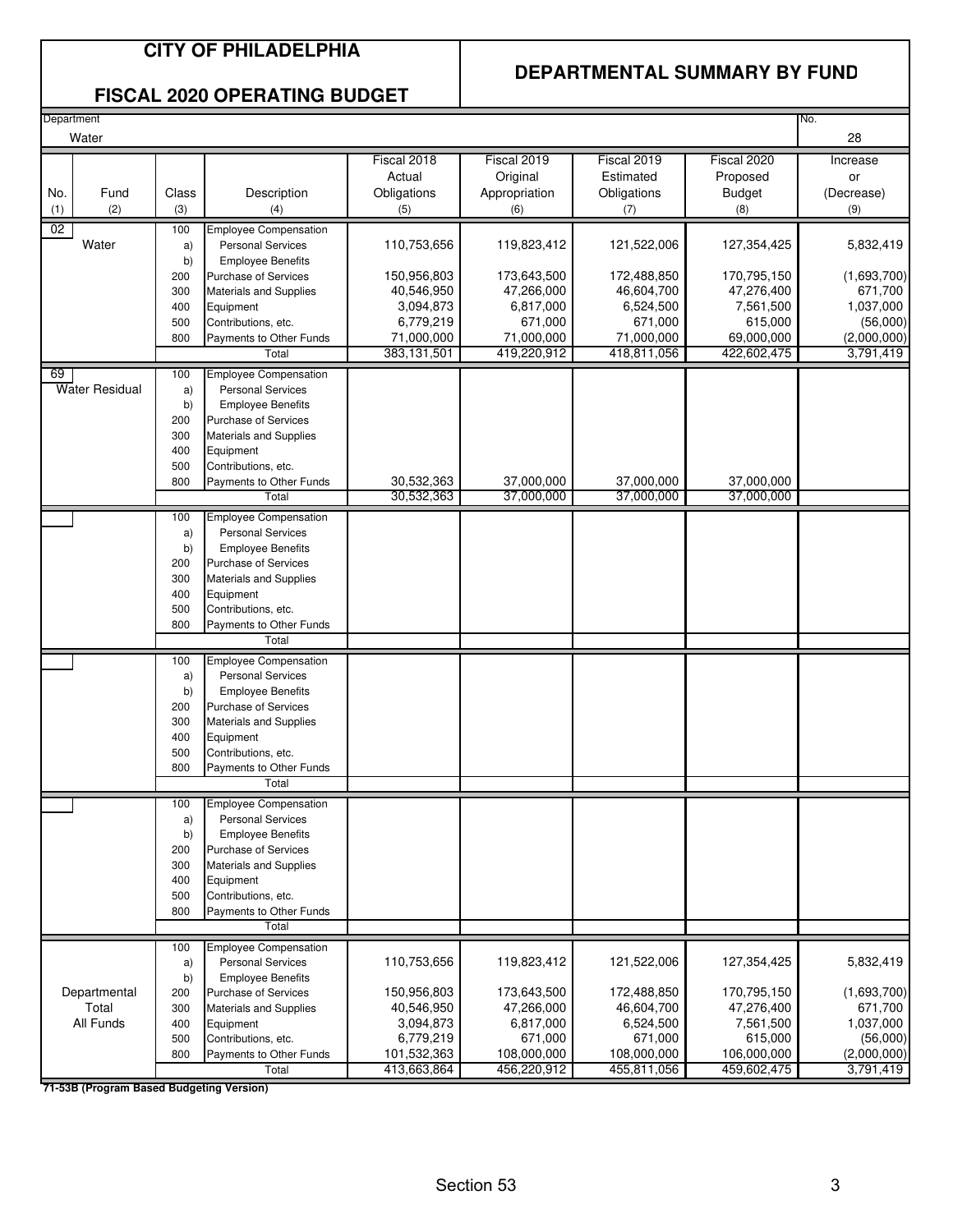### **FISCAL 2020 OPERATING BUDGET**

# **CITY OF PHILADELPHIA DEPARTMENTAL SUMMARY INCREASES AND DECREASES**

| Department<br>Water                                     |           |             |           |          |             | No.<br>28   |
|---------------------------------------------------------|-----------|-------------|-----------|----------|-------------|-------------|
|                                                         | Class     | Class       | Class     | Class    | Other       |             |
| <b>Budget Comments</b>                                  | 100       | 200         | 300/400   | 500      | Classes     | Total       |
| (1)                                                     | (2)       | (3)         | (4)       | (5)      | (6)         | (7)         |
| Class 100                                               |           |             |           |          |             |             |
| Increase due to 18 new full-time positions related to   |           |             |           |          |             |             |
| improving security at the plants, financial planning,   |           |             |           |          |             |             |
| green and stormwater infrastructure maintenance,        |           |             |           |          |             |             |
| and water treatment; transfer of 34 positions from      |           |             |           |          |             |             |
| the Capital Fund; funding of staff level changes,       |           |             |           |          |             |             |
| salaries increases and union and non-rep contracts      |           |             |           |          |             |             |
| terms                                                   | 2,775,125 |             |           |          |             | 2,775,125   |
| Increase due to Overtime to compensate for low          |           |             |           |          |             |             |
| vacancy funding and for increase in base pay (\$2.78)   |           |             |           |          |             |             |
| and Shift differential (\$0.05)                         | 2,825,994 |             |           |          |             | 2,825,994   |
| Increase due to estimated separation cost for DROP      |           |             |           |          |             |             |
| employees and credential based pay (\$0.03) and         |           |             |           |          |             |             |
| increased in demand for seasonal employees (\$0.20)     | 231,300   |             |           |          |             | 231,300     |
| <b>Class 200</b>                                        |           |             |           |          |             |             |
| Increase due to Emergency work and Street Restoration   |           | 400,000     |           |          |             | 400,000     |
| Increases in contracted services for BRC facility lease |           |             |           |          |             |             |
| and maintenance                                         |           | 400,000     |           |          |             | 400,000     |
| Decrease in energy prices (classes 220/221) per         |           |             |           |          |             |             |
| <b>Energy Office</b>                                    |           | (2,776,000) |           |          |             | (2,776,000) |
| Decrease in Professional Services at GSI Maintenance    |           |             |           |          |             |             |
| due to hiring of PWD Crew                               |           | (600, 000)  |           |          |             | (600,000)   |
| Increase in maintenance for the Emergency Cleaning      |           |             |           |          |             |             |
| and Restoration Program (ECRP) and Closed Circuit       |           |             |           |          |             |             |
| Television (CCTV) inspection planning                   |           | 800,000     |           |          |             | 800,000     |
| Other                                                   |           | 82,300      |           |          |             | 82,300      |
| Class 300                                               |           |             |           |          |             |             |
| Increase due to need for Personal Protective Equipment  |           |             | 228,200   |          |             | 228,200     |
| Increase to maintain stock level for materials          |           |             | 315,000   |          |             | 315,000     |
| Other                                                   |           |             | 128,500   |          |             | 128,500     |
| <b>Class 400</b>                                        |           |             |           |          |             |             |
| Increase in purchase of Vehicle from Operating Budget   |           |             |           |          |             |             |
| due to City-wide policy change                          |           |             | 900,000   |          |             | 900,000     |
| Other                                                   |           |             | 137,000   |          |             | 137,000     |
|                                                         |           |             |           |          |             |             |
| <b>Class 500</b>                                        |           |             |           |          |             |             |
| Decrease in contribution to non-profit under Public     |           |             |           |          |             |             |
| Affairs                                                 |           |             |           | (61,000) |             | (61,000)    |
| Other                                                   |           |             |           | 5,000    |             | 5,000       |
| <b>Class 800</b>                                        |           |             |           |          |             |             |
| Decrease Payment to General Fund                        |           |             |           |          | (2,000,000) | (2,000,000) |
| <b>TOTAL WATER FUND</b>                                 | 5,832,419 | (1,693,700) | 1,708,700 | (56,000) | (2,000,000) | 3,791,419   |
| 71-53C (Program Based Budgeting Version)                |           |             |           |          |             |             |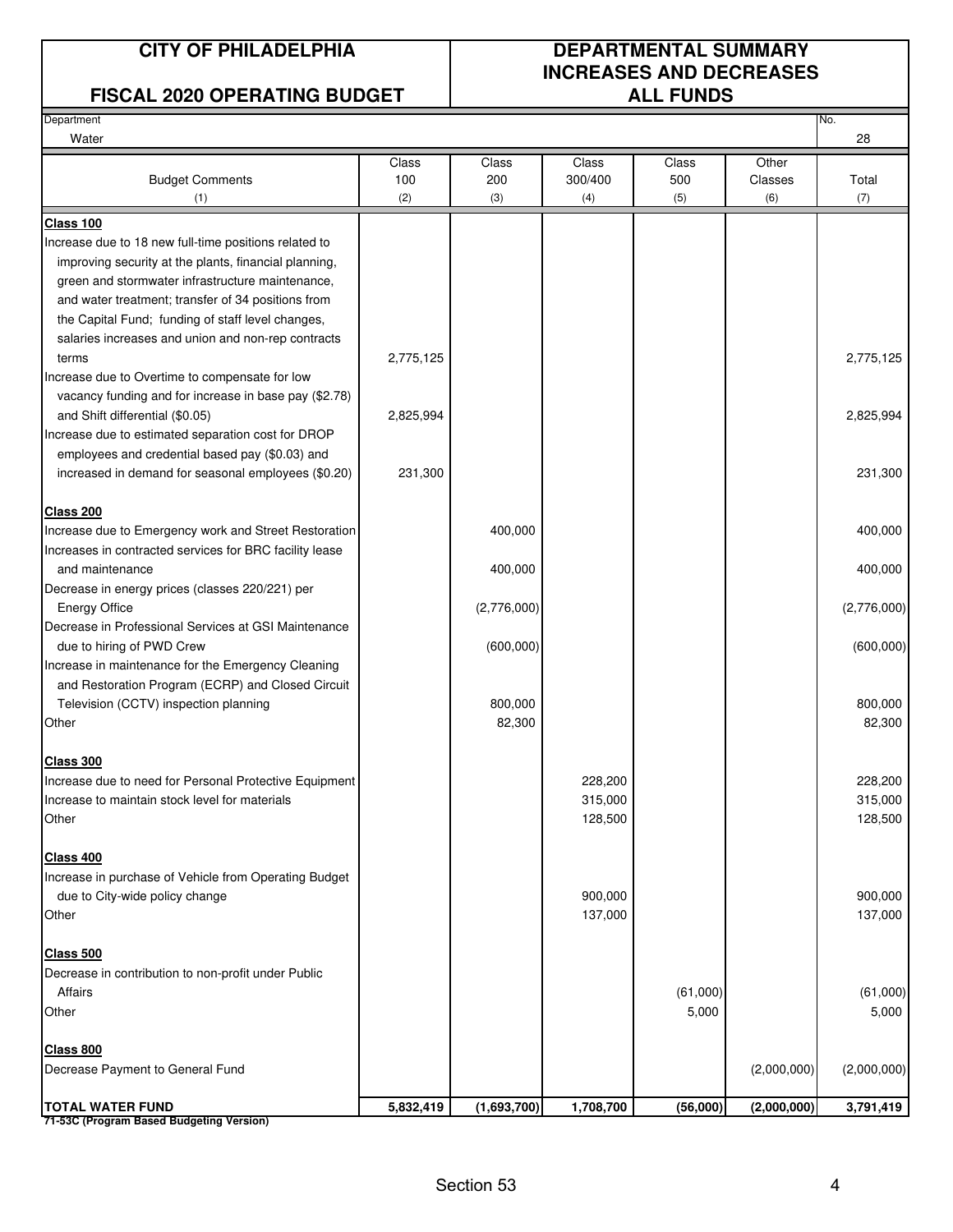### **CITY OF PHILADELPHIA DEPARTMENTAL SUMMARY PERSONAL SERVICES**

#### **FISCAL 2020 OPERATING BUDGET**

|                | Department                                                         |           |             |           |             | No.       |           |             |                 |                 |
|----------------|--------------------------------------------------------------------|-----------|-------------|-----------|-------------|-----------|-----------|-------------|-----------------|-----------------|
|                | Water                                                              |           |             |           |             |           |           | 28          |                 |                 |
|                |                                                                    |           | Fiscal 2018 |           | Fiscal 2019 |           |           | Fiscal 2020 | Increase        | Increase        |
| Line           |                                                                    | Actual    | Actual      | Budgeted  | Estimated   | Increment | Budgeted  | Department  | (Decrease)      | (Decrease)      |
| No.            | Category                                                           | Positions | Obligations | Positions | Obligations | Run - PPE | Positions | Request     | in Pos.         | in Requirements |
|                |                                                                    | 6/30/18   |             |           |             | 11/28/18  |           |             | (Col. 8 less 5) | (Col. 9 less 6) |
| (1)            | (2)                                                                | (3)       | (4)         | (5)       | (6)         | (7)       | (8)       | (9)         | (10)            | (11)            |
|                | A. Summary by Object Classification - All Funds                    |           |             |           |             |           |           |             |                 |                 |
| $\mathbf{1}$   | Lump Sum                                                           |           | 496,016     |           | 1,422,000   |           |           | 1,448,500   |                 | 26,500          |
| $\overline{c}$ | Full Time - Civilian                                               | 1,886     | 90,482,364  | 2,188     | 99,950,393  | 1,880     | 2,242     | 103,542,071 | 52              | 3,591,678       |
| 3              | Bonus, Gross Adj.                                                  |           | 1,686,062   |           | 277,462     |           |           | 250,000     |                 | (27, 462)       |
| $\overline{4}$ | PT, Temp/Seas, Bd, SCG                                             |           | 1,551,039   |           | 2,327,000   |           |           | 2,531,800   |                 | 204,800         |
| 5              | Overtime - Civilian                                                |           | 15,261,008  |           | 16,172,560  |           |           | 18,213,994  |                 | 2,041,434       |
| 6              | Holiday Overtime - Civilian                                        |           | 516,049     |           | 552,060     |           |           | 570,060     |                 | 18,000          |
| 7              | Shift/Stress                                                       |           | 243,016     |           | 283,000     |           |           | 298,000     |                 | 15,000          |
| 8              | H&L, IOD, LT-Sick                                                  |           | 518,102     |           | 537,531     |           |           | 500,000     |                 | (37, 531)       |
| 9              | Overtime - Uniform                                                 |           |             |           |             |           |           |             |                 |                 |
|                | Total                                                              | 1,886     | 110,753,656 | 2,188     | 121,522,006 | 1,880     | 2,242     | 127,354,425 | 52              | 5,832,419       |
|                | B. Summary of Uniformed Personnel Included in Above - All Funds    |           |             |           |             |           |           |             |                 |                 |
| 1              | Lump Sum                                                           |           |             |           |             |           |           |             |                 |                 |
| $\mathbf{2}$   | Full Time - Uniform                                                |           |             |           |             |           |           |             |                 |                 |
| 3              | Bonus, Gross Adj.                                                  |           |             |           |             |           |           |             |                 |                 |
| $\overline{4}$ | PT, Temp/Seas, Bd, SCG                                             |           |             |           |             |           |           |             |                 |                 |
| 5              | Overtime - Uniform                                                 |           |             |           |             |           |           |             |                 |                 |
| 6              | <b>Unused Uniform Leave</b>                                        |           |             |           |             |           |           |             |                 |                 |
| 7              | Shift/Stress                                                       |           |             |           |             |           |           |             |                 |                 |
| 8              | H&L, IOD, LT-Sick                                                  |           |             |           |             |           |           |             |                 |                 |
| 9              |                                                                    |           |             |           |             |           |           |             |                 |                 |
|                | Total                                                              |           |             |           |             |           |           |             |                 |                 |
|                | C. Summary by Object Classification - General Fund                 |           |             |           |             |           |           |             |                 |                 |
| $\mathbf{1}$   | Lump Sum                                                           |           |             |           |             |           |           |             |                 |                 |
| $\overline{c}$ | Full Time - Civilian                                               |           |             |           |             |           |           |             |                 |                 |
| 3              | Bonus, Gross Adj.                                                  |           |             |           |             |           |           |             |                 |                 |
| 4              | PT, Temp/Seas, Bd, SCG                                             |           |             |           |             |           |           |             |                 |                 |
| 5              | Overtime - Civilian                                                |           |             |           |             |           |           |             |                 |                 |
| 6              | Holiday Overtime - Civilian                                        |           |             |           |             |           |           |             |                 |                 |
| 7<br>8         | Shift/Stress<br>H&L, IOD, LT-Sick                                  |           |             |           |             |           |           |             |                 |                 |
| 9              |                                                                    |           |             |           |             |           |           |             |                 |                 |
|                | Total                                                              |           |             |           |             |           |           |             |                 |                 |
|                | D. Summary of Uniformed Personnel Included in Above - General Fund |           |             |           |             |           |           |             |                 |                 |
| $\mathbf{1}$   | Lump Sum                                                           |           |             |           |             |           |           |             |                 |                 |
| $\overline{2}$ | Full Time - Uniform                                                |           |             |           |             |           |           |             |                 |                 |
| 3              | Bonus, Gross Adj.                                                  |           |             |           |             |           |           |             |                 |                 |
| $\overline{4}$ | PT, Temp/Seas, Bd, SCG                                             |           |             |           |             |           |           |             |                 |                 |
| 5              | Overtime - Uniform                                                 |           |             |           |             |           |           |             |                 |                 |
| 6              | Unused Uniform Leave                                               |           |             |           |             |           |           |             |                 |                 |
| 7              | Shift/Stress                                                       |           |             |           |             |           |           |             |                 |                 |
| 8              | H&L, IOD, LT-Sick                                                  |           |             |           |             |           |           |             |                 |                 |
| 9              |                                                                    |           |             |           |             |           |           |             |                 |                 |
|                | Total                                                              |           |             |           |             |           |           |             |                 |                 |
|                | 71-53D (Program Based Budgeting Version)                           |           |             |           |             |           |           |             |                 |                 |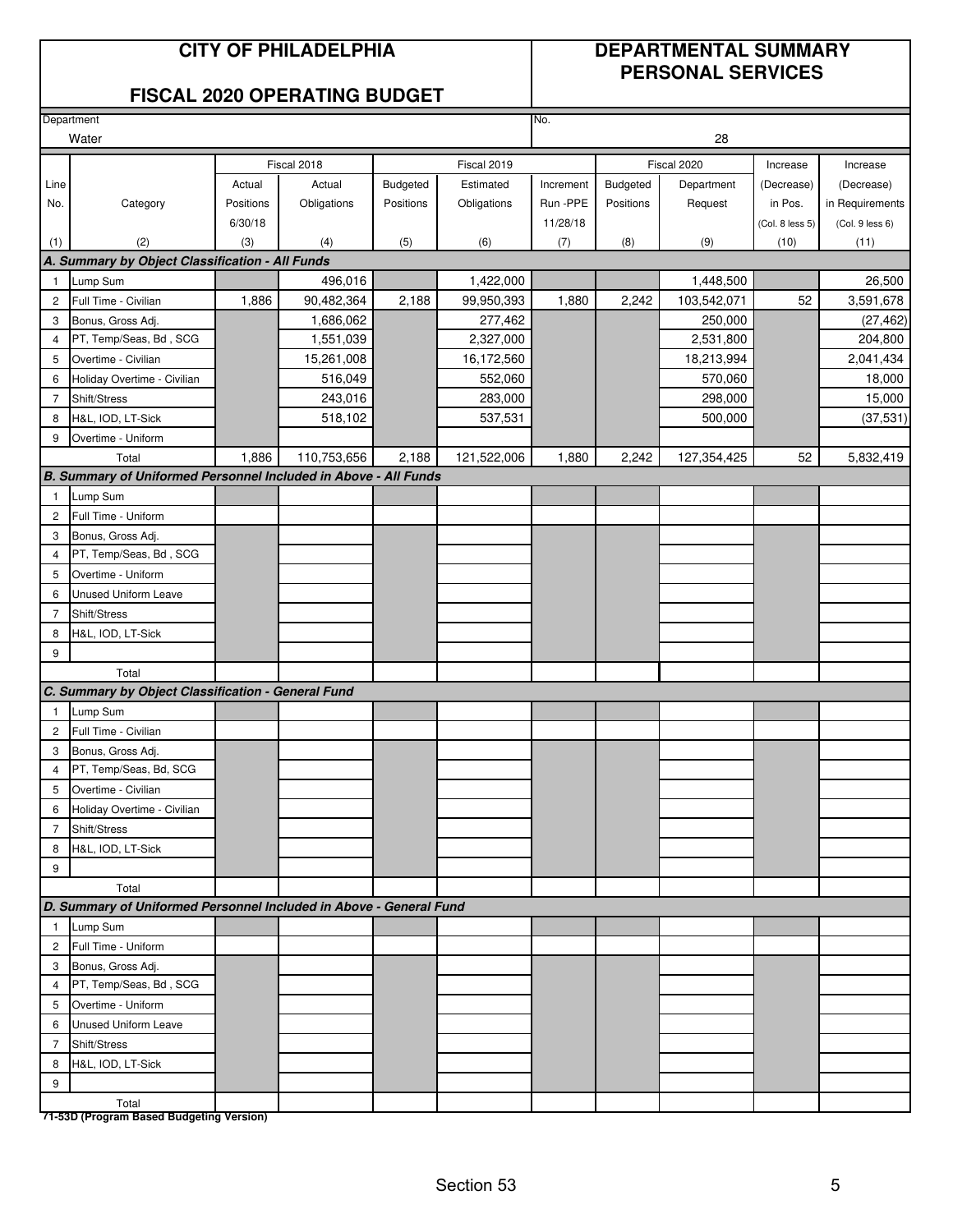|                   | <b>CITY OF PHILADELPHIA</b>                                                                                                                                                                                                                                                                                                                                                                                                      |                                                             |                                  |                                            |                       |                       |
|-------------------|----------------------------------------------------------------------------------------------------------------------------------------------------------------------------------------------------------------------------------------------------------------------------------------------------------------------------------------------------------------------------------------------------------------------------------|-------------------------------------------------------------|----------------------------------|--------------------------------------------|-----------------------|-----------------------|
|                   | <b>FISCAL 2020 OPERATING BUDGET</b>                                                                                                                                                                                                                                                                                                                                                                                              |                                                             |                                  | <b>PROGRAM SUMMARY - ALL FUNDS</b>         |                       |                       |
| Department        |                                                                                                                                                                                                                                                                                                                                                                                                                                  | No.                                                         | Program                          |                                            |                       | No.                   |
| Water             |                                                                                                                                                                                                                                                                                                                                                                                                                                  | 28                                                          | Human Resources & Administration |                                            |                       | 06                    |
|                   |                                                                                                                                                                                                                                                                                                                                                                                                                                  |                                                             | <b>Program Description</b>       |                                            |                       |                       |
| services for PWD. | This program supports the continued development of a talented and diverse PWD workforce by utilizing human resource planning (such as<br>personnel recruitment, placement, career development and safety programs) and administrative services that are consistent with the long-<br>term needs of the PWD and with the City's goals for diversity. This program also manages the building facilities, machine shop and security |                                                             |                                  |                                            |                       |                       |
|                   |                                                                                                                                                                                                                                                                                                                                                                                                                                  |                                                             | <b>Program Objectives</b>        |                                            |                       |                       |
|                   | Ensure that personnel recruitment, placement, training, career development, and safety programs are consistent with long-term needs of<br>the Department and the City's goals for diversity and inclusion.<br>Coordinate labor management initiatives and employee relations programs with PWD's long-range operational plans.<br>Coordinate personnel functions with initiatives in workforce and management planning.          |                                                             |                                  |                                            |                       |                       |
|                   |                                                                                                                                                                                                                                                                                                                                                                                                                                  |                                                             | <b>Performance Measures</b>      |                                            |                       |                       |
|                   | Description                                                                                                                                                                                                                                                                                                                                                                                                                      |                                                             | Fiscal 2018<br>Year-End          | Fiscal 2019<br>Year-to-Date<br>$(Q1 + Q2)$ | Fiscal 2019<br>Target | Fiscal 2020<br>Target |
|                   | (1)                                                                                                                                                                                                                                                                                                                                                                                                                              |                                                             | (2)                              | (3)                                        | (4)                   | (5)                   |
|                   | Departmental vacancy rate (%)                                                                                                                                                                                                                                                                                                                                                                                                    |                                                             | 11%                              | 14%                                        | < 10%                 | < 15%                 |
|                   | Human Resources to hire vacant positions.                                                                                                                                                                                                                                                                                                                                                                                        |                                                             |                                  |                                            |                       |                       |
|                   |                                                                                                                                                                                                                                                                                                                                                                                                                                  |                                                             | <b>Summary by Fund</b>           |                                            |                       |                       |
|                   |                                                                                                                                                                                                                                                                                                                                                                                                                                  | Fiscal 2018                                                 | Fiscal 2019                      | Fiscal 2019                                | Fiscal 2020           | Increase              |
| Fund              | Fund                                                                                                                                                                                                                                                                                                                                                                                                                             | Actual                                                      | Original                         | Estimated                                  | Proposed              | or                    |
| No.<br>(1)        | (2)                                                                                                                                                                                                                                                                                                                                                                                                                              | Obligations                                                 | Appropriations<br>(4)            | Obligations                                | <b>Budget</b><br>(6)  | (Decrease)            |
| 02                | Water                                                                                                                                                                                                                                                                                                                                                                                                                            | (3)<br>13,270,879                                           | 17,070,000                       | (5)<br>16,629,219                          | 16,521,000            | (7)<br>(108, 219)     |
|                   |                                                                                                                                                                                                                                                                                                                                                                                                                                  |                                                             |                                  |                                            |                       |                       |
|                   |                                                                                                                                                                                                                                                                                                                                                                                                                                  |                                                             |                                  |                                            |                       |                       |
|                   |                                                                                                                                                                                                                                                                                                                                                                                                                                  |                                                             |                                  |                                            |                       |                       |
|                   | Total                                                                                                                                                                                                                                                                                                                                                                                                                            | 13,270,879<br><b>Summary of Full Time Positions by Fund</b> | 17,070,000                       | 16,629,219                                 | 16,521,000            | (108, 219)            |
| Fund              |                                                                                                                                                                                                                                                                                                                                                                                                                                  | <b>Actual Positions</b>                                     | Fiscal 2019                      | Increment Run                              | Fiscal 2020           | Inc. $/$ (Dec.)       |
| No.               | Fund                                                                                                                                                                                                                                                                                                                                                                                                                             | 6/30/18                                                     | <b>Budgeted</b>                  | PPE 11/25/18                               | <b>Budgeted</b>       | (Col. 6 less 4)       |
| (1)<br>02         | (2)<br>Water                                                                                                                                                                                                                                                                                                                                                                                                                     | (3)<br>158                                                  | (4)<br>184                       | (5)<br>158                                 | (6)                   | (7)<br>$\mathbf{1}$   |
|                   |                                                                                                                                                                                                                                                                                                                                                                                                                                  |                                                             |                                  |                                            | 185                   |                       |
|                   |                                                                                                                                                                                                                                                                                                                                                                                                                                  |                                                             |                                  |                                            |                       |                       |
|                   |                                                                                                                                                                                                                                                                                                                                                                                                                                  |                                                             |                                  |                                            |                       |                       |
|                   |                                                                                                                                                                                                                                                                                                                                                                                                                                  |                                                             |                                  |                                            |                       |                       |
|                   |                                                                                                                                                                                                                                                                                                                                                                                                                                  |                                                             |                                  |                                            |                       |                       |
|                   | <b>Total Full Time</b>                                                                                                                                                                                                                                                                                                                                                                                                           | 158                                                         | 184                              | 158                                        | 185                   | $\mathbf{1}$          |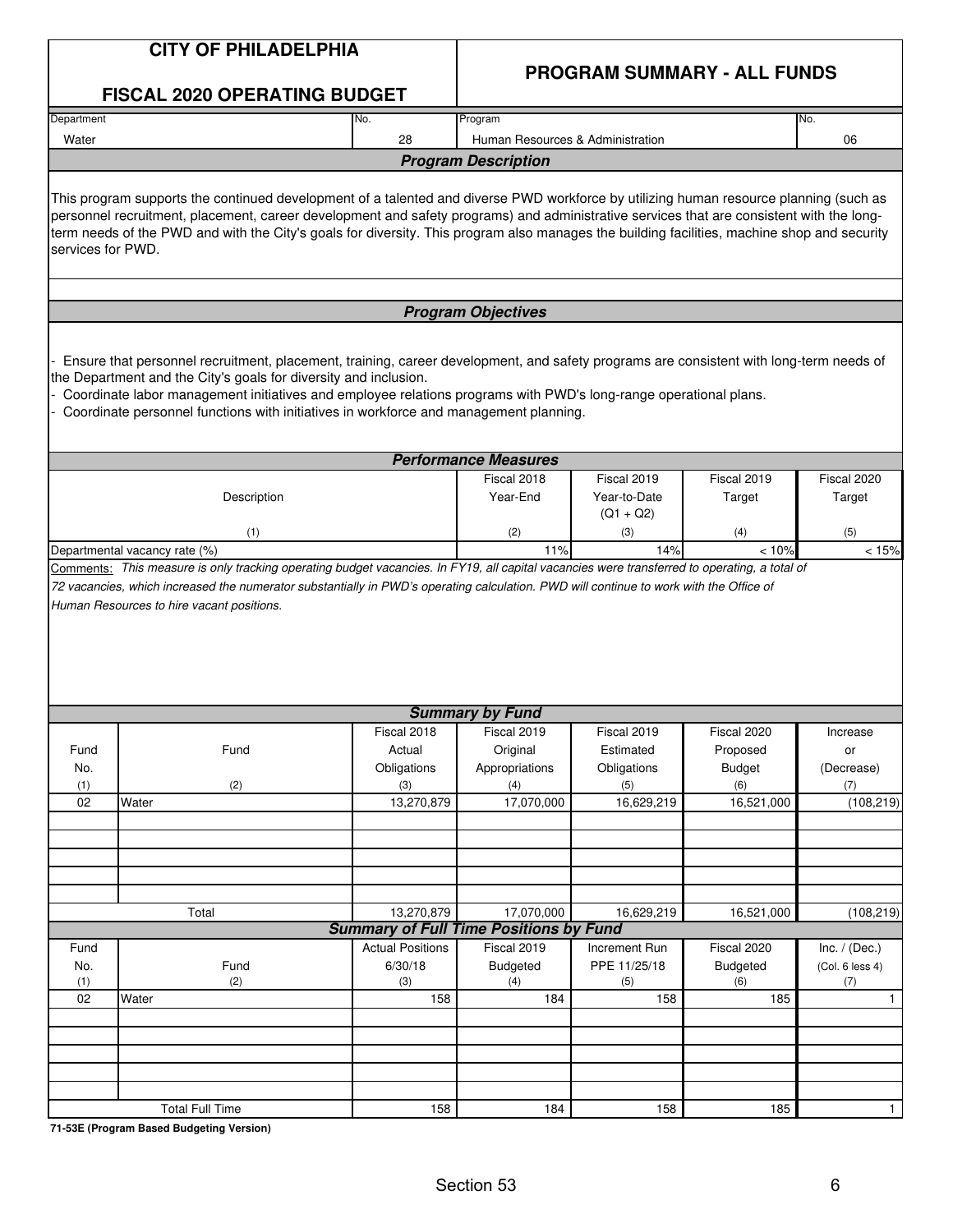| <b>CITY OF PHILADELPHIA</b> |  |
|-----------------------------|--|
|                             |  |

# **PROGRAM SUMMARY - ALL FUNDS**

|              | <b>FISCAL 2020 OPERATING BUDGET</b> |             |                                                     | (CONTINUED)         |                 |                     |
|--------------|-------------------------------------|-------------|-----------------------------------------------------|---------------------|-----------------|---------------------|
| Department   |                                     | No.         | Program                                             |                     |                 | No.                 |
| Water        |                                     | 28          | Human Resources & Administration                    |                     |                 | 06                  |
|              |                                     |             | <b>Selected Associated Non-Tax Revenues by Fund</b> |                     |                 |                     |
|              |                                     | Fiscal 2018 | Fiscal 2019                                         | Fiscal 2019         | Fiscal 2020     | Increase            |
| Fund         | Fund                                | Actual      | Original                                            | Estimate            | Proposed        | or                  |
| No.          |                                     | Revenues    | <b>Budget</b>                                       |                     | <b>Budget</b>   | (Decrease)          |
| (1)          | (2)                                 | (3)         | (4)                                                 | (5)                 | (6)             | (7)                 |
|              |                                     |             |                                                     |                     |                 |                     |
|              |                                     |             |                                                     |                     |                 |                     |
|              |                                     |             |                                                     |                     |                 |                     |
|              |                                     |             | <b>Selected Associated Capital Projects</b>         |                     |                 |                     |
| Dept.        |                                     | Carry       | Fiscal 2019                                         | Fiscal 2019         | Fiscal 2020     | Fiscal 2020         |
| Where        | Description                         | Forward     | Original Approp.                                    | Original Approp.    | Proposed Budget | Proposed Bdgt       |
| Appropriated |                                     |             | (GO Only)                                           | (All Other Sources) | (GO Only)       | (All Other Sources) |
| (1)          | (2)                                 | (3)         | (4)                                                 | (5)                 | (6)             | (7)                 |
|              |                                     |             |                                                     |                     |                 |                     |
|              |                                     |             |                                                     |                     |                 |                     |
|              |                                     |             |                                                     |                     |                 |                     |
|              |                                     |             |                                                     |                     |                 |                     |
|              |                                     |             |                                                     |                     |                 |                     |
|              |                                     |             |                                                     |                     |                 |                     |
|              |                                     |             |                                                     |                     |                 |                     |
|              |                                     |             |                                                     |                     |                 |                     |
|              |                                     |             |                                                     |                     |                 |                     |
|              |                                     |             |                                                     |                     |                 |                     |
|              |                                     |             |                                                     |                     |                 |                     |
|              |                                     |             |                                                     |                     |                 |                     |
|              |                                     |             | <b>Selected Associated Operating Costs</b>          |                     |                 |                     |
| Dept.        |                                     | Fiscal 2018 | Fiscal 2019                                         | Fiscal 2019         | Fiscal 2020     | Increase            |
| Where        | Description                         | Calculated  | Calculated                                          | Calculated          | Calculated      | or                  |
| Appropriated |                                     | Obligations | Appropriations                                      | Obligations         | <b>Budget</b>   | (Decrease)          |
| (1)          | (2)                                 | (3)         | (4)                                                 | (5)                 | (6)             | (7)                 |
| Finance      | Employee Benefits - Civilian        | 3,317,195   | 3,618,280                                           | 3,618,280           | 3,614,754       | (3,526)             |
| Finance      | Employee Benefits - Uniform         |             |                                                     |                     |                 |                     |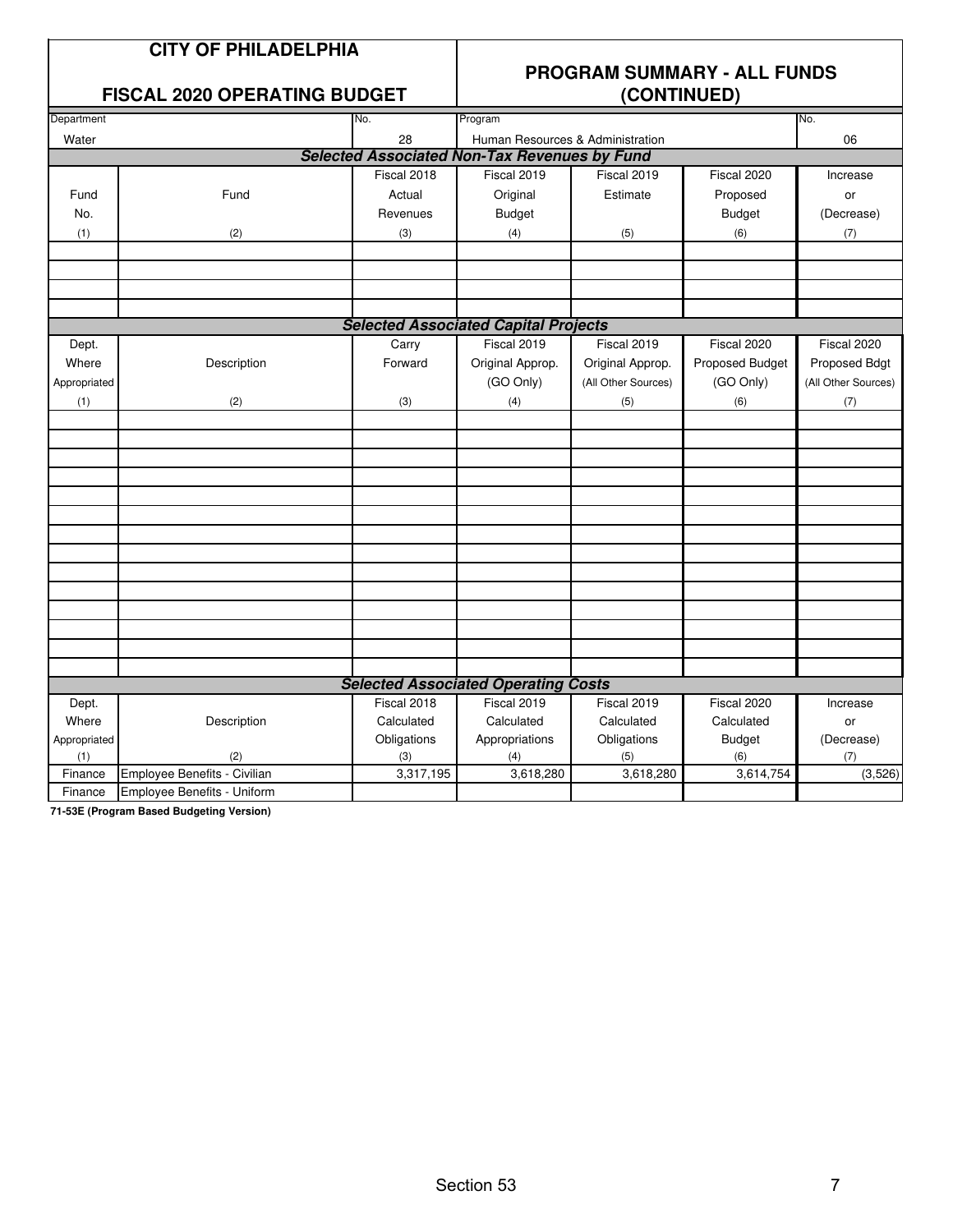|            | <b>CITY OF PHILADELPHIA</b><br><b>FISCAL 2020 OPERATING BUDGET</b> |                                                     | <b>PROGRAM SUMMARY</b>           |                     |                  |                     |  |
|------------|--------------------------------------------------------------------|-----------------------------------------------------|----------------------------------|---------------------|------------------|---------------------|--|
| Department |                                                                    | No.                                                 | Program                          |                     |                  | No.                 |  |
| Water      |                                                                    | 28                                                  | Human Resources & Administration |                     |                  | 06                  |  |
| Fund       |                                                                    | No.                                                 |                                  |                     |                  |                     |  |
| Water      |                                                                    | 02                                                  | <b>Summary by Class</b>          |                     |                  |                     |  |
|            |                                                                    |                                                     |                                  |                     |                  |                     |  |
|            |                                                                    | Fiscal 2018                                         | Fiscal 2019                      | Fiscal 2019         | Fiscal 2020      | Increase            |  |
| Class      | Description                                                        | Actual                                              | Original                         | Estimated           | Proposed         | or                  |  |
|            |                                                                    | Obligations                                         | Appropriations                   | Obligations         | <b>Budget</b>    | (Decrease)          |  |
| (1)        | (2)                                                                | (3)                                                 | (4)                              | (5)                 | (6)              | (7)                 |  |
| 100        | <b>Employee Compensation</b>                                       |                                                     |                                  |                     |                  |                     |  |
| a)         | <b>Personal Services</b>                                           | 8,707,658                                           | 9,459,000                        | 9,595,219           | 9,675,000        | 79,781              |  |
| b)         | <b>Employee Benefits</b>                                           |                                                     |                                  |                     |                  |                     |  |
| 200        | <b>Purchase of Services</b>                                        | 3,228,502                                           | 5,650,000                        | 5,108,000           | 4,923,000        | (185,000)           |  |
| 300        | <b>Materials and Supplies</b>                                      | 859,256                                             | 1,128,000                        | 1,103,000           | 1,118,000        | 15,000              |  |
| 400        | Equipment                                                          | 475,463                                             | 733,000                          | 723,000             | 705,000          | (18,000)            |  |
| 500        | Contributions, Indemnities and Taxes                               |                                                     | 100,000                          | 100,000             | 100,000          |                     |  |
| 700        | <b>Debt Service</b>                                                |                                                     |                                  |                     |                  |                     |  |
| 800        | Payments to Other Funds                                            |                                                     |                                  |                     |                  |                     |  |
| 900        | Advances and Misc. Payments                                        |                                                     |                                  |                     |                  |                     |  |
|            | Total                                                              | 13,270,879                                          | 17,070,000                       | 16,629,219          | 16,521,000       | (108, 219)          |  |
|            |                                                                    |                                                     | <b>Summary of Positions</b>      |                     |                  |                     |  |
|            |                                                                    | Actual                                              | Fiscal 2019                      | Increment           | Fiscal 2020      | Increase            |  |
|            |                                                                    | Positions                                           | Budgeted                         | Run<br>PPE 11/25/18 | <b>Budgeted</b>  | or                  |  |
| Code       | Category<br>(2)                                                    | 6/30/18<br>(3)                                      | Positions<br>(4)                 |                     | Positions<br>(6) | (Decrease)          |  |
| (1)<br>101 | Full Time - Civilian                                               | 158                                                 | 184                              | (5)<br>158          | 185              | (7)<br>$\mathbf{1}$ |  |
| 105        | Full Time - Uniform                                                |                                                     |                                  |                     |                  |                     |  |
|            | Total                                                              | 158                                                 | 184                              | 158                 | 185              | $\mathbf{1}$        |  |
|            |                                                                    | <b>Selected Associated Non-Tax Revenues by Type</b> |                                  |                     |                  |                     |  |
|            |                                                                    | Fiscal 2018                                         | Fiscal 2019                      | Fiscal 2019         | Fiscal 2020      | Increase            |  |
|            | Description                                                        | Actual                                              | Original                         | Estimate            | Proposed         | or                  |  |
|            |                                                                    | Revenues                                            | <b>Budget</b>                    |                     | <b>Budget</b>    | (Decrease)          |  |
|            | (1)                                                                | (2)                                                 | (3)                              | (4)                 | (5)              | (6)                 |  |
|            | Local (Non-Governmental)                                           |                                                     |                                  |                     |                  |                     |  |
| Federal    |                                                                    |                                                     |                                  |                     |                  |                     |  |
| State      |                                                                    |                                                     |                                  |                     |                  |                     |  |
|            | <b>Other Governments</b>                                           |                                                     |                                  |                     |                  |                     |  |
|            | Other Funds of the City                                            |                                                     |                                  |                     |                  |                     |  |
|            | Total                                                              |                                                     |                                  |                     |                  |                     |  |
|            | 71-53F (Program Based Budgeting Version)                           |                                                     |                                  |                     |                  |                     |  |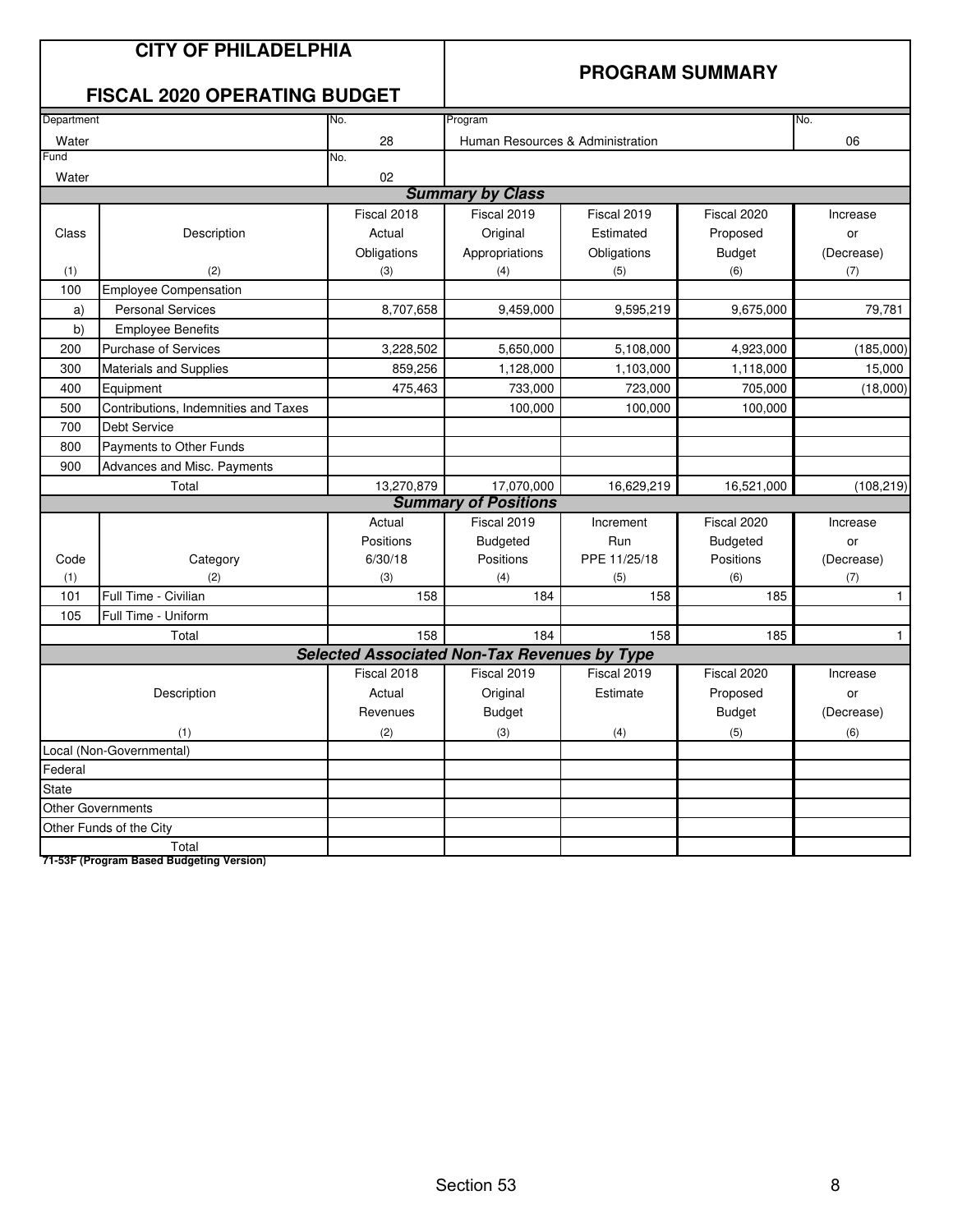| <b>CITY OF PHILADELPHIA</b><br><b>FISCAL 2020 OPERATING BUDGET</b>            |                                                                      |                                                                                                                                                                                                                                                                                                                                                                                                                                        |                                                                                                                                                                                                                           |                                          |                                                        |                                                 | <b>SCHEDULE 100</b><br><b>LIST OF POSITIONS</b><br><b>BY PROGRAM</b> |                                                                      |                                                    |
|-------------------------------------------------------------------------------|----------------------------------------------------------------------|----------------------------------------------------------------------------------------------------------------------------------------------------------------------------------------------------------------------------------------------------------------------------------------------------------------------------------------------------------------------------------------------------------------------------------------|---------------------------------------------------------------------------------------------------------------------------------------------------------------------------------------------------------------------------|------------------------------------------|--------------------------------------------------------|-------------------------------------------------|----------------------------------------------------------------------|----------------------------------------------------------------------|----------------------------------------------------|
| Department                                                                    |                                                                      |                                                                                                                                                                                                                                                                                                                                                                                                                                        |                                                                                                                                                                                                                           | No.                                      | Program                                                |                                                 |                                                                      |                                                                      | No.                                                |
| Water                                                                         |                                                                      |                                                                                                                                                                                                                                                                                                                                                                                                                                        |                                                                                                                                                                                                                           | 28                                       |                                                        | Human Resources & Administration                |                                                                      |                                                                      | 06                                                 |
| Fund<br>Water                                                                 |                                                                      |                                                                                                                                                                                                                                                                                                                                                                                                                                        |                                                                                                                                                                                                                           | No.<br>02                                |                                                        |                                                 |                                                                      |                                                                      |                                                    |
| Line<br>No.                                                                   | Class<br>Code<br>(2)                                                 | Title                                                                                                                                                                                                                                                                                                                                                                                                                                  | Salary<br>Range<br>(in dollars)                                                                                                                                                                                           | Fiscal<br>2018<br>Actual Pos.<br>6/30/18 | Fiscal<br>2019<br>Budgeted<br>Positions                | Increment<br>Run -PPE<br>11/25/18               | Fiscal<br>2020<br><b>Budgeted</b><br>Positions                       | Annual<br>Salary<br>7/1/19                                           | Increase<br>(Decrease)<br>(Col. 8)<br>less Col. 6) |
| (1)                                                                           |                                                                      | (3)                                                                                                                                                                                                                                                                                                                                                                                                                                    | (4)                                                                                                                                                                                                                       | (5)                                      | (6)                                                    | (7)                                             | (8)                                                                  | (9)                                                                  | (10)                                               |
| $\mathbf{1}$<br>$\overline{\mathbf{c}}$<br>3<br>4<br>5<br>6<br>$\overline{7}$ | 2L09<br>2L20<br>1A04<br>2B02<br>1A12<br>1F39<br>7A03                 | <b>ADMINISTRATIVE SERVICES</b><br>Admin. Services Supervisor - Non Confidential<br>Administrative Officer<br>Clerk III<br><b>Collection Customer Representative</b><br>Clerk Typist II<br>Departmental Inventory Manager<br>Semi-Skilled Laborer                                                                                                                                                                                       | 40,866 - 52,535<br>52,071 - 66,947<br>38,634 - 42,156<br>38,634 - 42,156<br>32,688 - 35,342<br>54,763 - 70,400<br>35,282 - 38,348                                                                                         | 1<br>1<br>1<br>1<br>1<br>2               | 1<br>2<br>1<br>$\mathbf{1}$<br>$\overline{\mathbf{c}}$ | 1<br>1<br>1<br>1<br>$\mathbf{1}$<br>$\mathbf 2$ | 1<br>2<br>1<br>1<br>$\overline{\mathbf{c}}$                          | 55,536<br>89,291<br>34,538<br>73,937<br>80,847                       | 1<br>(1)                                           |
|                                                                               |                                                                      |                                                                                                                                                                                                                                                                                                                                                                                                                                        |                                                                                                                                                                                                                           | $\overline{7}$                           | $\overline{7}$                                         | $\overline{7}$                                  | $\overline{7}$                                                       | 334,149                                                              |                                                    |
| 8<br>9<br>10<br>11<br>12<br>13<br>14<br>15<br>16                              | 2L01<br>2L11<br>1A04<br>1A12<br>4J60<br>2H77<br>2H26<br>2H27<br>3G32 | <b>SAFETY</b><br>Administrative Technician<br>Administrative Assistant - Confidential<br>Clerk 3<br>Clerk Typist 2<br>Industrial Hygienist<br>Occupational Safety Administrator 1<br>Occupational Safety Technician<br>Safety and Risk Administrator<br>Science Technician                                                                                                                                                             | 35,132 - 45,179<br>40,866 - 52,535<br>38,634 - 42,156<br>32,688 - 35,342<br>61,715 - 79,341<br>58,004 - 74,560<br>47,390 - 52,234<br>47,801 - 61,441<br>41,745 - 45,749                                                   | 1<br>2<br>1<br>1                         | 1<br>1<br>1<br>1<br>3<br>1                             | 1<br>1<br>1<br>1<br>1<br>1                      | 1<br>1<br>1<br>3                                                     | 45,179<br>44,846<br>79,341<br>60,769<br>163,278<br>61,441            | 1<br>(1)                                           |
|                                                                               |                                                                      |                                                                                                                                                                                                                                                                                                                                                                                                                                        |                                                                                                                                                                                                                           | $\overline{7}$                           | 8                                                      | 6                                               | 8                                                                    | 454,854                                                              |                                                    |
| 17<br>18<br>19<br>20<br>21<br>22<br>23<br>24<br>25<br>26<br>27<br>28          | 2H31<br>2H91<br>2L01<br>2L07<br>2L17                                 | <b>TRAINING</b><br>Instructor<br>1A12 Clerk Typist 2<br>2H33 Training and Development Manager<br>2H90 Human Resources Professional 1<br>Human Resource Professional 2<br>Administrative Technician<br>2L06 Administrative Trainee 1<br>Administrative Trainee 2<br>2L16 Administrative Specialist 1 - Confidential<br>Administrative Specialist 2 - Confidential<br>7H02 Public Works Maintenance Trainee<br>C403 Community Apprentice | 43,718 - 48,038<br>32,688 - 35,342<br>66,066 - 84,843<br>37,056 - 52,535<br>52,071 - 66,947<br>35,132 - 45,179<br>36,010 - 46,310<br>37,056 - 47,642<br>40,866 - 52,535<br>52,071 - 66,947<br>34,021 - 36,916<br>12.20/hr | 1<br>1<br>1<br>4                         | 1<br>1<br>1<br>1<br>6<br>11                            | 1<br>3                                          | 1<br>6<br>11                                                         | 68,673<br>52,535<br>65,751<br>45,179<br>52,535<br>221,496<br>506,169 | (1)<br>1<br>1.<br>(1)<br>-1<br>(1)<br>(6)<br>6     |
|                                                                               |                                                                      |                                                                                                                                                                                                                                                                                                                                                                                                                                        |                                                                                                                                                                                                                           |                                          |                                                        |                                                 |                                                                      |                                                                      |                                                    |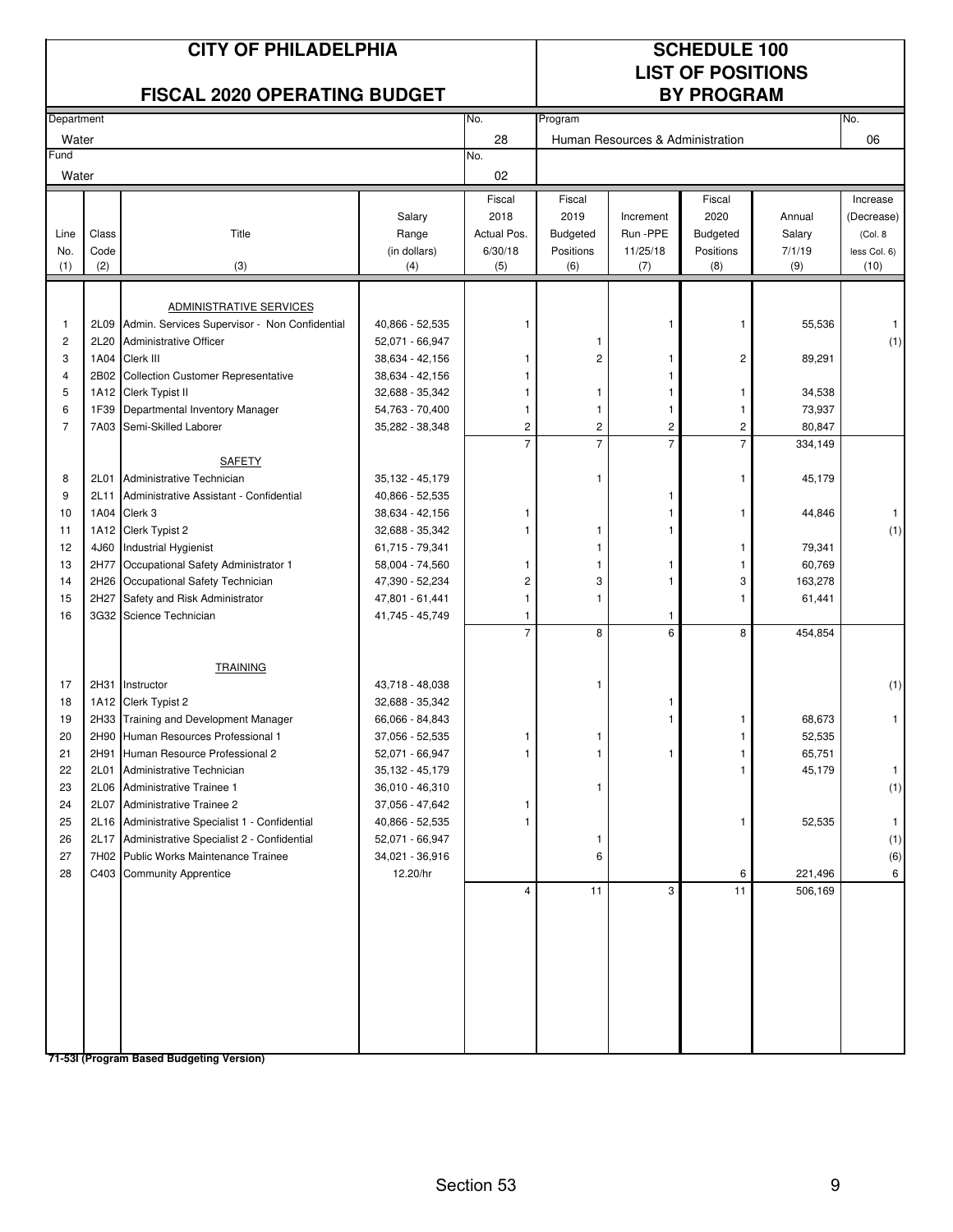| <b>CITY OF PHILADELPHIA</b><br><b>FISCAL 2020 OPERATING BUDGET</b> |       |                                                      |                                    |                         | <b>SCHEDULE 100</b><br><b>LIST OF POSITIONS</b><br><b>BY PROGRAM</b> |                                  |                 |                   |                         |
|--------------------------------------------------------------------|-------|------------------------------------------------------|------------------------------------|-------------------------|----------------------------------------------------------------------|----------------------------------|-----------------|-------------------|-------------------------|
| Department                                                         |       |                                                      |                                    | No.                     | Program                                                              |                                  |                 |                   | No.                     |
| Water                                                              |       |                                                      |                                    | 28                      |                                                                      | Human Resources & Administration |                 |                   | 06                      |
| Fund<br>Water                                                      |       |                                                      |                                    | No.<br>02               |                                                                      |                                  |                 |                   |                         |
|                                                                    |       |                                                      |                                    | Fiscal                  | Fiscal                                                               |                                  | Fiscal          |                   | Increase                |
|                                                                    |       |                                                      | Salary                             | 2018                    | 2019                                                                 | Increment                        | 2020            | Annual            | (Decrease)              |
| Line                                                               | Class | Title                                                | Range                              | Actual Pos.             | <b>Budgeted</b>                                                      | Run -PPE                         | <b>Budgeted</b> | Salary            | (Col. 8)                |
| No.                                                                | Code  | (3)                                                  | (in dollars)                       | 6/30/18                 | Positions                                                            | 11/25/18                         | Positions       | 7/1/19<br>(9)     | less Col. 6)            |
| (1)                                                                | (2)   |                                                      | (4)                                | (5)                     | (6)                                                                  | (7)                              | (8)             |                   | (10)                    |
|                                                                    |       | PERSONNEL                                            |                                    |                         |                                                                      |                                  |                 |                   |                         |
| 29<br>30                                                           |       | 1A02 Clerk 1<br>1A03 Clerk 2                         | 30,043 - 32,081<br>32,688 - 35,342 |                         | 1                                                                    |                                  |                 |                   | (1)                     |
| 31                                                                 |       | 1A04 Clerk 3                                         | 38,634 - 42,156                    | 2                       | 4                                                                    | 3                                | 4               | 177,783           |                         |
| 32                                                                 |       | 1A12 Clerk Typist 2                                  | 32,688 - 35,342                    |                         |                                                                      | 1                                |                 | 35,469            |                         |
| 33                                                                 |       | 1A37 Service Representative                          | 35,282 - 38,348                    | 1                       | 1                                                                    | 2                                | 2               | 75,839            | $\mathbf{1}$            |
| 34                                                                 |       | 2H12 Departmental Human Resources Manager 2          | 66,066 - 84,943                    |                         | 1                                                                    |                                  |                 |                   | (1)                     |
| 35                                                                 |       | 2H13 Departmental Human Resources Manager 3          | 75,589 - 97,192                    |                         | 1                                                                    | 2                                | 1               | 96,168            |                         |
| 36                                                                 | 2H58  | Sen. Departmental Human Resources Associate          | 58,004 - 74,560                    | 1                       | 2                                                                    | $\overline{2}$                   | 2               | 145,691           |                         |
| 37                                                                 | 2H90  | Human Resources Professional 1                       | 37,056 - 52,535                    | 1                       | $\overline{c}$                                                       | 2                                |                 |                   | (2)                     |
| 38                                                                 | 2H91  | Human Resources Professional 2                       | 52,071 - 66,947                    | $\overline{c}$          |                                                                      | 1                                | 3               | 208,741           | $\overline{\mathbf{c}}$ |
| 39                                                                 | 2L03  | <b>Management Trainee</b>                            | 37,056 - 47,642                    | 1                       | 1                                                                    |                                  | 2               | 95,284            | 1                       |
| 40                                                                 | 2L07  | <b>Administrative Trainee 2</b>                      | 37,056 - 47,642                    |                         |                                                                      | ĵ                                |                 |                   |                         |
| 41                                                                 | 2L11  | Administrative Assistant - Confidential              | 40,866 - 52,535                    | 1                       | 1                                                                    |                                  | 1               | 54,936            |                         |
| 42                                                                 | 2L16  | Administrative Specialist 1 - Confidential           | 40,866-52,535                      |                         |                                                                      |                                  |                 | 52,535            | $\mathbf{1}$            |
| 43                                                                 | 2L20  | <b>Administrative Officer</b>                        | 52,071 - 66,947                    | 1                       | 1                                                                    | 1                                | 1               | 62,911            |                         |
| 44                                                                 |       | 2L32 Administrative Specialist 2 - Non-Confidential  | 50,798 - 65,315                    |                         | 1                                                                    |                                  |                 |                   | (1)                     |
| 45                                                                 |       | L016 Labor Relations Specialist                      | 72,100 - 83,430                    |                         |                                                                      |                                  | -1              | 83,430            |                         |
|                                                                    |       |                                                      |                                    | 14                      | 19                                                                   | 16                               | 19              | 1,088,787         |                         |
|                                                                    |       | <b>SECURITY</b>                                      |                                    |                         |                                                                      |                                  |                 |                   |                         |
| 46                                                                 |       | 6D03 Municipal Guard                                 | 36,332 - 39,539                    | 13                      |                                                                      | 14                               |                 |                   |                         |
| 47                                                                 | 6D21  | Security Officer I                                   | 38,634 - 42,156                    | 5                       | 22                                                                   | 5                                | 22              | 953,682           |                         |
| 48                                                                 |       | 6D22 Security Officer II                             | 41,745 - 45,749                    | 4                       | 4                                                                    | 4                                | 4               | 192,586           |                         |
| 49                                                                 | 6D23  | Security Officer III                                 | 44,891 - 49,386                    | -1                      |                                                                      | 1                                | -1              | 52,693            |                         |
|                                                                    |       |                                                      |                                    | 23                      | 27                                                                   | 24                               | 27              | 1,198,961         |                         |
|                                                                    |       |                                                      |                                    |                         |                                                                      |                                  |                 |                   |                         |
|                                                                    |       | <b>FACILITIES MANAGEMENT</b>                         |                                    |                         |                                                                      |                                  |                 |                   |                         |
| 50                                                                 | 2L09  | Admin. Services Supervisor - Non Confidential        | 40,866 - 52,535                    | 1                       | 1                                                                    | 1                                | 1               | 55,736            |                         |
| 51                                                                 |       | 7H35 Brick Mason                                     | 40,709 - 44,533                    | 3                       | $\overline{c}$                                                       | 3                                | 2               | 93,238            |                         |
| 52                                                                 |       | 7H06 Building Maintenance Group Leader               | 47,390 - 52,234                    | $\overline{\mathbf{c}}$ | 2                                                                    | 2                                | 2               | 109,452           |                         |
| 53                                                                 |       | 7H05 Building Maintenance Mechanic                   | 41,745 - 45,749                    | 5                       | 8                                                                    | 5                                | 8               | 375,103           |                         |
| 54                                                                 |       | 7H62 Building Maintenance Superintendent 1           | 49,864 - 64,111                    | $\overline{c}$          | $\overline{c}$                                                       | 2                                | 2               | 134,519           |                         |
| 55<br>56                                                           | 7H31  | <b>Cement Finisher</b><br>1A22 Clerical Supervisor 2 | 40,709 - 44,533<br>40,709 - 44,533 | 8<br>1                  | 9<br>1                                                               | 8<br>1                           | 9<br>1          | 419,847<br>46,494 |                         |
| 57                                                                 | 1A11  | Clerk Typist 1                                       | $30,043 - 32,081$                  | 1                       |                                                                      |                                  |                 |                   |                         |
| 58                                                                 |       | 1A12 Clerk Typist 2                                  | 32,688 - 35,342                    |                         | 1                                                                    | 1                                | 1               | 33,669            |                         |
| 59                                                                 |       | 7C31 Concrete mobile Operator                        | 42,674 - 46,830                    | 5                       |                                                                      | 5                                |                 |                   |                         |
| 60                                                                 | 7D11  | Custodial Worker I                                   | 31,468 - 33,772                    | 3                       | 3                                                                    | 3                                | 3               | 102,530           |                         |
| 61                                                                 |       | 7D12 Custodial Worker II                             | 34,021 - 36,916                    |                         | 1                                                                    | 1                                | 1               | 38,848            |                         |
| 62                                                                 |       | 1D41 Data Service Support Clerk                      | 35,282 - 38,348                    | 1                       | 1                                                                    |                                  | 1               | 38,348            |                         |
| 63                                                                 |       | 7K02 Electrician II                                  | 42,674 - 46,830                    | 1                       | 1                                                                    | 1                                | 1               | 45,345            |                         |
| 64                                                                 |       | 7C13 Heavy Equipment Operator I (EMW)                | 41,745 - 45,749                    |                         | 6                                                                    | 1                                |                 |                   | (6)                     |
| 65                                                                 |       | 7C14 Heavy Equipment Operator 2                      | 43,718 - 48,038                    |                         |                                                                      |                                  | 6               | 288,228           | 6                       |
|                                                                    |       | 71-53I (Program Based Budgeting Version)             |                                    |                         |                                                                      |                                  |                 |                   |                         |

Section 53 10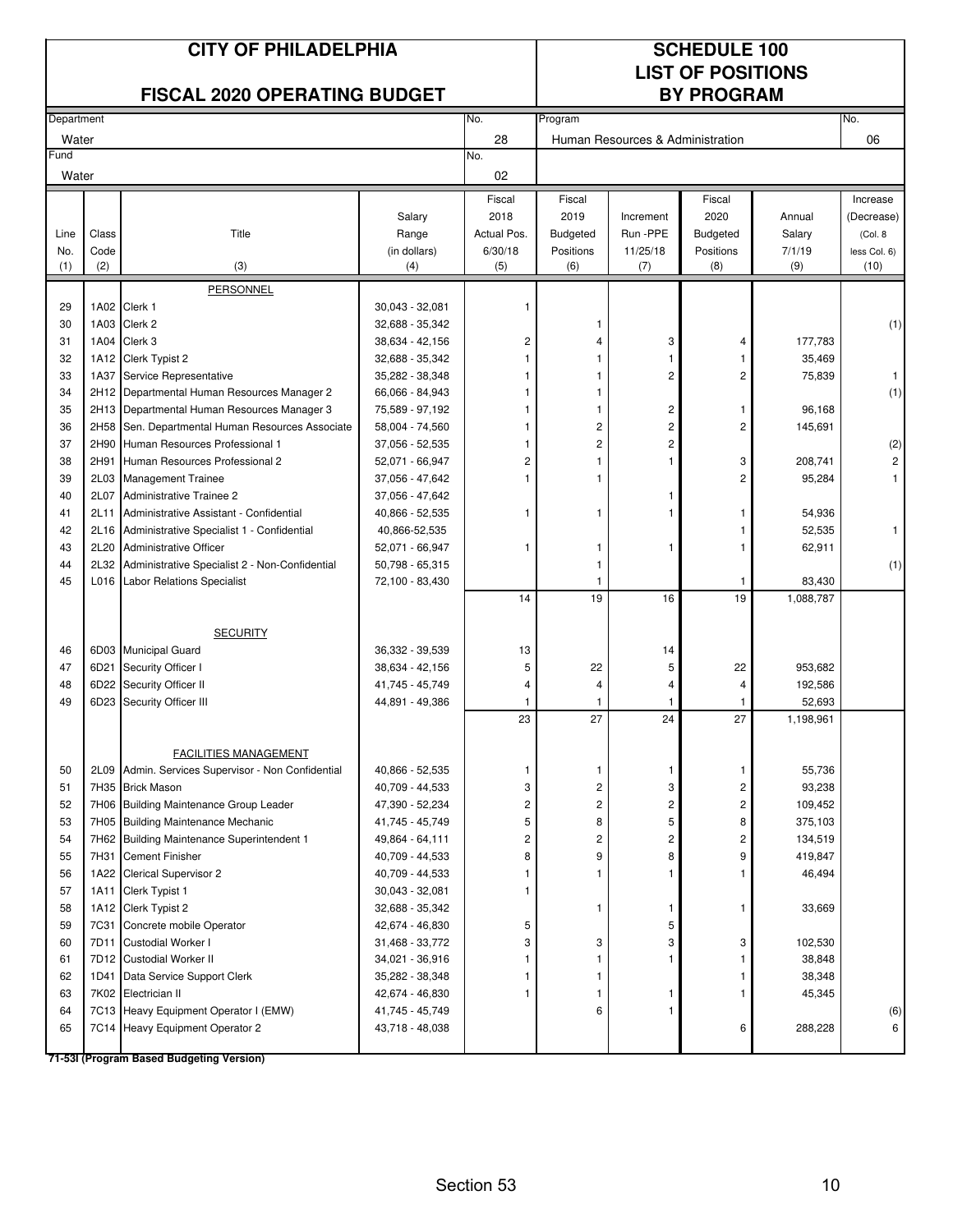|            |                  | <b>CITY OF PHILADELPHIA</b><br><b>FISCAL 2020 OPERATING BUDGET</b> |                                    | <b>SCHEDULE 100</b><br><b>LIST OF POSITIONS</b><br><b>BY PROGRAM</b> |                 |                                  |                 |                  |              |
|------------|------------------|--------------------------------------------------------------------|------------------------------------|----------------------------------------------------------------------|-----------------|----------------------------------|-----------------|------------------|--------------|
| Department |                  |                                                                    |                                    | No.                                                                  | Program         |                                  |                 |                  | No.          |
| Water      |                  |                                                                    |                                    | 28                                                                   |                 | Human Resources & Administration |                 |                  | 06           |
| Fund       |                  |                                                                    |                                    | No.                                                                  |                 |                                  |                 |                  |              |
| Water      |                  |                                                                    |                                    | 02                                                                   |                 |                                  |                 |                  |              |
|            |                  |                                                                    |                                    | Fiscal                                                               | Fiscal          |                                  | Fiscal          |                  | Increase     |
|            |                  |                                                                    | Salary                             | 2018                                                                 | 2019            | Increment                        | 2020            | Annual           | (Decrease)   |
| Line       | Class            | Title                                                              | Range                              | Actual Pos.                                                          | <b>Budgeted</b> | Run -PPE                         | <b>Budgeted</b> | Salary           | (Col. 8)     |
| No.        | Code             |                                                                    | (in dollars)                       | 6/30/18                                                              | Positions       | 11/25/18                         | Positions       | 7/1/19           | less Col. 6) |
| (1)        | (2)              | (3)                                                                | (4)                                | (5)                                                                  | (6)             | (7)                              | (8)             | (9)              | (10)         |
|            |                  | FACILITIES MANAGEMENT (continued)                                  |                                    |                                                                      |                 |                                  |                 |                  |              |
| 66         | 7J01             | <b>HVAC Mechanic 1</b><br><b>HVAC Mechanic 2</b>                   | 40,709 - 44,533                    |                                                                      | 1<br>3          | 3                                |                 |                  | (1)          |
| 67         | 7J02<br>7J03     |                                                                    | 44,891 - 49,386                    | 3                                                                    | 1               | 1                                | 3<br>1          | 154,453          |              |
| 68<br>69   | 7K17             | <b>HVAC Mechanic Group Leader</b><br>Industrial Electrician 2      | 47,390 - 52,234<br>48,822 - 53,847 |                                                                      | 1               |                                  | 1               | 55,026<br>53,847 |              |
| 70         | 7H08             | Locksmith                                                          | 40,709 - 44,533                    | 1                                                                    | 1               | 1                                | 1               | 44,539           |              |
| 71         | 7J15             | Machinery and Equipment Mechanic                                   | 42,674 - 46,830                    | $\overline{c}$                                                       | $\overline{c}$  | 2                                | 2               | 97,295           |              |
| 72         | 7J05             | Machinist                                                          | 42,674 - 46,830                    | 3                                                                    | 3               | 3                                | 3               | 147,355          |              |
| 73         | 7J07             | Machinist Group Leader                                             | 47,390 - 52,234                    |                                                                      | 1               | 1                                | 1               | 55,226           |              |
| 74         | 7H39             | Masonry Group Leader                                               | 46,085 - 50,736                    | 4                                                                    | $\overline{4}$  | 4                                | 4               | 212,741          |              |
| 75         | 6D03             | <b>Municipal Guard</b>                                             | 36,332 - 39,539                    |                                                                      |                 |                                  |                 |                  |              |
| 76         | 7H43             | Painter I                                                          | 40,709 - 44,533                    | 6                                                                    | 6               | 6                                | 6               | 277,384          |              |
| 77         |                  | 7H45 Painting Group Leader                                         | 44,891 - 49,386                    |                                                                      | 1               | 1                                | 1               | 52,093           |              |
| 78         | 7H28             | Plumbing & Heating Maintenance Group Leader                        | 47,390 - 52,234                    |                                                                      | 1               |                                  | 1               | 54,426           |              |
| 79         | 7H22             | Plumbing & Heating Maintenance Worker                              | 42,674 - 46,830                    | 3                                                                    | 4               | 3                                | 5               | 243,591          |              |
| 80         | 7H <sub>51</sub> | Roofer                                                             | 41,745 - 45,749                    | 3                                                                    | 4               | 3                                | 4               | 187,440          |              |
| 81         | 7H <sub>53</sub> | Roofing Group Leader                                               | 46,085 - 50,736                    |                                                                      | 1               |                                  | 1               | 53,083           |              |
| 82         | 7A03             | Semiskilled Laborer                                                | 35,282 - 38,348                    | 11                                                                   | 12              | 11                               | 12              | 478,631          |              |
| 83         | 7H02             | Public Works Maintenance Trainee                                   | 34,021 - 36,916                    | 1                                                                    | 1               | 1                                | 1               | 38,023           |              |
| 84         | 7J32             | Water Maintenance Superintendent                                   | 58,004 - 74,560                    |                                                                      | 1               |                                  | 1               | 78,622           |              |
| 85         | 7B01             | Water Operations Repair Helper                                     | 35,282 - 38,348                    | $\overline{7}$                                                       | 6               | 6                                | 6               | 233,020          |              |
| 86         | 7J40             | Welder                                                             | 42,674 - 46,830                    | $\mathbf{1}$                                                         | 1               | 1                                | 1               | 49,460           |              |
|            |                  |                                                                    |                                    | 86                                                                   | 93              | 84                               | 93              | 4,347,612        |              |
|            |                  | EXECUTIVE & GENERAL SUPPORT                                        |                                    |                                                                      |                 |                                  |                 |                  |              |
| 86         | 2L11             | Administrative Assistant - Confidential                            | 40,866 - 52,535                    |                                                                      | 1               |                                  | 1               | 52,535           |              |
| 87         | 2L01             | Administrative Technician                                          | 35,132 - 45,179                    |                                                                      |                 |                                  |                 | 47,359           |              |
| 88         | 2L06             | Administrative Trainee 1                                           | 36,010 - 46,310                    |                                                                      | 1               |                                  |                 |                  | (1)          |
| 89         |                  | A398 Assistant Managing Director                                   | 52,124 - 67,010                    | 4                                                                    | 6               | 4                                | 5               | 391,400          | (1)          |
| 90         | 1A04             | Clerk 3                                                            | 38,634 - 42,156                    |                                                                      | 1               |                                  | 1               | 42,156           |              |
| 91         |                  | C350 Commissioner                                                  | 162225                             |                                                                      | 1               | 1                                | 1               | 162,225          |              |
| 92         | 1D41             | Data Services Support Clerk                                        | 35,282 - 38,348                    |                                                                      |                 | 1                                |                 |                  |              |
| 93         |                  | D250 Deputy Commissioner                                           | 103,000 - 131,331                  | 4                                                                    | 5               | 4                                | 5               | 600,659          |              |
| 94         | E801             | <b>Executive Assistant</b>                                         | 81,682                             |                                                                      | 1               |                                  |                 |                  | (1)          |
| 95         |                  | 2L18 Executive Assistant                                           | 66,066 - 84,943                    |                                                                      | 1               | 1                                | 1               | 88,716           |              |
| 96         | 1A20             | <b>Executive Secretary</b>                                         | 34,978 - 44,970                    |                                                                      |                 | 2                                | 1               | 47,144           |              |
| 97         |                  | E695 Executive Assistant                                           | 61,800                             | 1                                                                    |                 | 1                                | 1               | 61,800           |              |
| 98         |                  | A398 PWD Security Chief (Asst. MD)                                 | 82,400                             |                                                                      |                 |                                  | 1               | 82,400           |              |
| 99         | L016             | <b>Labor Relation Specialist</b>                                   | 72,100 - 83,430                    |                                                                      |                 | 1                                |                 |                  |              |
| 100        | 2E34             | Minority Business Enterprise Coordinator                           | 66,066 - 84,943                    |                                                                      | 1               | 1                                | 1               | 88,316           |              |
| 101        |                  | W040 Wage compliance Supervisor                                    | 49,440                             |                                                                      |                 | -1                               | -1              | 48,925           | 1            |
|            |                  |                                                                    |                                    | 17                                                                   | 19              | 18                               | 20              | 1,713,635        | $\mathbf{1}$ |
|            |                  | Total                                                              |                                    | 158                                                                  | 184             | 158                              | 185             | 9,644,167        | 1            |
|            |                  | 71-53I (Program Based Budgeting Version)                           |                                    |                                                                      |                 |                                  |                 |                  |              |

Section 53 11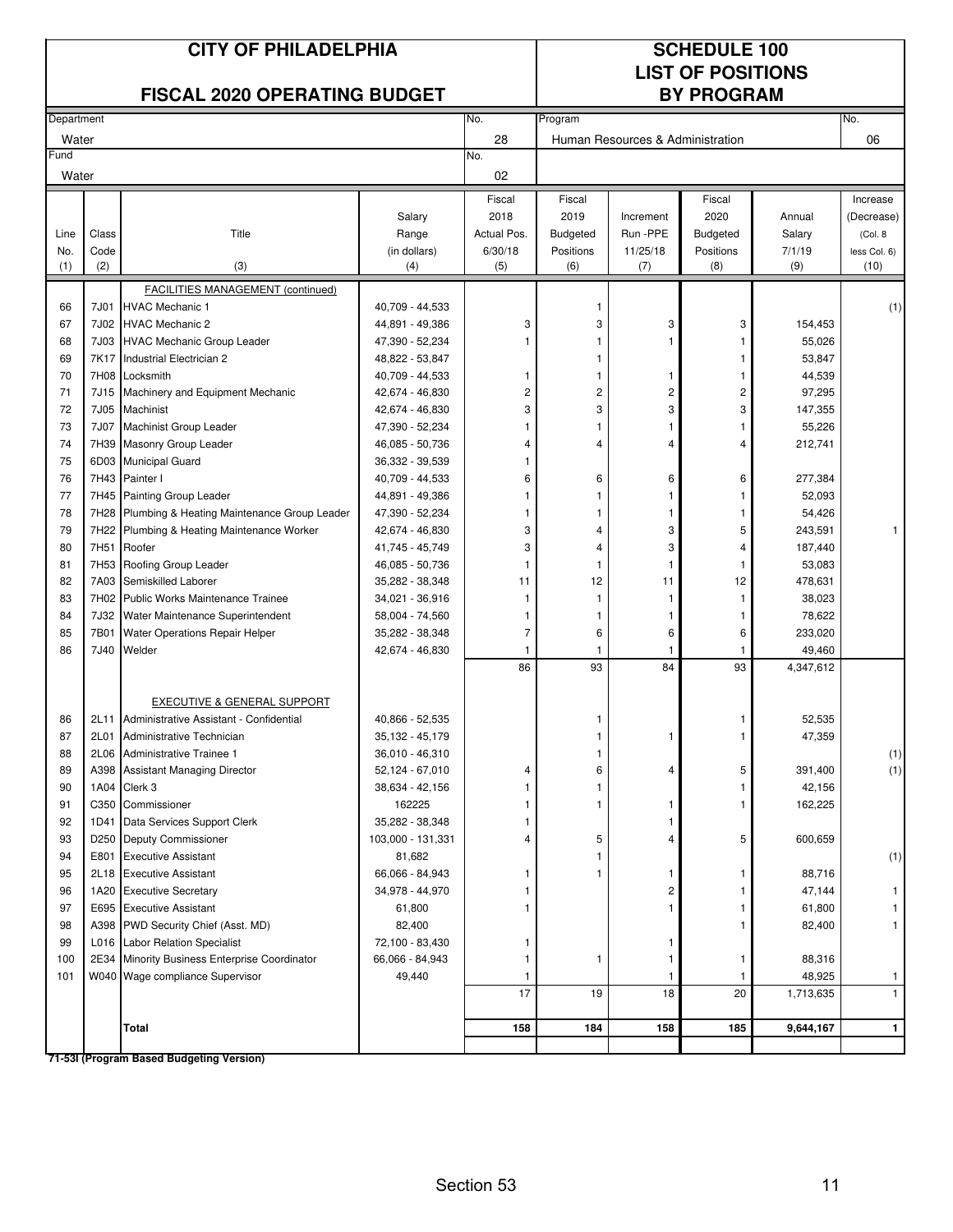|                     |                                               | <b>CITY OF PHILADELPHIA</b><br><b>FISCAL 2020 OPERATING BUDGET</b>                                                                                                 |           |                             |                                        |                                                 |                                                | <b>SCHEDULE 100</b><br><b>LIST OF POSITIONS</b><br><b>BY PROGRAM</b> |                                                       |                                                                          |                                                   |
|---------------------|-----------------------------------------------|--------------------------------------------------------------------------------------------------------------------------------------------------------------------|-----------|-----------------------------|----------------------------------------|-------------------------------------------------|------------------------------------------------|----------------------------------------------------------------------|-------------------------------------------------------|--------------------------------------------------------------------------|---------------------------------------------------|
| Department          |                                               |                                                                                                                                                                    |           |                             | No.                                    | Program                                         |                                                |                                                                      |                                                       |                                                                          | No.                                               |
| Water               |                                               |                                                                                                                                                                    |           |                             | 28                                     |                                                 |                                                | Human Resources & Administration                                     |                                                       |                                                                          | 06                                                |
| Fund                |                                               |                                                                                                                                                                    |           |                             | No.                                    |                                                 |                                                |                                                                      |                                                       |                                                                          |                                                   |
| Water               |                                               |                                                                                                                                                                    |           |                             | 02                                     |                                                 |                                                |                                                                      |                                                       |                                                                          |                                                   |
| Line<br>No.<br>(1)  | Class<br>Code<br>(2)                          | Title<br>(3)                                                                                                                                                       |           |                             | Salary<br>Range<br>(in dollars)<br>(4) | Fiscal<br>2018<br>Actual Pos.<br>6/30/18<br>(5) | Fiscal<br>2019<br>Budgeted<br>Positions<br>(6) | Increment<br>Run-PPE<br>11/25/18<br>(7)                              | Fiscal<br>2020<br><b>Budgeted</b><br>Positions<br>(8) | Annual<br>Salary<br>7/1/19<br>(9)                                        | Inc.<br>(Dec.)<br>(Col. 8<br>less Col. 6)<br>(10) |
|                     | 101<br>111<br>121<br>161<br>171<br>181<br>100 | <b>Total Full Time</b><br><b>Total Part Time</b><br>Temporary<br>Regular Overtime<br><b>Holiday Overtime</b><br>Shift Differential<br>Lump Sum Separation Payments |           |                             |                                        | 158                                             | 184                                            | 158                                                                  | 185                                                   | 9,644,167<br>32,000<br>61,000<br>1,056,000<br>36,000<br>18,000<br>46,000 | -1                                                |
|                     |                                               | <b>Total Gross Requirements</b>                                                                                                                                    |           |                             |                                        | 158                                             | 184                                            | 158                                                                  | 185                                                   | 10,893,167                                                               | $\mathbf{1}$                                      |
|                     |                                               | Plus: Earned Increment                                                                                                                                             |           |                             |                                        |                                                 |                                                |                                                                      |                                                       | 34,007                                                                   |                                                   |
|                     |                                               | Plus: Longevity                                                                                                                                                    |           |                             |                                        |                                                 |                                                |                                                                      |                                                       | 2,914                                                                    |                                                   |
|                     |                                               | Less: (Vacancy Allowance)                                                                                                                                          |           |                             |                                        |                                                 |                                                |                                                                      |                                                       | (1, 255, 088)                                                            |                                                   |
|                     |                                               |                                                                                                                                                                    |           | <b>Total Budget Request</b> |                                        |                                                 |                                                |                                                                      |                                                       | 9,675,000                                                                |                                                   |
|                     |                                               |                                                                                                                                                                    |           |                             | <b>Summary of Personal Services</b>    |                                                 |                                                |                                                                      |                                                       |                                                                          |                                                   |
|                     |                                               |                                                                                                                                                                    |           | Fiscal 2018                 |                                        | Fiscal 2019                                     |                                                |                                                                      | Fiscal 2020                                           | Inc. / (Dec.) Inc. / (Dec.)                                              |                                                   |
| Line                |                                               |                                                                                                                                                                    | Actual    | Actual                      | Budgeted                               | Estimated                                       | Increment                                      | Budgeted                                                             | Department                                            |                                                                          | in Require. in Bud. Pos.                          |
| No.                 |                                               | Category                                                                                                                                                           | Positions | Obligations                 | Positions                              | Obligations                                     | Run -PPE                                       | Positions                                                            | Request                                               | (Col.9                                                                   | (Col. 8                                           |
|                     |                                               |                                                                                                                                                                    | 6/30/18   |                             |                                        |                                                 | 11/25/18                                       |                                                                      |                                                       | less Col. 6)                                                             | less Col. 5)                                      |
| (1)                 |                                               | (2)                                                                                                                                                                | (3)       | (4)                         | (5)                                    | (6)                                             | (7)                                            | (8)                                                                  | (9)                                                   | (10)                                                                     | (11)                                              |
| $\mathbf{1}$        | Lump Sum                                      |                                                                                                                                                                    |           | 17,454                      |                                        | 155,000                                         |                                                |                                                                      | 46,000                                                | (109,000)                                                                |                                                   |
| $\overline{2}$      |                                               | Full Time - Civilian                                                                                                                                               | 158       | 7,732,389                   | 184                                    | 8,434,219                                       | 158                                            | 185                                                                  | 8,426,000                                             | (8, 219)                                                                 | $\mathbf{1}$                                      |
| 3                   |                                               | Full Time - Uniform                                                                                                                                                |           |                             |                                        |                                                 |                                                |                                                                      |                                                       |                                                                          |                                                   |
| 4                   |                                               | Bonus, Gross Adj.                                                                                                                                                  |           | 104,030                     |                                        |                                                 |                                                |                                                                      |                                                       |                                                                          |                                                   |
| 5                   |                                               | PT, Temp/Seas, Bd, SCG                                                                                                                                             |           | 46,226                      |                                        | 88,000                                          |                                                |                                                                      | 93,000                                                | 5,000                                                                    |                                                   |
| 6<br>$\overline{7}$ |                                               | Overtime - Civilian                                                                                                                                                |           | 736,530                     |                                        | 864,000                                         |                                                |                                                                      | 1,056,000                                             | 192,000                                                                  |                                                   |
| 8                   |                                               | Overtime - Uniform<br>Holiday Overtime - Civilian                                                                                                                  |           | 34,528                      |                                        | 36,000                                          |                                                |                                                                      | 36,000                                                |                                                                          |                                                   |
| 9                   |                                               | Unused Uniform Leave                                                                                                                                               |           |                             |                                        |                                                 |                                                |                                                                      |                                                       |                                                                          |                                                   |
| 10                  | Shift/Stress                                  |                                                                                                                                                                    |           | 15,570                      |                                        | 18,000                                          |                                                |                                                                      | 18,000                                                |                                                                          |                                                   |
| 11                  |                                               | H&L, IOD, LT-Sick                                                                                                                                                  |           | 20,931                      |                                        |                                                 |                                                |                                                                      |                                                       |                                                                          |                                                   |
| 12                  |                                               |                                                                                                                                                                    |           |                             |                                        |                                                 |                                                |                                                                      |                                                       |                                                                          |                                                   |
|                     |                                               | Total                                                                                                                                                              | 158       | 8,707,658                   | 184                                    | 9,595,219                                       | 158                                            | 185                                                                  | 9,675,000                                             | 79,781                                                                   | $\mathbf{1}$                                      |

Total<br>T1-53J (Program Based Budgeting Version)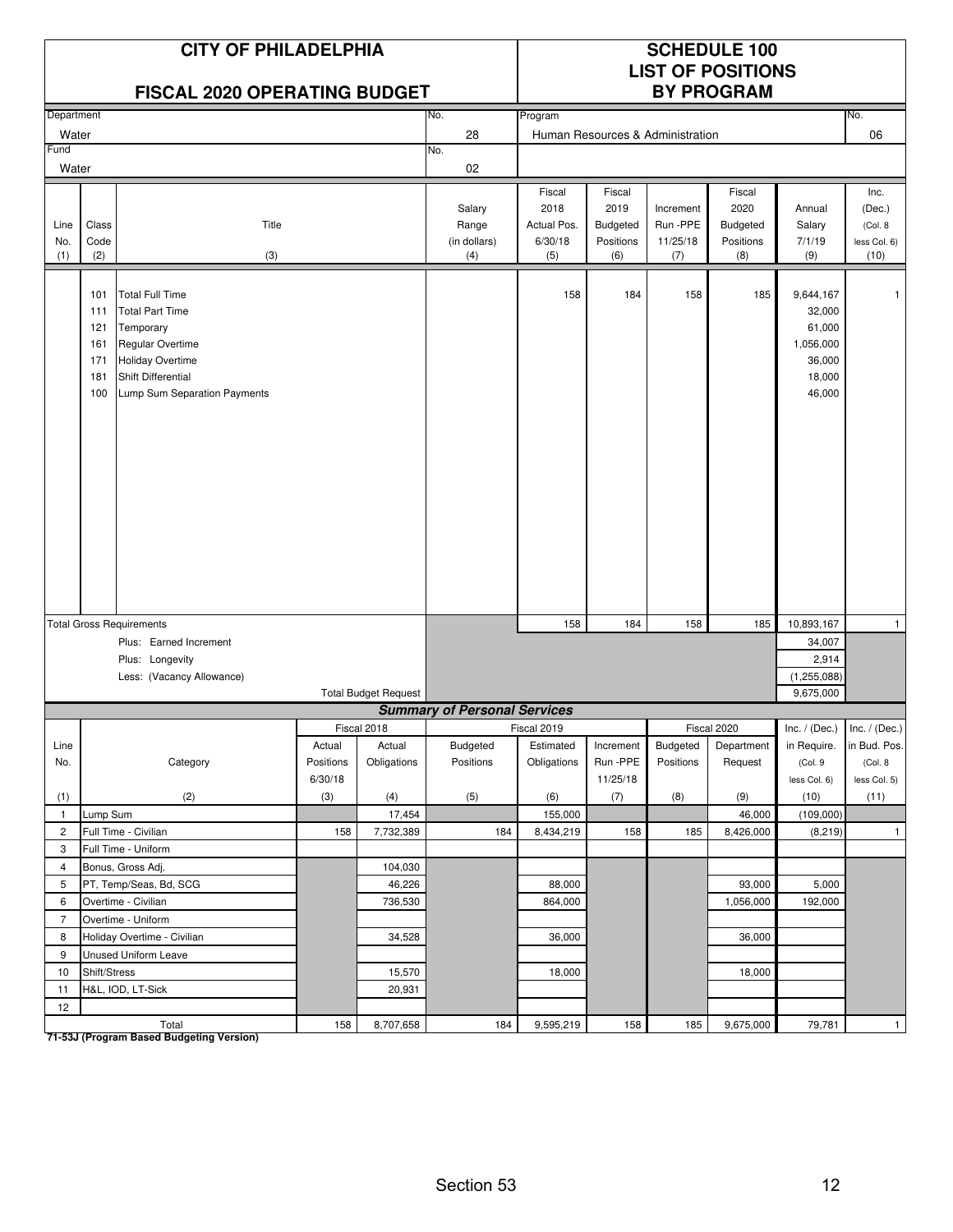### **CITY OF PHILADELPHIA SCHEDULE 200**

### **FISCAL 2020 OPERATING BUDGET**

# **PURCHASE OF SERVICES**

| Department |                                                  | No.                                        | Program                          |             |              | No.        |
|------------|--------------------------------------------------|--------------------------------------------|----------------------------------|-------------|--------------|------------|
| Water      |                                                  | 28                                         | Human Resources & Administration |             |              | 06         |
| Fund       |                                                  | No.                                        |                                  |             |              |            |
| Water      |                                                  | 02                                         |                                  |             |              |            |
|            |                                                  | Fiscal 2018                                | Fiscal 2019                      | Fiscal 2019 | Fiscal 2020  | Increase   |
| Code       | Description                                      | Actual                                     | Original                         | Estimated   | Departmental | or         |
|            |                                                  | Obligations                                | Appropriations                   | Obligations | Request      | (Decrease) |
| (1)        | (2)                                              | (3)                                        | (4)                              | (5)         | (6)          | (7)        |
|            |                                                  | <b>Schedule 200 - Purchase of Services</b> |                                  |             |              |            |
| 201        | Cleaning & Laundering                            | 5,199                                      | 2,000                            | 2,000       | 2,000        |            |
| 202        | Janitorial Services                              | 10                                         |                                  |             |              |            |
| 205        | Refuse, Garbage, Silt and Sludge Removal         |                                            |                                  |             |              |            |
| 209        | Telephone & Communication                        |                                            |                                  |             |              |            |
| 210        | <b>Postal Services</b>                           | 40,920                                     | 92,000                           | 92,000      | 92,000       |            |
| 211        | Transportation                                   | 25,076                                     | 76,000                           | 77,000      | 79,000       | 2,000      |
| 214        | Employee Education Expen/Allow                   |                                            |                                  |             | 23,000       | 23,000     |
| 215        | Licenses, Permits & Inspection Charges           | 2,552                                      | 7,000                            | 5,000       | 5,000        |            |
| 216        | Commercial off the Shelf Software Licenses       |                                            |                                  |             |              |            |
| 220        | <b>Electric Current</b>                          |                                            |                                  |             |              |            |
| 221        | <b>Gas Services</b>                              |                                            |                                  |             |              |            |
| 222        | Steam for Heating                                |                                            |                                  |             |              |            |
| 230        | Meals (non-travel) & Official Entertaining       |                                            | 1,000                            |             |              |            |
| 231        | <b>Overtime Meals</b>                            |                                            |                                  |             |              |            |
| 240        | Advertising & Promotional Activities             | 2,195                                      | 5,000                            | 5,000       | 5,000        |            |
| 250        | <b>Professional Services</b>                     | 1,185,297                                  | 2,550,000                        | 1,960,000   | 1,844,000    | (116,000)  |
| 251        | Professional Svcs. - Information Technology      | 38,000                                     |                                  | 40,000      | 50,000       | 10,000     |
| 252        | Accounting & Auditing Services                   |                                            |                                  |             |              |            |
| 253        | <b>Legal Services</b>                            |                                            |                                  |             |              |            |
| 254        | Mental Health & Intellectual Disability Services |                                            |                                  |             |              |            |
| 255        | <b>Dues</b>                                      | 258,573                                    | 102,000                          | 267,000     | 267,000      |            |
| 256        | Seminar & Training Sessions                      | 75,569                                     | 54,000                           | 104,000     | 110,000      | 6,000      |
| 257        | Architectural & Engineering Services             |                                            | 400,000                          | 400,000     | 400,000      |            |
| 258        | <b>Court Reporters</b>                           |                                            |                                  |             |              |            |
| 259        | <b>Arbitration Fees</b>                          |                                            |                                  |             |              |            |
| 260        | Repair & Maintenance Charges                     | 1,367,900                                  | 2,140,000                        | 1,953,000   | 1,953,000    |            |
| 261        | Repaving, Repairing & Resurfacing Streets        | 34,400                                     |                                  |             |              |            |
| 262        | Demolition of Buildings                          |                                            |                                  |             |              |            |
| 264        | Abatement of Nuisances                           |                                            |                                  |             |              |            |
| 265        | Rehabilitation of Property                       |                                            |                                  |             |              |            |
| 266        | Maint. & Support - Comp. Hardware & Software     | 107,582                                    |                                  |             |              |            |
| 275        | Juror Fees                                       |                                            |                                  |             |              |            |
| 276        | Juror Expenses                                   |                                            |                                  |             |              |            |
| 277        | <b>Witness Fees</b>                              |                                            |                                  |             |              |            |
| 280        | Insurance & Official Bonds                       | 26,911                                     | 79,000                           | 79,000      | 79,000       |            |
| 282        | Lease Purchase - Computer Systems                |                                            |                                  |             |              |            |
| 283        | Lease Purchase - Vehicles                        |                                            |                                  |             |              |            |
| 284        | Ground & Building Rental                         | 791                                        |                                  |             |              |            |
| 285        | Rents - Other                                    | 29,943                                     | 127,000                          | 124,000     | 14,000       | (110,000)  |
| 286        | Rental of Parking Spaces                         |                                            |                                  |             |              |            |
| 290        | Payments for Care of Individuals                 |                                            |                                  |             |              |            |
| 295        | <b>Imprest Advances</b>                          |                                            |                                  |             |              |            |
| 298        | Payments for Burials & Graves                    |                                            |                                  |             |              |            |
| 299        | Other Expenses (not otherwise classified)        | 27,584                                     | 15,000                           |             |              |            |
|            |                                                  |                                            |                                  |             |              |            |
|            |                                                  |                                            |                                  |             |              |            |
|            | Total                                            | 3,228,502                                  | 5,650,000                        | 5,108,000   | 4,923,000    | (185,000)  |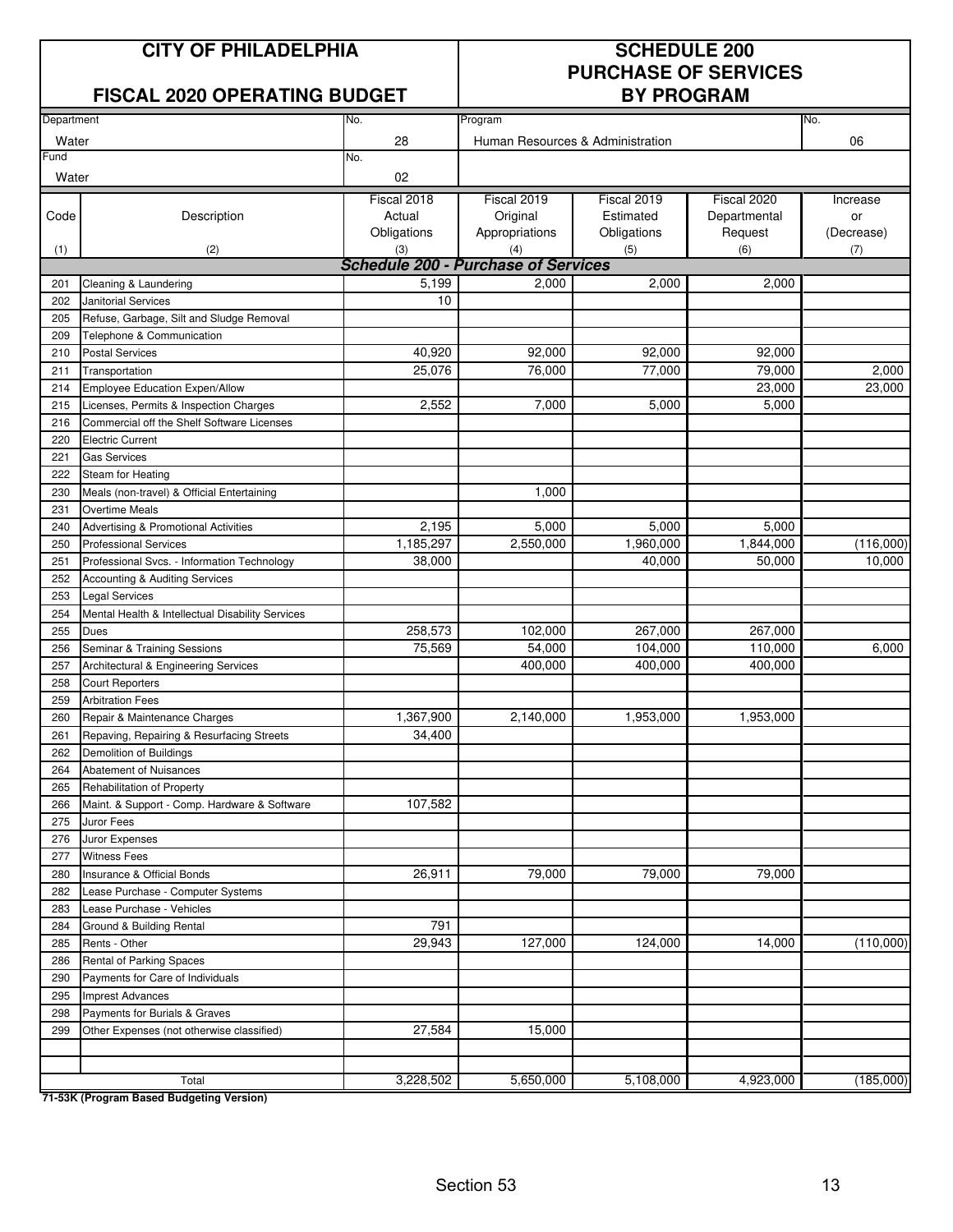### **FISCAL 2020 OPERATING BUDGET**

# **CITY OF PHILADELPHIA SCHEDULE 300 - 400 MATERIALS, SUPPLIES & EQUIPMENT**

| Department |                                                       | No.                                            | Program                          |             |              | No.        |
|------------|-------------------------------------------------------|------------------------------------------------|----------------------------------|-------------|--------------|------------|
| Water      |                                                       | 28                                             | Human Resources & Administration |             |              | 06         |
| Fund       |                                                       | No.                                            |                                  |             |              |            |
| Water      |                                                       | 02                                             |                                  |             |              |            |
|            |                                                       | Fiscal 2018                                    | Fiscal 2019                      | Fiscal 2019 | Fiscal 2020  | Increase   |
| Code       | Description                                           | Actual                                         | Original                         | Estimated   | Departmental | or         |
|            |                                                       | Obligations                                    | Appropriations                   | Obligations | Request      | (Decrease) |
| (1)        | (2)                                                   | (3)                                            | (4)                              | (5)         | (6)          | (7)        |
|            |                                                       | <b>Schedule 300 - Materials &amp; Supplies</b> |                                  |             |              |            |
| 301        | Agricultural & Botanical                              |                                                |                                  |             |              |            |
| 302        | Animal, Livestock & Marine                            |                                                |                                  |             |              |            |
| 303        | Bakeshop, Dining Room & Kitchen                       |                                                |                                  |             |              |            |
| 304        | Books & Other Publications                            | 3,180                                          | 19,000                           | 11,000      | 11,000       |            |
| 305        | <b>Building &amp; Construction</b>                    | 301,086                                        | 410,000                          | 400,000     | 400,000      |            |
| 306        | <b>Library Materials</b>                              |                                                |                                  |             |              |            |
| 307        | <b>Chemicals &amp; Gases</b>                          | 17,443                                         | 5,000                            | 5,000       | 5,000        |            |
| 308        | Dry Goods, Notions & Wearing Apparel                  | 47,828                                         | 77,000                           | 80,000      | 85,000       | 5,000      |
| 309        | Cordage & Fibers                                      |                                                |                                  |             |              |            |
| 310        | Electrical & Communication                            | 91,976                                         | 135,000                          | 102,000     | 102,000      |            |
| 311        | General Equipment & Machinery                         | 13,605                                         | 22.000                           | 20,000      | 20,000       |            |
| 312        | Fire Fighting & Safety                                | 10,683                                         | 40,000                           | 30.000      | 30,000       |            |
| 313        | Food                                                  |                                                |                                  |             |              |            |
| 314        | Fuel - Heating & Cooling                              | 5,700                                          | 10.000                           | 10,000      | 10,000       |            |
| 316        | General Hardware & Minor Tools                        | 51,815                                         | 40,000                           | 57,000      | 57,000       |            |
| 317        | Hospital & Laboratory                                 | 25,744                                         | 18,000                           | 22,000      | 22,000       |            |
| 318        | Janitorial, Laundry & Household                       | 7,855                                          | 15,000                           | 22,000      | 22,000       |            |
| 320        | Office Materials & Supplies                           | 112,199                                        | 122,000                          | 154,000     | 164,000      | 10,000     |
| 322        | Small Power Tools & Hand Tools                        | 30,477                                         | 30,000                           | 30,000      | 30,000       |            |
| 323        | Plumbing, AC & Space Heating                          | 101,206                                        | 80,000                           | 80,000      | 80,000       |            |
| 324        | Precision, Photographic & Artists                     | 25,374                                         | 45,000                           | 37,000      | 37,000       |            |
| 325        | Printing                                              | 13,085                                         | 40,000                           | 33,000      | 33,000       |            |
| 326        | Recreational & Educational                            |                                                | 20,000                           | 10,000      | 10,000       |            |
| 328        | Vehicle Parts & Accessories                           |                                                |                                  |             |              |            |
| 335        | Lubricants                                            |                                                |                                  |             |              |            |
| 340        | #2 Diesel Fuel                                        |                                                |                                  |             |              |            |
| 341        | Compressed Natural Gas (CNG)                          |                                                |                                  |             |              |            |
| 342        | Liquid Propane Gas (LPG)                              |                                                |                                  |             |              |            |
| 345        | Gasoline                                              |                                                |                                  |             |              |            |
| 399        | Other Materials & Supplies (not otherwise classified) |                                                |                                  |             |              |            |
|            | Total                                                 | 859,256                                        | 1,128,000                        | 1,103,000   | 1,118,000    | 15,000     |
|            |                                                       |                                                | <b>Schedule 400 - Equipment</b>  |             |              |            |
| 405        | Construction, Dredging & Conveying                    |                                                |                                  |             |              |            |
| 410        | Electrical, Lighting & Communications                 |                                                |                                  |             |              |            |
| 411        | General Equipment & Machinery                         |                                                | 5,000                            | 2,000       | 2,000        |            |
| 412        | Fire Fighting & Emergency                             |                                                |                                  |             |              |            |
| 417        | <b>Hospital &amp; Laboratory</b>                      |                                                | 40,000                           | 20,000      | 10,000       | (10,000)   |
| 420        | Office Equipment                                      | 18,224                                         | 2,000                            | 2,000       | 2,000        |            |
| 423        | Plumbing, AC & Space Heating                          | 30,099                                         | 66,000                           | 54,000      | 54,000       |            |
| 424        | Precision, Photographic & Artists                     | 189,950                                        | 12,000                           | 12,000      | 4,000        | (8,000)    |
| 426        | Recreational & Educational                            |                                                |                                  |             |              |            |
| 427        | Computer Equipment & Peripherals                      |                                                |                                  |             |              |            |
| 428        | Vehicles                                              |                                                |                                  |             |              |            |
| 430        | Furniture & Furnishings                               | 235,860                                        | 606,000                          | 631,000     | 631,000      |            |
| 499        | Other Equipment (not otherwise classified)            | 1,330                                          | 2,000                            | 2,000       | 2,000        |            |
|            |                                                       |                                                |                                  |             |              |            |
|            | Total                                                 | 475,463                                        | 733,000                          | 723,000     | 705,000      | (18,000)   |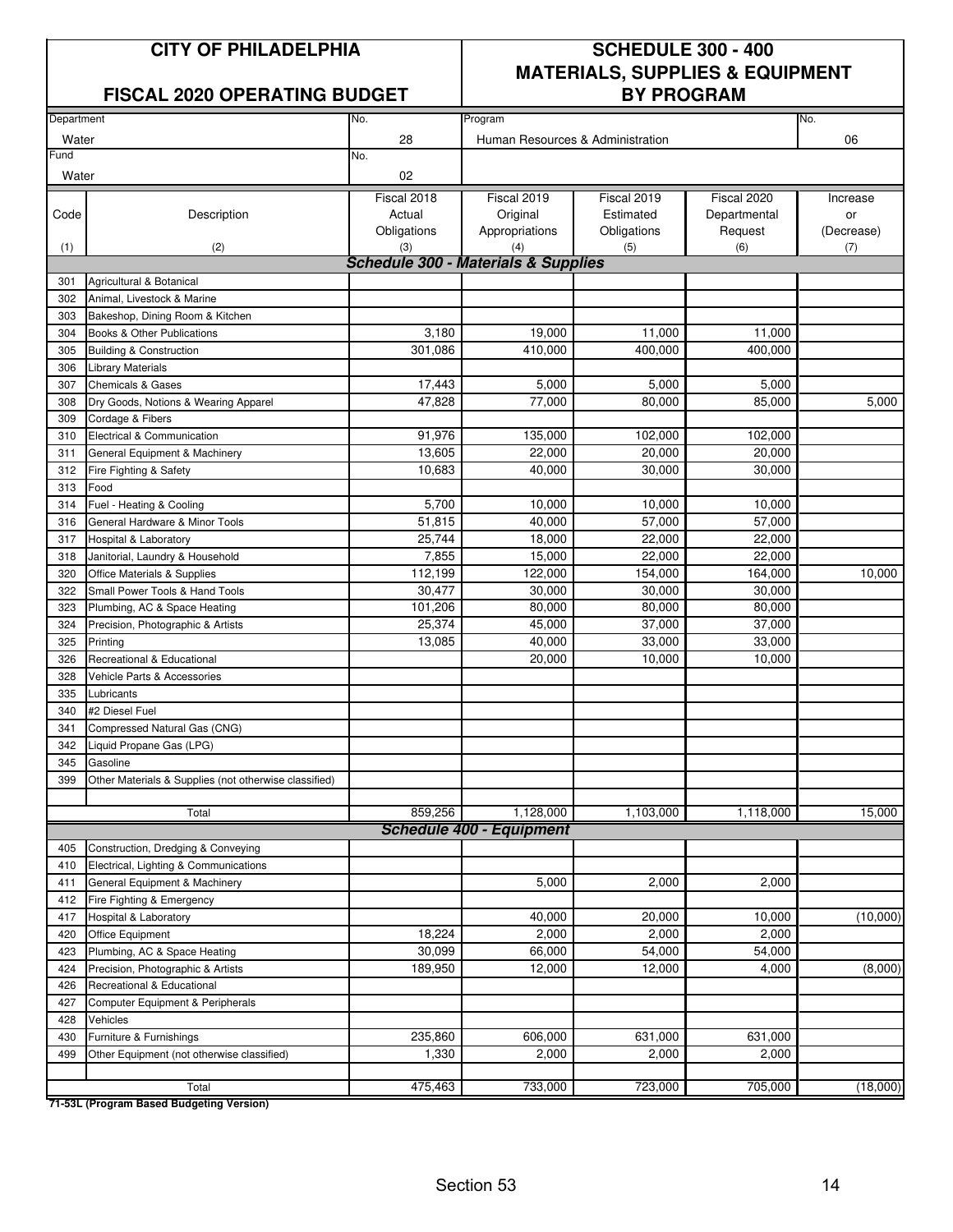| <b>CITY OF PHILADELPHIA</b><br><b>FISCAL 2020 OPERATING BUDGET</b> |                                                                                              |                                             | <b>SCHEDULE 500 - 700 - 800 - 900</b><br><b>BY PROGRAM</b>      |                                                |                                               |                                     |  |
|--------------------------------------------------------------------|----------------------------------------------------------------------------------------------|---------------------------------------------|-----------------------------------------------------------------|------------------------------------------------|-----------------------------------------------|-------------------------------------|--|
| Department                                                         |                                                                                              | No.                                         | Program                                                         |                                                |                                               | No.                                 |  |
| Water                                                              |                                                                                              | 28                                          | Human Resources & Administration                                |                                                |                                               | 06                                  |  |
| Fund                                                               |                                                                                              | No.                                         |                                                                 |                                                |                                               |                                     |  |
| Water                                                              |                                                                                              | 02                                          |                                                                 |                                                |                                               |                                     |  |
| Code<br>(1)                                                        | Description<br>(2)                                                                           | Fiscal 2018<br>Actual<br>Obligations<br>(3) | Fiscal 2019<br>Original<br>Appropriations<br>(4)                | Fiscal 2019<br>Estimated<br>Obligations<br>(5) | Fiscal 2020<br>Departmental<br>Request<br>(6) | Increase<br>or<br>(Decrease)<br>(7) |  |
|                                                                    |                                                                                              |                                             | <b>Schedule 500 - Contributions, Indemnities &amp; Taxes</b>    |                                                |                                               |                                     |  |
| 501                                                                | Celebrations                                                                                 |                                             |                                                                 |                                                |                                               |                                     |  |
| 504                                                                | <b>Meritorious Awards</b>                                                                    |                                             | 100,000                                                         | 100,000                                        | 100,000                                       |                                     |  |
| 505                                                                | Contributions to Educational & Recreational Org.                                             |                                             |                                                                 |                                                |                                               |                                     |  |
| 506                                                                | Payments to Prisoners                                                                        |                                             |                                                                 |                                                |                                               |                                     |  |
| 512                                                                | Refunds                                                                                      |                                             |                                                                 |                                                |                                               |                                     |  |
| 513                                                                | Indemnities                                                                                  |                                             |                                                                 |                                                |                                               |                                     |  |
| 515                                                                | <b>Taxes</b>                                                                                 |                                             |                                                                 |                                                |                                               |                                     |  |
| 517                                                                | Contributions to Other Govt. Agencies and Non-Profit<br>Org. not Educational or Recreational |                                             |                                                                 |                                                |                                               |                                     |  |
|                                                                    |                                                                                              |                                             |                                                                 |                                                |                                               |                                     |  |
|                                                                    | Total                                                                                        |                                             | 100,000                                                         | 100,000                                        | 100,000                                       |                                     |  |
|                                                                    |                                                                                              |                                             | <b>Schedule 700 - Debt Services</b>                             |                                                |                                               |                                     |  |
| 701                                                                | Interest on City Debt - Long Term                                                            |                                             |                                                                 |                                                |                                               |                                     |  |
| 702                                                                | Principal Payments on City Debt - Long Term                                                  |                                             |                                                                 |                                                |                                               |                                     |  |
| 703                                                                | Interest on City Debt - Short Term                                                           |                                             |                                                                 |                                                |                                               |                                     |  |
| 704                                                                | Sinking Fund Reserve Payment                                                                 |                                             |                                                                 |                                                |                                               |                                     |  |
| 705                                                                | <b>Commitment Fee Expense</b>                                                                |                                             |                                                                 |                                                |                                               |                                     |  |
| 706                                                                | Arbitrage Payments                                                                           |                                             |                                                                 |                                                |                                               |                                     |  |
|                                                                    | Total                                                                                        |                                             |                                                                 |                                                |                                               |                                     |  |
|                                                                    |                                                                                              |                                             | <b>Schedule 800 - Payments to Other Funds</b>                   |                                                |                                               |                                     |  |
| 801                                                                | Payments to General Fund                                                                     |                                             |                                                                 |                                                |                                               |                                     |  |
| 803                                                                | Payments to Water Fund                                                                       |                                             |                                                                 |                                                |                                               |                                     |  |
| 804                                                                | Payments to Capital Projects Fund                                                            |                                             |                                                                 |                                                |                                               |                                     |  |
| 805                                                                | Payments to Special Funds                                                                    |                                             |                                                                 |                                                |                                               |                                     |  |
| 806                                                                | Payments to Bond Fund                                                                        |                                             |                                                                 |                                                |                                               |                                     |  |
| 807                                                                | Payments to Other Funds<br>Payments to Aviation Fund                                         |                                             |                                                                 |                                                |                                               |                                     |  |
| 809<br>812                                                         | Payments to Grants Revenue Fund                                                              |                                             |                                                                 |                                                |                                               |                                     |  |
|                                                                    |                                                                                              |                                             |                                                                 |                                                |                                               |                                     |  |
|                                                                    | Total                                                                                        |                                             |                                                                 |                                                |                                               |                                     |  |
|                                                                    |                                                                                              |                                             | <b>Schedule 900 - Advances and Other Miscellaneous Payments</b> |                                                |                                               |                                     |  |
| 901                                                                | Advances to Create Working Capital Funds                                                     |                                             |                                                                 |                                                |                                               |                                     |  |
| 902                                                                | Miscellaneous Advances                                                                       |                                             |                                                                 |                                                |                                               |                                     |  |
|                                                                    |                                                                                              |                                             |                                                                 |                                                |                                               |                                     |  |
|                                                                    |                                                                                              |                                             |                                                                 |                                                |                                               |                                     |  |
|                                                                    |                                                                                              |                                             |                                                                 |                                                |                                               |                                     |  |
|                                                                    | Total                                                                                        |                                             |                                                                 |                                                |                                               |                                     |  |

**71-53M (Program Based Budgeting Version)**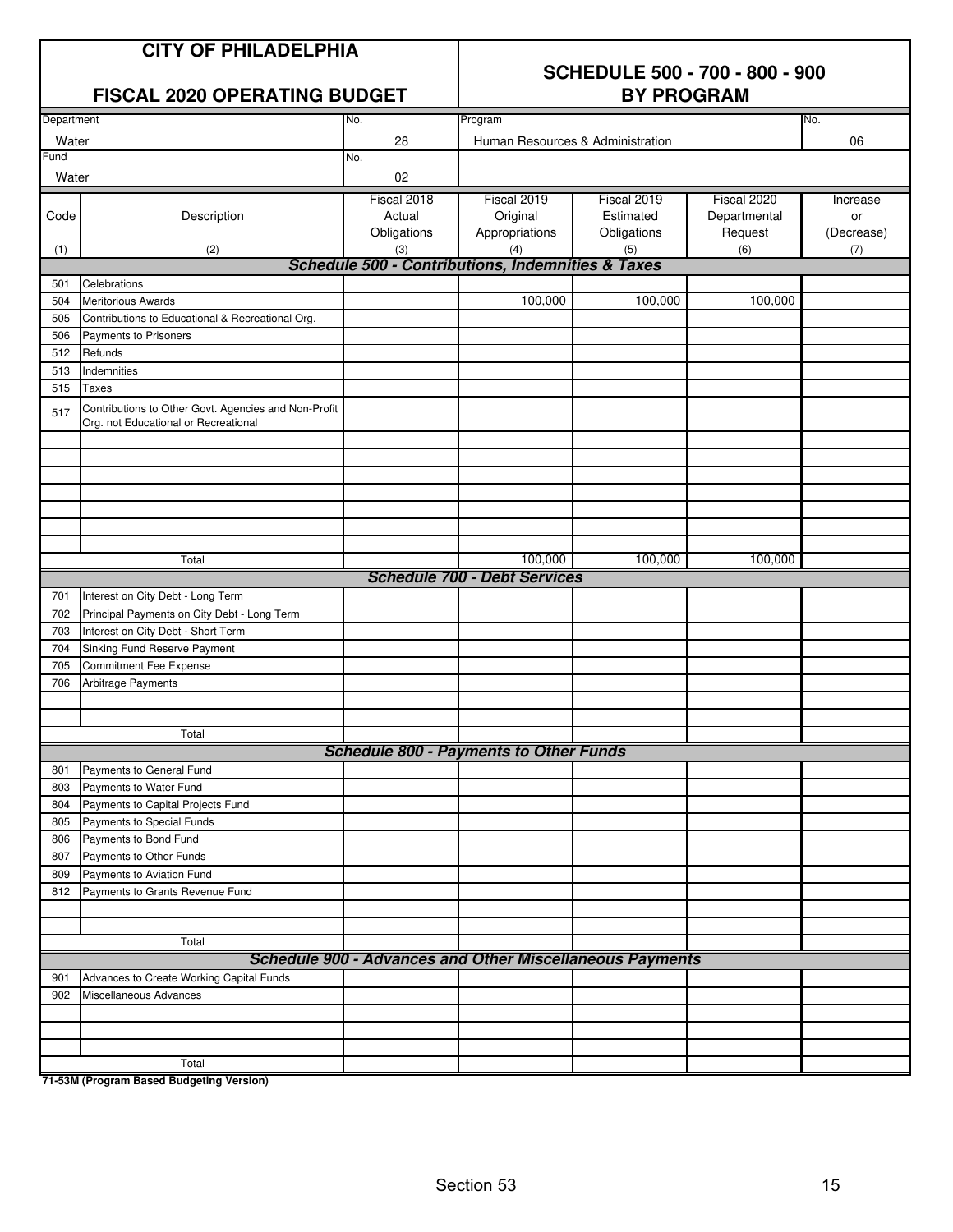| Department |                                                                |             | No.           | Program       |                                  |                                                                           | No.                           |  |
|------------|----------------------------------------------------------------|-------------|---------------|---------------|----------------------------------|---------------------------------------------------------------------------|-------------------------------|--|
| Water      |                                                                |             | 28            |               | Human Resources & Administration |                                                                           | 06                            |  |
| Fund       |                                                                |             | No.           |               |                                  |                                                                           |                               |  |
| Water      |                                                                |             | 02            |               |                                  |                                                                           |                               |  |
|            |                                                                |             | Fiscal 2018   | Fiscal 2019   | Fiscal 2019                      | Fiscal 2020                                                               | Increase                      |  |
|            |                                                                |             | Actual        | Original      | Estimated                        | Department                                                                | or                            |  |
| Class      | Description                                                    |             | Obligations   | Appropriation | Obligations                      | Request                                                                   | (Decrease)                    |  |
| (1)        | (2)                                                            |             | (3)           | (4)           | (5)                              | (6)                                                                       | (7)                           |  |
| 250s       | Professional Services (250-254, 257-259)                       |             | 1,223,297     | 2,950,000     | 2,400,000                        | 2,294,000                                                                 | (106,000)                     |  |
| 290        | Payments for Care of Individuals                               |             |               |               |                                  |                                                                           |                               |  |
| Minor      | Name of Contractor                                             | Fiscal 2018 | Fiscal 2019   | Fiscal 2019   | Fiscal 2020                      |                                                                           | Describe purpose or scope of  |  |
| Object     | or Provider                                                    | Actual      | Original      | Estimated     | Department                       |                                                                           | service provided. Include, if |  |
| Code       |                                                                | Obligations | Appropriation | Obligations   | Request                          | applicable, unit cost of service.                                         |                               |  |
| 250        | <b>ABSO</b>                                                    | 24,239      |               |               |                                  | Background Checks/Investigation                                           |                               |  |
| 250        | All Seasons Landscaping Co Inc                                 | 6,650       | 9,000         |               |                                  | Landscaping Services                                                      |                               |  |
| 250        | American Trainco LLC                                           | 32,000      |               |               |                                  | Skilled Trades training                                                   |                               |  |
| 250        | Careertrack Incorporated                                       | 98          |               |               |                                  | <b>Communications Skills</b>                                              |                               |  |
| 250        | Cascade Water Services Inc                                     | 1,320       | 12,000        |               |                                  | Water Treatment for Boiler and Chiller                                    |                               |  |
| 250        | Community College of Philadelphia                              | 18,000      | 45,000        | 32,000        |                                  | 32,000 Apprenticeship Program                                             |                               |  |
| 250        | Drugscan                                                       | 2,970       |               | 10,000        |                                  | 5,000 Drug Screen Testing                                                 |                               |  |
| 250        | Education Works Inc.                                           | 246,000     |               | 246,000       | 246,000                          | <b>PowerCorpsPHL</b>                                                      |                               |  |
| 250        | Fred Pryor Seminars/Careertrack                                | 945         |               |               |                                  | <b>Training Services</b>                                                  |                               |  |
| 250        | <b>Fresh Artists</b>                                           | 3,975       |               |               |                                  | Print/Installation Artwork                                                |                               |  |
| 250        | Future Media Concepts                                          | 19,440      |               |               |                                  | <b>Confidential Surveillance</b>                                          |                               |  |
| 250        | <b>Future Media Concepts</b>                                   |             |               | 32,000        |                                  | Auto CAD training                                                         |                               |  |
| 250        | Health Advocate Inc.                                           |             | 32,000        |               |                                  | Employee Assistance Programs                                              |                               |  |
| 250        | Healthmark Inc.                                                | 123,050     | 375,000       |               |                                  |                                                                           |                               |  |
|            | Industrial Trainers of America Inc                             | 32,000      |               |               |                                  | Baseline Medical Program/Medical<br>Mechanical & Electrical Safety Skills |                               |  |
| 250        |                                                                |             |               |               |                                  |                                                                           |                               |  |
| 250        | Jastech Development Services Inc<br><b>JEVS Human Services</b> |             | 32,000        |               |                                  | Youth advocate Program                                                    |                               |  |
| 250        |                                                                | 30,000      | 165,000       | 202,000       |                                  | 202,000 Apprenticeship skilled trades training                            |                               |  |
| 250        | Kimberly A. Ferguson                                           | 32,000      |               | 32,000        |                                  | Leadership Assessment                                                     |                               |  |
| 250        | Know It All Intelligence Group                                 | 13,324      |               |               |                                  | Confidential Surveillance & Inv Svcs                                      |                               |  |
| 250        | M & M Lawn Care East Inc.                                      | 10,200      | 15,000        | 15,000        | 15,000                           | Design Consultant (Manuals)                                               |                               |  |
| 250        | Mark O'Connor                                                  | 32,000      |               |               |                                  | HR Consulting/Supervisor training                                         |                               |  |
| 250        | Med-Tex Services Inc.                                          | 100,000     |               | 100,000       | 100,000                          | <b>Safety Consultant</b>                                                  |                               |  |
| 250        | Mike Nelson Consulting LLC                                     | 32,000      |               | 32,000        |                                  | On-site Technical Trades Training                                         |                               |  |
| 250        | <b>NH Learning Solutions</b>                                   |             |               | 32,000        |                                  | <b>Project Management Training</b>                                        |                               |  |
| 250        | Office Pro                                                     |             |               | 32,000        |                                  | Professional / Technical Writing                                          |                               |  |
| 250        | Online Consulting Inc                                          | 33,117      |               |               |                                  | <b>Training Services</b>                                                  |                               |  |
| 250        | Pennsylvania Municipal League                                  | 334         |               |               |                                  | Conference                                                                |                               |  |
| 250        | Philadelphia Youth Network                                     |             | 249,000       |               |                                  | Powercorp                                                                 |                               |  |
| 250        | <b>Pluralsight LLC</b>                                         |             | 8,000         | 8,000         |                                  | 8,000 Pluralsight E Learning                                              |                               |  |
| 250        | Schumaker and Company Inc                                      | 200,000     |               |               |                                  | Customer service field ops auditor                                        |                               |  |
| 250        | Scientific Boiler Water Condo Co Inc.                          | 7,685       |               | 12,000        |                                  | 12,000 Water Treatment Services                                           |                               |  |
| 250        | <b>Signature Safety LLC</b>                                    | 950         |               |               |                                  | Safety Training Orientation                                               |                               |  |
| 250        | Spring House Computer School                                   | 32,000      |               |               |                                  | Microsoft Training                                                        |                               |  |
| 250        | <b>State of Delaware</b>                                       | 95,000      |               |               |                                  | Water/Wastewater Training & CEU                                           |                               |  |
| 250        | Sterling Infosystems Inc                                       |             | 40,000        | 40,000        |                                  | 40,000 Background Search                                                  |                               |  |
| 250        | Teresa R. Vollmer                                              | 32,000      | 32,000        | 32,000        |                                  | Review and Survey Consultant                                              |                               |  |
| 250        | West Health Advocate Solutions Inc.                            | 24,000      |               |               |                                  | <b>Training Services</b>                                                  |                               |  |
| 250        | Worknet                                                        |             |               | 375,000       |                                  | 375,000 Occupational Medicine Services                                    |                               |  |
| 250        | To be Determined 1                                             |             | 250,000       | 250,000       | 100,000                          | <b>Consultant Security Training</b>                                       |                               |  |
| 250        | To be Determined 2                                             |             | 300,000       | 50,000        |                                  | 50,000 Safety Consultant                                                  |                               |  |
|            |                                                                |             |               |               |                                  |                                                                           |                               |  |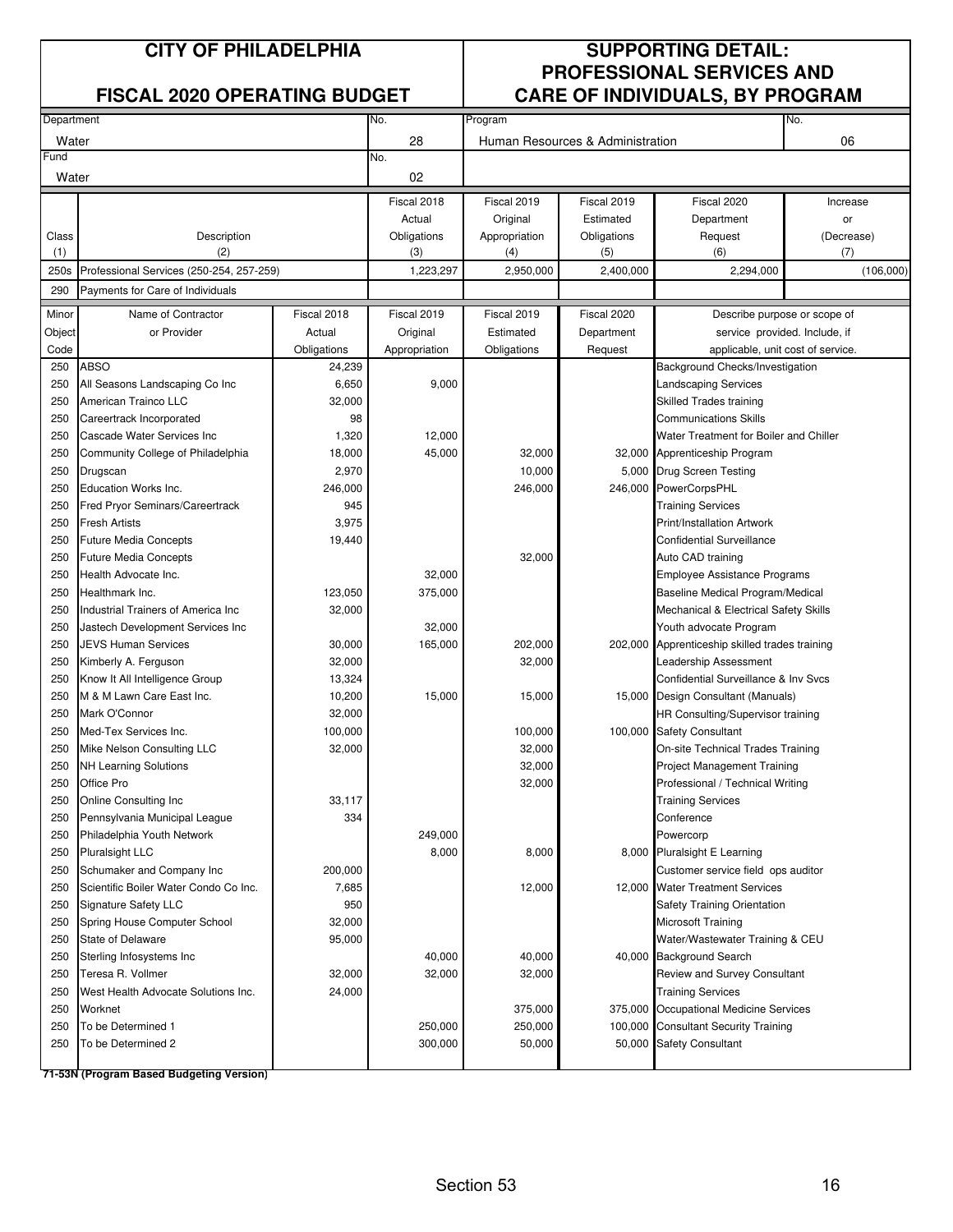| Department |                                          |             | No.           | Program       |                                  |                                          | No.                           |  |
|------------|------------------------------------------|-------------|---------------|---------------|----------------------------------|------------------------------------------|-------------------------------|--|
| Water      |                                          |             | 28            |               | Human Resources & Administration |                                          | 06                            |  |
| Fund       |                                          |             | No.           |               |                                  |                                          |                               |  |
| Water      |                                          |             | 02            |               |                                  |                                          |                               |  |
|            |                                          |             | Fiscal 2018   | Fiscal 2019   | Fiscal 2019                      | Fiscal 2020                              | Increase                      |  |
|            |                                          |             | Actual        | Original      | Estimated                        | Department                               | or                            |  |
| Class      | Description                              |             | Obligations   | Appropriation | Obligations                      | Request                                  | (Decrease)                    |  |
| (1)        | (2)                                      |             | (3)           | (4)           | (5)                              | (6)                                      | (7)                           |  |
| 250s       | Professional Services (250-254, 257-259) |             | 1,223,297     | 2,950,000     | 2,400,000                        | 2,294,000                                | (106,000)                     |  |
| 290        | Payments for Care of Individuals         |             |               |               |                                  |                                          |                               |  |
| Minor      | Name of Contractor                       | Fiscal 2018 | Fiscal 2019   | Fiscal 2019   | Fiscal 2020                      |                                          | Describe purpose or scope of  |  |
| Object     | or Provider                              | Actual      | Original      | Estimated     | Department                       |                                          | service provided. Include, if |  |
| Code       |                                          | Obligations | Appropriation | Obligations   | Request                          | applicable, unit cost of service.        |                               |  |
| 250        | To be Determined 3                       |             | 150,000       |               |                                  | <b>Safety Training</b>                   |                               |  |
| 250        | To be Determined 4                       |             | 100,000       |               |                                  | 32,000 Unit Requested Training           |                               |  |
| 250        | To be Determined 5                       |             | 100,000       | 100,000       |                                  | 100,000 Video Design Consultant          |                               |  |
| 250        | To be Determined 6                       |             | 100,000       |               |                                  | <b>Confidential Surveillance</b>         |                               |  |
| 250        | To be Determined 7                       |             | 32,000        | 32,000        |                                  | <b>CDL Training</b>                      |                               |  |
| 250        | To be Determined 8                       |             | 32,000        | 32,000        |                                  | <b>Skilled Mechanical Training</b>       |                               |  |
| 250        | To be Determined 9                       |             | 32,000        | 32,000        |                                  | <b>Skilled Electrical Training</b>       |                               |  |
| 250        | To be Determined 10                      |             | 20,000        |               |                                  | 25,000 PACP training                     |                               |  |
| 250        | To be Determined 11                      |             | 32,000        |               |                                  | 34,000 Leadership Dev & eLearning        |                               |  |
| 250        | To be Determined 12                      |             | 32,000        |               |                                  | Act 235 & Security Training              |                               |  |
| 250        | To be Determined 13                      |             | 32,000        |               |                                  | 34,000 Certified Operator Training       |                               |  |
| 250        | To be Determined 14                      |             | 32,000        |               |                                  | Microsoft training                       |                               |  |
| 250        | To be Determined 15                      |             | 100,000       |               |                                  | 100,000 Career advancement training      |                               |  |
| 250        | To be Determined 16                      |             | 32,000        |               |                                  | 34,000 Auto CAD training                 |                               |  |
| 250        | To be Determined 17                      |             | 32,000        |               |                                  | 34,000 Professional development training |                               |  |
| 250        | To be Determined 18                      |             | 32,000        |               |                                  | Instrumentation technician training      |                               |  |
| 250        | To be Determined 19                      |             | 32,000        | 25,000        |                                  | 25,000 Green City Clean Waters           |                               |  |
| 250        | To be Determined 20                      |             | 32,000        | 34,000        |                                  | 34,000 PE continuing Education           |                               |  |
| 250        | To be Determined 21                      |             | 32,000        |               |                                  | Supervisory Training and Dev             |                               |  |
| 250        | To be Determined 22                      |             |               | 100,000       |                                  | 100,000 Employee Assistance Programs     |                               |  |
| 250        | To be Determined 23                      |             |               | 32,000        |                                  | 32,000 Youth Wf Dev Water Resource Mgmt  |                               |  |
| 250        | To be Determined 24                      |             |               | 32,000        | 32,000                           | Youth Wf Dev Water Resource Mgmt         |                               |  |
| 250        | To be Determined 25                      |             |               |               | 34,000                           | <b>HR Consultant</b>                     |                               |  |
| 250        | To be Determined 26                      |             |               | 9,000         | 9,000                            | <b>Landscape Services</b>                |                               |  |
|            | <b>Total Class 250</b>                   | 1,185,297   | 2,550,000     | 1,960,000     | 1,844,000                        |                                          |                               |  |
|            |                                          |             |               |               |                                  |                                          |                               |  |
| 251        | Online consulting Inc                    |             |               | 40,000        |                                  | <b>Training Services</b>                 |                               |  |
| 251        | Smart Information Mgmt. System Inc.      | 38,000      |               |               |                                  | <b>IT Staff Augmentation</b>             |                               |  |
| 251        | To be Determined 27                      |             |               |               | 50,000                           | Microsoft/IT Training                    |                               |  |
|            | <b>Total Class 251</b>                   | 38,000      |               | 40,000        | 50,000                           |                                          |                               |  |
|            |                                          |             |               |               |                                  |                                          |                               |  |
| 257        | Nelson worldwide Inc.                    |             | 400,000       | 400,000       | 400,000                          | Space Planning-ARA Bldg                  |                               |  |
|            | <b>Total Class 257</b>                   |             | 400,000       | 400,000       | 400,000                          |                                          |                               |  |
|            |                                          |             |               |               |                                  |                                          |                               |  |
|            |                                          |             |               |               |                                  |                                          |                               |  |
|            |                                          |             |               |               |                                  |                                          |                               |  |
|            |                                          |             |               |               |                                  |                                          |                               |  |
|            |                                          |             |               |               |                                  |                                          |                               |  |
|            |                                          |             |               |               |                                  |                                          |                               |  |
|            |                                          |             |               |               |                                  |                                          |                               |  |
|            |                                          |             |               |               |                                  |                                          |                               |  |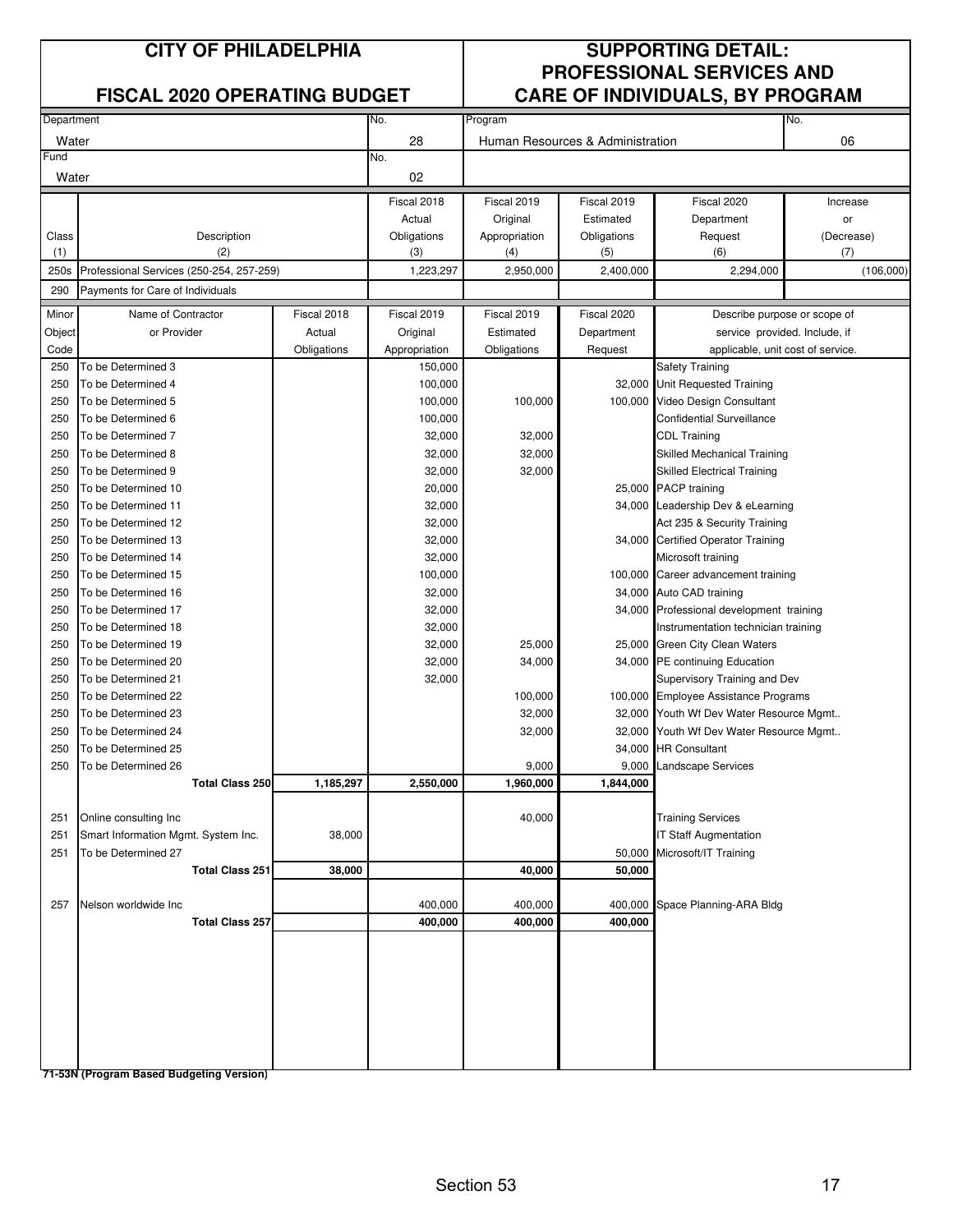### **FISCAL 2020 OPERATING BUDGET 250s AND 290, BY PROGRAM**

## **CITY OF PHILADELPHIA SUPPORTING DETAIL: CLASSES OTHER THAN**

| Department |                                      |             | No.           | Program     |                                  | No.                                  |
|------------|--------------------------------------|-------------|---------------|-------------|----------------------------------|--------------------------------------|
| Water      |                                      |             | 28            |             | Human Resources & Administration | 06                                   |
| Fund       |                                      |             | No.           |             |                                  |                                      |
| Water      |                                      |             | 02            |             |                                  |                                      |
| Minor      | Name of Contractor                   | Fiscal 2018 | Fiscal 2019   | Fiscal 2019 | Fiscal 2020                      | Describe purpose or scope of         |
| Object     | or Provider                          | Actual      | Original      | Estimated   | Department                       | service provided. Include, if        |
| Code       |                                      | Obligations | Appropriation | Obligations | Request                          | applicable, unit cost of service.    |
|            |                                      |             |               |             |                                  |                                      |
| 210        | Pitney Bowes Bank Inc.               | 40,000      | 60,000        | 60,000      |                                  | 60,000 Rental & Maint. Mail. Equip.  |
| 210        | United Parcel Services Inc.          |             | 32,000        | 32,000      |                                  | 32,000 Postal Services               |
| 210        | Other                                | 920         |               |             |                                  | <b>Postal Services</b>               |
|            | Class 210 Total                      | 40,920      | 92,000        | 92,000      | 92,000                           |                                      |
|            |                                      |             |               |             |                                  |                                      |
| 211        | SP Plus Corporation                  | 20,000      | 40,000        | 50,000      |                                  | 50,000 Parking Facility Mgmt.        |
| 211        | Other                                | 5,076       | 36,000        | 27,000      | 29,000                           | Training & transportation            |
|            | Class 211 Total                      | 25,076      | 76,000        | 77,000      | 79,000                           |                                      |
|            |                                      |             |               |             |                                  |                                      |
| 255        | <b>AMWA</b>                          | 14,909      | 15,000        | 15,000      |                                  | 15,000 Dues/Memberships              |
| 255        | Manko/Gold/Katcher/Fox Llp           | 10,000      | 10,000        | 10,000      |                                  | 10,000 Memberships                   |
| 255        | <b>NACWA</b>                         | 61,000      | 61,000        | 61,000      |                                  | 61,000 Membership Nat'l Water Assn.  |
| 255        | Other                                | 8,632       | 16,000        | 16,000      | 16,000                           | Dues/Memberships                     |
| 255        | The Water Research Foundation        | 129,032     |               | 130,000     | 130,000                          | Dues/Memberships                     |
| 255        | US Water Alliance                    | 35,000      |               | 35,000      | 35,000                           | Dues/Memberships                     |
|            | Class 255 Total                      | 258,573     | 102,000       | 267,000     | 267,000                          |                                      |
|            |                                      |             |               |             |                                  |                                      |
| 260        | Audio Video Repair Incorporated      | 45,360      | 88,000        | 70,000      |                                  | 70,000 Repair CCTV Equipment         |
| 260        | Charles W Romano Company             | 155,455     | 303,000       | 303,000     |                                  | 303,000 Equip. Maint. & Repair       |
| 260        | Devine Brothers Inc                  | 39,269      |               | 47,000      | 47,000                           | <b>Mechanical Contractors</b>        |
| 260        | <b>Elliot Lewis Corp</b>             | 165,005     |               | 300,000     | 300,000                          | Repair & Maintenance                 |
| 260        | General Asphalt Paving Co Of Phila   | 736,763     | 800,000       | 800,000     | 800,000 Paving                   |                                      |
| 260        | H & H Heating & Air Conditioning Inc |             | 300,000       |             |                                  | <b>HVAC Repair</b>                   |
| 260        | J.J.D. Urethane Co. Inc.             |             | 35,000        | 35,000      |                                  | 35,000 Roofing Systems               |
| 260        | Municipal Maintenance Company        | 39,288      | 350,000       | 200,000     |                                  | 200,000 Installation of Water Equip. |
| 260        | Northeast Fence And Iron Works       | 9,296       | 25,000        | 25,000      |                                  | 25,000 Fence Repairs & Maintenance   |
| 260        | Phila & Penn Fire Protection Co Inc  | 34,965      | 50,000        | 50,000      |                                  | 50,000 Fire Protection Systems Rep.  |
| 260        | Set Rite Corp.                       | 13,350      | 30,000        | 30,000      | 30,000                           | Overhead Door & Dock Equip           |
| 260        | Wayman Fire Protection Inc           | 32,977      | 30,000        | 30,000      |                                  | 30,000 Fire Protection Systems       |
| 260        | Xerox Corporation                    | 20,370      | 23,000        | 26,000      |                                  | 26,000 Xerox Copier Leasing          |
| 260        | Other                                | 75,802      | 106,000       | 37,000      |                                  | 37,000 Repair & Maintenance          |
|            | Class 260 Total                      | 1,367,900   | 2,140,000     | 1,953,000   | 1,953,000                        |                                      |
|            |                                      |             |               |             |                                  |                                      |
| 266        | <b>Xerox Corporation</b>             | 107,582     |               |             |                                  | Maint. & Sup-Comp. HW/SW             |
|            | Class 266 Total                      | 107,582     |               |             |                                  |                                      |
|            |                                      |             |               |             |                                  |                                      |
| 280        | The Graham Company                   | 26,911      | 79,000        | 79,000      | 79,000                           | Insurance & Official Bonds           |
|            | Class 280 Total                      | 26,911      | 79,000        | 79,000      | 79,000                           |                                      |
|            |                                      |             |               |             |                                  |                                      |
|            |                                      |             |               |             |                                  |                                      |
|            |                                      |             |               |             |                                  |                                      |
|            |                                      |             |               |             |                                  |                                      |
|            |                                      |             |               |             |                                  |                                      |
|            |                                      |             |               |             |                                  |                                      |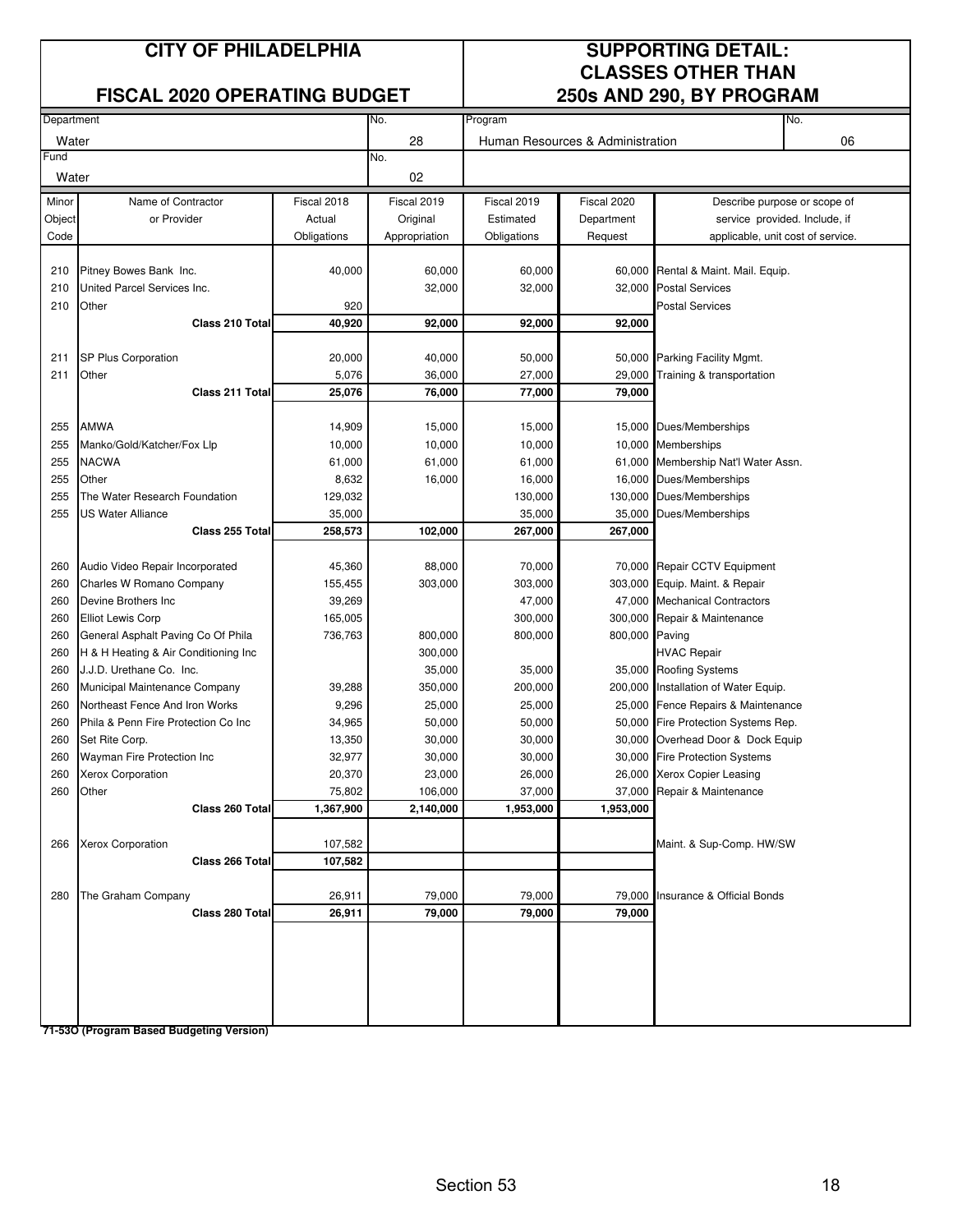### **CITY OF PHILADELPHIA SUPPORTING DETAIL:**

### **FISCAL 2020 OPERATING BUDGET**

# **CLASSES OTHER THAN<br>250s AND 290, BY PROGRAM**

| Department |                                     |             | No.           | Program     |                                  | No.                                     |
|------------|-------------------------------------|-------------|---------------|-------------|----------------------------------|-----------------------------------------|
|            |                                     |             |               |             |                                  |                                         |
| Water      |                                     |             | 28            |             | Human Resources & Administration | 06                                      |
| Fund       |                                     |             | No.           |             |                                  |                                         |
| Water      |                                     |             | 02            |             |                                  |                                         |
| Minor      | Name of Contractor                  | Fiscal 2018 | Fiscal 2019   | Fiscal 2019 | Fiscal 2020                      | Describe purpose or scope of            |
| Object     | or Provider                         | Actual      | Original      | Estimated   | Department                       | service provided. Include, if           |
| Code       |                                     | Obligations | Appropriation | Obligations | Request                          | applicable, unit cost of service.       |
|            |                                     |             |               |             |                                  |                                         |
| 285        | <b>Xerox Corporation</b>            | 1,619       | 111,000       | 121,000     |                                  | 11,000 Xerox Copier Leasing             |
| 285        | Other                               | 28,324      | 16,000        | 3,000       |                                  | 3,000 Rental of Equipment               |
|            | Class 285 Total                     | 29,943      | 127,000       | 124,000     | 14,000                           |                                         |
|            |                                     |             |               |             |                                  |                                         |
| 305        | <b>Stelwagon Roofing Supply</b>     | 65,915      | 90,000        | 90,000      |                                  | 90,000 Roofing Supplies                 |
| 305        | Donato Spaventa & Sons Inc          | 70,108      | 80,000        | 80,000      |                                  | 80,000 Building and Construction Contr. |
| 305        | James Doorcheck Incorporated        | 21,766      |               | 25,000      |                                  | 25,000 Building and Construction        |
| 305        | Pennsylvania Steel Co Inc           |             | 40,000        | 40,000      |                                  | 40,000 Building Supplies                |
| 305        | Northeast Fence and Iron Works      | 34,526      |               | 40,000      |                                  | 40,000 Building and Construction        |
| 305        | <b>Bustleton Services Inc.</b>      |             | 15,000        |             |                                  | <b>Building and Construction</b>        |
| 305        | Sherwin Williams Company            | 23,920      | 30,000        | 20,000      |                                  | 20,000 Paint Supplies                   |
| 305        | <b>Continental Flooring Company</b> |             | 30,000        | 30,000      |                                  | 30,000 Flooring Supplies                |
| 305        | Other                               | 84,851      | 125,000       | 75,000      | 75,000                           | Building & construction                 |
|            | Class 305 Total                     | 301,086     | 410,000       | 400,000     | 400,000                          |                                         |
|            |                                     |             |               |             |                                  |                                         |
| 308        | Lehigh Valley Safety Supply Co Inc  | 33,000      | 62,000        | 55,000      |                                  | 60,000 Safety Shoes                     |
| 308        | American Uniform Sales Inc          | 13,202      | 15,000        | 15,000      |                                  | 15,000 Uniform Apparel                  |
| 308        | Other                               | 1,626       |               | 10,000      |                                  | 10,000 Uniforms                         |
|            | Class 308 Total                     | 47,828      | 77,000        | 80,000      | 85,000                           |                                         |
|            |                                     |             |               |             |                                  |                                         |
| 310        | <b>Colonial Electrical Supply</b>   | 7,028       | 56,000        | 23,000      |                                  | 23,000 Electrical Supplies              |
| 310        | Audio Video Repair Incorporated     | 79,903      | 77,000        | 79,000      |                                  | 79,000 CCTV Photo Parts                 |
| 310        | Other                               | 5,045       | 2,000         |             |                                  | <b>Electrical Supplies</b>              |
|            | Class 310 Total                     | 91,976      | 135,000       | 102,000     | 102,000                          |                                         |
|            |                                     |             |               |             |                                  |                                         |
| 312        | <b>Arbill Industries</b>            | 263         | 36,000        | 21,000      |                                  | 21,000 Safety Products - Non Apparel    |
| 312        | Other                               | 10,420      | 4,000         | 9,000       | 9,000                            | <b>Safety Products</b>                  |
|            | Class 312 Total                     | 10,683      | 40,000        | 30,000      | 30,000                           |                                         |
| 316        | Independent Hardware                | 30,281      | 30,000        | 45,000      |                                  | 45,000 Locks/doors materials            |
| 316        | Fastenal                            | 6,157       | 10,000        | 10,000      |                                  | 10,000 Fasteners/anchors                |
| 316        | Other                               | 15,377      |               | 2,000       |                                  | 2,000 Minor tools                       |
|            | Class 316 Total                     | 51,815      | 40,000        | 57,000      | 57,000                           |                                         |
|            |                                     |             |               |             |                                  |                                         |
| 320        | Staples Contract & Commercial       | 90,000      | 104,000       | 154,000     |                                  | 164,000 Office Supplies                 |
| 320        | Other                               | 22,199      | 18,000        |             |                                  | <b>Office Supplies</b>                  |
|            | Class 320 Total                     | 112,199     | 122,000       | 154,000     | 164,000                          |                                         |
|            |                                     |             |               |             |                                  |                                         |
| 323        | United Refrigeration Inc            |             | 35,000        |             |                                  | Plumbing/AC and Space Heating           |
| 323        | Ferguson Enterprises                | 89,267      | 45,000        | 65,000      |                                  | 65,000 Heating and AC Supplies          |
| 323        | Other                               | 11,939      |               | 15,000      | 15,000                           | Heating and AC Supplies                 |
|            | Class 323 Total                     | 101,206     | 80,000        | 80,000      | 80,000                           |                                         |
|            |                                     |             |               |             |                                  |                                         |
|            |                                     |             |               |             |                                  |                                         |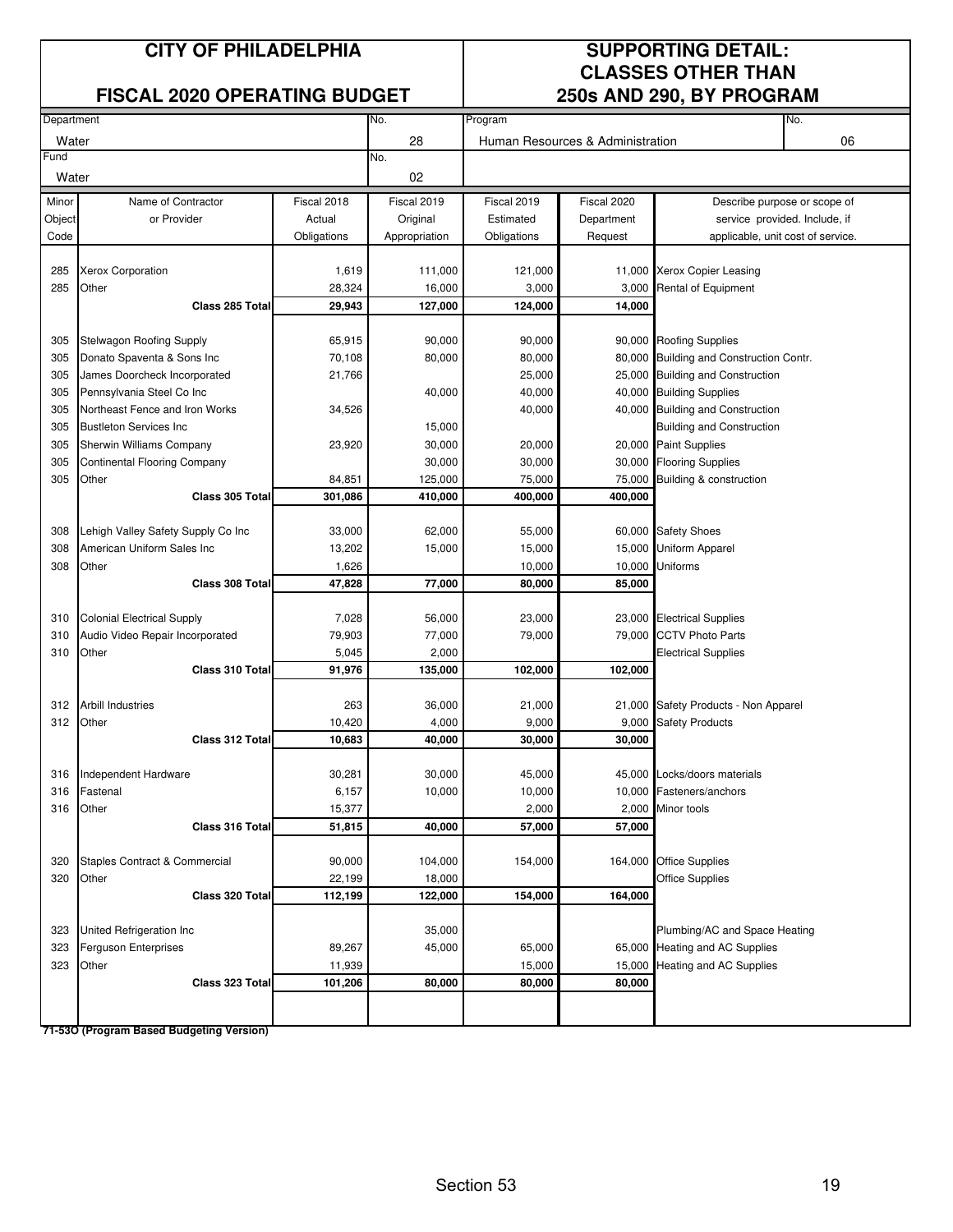### **FISCAL 2020 OPERATING BUDGET**

## **CITY OF PHILADELPHIA SUPPORTING DETAIL: CLASSES OTHER THAN**<br>250s AND 290, BY PROGRAM

|            |                                    |             |               |             |                                  | , , , , , <b>,</b>                    |                              |
|------------|------------------------------------|-------------|---------------|-------------|----------------------------------|---------------------------------------|------------------------------|
| Department |                                    |             | No.           | Program     |                                  |                                       | No.                          |
| Water      |                                    |             | 28            |             | Human Resources & Administration |                                       | 06                           |
| Fund       |                                    |             | No.           |             |                                  |                                       |                              |
| Water      |                                    |             | 02            |             |                                  |                                       |                              |
| Minor      | Name of Contractor                 | Fiscal 2018 | Fiscal 2019   | Fiscal 2019 | Fiscal 2020                      |                                       | Describe purpose or scope of |
| Object     | or Provider                        | Actual      | Original      | Estimated   | Department                       | service provided. Include, if         |                              |
| Code       |                                    | Obligations | Appropriation | Obligations | Request                          | applicable, unit cost of service.     |                              |
|            |                                    |             |               |             |                                  |                                       |                              |
| 423        | Ferguson Enterprises Inc.          | 25,559      | 66,000        | 50,000      |                                  | 50,000 Plumbing/AC/Heating            |                              |
|            |                                    |             |               |             |                                  |                                       |                              |
| 423        | Other                              | 4,540       |               | 4,000       | 4,000                            | Plumbing/AC/Heating                   |                              |
|            | Class 423 Total                    | 30,099      | 66,000        | 54,000      | 54,000                           |                                       |                              |
|            |                                    |             |               |             |                                  |                                       |                              |
| 424        | Kronos Incorporated                | 189,950     |               |             |                                  | Precision, Photographic & Artists     |                              |
| 424        | To be determined 1                 |             |               | 1,000       |                                  | 1,000 Touchprobes                     |                              |
| 424        | Other                              |             | 12,000        | 11,000      | 3,000                            | Precision, Photographic & Artists     |                              |
|            | Class 424 Total                    | 189,950     | 12,000        | 12,000      | 4,000                            |                                       |                              |
|            |                                    |             |               |             |                                  |                                       |                              |
| 430        | Transamerican Office Furniture Inc | 233,858     | 575,000       | 600,000     |                                  | 600,000 Comm/Contemp Office Furniture |                              |
| 430        | Other                              | 2,002       | 31,000        | 31,000      |                                  | 31,000 Furniture                      |                              |
|            |                                    |             |               |             |                                  |                                       |                              |
|            | Class 430 Total                    | 235,860     | 606,000       | 631,000     | 631,000                          |                                       |                              |
|            |                                    |             |               |             |                                  |                                       |                              |
| 504        | To Be Determined 2                 |             | 100,000       | 100,000     | 100,000                          | <b>Meritorious Awards</b>             |                              |
|            | Class 504 Total                    |             | 100,000       | 100,000     | 100,000                          |                                       |                              |
|            |                                    |             |               |             |                                  |                                       |                              |
|            |                                    |             |               |             |                                  |                                       |                              |
|            |                                    |             |               |             |                                  |                                       |                              |
|            |                                    |             |               |             |                                  |                                       |                              |
|            |                                    |             |               |             |                                  |                                       |                              |
|            |                                    |             |               |             |                                  |                                       |                              |
|            |                                    |             |               |             |                                  |                                       |                              |
|            |                                    |             |               |             |                                  |                                       |                              |
|            |                                    |             |               |             |                                  |                                       |                              |
|            |                                    |             |               |             |                                  |                                       |                              |
|            |                                    |             |               |             |                                  |                                       |                              |
|            |                                    |             |               |             |                                  |                                       |                              |
|            |                                    |             |               |             |                                  |                                       |                              |
|            |                                    |             |               |             |                                  |                                       |                              |
|            |                                    |             |               |             |                                  |                                       |                              |
|            |                                    |             |               |             |                                  |                                       |                              |
|            |                                    |             |               |             |                                  |                                       |                              |
|            |                                    |             |               |             |                                  |                                       |                              |
|            |                                    |             |               |             |                                  |                                       |                              |
|            |                                    |             |               |             |                                  |                                       |                              |
|            |                                    |             |               |             |                                  |                                       |                              |
|            |                                    |             |               |             |                                  |                                       |                              |
|            |                                    |             |               |             |                                  |                                       |                              |
|            |                                    |             |               |             |                                  |                                       |                              |
|            |                                    |             |               |             |                                  |                                       |                              |
|            |                                    |             |               |             |                                  |                                       |                              |
|            |                                    |             |               |             |                                  |                                       |                              |
|            |                                    |             |               |             |                                  |                                       |                              |
|            |                                    |             |               |             |                                  |                                       |                              |
|            |                                    |             |               |             |                                  |                                       |                              |
|            |                                    |             |               |             |                                  |                                       |                              |
|            |                                    |             |               |             |                                  |                                       |                              |
|            |                                    |             |               |             |                                  |                                       |                              |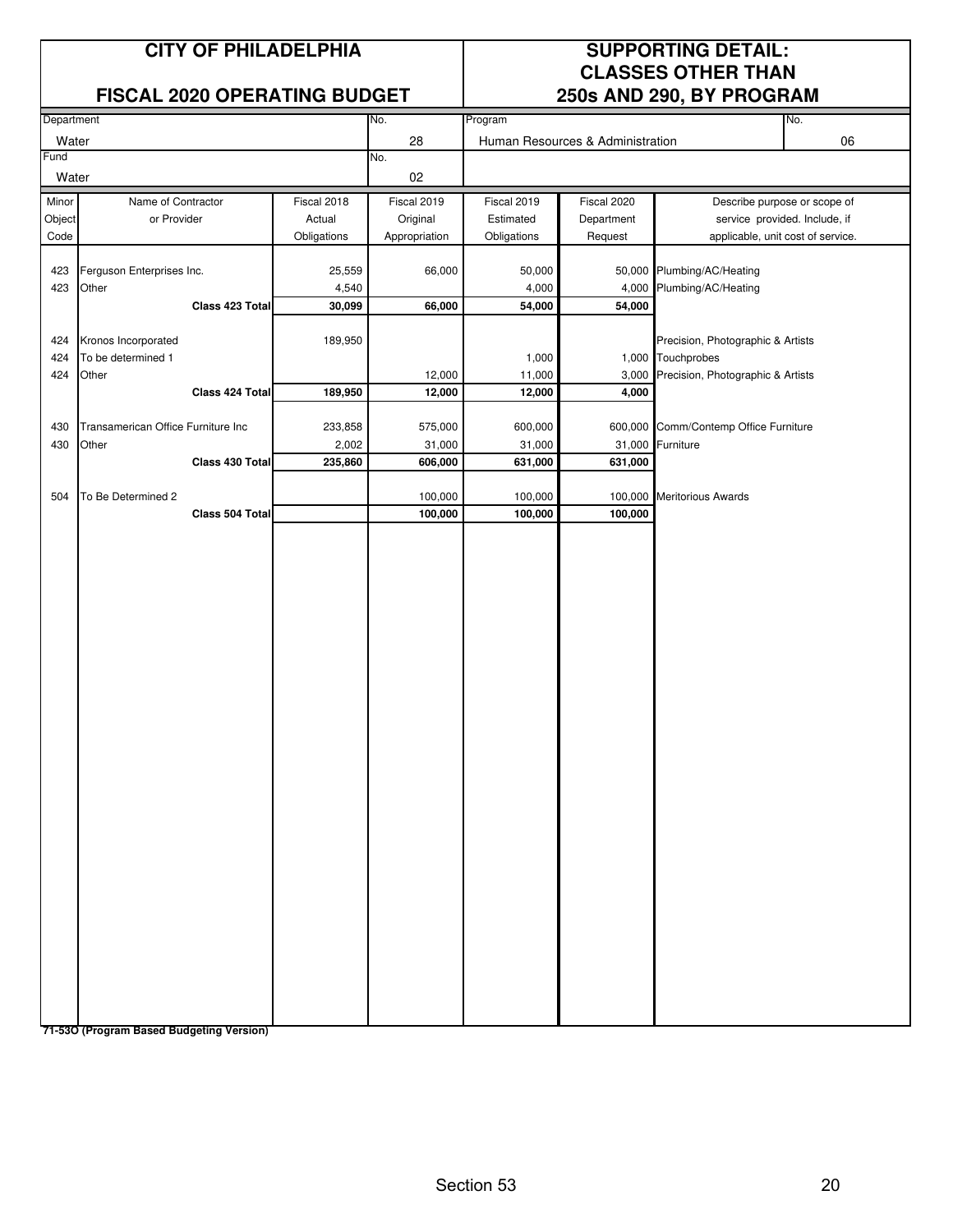|            | <b>CITY OF PHILADELPHIA</b>                                                                                                                                                                                                                                                                                                                  |                                               |                                       |                                    |                                    |                 |
|------------|----------------------------------------------------------------------------------------------------------------------------------------------------------------------------------------------------------------------------------------------------------------------------------------------------------------------------------------------|-----------------------------------------------|---------------------------------------|------------------------------------|------------------------------------|-----------------|
|            | <b>FISCAL 2020 OPERATING BUDGET</b>                                                                                                                                                                                                                                                                                                          |                                               |                                       | <b>PROGRAM SUMMARY - ALL FUNDS</b> |                                    |                 |
| Department |                                                                                                                                                                                                                                                                                                                                              | No.                                           | Program                               |                                    |                                    | No.             |
| Water      |                                                                                                                                                                                                                                                                                                                                              | 28                                            | Finance                               |                                    |                                    | 07              |
|            |                                                                                                                                                                                                                                                                                                                                              |                                               | <b>Program Description</b>            |                                    |                                    |                 |
|            | This program is charged with overseeing the PWD's financial, accounting and budgetary functions, including overseeing the                                                                                                                                                                                                                    |                                               |                                       |                                    |                                    |                 |
|            | budgeting and accounting for PWD financial activities; achieving an affordable and fair rate structure through a transparent<br>rate-making process; and issuing PWD Financial Reports. In addition, the program processes PWD expenditures and<br>completes all documentation related to federal and state grants for the Water Department. |                                               |                                       |                                    |                                    |                 |
|            |                                                                                                                                                                                                                                                                                                                                              |                                               | <b>Program Objectives</b>             |                                    |                                    |                 |
| reports.   | Ensure timely administration of operating and capital budgets, PWD invoicing, and the timely completion of all financial<br>At least maintain PWD five-year financial plan to ensure financial resiliency and maintain existing credit ratings.                                                                                              |                                               |                                       |                                    |                                    |                 |
|            |                                                                                                                                                                                                                                                                                                                                              |                                               | <b>Performance Measures</b>           |                                    |                                    |                 |
|            |                                                                                                                                                                                                                                                                                                                                              |                                               | Fiscal 2018                           | Fiscal 2019                        | Fiscal 2019                        | Fiscal 2020     |
|            | Description                                                                                                                                                                                                                                                                                                                                  |                                               | Year-End                              | Year-to-Date                       | Target                             | Target          |
|            | (1)                                                                                                                                                                                                                                                                                                                                          |                                               | (2)                                   | $(Q1 + Q2)$<br>(3)                 | (4)                                | (5)             |
|            | Maintain current credit ratings (A+ / A1 / A+)                                                                                                                                                                                                                                                                                               |                                               | $A+$ , A1, $A+$                       | N/A                                | $A_{+}$ , A <sub>1</sub> , $A_{+}$ | $A+, A1, A+$    |
|            | Comments: This is an annual measure, and FY19 data will be available at year-end. The Water Department aims to ensure that the current                                                                                                                                                                                                       |                                               |                                       |                                    |                                    |                 |
|            | creditworthiness of the Department does not decline.                                                                                                                                                                                                                                                                                         |                                               |                                       |                                    |                                    |                 |
|            | Achieve targeted debt and liquidity metrics as defined by the                                                                                                                                                                                                                                                                                |                                               |                                       |                                    |                                    |                 |
|            | Department's Financial Plan                                                                                                                                                                                                                                                                                                                  |                                               | 100%                                  | N/A                                | 100%                               | 100%            |
|            | Comments: This is an annual measure, and FY19 data will be available at year-end. This measure assesses whether PWD is achieving                                                                                                                                                                                                             |                                               |                                       |                                    |                                    |                 |
|            | its targeted debt and liquidity metrics as defined by the Department's Financial Plan.                                                                                                                                                                                                                                                       |                                               |                                       |                                    |                                    |                 |
|            |                                                                                                                                                                                                                                                                                                                                              |                                               |                                       |                                    |                                    |                 |
|            |                                                                                                                                                                                                                                                                                                                                              |                                               |                                       |                                    |                                    |                 |
|            |                                                                                                                                                                                                                                                                                                                                              | Fiscal 2018                                   | <b>Summary by Fund</b><br>Fiscal 2019 | Fiscal 2019                        | Fiscal 2020                        |                 |
| Fund       | Fund                                                                                                                                                                                                                                                                                                                                         | Actual                                        | Original                              | Estimated                          | Proposed                           | Increase<br>or  |
| No.        |                                                                                                                                                                                                                                                                                                                                              | Obligations                                   | Appropriations                        | Obligations                        | <b>Budget</b>                      | (Decrease)      |
| (1)        | (2)                                                                                                                                                                                                                                                                                                                                          | (3)                                           | (4)                                   | (5)                                | (6)                                | (7)             |
| 02         | Water                                                                                                                                                                                                                                                                                                                                        | 115,420,615                                   | 107,201,000                           | 107,306,697                        | 105,665,000                        | (1,641,697)     |
| 69         | <b>Water Residual</b>                                                                                                                                                                                                                                                                                                                        | 30,532,363                                    | 37,000,000                            | 37,000,000                         | 37,000,000                         |                 |
|            |                                                                                                                                                                                                                                                                                                                                              |                                               |                                       |                                    |                                    |                 |
|            |                                                                                                                                                                                                                                                                                                                                              |                                               |                                       |                                    |                                    |                 |
|            |                                                                                                                                                                                                                                                                                                                                              |                                               |                                       |                                    |                                    |                 |
|            | Total                                                                                                                                                                                                                                                                                                                                        | 145,952,978                                   | 144,201,000                           | 144,306,697                        | 142,665,000                        | (1,641,697)     |
|            |                                                                                                                                                                                                                                                                                                                                              | <b>Summary of Full Time Positions by Fund</b> |                                       |                                    |                                    |                 |
| Fund       |                                                                                                                                                                                                                                                                                                                                              | <b>Actual Positions</b>                       | Fiscal 2019                           | Increment Run                      | Fiscal 2020                        | Inc. $/$ (Dec.) |
| No.        | Fund                                                                                                                                                                                                                                                                                                                                         | 6/30/18                                       | Budgeted                              | PPE 11/25/18                       | <b>Budgeted</b>                    | (Col. 6 less 4) |
| (1)        | (2)                                                                                                                                                                                                                                                                                                                                          | (3)                                           | (4)                                   | (5)                                | (6)                                | (7)             |
| 02         | Water                                                                                                                                                                                                                                                                                                                                        | 47                                            | 56                                    | 51                                 | 62                                 | 6               |
|            |                                                                                                                                                                                                                                                                                                                                              |                                               |                                       |                                    |                                    |                 |
|            |                                                                                                                                                                                                                                                                                                                                              |                                               |                                       |                                    |                                    |                 |
|            |                                                                                                                                                                                                                                                                                                                                              |                                               |                                       |                                    |                                    |                 |
|            |                                                                                                                                                                                                                                                                                                                                              |                                               |                                       |                                    |                                    |                 |
|            | <b>Total Full Time</b>                                                                                                                                                                                                                                                                                                                       | $\overline{47}$                               | 56                                    | 51                                 | 62                                 | 6               |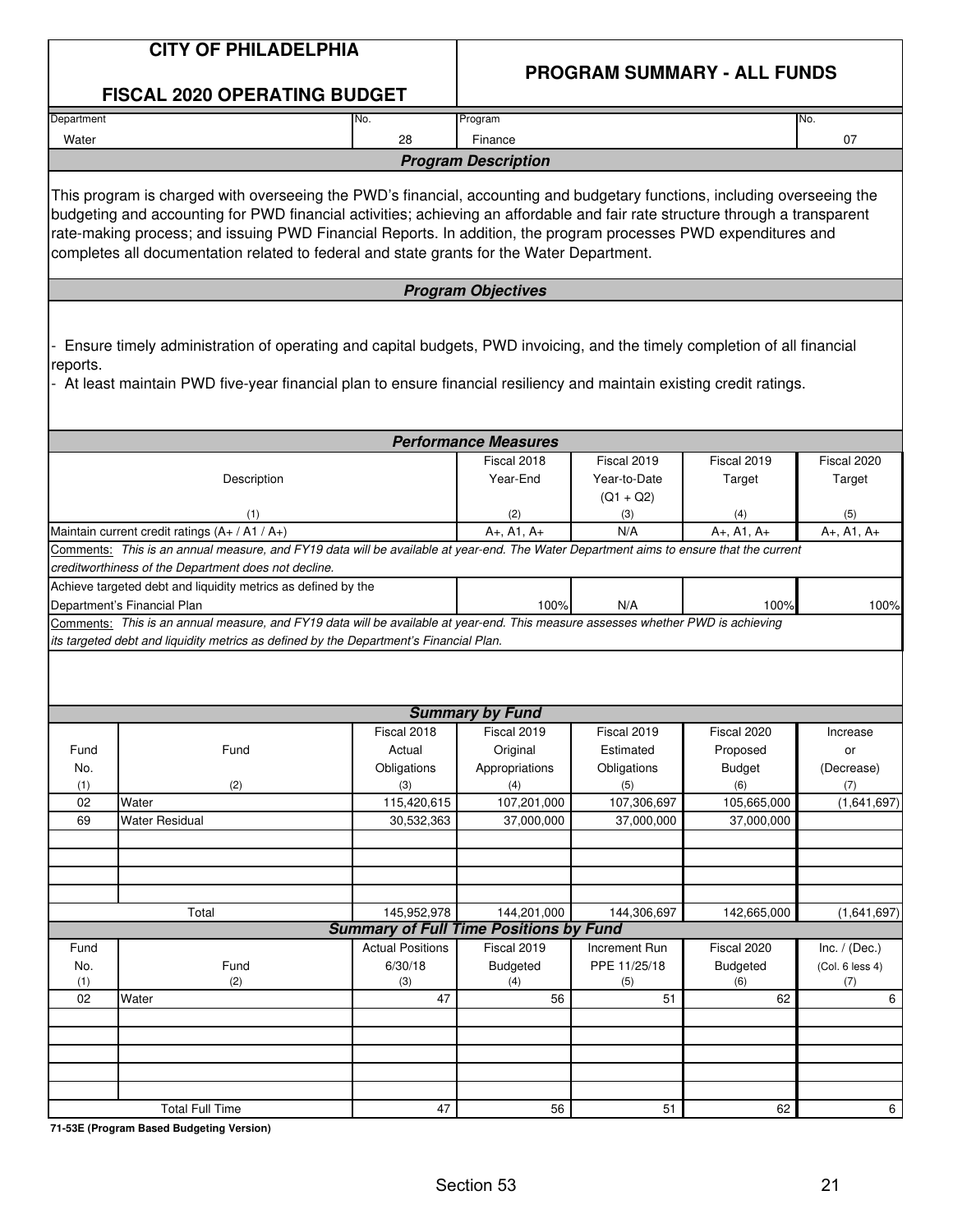### **CITY OF PHILADELPHIA**

### **FISCAL 2020 OPERATING BUDGET**

# **PROGRAM SUMMARY - ALL FUNDS**

| Department   |                              | No.         | Program                                             |                     |                 | No.                 |  |  |
|--------------|------------------------------|-------------|-----------------------------------------------------|---------------------|-----------------|---------------------|--|--|
| Water        |                              | 28          | Finance                                             |                     |                 | 07                  |  |  |
|              |                              |             | <b>Selected Associated Non-Tax Revenues by Fund</b> |                     |                 |                     |  |  |
|              |                              | Fiscal 2018 | Fiscal 2019                                         | Fiscal 2019         | Fiscal 2020     | Increase            |  |  |
| Fund         | Fund                         | Actual      | Original                                            | Estimate            | Proposed        | or                  |  |  |
| No.          |                              | Revenues    | <b>Budget</b>                                       |                     | <b>Budget</b>   | (Decrease)          |  |  |
| (1)          | (2)                          | (3)         | (4)                                                 | (5)                 | (6)             | (7)                 |  |  |
| 02           | Water                        | 123,303,547 | 168,121,562                                         | 96,027,459          | 83,203,226      | (12, 824, 233)      |  |  |
| 69           | <b>Water Residual</b>        | 30,532,363  | 37,050,000                                          | 37,050,000          | 37,050,000      |                     |  |  |
|              |                              |             |                                                     |                     |                 |                     |  |  |
|              |                              |             |                                                     |                     |                 |                     |  |  |
|              |                              |             | <b>Selected Associated Capital Projects</b>         |                     |                 |                     |  |  |
| Dept.        |                              | Carry       | Fiscal 2019                                         | Fiscal 2019         | Fiscal 2020     | Fiscal 2020         |  |  |
| Where        | Description                  | Forward     | Original Approp.                                    | Original Approp.    | Proposed Budget | Proposed Bdgt       |  |  |
| Appropriated |                              |             | (GO Only)                                           | (All Other Sources) | (GO Only)       | (All Other Sources) |  |  |
| (1)          | (2)                          | (3)         | (4)                                                 | (5)                 | (6)             | $\left( 7\right)$   |  |  |
|              |                              |             |                                                     |                     |                 |                     |  |  |
|              |                              |             |                                                     |                     |                 |                     |  |  |
|              |                              |             |                                                     |                     |                 |                     |  |  |
|              |                              |             |                                                     |                     |                 |                     |  |  |
|              |                              |             |                                                     |                     |                 |                     |  |  |
|              |                              |             |                                                     |                     |                 |                     |  |  |
|              |                              |             |                                                     |                     |                 |                     |  |  |
|              |                              |             |                                                     |                     |                 |                     |  |  |
|              |                              |             |                                                     |                     |                 |                     |  |  |
|              |                              |             |                                                     |                     |                 |                     |  |  |
|              |                              |             |                                                     |                     |                 |                     |  |  |
|              |                              |             |                                                     |                     |                 |                     |  |  |
|              |                              |             |                                                     |                     |                 |                     |  |  |
|              |                              |             |                                                     |                     |                 |                     |  |  |
|              |                              |             | <b>Selected Associated Operating Costs</b>          |                     |                 |                     |  |  |
| Dept.        |                              | Fiscal 2018 | Fiscal 2019                                         | Fiscal 2019         | Fiscal 2020     | Increase            |  |  |
| Where        | Description                  | Calculated  | Calculated                                          | Calculated          | Calculated      | or                  |  |  |
| Appropriated |                              | Obligations | Appropriations                                      | Obligations         | <b>Budget</b>   | (Decrease)          |  |  |
| (1)          | (2)                          | (3)         | (4)                                                 | (5)                 | (6)             | (7)                 |  |  |
| Finance      | Employee Benefits - Civilian | 1,313,462   | 1,403,484                                           | 1,456,108           | 1,602,300       | 146,192             |  |  |
| Finance      | Employee Benefits - Uniform  |             |                                                     |                     |                 |                     |  |  |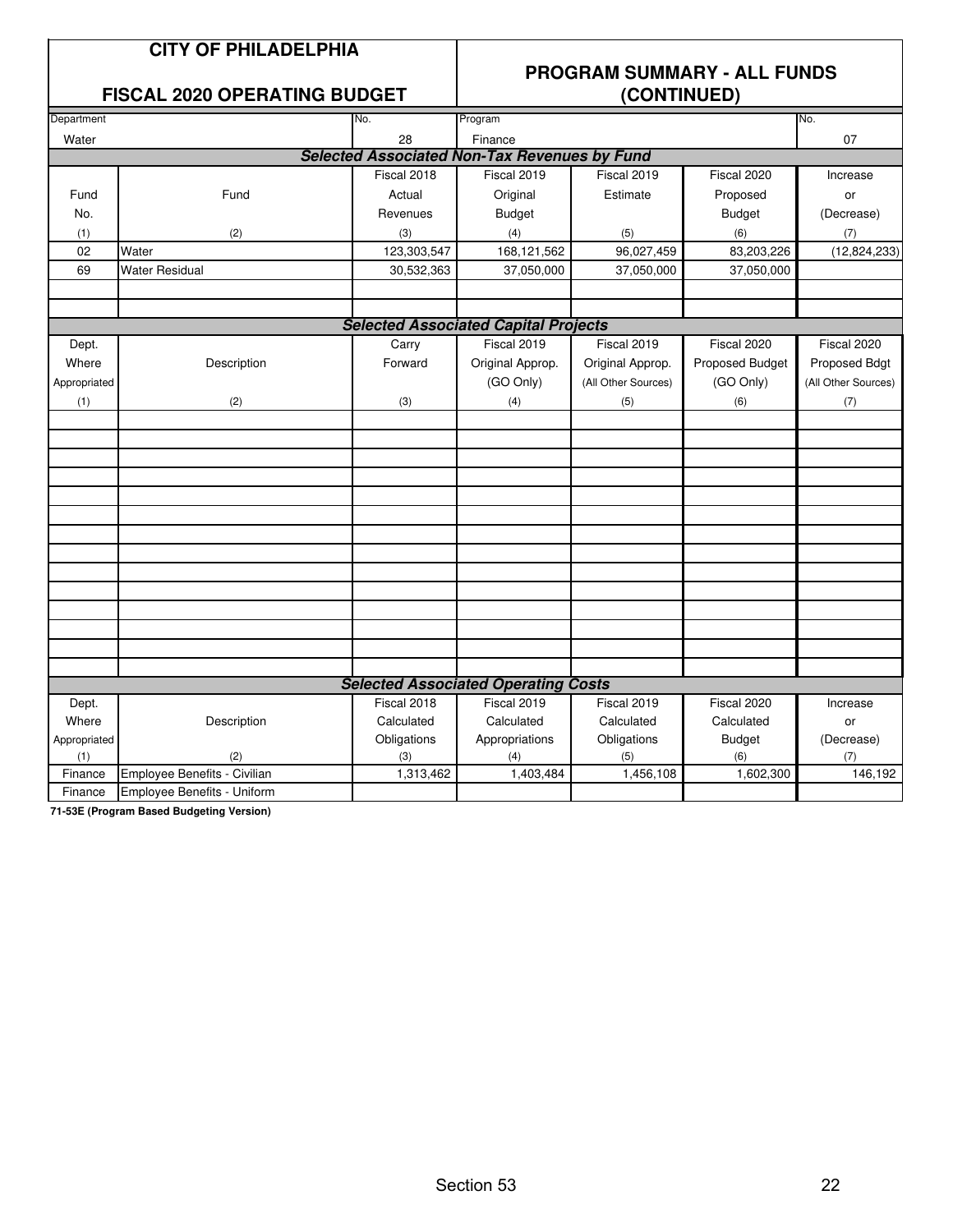|              | <b>CITY OF PHILADELPHIA</b><br><b>FISCAL 2020 OPERATING BUDGET</b> |                                                     |                             |              | <b>PROGRAM SUMMARY</b> |                |  |  |  |
|--------------|--------------------------------------------------------------------|-----------------------------------------------------|-----------------------------|--------------|------------------------|----------------|--|--|--|
| Department   |                                                                    | No.                                                 | Program                     |              |                        | No.            |  |  |  |
| Water        |                                                                    | 28                                                  | Finance                     |              |                        | 07             |  |  |  |
| Fund         |                                                                    | No.                                                 |                             |              |                        |                |  |  |  |
| Water        |                                                                    | 02                                                  |                             |              |                        |                |  |  |  |
|              |                                                                    |                                                     | <b>Summary by Class</b>     |              |                        |                |  |  |  |
|              |                                                                    | Fiscal 2018                                         | Fiscal 2019                 | Fiscal 2019  | Fiscal 2020            | Increase       |  |  |  |
| Class        | Description                                                        | Actual                                              | Original                    | Estimated    | Proposed               | or             |  |  |  |
|              |                                                                    | Obligations                                         | Appropriations              | Obligations  | <b>Budget</b>          | (Decrease)     |  |  |  |
| (1)          | (2)                                                                | (3)                                                 | (4)                         | (5)          | (6)                    | (7)            |  |  |  |
| 100          | <b>Employee Compensation</b>                                       |                                                     |                             |              |                        |                |  |  |  |
| a)           | <b>Personal Services</b>                                           | 3,012,527                                           | 3,219,000                   | 3,339,697    | 3,675,000              | 335,303        |  |  |  |
| b)           | <b>Employee Benefits</b>                                           |                                                     |                             |              |                        |                |  |  |  |
| 200          | <b>Purchase of Services</b>                                        | 35,058,497                                          | 32,865,000                  | 32,850,000   | 32,870,000             | 20,000         |  |  |  |
| 300          | Materials and Supplies                                             | 52,064                                              | 65,000                      | 65,000       | 68,000                 | 3,000          |  |  |  |
| 400          | Equipment                                                          | 18,308                                              | 42,000                      | 42,000       | 42,000                 |                |  |  |  |
| 500          | Contributions, Indemnities and Taxes                               | 6,279,219                                           | 10,000                      | 10,000       | 10,000                 |                |  |  |  |
| 700          | Debt Service                                                       |                                                     |                             |              |                        |                |  |  |  |
| 800          | Payments to Other Funds                                            | 71,000,000                                          | 71,000,000                  | 71,000,000   | 69,000,000             | (2,000,000)    |  |  |  |
| 900          | <b>Advances and Misc. Payments</b>                                 |                                                     |                             |              |                        |                |  |  |  |
|              | Total                                                              | 115,420,615                                         | 107,201,000                 | 107,306,697  | 105,665,000            | (1,641,697)    |  |  |  |
|              |                                                                    |                                                     | <b>Summary of Positions</b> |              |                        |                |  |  |  |
|              |                                                                    | Actual                                              | Fiscal 2019                 | Increment    | Fiscal 2020            | Increase       |  |  |  |
|              |                                                                    | Positions                                           | <b>Budgeted</b>             | Run          | <b>Budgeted</b>        | or             |  |  |  |
| Code         | Category                                                           | 6/30/18                                             | Positions                   | PPE 11/25/18 | Positions              | (Decrease)     |  |  |  |
| (1)          | (2)                                                                | (3)                                                 | (4)                         | (5)          | (6)                    | (7)            |  |  |  |
| 101          | Full Time - Civilian                                               | 47                                                  | 56                          | 51           | 62                     | 6              |  |  |  |
| 105          | Full Time - Uniform                                                |                                                     |                             |              |                        |                |  |  |  |
|              | Total                                                              | 47                                                  | 56                          | 51           | 62                     | 6              |  |  |  |
|              |                                                                    | <b>Selected Associated Non-Tax Revenues by Type</b> |                             |              |                        |                |  |  |  |
|              |                                                                    | Fiscal 2018                                         | Fiscal 2019                 | Fiscal 2019  | Fiscal 2020            | Increase       |  |  |  |
|              | Description                                                        | Actual                                              | Original                    | Estimate     | Proposed               | or             |  |  |  |
|              |                                                                    | Revenues                                            | <b>Budget</b>               |              | <b>Budget</b>          | (Decrease)     |  |  |  |
|              | (1)                                                                | (2)                                                 | (3)                         | (4)          |                        | (6)            |  |  |  |
|              | Local (Non-Governmental)                                           | 122,740,894                                         | 167, 121, 562               | 95,027,459   | 82,203,226             | (12,824,233)   |  |  |  |
| Federal      |                                                                    |                                                     |                             |              |                        |                |  |  |  |
| <b>State</b> |                                                                    |                                                     |                             |              |                        |                |  |  |  |
|              | <b>Other Governments</b>                                           | 562,653                                             | 1,000,000                   | 1,000,000    | 1,000,000              |                |  |  |  |
|              | Other Funds of the City                                            |                                                     |                             |              |                        |                |  |  |  |
|              | Total                                                              | 123,303,547                                         | 168,121,562                 | 96,027,459   | 83,203,226             | (12, 824, 233) |  |  |  |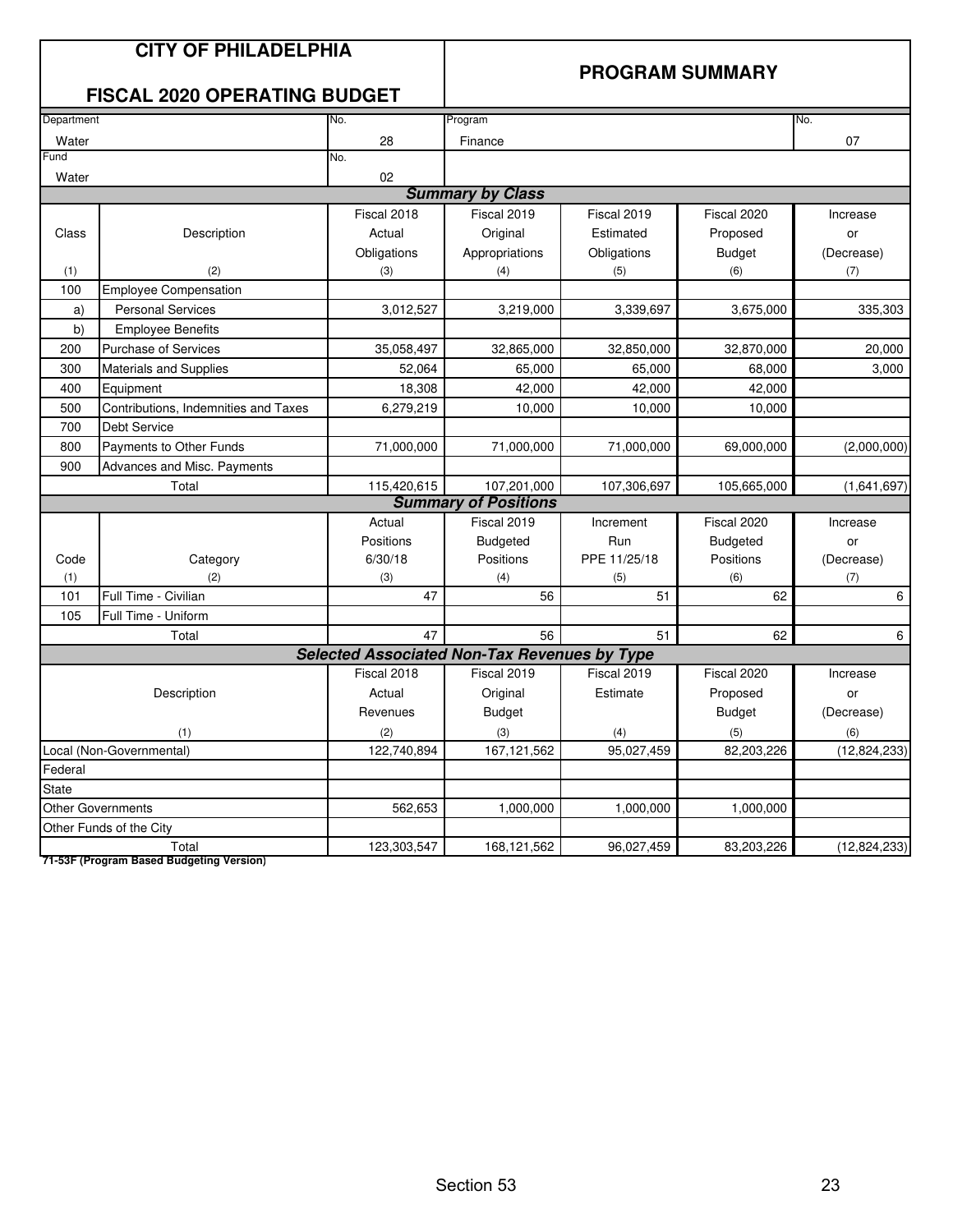|                |              | <b>CITY OF PHILADELPHIA</b><br><b>FISCAL 2020 OPERATING BUDGET</b> |                                    |                         |                         | <b>SCHEDULE 100</b><br><b>LIST OF POSITIONS</b><br><b>BY PROGRAM</b> |                         |                      |                       |
|----------------|--------------|--------------------------------------------------------------------|------------------------------------|-------------------------|-------------------------|----------------------------------------------------------------------|-------------------------|----------------------|-----------------------|
| Department     |              |                                                                    |                                    | No.                     | Program                 |                                                                      |                         |                      | No.                   |
| Water          |              |                                                                    |                                    | 28                      | Finance                 |                                                                      |                         |                      | 07                    |
| Fund           |              |                                                                    |                                    | No.                     |                         |                                                                      |                         |                      |                       |
| Water          |              |                                                                    |                                    | 02                      |                         |                                                                      |                         |                      |                       |
|                |              |                                                                    |                                    | Fiscal                  | Fiscal                  |                                                                      | Fiscal                  |                      | Increase              |
| Line           | Class        | Title                                                              | Salary<br>Range                    | 2018<br>Actual Pos.     | 2019<br><b>Budgeted</b> | Increment<br>Run -PPE                                                | 2020<br><b>Budgeted</b> | Annual<br>Salary     | (Decrease)<br>(Col. 8 |
| No.            | Code         |                                                                    | (in dollars)                       | 6/30/18                 | Positions               | 11/25/18                                                             | Positions               | 7/1/19               | less Col. 6)          |
| (1)            | (2)          | (3)                                                                | (4)                                | (5)                     | (6)                     | (7)                                                                  | (8)                     | (9)                  | (10)                  |
|                |              | <b>FINANCIAL &amp; RATE ANALYSIS</b>                               |                                    |                         |                         |                                                                      |                         |                      |                       |
| 1              | 1B29         | <b>Contract Clerk</b>                                              | 44,891 - 49,386                    |                         | 1                       |                                                                      | 1                       | 49,386               |                       |
| 2              | 1A11         | Clerk Typist 1                                                     | $30,043 - 32,081$                  |                         |                         | 1                                                                    |                         |                      |                       |
| 3              | 1E03         | Information Management Analyst 2                                   | 50,798 - 65,315                    |                         | 1                       |                                                                      |                         |                      | (1)                   |
| 4              | 1E04         | Information Management Analyst 3                                   | 56,589 - 72,742                    |                         |                         |                                                                      | 1                       | 72,742               | $\mathbf{1}$          |
| 5<br>6         | 2A05<br>2A06 | Acct/Rev. Examiner/Contr. Auditor Trainee<br>Accountant            | 47,783 - 47,783<br>44,595 - 57,339 |                         |                         |                                                                      |                         | 52,491               | (1)<br>1              |
| $\overline{7}$ | 2A19         | Senior Accountant                                                  | 50,798 - 65,315                    |                         |                         |                                                                      |                         | 67,899               | 1                     |
| 8              | 2A19         | Departmental Accounting Systems Specialist                         | 50,798 - 65,315                    |                         | 1                       |                                                                      |                         |                      | (1)                   |
| 9              | 2A33         | <b>Fiscal Officer</b>                                              | 75,589 - 97,192                    |                         |                         | 1                                                                    | 1                       | 100,933              | 1                     |
| 10             | 2A50         | <b>Utility Financial Services Manager</b>                          | 84,201 - 108,257                   |                         | 1                       | 1                                                                    | 1                       | 112,130              |                       |
| 11             | 2C06         | <b>Budget Officer 2</b>                                            | 66,066 - 84,943                    |                         | 1                       | 1                                                                    | 1                       | 89,116               |                       |
| 12             | 2E07         | <b>Procurement Specification Analyst</b>                           | 50,798 - 65,315                    |                         | 1                       | -1                                                                   |                         | 68,899               |                       |
| 13             | 2E08         | Departmental Procurement Specialist                                | 43,975 - 56,542                    | 2                       | 3                       | 3                                                                    | 4                       | 240,253              | 1                     |
| 14             | 2F26         | <b>Fiscal Analyst 2</b>                                            | 58,004 - 74,560                    | $\overline{c}$          | $\overline{\mathbf{c}}$ | 2                                                                    | 3                       | 232,865              |                       |
| 15<br>16       | 2F27<br>2F33 | <b>Fiscal Analyst 3</b><br><b>Utility Financial Analyst</b>        | 75,589 - 97,192<br>53,427 - 68,685 | $\overline{\mathbf{c}}$ | 2                       | 2                                                                    | 1<br>3                  | 97,192<br>214,112    | 1                     |
| 17             | 2F34         | Utility Financial Services Supervisor                              | 70,832 - 91,065                    | 3                       | 3                       | 2                                                                    | 2                       | 190,844              | (1)                   |
| 18             | 2L01         | Administrative Technician                                          | 35,132 - 45,179                    |                         | 1                       | 1                                                                    |                         | 47,759               |                       |
| 19             | 2L03         | <b>Management Trainee</b>                                          | 37,056 - 47,642                    |                         | $\overline{c}$          |                                                                      |                         |                      | (2)                   |
| 20             | 2L04         | <b>Administrative Technical Trainee</b>                            | $36,153 - 46,481$                  |                         |                         |                                                                      | 2                       | 79,792               | $\overline{c}$        |
| 21             | 2L18         | <b>Executive Assistant</b>                                         | 66,066 - 84,943                    |                         |                         |                                                                      | 1                       | 88,916               |                       |
| 22             | 2L31         | Administrative Specialist I - Non Confidential                     | 39,869 - 51,254                    |                         |                         | 1                                                                    |                         |                      |                       |
| 23             | 2L32         | Administrative Specialist 2 - Non Confidential                     | 50,798 - 65,315                    |                         | 1                       | 1                                                                    | $\overline{\mathbf{c}}$ | 119,579              | 1                     |
| 24             |              | A512 Assistant Deputy Commissioner                                 | 123,600                            |                         | 1                       |                                                                      |                         | 123,600              |                       |
| 25             |              | D250 Deputy Commissioner - Finance                                 | 116,133 - 169,920                  | 1<br>21                 | 1                       | 1                                                                    | 29                      | 159,908<br>2,208,416 |                       |
|                |              |                                                                    |                                    |                         | 24                      | 22                                                                   |                         |                      |                       |
|                |              |                                                                    |                                    |                         |                         |                                                                      |                         |                      |                       |
|                |              |                                                                    |                                    |                         |                         |                                                                      |                         |                      |                       |
|                |              |                                                                    |                                    |                         |                         |                                                                      |                         |                      |                       |
|                |              |                                                                    |                                    |                         |                         |                                                                      |                         |                      |                       |
|                |              |                                                                    |                                    |                         |                         |                                                                      |                         |                      |                       |
|                |              |                                                                    |                                    |                         |                         |                                                                      |                         |                      |                       |
|                |              |                                                                    |                                    |                         |                         |                                                                      |                         |                      |                       |
|                |              |                                                                    |                                    |                         |                         |                                                                      |                         |                      |                       |
|                |              |                                                                    |                                    |                         |                         |                                                                      |                         |                      |                       |
|                |              |                                                                    |                                    |                         |                         |                                                                      |                         |                      |                       |
|                |              |                                                                    |                                    |                         |                         |                                                                      |                         |                      |                       |
|                |              |                                                                    |                                    |                         |                         |                                                                      |                         |                      |                       |
|                |              |                                                                    |                                    |                         |                         |                                                                      |                         |                      |                       |
|                |              |                                                                    |                                    |                         |                         |                                                                      |                         |                      |                       |
|                |              |                                                                    |                                    |                         |                         |                                                                      |                         |                      |                       |
|                |              |                                                                    |                                    |                         |                         |                                                                      |                         |                      |                       |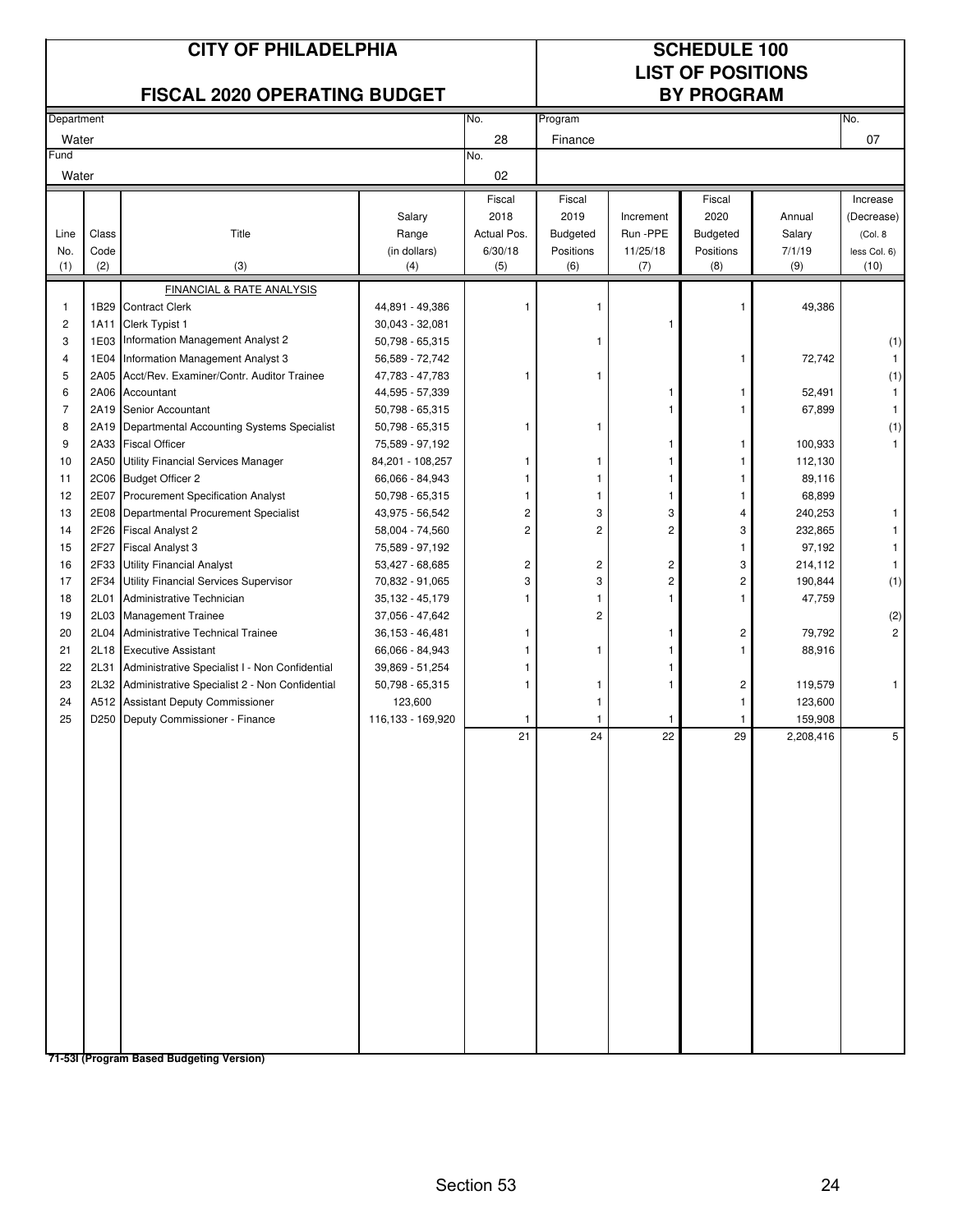|            | <b>CITY OF PHILADELPHIA</b><br><b>FISCAL 2020 OPERATING BUDGET</b> |                                                                              |                                    |                         |                         |                | <b>SCHEDULE 100</b><br><b>LIST OF POSITIONS</b><br><b>BY PROGRAM</b> |                   |                        |
|------------|--------------------------------------------------------------------|------------------------------------------------------------------------------|------------------------------------|-------------------------|-------------------------|----------------|----------------------------------------------------------------------|-------------------|------------------------|
| Department |                                                                    |                                                                              |                                    | No.                     | Program                 |                |                                                                      |                   | No.                    |
| Water      |                                                                    |                                                                              |                                    | 28                      | Finance                 |                |                                                                      |                   | 07                     |
| Fund       |                                                                    |                                                                              |                                    | No.<br>02               |                         |                |                                                                      |                   |                        |
| Water      |                                                                    |                                                                              |                                    |                         |                         |                |                                                                      |                   |                        |
|            |                                                                    |                                                                              | Salary                             | Fiscal<br>2018          | Fiscal<br>2019          | Increment      | Fiscal<br>2020                                                       | Annual            | Increase<br>(Decrease) |
| Line       | Class                                                              | Title                                                                        | Range                              | Actual Pos.             | Budgeted                | Run -PPE       | Budgeted                                                             | Salary            | (Col. 8                |
| No.        | Code                                                               |                                                                              | (in dollars)                       | 6/30/18                 | Positions               | 11/25/18       | Positions                                                            | 7/1/19            | less Col. 6)           |
| (1)        | (2)                                                                | (3)                                                                          | (4)                                | (5)                     | (6)                     | (7)            | (8)                                                                  | (9)               | (10)                   |
|            |                                                                    | <b>ACCOUNTING</b>                                                            |                                    |                         |                         |                |                                                                      |                   |                        |
| 26<br>27   | 1A04<br>1A11                                                       | Clerk 3<br>Clerk Typist 1 (OAR)                                              | 38,634 - 42,156<br>30,043 - 32,081 | 4                       | 5                       | 6              | 5<br>1                                                               | 224,228<br>32,081 | $\mathbf{1}$           |
| 28         |                                                                    | 1A12 Clerk Typist 2 (OAR)                                                    | 32,688 - 35,342                    | 1                       | 2                       | -1             | -1                                                                   | 36,402            | (1)                    |
| 29         |                                                                    | 1B10 Account Clerk                                                           | 36,332 - 39,539                    | 9                       | 13                      | 11             | 13                                                                   | 547,952           |                        |
| 30         | 1B28                                                               | Payroll and Investigations Supervisor                                        | 45,710 - 58,771                    | 1                       | 1                       | $\mathbf{1}$   | 1                                                                    | 62,159            |                        |
| 31         | 2A05                                                               | Acct/Rev. Examiner/Contr. Auditor Trainee                                    | 47,783 - 47,783                    | 1                       |                         | -1             |                                                                      |                   |                        |
| 32         | 2A06                                                               | Accountant                                                                   | 44,595 - 57,339                    | $\overline{\mathbf{c}}$ | 2                       | $\overline{c}$ | 1                                                                    | 59,884            | (1)                    |
| 33         |                                                                    | 2A07 Accounting Supervisor                                                   | 54,763 - 70,400                    | 1                       | $\mathbf{1}$            | $\mathbf{1}$   | 1                                                                    | 68,894            |                        |
| 34         |                                                                    | 2A08 Accounting Transactions Supervisor                                      | 61,715 - 79,341                    | $\overline{c}$          | $\overline{\mathbf{c}}$ | 2              | 2                                                                    | 165,492           |                        |
| 35         | 2A19                                                               | Departmental Accounting Systems Specialist                                   | 50,798 - 65,315                    | 1                       | $\overline{\mathbf{c}}$ |                |                                                                      |                   | (2)                    |
| 36         | 2A19                                                               | Senior Accountant                                                            | 50,798 - 65,315                    |                         |                         | 1              | 3                                                                    | 204,898           | 3                      |
| 37         | 2A33                                                               | <b>Fiscal Officer</b>                                                        | 75,589 - 97,192                    |                         | 1                       |                |                                                                      |                   | (1)                    |
| 38<br>39   | 2L10<br>A511                                                       | Administrative Assistant - Non Confidential<br>Assistant Deputy Commissioner | 39,869 - 51,254                    | 1                       | 1<br>1                  | 1<br>-1        | 1<br>-1                                                              | 54,417<br>123,600 |                        |
| 40         | 2A50                                                               | Utility Financial Services Manager                                           | 123,600<br>84,201 - 108,257        | 1                       | $\mathbf{1}$            | 1              | $\overline{\mathbf{c}}$                                              | 225,459           | $\mathbf{1}$           |
| 41         | 2F34                                                               | Utility Financial Services Supervisor                                        | 70,832 - 91,065                    |                         |                         |                | 1                                                                    | 91,065            | $\mathbf{1}$           |
|            |                                                                    |                                                                              |                                    | 26                      | 32                      | 29             | 33                                                                   | 1,896,531         | $\mathbf{1}$           |
|            |                                                                    | Total                                                                        |                                    | 47                      | 56                      | 51             | 62                                                                   | 4,104,947         | 6                      |
|            |                                                                    | 71-531 (Program Based Budgeting Version)                                     |                                    |                         |                         |                |                                                                      |                   |                        |

Section 53 25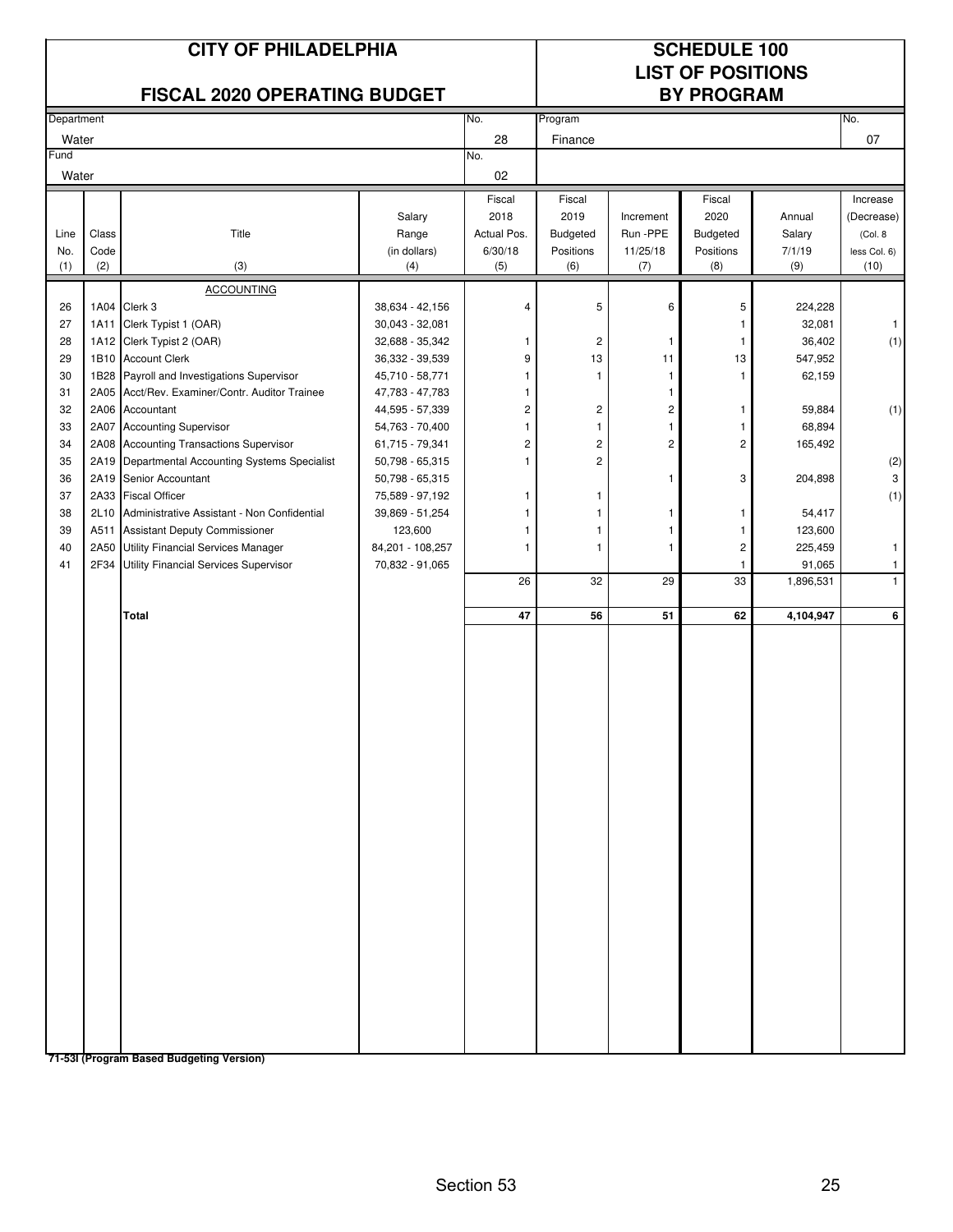|                    | <b>CITY OF PHILADELPHIA</b><br><b>FISCAL 2020 OPERATING BUDGET</b> |                                                                                                  |           |                             |                                        |                                                 | <b>SCHEDULE 100</b><br><b>LIST OF POSITIONS</b><br><b>BY PROGRAM</b> |                                         |                                                       |                                                  |                                                   |
|--------------------|--------------------------------------------------------------------|--------------------------------------------------------------------------------------------------|-----------|-----------------------------|----------------------------------------|-------------------------------------------------|----------------------------------------------------------------------|-----------------------------------------|-------------------------------------------------------|--------------------------------------------------|---------------------------------------------------|
| Department         |                                                                    |                                                                                                  |           |                             | No.                                    | Program                                         |                                                                      |                                         |                                                       |                                                  | No.                                               |
| Water              |                                                                    |                                                                                                  |           |                             | 28                                     | Finance                                         |                                                                      |                                         |                                                       |                                                  | 07                                                |
| Fund               |                                                                    |                                                                                                  |           |                             | No.                                    |                                                 |                                                                      |                                         |                                                       |                                                  |                                                   |
| Water              |                                                                    |                                                                                                  |           |                             | 02                                     |                                                 |                                                                      |                                         |                                                       |                                                  |                                                   |
| Line<br>No.<br>(1) | Class<br>Code<br>(2)                                               | Title<br>(3)                                                                                     |           |                             | Salary<br>Range<br>(in dollars)<br>(4) | Fiscal<br>2018<br>Actual Pos.<br>6/30/18<br>(5) | Fiscal<br>2019<br><b>Budgeted</b><br>Positions<br>(6)                | Increment<br>Run-PPE<br>11/25/18<br>(7) | Fiscal<br>2020<br><b>Budgeted</b><br>Positions<br>(8) | Annual<br>Salary<br>7/1/19<br>(9)                | Inc.<br>(Dec.)<br>(Col. 8<br>less Col. 6)<br>(10) |
|                    | 101<br>121<br>161<br>100<br>181                                    | <b>Total Full Time</b><br>Temporary<br>Regular Overtime<br>Lump Sum Separation Payments<br>Shift |           |                             |                                        | 47                                              | 56                                                                   | 51                                      | 62                                                    | 4,104,947<br>50,000<br>85,000<br>70,000<br>1,000 | 6                                                 |
|                    |                                                                    | <b>Total Gross Requirements</b>                                                                  |           |                             |                                        | 47                                              | 56                                                                   | 51                                      | 62                                                    | 4,310,947                                        | 6                                                 |
|                    |                                                                    | Plus: Earned Increment                                                                           |           |                             |                                        |                                                 |                                                                      |                                         |                                                       | 23,698                                           |                                                   |
|                    |                                                                    | Plus: Longevity                                                                                  |           |                             |                                        |                                                 |                                                                      |                                         |                                                       | 1,185                                            |                                                   |
|                    |                                                                    | Less: (Vacancy Allowance)                                                                        |           |                             |                                        |                                                 |                                                                      |                                         |                                                       | (660, 830)                                       |                                                   |
|                    |                                                                    |                                                                                                  |           | <b>Total Budget Request</b> |                                        |                                                 |                                                                      |                                         |                                                       | 3,675,000                                        |                                                   |
|                    |                                                                    |                                                                                                  |           |                             | <b>Summary of Personal Services</b>    |                                                 |                                                                      |                                         |                                                       |                                                  |                                                   |
|                    |                                                                    |                                                                                                  |           | Fiscal 2018                 |                                        | Fiscal 2019                                     |                                                                      |                                         | Fiscal 2020                                           |                                                  | $Inc. / (Dec.)$ Inc. $/ (Dec.)$                   |
| Line               |                                                                    |                                                                                                  | Actual    | Actual                      | Budgeted                               | Estimated                                       | Increment                                                            | Budgeted                                | Department                                            | in Require.                                      | in Bud. Pos.                                      |
| No.                |                                                                    | Category                                                                                         | Positions | Obligations                 | Positions                              | Obligations                                     | Run -PPE                                                             | Positions                               | Request                                               | (Col. 9                                          | (Col. 8                                           |
|                    |                                                                    |                                                                                                  | 6/30/18   |                             |                                        |                                                 | 11/25/18                                                             |                                         |                                                       | less Col. 6)                                     | less Col. 5)                                      |
| (1)                |                                                                    | (2)                                                                                              | (3)       | (4)                         | (5)                                    | (6)                                             | (7)                                                                  | (8)                                     | (9)                                                   | (10)                                             | (11)                                              |
| $\mathbf{1}$       | Lump Sum                                                           |                                                                                                  |           | 37,228                      |                                        | 15,000                                          |                                                                      |                                         | 70,000                                                | 55,000                                           |                                                   |
| $\overline{c}$     |                                                                    | Full Time - Civilian                                                                             | 47        | 2,717,019                   | 56                                     | 3,203,697                                       | 51                                                                   | 62                                      | 3,469,000                                             | 265,303                                          | 6                                                 |
| 3                  |                                                                    | Full Time - Uniform                                                                              |           |                             |                                        |                                                 |                                                                      |                                         |                                                       |                                                  |                                                   |
| $\overline{4}$     |                                                                    | Bonus, Gross Adj.                                                                                |           | 87,525                      |                                        |                                                 |                                                                      |                                         |                                                       |                                                  |                                                   |
| 5                  |                                                                    | PT, Temp/Seas, Bd, SCG                                                                           |           | 123,998                     |                                        | 50,000                                          |                                                                      |                                         | 50,000                                                |                                                  |                                                   |
| 6                  |                                                                    | Overtime - Civilian                                                                              |           | 46,240                      |                                        | 70,000                                          |                                                                      |                                         | 85,000                                                | 15,000                                           |                                                   |
| $\overline{7}$     |                                                                    | Overtime - Uniform                                                                               |           |                             |                                        |                                                 |                                                                      |                                         |                                                       |                                                  |                                                   |
| 8                  |                                                                    | Holiday Overtime - Civilian                                                                      |           | 517                         |                                        |                                                 |                                                                      |                                         |                                                       |                                                  |                                                   |
| 9                  |                                                                    | Unused Uniform Leave                                                                             |           |                             |                                        |                                                 |                                                                      |                                         |                                                       |                                                  |                                                   |
| 10                 | Shift/Stress                                                       |                                                                                                  |           |                             |                                        | 1,000                                           |                                                                      |                                         | 1,000                                                 |                                                  |                                                   |
| 11                 |                                                                    | H&L, IOD, LT-Sick                                                                                |           |                             |                                        |                                                 |                                                                      |                                         |                                                       |                                                  |                                                   |
| 12                 |                                                                    |                                                                                                  |           |                             |                                        |                                                 |                                                                      |                                         |                                                       |                                                  |                                                   |
|                    |                                                                    | Total                                                                                            | $47\,$    | 3,012,527                   | 56                                     | 3,339,697                                       | 51                                                                   | 62                                      | 3,675,000                                             | 335,303                                          | $6\phantom{.}$                                    |

Total<br>T1-53J (Program Based Budgeting Version)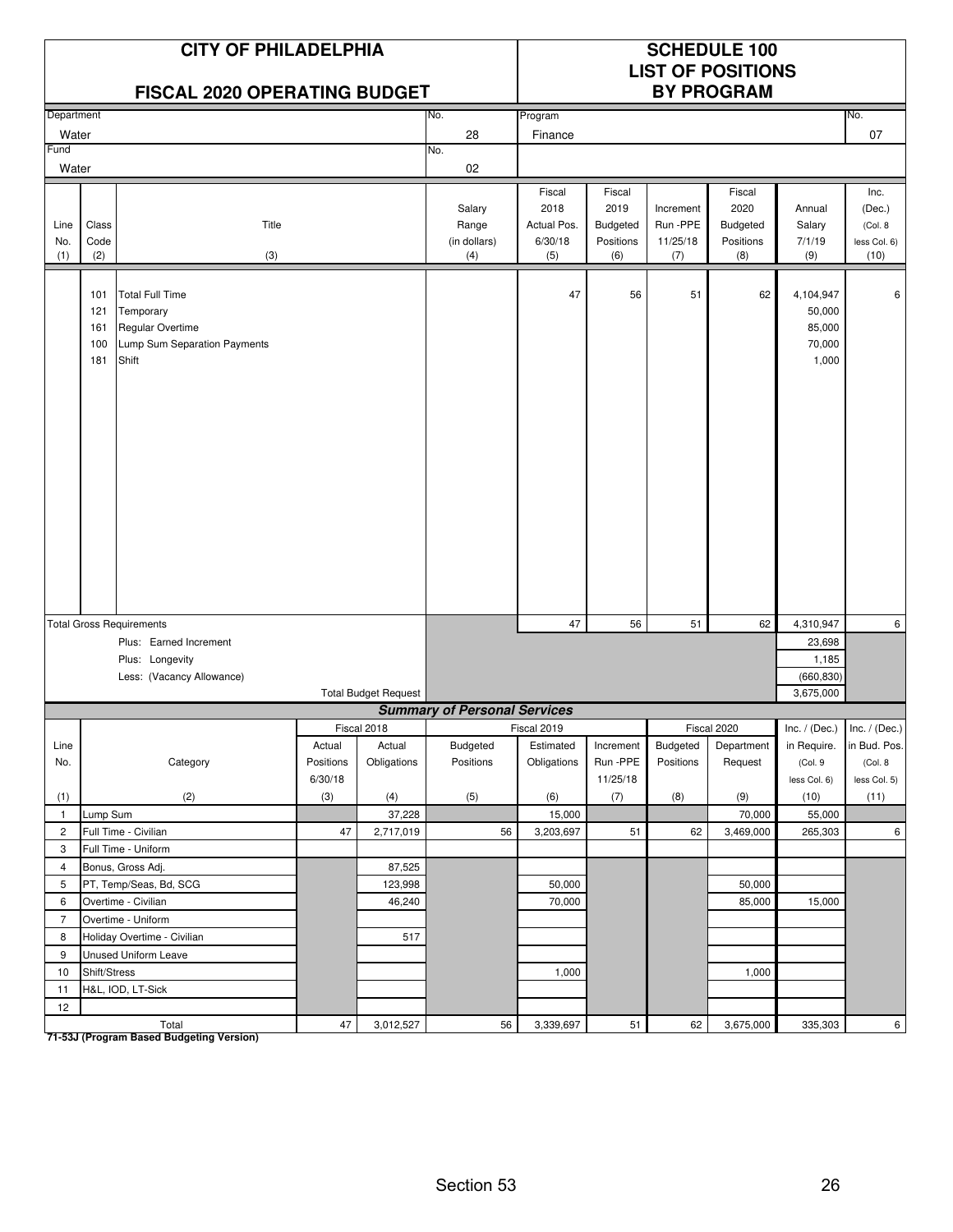### **CITY OF PHILADELPHIA SCHEDULE 200**

# **PURCHASE OF SERVICES**

### **FISCAL 2020 OPERATING BUDGET BY PROGRAM**

| Department |                                                  | No.                                        | Program        |             |              | No.              |
|------------|--------------------------------------------------|--------------------------------------------|----------------|-------------|--------------|------------------|
| Water      |                                                  | 28                                         | Finance        |             |              | 07               |
| Fund       |                                                  | No.                                        |                |             |              |                  |
| Water      |                                                  | 02                                         |                |             |              |                  |
|            |                                                  | Fiscal 2018                                | Fiscal 2019    | Fiscal 2019 | Fiscal 2020  |                  |
| Code       |                                                  | Actual                                     | Original       | Estimated   | Departmental | Increase         |
|            | Description                                      | Obligations                                | Appropriations | Obligations | Request      | or<br>(Decrease) |
| (1)        | (2)                                              | (3)                                        | (4)            | (5)         | (6)          | (7)              |
|            |                                                  | <b>Schedule 200 - Purchase of Services</b> |                |             |              |                  |
| 201        | Cleaning & Laundering                            |                                            |                |             |              |                  |
| 202        | <b>Janitorial Services</b>                       |                                            |                |             |              |                  |
| 205        | Refuse, Garbage, Silt and Sludge Removal         | 9,347                                      | 35,000         | 30,000      | 30,000       |                  |
| 209        | Telephone & Communication                        |                                            |                |             |              |                  |
| 210        | <b>Postal Services</b>                           |                                            |                |             | 1,000        | 1,000            |
|            |                                                  | 12,196                                     | 35,000         | 35,000      | 34,000       | (1,000)          |
| 211        | Transportation                                   |                                            |                |             |              |                  |
| 214        | Employee Education Expen/Allow                   |                                            |                |             | 20,000       | 20,000           |
| 215        | Licenses, Permits & Inspection Charges           | 38,329                                     | 100,000        | 100,000     | 100,000      |                  |
| 216        | Commercial off the Shelf Software Licenses       | 163                                        |                |             |              |                  |
| 220        | <b>Electric Current</b>                          |                                            |                |             |              |                  |
| 221        | <b>Gas Services</b>                              |                                            |                |             |              |                  |
| 222        | Steam for Heating                                |                                            |                |             |              |                  |
| 230        | Meals (non-travel) & Official Entertaining       |                                            |                |             |              |                  |
| 231        | <b>Overtime Meals</b>                            |                                            |                |             |              |                  |
| 240        | Advertising & Promotional Activities             |                                            |                |             |              |                  |
| 250        | <b>Professional Services</b>                     | 33,924,189                                 | 31,304,000     | 31,254,000  | 31,254,000   |                  |
| 251        | Professional Svcs. - Information Technology      | 80,000                                     |                | 90,000      | 100,000      | 10,000           |
| 252        | Accounting & Auditing Services                   | 30,000                                     | 70,000         | 45,000      | 45,000       |                  |
| 253        | <b>Legal Services</b>                            | 528,088                                    | 570,000        | 570,000     | 570,000      |                  |
| 254        | Mental Health & Intellectual Disability Services |                                            |                |             |              |                  |
| 255        | <b>Dues</b>                                      | 1,710                                      |                | 5,000       | 5,000        |                  |
| 256        | Seminar & Training Sessions                      | 20,574                                     | 222,000        | 192,000     | 192,000      |                  |
| 257        | Architectural & Engineering Services             |                                            |                |             |              |                  |
| 258        | <b>Court Reporters</b>                           | 9,500                                      | 20,000         | 20,000      | 10,000       | (10,000)         |
| 259        | <b>Arbitration Fees</b>                          | 312,699                                    | 500,000        | 500,000     | 500,000      |                  |
| 260        | Repair & Maintenance Charges                     | 91,076                                     | 3,000          | 3,000       | 3,000        |                  |
| 261        | Repaving, Repairing & Resurfacing Streets        |                                            |                |             |              |                  |
| 262        | Demolition of Buildings                          |                                            |                |             |              |                  |
| 264        | Abatement of Nuisances                           |                                            |                |             |              |                  |
| 265        | Rehabilitation of Property                       | 626                                        |                |             |              |                  |
| 266        | Maint. & Support - Comp. Hardware & Software     |                                            |                |             |              |                  |
| 275        | Juror Fees                                       |                                            |                |             |              |                  |
| 276        | Juror Expenses                                   |                                            |                |             |              |                  |
| 277        | <b>Witness Fees</b>                              |                                            |                |             |              |                  |
| 280        | Insurance & Official Bonds                       |                                            |                |             |              |                  |
| 282        | Lease Purchase - Computer Systems                |                                            | 4,000          | 4,000       | 4,000        |                  |
| 283        | Lease Purchase - Vehicles                        |                                            |                |             |              |                  |
| 284        | Ground & Building Rental                         |                                            |                |             |              |                  |
| 285        | Rents - Other                                    |                                            | 2,000          | 2,000       | 2,000        |                  |
| 286        | Rental of Parking Spaces                         |                                            |                |             |              |                  |
| 290        | Payments for Care of Individuals                 |                                            |                |             |              |                  |
| 295        | <b>Imprest Advances</b>                          |                                            |                |             |              |                  |
| 298        | Payments for Burials & Graves                    |                                            |                |             |              |                  |
|            |                                                  |                                            |                |             |              |                  |
|            |                                                  |                                            |                |             |              |                  |
|            |                                                  |                                            |                |             |              |                  |
|            | Total                                            | 35,058,497                                 | 32,865,000     | 32,850,000  | 32,870,000   | 20,000           |
|            | 71 E2K (Drogram Resed Pudgeting Version)         |                                            |                |             |              |                  |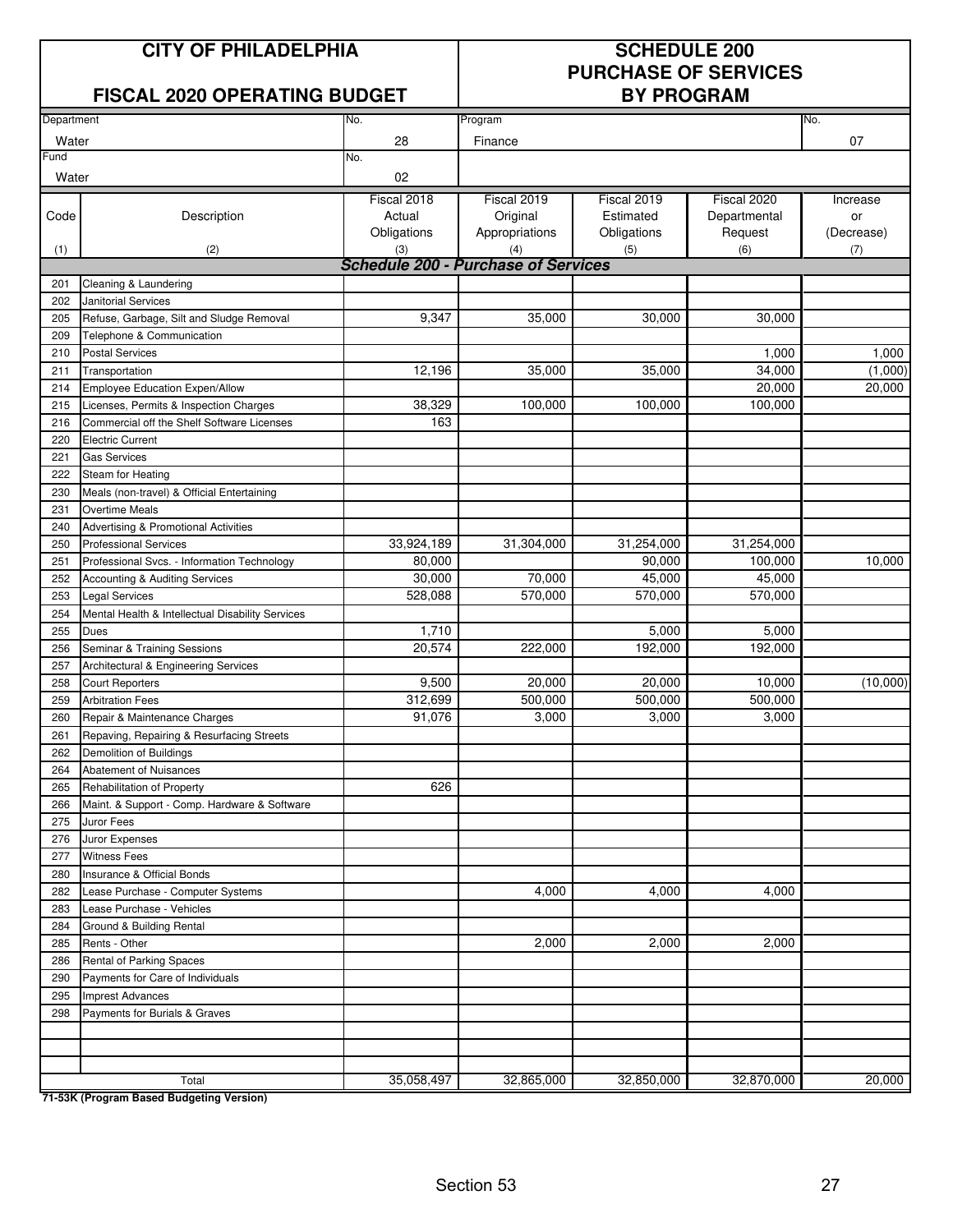### FISCAL 2020 OPERATING BUDGET | BY PROGRAM

# **CITY OF PHILADELPHIA SCHEDULE 300 - 400 MATERIALS, SUPPLIES & EQUIPMENT**

| Department |                                                                             | No.                                            | Program                         |             |              | No.        |
|------------|-----------------------------------------------------------------------------|------------------------------------------------|---------------------------------|-------------|--------------|------------|
| Water      |                                                                             | 28                                             | Finance                         |             |              | 07         |
| Fund       |                                                                             | No.                                            |                                 |             |              |            |
| Water      |                                                                             | 020                                            |                                 |             |              |            |
|            |                                                                             | Fiscal 2018                                    | Fiscal 2019                     | Fiscal 2019 | Fiscal 2020  | Increase   |
| Code       | Description                                                                 | Actual                                         | Original                        | Estimated   | Departmental | or         |
|            |                                                                             | Obligations                                    | Appropriations                  | Obligations | Request      | (Decrease) |
| (1)        | (2)                                                                         | (3)                                            | (4)                             | (5)         | (6)          | (7)        |
|            |                                                                             | <b>Schedule 300 - Materials &amp; Supplies</b> |                                 |             |              |            |
| 301        | Agricultural & Botanical                                                    |                                                |                                 |             |              |            |
| 302        | Animal, Livestock & Marine                                                  |                                                |                                 |             |              |            |
| 303        | Bakeshop, Dining Room & Kitchen                                             |                                                |                                 |             |              |            |
| 304        | Books & Other Publications                                                  | 45,343                                         | 6,000                           | 51,000      | 51,000       |            |
| 305        | <b>Building &amp; Construction</b>                                          |                                                |                                 |             |              |            |
| 306        | <b>Library Materials</b>                                                    |                                                |                                 |             |              |            |
| 307        | <b>Chemicals &amp; Gases</b>                                                |                                                |                                 |             |              |            |
| 308        | Dry Goods, Notions & Wearing Apparel                                        |                                                |                                 |             |              |            |
| 309        | Cordage & Fibers                                                            |                                                |                                 |             |              |            |
| 310        | Electrical & Communication                                                  |                                                | 5,000                           |             | 1,000        | 1,000      |
| 311        | General Equipment & Machinery                                               | 1,060                                          | 5,000                           |             | 1,000        | 1,000      |
| 312        | Fire Fighting & Safety                                                      |                                                |                                 |             |              |            |
| 313        | Food                                                                        |                                                |                                 |             |              |            |
| 314        | Fuel - Heating & Cooling                                                    |                                                |                                 |             |              |            |
| 316        | General Hardware & Minor Tools                                              |                                                |                                 |             |              |            |
| 317        | Hospital & Laboratory                                                       |                                                |                                 |             |              |            |
| 318        | Janitorial, Laundry & Household                                             |                                                |                                 |             |              |            |
| 320        | Office Materials & Supplies                                                 | 5,661                                          | 32,000                          | 11,000      | 11,000       |            |
| 322        | Small Power Tools & Hand Tools                                              |                                                | 1,000                           |             | 1,000        | 1,000      |
| 323        | Plumbing, AC & Space Heating                                                |                                                |                                 |             |              |            |
| 324        | Precision, Photographic & Artists                                           |                                                | 15,000                          | 2,000       | 2,000        |            |
| 325        | Printing                                                                    |                                                | 1,000                           | 1,000       | 1,000        |            |
| 326        | Recreational & Educational                                                  |                                                |                                 |             |              |            |
| 328        | Vehicle Parts & Accessories                                                 |                                                |                                 |             |              |            |
| 335        | Lubricants                                                                  |                                                |                                 |             |              |            |
| 340        | #2 Diesel Fuel                                                              |                                                |                                 |             |              |            |
| 341        | Compressed Natural Gas (CNG)                                                |                                                |                                 |             |              |            |
| 342        | Liquid Propane Gas (LPG)                                                    |                                                |                                 |             |              |            |
| 345        | Gasoline                                                                    |                                                |                                 |             |              |            |
| 399        | Other Materials & Supplies (not otherwise classified)                       |                                                |                                 |             |              |            |
|            |                                                                             | 52,064                                         | 65,000                          | 65,000      | 68,000       | 3,000      |
|            | Total                                                                       |                                                | <b>Schedule 400 - Equipment</b> |             |              |            |
|            |                                                                             |                                                |                                 |             |              |            |
| 405        | Construction, Dredging & Conveying<br>Electrical, Lighting & Communications |                                                | 2,000                           | 2,000       | 2,000        |            |
| 410        |                                                                             |                                                |                                 |             |              |            |
| 411<br>412 | General Equipment & Machinery                                               |                                                |                                 |             |              |            |
| 417        | Fire Fighting & Emergency<br>Hospital & Laboratory                          |                                                |                                 |             |              |            |
| 420        | Office Equipment                                                            |                                                | 35,000                          | 35,000      | 35,000       |            |
| 423        | Plumbing, AC & Space Heating                                                |                                                |                                 |             |              |            |
| 424        | Precision, Photographic & Artists                                           |                                                |                                 |             |              |            |
| 426        | Recreational & Educational                                                  |                                                |                                 |             |              |            |
| 427        | Computer Equipment & Peripherals                                            | 18,308                                         |                                 |             |              |            |
| 430        | Furniture & Furnishings                                                     |                                                | 5,000                           | 5,000       | 5,000        |            |
| 499        | Other Equipment (not otherwise classified)                                  |                                                |                                 |             |              |            |
|            |                                                                             |                                                |                                 |             |              |            |
|            |                                                                             |                                                |                                 |             |              |            |
|            | Total                                                                       | 18,308                                         | 42,000                          | 42,000      | 42,000       |            |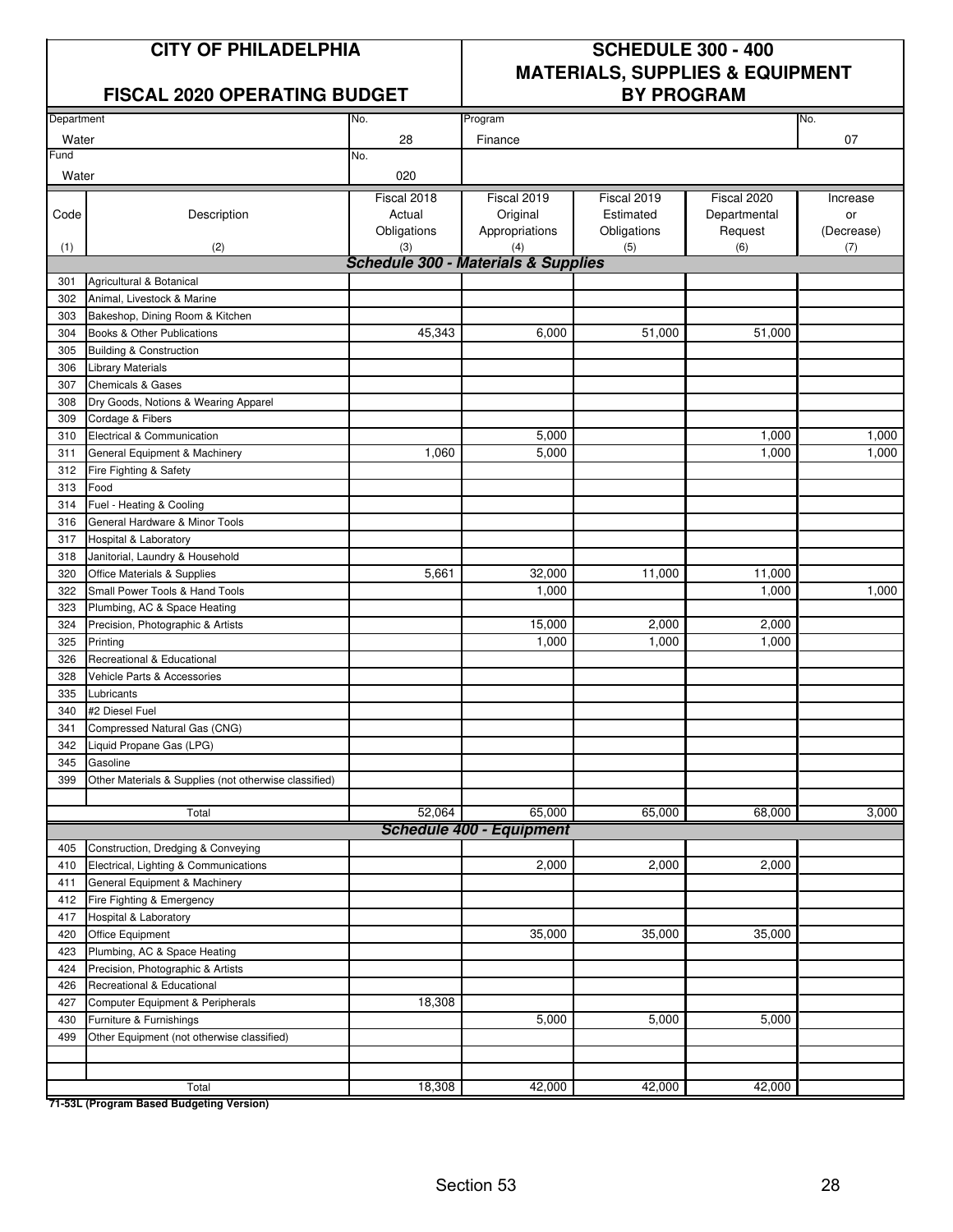|               | <b>CITY OF PHILADELPHIA</b><br><b>FISCAL 2020 OPERATING BUDGET</b>                           | <b>SCHEDULE 500 - 700 - 800 - 900</b><br><b>BY PROGRAM</b> |                                                                 |                                         |                                        |                              |  |
|---------------|----------------------------------------------------------------------------------------------|------------------------------------------------------------|-----------------------------------------------------------------|-----------------------------------------|----------------------------------------|------------------------------|--|
| Department    |                                                                                              | No.                                                        | Program                                                         |                                         |                                        | No.                          |  |
| Water         |                                                                                              | 28                                                         | Finance                                                         |                                         |                                        | 07                           |  |
| Fund<br>Water |                                                                                              | No.<br>02                                                  |                                                                 |                                         |                                        |                              |  |
| Code          | Description                                                                                  | Fiscal 2018<br>Actual<br>Obligations                       | Fiscal 2019<br>Original<br>Appropriations                       | Fiscal 2019<br>Estimated<br>Obligations | Fiscal 2020<br>Departmental<br>Request | Increase<br>or<br>(Decrease) |  |
| (1)           | (2)                                                                                          | (3)                                                        | (4)                                                             | (5)                                     | (6)                                    | (7)                          |  |
|               |                                                                                              |                                                            | Schedule 500 - Contributions, Indemnities & Taxes               |                                         |                                        |                              |  |
| 501<br>504    | Celebrations<br><b>Meritorious Awards</b>                                                    |                                                            |                                                                 |                                         |                                        |                              |  |
| 505           | Contributions to Educational & Recreational Org.                                             |                                                            |                                                                 |                                         |                                        |                              |  |
| 506           | Payments to Prisoners                                                                        |                                                            |                                                                 |                                         |                                        |                              |  |
| 512           | Refunds                                                                                      |                                                            |                                                                 |                                         |                                        |                              |  |
| 513           | Indemnities                                                                                  | 6,279,219                                                  |                                                                 |                                         |                                        |                              |  |
| 515           | <b>Taxes</b>                                                                                 |                                                            |                                                                 |                                         |                                        |                              |  |
| 517           | Contributions to Other Govt. Agencies and Non-Profit<br>Org. not Educational or Recreational |                                                            | 10,000                                                          | 10,000                                  | 10.000                                 |                              |  |
|               |                                                                                              |                                                            |                                                                 |                                         |                                        |                              |  |
|               | Total                                                                                        | 6,279,219                                                  | 10,000                                                          | 10,000                                  | 10,000                                 |                              |  |
|               |                                                                                              |                                                            | <b>Schedule 700 - Debt Services</b>                             |                                         |                                        |                              |  |
| 701           | Interest on City Debt - Long Term                                                            |                                                            |                                                                 |                                         |                                        |                              |  |
| 702           | Principal Payments on City Debt - Long Term                                                  |                                                            |                                                                 |                                         |                                        |                              |  |
| 703           | Interest on City Debt - Short Term                                                           |                                                            |                                                                 |                                         |                                        |                              |  |
| 704           | Sinking Fund Reserve Payment                                                                 |                                                            |                                                                 |                                         |                                        |                              |  |
| 705           | <b>Commitment Fee Expense</b>                                                                |                                                            |                                                                 |                                         |                                        |                              |  |
| 706           | Arbitrage Payments                                                                           |                                                            |                                                                 |                                         |                                        |                              |  |
|               | Total                                                                                        |                                                            |                                                                 |                                         |                                        |                              |  |
|               |                                                                                              |                                                            | <b>Schedule 800 - Payments to Other Funds</b>                   |                                         |                                        |                              |  |
| 801           | Payments to General Fund                                                                     | 7,319,325                                                  | 11,000,000                                                      | 11,000,000                              | 9,000,000                              | (2,000,000)                  |  |
| 803           | Payments to Water Fund                                                                       |                                                            |                                                                 |                                         |                                        |                              |  |
| 804           | Payments to Capital Projects Fund                                                            | 34,776,150                                                 | 23,000,000                                                      | 23,000,000                              | 23,000,000                             |                              |  |
| 805           | Payments to Special Funds                                                                    |                                                            |                                                                 |                                         |                                        |                              |  |
| 806           | Payments to Bond Fund                                                                        |                                                            |                                                                 |                                         |                                        |                              |  |
| 807           | Payments to Other Funds                                                                      |                                                            |                                                                 |                                         |                                        |                              |  |
| 809           | Payments to Aviation Fund                                                                    |                                                            |                                                                 |                                         |                                        |                              |  |
| 811           | Payments to Water Fund                                                                       | 28,904,525                                                 | 37,000,000                                                      | 37,000,000                              | 37,000,000                             |                              |  |
| 812           | Payments to Grants Revenue Fund                                                              |                                                            |                                                                 |                                         |                                        |                              |  |
|               | Total                                                                                        | 71,000,000                                                 | 71,000,000                                                      | 71,000,000                              | 69,000,000                             | (2,000,000)                  |  |
|               |                                                                                              |                                                            | <b>Schedule 900 - Advances and Other Miscellaneous Payments</b> |                                         |                                        |                              |  |
| 901           | Advances to Create Working Capital Funds                                                     |                                                            |                                                                 |                                         |                                        |                              |  |
| 902           | Miscellaneous Advances                                                                       |                                                            |                                                                 |                                         |                                        |                              |  |
|               |                                                                                              |                                                            |                                                                 |                                         |                                        |                              |  |
|               |                                                                                              |                                                            |                                                                 |                                         |                                        |                              |  |
|               |                                                                                              |                                                            |                                                                 |                                         |                                        |                              |  |

**71-53M (Program Based Budgeting Version)**

Total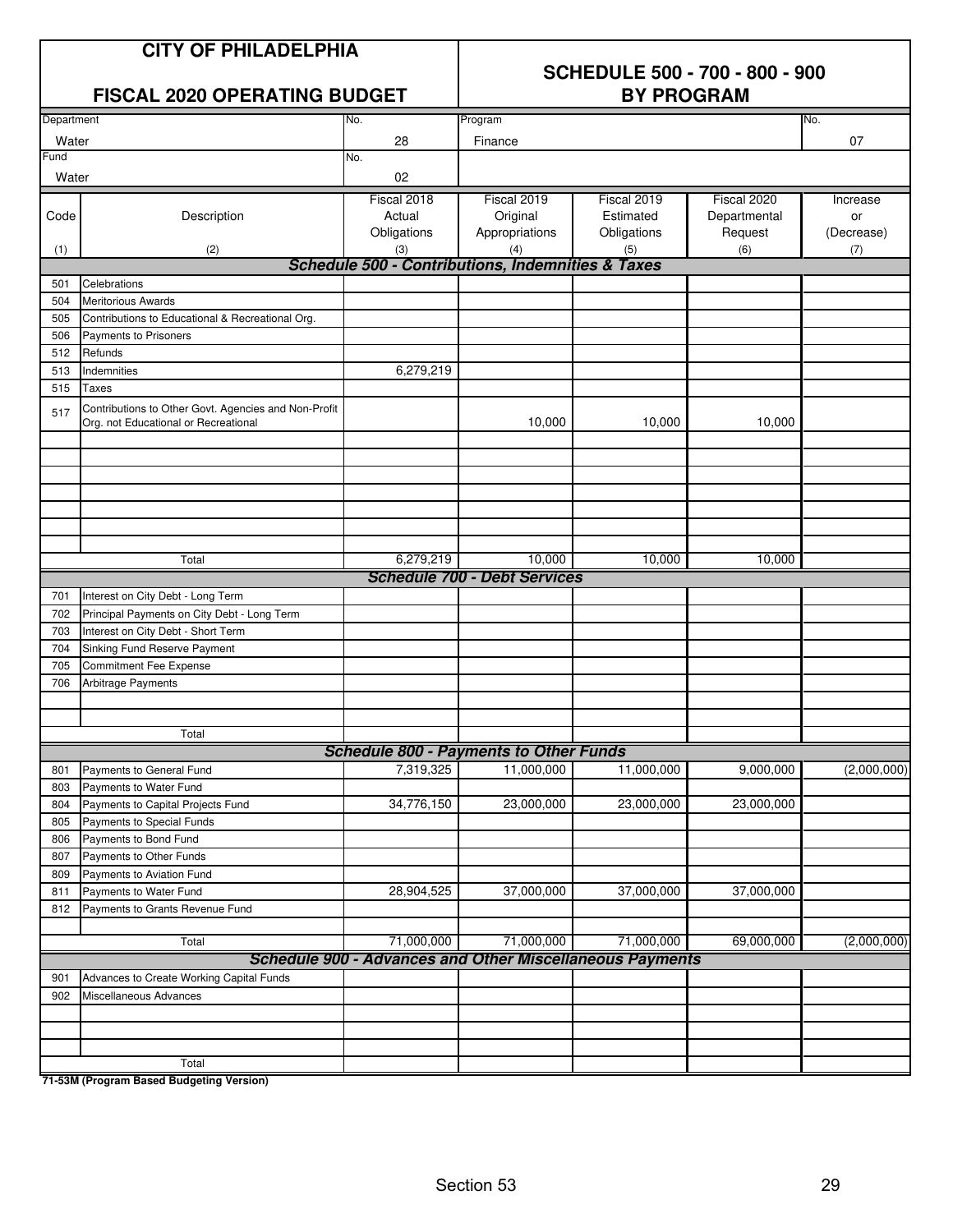| Department |                                          |             | No.           | Program       |             |                                                          | No.                           |  |  |
|------------|------------------------------------------|-------------|---------------|---------------|-------------|----------------------------------------------------------|-------------------------------|--|--|
| Water      |                                          |             | 28            | Finance       |             |                                                          | 07                            |  |  |
| Fund       |                                          |             | No.           |               |             |                                                          |                               |  |  |
| Water      |                                          |             | 02            |               |             |                                                          |                               |  |  |
|            |                                          |             | Fiscal 2018   | Fiscal 2019   | Fiscal 2019 | Fiscal 2020                                              | Increase                      |  |  |
|            |                                          |             | Actual        | Original      | Estimated   | Department                                               | or                            |  |  |
| Class      | Description                              |             | Obligations   | Appropriation | Obligations | Request                                                  | (Decrease)                    |  |  |
| (1)        | (2)                                      |             | (3)           | (4)           | (5)         | (6)                                                      | (7)                           |  |  |
| 250s       | Professional Services (250-254, 257-259) |             | 34,884,475    | 32,464,000    | 32,479,000  | 32,479,000                                               |                               |  |  |
| 290        | Payments for Care of Individuals         |             |               |               |             |                                                          |                               |  |  |
| Minor      | Name of Contractor                       | Fiscal 2018 | Fiscal 2019   | Fiscal 2019   | Fiscal 2020 | Describe purpose or scope of                             |                               |  |  |
| Object     | or Provider                              | Actual      | Original      | Estimated     | Department  |                                                          | service provided. Include, if |  |  |
| Code       |                                          | Obligations | Appropriation | Obligations   | Request     | applicable, unit cost of service.                        |                               |  |  |
| 250        | Acacia Financial Group                   | 75,000      | 75,000        | 75,000        | 25,000      | <b>Financial Advisor</b>                                 |                               |  |  |
|            |                                          |             |               |               |             |                                                          |                               |  |  |
| 250        | Black & Veatch                           | 1,392,023   | 1,522,000     | 750,000       |             | 750,000 Cost of Service, Rate Study                      |                               |  |  |
|            |                                          |             |               |               |             |                                                          |                               |  |  |
| 250        | Clifton Larson Allen                     | 75,000      |               | 25,000        |             | <b>Internal Control</b>                                  |                               |  |  |
|            |                                          |             |               |               |             |                                                          |                               |  |  |
| 250        | <b>Clifton Larson Allen</b>              |             | 75,000        | 75,000        |             | 75,000 Internal Control                                  |                               |  |  |
|            |                                          |             |               |               |             |                                                          |                               |  |  |
| 250        | Eneroc INC                               | 55,000      | 100,000       | 55,000        |             | 55,000 Energy Office contract for supply side energy     |                               |  |  |
|            |                                          |             |               |               |             | matters                                                  |                               |  |  |
|            |                                          |             |               |               |             |                                                          |                               |  |  |
| 250        | Hawkins Delafield & Wood LLP             | 34,000      | 60,000        | 60,000        |             | 60,000 Debt Issuance Compliance - Arbitrage Analyses     |                               |  |  |
|            |                                          |             |               |               |             |                                                          |                               |  |  |
| 250        | Iron Mountain (Direct Expenditure)       | 1,466       | 25,000        | 5,000         |             | 5,000 Document Management Support                        |                               |  |  |
| 250        | James O'Shaughnessy                      | 32,000      |               | 34,000        |             | <b>Accounting Services</b>                               |                               |  |  |
|            |                                          |             |               |               |             |                                                          |                               |  |  |
| 250        | Milligan & Company                       | 25,000      | 100,000       | 50,000        |             | 50,000 General Accounting Assistance                     |                               |  |  |
|            |                                          |             |               |               |             |                                                          |                               |  |  |
| 250        | Milligan & Company                       |             |               | 35,000        |             | 35,000 Internal Control                                  |                               |  |  |
|            |                                          |             |               |               |             |                                                          |                               |  |  |
| 250        | Michael Baker International (On Call     | 214,469     |               |               |             | On Call GE Services (Streets Department, PWD             |                               |  |  |
|            | Services Streets)                        |             |               |               |             | Funded)                                                  |                               |  |  |
|            |                                          |             |               |               |             |                                                          |                               |  |  |
| 250        | PAID                                     |             | 170,000       | 170,000       |             | 170,000 Public Affairs Program - Business Assistance     |                               |  |  |
|            |                                          |             |               |               |             | Program                                                  |                               |  |  |
|            |                                          |             |               |               |             |                                                          |                               |  |  |
| 250        | PAID                                     | 100,000     | 170,000       | 170,000       |             | 170,000 Public Affairs Program - GSI Soak-It-Up Adoption |                               |  |  |
|            |                                          |             |               |               |             | Program                                                  |                               |  |  |
|            |                                          |             |               |               |             |                                                          |                               |  |  |
| 250        | PAID                                     | 26,900,000  | 25,000,000    | 25,000,000    |             | 25,000,000 Regulatory Compliance Program - Stormwater    |                               |  |  |
|            |                                          |             |               |               |             | Management Program                                       |                               |  |  |
|            |                                          |             |               |               |             |                                                          |                               |  |  |
| 250        | PFM Asset Management                     |             |               |               |             | Debt Issuance Compliance - Arbitrage Analyses            |                               |  |  |
| 250        | Public Financial Management Inc.         | 200,000     | 200,000       | 200,000       |             | 200,000 Financial Advisor Service                        |                               |  |  |
|            |                                          |             |               |               |             |                                                          |                               |  |  |
| 250        | Raftelis Financial Consultants Inc.      | 3,600,000   | 2,200,000     | 2,200,000     |             | 2,000,000 IWRAP, Basis 2 Financial Reporting and Other   |                               |  |  |
|            |                                          |             |               |               |             | <b>Financial Consulting Services</b>                     |                               |  |  |
|            |                                          |             |               |               |             |                                                          |                               |  |  |
|            |                                          |             |               |               |             |                                                          |                               |  |  |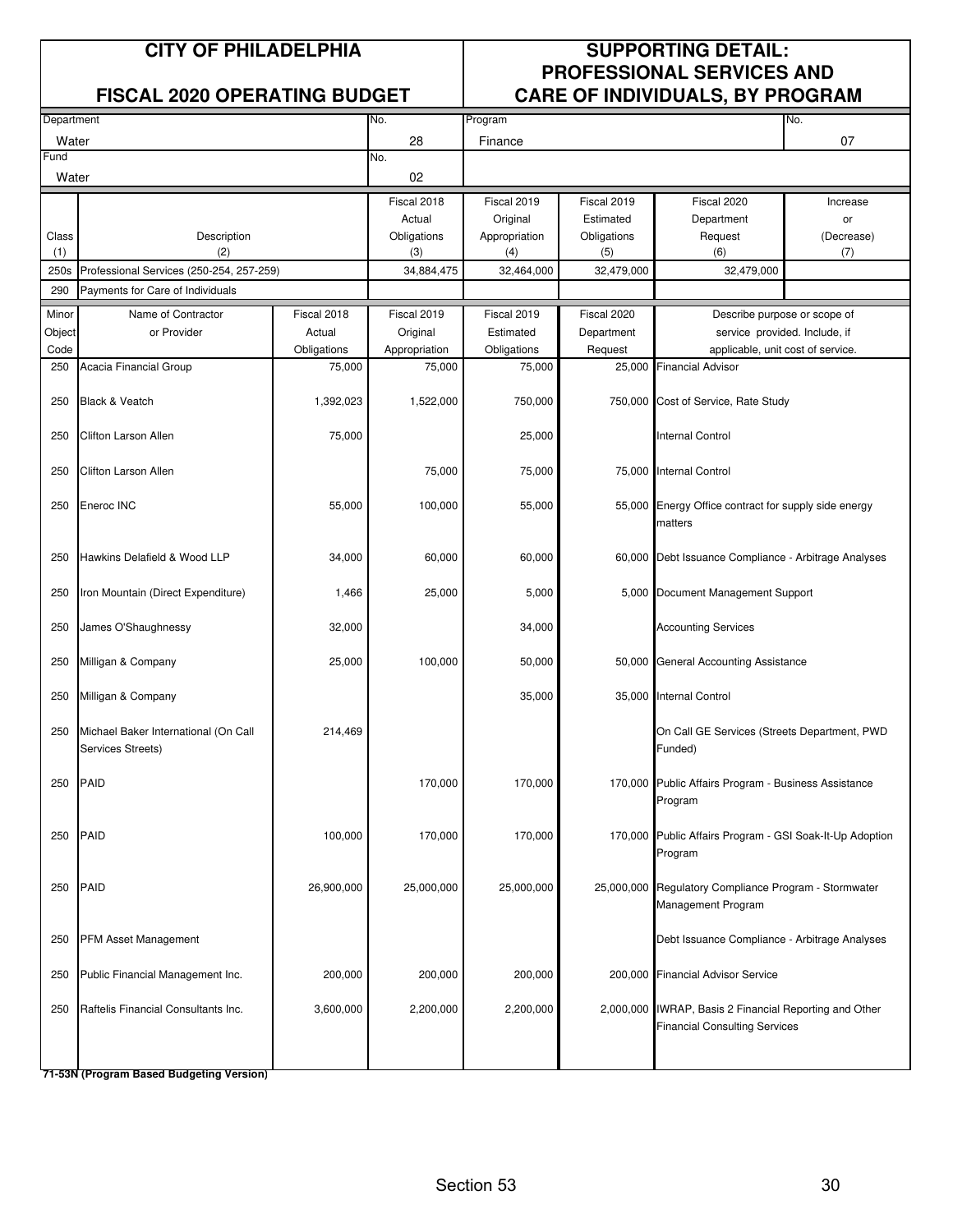| Department  |                                                 |                       | No.                     | Program               |                   |                                                                                | No.                                                |  |  |
|-------------|-------------------------------------------------|-----------------------|-------------------------|-----------------------|-------------------|--------------------------------------------------------------------------------|----------------------------------------------------|--|--|
| Water       |                                                 |                       | 28                      | Finance               |                   |                                                                                | 07                                                 |  |  |
| Fund        |                                                 |                       | No.                     |                       |                   |                                                                                |                                                    |  |  |
| Water       |                                                 |                       | 02                      |                       |                   |                                                                                |                                                    |  |  |
|             |                                                 |                       | Fiscal 2018             | Fiscal 2019           | Fiscal 2019       | Fiscal 2020                                                                    | Increase                                           |  |  |
|             |                                                 |                       | Actual                  | Original              | Estimated         | Department                                                                     | or                                                 |  |  |
| Class       | Description                                     |                       | Obligations             | Appropriation         | Obligations       | Request                                                                        | (Decrease)                                         |  |  |
| (1)         | (2)<br>Professional Services (250-254, 257-259) |                       | (3)                     | (4)                   | (5)               | (6)                                                                            | (7)                                                |  |  |
| 250s<br>290 | Payments for Care of Individuals                |                       | 34,884,475              | 32,464,000            | 32,479,000        | 32,479,000                                                                     |                                                    |  |  |
|             |                                                 |                       |                         |                       |                   |                                                                                |                                                    |  |  |
| Minor       | Name of Contractor                              | Fiscal 2018           | Fiscal 2019             | Fiscal 2019           | Fiscal 2020       | Describe purpose or scope of                                                   |                                                    |  |  |
| Object      | or Provider                                     | Actual                | Original                | Estimated             | Department        |                                                                                | service provided. Include, if                      |  |  |
| Code<br>250 | SS & C TECHNOLOGIES                             | Obligations<br>16,099 | Appropriation<br>20,000 | Obligations<br>20,000 | Request<br>20,000 | applicable, unit cost of service.<br>Debt Manager Software (CTO contract - PWD |                                                    |  |  |
|             |                                                 |                       |                         |                       |                   | Share)                                                                         |                                                    |  |  |
|             |                                                 |                       |                         |                       |                   |                                                                                |                                                    |  |  |
| 250         | <b>SWAP Financial Group</b>                     | 12,000                | 70,000                  | 35,000                |                   | 35,000 SWAP Consultants for Treasurer (CTO contract -                          |                                                    |  |  |
|             |                                                 |                       |                         |                       |                   | PWD Share)                                                                     |                                                    |  |  |
|             |                                                 |                       |                         |                       |                   |                                                                                |                                                    |  |  |
| 250         | TD Bank                                         |                       | 155,000                 | 300,000               |                   |                                                                                | 300,000 New Remarketing Agent . FY18 invoices were |  |  |
|             |                                                 |                       |                         |                       |                   | processed out of sinking fund vs Operating.                                    |                                                    |  |  |
|             |                                                 |                       |                         |                       |                   | Totaled \$297,522                                                              |                                                    |  |  |
| 250         | <b>Urban Affairs Coalition</b>                  | 60,000                | 60,000                  | 60,000                |                   | SMIP / GARP OEO report                                                         |                                                    |  |  |
|             |                                                 |                       |                         |                       |                   |                                                                                |                                                    |  |  |
|             |                                                 |                       |                         |                       |                   |                                                                                |                                                    |  |  |
| 250         | Zelenkofske Axelrod LLC                         | 525,000               | 50,000                  |                       |                   | Accounting Services (Financial Statement                                       |                                                    |  |  |
|             |                                                 |                       |                         |                       |                   | Assistance, CAP, Labor X System)                                               |                                                    |  |  |
|             |                                                 |                       |                         |                       |                   |                                                                                |                                                    |  |  |
| 250         | Zelenkofske Axelrod LLC                         | 100,000               | 500,000                 | 400,000               |                   | 400,000 Accounting Services (Financial Statement                               |                                                    |  |  |
|             |                                                 |                       |                         |                       |                   | Assistance, CAP, Labor X System)                                               |                                                    |  |  |
| 250         | John W. Corlies                                 |                       |                         | 34,000                |                   | <b>Famis Consultant</b>                                                        |                                                    |  |  |
|             |                                                 |                       |                         |                       |                   |                                                                                |                                                    |  |  |
| 250         | Fitch (Direct Expenditure)                      | 5,000                 | 15,000                  | 15,000                |                   | 15,000 Rating Agency Surveillance Fees                                         |                                                    |  |  |
|             |                                                 |                       |                         |                       |                   |                                                                                |                                                    |  |  |
| 250         | Moody's (Direct Expenditure)                    | 15,000                | 15,000                  | 15,000                |                   | 15,000 Rating Agency Surveillance Fees                                         |                                                    |  |  |
|             |                                                 |                       |                         |                       |                   |                                                                                |                                                    |  |  |
| 250         | S&P (Direct Expenditure)                        | 3,500                 | 10,000                  | 15,000                |                   | 15,000 Rating Agency Surveillance Fees                                         |                                                    |  |  |
|             |                                                 |                       |                         |                       |                   |                                                                                |                                                    |  |  |
| 250         | US Bank, N.A. (Direct Expenditure)              | 58,742                | 80,000                  | 80,000                |                   | 80,000 Trustee Fees                                                            |                                                    |  |  |
| 250         | PNC Bank (Direct Expenditure)                   | 145,433               | 180,000                 | 180,000               |                   | 180,000 Zip Check, On-line Fees (PWD Share)                                    |                                                    |  |  |
|             |                                                 |                       |                         |                       |                   |                                                                                |                                                    |  |  |
| 250         | Digital Assurance Certification                 | 3,500                 |                         | 3,500                 |                   | 5,000 Debt Issuance Related Cost - PWD Share                                   |                                                    |  |  |
|             |                                                 |                       |                         |                       |                   |                                                                                |                                                    |  |  |
| 250         | To Be Determined 1                              |                       | 300,000                 | 232,500               |                   | 300,000 Experts-wholesale Arbitration                                          |                                                    |  |  |
|             |                                                 |                       |                         |                       |                   |                                                                                |                                                    |  |  |
| 250         | To Be Determined 2                              |                       | 120,000                 |                       |                   | 216,000 Consulting Services for Accounting & Finance                           |                                                    |  |  |
|             |                                                 |                       |                         |                       |                   | Matters                                                                        |                                                    |  |  |
| 250         | To Be Determined 3                              |                       | 32,000                  | 150,000               |                   | 150,000 Financial Advisor Services                                             |                                                    |  |  |
|             |                                                 |                       |                         |                       |                   |                                                                                |                                                    |  |  |
|             |                                                 |                       |                         |                       |                   |                                                                                |                                                    |  |  |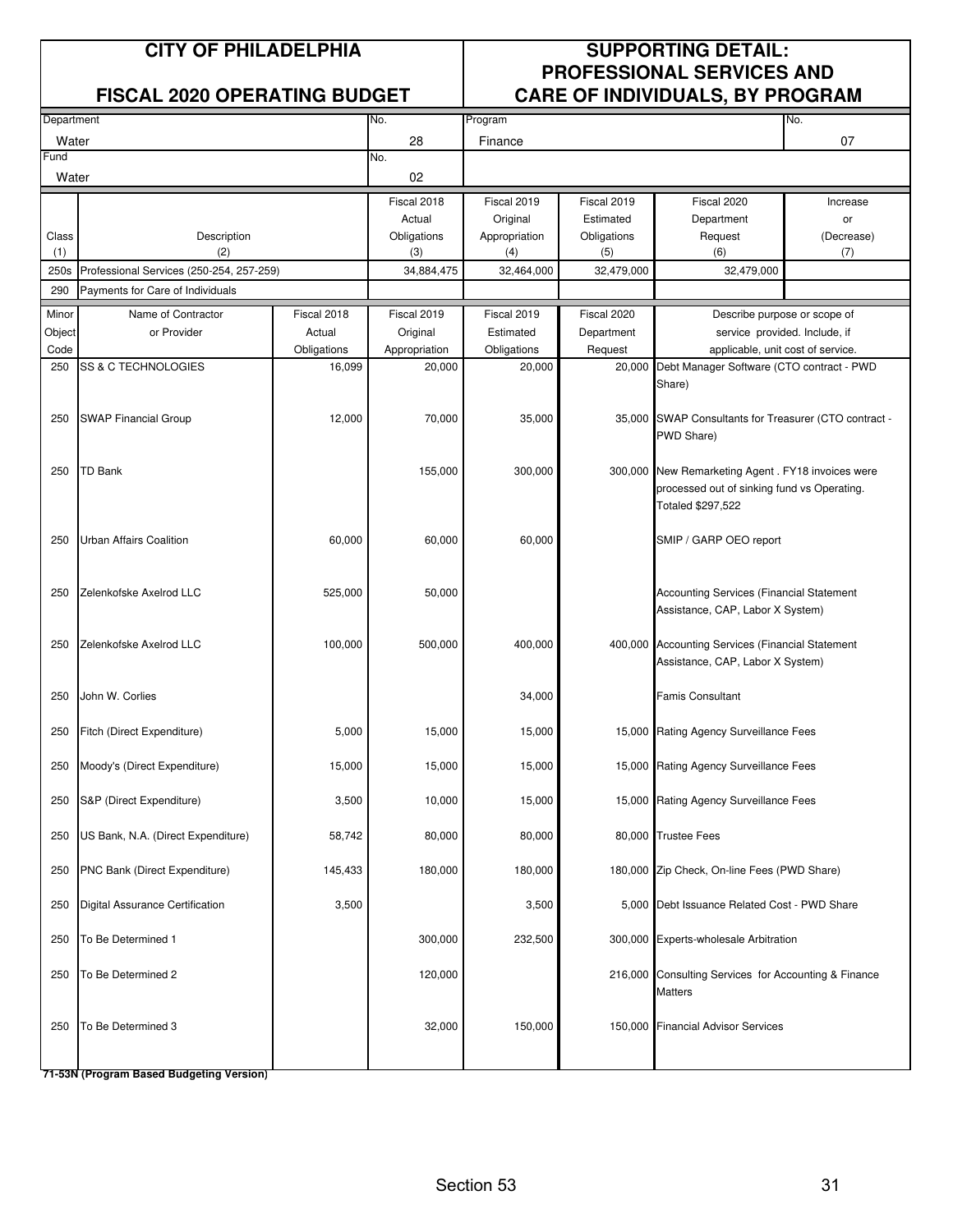| Department |                                                                    |             | No.           | Program          |             |                                                           | No.                           |
|------------|--------------------------------------------------------------------|-------------|---------------|------------------|-------------|-----------------------------------------------------------|-------------------------------|
| Water      |                                                                    |             | 28            | Finance          |             |                                                           | 07                            |
| Fund       |                                                                    |             | No.           |                  |             |                                                           |                               |
| Water      |                                                                    |             | 02            |                  |             |                                                           |                               |
|            |                                                                    |             | Fiscal 2018   | Fiscal 2019      | Fiscal 2019 | Fiscal 2020                                               | Increase                      |
|            |                                                                    |             | Actual        | Original         | Estimated   | Department                                                | or                            |
| Class      | Description                                                        |             | Obligations   | Appropriation    | Obligations | Request                                                   | (Decrease)                    |
| (1)        | (2)                                                                |             | (3)           | (4)              | (5)         | (6)                                                       | (7)                           |
| 250s       | Professional Services (250-254, 257-259)                           |             | 34,884,475    | 32,464,000       | 32,479,000  | 32,479,000                                                |                               |
| 290        | Payments for Care of Individuals                                   |             |               |                  |             |                                                           |                               |
| Minor      | Name of Contractor                                                 | Fiscal 2018 | Fiscal 2019   | Fiscal 2019      | Fiscal 2020 |                                                           | Describe purpose or scope of  |
| Object     | or Provider                                                        | Actual      | Original      | Estimated        | Department  |                                                           | service provided. Include, if |
| Code       |                                                                    | Obligations | Appropriation | Obligations      | Request     | applicable, unit cost of service.                         |                               |
| 250        | To Be Determined 4                                                 |             |               | 60,000           | 60,000      | <b>GARP OEO reporting</b>                                 |                               |
|            |                                                                    |             |               |                  |             |                                                           |                               |
| 250        | To Be Determined 5                                                 |             |               | 750,000          |             | 800,000 Bond Feasibility / Engineering Report / Wholesale |                               |
|            |                                                                    |             |               |                  |             | Support                                                   |                               |
| 250        | FB Accounts Payable                                                | 275,957     |               |                  |             |                                                           |                               |
| 250        | To Be Determined 6                                                 |             |               |                  |             | 68,000 Review Survey - Accounting Services (JO) and       |                               |
|            |                                                                    |             |               |                  |             | FAMIS support (JC)                                        |                               |
|            | <b>Total Class 250</b>                                             | 33,924,189  | 31,304,000    | 31,254,000       | 31,254,000  |                                                           |                               |
|            |                                                                    | 80,000      |               |                  |             |                                                           |                               |
| 251        | Iron Mountain<br><b>Total Class 251</b>                            | 80,000      |               | 90,000<br>90,000 | 100,000     | 100,000 PWD Account Payable Workflow Automation           |                               |
|            |                                                                    |             |               |                  |             |                                                           |                               |
| 252        | Zelenkofske Axelrod LLC                                            | 30,000      | 50,000        | 45,000           |             | 45,000 Central Finance Contract - PWD Share               |                               |
|            |                                                                    |             |               |                  |             |                                                           |                               |
| 252        | To Be Determined 7                                                 |             | 20,000        |                  |             | <b>Audit of Grants</b>                                    |                               |
|            | <b>Total Class 252</b>                                             | 30,000      | 70,000        | 45,000           | 45,000      |                                                           |                               |
|            |                                                                    |             |               |                  |             |                                                           |                               |
| 253        | Ahmad & Zaffar                                                     |             | 25,000        | 25,000           |             | 25,000 PWD's Tax Exempt Bonds Review                      |                               |
|            |                                                                    |             |               |                  |             |                                                           |                               |
| 253        | Andre Dasant (Listed as Class 250                                  | 248,088     | 150,000       | 150,000          |             | 150,000 Rate Hearing Legal Services                       |                               |
|            | in FY14)                                                           |             |               |                  |             |                                                           |                               |
|            |                                                                    |             |               |                  |             |                                                           |                               |
| 253        | <b>Ballard Spahr</b>                                               | 100,000     | 100,000       | 130,000          |             | 130,000 Legal Services - GBO                              |                               |
|            |                                                                    |             |               |                  |             |                                                           |                               |
| 253        | Beveridge & Diamond, P.C. -Special<br><b>Counsel Richard Davis</b> | 80,000      | 120,000       |                  |             | CO + Agreement                                            |                               |
|            |                                                                    |             |               |                  |             |                                                           |                               |
| 253        | <b>GREENBERG TRAUIG, LLP</b>                                       | 100,000     | 75,000        | 75,000           |             | 75,000 Disclosure Services                                |                               |
|            |                                                                    |             |               |                  |             |                                                           |                               |
| 253        | To Be Determined 8                                                 |             | 75,000        |                  |             | 75,000 Legal Services                                     |                               |
|            |                                                                    |             |               |                  |             |                                                           |                               |
| 253        | To Be Determined 9                                                 |             | 25,000        | 190,000          |             | 115,000 Cost of Service & Rates RFP for Legal             |                               |
|            |                                                                    |             |               |                  |             | Representation                                            |                               |
|            | <b>Total Class 253</b>                                             | 528,088     | 570,000       | 570,000          | 570,000     |                                                           |                               |
|            |                                                                    |             |               |                  |             |                                                           |                               |
| 258        | Strehlow & Associate Inc                                           | 9,500       | 20,000        | 20,000           | 10,000      | <b>Court Reporting</b>                                    |                               |
|            | <b>Total Class 258</b>                                             | 9,500       | 20,000        | 20,000           | 10,000      |                                                           |                               |
|            |                                                                    |             |               |                  |             |                                                           |                               |
| 259        | First Judicial District (Direct Expenditure                        | 312,699     | 500,000       | 500,000          | 500,000     | Court Filing Fees for Delinquent Accounts.                |                               |
|            | <b>Total Class 259</b>                                             | 312,699     | 500,000       | 500,000          | 500,000     |                                                           |                               |
|            |                                                                    |             |               |                  |             |                                                           |                               |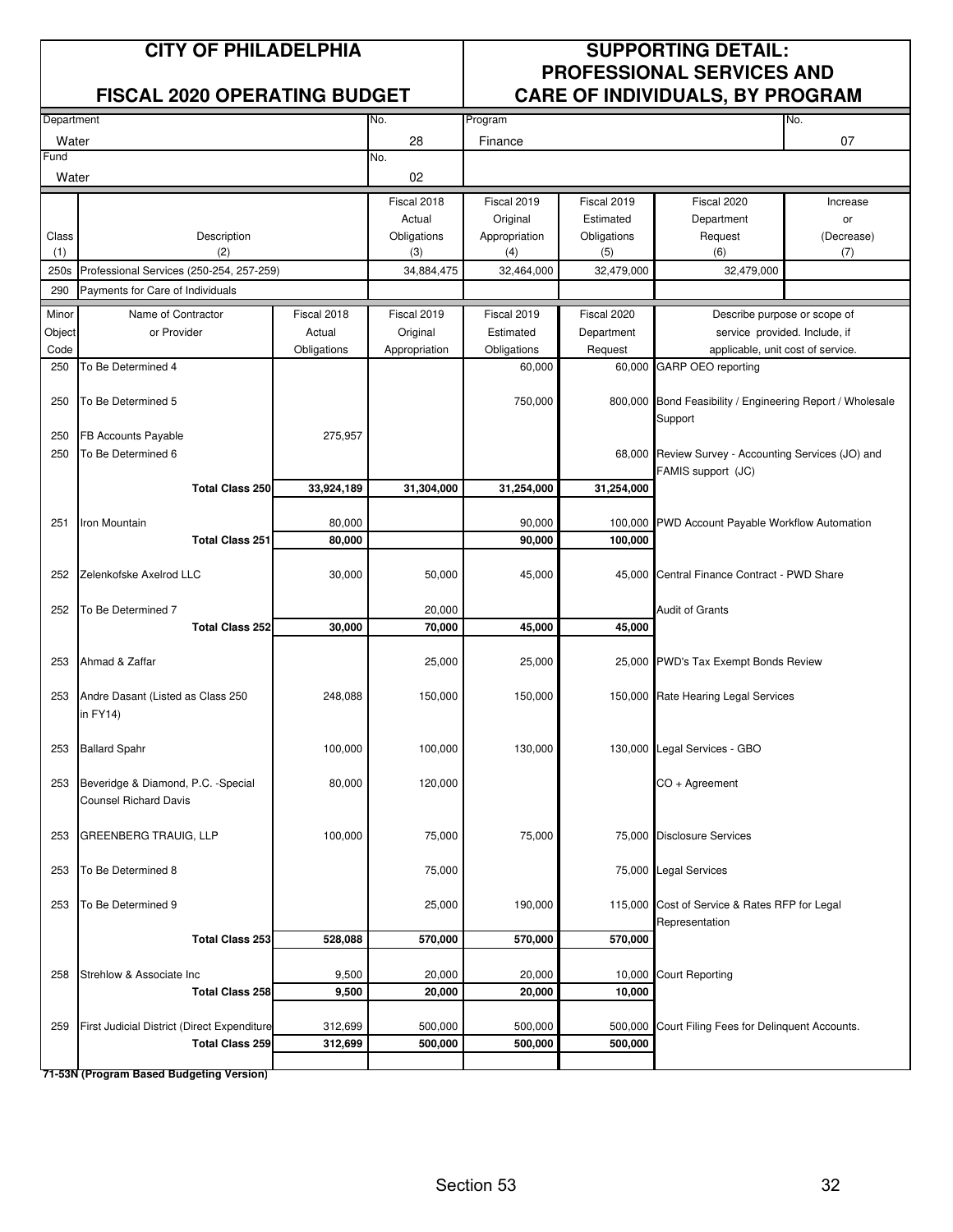### **FISCAL 2020 OPERATING BUDGET 250s AND 290, BY PROGRAM**

# **CITY OF PHILADELPHIA SUPPORTING DETAIL: CLASSES OTHER THAN**

| Department                                 |                               |             | No.           | Program     |             | No.                               |
|--------------------------------------------|-------------------------------|-------------|---------------|-------------|-------------|-----------------------------------|
| Water                                      |                               |             | 28            | Finance     |             | $07\,$                            |
| Fund                                       |                               |             | No.           |             |             |                                   |
| Water                                      |                               |             | $02\,$        |             |             |                                   |
| Minor<br>Name of Contractor<br>Fiscal 2018 |                               |             | Fiscal 2019   | Fiscal 2019 | Fiscal 2020 | Describe purpose or scope of      |
| Object                                     | or Provider                   | Actual      | Original      | Estimated   | Department  | service provided. Include, if     |
| Code                                       |                               |             |               |             |             |                                   |
|                                            |                               | Obligations | Appropriation | Obligations | Request     | applicable, unit cost of service. |
|                                            |                               |             |               |             |             |                                   |
| 304                                        | Other                         | 45,343      | 6,000         | 51,000      |             | 51,000 Rating Agency subscription |
|                                            | Class 304 Total               | 45,343      | 6,000         | 51,000      | 51,000      |                                   |
|                                            |                               |             |               |             |             |                                   |
| 320                                        | Staples Contract & Commercial | 5,661       | 11,000        | 11,000      |             | 11,000 Office Supplies            |
| 320                                        | Other                         |             | 21,000        |             |             | Other                             |
|                                            | Class 320 Total               | 5,661       | 32,000        | 11,000      | 11,000      |                                   |
|                                            |                               |             |               |             |             |                                   |
|                                            |                               |             |               |             |             |                                   |
|                                            |                               |             |               |             |             |                                   |
|                                            |                               |             |               |             |             |                                   |
|                                            |                               |             |               |             |             |                                   |
|                                            |                               |             |               |             |             |                                   |
|                                            |                               |             |               |             |             |                                   |
|                                            |                               |             |               |             |             |                                   |
|                                            |                               |             |               |             |             |                                   |
|                                            |                               |             |               |             |             |                                   |
|                                            |                               |             |               |             |             |                                   |
|                                            |                               |             |               |             |             |                                   |
|                                            |                               |             |               |             |             |                                   |
|                                            |                               |             |               |             |             |                                   |
|                                            |                               |             |               |             |             |                                   |
|                                            |                               |             |               |             |             |                                   |
|                                            |                               |             |               |             |             |                                   |
|                                            |                               |             |               |             |             |                                   |
|                                            |                               |             |               |             |             |                                   |
|                                            |                               |             |               |             |             |                                   |
|                                            |                               |             |               |             |             |                                   |
|                                            |                               |             |               |             |             |                                   |
|                                            |                               |             |               |             |             |                                   |
|                                            |                               |             |               |             |             |                                   |
|                                            |                               |             |               |             |             |                                   |
|                                            |                               |             |               |             |             |                                   |
|                                            |                               |             |               |             |             |                                   |
|                                            |                               |             |               |             |             |                                   |
|                                            |                               |             |               |             |             |                                   |
|                                            |                               |             |               |             |             |                                   |
|                                            |                               |             |               |             |             |                                   |
|                                            |                               |             |               |             |             |                                   |
|                                            |                               |             |               |             |             |                                   |
|                                            |                               |             |               |             |             |                                   |
|                                            |                               |             |               |             |             |                                   |
|                                            |                               |             |               |             |             |                                   |
|                                            |                               |             |               |             |             |                                   |
|                                            |                               |             |               |             |             |                                   |
|                                            |                               |             |               |             |             |                                   |
|                                            |                               |             |               |             |             |                                   |
|                                            |                               |             |               |             |             |                                   |
|                                            |                               |             |               |             |             |                                   |
|                                            |                               |             |               |             |             |                                   |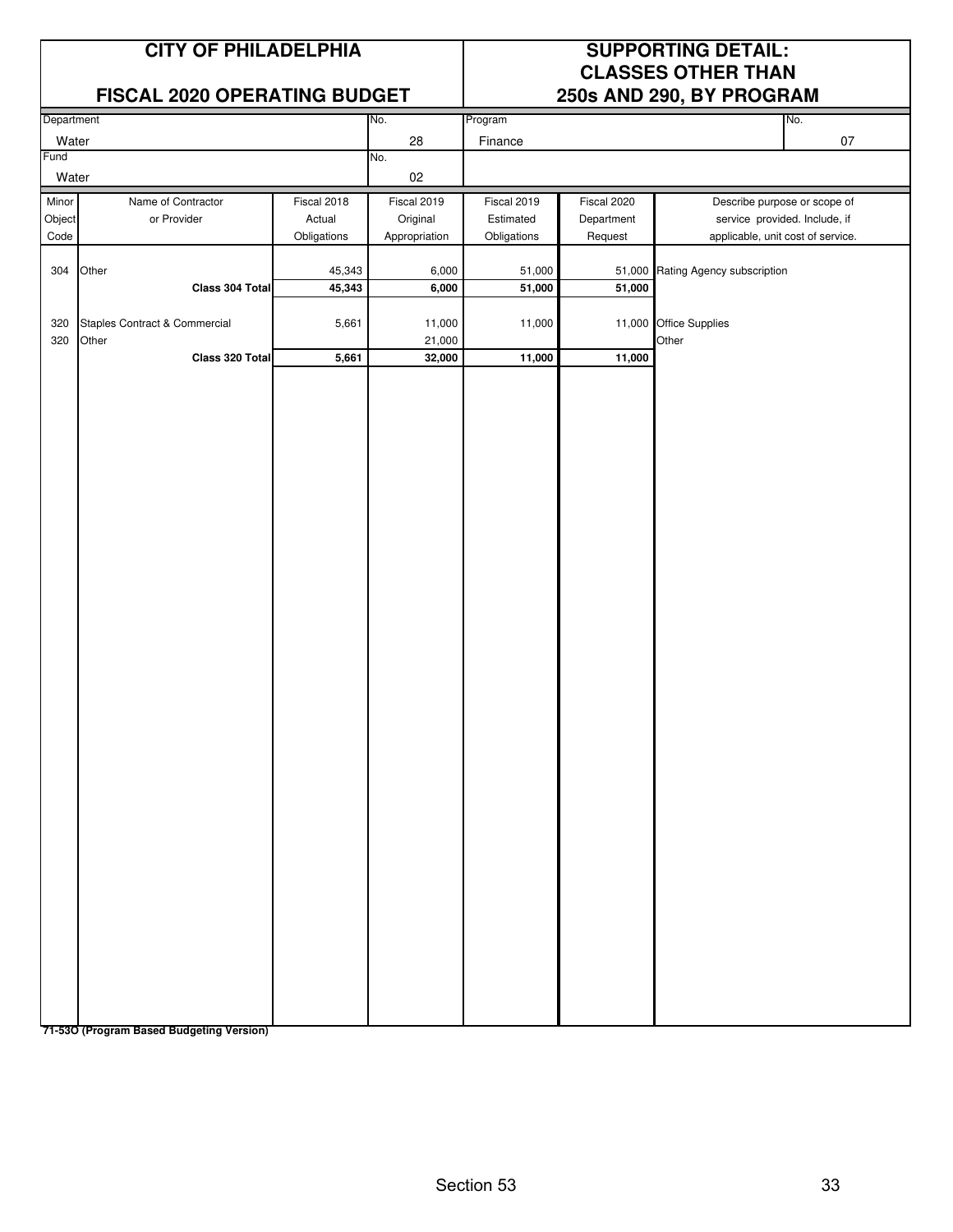|            | <b>CITY OF PHILADELPHIA</b><br><b>FISCAL 2020 OPERATING BUDGET</b><br>No. |                                                     | <b>PROGRAM SUMMARY</b>      |              |                 |            |  |
|------------|---------------------------------------------------------------------------|-----------------------------------------------------|-----------------------------|--------------|-----------------|------------|--|
| Department |                                                                           |                                                     | Program                     |              |                 | No.        |  |
| Water      |                                                                           | 28                                                  | Finance                     |              |                 | 07         |  |
| Fund       |                                                                           | No.                                                 |                             |              |                 |            |  |
|            | <b>Water Residual</b>                                                     | 69                                                  |                             |              |                 |            |  |
|            |                                                                           |                                                     | <b>Summary by Class</b>     |              |                 |            |  |
|            |                                                                           | Fiscal 2018                                         | Fiscal 2019                 | Fiscal 2019  | Fiscal 2020     | Increase   |  |
| Class      | Description                                                               | Actual                                              | Original                    | Estimated    | Proposed        | or         |  |
|            |                                                                           | Obligations                                         | Appropriations              | Obligations  | <b>Budget</b>   | (Decrease) |  |
| (1)        | (2)                                                                       | (3)                                                 | (4)                         | (5)          | (6)             | (7)        |  |
| 100        | <b>Employee Compensation</b>                                              |                                                     |                             |              |                 |            |  |
| a)         | <b>Personal Services</b>                                                  |                                                     |                             |              |                 |            |  |
| b)         | <b>Employee Benefits</b>                                                  |                                                     |                             |              |                 |            |  |
| 200        | <b>Purchase of Services</b>                                               |                                                     |                             |              |                 |            |  |
| 300        | Materials and Supplies                                                    |                                                     |                             |              |                 |            |  |
| 400        | Equipment                                                                 |                                                     |                             |              |                 |            |  |
| 500        | Contributions, Indemnities and Taxes                                      |                                                     |                             |              |                 |            |  |
| 700        | <b>Debt Service</b>                                                       |                                                     |                             |              |                 |            |  |
| 800        | Payments to Other Funds                                                   | 30,532,363                                          | 37,000,000                  | 37,000,000   | 37,000,000      |            |  |
| 900        | Advances and Misc. Payments                                               |                                                     |                             |              |                 |            |  |
|            | Total                                                                     | 30,532,363                                          | 37,000,000                  | 37,000,000   | 37,000,000      |            |  |
|            |                                                                           |                                                     | <b>Summary of Positions</b> |              |                 |            |  |
|            |                                                                           | Actual                                              | Fiscal 2019                 | Increment    | Fiscal 2020     | Increase   |  |
|            |                                                                           | Positions                                           | <b>Budgeted</b>             | Run          | <b>Budgeted</b> | or         |  |
| Code       | Category                                                                  | 6/30/18                                             | Positions                   | PPE 11/25/18 | Positions       | (Decrease) |  |
| (1)        | (2)                                                                       | (3)                                                 | (4)                         | (5)          | (6)             | (7)        |  |
| 101        | Full Time - Civilian                                                      |                                                     |                             |              |                 |            |  |
| 105        | Full Time - Uniform                                                       |                                                     |                             |              |                 |            |  |
|            | Total                                                                     |                                                     |                             |              |                 |            |  |
|            |                                                                           | <b>Selected Associated Non-Tax Revenues by Type</b> |                             |              |                 |            |  |
|            |                                                                           | Fiscal 2018                                         | Fiscal 2019                 | Fiscal 2019  | Fiscal 2020     | Increase   |  |
|            | Description                                                               | Actual                                              | Original                    | Estimate     | Proposed        | or         |  |
|            |                                                                           | Revenues                                            | <b>Budget</b>               |              | <b>Budget</b>   | (Decrease) |  |
|            | (1)                                                                       | (2)                                                 | (3)                         | (4)          | (5)             | (6)        |  |
|            | Local (Non-Governmental)                                                  | 30,532,363                                          | 37,000,000                  | 37,000,000   | 37,000,000      |            |  |
| Federal    |                                                                           |                                                     |                             |              |                 |            |  |
| State      |                                                                           |                                                     |                             |              |                 |            |  |
|            | <b>Other Governments</b>                                                  |                                                     |                             |              |                 |            |  |
|            | Other Funds of the City                                                   |                                                     |                             |              |                 |            |  |
|            | Total                                                                     | 30,532,363                                          | 37,000,000                  | 37,000,000   | 37,000,000      |            |  |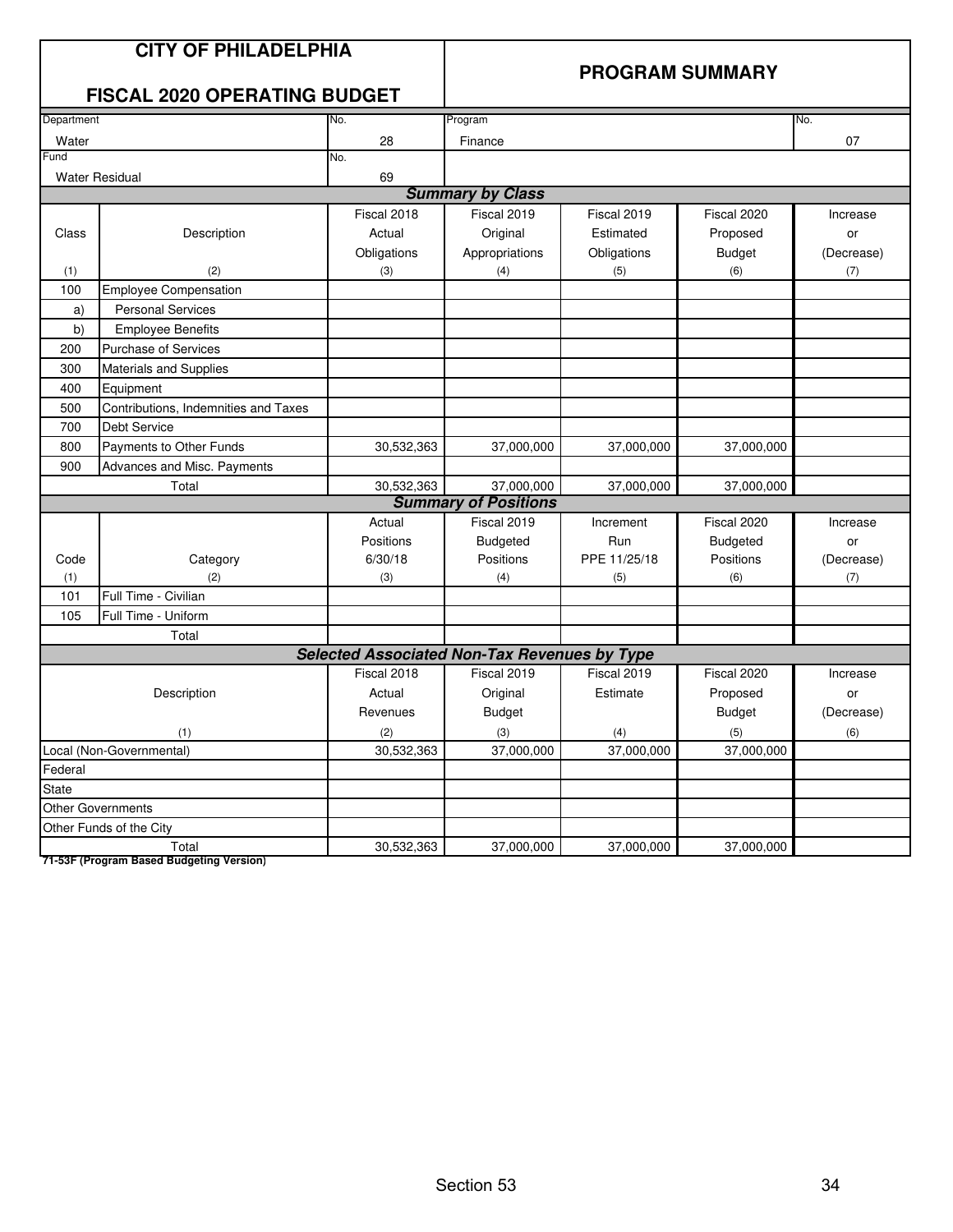|  | <b>CITY OF PHILADELPHIA</b> |  |
|--|-----------------------------|--|
|--|-----------------------------|--|

# **SCHEDULE 500 - 700 - 800 - 900**

|            | FISCAL 2020 OPERATING BUDGET                                                                 |                                                              | <b>BY PROGRAM</b>                   |                                                                 |              |            |  |
|------------|----------------------------------------------------------------------------------------------|--------------------------------------------------------------|-------------------------------------|-----------------------------------------------------------------|--------------|------------|--|
| Department |                                                                                              | No.                                                          | Program                             |                                                                 |              | No.        |  |
| Water      |                                                                                              | 28                                                           | Finance                             |                                                                 |              | 07         |  |
| Fund       |                                                                                              | No.                                                          |                                     |                                                                 |              |            |  |
|            | <b>Water Residual</b>                                                                        | 69                                                           |                                     |                                                                 |              |            |  |
|            |                                                                                              | Fiscal 2018                                                  | Fiscal 2019                         | Fiscal 2019                                                     | Fiscal 2020  | Increase   |  |
| Code       | Description                                                                                  | Actual                                                       | Original                            | Estimated                                                       | Departmental | or         |  |
|            |                                                                                              | Obligations                                                  | Appropriations                      | Obligations                                                     | Request      | (Decrease) |  |
| (1)        | (2)                                                                                          | (3)                                                          | (4)                                 | (5)                                                             | (6)          | (7)        |  |
|            |                                                                                              | <b>Schedule 500 - Contributions, Indemnities &amp; Taxes</b> |                                     |                                                                 |              |            |  |
| 501        | Celebrations                                                                                 |                                                              |                                     |                                                                 |              |            |  |
| 504        | <b>Meritorious Awards</b>                                                                    |                                                              |                                     |                                                                 |              |            |  |
| 505        | Contributions to Educational & Recreational Org.                                             |                                                              |                                     |                                                                 |              |            |  |
| 506        | <b>Payments to Prisoners</b>                                                                 |                                                              |                                     |                                                                 |              |            |  |
| 512        | Refunds                                                                                      |                                                              |                                     |                                                                 |              |            |  |
| 513        | Indemnities                                                                                  |                                                              |                                     |                                                                 |              |            |  |
| 515        | <b>Taxes</b>                                                                                 |                                                              |                                     |                                                                 |              |            |  |
| 517        | Contributions to Other Govt. Agencies and Non-Profit<br>Org. not Educational or Recreational |                                                              |                                     |                                                                 |              |            |  |
|            |                                                                                              |                                                              |                                     |                                                                 |              |            |  |
|            |                                                                                              |                                                              |                                     |                                                                 |              |            |  |
|            |                                                                                              |                                                              |                                     |                                                                 |              |            |  |
|            |                                                                                              |                                                              |                                     |                                                                 |              |            |  |
|            |                                                                                              |                                                              |                                     |                                                                 |              |            |  |
|            |                                                                                              |                                                              |                                     |                                                                 |              |            |  |
|            | Total                                                                                        |                                                              |                                     |                                                                 |              |            |  |
|            |                                                                                              |                                                              | <b>Schedule 700 - Debt Services</b> |                                                                 |              |            |  |
| 701        | Interest on City Debt - Long Term                                                            |                                                              |                                     |                                                                 |              |            |  |
| 702        | Principal Payments on City Debt - Long Term                                                  |                                                              |                                     |                                                                 |              |            |  |
| 703        | Interest on City Debt - Short Term                                                           |                                                              |                                     |                                                                 |              |            |  |
| 704        | Sinking Fund Reserve Payment                                                                 |                                                              |                                     |                                                                 |              |            |  |
| 705        | <b>Commitment Fee Expense</b>                                                                |                                                              |                                     |                                                                 |              |            |  |
| 706        | Arbitrage Payments                                                                           |                                                              |                                     |                                                                 |              |            |  |
|            |                                                                                              |                                                              |                                     |                                                                 |              |            |  |
|            |                                                                                              |                                                              |                                     |                                                                 |              |            |  |
|            | Total                                                                                        |                                                              |                                     |                                                                 |              |            |  |
|            |                                                                                              | <b>Schedule 800 - Payments to Other Funds</b>                |                                     |                                                                 |              |            |  |
| 801        | Payments to General Fund                                                                     | 1,627,838                                                    | 4,000,000                           | 4,000,000                                                       | 4,000,000    |            |  |
| 803        | Payments to Water Fund                                                                       |                                                              |                                     |                                                                 |              |            |  |
| 804        | Payments to Capital Projects Fund                                                            | 28,904,525                                                   | 33,000,000                          | 33,000,000                                                      | 33,000,000   |            |  |
| 805        | Payments to Special Funds                                                                    |                                                              |                                     |                                                                 |              |            |  |
| 806        | Payments to Bond Fund                                                                        |                                                              |                                     |                                                                 |              |            |  |
| 807        | Payments to Other Funds                                                                      |                                                              |                                     |                                                                 |              |            |  |
| 809        | Payments to Aviation Fund                                                                    |                                                              |                                     |                                                                 |              |            |  |
| 812        | Payments to Grants Revenue Fund                                                              |                                                              |                                     |                                                                 |              |            |  |
|            |                                                                                              |                                                              |                                     |                                                                 |              |            |  |
|            |                                                                                              |                                                              |                                     |                                                                 |              |            |  |
|            | Total                                                                                        | 30,532,363                                                   | 37,000,000                          | 37,000,000                                                      | 37,000,000   |            |  |
|            |                                                                                              |                                                              |                                     | <b>Schedule 900 - Advances and Other Miscellaneous Payments</b> |              |            |  |
| 901        | Advances to Create Working Capital Funds                                                     |                                                              |                                     |                                                                 |              |            |  |
| 902        | Miscellaneous Advances                                                                       |                                                              |                                     |                                                                 |              |            |  |
|            |                                                                                              |                                                              |                                     |                                                                 |              |            |  |
|            |                                                                                              |                                                              |                                     |                                                                 |              |            |  |
|            |                                                                                              |                                                              |                                     |                                                                 |              |            |  |
|            | Total                                                                                        |                                                              |                                     |                                                                 |              |            |  |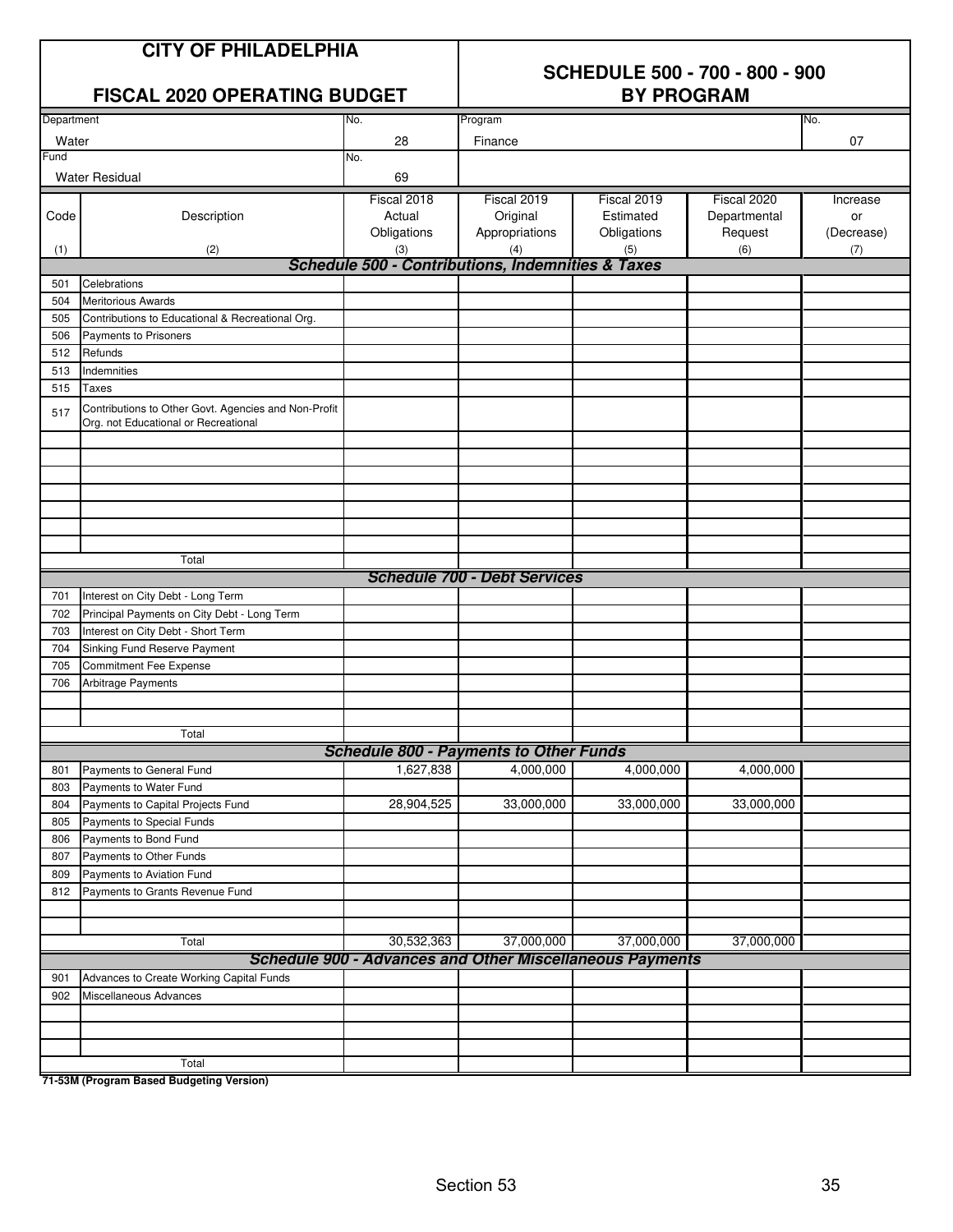|             | <b>CITY OF PHILADELPHIA</b>                                                                                                                                                                                                                                                                                                                                        |                         | <b>PROGRAM SUMMARY - ALL FUNDS</b>            |                             |                           |                  |  |  |
|-------------|--------------------------------------------------------------------------------------------------------------------------------------------------------------------------------------------------------------------------------------------------------------------------------------------------------------------------------------------------------------------|-------------------------|-----------------------------------------------|-----------------------------|---------------------------|------------------|--|--|
|             | <b>FISCAL 2020 OPERATING BUDGET</b>                                                                                                                                                                                                                                                                                                                                |                         |                                               |                             |                           |                  |  |  |
| Department  |                                                                                                                                                                                                                                                                                                                                                                    | No.                     | Program                                       |                             |                           | No.              |  |  |
| Water       |                                                                                                                                                                                                                                                                                                                                                                    | 28                      | <b>Engineering &amp; Construction</b>         |                             |                           | 08               |  |  |
|             |                                                                                                                                                                                                                                                                                                                                                                    |                         | <b>Program Description</b>                    |                             |                           |                  |  |  |
|             | This program provides technical support to the Operations Program. It prepares and implements the capital budget program<br>which includes design, project control and construction management for new and existing assets. The program ensures the<br>renewal and replacement of the PWD's conveyance and collector systems, as well as its treatment facilities. |                         |                                               |                             |                           |                  |  |  |
|             |                                                                                                                                                                                                                                                                                                                                                                    |                         | <b>Program Objectives</b>                     |                             |                           |                  |  |  |
|             | Manage and maintain PWD's renewal and replacement program of the conveyance and collector's system.<br>Optimize and/or maintain the resources required to renew the Department's treatment facilities to ensure reliability.                                                                                                                                       |                         |                                               |                             |                           |                  |  |  |
|             |                                                                                                                                                                                                                                                                                                                                                                    |                         | <b>Performance Measures</b>                   |                             |                           |                  |  |  |
|             | Description                                                                                                                                                                                                                                                                                                                                                        |                         | Year-End                                      | Year-to-Date<br>$(Q1 + Q2)$ | Target                    | Target           |  |  |
|             | (1)<br>Miles of sewers renewed                                                                                                                                                                                                                                                                                                                                     |                         | (2)<br>8                                      | (3)<br>N/A                  | (4)<br>$\geq 10$          | (5)<br>$\geq 10$ |  |  |
|             | Comments: This is an annual measure, and FY19 data will be available at year-end. This measure identifies the number of miles of sewer                                                                                                                                                                                                                             |                         |                                               |                             |                           |                  |  |  |
|             | replaced in PWD's collector's system.                                                                                                                                                                                                                                                                                                                              |                         |                                               |                             |                           |                  |  |  |
|             | Miles of water mains renewed                                                                                                                                                                                                                                                                                                                                       |                         | 19                                            | N/A                         | $\geq$ 32                 | $\geq 34$        |  |  |
|             | Comments: This is an annual measure, and FY19 data will be available at year-end. The cost per mile of water main renewal has increased.                                                                                                                                                                                                                           |                         |                                               |                             |                           |                  |  |  |
|             | The Department has increased its budget in future years to meet this target.<br>Percent of capital budget encumbered                                                                                                                                                                                                                                               |                         | 104%                                          | N/A                         | $\geq 95\%$               | $\geq 95\%$      |  |  |
|             | Comments: This is an annual measure, and FY19 data will be available at year-end. This measures the percent of capital budget dollars                                                                                                                                                                                                                              |                         |                                               |                             |                           |                  |  |  |
|             | encumbered and is a percentage of the Department's overall capital budget, including Collectors, Conveyance, Treatment Plants, and<br><b>Engineering and Material Support.</b>                                                                                                                                                                                     |                         |                                               |                             |                           |                  |  |  |
|             |                                                                                                                                                                                                                                                                                                                                                                    |                         |                                               |                             |                           |                  |  |  |
|             |                                                                                                                                                                                                                                                                                                                                                                    |                         | <b>Summary by Fund</b>                        |                             |                           |                  |  |  |
|             |                                                                                                                                                                                                                                                                                                                                                                    | Fiscal 2018             | Fiscal 2019                                   | Fiscal 2019                 | Fiscal 2020               | Increase         |  |  |
| Fund<br>No. | Fund                                                                                                                                                                                                                                                                                                                                                               | Actual<br>Obligations   | Original<br>Appropriations                    | Estimated<br>Obligations    | Proposed<br><b>Budget</b> | or<br>(Decrease) |  |  |
| (1)         | (2)                                                                                                                                                                                                                                                                                                                                                                | (3)                     | (4)                                           | (5)                         | (6)                       | (7)              |  |  |
| 02          | Water                                                                                                                                                                                                                                                                                                                                                              | 2,393,184               | 4,573,352                                     | 4,642,488                   | 6,245,860                 | 1,603,372        |  |  |
|             |                                                                                                                                                                                                                                                                                                                                                                    |                         |                                               |                             |                           |                  |  |  |
|             |                                                                                                                                                                                                                                                                                                                                                                    |                         |                                               |                             |                           |                  |  |  |
|             |                                                                                                                                                                                                                                                                                                                                                                    |                         |                                               |                             |                           |                  |  |  |
|             |                                                                                                                                                                                                                                                                                                                                                                    |                         |                                               |                             |                           |                  |  |  |
|             | Total                                                                                                                                                                                                                                                                                                                                                              | 2.393.184               | 4,573,352                                     | 4,642,488                   | 6,245,860                 | 1,603,372        |  |  |
|             |                                                                                                                                                                                                                                                                                                                                                                    |                         | <b>Summary of Full Time Positions by Fund</b> |                             |                           |                  |  |  |
| Fund        |                                                                                                                                                                                                                                                                                                                                                                    | <b>Actual Positions</b> | Fiscal 2019                                   | Increment Run               | Fiscal 2020               | Inc. $/$ (Dec.)  |  |  |
| No.         | Fund                                                                                                                                                                                                                                                                                                                                                               | 6/30/18                 | <b>Budgeted</b>                               | PPE 11/25/18                | <b>Budgeted</b>           | (Col. 6 less 4)  |  |  |
| (1)<br>02   | (2)<br>Water                                                                                                                                                                                                                                                                                                                                                       | (3)<br>31               | (4)<br>104                                    | (5)<br>33                   | (6)<br>101                | (7)<br>(3)       |  |  |
|             |                                                                                                                                                                                                                                                                                                                                                                    |                         |                                               |                             |                           |                  |  |  |
|             |                                                                                                                                                                                                                                                                                                                                                                    |                         |                                               |                             |                           |                  |  |  |
|             |                                                                                                                                                                                                                                                                                                                                                                    |                         |                                               |                             |                           |                  |  |  |
|             |                                                                                                                                                                                                                                                                                                                                                                    |                         |                                               |                             |                           |                  |  |  |
|             | <b>Total Full Time</b>                                                                                                                                                                                                                                                                                                                                             | 31                      | 104                                           | 33                          | 101                       | (3)              |  |  |
|             |                                                                                                                                                                                                                                                                                                                                                                    |                         |                                               |                             |                           |                  |  |  |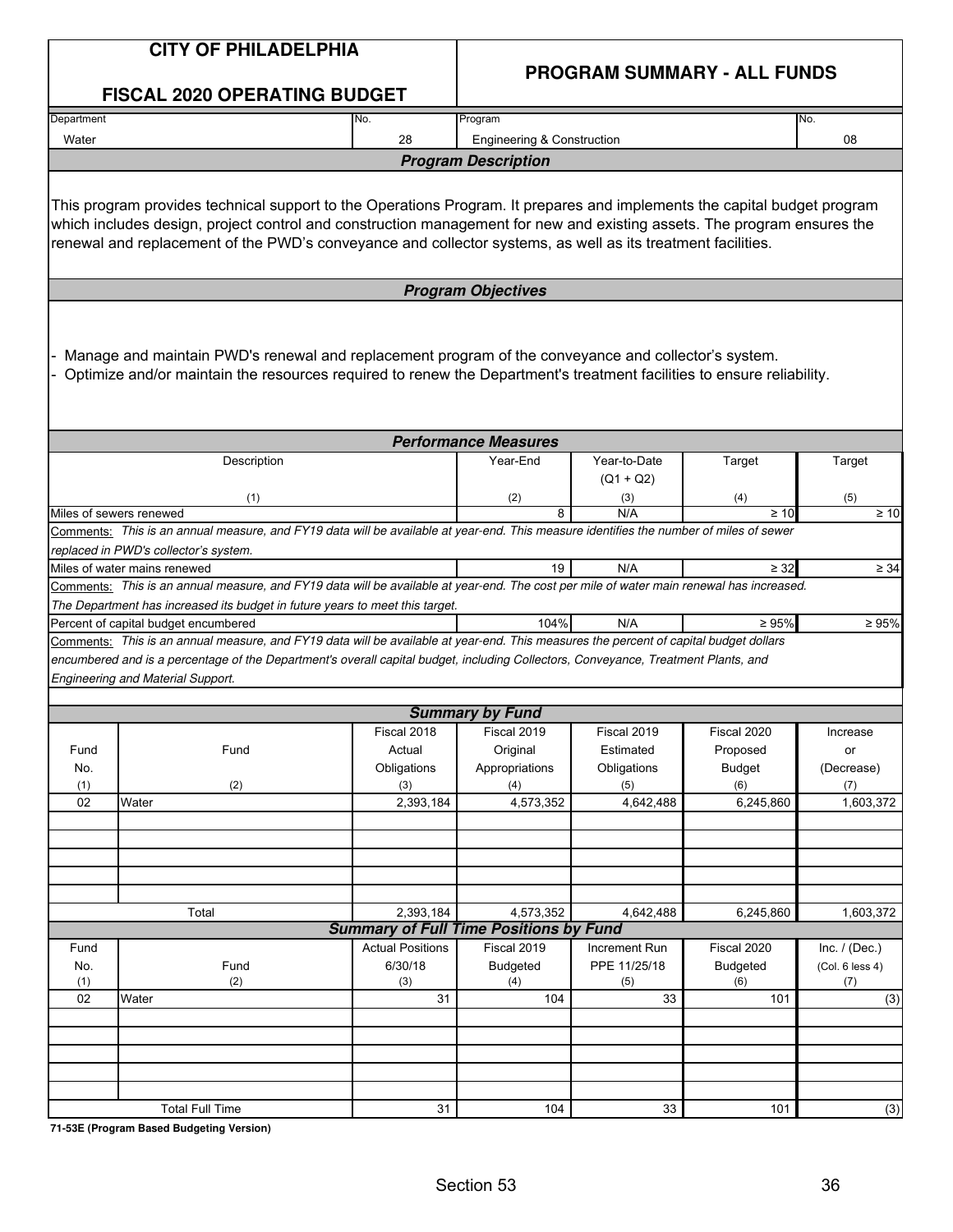## **FISCAL 2020 OPERATING BUDGET**

## **PROGRAM SUMMARY - ALL FUNDS**

|              | I ISOAL 2020 OF LITATING DODGET         |             | (001111102)                                         |                     |                 |                     |  |  |  |
|--------------|-----------------------------------------|-------------|-----------------------------------------------------|---------------------|-----------------|---------------------|--|--|--|
| Department   |                                         | No.         | Program                                             |                     |                 | No.                 |  |  |  |
| Water        |                                         | 28          | Engineering & Construction                          |                     |                 | 08                  |  |  |  |
|              |                                         |             | <b>Selected Associated Non-Tax Revenues by Fund</b> |                     |                 |                     |  |  |  |
|              |                                         | Fiscal 2018 | Fiscal 2019                                         | Fiscal 2019         | Fiscal 2020     | Increase            |  |  |  |
| Fund         | Fund                                    | Actual      | Original                                            | Estimate            | Proposed        | or                  |  |  |  |
| No.          |                                         | Revenues    | <b>Budget</b>                                       |                     | <b>Budget</b>   | (Decrease)          |  |  |  |
| (1)          | (2)                                     | (3)         | (4)                                                 | (5)                 | (6)             | $(7)$               |  |  |  |
|              |                                         |             |                                                     |                     |                 |                     |  |  |  |
|              |                                         |             |                                                     |                     |                 |                     |  |  |  |
|              |                                         |             |                                                     |                     |                 |                     |  |  |  |
|              |                                         |             |                                                     |                     |                 |                     |  |  |  |
|              |                                         |             | <b>Selected Associated Capital Projects</b>         |                     |                 |                     |  |  |  |
| Dept.        |                                         | Carry       | Fiscal 2019                                         | Fiscal 2019         | Fiscal 2020     | Fiscal 2020         |  |  |  |
| Where        | Description                             | Forward     | Original Approp.                                    | Original Approp.    | Proposed Budget | Proposed Bdgt       |  |  |  |
| Appropriated |                                         |             | (GO Only)                                           | (All Other Sources) | (GO Only)       | (All Other Sources) |  |  |  |
| (1)          | (2)                                     | (3)         | (4)                                                 | (5)                 | (6)             | (7)                 |  |  |  |
| Water        | <b>Engineering and Material Support</b> | 24,094      |                                                     | 31,645              |                 |                     |  |  |  |
|              |                                         |             |                                                     |                     |                 |                     |  |  |  |
|              |                                         |             |                                                     |                     |                 |                     |  |  |  |
|              |                                         |             |                                                     |                     |                 |                     |  |  |  |
|              |                                         |             |                                                     |                     |                 |                     |  |  |  |
|              |                                         |             |                                                     |                     |                 |                     |  |  |  |
|              |                                         |             |                                                     |                     |                 |                     |  |  |  |
|              |                                         |             |                                                     |                     |                 |                     |  |  |  |
|              |                                         |             |                                                     |                     |                 |                     |  |  |  |
|              |                                         |             |                                                     |                     |                 |                     |  |  |  |
|              |                                         |             |                                                     |                     |                 |                     |  |  |  |
|              |                                         |             |                                                     |                     |                 |                     |  |  |  |
|              |                                         |             |                                                     |                     |                 |                     |  |  |  |
|              |                                         |             |                                                     |                     |                 |                     |  |  |  |
|              |                                         |             | <b>Selected Associated Operating Costs</b>          |                     |                 |                     |  |  |  |
| Dept.        |                                         | Fiscal 2018 | Fiscal 2019                                         | Fiscal 2019         | Fiscal 2020     | Increase            |  |  |  |
| Where        | Description                             | Calculated  | Calculated                                          | Calculated          | Calculated      | or                  |  |  |  |
| Appropriated |                                         | Obligations | Appropriations                                      | Obligations         | <b>Budget</b>   | (Decrease)          |  |  |  |
| (1)          | (2)                                     | (3)         | (4)                                                 | (5)                 | (6)             | (7)                 |  |  |  |
| Finance      | Employee Benefits - Civilian            | 649,133     | 1,224,946                                           | 1,254,605           | 1,594,319       | 339,713             |  |  |  |
| Finance      | Employee Benefits - Uniform             |             |                                                     |                     |                 |                     |  |  |  |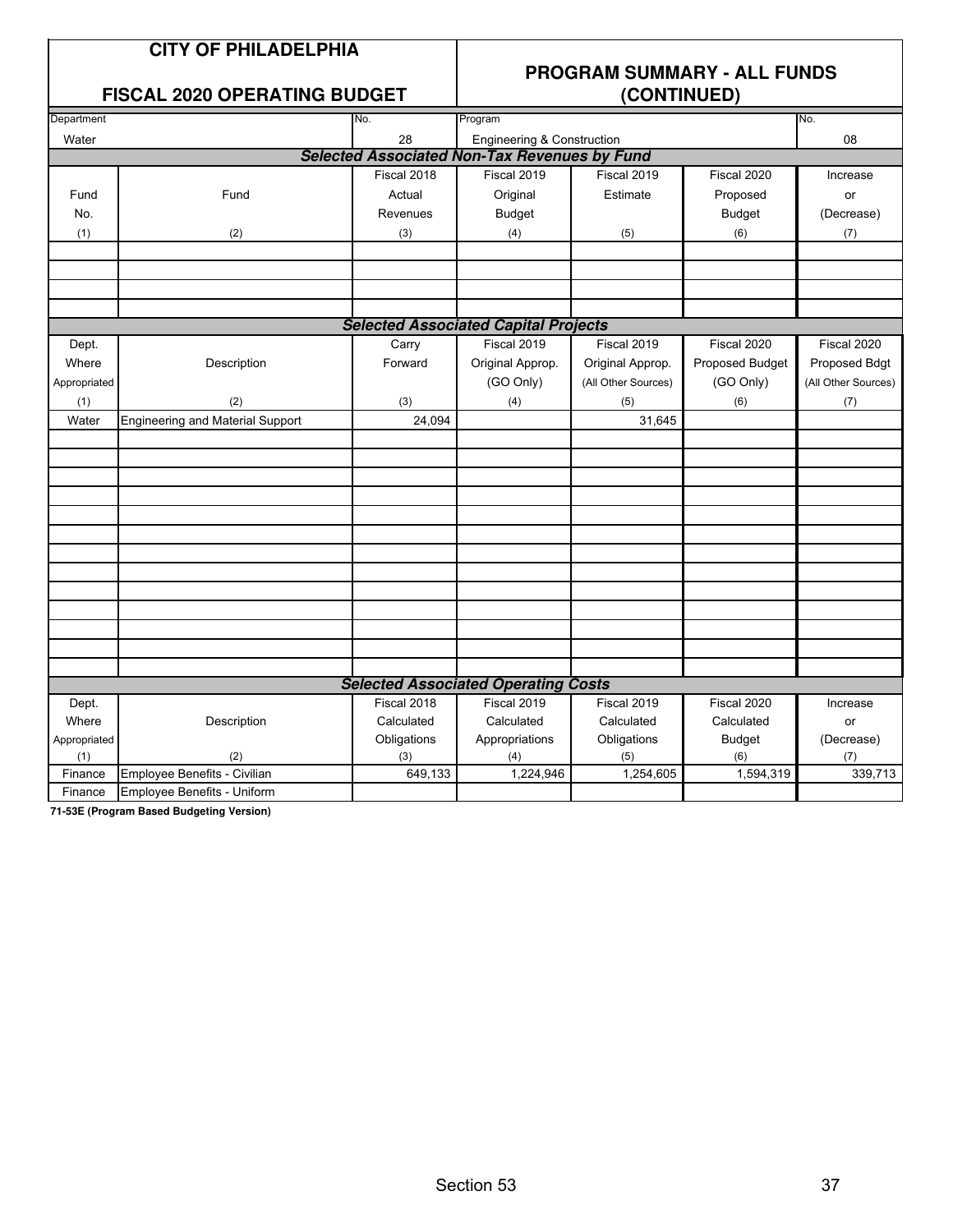|                          | <b>CITY OF PHILADELPHIA</b><br><b>FISCAL 2020 OPERATING BUDGET</b> |                                                     | <b>PROGRAM SUMMARY</b>      |              |                 |            |  |
|--------------------------|--------------------------------------------------------------------|-----------------------------------------------------|-----------------------------|--------------|-----------------|------------|--|
| Department               |                                                                    | No.                                                 | Program<br>No.              |              |                 |            |  |
| Water                    |                                                                    | 28                                                  | Engineering & Construction  |              |                 | 08         |  |
| Fund                     |                                                                    | No.                                                 |                             |              |                 |            |  |
| Water                    |                                                                    | 02                                                  |                             |              |                 |            |  |
|                          |                                                                    |                                                     | <b>Summary by Class</b>     |              |                 |            |  |
|                          |                                                                    | Fiscal 2018                                         | Fiscal 2019                 | Fiscal 2019  | Fiscal 2020     | Increase   |  |
| Class                    | Description                                                        | Actual                                              | Original                    | Estimated    | Proposed        | or         |  |
|                          |                                                                    | Obligations                                         | Appropriations              | Obligations  | <b>Budget</b>   | (Decrease) |  |
| (1)                      | (2)                                                                | (3)                                                 | (4)                         | (5)          | (6)             | (7)        |  |
| 100                      | <b>Employee Compensation</b>                                       |                                                     |                             |              |                 |            |  |
| a)                       | <b>Personal Services</b>                                           | 1,513,130                                           | 2,855,352                   | 2,924,488    | 3,716,360       | 791,872    |  |
| b)                       | <b>Employee Benefits</b>                                           |                                                     |                             |              |                 |            |  |
| 200                      | Purchase of Services                                               | 799,991                                             | 1,342,000                   | 1,394,000    | 2,128,000       | 734,000    |  |
| 300                      | <b>Materials and Supplies</b>                                      | 73,577                                              | 141,000                     | 139,000      | 116,500         | (22, 500)  |  |
| 400                      | Equipment                                                          | 6,486                                               | 235,000                     | 185,000      | 285,000         | 100,000    |  |
| 500                      | Contributions, Indemnities and Taxes                               |                                                     |                             |              |                 |            |  |
| 700                      | <b>Debt Service</b>                                                |                                                     |                             |              |                 |            |  |
| 800                      | Payments to Other Funds                                            |                                                     |                             |              |                 |            |  |
| 900                      | Advances and Misc. Payments                                        |                                                     |                             |              |                 |            |  |
|                          | Total                                                              | 2,393,184                                           | 4,573,352                   | 4,642,488    | 6,245,860       | 1,603,372  |  |
|                          |                                                                    |                                                     | <b>Summary of Positions</b> |              |                 |            |  |
|                          |                                                                    | Actual                                              | Fiscal 2019                 | Increment    | Fiscal 2020     | Increase   |  |
|                          |                                                                    | Positions                                           | <b>Budgeted</b>             | Run          | <b>Budgeted</b> | or         |  |
| Code                     | Category                                                           | 6/30/18                                             | Positions                   | PPE 11/25/18 | Positions       | (Decrease) |  |
| (1)                      | (2)                                                                | (3)                                                 | (4)                         | (5)          | (6)             | (7)        |  |
| 101                      | Full Time - Civilian                                               | 31                                                  | 104                         | 33           | 101             | (3)        |  |
| 105                      | Full Time - Uniform                                                |                                                     |                             |              |                 |            |  |
|                          | Total                                                              | 31                                                  | 104                         | 33           | 101             | (3)        |  |
|                          |                                                                    | <b>Selected Associated Non-Tax Revenues by Type</b> |                             |              |                 |            |  |
|                          |                                                                    | Fiscal 2018                                         | Fiscal 2019                 | Fiscal 2019  | Fiscal 2020     | Increase   |  |
|                          | Description                                                        | Actual                                              | Original                    | Estimate     | Proposed        | or         |  |
|                          |                                                                    | Revenues                                            | <b>Budget</b>               |              | <b>Budget</b>   | (Decrease) |  |
|                          | (1)                                                                | (2)                                                 | (3)                         | (4)          | (5)             | (6)        |  |
|                          | Local (Non-Governmental)                                           |                                                     |                             |              |                 |            |  |
| Federal                  |                                                                    |                                                     |                             |              |                 |            |  |
| <b>State</b>             |                                                                    |                                                     |                             |              |                 |            |  |
| <b>Other Governments</b> |                                                                    |                                                     |                             |              |                 |            |  |
|                          | Other Funds of the City                                            |                                                     |                             |              |                 |            |  |
|                          | Total<br>71-53F (Program Based Budgeting Version)                  |                                                     |                             |              |                 |            |  |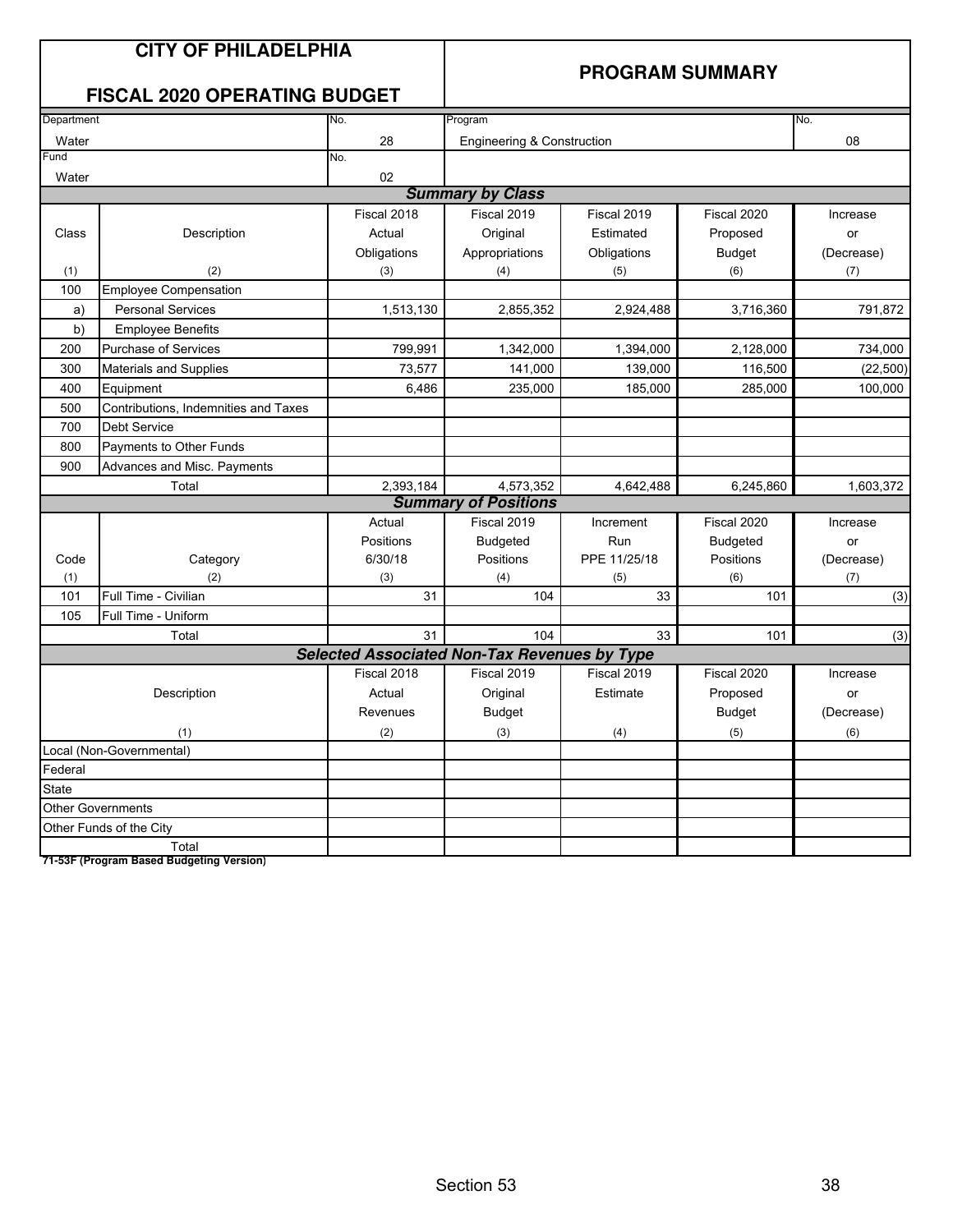|                | <b>CITY OF PHILADELPHIA</b><br><b>FISCAL 2020 OPERATING BUDGET</b> |                                                                      |                                      |                |                         | <b>SCHEDULE 100</b><br><b>LIST OF POSITIONS</b><br><b>BY PROGRAM</b> |                         |                   |              |
|----------------|--------------------------------------------------------------------|----------------------------------------------------------------------|--------------------------------------|----------------|-------------------------|----------------------------------------------------------------------|-------------------------|-------------------|--------------|
| Department     |                                                                    |                                                                      |                                      | No.            | Program                 |                                                                      |                         |                   | No.          |
| Water          |                                                                    |                                                                      |                                      | 28             |                         | Engineering & Construction                                           |                         |                   | 08           |
| Fund           |                                                                    |                                                                      |                                      | No.            |                         |                                                                      |                         |                   |              |
| Water          |                                                                    |                                                                      |                                      | 02             |                         |                                                                      |                         |                   |              |
|                |                                                                    |                                                                      |                                      | Fiscal         | Fiscal                  |                                                                      | Fiscal                  |                   | Increase     |
|                |                                                                    |                                                                      | Salary                               | 2018           | 2019                    | Increment                                                            | 2020                    | Annual            | (Decrease)   |
| Line           | Class                                                              | Title                                                                | Range                                | Actual Pos.    | <b>Budgeted</b>         | Run -PPE                                                             | <b>Budgeted</b>         | Salary            | (Col. 8      |
| No.            | Code                                                               |                                                                      | (in dollars)                         | 6/30/18        | Positions               | 11/25/18                                                             | Positions               | 7/1/19            | less Col. 6) |
| (1)            | (2)                                                                | (3)                                                                  | (4)                                  | (5)            | (6)                     | (7)                                                                  | (8)                     | (9)               | (10)         |
|                |                                                                    |                                                                      |                                      |                |                         |                                                                      |                         |                   |              |
|                |                                                                    | <b>PROJECTS CONTROL</b>                                              |                                      |                |                         |                                                                      |                         |                   |              |
| 1              | 1A04                                                               | Clerk III                                                            | 38,634 - 42,156                      |                |                         | 1                                                                    |                         |                   |              |
| $\overline{c}$ | 2F69                                                               | <b>Contracts Coordinator</b>                                         | 58,004 - 74,560                      |                |                         | 1                                                                    | 1                       | 74,560            | 1            |
| 3              | 3B71                                                               | <b>Construction Engineer 1</b>                                       | 66,066 - 84,943                      | 1              | 2                       |                                                                      | 2                       | 177,433           |              |
| 4<br>5         | 3B72<br>3A17                                                       | <b>Construction Engineer 2</b><br>Construction Projects Technician 1 | 75,589 - 97,192<br>44,891 - 49,386   | $\overline{c}$ | 4                       | 1                                                                    | 1<br>5                  | 97,192<br>250,753 |              |
| 6              | 3A18                                                               | Construction Projects Technician 2                                   | 47,390 - 52,234                      | 2              | 1                       | $\overline{c}$                                                       | 2                       | 103,438           |              |
| $\overline{7}$ | 6G28                                                               | <b>Construction Trades Inspector</b>                                 | 48,822 - 53,847                      |                | 1                       |                                                                      |                         |                   | (1)          |
| 8              | 3B79                                                               | Design Construction Project Manager                                  | 91,788 - 97,192                      |                | 1                       |                                                                      | 1                       | 97,192            |              |
| 9              | 3A01                                                               | <b>Engineering Aide 1</b>                                            | 35,282 - 38,348                      | 3              | 3                       | 3                                                                    | 6                       | 230,736           | 3            |
| 10             | 3A02                                                               | <b>Engineering Aide 2</b>                                            | 38,634 - 42,156                      | 2              | 4                       | 2                                                                    | 3                       | 129,398           | (1)          |
| 11             | 3A03                                                               | <b>Engineering Aide 3</b>                                            | 42,674 - 46,830                      | $\overline{c}$ | $\overline{\mathbf{c}}$ | 2                                                                    | 2                       | 96,280            |              |
| 12             | 3A12                                                               | <b>Engineering Technician 2</b>                                      | 46,085 - 50,736                      | $\overline{c}$ | $\overline{c}$          | $\overline{c}$                                                       | 2                       | 106,766           |              |
| 13             | 3B61                                                               | <b>Environmental Engineer I</b>                                      | 53,280 - 59,942                      |                |                         | 1                                                                    | 1                       | 61,740            | 1            |
| 14             | 3E23                                                               | <b>GIS Manager</b>                                                   | 71,597 - 92,059                      |                | 1                       | 1                                                                    | 1                       | 101,333           |              |
| 15             | 3E20                                                               | <b>GIS Specialist 1</b>                                              | 44,595-57,339                        | 1              | $\overline{c}$          |                                                                      | $\overline{\mathbf{c}}$ | 114,678           |              |
| 16             | 3E21                                                               | <b>GIS Specialist 2</b>                                              | 50,798-65,315                        | 3              | $\overline{c}$          | 4                                                                    | 3                       | 186,540           |              |
| 17             | 3E22                                                               | <b>GIS Specialist 3</b>                                              | 64,456-82,871                        |                | $\overline{c}$          | 1                                                                    | 1                       | 86,782            | (1)          |
| 18             | 3B04                                                               | <b>Graduate Civil Engineer</b>                                       | 55,164 - 55,164                      | 1              |                         | 1                                                                    | 1                       | 57,444            | $\mathbf{1}$ |
| 19             | 3B60                                                               | Graduate Environmental Engineer                                      | 55,164 - 55,164                      |                | 1                       |                                                                      |                         |                   | (1)          |
|                |                                                                    |                                                                      |                                      | 23             | 28                      | 22                                                                   | 34                      | 1,972,265         | 6            |
|                |                                                                    |                                                                      |                                      |                |                         |                                                                      |                         |                   |              |
|                |                                                                    | <b>DESIGN</b>                                                        |                                      |                |                         |                                                                      |                         |                   |              |
| 20<br>21       | 2L04                                                               | Administrative Technical Trainee                                     | $36,153 - 46,481$<br>69,103 - 88,844 |                | 1                       |                                                                      |                         | 46,481            |              |
| 22             |                                                                    | 3D06 Architectural Projects Coordinator 3                            |                                      |                |                         | 1                                                                    |                         | 87,047            |              |
| 23             | 1A04                                                               | 3D10 Architectural Projects Coordinator 4<br>Clerk 3                 | 60,210 - 77,405<br>38,634 - 42,156   |                | 1<br>2                  | 1                                                                    | 1<br>2                  | 77,405<br>88,891  |              |
| 24             | 3B06                                                               | <b>Construction Projects Tech 1</b>                                  | 58,048 - 65,315                      |                | 5                       |                                                                      |                         |                   | (5)          |
| 25             | 3B11                                                               | <b>Electrical Engineer 1</b>                                         | 53,280 - 59,942                      |                | 1                       |                                                                      | 1                       | 59,942            |              |
| 26             |                                                                    | 3A02 Engineering Aide 2                                              | 38,634 - 42,156                      |                | 1                       |                                                                      | 1                       | 42,156            |              |
| 27             |                                                                    | 3A13 Engineering Plans Design Supv                                   | 52,071 - 66,947                      |                | 2                       |                                                                      | 1                       | 133,894           | (1)          |
| 28             |                                                                    | 3B74 Engineering Specialist                                          | 60,210 - 77,405                      | 4              | 8                       | 4                                                                    | $\overline{7}$          | 565,265           | (1)          |
| 29             | 3B81                                                               | <b>Engineering Supervisor 1</b>                                      | 66,066 - 84,943                      |                | 7                       | 2                                                                    | $\overline{7}$          | 618,914           |              |
| 30             |                                                                    | 3B82 Engineering Supervisor 2                                        | 75,589 - 97,192                      |                | 2                       |                                                                      | 2                       | 194,384           |              |
| 31             |                                                                    | 3B76 Engineering Supervisor 3                                        | 91,788 - 97,192                      |                | 1                       |                                                                      |                         |                   | (1)          |
| 32             |                                                                    | 3B63 Environmental Engineer 3                                        | 66,066 - 84,943                      |                | 1                       |                                                                      |                         |                   | (1)          |
| 33             |                                                                    | 3B04 Graduate Civil Engineer                                         | 55,164 - 55,164                      |                | 3                       | 1                                                                    | 4                       | 227,276           | $\mathbf{1}$ |
| 34             | 3B20                                                               | Graduate Mechanical Engineer                                         | 55,164 - 55,164                      |                |                         | 1                                                                    |                         |                   |              |
| 35             | 7L03                                                               | Office Equipment Operator                                            | 35,282 - 38,348                      |                | 1                       |                                                                      |                         |                   | (1)          |
| 36             | 3B78                                                               | Project Design Engineer                                              | 78,968 - 88,844                      |                | 3                       |                                                                      | 1                       | 88,844            | (2)          |
| 37             |                                                                    | 3B75 Staff Engineer 1                                                | 64,456 - 82,871                      |                | 5                       |                                                                      | 4                       | 331,484           | (1)          |
| 38             |                                                                    | 3B83 Water Engineering Project Asst. Manager                         | 80,752 - 103,819                     |                | 2                       |                                                                      | -1                      | 103,819           | (1)          |
|                |                                                                    |                                                                      |                                      | 8              | 47                      | 10                                                                   | 34                      | 2,665,802         | (13)         |
|                |                                                                    | 71-53I (Program Based Budgeting Version)                             |                                      |                |                         |                                                                      |                         |                   |              |

Section 53 39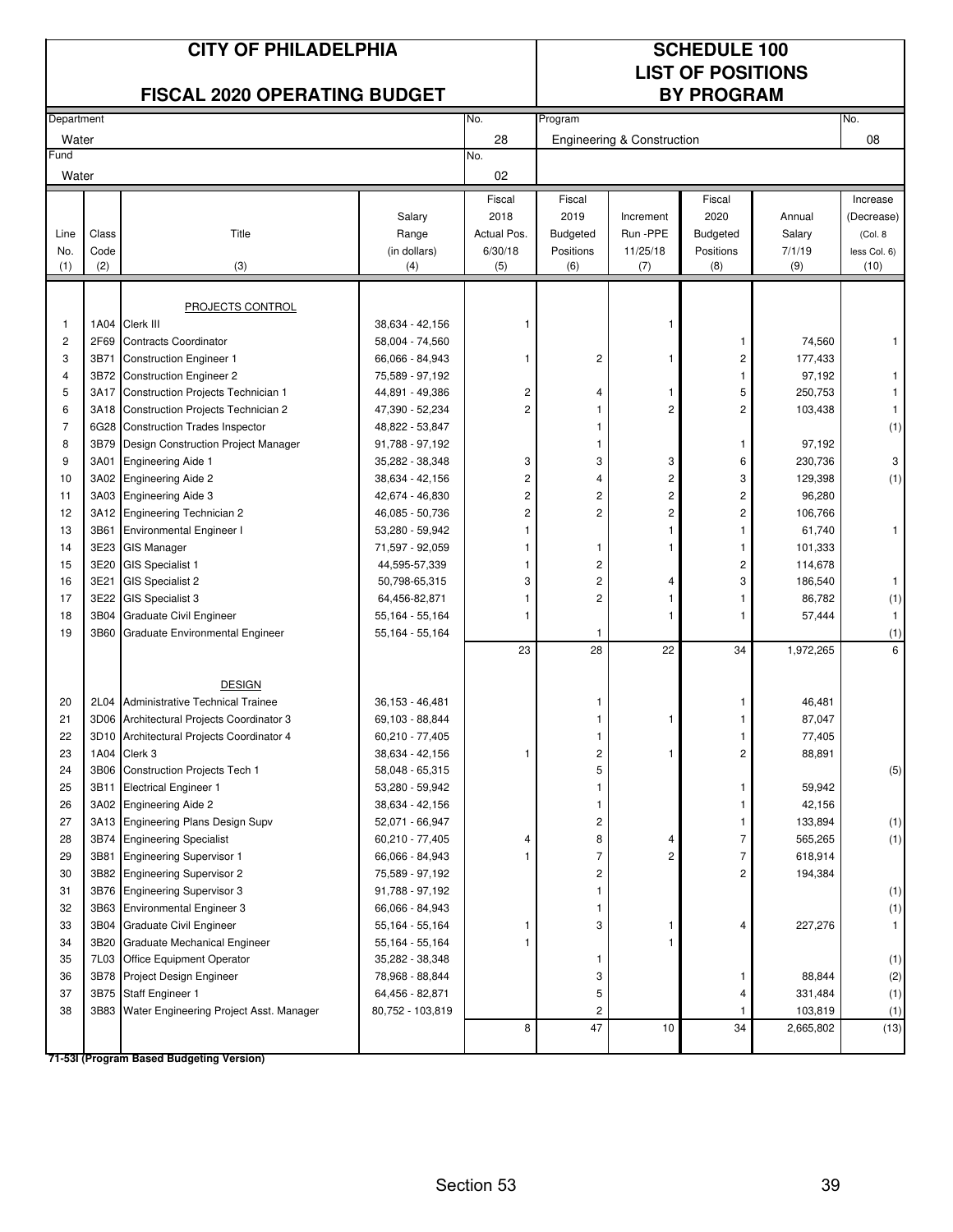|               | <b>CITY OF PHILADELPHIA</b><br><b>FISCAL 2020 OPERATING BUDGET</b> |                                                                  |                                    |                |                                       | <b>SCHEDULE 100</b><br><b>LIST OF POSITIONS</b><br><b>BY PROGRAM</b> |                 |                    |                         |  |
|---------------|--------------------------------------------------------------------|------------------------------------------------------------------|------------------------------------|----------------|---------------------------------------|----------------------------------------------------------------------|-----------------|--------------------|-------------------------|--|
| Department    |                                                                    |                                                                  |                                    | No.            | Program                               |                                                                      |                 |                    | No.                     |  |
| Water         |                                                                    |                                                                  |                                    | 28             | <b>Engineering &amp; Construction</b> |                                                                      |                 |                    | 08                      |  |
| Fund<br>Water |                                                                    |                                                                  |                                    | No.<br>02      |                                       |                                                                      |                 |                    |                         |  |
|               |                                                                    |                                                                  | Salary                             | Fiscal<br>2018 | Fiscal<br>2019                        | Increment                                                            | Fiscal<br>2020  | Annual             | Increase<br>(Decrease)  |  |
| Line          | Class                                                              | Title                                                            | Range                              | Actual Pos.    | Budgeted                              | Run -PPE                                                             | Budgeted        | Salary             | (Col. 8                 |  |
| No.           | Code                                                               |                                                                  | (in dollars)                       | 6/30/18        | Positions                             | 11/25/18                                                             | Positions       | 7/1/19             | less Col. 6)            |  |
| (1)           | (2)                                                                | (3)                                                              | (4)                                | (5)            | (6)                                   | (7)                                                                  | (8)             | (9)                | (10)                    |  |
|               |                                                                    |                                                                  |                                    |                |                                       |                                                                      |                 |                    |                         |  |
|               |                                                                    | <b>CONSTRUCTION</b>                                              |                                    |                |                                       |                                                                      |                 |                    |                         |  |
| 39            | 2L20                                                               | <b>Administrative Officer</b>                                    | 52,071 - 66,947                    |                | 1                                     |                                                                      | 1               | 69,447             |                         |  |
| 40            | 3B06                                                               | Civil Engineer 2                                                 | 58,048 - 65,315                    |                | 1<br>1                                |                                                                      |                 |                    | (1)<br>$\overline{7}$   |  |
| 41<br>42      | 3A19<br>3B72                                                       | <b>Construction Engineer 1</b><br><b>Construction Engineer 2</b> | 53,934 - 59,646<br>75,589 - 97,192 |                |                                       |                                                                      | 8<br>$\sqrt{2}$ | 477,168<br>194,384 | $\overline{\mathbf{c}}$ |  |
| 43            | 3B04                                                               | Graduate Civil Engineer                                          | 55,164 - 55,164                    |                |                                       |                                                                      | 3               | 165,492            | 3                       |  |
| 44            | 3A17                                                               | Construction Projects Tech 1                                     | 44,891 - 49,386                    |                | 1                                     | -1                                                                   | 6               | 277,426            | $\mathbf 5$             |  |
| 45            | 3A19                                                               | <b>Construction Projects Tech 3</b>                              | 53,934 - 59,646                    |                | 5                                     |                                                                      | $\mathbf{1}$    | 59,646             | (4)                     |  |
| 46            |                                                                    | 6G28 Construction Trades Inspector                               | 48,822 - 53,847                    |                | $\overline{\mathbf{c}}$               |                                                                      | $\sqrt{2}$      | 107,694            |                         |  |
| 47            |                                                                    | 3B83 Water Engineering Project Asst. Manager                     | 80,752 - 103,819                   |                | 3                                     |                                                                      |                 |                    | (3)                     |  |
|               |                                                                    |                                                                  |                                    |                | 14                                    | $\overline{1}$                                                       | 23              | 1,351,257          | 9                       |  |
|               |                                                                    | <b>SURVEY</b>                                                    |                                    |                |                                       |                                                                      |                 |                    |                         |  |
| 48            |                                                                    | 1A04 Clerk 3                                                     | 38,634 - 42,156                    |                | 1                                     |                                                                      |                 |                    | (1)                     |  |
| 49            |                                                                    | 1A12 Clerk Typist 2                                              | 32,688 - 35,342                    |                | 1                                     |                                                                      |                 |                    | (1)                     |  |
| 50            | 7D11                                                               | <b>Custodial Worker</b>                                          | 31,468 - 33,772                    |                |                                       |                                                                      | $\mathbf{1}$    | 33,772             | $\mathbf{1}$            |  |
| 51            | 3A01                                                               | <b>Engineering Aide 1</b>                                        | 35,282 - 38,348                    |                |                                       |                                                                      | 3               | 115,044            | 3                       |  |
| 52            |                                                                    | 3A02 Engineering Aide 2                                          | 38,634 - 42,156                    |                | 5                                     |                                                                      | 4               | 168,624            | (1)                     |  |
| 53            | 3A11                                                               | <b>Engineering Technician 1</b>                                  | 43,718 - 48,038                    |                | 4                                     |                                                                      |                 |                    | (4)                     |  |
| 54<br>55      |                                                                    | 3A12 Engineering Technician 2<br>3B04 Graduate Civil Engineer    | 46,085 - 50,736<br>55,164 - 55,164 |                | 1<br>$\overline{\mathbf{c}}$          |                                                                      |                 |                    | (1)<br>(2)              |  |
| 56            |                                                                    | 3F06 Surveyor 3                                                  | 52,071 - 66,947                    |                |                                       |                                                                      | $\mathbf{1}$    | 66,947             | $\mathbf{1}$            |  |
| 57            | 3F04                                                               | Surveyor 1                                                       | 41,391 - 53,210                    |                | 1                                     |                                                                      | $\mathbf{1}$    | 53,210             |                         |  |
|               |                                                                    |                                                                  |                                    |                | 15                                    |                                                                      | 10              | 437,597            | (5)                     |  |
|               |                                                                    | Total                                                            |                                    | 31             | 104                                   | 33                                                                   | 101             | 6,426,921          | (3)                     |  |
|               |                                                                    |                                                                  |                                    |                |                                       |                                                                      |                 |                    |                         |  |
|               |                                                                    |                                                                  |                                    |                |                                       |                                                                      |                 |                    |                         |  |
|               |                                                                    |                                                                  |                                    |                |                                       |                                                                      |                 |                    |                         |  |
|               |                                                                    |                                                                  |                                    |                |                                       |                                                                      |                 |                    |                         |  |
|               |                                                                    |                                                                  |                                    |                |                                       |                                                                      |                 |                    |                         |  |
|               |                                                                    |                                                                  |                                    |                |                                       |                                                                      |                 |                    |                         |  |
|               |                                                                    |                                                                  |                                    |                |                                       |                                                                      |                 |                    |                         |  |
|               |                                                                    |                                                                  |                                    |                |                                       |                                                                      |                 |                    |                         |  |
|               |                                                                    |                                                                  |                                    |                |                                       |                                                                      |                 |                    |                         |  |
|               |                                                                    |                                                                  |                                    |                |                                       |                                                                      |                 |                    |                         |  |
|               |                                                                    |                                                                  |                                    |                |                                       |                                                                      |                 |                    |                         |  |
|               |                                                                    |                                                                  |                                    |                |                                       |                                                                      |                 |                    |                         |  |
|               |                                                                    |                                                                  |                                    |                |                                       |                                                                      |                 |                    |                         |  |
|               |                                                                    |                                                                  |                                    |                |                                       |                                                                      |                 |                    |                         |  |
|               |                                                                    |                                                                  |                                    |                |                                       |                                                                      |                 |                    |                         |  |
|               |                                                                    |                                                                  |                                    |                |                                       |                                                                      |                 |                    |                         |  |
|               |                                                                    |                                                                  |                                    |                |                                       |                                                                      |                 |                    |                         |  |
|               |                                                                    |                                                                  |                                    |                |                                       |                                                                      |                 |                    |                         |  |
|               |                                                                    | 71-53I (Program Based Budgeting Version)                         |                                    |                |                                       |                                                                      |                 |                    |                         |  |

Section 53 40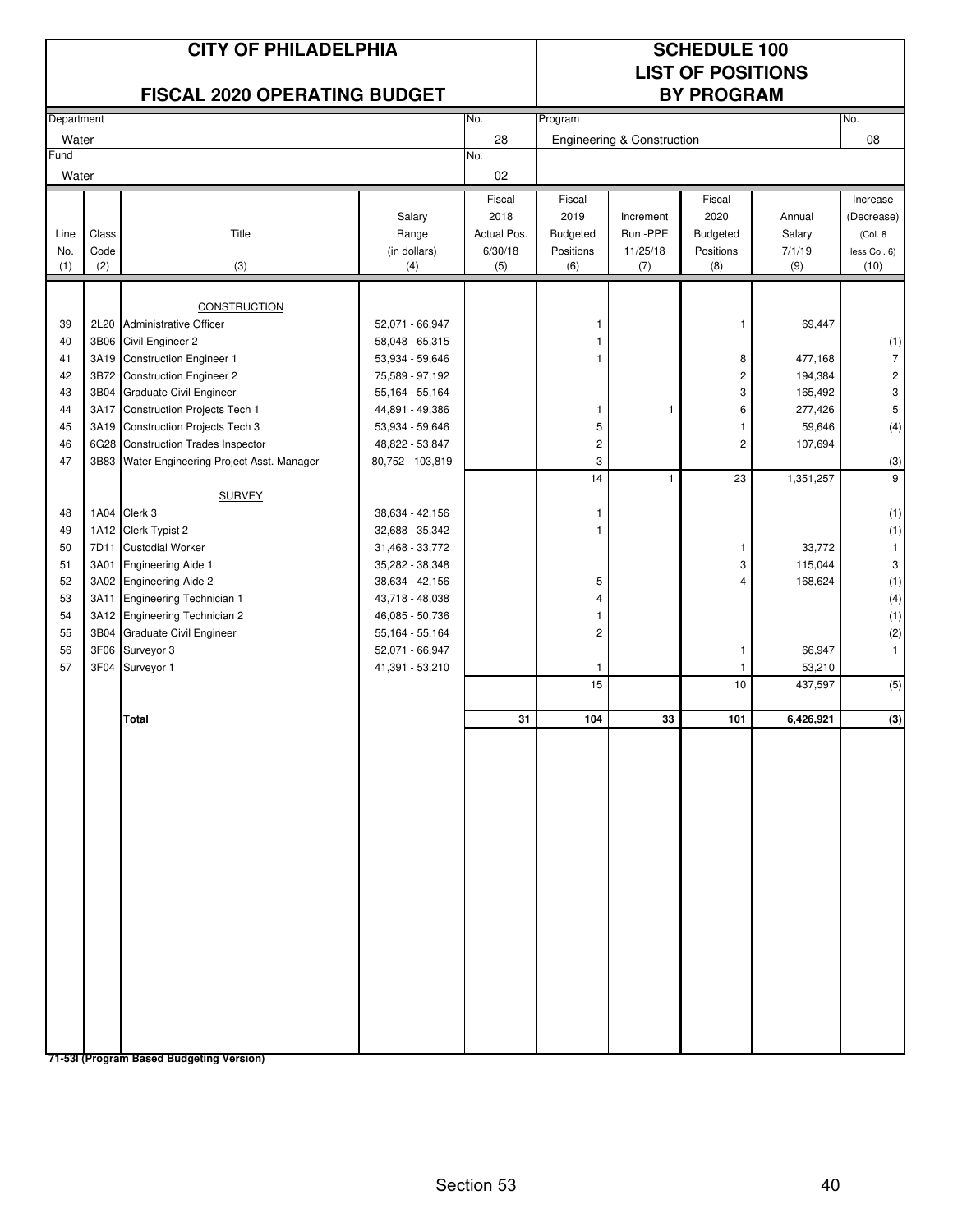|                                | <b>CITY OF PHILADELPHIA</b><br><b>FISCAL 2020 OPERATING BUDGET</b> |                                                                                         |           |                             |                                        |                                                 | <b>SCHEDULE 100</b><br><b>LIST OF POSITIONS</b><br><b>BY PROGRAM</b> |                                         |                                                |                                            |                                                   |
|--------------------------------|--------------------------------------------------------------------|-----------------------------------------------------------------------------------------|-----------|-----------------------------|----------------------------------------|-------------------------------------------------|----------------------------------------------------------------------|-----------------------------------------|------------------------------------------------|--------------------------------------------|---------------------------------------------------|
| Department                     |                                                                    |                                                                                         |           |                             | No.                                    | Program                                         |                                                                      |                                         |                                                |                                            | No.                                               |
| Water                          |                                                                    |                                                                                         |           |                             | 28                                     | Engineering & Construction                      |                                                                      |                                         |                                                | 08                                         |                                                   |
| Fund                           |                                                                    |                                                                                         |           |                             | No.                                    |                                                 |                                                                      |                                         |                                                |                                            |                                                   |
| Water                          |                                                                    |                                                                                         |           |                             | 02                                     |                                                 |                                                                      |                                         |                                                |                                            |                                                   |
| Line<br>No.<br>(1)             | Class<br>Code<br>(2)                                               | Title<br>(3)                                                                            |           |                             | Salary<br>Range<br>(in dollars)<br>(4) | Fiscal<br>2018<br>Actual Pos.<br>6/30/18<br>(5) | Fiscal<br>2019<br>Budgeted<br>Positions<br>(6)                       | Increment<br>Run-PPE<br>11/25/18<br>(7) | Fiscal<br>2020<br>Budgeted<br>Positions<br>(8) | Annual<br>Salary<br>7/1/19<br>(9)          | Inc.<br>(Dec.)<br>(Col. 8<br>less Col. 6)<br>(10) |
|                                | 101<br>121<br>161<br>100                                           | <b>Total Full Time</b><br>Temporary<br>Regular Overtime<br>Lump Sum Separation Payments |           |                             |                                        | 31                                              | 104                                                                  | 33                                      | 101                                            | 6,426,921<br>306,800<br>123,560<br>373,000 | (3)                                               |
|                                |                                                                    | <b>Total Gross Requirements</b>                                                         |           |                             |                                        | 31                                              | 104                                                                  | 33                                      | 101                                            | 7,230,281                                  |                                                   |
|                                |                                                                    | Plus: Earned Increment                                                                  |           |                             |                                        |                                                 |                                                                      |                                         |                                                | 17,363                                     | (3)                                               |
|                                |                                                                    | Plus: Longevity                                                                         |           |                             |                                        |                                                 |                                                                      |                                         |                                                | 433                                        |                                                   |
|                                |                                                                    | Less: (Vacancy Allowance)                                                               |           |                             |                                        | (3,531,717)                                     |                                                                      |                                         |                                                |                                            |                                                   |
|                                |                                                                    |                                                                                         |           | <b>Total Budget Request</b> | 3,716,360                              |                                                 |                                                                      |                                         |                                                |                                            |                                                   |
|                                |                                                                    |                                                                                         |           |                             | <b>Summary of Personal Services</b>    |                                                 |                                                                      |                                         |                                                |                                            |                                                   |
|                                |                                                                    |                                                                                         |           | Fiscal 2018                 |                                        | Fiscal 2019                                     |                                                                      |                                         | Fiscal 2020                                    | Inc. $/$ (Dec.) Inc. $/$ (Dec.)            |                                                   |
| Line                           |                                                                    |                                                                                         | Actual    | Actual                      | Budgeted                               | Estimated                                       | Increment                                                            | Budgeted                                | Department                                     | in Require.                                | in Bud. Pos.                                      |
| No.                            |                                                                    | Category                                                                                | Positions | Obligations                 | Positions                              | Obligations                                     | Run-PPE                                                              | Positions                               | Request                                        | (Col. 9                                    | (Col. 8                                           |
|                                |                                                                    |                                                                                         | 6/30/18   |                             |                                        |                                                 | 11/25/18                                                             |                                         |                                                | less Col. 6)                               | less Col. 5)                                      |
| (1)                            |                                                                    | (2)                                                                                     | (3)       | (4)                         | (5)                                    | (6)                                             | (7)                                                                  | (8)                                     | (9)                                            | (10)                                       | (11)                                              |
| $\mathbf{1}$<br>$\overline{2}$ | Lump Sum                                                           | Full Time - Civilian                                                                    | 31        | 853<br>1,410,827            | 104                                    | 30,000<br>2,490,928                             | 33                                                                   | 101                                     | 373,000<br>2,913,000                           | 343,000<br>422,072                         |                                                   |
| 3                              |                                                                    | Full Time - Uniform                                                                     |           |                             |                                        |                                                 |                                                                      |                                         |                                                |                                            | (3)                                               |
| 4                              |                                                                    | Bonus, Gross Adj.                                                                       |           | 42,455                      |                                        |                                                 |                                                                      |                                         |                                                |                                            |                                                   |
| 5                              |                                                                    | PT, Temp/Seas, Bd, SCG                                                                  |           | 49,180                      |                                        | 380,000                                         |                                                                      |                                         | 306,800                                        | (73, 200)                                  |                                                   |
| 6                              |                                                                    | Overtime - Civilian                                                                     |           | 9,572                       |                                        | 23,560                                          |                                                                      |                                         | 123,560                                        | 100,000                                    |                                                   |
| $\overline{7}$                 |                                                                    | Overtime - Uniform                                                                      |           |                             |                                        |                                                 |                                                                      |                                         |                                                |                                            |                                                   |
| 8                              |                                                                    | Holiday Overtime - Civilian                                                             |           | 237                         |                                        |                                                 |                                                                      |                                         |                                                |                                            |                                                   |
| 9                              |                                                                    | Unused Uniform Leave                                                                    |           |                             |                                        |                                                 |                                                                      |                                         |                                                |                                            |                                                   |
| 10                             | Shift/Stress                                                       |                                                                                         |           | 6                           |                                        |                                                 |                                                                      |                                         |                                                |                                            |                                                   |
| 11                             |                                                                    | H&L, IOD, LT-Sick                                                                       |           |                             |                                        |                                                 |                                                                      |                                         |                                                |                                            |                                                   |
| 12                             |                                                                    |                                                                                         |           |                             |                                        |                                                 |                                                                      |                                         |                                                |                                            |                                                   |
|                                |                                                                    | Total                                                                                   | 31        | 1,513,130                   | 104                                    | 2,924,488                                       | $33\,$                                                               | 101                                     | 3,716,360                                      | 791,872                                    | (3)                                               |

Total<br>T1-53J (Program Based Budgeting Version)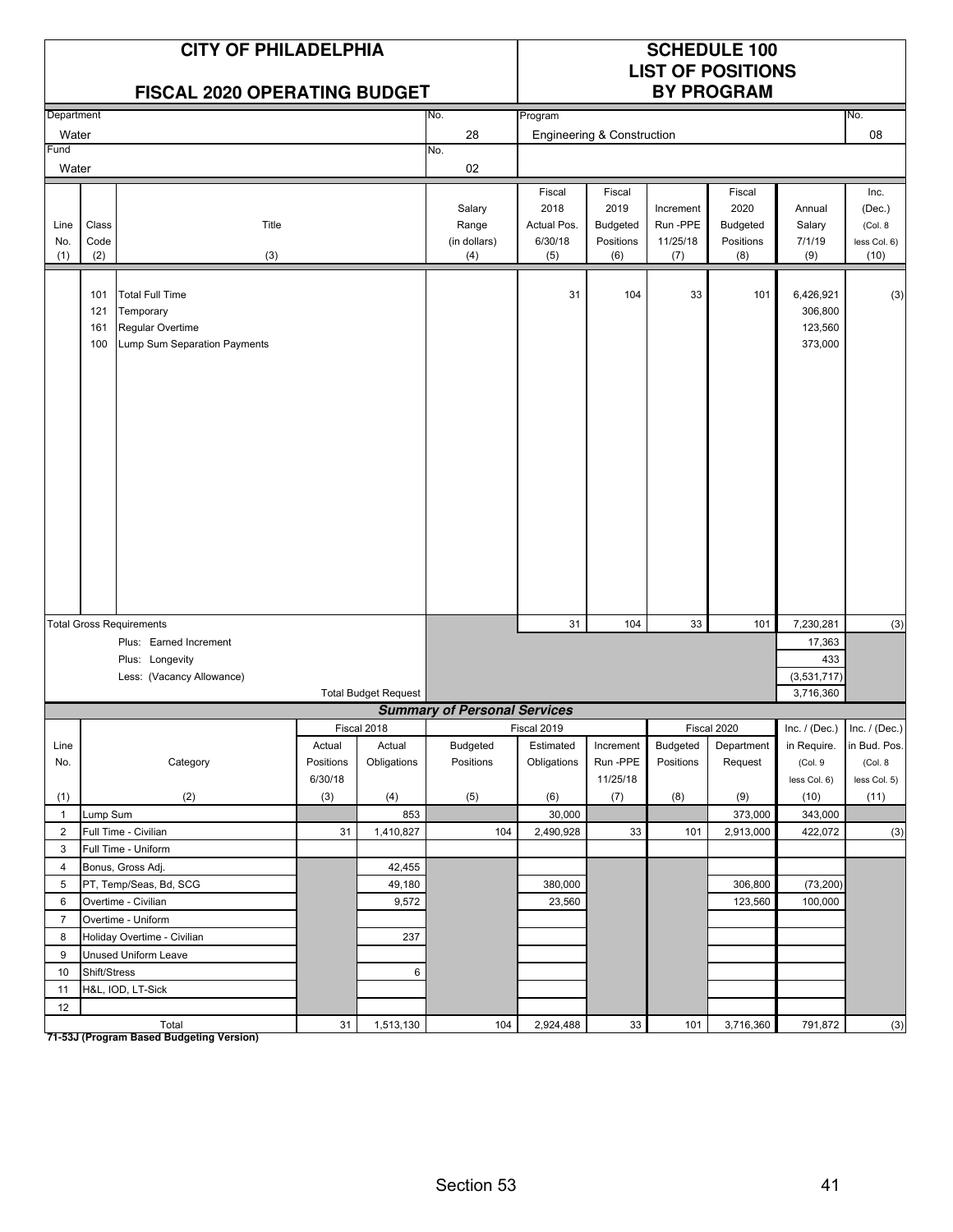## **CITY OF PHILADELPHIA SCHEDULE 200**

### **FISCAL 2020 OPERATING BUDGET**

# **PURCHASE OF SERVICES**

| Department |                                                  | No.                                        | Program                               |             |              | No.        |  |  |
|------------|--------------------------------------------------|--------------------------------------------|---------------------------------------|-------------|--------------|------------|--|--|
| Water      |                                                  | 28                                         | <b>Engineering &amp; Construction</b> |             |              | 08         |  |  |
| Fund       |                                                  | No.                                        |                                       |             |              |            |  |  |
| Water      |                                                  | 02                                         |                                       |             |              |            |  |  |
|            |                                                  | Fiscal 2018                                | Fiscal 2019                           | Fiscal 2019 | Fiscal 2020  | Increase   |  |  |
| Code       | Description                                      | Actual                                     | Original                              | Estimated   | Departmental | or         |  |  |
|            |                                                  | Obligations                                | Appropriations                        | Obligations | Request      | (Decrease) |  |  |
| (1)        | (2)                                              | (3)                                        | (4)                                   | (5)         | (6)          | (7)        |  |  |
|            |                                                  | <b>Schedule 200 - Purchase of Services</b> |                                       |             |              |            |  |  |
| 201        | Cleaning & Laundering                            | 385                                        | 2,000                                 | 2,000       | 1,000        | (1,000)    |  |  |
| 202        | Janitorial Services                              |                                            |                                       |             |              |            |  |  |
| 205        | Refuse, Garbage, Silt and Sludge Removal         |                                            |                                       |             |              |            |  |  |
| 209        | Telephone & Communication                        |                                            |                                       |             |              |            |  |  |
| 210        | <b>Postal Services</b>                           |                                            |                                       |             |              |            |  |  |
| 211        | Transportation                                   | 19,159                                     | 24,000                                | 24,000      | 27,000       | 3,000      |  |  |
| 214        | <b>Employee Education Expen/Allow</b>            | 42,288                                     |                                       |             | 86,000       | 86,000     |  |  |
| 215        | Licenses, Permits & Inspection Charges           | 38,429                                     | 272,000                               | 258,000     | 258,000      |            |  |  |
| 216        | Commercial off the Shelf Software Licenses       |                                            |                                       |             |              |            |  |  |
| 220        | <b>Electric Current</b>                          |                                            |                                       |             |              |            |  |  |
| 221        | <b>Gas Services</b>                              |                                            |                                       |             |              |            |  |  |
| 222        | Steam for Heating                                |                                            |                                       |             |              |            |  |  |
| 230        | Meals (non-travel) & Official Entertaining       |                                            |                                       |             |              |            |  |  |
| 231        | Overtime Meals                                   |                                            |                                       |             |              |            |  |  |
| 240        | <b>Advertising &amp; Promotional Activities</b>  | 310,993                                    | 350,000                               | 350,000     | 350,000      |            |  |  |
| 250        | <b>Professional Services</b>                     | 300,000                                    | 362,000                               | 362,000     | 990,000      | 628,000    |  |  |
| 251        | Professional Svcs. - Information Technology      |                                            |                                       |             |              |            |  |  |
| 252        | <b>Accounting &amp; Auditing Services</b>        |                                            |                                       |             |              |            |  |  |
| 253        | <b>Legal Services</b>                            |                                            |                                       |             |              |            |  |  |
| 254        | Mental Health & Intellectual Disability Services |                                            |                                       |             |              |            |  |  |
| 255        | <b>Dues</b>                                      | 4,229                                      | 8,000                                 | 22,000      | 22,000       |            |  |  |
| 256        | Seminar & Training Sessions                      | 34,559                                     | 46,000                                | 94,000      | 58,000       | (36,000)   |  |  |
| 257        | Architectural & Engineering Services             |                                            | 250,000                               | 200,000     | 250,000      | 50,000     |  |  |
| 258        | <b>Court Reporters</b>                           |                                            |                                       |             |              |            |  |  |
| 259        | <b>Arbitration Fees</b>                          |                                            |                                       |             |              |            |  |  |
| 260        | Repair & Maintenance Charges                     | 8,029                                      | 28.000                                | 23,000      | 21,000       | (2,000)    |  |  |
| 261        | Repaving, Repairing & Resurfacing Streets        |                                            |                                       |             |              |            |  |  |
| 262        | Demolition of Buildings                          |                                            |                                       |             |              |            |  |  |
| 264        | <b>Abatement of Nuisances</b>                    |                                            |                                       |             |              |            |  |  |
| 265        | Rehabilitation of Property                       |                                            |                                       |             |              |            |  |  |
| 266        | Maint. & Support - Comp. Hardware & Software     | 41,919                                     |                                       | 50,000      | 50,000       |            |  |  |
| 275        | Juror Fees                                       |                                            |                                       |             |              |            |  |  |
| 276        | Juror Expenses                                   |                                            |                                       |             |              |            |  |  |
| 277        | <b>Witness Fees</b>                              |                                            |                                       |             |              |            |  |  |
| 280        | Insurance & Official Bonds                       |                                            |                                       |             |              |            |  |  |
| 282        | Lease Purchase - Computer Systems                |                                            |                                       |             |              |            |  |  |
| 283        | Lease Purchase - Vehicles                        |                                            |                                       |             |              |            |  |  |
| 284        | Ground & Building Rental                         |                                            |                                       |             |              |            |  |  |
| 285        | Rents - Other                                    |                                            |                                       |             |              |            |  |  |
| 286        | Rental of Parking Spaces                         |                                            |                                       |             |              |            |  |  |
| 290        | Payments for Care of Individuals                 |                                            |                                       |             |              |            |  |  |
| 295        | <b>Imprest Advances</b>                          |                                            |                                       |             |              |            |  |  |
| 298        | Payments for Burials & Graves                    |                                            |                                       |             |              |            |  |  |
| 299        | Other Expenses (not otherwise classified)        |                                            |                                       | 9,000       | 15,000       | 6,000      |  |  |
|            |                                                  |                                            |                                       |             |              |            |  |  |
|            |                                                  |                                            |                                       |             |              |            |  |  |
|            | Total                                            | 799,990                                    | 1,342,000                             | 1,394,000   | 2,128,000    | 734,000    |  |  |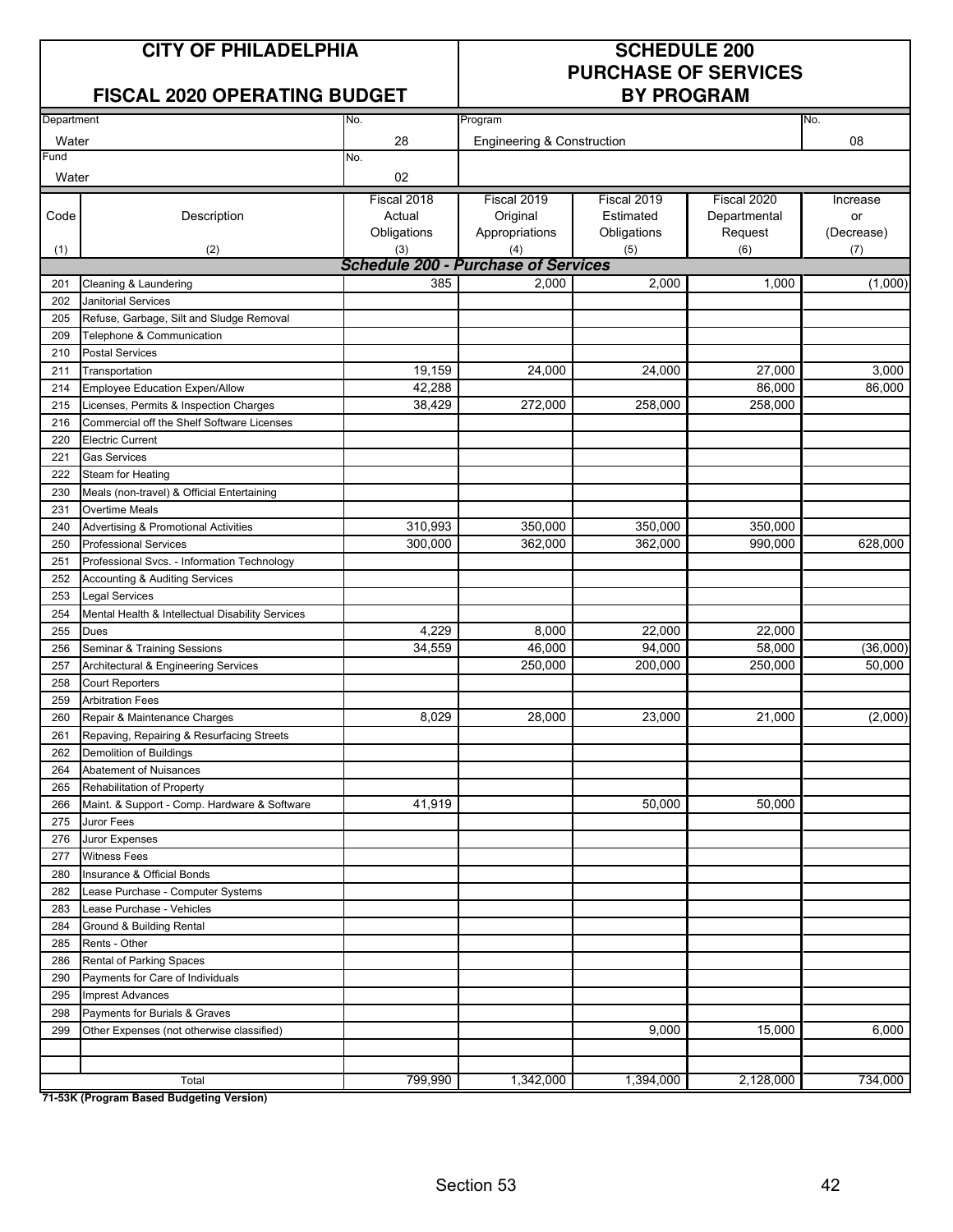#### **FISCAL 2020 OPERATING BUDGET**

## **CITY OF PHILADELPHIA SCHEDULE 300 - 400 MATERIALS, SUPPLIES & EQUIPMENT**

| Department |                                                          | No.                                            | Program                               |             |              | No.        |  |  |
|------------|----------------------------------------------------------|------------------------------------------------|---------------------------------------|-------------|--------------|------------|--|--|
| Water      |                                                          | 28                                             | <b>Engineering &amp; Construction</b> |             |              | 08         |  |  |
| Fund       |                                                          | No.                                            |                                       |             |              |            |  |  |
| Water      |                                                          | 02                                             |                                       |             |              |            |  |  |
|            |                                                          | Fiscal 2018                                    | Fiscal 2019                           | Fiscal 2019 | Fiscal 2020  | Increase   |  |  |
| Code       | Description                                              | Actual                                         | Original                              | Estimated   | Departmental | or         |  |  |
|            |                                                          | Obligations                                    | Appropriations                        | Obligations | Request      | (Decrease) |  |  |
| (1)        | (2)                                                      | (3)                                            | (4)                                   | (5)         | (6)          | (7)        |  |  |
|            |                                                          | <b>Schedule 300 - Materials &amp; Supplies</b> |                                       |             |              |            |  |  |
| 301        | Agricultural & Botanical                                 |                                                |                                       |             |              |            |  |  |
| 302        | Animal, Livestock & Marine                               |                                                |                                       |             |              |            |  |  |
| 303        | Bakeshop, Dining Room & Kitchen                          |                                                |                                       |             |              |            |  |  |
| 304        | Books & Other Publications                               | 12,626                                         | 26,000                                | 26,000      | 18,000       | (8,000)    |  |  |
| 305        | <b>Building &amp; Construction</b>                       |                                                |                                       |             |              |            |  |  |
| 306        | <b>Library Materials</b>                                 |                                                |                                       |             |              |            |  |  |
| 307        | <b>Chemicals &amp; Gases</b>                             |                                                |                                       |             |              |            |  |  |
| 308        | Dry Goods, Notions & Wearing Apparel                     |                                                |                                       |             |              |            |  |  |
| 309        | Cordage & Fibers                                         |                                                |                                       |             |              |            |  |  |
| 310        | Electrical & Communication                               |                                                | 1,000                                 | 1,000       | 1,000        |            |  |  |
| 311        | General Equipment & Machinery                            | 129                                            |                                       |             |              |            |  |  |
| 312        | Fire Fighting & Safety                                   |                                                |                                       |             |              |            |  |  |
| 313        | Food                                                     |                                                |                                       |             |              |            |  |  |
| 314        | Fuel - Heating & Cooling                                 |                                                |                                       |             |              |            |  |  |
| 316        | General Hardware & Minor Tools                           | 699                                            | 1,000                                 | 1,000       | 1,000        |            |  |  |
| 317        | <b>Hospital &amp; Laboratory</b>                         |                                                |                                       |             |              |            |  |  |
| 318        | Janitorial, Laundry & Household                          |                                                |                                       |             |              |            |  |  |
| 320        | Office Materials & Supplies                              | 15,305                                         | 24,000                                | 24,000      | 22,500       | (1,500)    |  |  |
| 322        | Small Power Tools & Hand Tools                           |                                                |                                       |             |              |            |  |  |
| 323        | Plumbing, AC & Space Heating                             |                                                |                                       |             |              |            |  |  |
| 324        | Precision, Photographic & Artists                        | 8,451                                          | 26,000                                | 26,000      | 21,000       | (5,000)    |  |  |
| 325        | Printing                                                 | 36,367                                         | 63,000                                | 61,000      | 53,000       | (8,000)    |  |  |
| 326        | Recreational & Educational                               |                                                |                                       |             |              |            |  |  |
| 328        | Vehicle Parts & Accessories                              |                                                |                                       |             |              |            |  |  |
| 335        | Lubricants                                               |                                                |                                       |             |              |            |  |  |
| 340        | #2 Diesel Fuel                                           |                                                |                                       |             |              |            |  |  |
| 341<br>342 | Compressed Natural Gas (CNG)<br>Liquid Propane Gas (LPG) |                                                |                                       |             |              |            |  |  |
| 345        | Gasoline                                                 |                                                |                                       |             |              |            |  |  |
| 399        | Other Materials & Supplies (not otherwise classified)    |                                                |                                       |             |              |            |  |  |
|            |                                                          |                                                |                                       |             |              |            |  |  |
|            | Total                                                    | 73,577                                         | 141,000                               | 139,000     | 116,500      | (22, 500)  |  |  |
|            |                                                          |                                                | <b>Schedule 400 - Equipment</b>       |             |              |            |  |  |
| 405        | Construction, Dredging & Conveying                       |                                                |                                       |             |              |            |  |  |
| 410        | Electrical, Lighting & Communications                    |                                                |                                       |             |              |            |  |  |
| 411        | General Equipment & Machinery                            |                                                |                                       |             |              |            |  |  |
| 412        | Fire Fighting & Emergency                                |                                                |                                       |             |              |            |  |  |
| 417        | <b>Hospital &amp; Laboratory</b>                         |                                                |                                       |             |              |            |  |  |
| 420        | Office Equipment                                         | 522                                            |                                       |             |              |            |  |  |
| 423        | Plumbing, AC & Space Heating                             |                                                |                                       |             |              |            |  |  |
| 424        | Precision, Photographic & Artists                        | 5,964                                          | 211,000                               | 161,000     | 261,000      | 100,000    |  |  |
| 426        | Recreational & Educational                               |                                                |                                       |             |              |            |  |  |
| 427        | Computer Equipment & Peripherals                         |                                                |                                       |             |              |            |  |  |
| 428        | Vehicles                                                 |                                                |                                       |             |              |            |  |  |
| 430        | Furniture & Furnishings                                  |                                                | 24,000                                | 24,000      | 24,000       |            |  |  |
| 499        | Other Equipment (not otherwise classified)               |                                                |                                       |             |              |            |  |  |
|            |                                                          |                                                |                                       |             |              |            |  |  |
|            | Total                                                    | 6,486                                          | 235,000                               | 185,000     | 285,000      | 100,000    |  |  |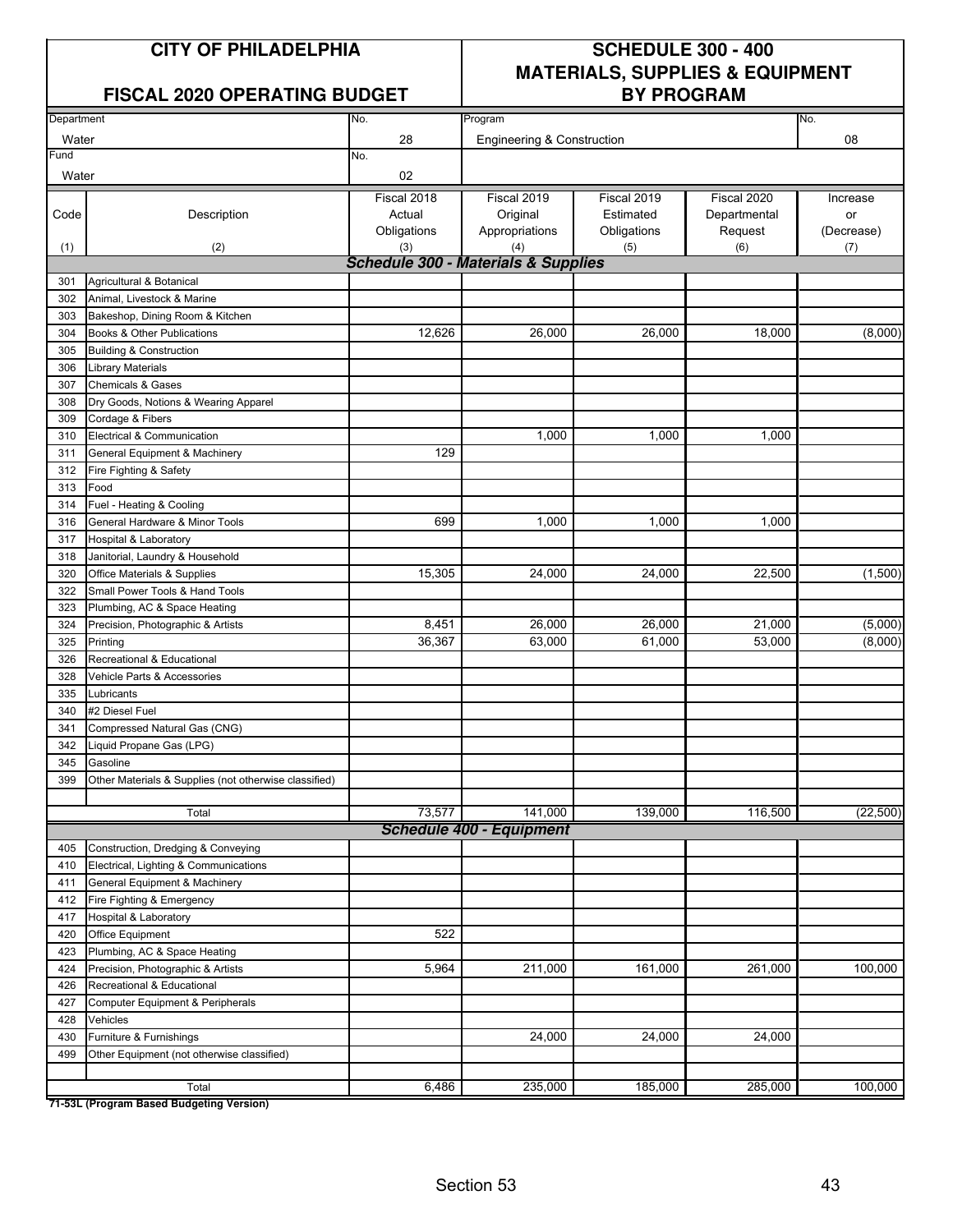|             | <b>CITY OF PHILADELPHIA</b><br><b>FISCAL 2020 OPERATING BUDGET</b> |             | <b>SUPPORTING DETAIL:</b><br><b>PROFESSIONAL SERVICES AND</b><br>CARE OF INDIVIDUALS, BY PROGRAM |                                       |                |                                                   |                |
|-------------|--------------------------------------------------------------------|-------------|--------------------------------------------------------------------------------------------------|---------------------------------------|----------------|---------------------------------------------------|----------------|
| Department  |                                                                    |             | No.                                                                                              | Program                               |                |                                                   | No.            |
| Water       |                                                                    |             | 28                                                                                               | <b>Engineering &amp; Construction</b> |                |                                                   | 08             |
| Fund        |                                                                    |             | No.                                                                                              |                                       |                |                                                   |                |
| Water       |                                                                    |             | 02                                                                                               |                                       |                |                                                   |                |
|             |                                                                    |             | Fiscal 2018                                                                                      | Fiscal 2019                           | Fiscal 2019    | Fiscal 2020                                       | Increase       |
|             |                                                                    |             | Actual                                                                                           | Original                              | Estimated      | Department                                        | or             |
| Class       | Description                                                        |             | Obligations                                                                                      | Appropriation                         | Obligations    | Request                                           | (Decrease)     |
| (1)<br>250s | (2)<br>Professional Services (250-254, 257-259)                    |             | (3)<br>300,000                                                                                   | (4)<br>612,000                        | (5)<br>562,000 | (6)<br>1,240,000                                  | (7)<br>678,000 |
| 290         | Payments for Care of Individuals                                   |             |                                                                                                  |                                       |                |                                                   |                |
| Minor       | Name of Contractor                                                 | Fiscal 2018 | Fiscal 2019                                                                                      | Fiscal 2019                           | Fiscal 2020    | Describe purpose or scope of                      |                |
| Object      | or Provider                                                        | Actual      | Original                                                                                         | Estimated                             | Department     | service provided. Include, if                     |                |
| Code        |                                                                    | Obligations | Appropriation                                                                                    | Obligations                           | Request        | applicable, unit cost of service.                 |                |
| 250         | CIPPlanner                                                         |             | 127,000                                                                                          | 127,000                               |                | 200,000 Cipit Real Time Viewer Consulting<br>Work |                |
| 250         | CIPPlanner                                                         |             |                                                                                                  |                                       |                | 230,000 Upgrade to version 9.0 - Cipit            |                |
| 250         | Master Locator                                                     | 300,000     | 235,000                                                                                          | 235,000                               |                | 560,000 One Call Marking Service                  |                |
|             | <b>Total Class 250</b>                                             | 300,000     | 362,000                                                                                          | 362,000                               | 990,000        |                                                   |                |
| 257         | To Be Determined                                                   |             | 250,000                                                                                          | 200,000                               | 250,000        | <b>Engineering Services</b>                       |                |
|             | <b>Total Class 257</b>                                             |             | 250,000                                                                                          | 200,000                               | 250,000        |                                                   |                |
|             |                                                                    |             |                                                                                                  |                                       |                |                                                   |                |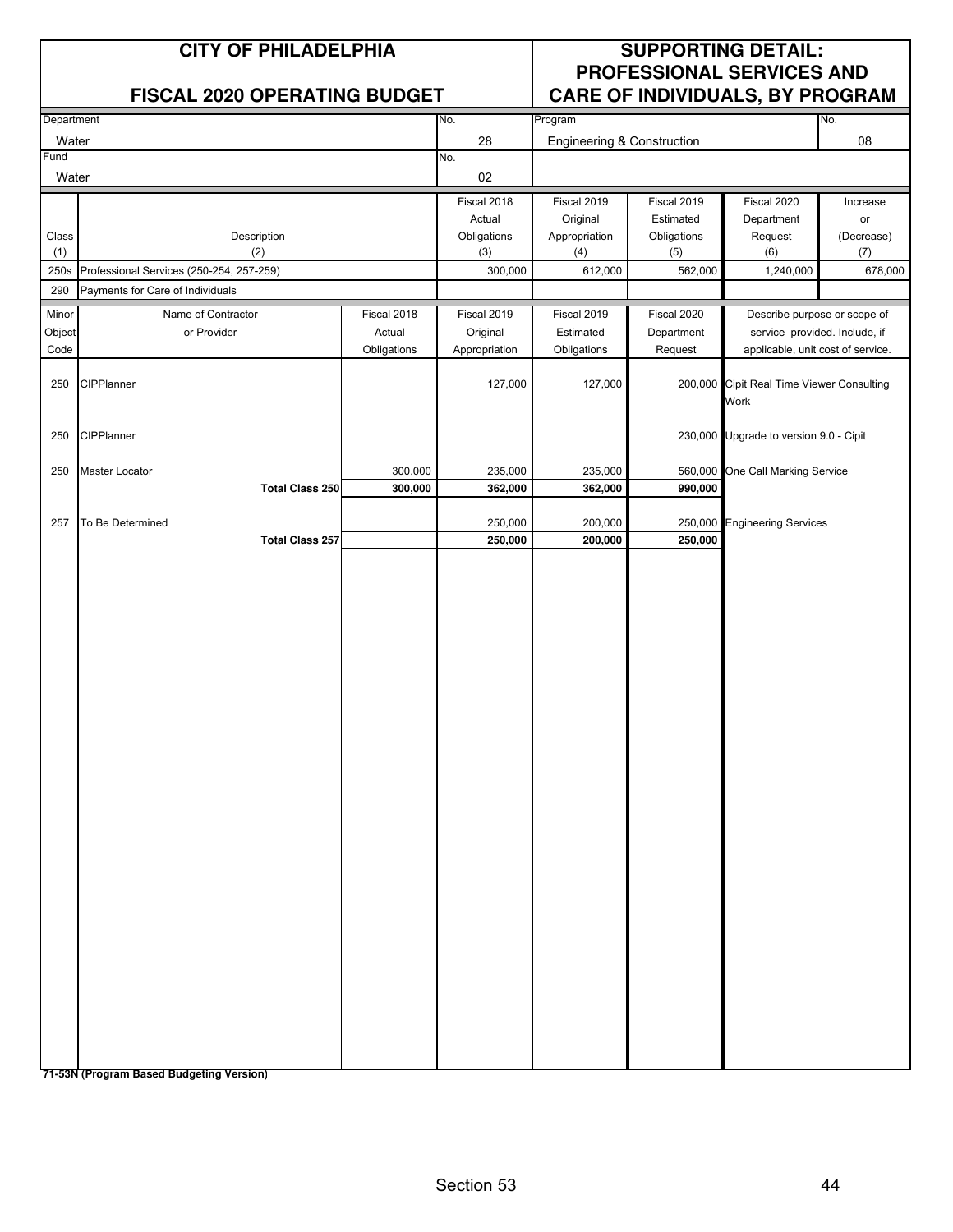#### **FISCAL 2020 OPERATING BUDGET 250s AND 290, BY PROGRAM**

## **CITY OF PHILADELPHIA SUPPORTING DETAIL: CLASSES OTHER THAN**

|            | <b>FIJUAL ZUZU UPENATIINU DUDUET</b> |                |               | 2005 AND 290, DT PRUGRAM   |             |                                                       |     |
|------------|--------------------------------------|----------------|---------------|----------------------------|-------------|-------------------------------------------------------|-----|
| Department |                                      |                | No.           | Program                    |             |                                                       | No. |
| Water      |                                      |                | 28            | Engineering & Construction |             |                                                       | 08  |
| Fund       |                                      |                | No.           |                            |             |                                                       |     |
| Water      |                                      |                | 02            |                            |             |                                                       |     |
|            |                                      |                |               |                            |             |                                                       |     |
| Minor      | Name of Contractor                   | Fiscal 2018    | Fiscal 2019   | Fiscal 2019                | Fiscal 2020 | Describe purpose or scope of                          |     |
| Object     | or Provider                          | Actual         | Original      | Estimated                  | Department  | service provided. Include, if                         |     |
| Code       |                                      | Obligations    | Appropriation | Obligations                | Request     | applicable, unit cost of service.                     |     |
|            |                                      |                |               |                            |             |                                                       |     |
| 215        | CIPPlanner                           |                | 183,000       | 170,000                    |             | 170,000 Purchase of 10 Additional Cipit User Licenses |     |
| 215        | Pennsylvania One Call System, Inc.   | 33,746         | 89,000        | 88,000                     |             | 88,000 Communications network among project leaders,  |     |
|            |                                      |                |               |                            |             | designers, excavators, and facility managers.         |     |
| 215        | Other                                | 4,684          |               |                            |             | License Permit & Inspection Charges                   |     |
|            | Class 215 Total                      | 38,430         | 272,000       | 258,000                    | 258,000     |                                                       |     |
|            |                                      |                |               |                            |             |                                                       |     |
| 240        | Philadelphia Media Network LLC       | 140,734        | 280,000       | 280,000                    |             | 280,000 Advertising Services                          |     |
| 240        | Philadelphia Tribune                 | 87,499         | 70,000        | 70,000                     |             | 70,000 Advertising Services                           |     |
| 240        | Other                                | 82,760         |               |                            |             | <b>Advertising Services</b>                           |     |
|            | Class 240 Total                      | 310,993        | 350,000       | 350,000                    | 350,000     |                                                       |     |
|            |                                      |                |               |                            |             |                                                       |     |
| 325        | <b>BluEdge</b>                       |                | 35,000        |                            |             | <b>Bondline Printing Services</b>                     |     |
| 325        | Ridgways Inc.                        | $\overline{7}$ | 13,000        | 48,000                     |             | 40,000 Printing Services                              |     |
| 325        | National Reprographics               | 31,400         |               |                            |             | <b>Printing Services</b>                              |     |
| 325        | Other                                | 4,960          | 15,000        | 13,000                     | 13,000      | <b>Printing Reproduction</b>                          |     |
|            | Class 325 Total                      | 36,367         | 63,000        | 61,000                     | 53,000      |                                                       |     |
|            |                                      |                |               |                            |             |                                                       |     |
|            |                                      |                |               |                            |             |                                                       |     |
|            |                                      |                |               |                            |             |                                                       |     |
|            |                                      |                |               |                            |             |                                                       |     |
|            |                                      |                |               |                            |             |                                                       |     |
|            |                                      |                |               |                            |             |                                                       |     |
|            |                                      |                |               |                            |             |                                                       |     |
|            |                                      |                |               |                            |             |                                                       |     |
|            |                                      |                |               |                            |             |                                                       |     |
|            |                                      |                |               |                            |             |                                                       |     |
|            |                                      |                |               |                            |             |                                                       |     |
|            |                                      |                |               |                            |             |                                                       |     |
|            |                                      |                |               |                            |             |                                                       |     |
|            |                                      |                |               |                            |             |                                                       |     |
|            |                                      |                |               |                            |             |                                                       |     |
|            |                                      |                |               |                            |             |                                                       |     |
|            |                                      |                |               |                            |             |                                                       |     |
|            |                                      |                |               |                            |             |                                                       |     |
|            |                                      |                |               |                            |             |                                                       |     |
|            |                                      |                |               |                            |             |                                                       |     |
|            |                                      |                |               |                            |             |                                                       |     |
|            |                                      |                |               |                            |             |                                                       |     |
|            |                                      |                |               |                            |             |                                                       |     |
|            |                                      |                |               |                            |             |                                                       |     |
|            |                                      |                |               |                            |             |                                                       |     |
|            |                                      |                |               |                            |             |                                                       |     |
|            |                                      |                |               |                            |             |                                                       |     |
|            |                                      |                |               |                            |             |                                                       |     |
|            |                                      |                |               |                            |             |                                                       |     |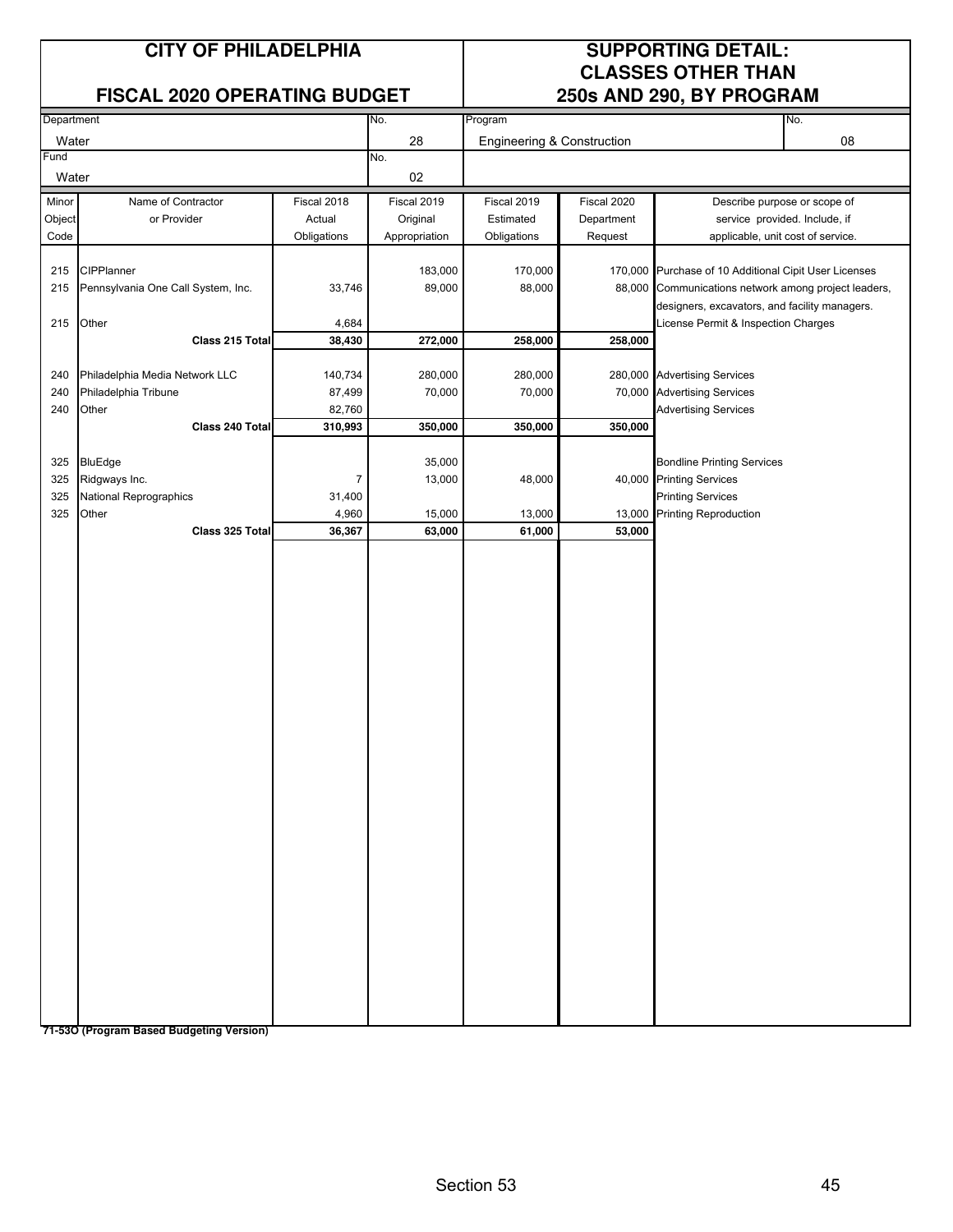| <b>CITY OF PHILADELPHIA</b> |
|-----------------------------|
|-----------------------------|

**FISCAL 2020 OPERATING BUDGET**

#### **PROGRAM SUMMARY - ALL FUNDS**

| Department                                                                                                                                                                                                                                                                                                                                                                                                                                                                                                                                                                                                                                                               |                                                                                                                                                                                                                                                               | No.                     | Program                                       |                                                   |                              | No.                          |  |  |  |
|--------------------------------------------------------------------------------------------------------------------------------------------------------------------------------------------------------------------------------------------------------------------------------------------------------------------------------------------------------------------------------------------------------------------------------------------------------------------------------------------------------------------------------------------------------------------------------------------------------------------------------------------------------------------------|---------------------------------------------------------------------------------------------------------------------------------------------------------------------------------------------------------------------------------------------------------------|-------------------------|-----------------------------------------------|---------------------------------------------------|------------------------------|------------------------------|--|--|--|
| Water                                                                                                                                                                                                                                                                                                                                                                                                                                                                                                                                                                                                                                                                    |                                                                                                                                                                                                                                                               | 28                      | Operations                                    |                                                   |                              | 09                           |  |  |  |
|                                                                                                                                                                                                                                                                                                                                                                                                                                                                                                                                                                                                                                                                          |                                                                                                                                                                                                                                                               |                         | <b>Program Description</b>                    |                                                   |                              |                              |  |  |  |
| This program manages integrated water and wastewater services that meet or exceed all state and federal regulatory<br>requirements to protect and preserve Philadelphia's water resources. It operates, maintains, repairs and improves the water<br>systems necessary to purvey dependable potable drinking water while ensuring appropriate quality, pressure and volume. It<br>also operates, maintains, repairs and improves the wastewater systems necessary to efficiently collect and treat wastewater<br>and stormwater to protect and improve the environment.                                                                                                  |                                                                                                                                                                                                                                                               |                         |                                               |                                                   |                              |                              |  |  |  |
|                                                                                                                                                                                                                                                                                                                                                                                                                                                                                                                                                                                                                                                                          |                                                                                                                                                                                                                                                               |                         | <b>Program Objectives</b>                     |                                                   |                              |                              |  |  |  |
| Operate, maintain, repair, and improve the water system necessary to purvey potable water in compliance with the Safe Drinking Water Act and the<br>Partnership for Safe Water Goals and at adequate quantities and pressures to supply the city of Philadelphia, wholesale customers, and firefighting<br>requirements.<br>Operate, maintain, repair, and improve the wastewater system necessary to efficiently collect and treat wastewater and stormwater from the city of<br>Philadelphia and wholesale customers in compliance with the Clean Water Act.<br>Continue to comply with all federal and state regulations relating to water and wastewater management. |                                                                                                                                                                                                                                                               |                         |                                               |                                                   |                              |                              |  |  |  |
|                                                                                                                                                                                                                                                                                                                                                                                                                                                                                                                                                                                                                                                                          |                                                                                                                                                                                                                                                               |                         | <b>Performance Measures</b>                   |                                                   |                              |                              |  |  |  |
|                                                                                                                                                                                                                                                                                                                                                                                                                                                                                                                                                                                                                                                                          | Description<br>(1)                                                                                                                                                                                                                                            |                         | Fiscal 2018<br>Year-End<br>(2)                | Fiscal 2019<br>Year-to-Date<br>$(Q1 + Q2)$<br>(3) | Fiscal 2019<br>Target<br>(4) | Fiscal 2020<br>Target<br>(5) |  |  |  |
|                                                                                                                                                                                                                                                                                                                                                                                                                                                                                                                                                                                                                                                                          |                                                                                                                                                                                                                                                               |                         |                                               |                                                   | meet customer                | meet customer                |  |  |  |
|                                                                                                                                                                                                                                                                                                                                                                                                                                                                                                                                                                                                                                                                          | Millions of gallons of treated water                                                                                                                                                                                                                          |                         | 81,485                                        | 21,572                                            | demand                       | demand                       |  |  |  |
|                                                                                                                                                                                                                                                                                                                                                                                                                                                                                                                                                                                                                                                                          | Comments: PWD's target is to meet customers' demand. The measure is calculated by taking weekly average treatment flow summed for<br>3 plants x 7 days to get millions of gallons of treated water.                                                           |                         |                                               |                                                   |                              |                              |  |  |  |
| and federal standards                                                                                                                                                                                                                                                                                                                                                                                                                                                                                                                                                                                                                                                    | Percent of time Philadelphia's drinking water met or surpassed state                                                                                                                                                                                          |                         | 100%                                          | 100%                                              | 100%                         | 100%                         |  |  |  |
|                                                                                                                                                                                                                                                                                                                                                                                                                                                                                                                                                                                                                                                                          | Miles of pipeline surveyed for leakage                                                                                                                                                                                                                        |                         | 742                                           | 153                                               | 1,110                        | 1,110                        |  |  |  |
|                                                                                                                                                                                                                                                                                                                                                                                                                                                                                                                                                                                                                                                                          |                                                                                                                                                                                                                                                               |                         |                                               |                                                   |                              |                              |  |  |  |
| Comments: There were 50 more breaks witnessed in Q1 of FY19 (153 leaks) as compared to Q1 of FY18 (103 leaks), increasing this unit's<br>referral work. This unit goes out to each break to detect additional leaks. Water anticipates that the number of miles surveyed will increase<br>during the remainder of the year to meet the target.                                                                                                                                                                                                                                                                                                                           |                                                                                                                                                                                                                                                               |                         |                                               |                                                   |                              |                              |  |  |  |
|                                                                                                                                                                                                                                                                                                                                                                                                                                                                                                                                                                                                                                                                          |                                                                                                                                                                                                                                                               |                         |                                               |                                                   | meet customer                | meet customer                |  |  |  |
|                                                                                                                                                                                                                                                                                                                                                                                                                                                                                                                                                                                                                                                                          | Water main breaks repaired                                                                                                                                                                                                                                    |                         | 977                                           | 151                                               | demand                       | demand                       |  |  |  |
|                                                                                                                                                                                                                                                                                                                                                                                                                                                                                                                                                                                                                                                                          | Comments: The Department's target is to repair all water main breaks.                                                                                                                                                                                         |                         |                                               |                                                   |                              |                              |  |  |  |
|                                                                                                                                                                                                                                                                                                                                                                                                                                                                                                                                                                                                                                                                          | Average time to repair a water main break upon crew arrival at site                                                                                                                                                                                           |                         |                                               |                                                   |                              |                              |  |  |  |
| (hours)                                                                                                                                                                                                                                                                                                                                                                                                                                                                                                                                                                                                                                                                  |                                                                                                                                                                                                                                                               |                         | 6.5                                           | 7.0                                               | 8.0                          | 8.0                          |  |  |  |
|                                                                                                                                                                                                                                                                                                                                                                                                                                                                                                                                                                                                                                                                          | Comments: Eight hours is the Water Department's service-level agreement (SLA). There were 50 more breaks witnessed in Q1 of FY19<br>(153 leaks) as compared to Q1 of FY18 (103 leaks), increasing this unit's arrival time in FY19 Q1 as compared to FY18 Q1. |                         |                                               |                                                   |                              |                              |  |  |  |
|                                                                                                                                                                                                                                                                                                                                                                                                                                                                                                                                                                                                                                                                          | Percent of hydrants available<br>Comments: In FY18, PWD's inventory of hydrant parts was depleted due to a delay in awarding a Departmental contract. The contract has                                                                                        |                         | 100%                                          | 100%                                              | 100%                         | 100%                         |  |  |  |
|                                                                                                                                                                                                                                                                                                                                                                                                                                                                                                                                                                                                                                                                          | since been awarded and materials for hydrant maintenance have been procured for FY19.                                                                                                                                                                         |                         |                                               |                                                   |                              |                              |  |  |  |
|                                                                                                                                                                                                                                                                                                                                                                                                                                                                                                                                                                                                                                                                          | Number of storm inlets cleaned/year                                                                                                                                                                                                                           |                         | 103,535                                       | 25,836                                            | 100,000                      | 100,000                      |  |  |  |
|                                                                                                                                                                                                                                                                                                                                                                                                                                                                                                                                                                                                                                                                          | Comments: This is the number of inlets cleaned each quarter in PWD's system, which contains over 79,000 inlets.                                                                                                                                               |                         |                                               |                                                   |                              |                              |  |  |  |
|                                                                                                                                                                                                                                                                                                                                                                                                                                                                                                                                                                                                                                                                          | Wastewater Treatment met or surpasses state and federal                                                                                                                                                                                                       |                         |                                               |                                                   |                              |                              |  |  |  |
| standards/month                                                                                                                                                                                                                                                                                                                                                                                                                                                                                                                                                                                                                                                          |                                                                                                                                                                                                                                                               |                         | 100%                                          | 100%                                              | 100%                         | 100%                         |  |  |  |
|                                                                                                                                                                                                                                                                                                                                                                                                                                                                                                                                                                                                                                                                          | Comments: This is calculated by taking the number of days out of compliance and dividing it by days of the month or quarter.                                                                                                                                  |                         |                                               |                                                   |                              |                              |  |  |  |
|                                                                                                                                                                                                                                                                                                                                                                                                                                                                                                                                                                                                                                                                          |                                                                                                                                                                                                                                                               |                         | <b>Summary by Fund</b>                        |                                                   |                              |                              |  |  |  |
|                                                                                                                                                                                                                                                                                                                                                                                                                                                                                                                                                                                                                                                                          |                                                                                                                                                                                                                                                               | Fiscal 2018             | Fiscal 2019                                   | Fiscal 2019                                       | Fiscal 2020                  | Increase                     |  |  |  |
| Fund                                                                                                                                                                                                                                                                                                                                                                                                                                                                                                                                                                                                                                                                     | Fund                                                                                                                                                                                                                                                          | Actual                  | Original                                      | Estimated                                         | Proposed                     | or                           |  |  |  |
| No.                                                                                                                                                                                                                                                                                                                                                                                                                                                                                                                                                                                                                                                                      |                                                                                                                                                                                                                                                               | Obligations             | Appropriations                                | Obligations                                       | <b>Budget</b>                | (Decrease)                   |  |  |  |
| (1)<br>02                                                                                                                                                                                                                                                                                                                                                                                                                                                                                                                                                                                                                                                                | (2)<br>Water                                                                                                                                                                                                                                                  | (3)<br>206,211,801      | (4)<br>237,966,500                            | (5)<br>238,603,836                                | (6)<br>238,769,765           | (7)<br>165,929               |  |  |  |
|                                                                                                                                                                                                                                                                                                                                                                                                                                                                                                                                                                                                                                                                          |                                                                                                                                                                                                                                                               |                         |                                               |                                                   |                              |                              |  |  |  |
|                                                                                                                                                                                                                                                                                                                                                                                                                                                                                                                                                                                                                                                                          | Total                                                                                                                                                                                                                                                         | 206,211,801             | 237,966,500                                   | 238,603,836                                       | 238,769,765                  | 165,929                      |  |  |  |
|                                                                                                                                                                                                                                                                                                                                                                                                                                                                                                                                                                                                                                                                          |                                                                                                                                                                                                                                                               |                         | <b>Summary of Full Time Positions by Fund</b> |                                                   |                              |                              |  |  |  |
| Fund                                                                                                                                                                                                                                                                                                                                                                                                                                                                                                                                                                                                                                                                     |                                                                                                                                                                                                                                                               | <b>Actual Positions</b> | Fiscal 2019                                   | Increment Run                                     | Fiscal 2020                  | Inc. $/$ (Dec.)              |  |  |  |
| No.                                                                                                                                                                                                                                                                                                                                                                                                                                                                                                                                                                                                                                                                      | Fund                                                                                                                                                                                                                                                          | 6/30/18                 | Budgeted                                      | PPE 11/25/18                                      | Budgeted                     | (Col. 6 less 4)              |  |  |  |
| (1)                                                                                                                                                                                                                                                                                                                                                                                                                                                                                                                                                                                                                                                                      | (2)                                                                                                                                                                                                                                                           | (3)                     | (4)                                           | (5)                                               | (6)                          | (7)                          |  |  |  |
| 02                                                                                                                                                                                                                                                                                                                                                                                                                                                                                                                                                                                                                                                                       | Water                                                                                                                                                                                                                                                         | 1,371                   | 1,522                                         | 1,359                                             | 1,532                        | 10                           |  |  |  |
|                                                                                                                                                                                                                                                                                                                                                                                                                                                                                                                                                                                                                                                                          | <b>Total Full Time</b>                                                                                                                                                                                                                                        | 1,371                   | 1,522                                         | 1,359                                             | 1,532                        | 10                           |  |  |  |
|                                                                                                                                                                                                                                                                                                                                                                                                                                                                                                                                                                                                                                                                          |                                                                                                                                                                                                                                                               |                         |                                               |                                                   |                              |                              |  |  |  |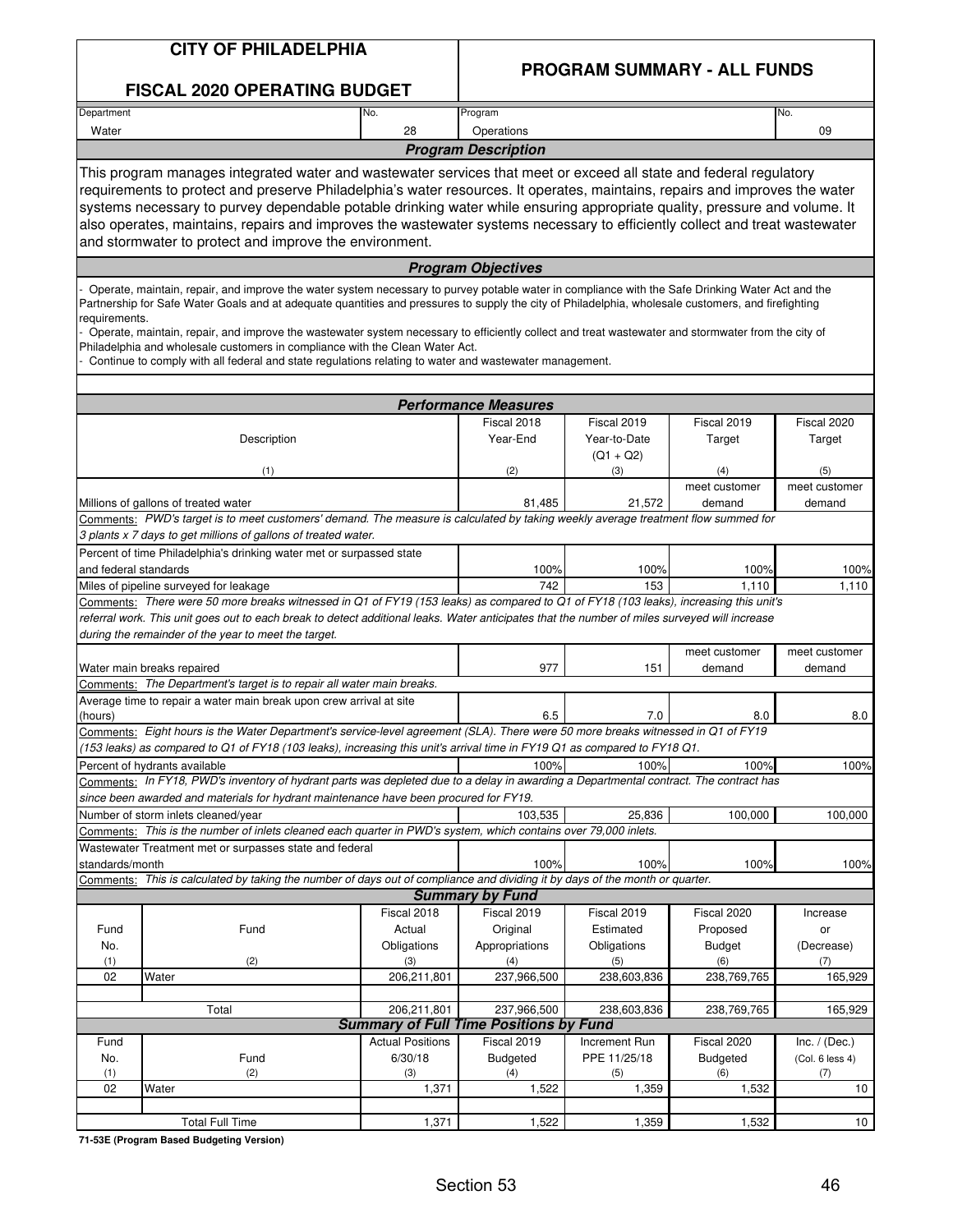## **CITY OF PHILADELPHIA**

#### **FISCAL 2020 OPERATING BUDGET**

## **PROGRAM SUMMARY - ALL FUNDS**

| \~~''''''''' |                                   |             |                                                     |                     |                 |                     |
|--------------|-----------------------------------|-------------|-----------------------------------------------------|---------------------|-----------------|---------------------|
| Department   |                                   | No.         | Program                                             |                     |                 | No.                 |
| Water        |                                   | 28          | Operations                                          |                     |                 | 09                  |
|              |                                   |             | <b>Selected Associated Non-Tax Revenues by Fund</b> |                     |                 |                     |
|              |                                   | Fiscal 2018 | Fiscal 2019                                         | Fiscal 2019         | Fiscal 2020     | Increase            |
| Fund         | Fund                              | Actual      | Original                                            | Estimate            | Proposed        | or                  |
| No.          |                                   | Revenues    | <b>Budget</b>                                       |                     | <b>Budget</b>   | (Decrease)          |
| (1)          | (2)                               | (3)         | (4)                                                 | (5)                 | (6)             | (7)                 |
|              |                                   |             |                                                     |                     |                 |                     |
|              |                                   |             |                                                     |                     |                 |                     |
|              |                                   |             |                                                     |                     |                 |                     |
|              |                                   |             |                                                     |                     |                 |                     |
|              |                                   |             | <b>Selected Associated Capital Projects</b>         |                     |                 |                     |
| Dept.        |                                   | Carry       | Fiscal 2019                                         | Fiscal 2019         | Fiscal 2020     | Fiscal 2020         |
| Where        | Description                       | Forward     | Original Approp.                                    | Original Approp.    | Proposed Budget | Proposed Bdgt       |
| Appropriated |                                   |             | (GO Only)                                           | (All Other Sources) | (GO Only)       | (All Other Sources) |
| (1)          | (2)                               | (3)         | (4)                                                 | (5)                 | (6)             | (7)                 |
| Water        | Improvements to Collector System  | 107,096     |                                                     | 113,000             |                 |                     |
| Water        | Improvements to Conveyance System | 79,880      |                                                     | 89,060              |                 |                     |
| Water        | Improvements to Treat. Facilities | 124,160     |                                                     | 120,000             |                 |                     |
|              |                                   |             |                                                     |                     |                 |                     |
|              |                                   |             |                                                     |                     |                 |                     |
|              |                                   |             |                                                     |                     |                 |                     |
|              |                                   |             |                                                     |                     |                 |                     |
|              |                                   |             |                                                     |                     |                 |                     |
|              |                                   |             |                                                     |                     |                 |                     |
|              |                                   |             |                                                     |                     |                 |                     |
|              |                                   |             |                                                     |                     |                 |                     |
|              |                                   |             |                                                     |                     |                 |                     |
|              |                                   |             |                                                     |                     |                 |                     |
|              |                                   |             |                                                     |                     |                 |                     |
|              |                                   |             | <b>Selected Associated Operating Costs</b>          |                     |                 |                     |
| Dept.        |                                   | Fiscal 2018 | Fiscal 2019                                         | Fiscal 2019         | Fiscal 2020     | Increase            |
| Where        | Description                       | Calculated  | Calculated                                          | Calculated          | Calculated      | or                  |
| Appropriated |                                   | Obligations | Appropriations                                      | Obligations         | <b>Budget</b>   | (Decrease)          |
| (1)          | (2)                               | (3)         | (4)                                                 | (5)                 | (6)             | (7)                 |
| Finance      | Employee Benefits - Civilian      | 34,135,809  | 36,272,808                                          | 36,558,237          | 37,810,458      | 1,252,221           |
| Finance      | Employee Benefits - Uniform       |             |                                                     |                     |                 |                     |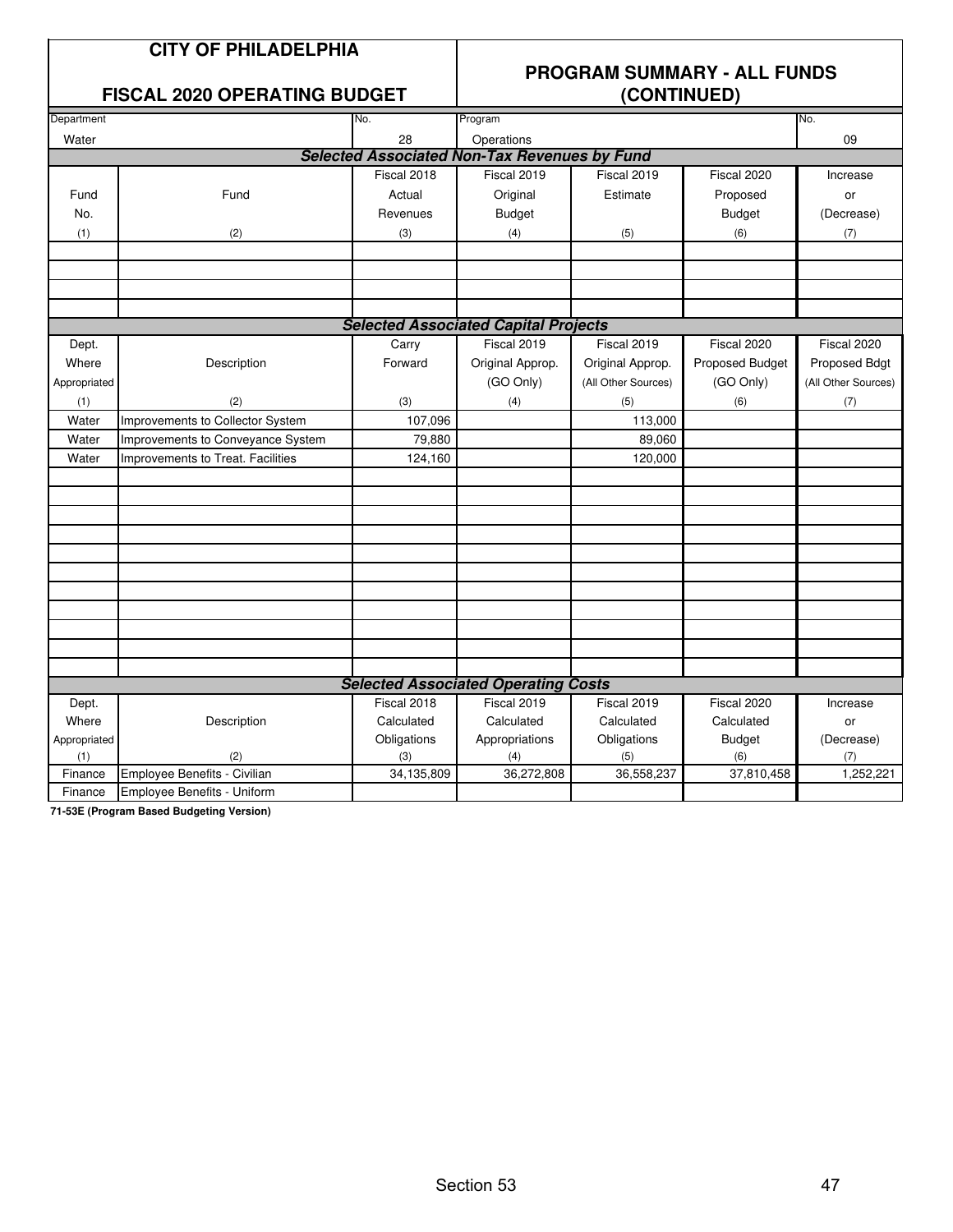|              | <b>CITY OF PHILADELPHIA</b><br><b>FISCAL 2020 OPERATING BUDGET</b> |                                                     |                             |              | <b>PROGRAM SUMMARY</b> |             |
|--------------|--------------------------------------------------------------------|-----------------------------------------------------|-----------------------------|--------------|------------------------|-------------|
| Department   |                                                                    | No.                                                 | Program                     |              |                        | No.         |
| Water        |                                                                    | 28                                                  | Operations                  |              |                        | 09          |
| Fund         |                                                                    | No.                                                 |                             |              |                        |             |
| Water        |                                                                    | 02                                                  |                             |              |                        |             |
|              |                                                                    |                                                     | <b>Summary by Class</b>     |              |                        |             |
|              |                                                                    | Fiscal 2018                                         | Fiscal 2019                 | Fiscal 2019  | Fiscal 2020            | Increase    |
| Class        | Description                                                        | Actual                                              | Original                    | Estimated    | Proposed               | or          |
|              |                                                                    | Obligations                                         | Appropriations              | Obligations  | <b>Budget</b>          | (Decrease)  |
| (1)          | (2)                                                                | (3)                                                 | (4)                         | (5)          | (6)                    | (7)         |
| 100          | <b>Employee Compensation</b>                                       |                                                     |                             |              |                        |             |
| a)           | <b>Personal Services</b>                                           | 79,570,651                                          | 84,552,000                  | 85,217,336   | 88,136,265             | 2,918,929   |
| b)           | <b>Employee Benefits</b>                                           |                                                     |                             |              |                        |             |
| 200          | <b>Purchase of Services</b>                                        | 86,835,447                                          | 105,099,500                 | 105,625,300  | 101,244,300            | (4,381,000) |
| 300          | <b>Materials and Supplies</b>                                      | 37,960,660                                          | 43,462,000                  | 43,081,700   | 43,826,700             | 745,000     |
| 400          | Equipment                                                          | 1,845,043                                           | 4,853,000                   | 4,679,500    | 5,562,500              | 883,000     |
| 500          | Contributions, Indemnities and Taxes                               |                                                     |                             |              |                        |             |
| 700          | Debt Service                                                       |                                                     |                             |              |                        |             |
| 800          | Payments to Other Funds                                            |                                                     |                             |              |                        |             |
| 900          | Advances and Misc. Payments                                        |                                                     |                             |              |                        |             |
|              | Total                                                              | 206,211,801                                         | 237,966,500                 | 238,603,836  | 238,769,765            | 165,929     |
|              |                                                                    |                                                     | <b>Summary of Positions</b> |              |                        |             |
|              |                                                                    | Actual                                              | Fiscal 2019                 | Increment    | Fiscal 2020            | Increase    |
|              |                                                                    | Positions                                           | <b>Budgeted</b>             | Run          | <b>Budgeted</b>        | or          |
| Code         | Category                                                           | 6/30/18                                             | Positions                   | PPE 11/25/18 | Positions              | (Decrease)  |
| (1)          | (2)                                                                | (3)                                                 | (4)                         | (5)          | (6)                    | (7)         |
| 101          | Full Time - Civilian                                               | 1,371                                               | 1,522                       | 1,359        | 1,532                  | 10          |
| 105          | Full Time - Uniform                                                |                                                     |                             |              |                        |             |
|              | Total                                                              | 1,371                                               | 1,522                       | 1,359        | 1,532                  | 10          |
|              |                                                                    | <b>Selected Associated Non-Tax Revenues by Type</b> |                             |              |                        |             |
|              |                                                                    | Fiscal 2018                                         | Fiscal 2019                 | Fiscal 2019  | Fiscal 2020            | Increase    |
|              | Description                                                        | Actual                                              | Original                    | Estimate     | Proposed               | or          |
|              |                                                                    | Revenues                                            | <b>Budget</b>               |              | <b>Budget</b>          | (Decrease)  |
|              | (1)                                                                | (2)                                                 | (3)                         | (4)          | (5)                    | (6)         |
|              | Local (Non-Governmental)                                           |                                                     |                             |              |                        |             |
| Federal      |                                                                    |                                                     |                             |              |                        |             |
| <b>State</b> |                                                                    |                                                     |                             |              |                        |             |
|              | <b>Other Governments</b>                                           |                                                     |                             |              |                        |             |
|              | Other Funds of the City                                            |                                                     |                             |              |                        |             |
|              | Total                                                              |                                                     |                             |              |                        |             |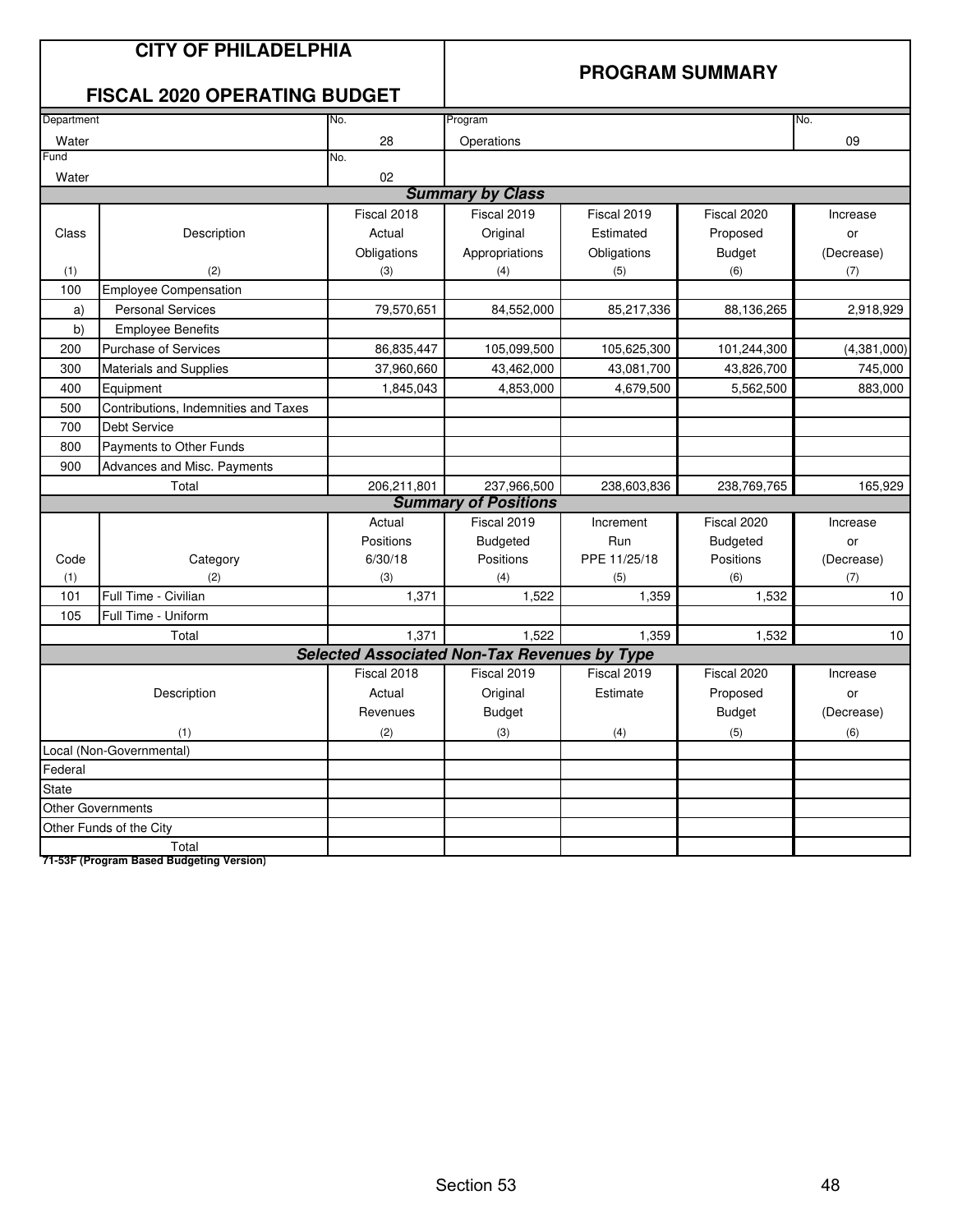|            |              | <b>CITY OF PHILADELPHIA</b><br><b>FISCAL 2020 OPERATING BUDGET</b> |                                    |                              | <b>SCHEDULE 100</b><br><b>LIST OF POSITIONS</b><br><b>BY PROGRAM</b> |                         |                         |                  |              |
|------------|--------------|--------------------------------------------------------------------|------------------------------------|------------------------------|----------------------------------------------------------------------|-------------------------|-------------------------|------------------|--------------|
| Department |              |                                                                    |                                    | No.                          | Program                                                              |                         |                         |                  | No.          |
| Water      |              |                                                                    |                                    | 28                           | Operations                                                           |                         |                         |                  | 09           |
| Fund       |              |                                                                    |                                    | No.                          |                                                                      |                         |                         |                  |              |
| Water      |              |                                                                    |                                    | 02                           |                                                                      |                         |                         |                  |              |
|            |              |                                                                    |                                    | Fiscal                       | Fiscal                                                               |                         | Fiscal                  |                  | Increase     |
|            |              |                                                                    | Salary                             | 2018                         | 2019                                                                 | Increment               | 2020                    | Annual           | (Decrease)   |
| Line       | Class        | Title                                                              | Range                              | Actual Pos.                  | <b>Budgeted</b>                                                      | Run -PPE                | <b>Budgeted</b>         | Salary           | (Col. 8)     |
| No.        | Code         |                                                                    | (in dollars)                       | 6/30/18                      | Positions                                                            | 11/25/18                | Positions               | 7/1/19           | less Col. 6) |
| (1)        | (2)          | (3)                                                                | (4)                                | (5)                          | (6)                                                                  | (7)                     | (8)                     | (9)              | (10)         |
|            |              |                                                                    |                                    |                              |                                                                      |                         |                         |                  |              |
|            |              | TREATMENT HEADQUARTERS                                             |                                    |                              |                                                                      |                         |                         |                  |              |
| 1          | 1A20         | <b>Executive Secretary</b><br><b>Executive Assistant</b>           | 34,978 - 44,970                    | 1                            |                                                                      |                         | 1                       |                  | (1)          |
| 2<br>3     | 2L18<br>2L31 | Administrative Specialist 1                                        | 66,066 - 84,943<br>39,869 - 51,254 |                              |                                                                      |                         |                         | 84,943<br>51,254 | $\mathbf{1}$ |
| 4          | 2L32         | Administrative Specialist 2                                        | 50,798 - 65,315                    | $\overline{c}$               | 2                                                                    | -1                      |                         | 67,899           | (1)          |
| 5          | 3B63         | <b>Environmental Engineer 3</b>                                    | 66,066 - 84,943                    | 1                            | $\mathbf{1}$                                                         | 1                       |                         | 88,316           |              |
| 6          | 3C28         | Water Treatment Plant Manager                                      | 87,956 - 113,079                   | $\overline{c}$               | $\overline{c}$                                                       | $\overline{c}$          | 2                       | 236,393          |              |
| 7          | 3G32         | Science Technician                                                 | 41,745 - 45,749                    | $\mathbf{1}$                 | $\mathbf{1}$                                                         | $\mathbf{1}$            | 1                       | 48,346           |              |
|            |              |                                                                    |                                    | $\overline{7}$               | $\overline{7}$                                                       | 5                       | $\overline{7}$          | 577,151          |              |
|            |              |                                                                    |                                    |                              |                                                                      |                         |                         |                  |              |
|            |              | SAMUEL S. BAXTER WATER TREATMENT PLANT                             |                                    |                              |                                                                      |                         |                         |                  |              |
| 8          | 2L01         | Administrative Technician                                          | 35,132 - 45,179                    |                              |                                                                      |                         | 1                       | 45,179           |              |
| 9          | 3G31         | Chemical Technician Supervisor                                     | 40,866 - 52,535                    | 1                            |                                                                      |                         | 1                       | 54,936           |              |
| 10         | 3B05         | Civil Engineer 1                                                   | 53,280 - 59,942                    |                              |                                                                      |                         |                         |                  | (1)          |
| 11         | 3B06         | Civil Engineer 2                                                   | 58,048 - 65,315                    |                              |                                                                      |                         | 1                       | 65,315           |              |
| 12         | 1A04         | Clerk 3                                                            | 38,634 - 42,156                    | 1                            |                                                                      |                         |                         |                  |              |
| 13         | 6G28         | <b>Construction Trade Inspector</b>                                | 48,822 - 53,847                    | 1                            |                                                                      | 1                       |                         |                  |              |
| 14         | 7D11         | <b>Custodial Worker 1</b>                                          | 31,468 - 33,772                    | $\overline{c}$               | 2                                                                    | $\overline{\mathbf{c}}$ | $\overline{\mathbf{c}}$ | 71,020           |              |
| 15         | 1D41         | Data Services Support Clerk                                        | 35,282 - 38,348                    |                              |                                                                      |                         |                         | 41,123           |              |
| 16         | 7K01         | Electrician 1                                                      | 40,709 - 44,533                    | 1                            |                                                                      |                         |                         |                  |              |
| 17         | 7K02         | Electrician 2                                                      | 42,674 - 46,830                    | 1                            |                                                                      |                         | 1                       | 46,830           |              |
| 18         | 7K63         | Electronic Technician 1                                            | 42,674 - 46,830                    | $\overline{c}$               |                                                                      | 3                       | $\overline{c}$          | 96,610           |              |
| 19         | 7K64         | Electronic Technician 2                                            | 47,390 - 52,234                    | 1                            | 5                                                                    |                         | 4                       | 208,936          | (1)          |
| 20         | 7K68         | Electronic Technician Group Leader                                 | 50,371 - 55,592                    | 1                            |                                                                      | -1                      |                         | 58,285           |              |
| 21         | 7B13         | Emergency Water Distribution Repair Helper                         | 38,634 - 42,156                    | 1                            |                                                                      |                         |                         |                  |              |
| 22         |              | 3B74 Engineering Specialist                                        | 60,210 - 77,405                    |                              |                                                                      |                         |                         |                  |              |
| 23         |              | 3B63 Environmental Engineer 3                                      | 66,066 - 84,943                    |                              |                                                                      |                         | 1                       | 88,116           | 1            |
| 24         |              | 3B64 Environmental Engineer 4                                      | 80,752 - 103,819                   | 1                            | 1                                                                    | 1                       | 1                       | 107,759          |              |
| 25         |              | 3B04 Graduate Civil Engineer                                       | 55,164 - 55,164                    | $\mathbf{1}$                 |                                                                      |                         |                         |                  |              |
| 26         |              | 7C13 Heavy Equipment Operator 1                                    | 41,745 - 45,749                    | 1                            | 1                                                                    | -1                      | $\mathbf{1}$            | 47,946           |              |
| 27         |              | 7K15 Industrial Electrician 1                                      | 49,191 - 50,736                    | $\overline{\mathbf{c}}$      | 1                                                                    | $\overline{\mathbf{c}}$ |                         |                  | (1)          |
| 28         | 7K17         | Industrial Electrician 2                                           | 48,822 - 53,847                    | 1                            | 3                                                                    | 1                       | 4                       | 225,150          |              |
| 29         |              | 7K18 Industrial Electrician Group Leader                           | 52,034 - 57,480                    | 1                            | 1                                                                    | 1                       |                         | 60,029           |              |
| 30         |              | 7J35 Industrial Process Mach Mec. Group Leader                     | 47,390 - 52,234                    | 1                            | 1<br>$\overline{7}$                                                  | $\mathbf{1}$            | 1                       | 54,826           |              |
| 31<br>32   | 7J34<br>7K81 | Industrial Process Machinery Mechanic                              | 43,718 - 48,038                    | 5<br>$\overline{\mathbf{c}}$ |                                                                      | 5<br>1                  | 7                       | 354,369          |              |
| 33         |              | Instrumentation Technician 1<br>7A06 Labor Crew Chief 1            | 40,709 - 44,533<br>40,709 - 44,533 | 1                            | 1                                                                    | 1                       | 1                       | 44,457           |              |
| 34         | 7J15         | Machinery & Equipment Mechanic                                     | 42,674 - 46,830                    | 1                            | 1                                                                    | 1                       | 1                       | 48,235           |              |
| 35         |              | 7H04 Maintenance Mechanic 1                                        | 41,745 - 45,749                    | 1                            |                                                                      | $\mathbf{1}$            |                         |                  |              |
| 36         |              | 6D03 Municipal Guard                                               | 36,332 - 39,539                    | 2                            | 2                                                                    | $\overline{c}$          | 2                       | 82,275           |              |
| 37         |              | 3G32 Science Technician                                            | 41,745 - 45,749                    | 5                            | 6                                                                    | 6                       | 6                       | 276,661          |              |
| 38         |              | 1E58 Scientific Applications Systems Analyst                       | 64,456 - 82,871                    | 1                            | 1                                                                    |                         | 1                       | 82,871           |              |
| 39         | 7A03         | Semiskilled Laborer                                                | 35,282 - 38,348                    | 2                            | 2                                                                    | 2                       | 2                       | 78,580           |              |
| 40         |              | 1F06 Stores Worker                                                 | 36,332 - 39,539                    | 1                            | $\mathbf{1}$                                                         | 1                       |                         | 42,350           |              |
|            |              | 71-53I (Program Based Budgeting Version)                           |                                    |                              |                                                                      |                         |                         |                  |              |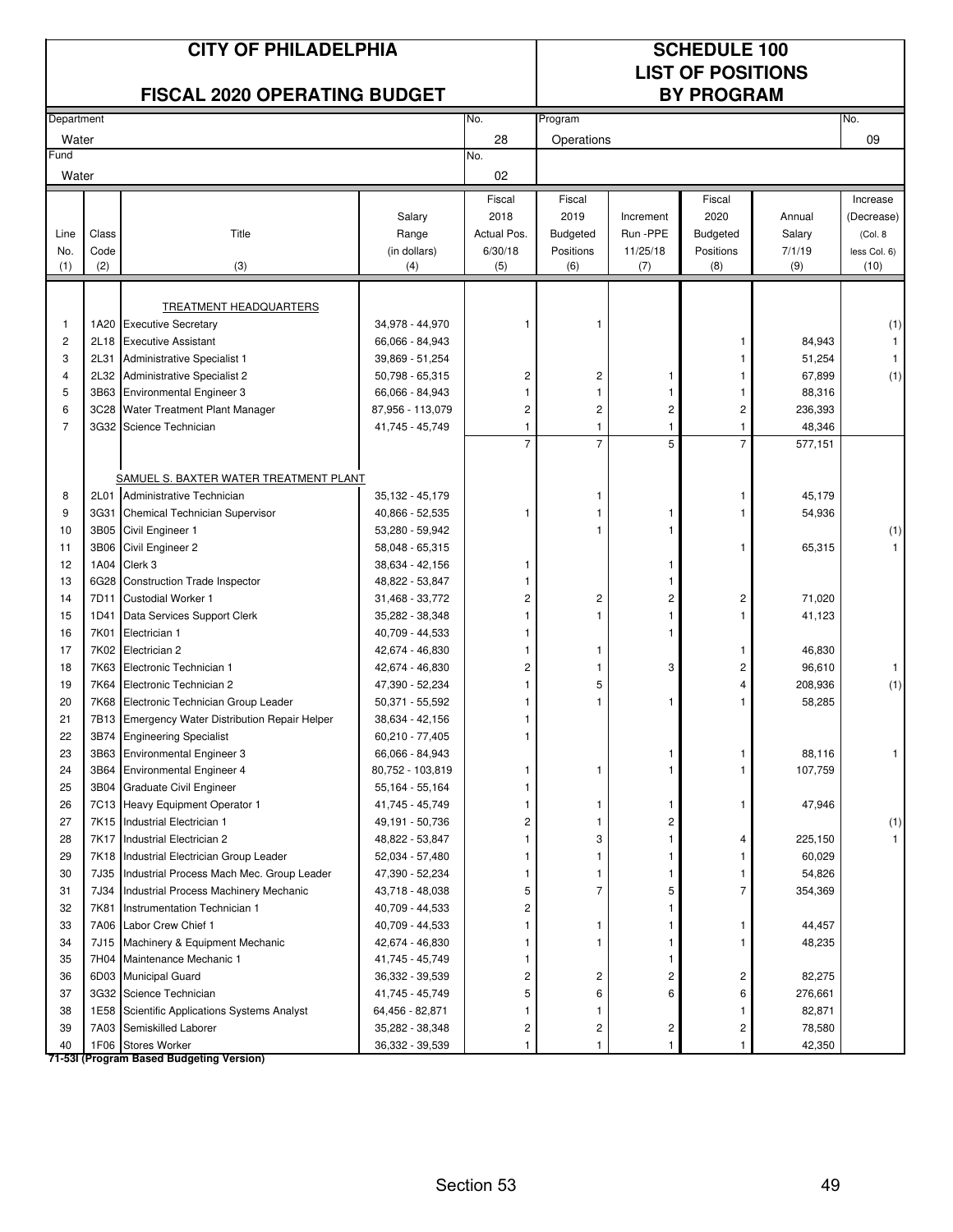|            |       | <b>CITY OF PHILADELPHIA</b><br><b>FISCAL 2020 OPERATING BUDGET</b> |                  |                | <b>SCHEDULE 100</b><br><b>LIST OF POSITIONS</b><br><b>BY PROGRAM</b> |           |                 |           |                        |
|------------|-------|--------------------------------------------------------------------|------------------|----------------|----------------------------------------------------------------------|-----------|-----------------|-----------|------------------------|
| Department |       |                                                                    |                  | No.            | Program                                                              |           |                 |           | No.                    |
| Water      |       |                                                                    |                  | 28             | Operations                                                           |           |                 |           | 09                     |
| Fund       |       |                                                                    |                  | No.<br>02      |                                                                      |           |                 |           |                        |
| Water      |       |                                                                    |                  |                |                                                                      |           |                 |           |                        |
|            |       |                                                                    | Salary           | Fiscal<br>2018 | Fiscal<br>2019                                                       | Increment | Fiscal<br>2020  | Annual    | Increase               |
| Line       | Class | Title                                                              | Range            | Actual Pos.    | <b>Budgeted</b>                                                      | Run -PPE  | <b>Budgeted</b> | Salary    | (Decrease)<br>(Col. 8) |
| No.        | Code  |                                                                    | (in dollars)     | 6/30/18        | Positions                                                            | 11/25/18  | Positions       | 7/1/19    | less Col. 6)           |
| (1)        | (2)   | (3)                                                                | (4)              | (5)            | (6)                                                                  | (7)       | (8)             | (9)       | (10)                   |
|            |       | SAMUEL S. BAXTER WATER TREATMENT PLANT (continued)                 |                  |                |                                                                      |           |                 |           |                        |
| 41         |       | 7J32 Water Maintenance Superintendent                              | 58,004 - 74,560  |                | 1                                                                    |           |                 | 74,153    |                        |
| 42         | 7J33  | Water Maintenance Supervisor                                       | 49,864 - 64,111  |                |                                                                      |           |                 | 67,459    |                        |
| 43         | 7B01  | Water Operations Repair Helper                                     | 35,282 - 38,348  | 1              | 1                                                                    | 1         | 1               | 39,498    |                        |
| 44         | 3B59  | Water Plant Assistant Manager                                      | 70,832 - 91,065  |                | 1                                                                    |           | 1               | 91,065    |                        |
| 45         | 7E46  | Water Treatment Plant Operations Crew Chief                        | 43,718 - 48,038  | 5              | 5                                                                    | 5         | 5               | 252,521   |                        |
| 46         | 7E45  | Water Treatment Plant Operator                                     | 39,670 - 43,331  | 4              | $\overline{\mathbf{4}}$                                              | 3         | 4               | 175,163   |                        |
|            |       |                                                                    |                  | 55             | 56                                                                   | 51        | 57              | 2,981,717 |                        |
|            |       |                                                                    |                  |                |                                                                      |           |                 |           |                        |
|            |       | QUEEN LANE WATER TREATMENT PLANT                                   |                  |                |                                                                      |           |                 |           |                        |
| 47         |       | 1A04 Clerk 3                                                       | 38,634 - 42,156  | 1              | 1                                                                    | 1         | 1               | 44,246    |                        |
| 48         |       | 1A12 Clerk Typist 2                                                | 32,688 - 35,342  |                | $\mathbf{1}$                                                         |           | 1               | 35,469    |                        |
| 49         | 1E07  | Local Area Network Administrator                                   | 60,210 - 77,405  |                | $\mathbf{1}$                                                         |           |                 | 81,352    |                        |
| 50         | 1F06  | <b>Stores Worker</b>                                               | 36,332 - 39,539  |                | 1                                                                    |           |                 | 42,150    |                        |
| 51         | 3B59  | Water Plant Assistant Manager                                      | 70,832 - 91,065  |                |                                                                      |           |                 |           |                        |
| 52         | 3B60  | Graduate Environmental Engineer                                    | 55,164 - 55,164  |                | 1                                                                    |           | 1               | 55,164    |                        |
| 53         | 3B63  | <b>Environmental Engineer 3</b>                                    | 66,066 - 84,943  |                | 1                                                                    |           | 1               | 84,943    |                        |
| 54         | 3B64  | <b>Environmental Engineer 4</b>                                    | 80,752 - 103,819 | 1              | 1                                                                    |           | 1               | 103,819   |                        |
| 55         | 3B74  | <b>Engineering Specialist</b>                                      | 60,210 - 77,405  | $\overline{c}$ |                                                                      |           |                 |           |                        |
| 56         | 3G31  | Chemical Technician Supervisor                                     | 40,866 - 52,535  | 1              | 1                                                                    | 1         | 1               | 55,336    |                        |
| 57         |       | 3G32 Science Technician                                            | 41,745 - 45,749  | 5              | 5                                                                    | 4         | 5               | 238,982   |                        |
| 58         |       | 6D03 Municipal Guard                                               | 36,332 - 39,539  | $\overline{c}$ | $\overline{c}$                                                       | 2         | 2               | 83,500    |                        |
| 59         | 7A03  | Semiskilled Laborer                                                | 35,282 - 38,348  | 3              | 3                                                                    | 2         | 3               | 117,529   |                        |
| 60         | 7A06  | Labor Crew Chief 1                                                 | 40,709 - 44,533  |                | 1                                                                    |           | 1               | 45,364    |                        |
| 61         | 7B01  | Water Operations Repair Helper                                     | 35,282 - 38,348  |                | 3                                                                    |           | 3               | 112,188   |                        |
| 62         |       | 7C11 Equipment Operator I                                          | 36,332 - 39,539  | 1              | 1                                                                    |           |                 | 42,350    |                        |
| 63         |       | 7D11 Custodial Worker 1                                            | 31,468 - 33,772  |                |                                                                      |           |                 | 33,177    |                        |
| 64         |       | 7E45 Water Treatment Plant Operator                                | 39,670 - 43,331  | 4              | 4                                                                    | 4         | 4               | 178,078   |                        |
| 65         |       | 7E46 Water Treatment Plant Operations Crew Chief                   | 43,718 - 48,038  | 4              | 5                                                                    | 4         | 5               | 253,021   |                        |
| 66         |       | 7E58 Reservoirs Maintenance Supervisor                             | 44,891 - 49,386  | 1              | $\mathbf{1}$                                                         | 1         | 1               | 52,693    |                        |
| 67         |       | 7J15 Machinery & Equipment Mechanic                                | 42,674 - 46,830  | 3              | 3                                                                    | 3         | 2               | 96,460    | (1)                    |
| 68         | 7J32  | Water Maintenance Superintendent                                   | 58,004 - 74,560  |                | 1                                                                    |           | 1               | 78,022    |                        |
| 69         |       | 7J33 Water Maintenance Supervisor                                  | 49,864 - 64,111  |                | 1                                                                    |           | 1               | 67,259    |                        |
| 70         | 7J34  | Industrial Process Machinery Mechanic                              | 43,718 - 48,038  | 5              | 5                                                                    | 5         | 6               | 302,785   |                        |
| 71         | 7J35  | Industrial Process Mechanic Group Leader                           | 47,390 - 52,234  | 1              | 1                                                                    |           | 1               | 55,226    |                        |
| 72         | 7K01  | Electrician 1                                                      | 40,709 - 44,533  |                | 2                                                                    |           | 1               | 44,533    | (1)                    |
| 73         |       | 7K02 Electrician 2                                                 | 42,674 - 46,830  | 1              | $\mathbf{1}$                                                         | 1         |                 |           | (1)                    |
| 74         | 7K15  | Industrial Electrician I                                           | 49,191 - 50,736  |                |                                                                      |           | 1               | 53,083    |                        |
| 75         | 7K17  | Industrial Electrician 2                                           | 48,822 - 53,847  |                | 1                                                                    |           | 2               | 112,975   |                        |
| 76         |       | 7K18 Industrial Electrician Group Leader                           | 52,034 - 57,480  | 1              | 1                                                                    | 1         | 1               | 60,629    |                        |
| 77         |       | 7K63 Electronic Technician 1                                       | 42,674 - 46830   |                |                                                                      |           |                 |           |                        |
| 78         |       | 7K64 Electronic Technician 2                                       | 47,390 - 52,234  | 3              | 3                                                                    | 3         | 4               | 219,304   |                        |
| 79         | 7K68  | Electronic Technician Group Leader                                 | 50,371 - 55,592  |                | 1                                                                    |           | 1               | 55,592    |                        |
| 80         | 7K81  | Instrumentation Technician 1                                       | 40,709 - 44,533  |                | 1                                                                    |           |                 |           | (1)                    |
|            |       | 71-53I (Program Based Budgeting Version)                           |                  | 51             | 55                                                                   | 50        | 55              | 2,805,229 |                        |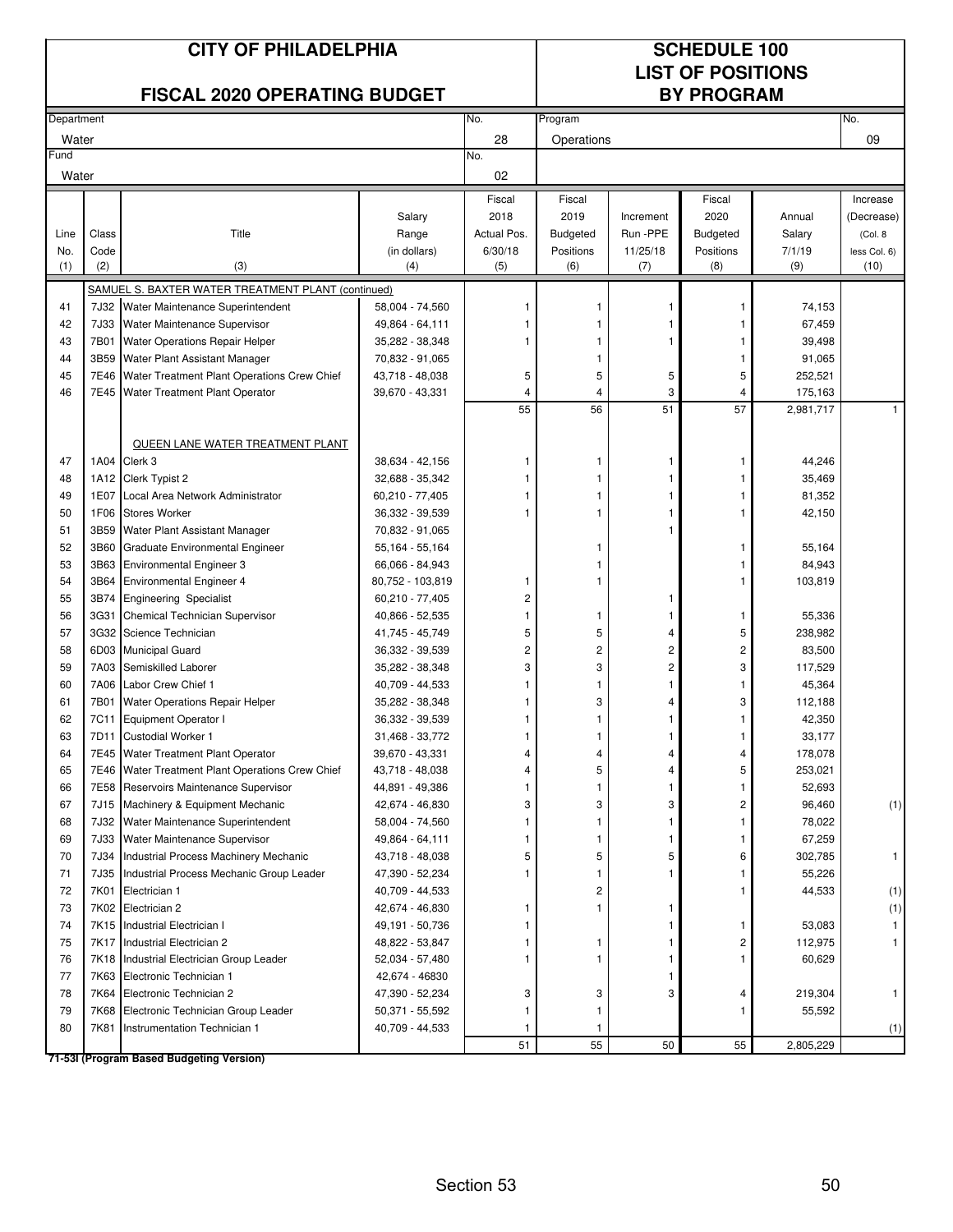|            |       | <b>CITY OF PHILADELPHIA</b><br><b>FISCAL 2020 OPERATING BUDGET</b> |                                    |             | <b>SCHEDULE 100</b><br><b>LIST OF POSITIONS</b><br><b>BY PROGRAM</b> |                         |                         |           |                |
|------------|-------|--------------------------------------------------------------------|------------------------------------|-------------|----------------------------------------------------------------------|-------------------------|-------------------------|-----------|----------------|
| Department |       |                                                                    |                                    | No.         | Program                                                              |                         |                         |           | No.            |
| Water      |       |                                                                    |                                    | 28          | Operations                                                           |                         |                         |           | 09             |
| Fund       |       |                                                                    |                                    | No.         |                                                                      |                         |                         |           |                |
| Water      |       |                                                                    |                                    | 02          |                                                                      |                         |                         |           |                |
|            |       |                                                                    |                                    | Fiscal      | Fiscal                                                               |                         | Fiscal                  |           | Increase       |
|            |       |                                                                    | Salary                             | 2018        | 2019                                                                 | Increment               | 2020                    | Annual    | (Decrease)     |
| Line       | Class | Title                                                              | Range                              | Actual Pos. | <b>Budgeted</b>                                                      | Run -PPE                | <b>Budgeted</b>         | Salary    | (Col. 8)       |
| No.        | Code  |                                                                    | (in dollars)                       | 6/30/18     | Positions                                                            | 11/25/18                | Positions               | 7/1/19    | less Col. 6)   |
| (1)        | (2)   | (3)                                                                | (4)                                | (5)         | (6)                                                                  | (7)                     | (8)                     | (9)       | (10)           |
|            |       |                                                                    |                                    |             |                                                                      |                         |                         |           |                |
|            |       | <b>BELMONT WATER TREATMENT PLANT</b><br>1A02 Clerk I               |                                    |             |                                                                      |                         |                         |           |                |
| 81         |       |                                                                    | $30,043 - 32,081$                  | 1           |                                                                      |                         | 1                       | 32,081    | -1             |
| 82<br>83   | 1E58  | 1B10 Account Clerk<br>Scientific Applications Systems Analyst      | 36,332 - 39,539                    | 1           | 1<br>1                                                               |                         | 1                       | 86,382    | (1)            |
| 84         | 1F06  | <b>Stores Worker</b>                                               | 64,456 - 82,871                    | 1           | 1                                                                    | -1                      | 1                       |           |                |
| 85         | 2L01  | Administrative Technician                                          | 36,332 - 39,539                    | 1           | 1                                                                    |                         |                         | 41,350    |                |
| 86         | 3B59  | Water Plant Assistant Manager                                      | 35,132 - 45,179                    |             |                                                                      |                         |                         | 48,159    | 1              |
| 87         | 3B60  | Graduate Environmental Engineer                                    | 70,832 - 91,065                    | 1           |                                                                      |                         |                         | 91,065    |                |
| 88         | 3B61  | <b>Environmental Engineer 1</b>                                    | 55,164 - 55,164<br>53,280 - 59,942 |             | 1                                                                    |                         | 1                       | 61,740    |                |
| 89         | 3B63  | <b>Environmental Engineer 3</b>                                    | 66,066 - 84,943                    |             | 1                                                                    |                         | 1                       | 88,116    |                |
| 90         | 3B64  | <b>Environmental Engineer 4</b>                                    | 80,752 - 103,819                   |             | 1                                                                    |                         | 1                       | 103,819   |                |
| 91         | 3B74  | <b>Engineering Specialist</b>                                      | 60,210 - 77,405                    | 1           |                                                                      |                         |                         |           |                |
| 92         | 3G31  | Chemical Technician Supervisor                                     | 40,866 - 52,535                    |             | 1                                                                    |                         | 1                       | 55,536    |                |
| 93         | 3G32  | Science Technician                                                 | 41,745 - 45,749                    | 4           | 5                                                                    | 5                       | 5                       | 236,008   |                |
| 94         | 6D03  | <b>Municipal Guard</b>                                             | 36,332 - 39,539                    | 1           | 2                                                                    | 1                       | $\overline{\mathbf{c}}$ | 83,100    |                |
| 95         | 7A03  | Semiskilled Laborer                                                | 35,282 - 38,348                    | 1           |                                                                      | -1                      | 1                       | 40,123    | 1              |
| 96         | 7A06  | Labor Crew Chief 1                                                 | 40,709 - 44,533                    | 1           | 1                                                                    | -1                      | 1                       | 47,494    |                |
| 97         | 7B01  | Water Operations Repair Helper                                     | 35,282 - 38,348                    | 3           | 4                                                                    | 3                       | 3                       | 118,495   | (1)            |
| 98         | 7C11  | <b>Equipment Operator 1</b>                                        | 36,332 - 39,539                    | 1           | 1                                                                    | 1                       | 1                       | 39,622    |                |
| 99         | 7D11  | <b>Custodial Worker 1</b>                                          | 31,468 - 33,772                    | 2           | 1                                                                    | $\mathbf 2$             | 1                       | 34,876    |                |
| 100        | 7E45  | Water Treatment Plant Operator                                     | 39,670 - 43,331                    | 4           | 4                                                                    | $\overline{4}$          | 4                       | 174,108   |                |
| 101        |       | 7E46 Water Treatment Plant Operations Crew Chief                   | 43,718 - 48,038                    | 5           | 5                                                                    | 5                       | 5                       | 253,521   |                |
| 102        | 7J15  | Machinery & Equipment Mechanic                                     | 42,674 - 46,830                    | 3           | 1                                                                    | 3                       | 3                       | 145,140   | $\overline{c}$ |
| 103        | 7J32  | Water Maintenance Superintendent                                   | 58,004 - 74,560                    | 1           | 2                                                                    | $\overline{c}$          |                         | 69,795    | (1)            |
| 104        | 7J33  | Water Maintenance Supervisor                                       | 49,864 - 64,111                    | 1           | 1                                                                    | $\overline{1}$          |                         | 67,459    |                |
| 105        |       | 7J34 Industrial Process Machinery Mechanic                         | 43,718 - 48,038                    | 4           | 6                                                                    | 3                       | 5                       | 255,521   | (1)            |
| 106        |       | 7J35 Industrial Process Mechanic Group Leader                      | 47,390 - 52,234                    | 1           | 1                                                                    |                         |                         | 55,026    |                |
| 107        |       | 7K01 Electrician 1                                                 | 40,709 - 44,533                    |             | 2                                                                    |                         |                         |           | (2)            |
| 108        |       | 7K02 Electrician 2                                                 | 42,674 - 46,830                    | 1           |                                                                      | 1                       | 1                       | 47,420    |                |
| 109        |       | 7K15 Industrial Electrician 1                                      | 49,191 - 50,736                    |             | 1                                                                    | 1                       |                         |           | (1)            |
| 110        |       | 7K17 Industrial Electrician 2                                      | 48,822 - 53,847                    |             | 3                                                                    |                         | 3                       | 168,862   |                |
| 111        |       | 7K18 Industrial Electrician Group Leader                           | 52,034 - 57,480                    | 2           |                                                                      |                         | 1                       | 60,829    |                |
| 112        |       | 7K64 Electronic Technician 2                                       | 47,390 - 52,234                    | 3           | 3                                                                    | 3                       | 3                       | 165,078   |                |
| 113        |       | 7K68 Electronic Technician Group Leader                            | 50,371 - 55,592                    | 1           | 1                                                                    | $\mathbf{1}$            | $\mathbf{1}$            | 58,485    |                |
| 114        |       | 7K81 Instrumentation Technician 1                                  | 40,709 - 44,533                    | 2           |                                                                      | $\overline{\mathbf{c}}$ | 2                       | 93,188    | 2              |
|            |       |                                                                    |                                    | 50          | 53                                                                   | 49                      | 54                      | 2,822,398 |                |
|            |       |                                                                    |                                    |             |                                                                      |                         |                         |           |                |
|            |       | 71-53I (Program Based Budgeting Version)                           |                                    |             |                                                                      |                         |                         |           |                |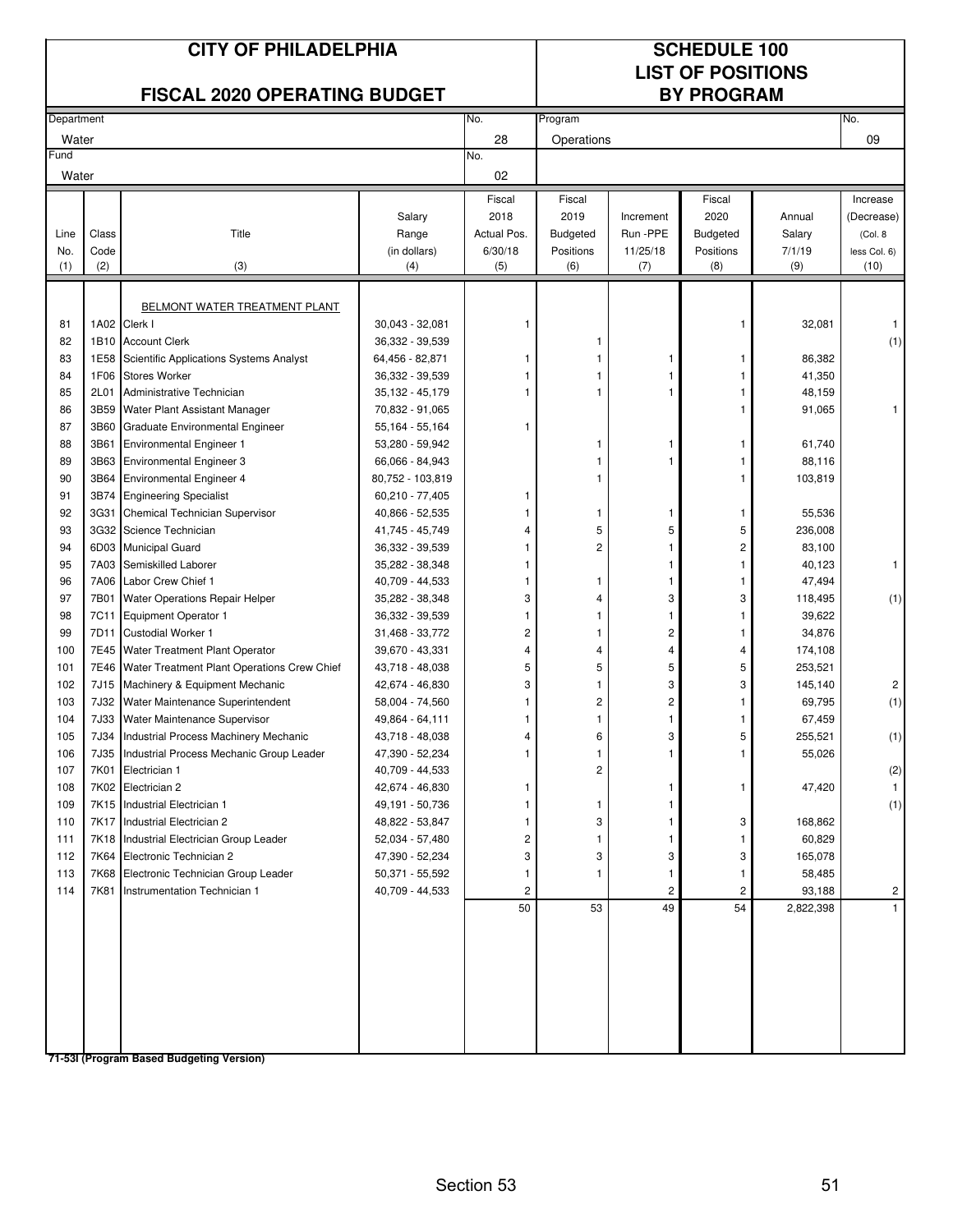|            |              | <b>CITY OF PHILADELPHIA</b><br><b>FISCAL 2020 OPERATING BUDGET</b>   |                                    |                | <b>SCHEDULE 100</b><br><b>LIST OF POSITIONS</b><br><b>BY PROGRAM</b> |                    |                 |                  |                         |
|------------|--------------|----------------------------------------------------------------------|------------------------------------|----------------|----------------------------------------------------------------------|--------------------|-----------------|------------------|-------------------------|
| Department |              |                                                                      |                                    | No.            | Program                                                              |                    |                 |                  | No.                     |
| Water      |              |                                                                      |                                    | 28             | Operations                                                           |                    |                 |                  | 09                      |
| Fund       |              |                                                                      |                                    | No.            |                                                                      |                    |                 |                  |                         |
| Water      |              |                                                                      |                                    | 02             |                                                                      |                    |                 |                  |                         |
|            |              |                                                                      |                                    | Fiscal         | Fiscal                                                               |                    | Fiscal          |                  | Increase                |
|            |              |                                                                      | Salary                             | 2018           | 2019                                                                 | Increment          | 2020            | Annual           | (Decrease)              |
| Line       | Class        | Title                                                                | Range                              | Actual Pos.    | <b>Budgeted</b>                                                      | Run -PPE           | <b>Budgeted</b> | Salary           | (Col. 8                 |
| No.        | Code         |                                                                      | (in dollars)                       | 6/30/18        | Positions                                                            | 11/25/18           | Positions       | 7/1/19           | less Col. 6)            |
| (1)        | (2)          | (3)                                                                  | (4)                                | (5)            | (6)                                                                  | (7)                | (8)             | (9)              | (10)                    |
|            |              | LOAD CONTROL                                                         |                                    |                |                                                                      |                    |                 |                  |                         |
| 115        | 1A04         | Clerk 3                                                              | 38,634 - 42,156                    |                |                                                                      |                    |                 |                  |                         |
| 116        | 1D41         | Data Services Support Clerk                                          | 35,282 - 38,348                    | 1              | 1                                                                    |                    |                 |                  | (1)                     |
| 117        | 3A01         | <b>Engineering Aide 1</b>                                            | 35,282 - 38,348                    | 1              |                                                                      |                    |                 |                  |                         |
| 118        |              | 3A02 Engineering Aide 2                                              | 38,634 - 42,156                    | 1              | 1<br>1                                                               |                    | 1               | 42,156           |                         |
| 119<br>120 | 3A11<br>3A12 | <b>Engineering Technician 1</b>                                      | 43,718 - 48,038                    |                |                                                                      |                    | 1               |                  | (1)                     |
| 121        | 3B04         | <b>Engineering Technician 2</b><br><b>Graduate Civil Engineer</b>    | 46,085 - 50,736<br>55,164 - 55,164 | 1              |                                                                      |                    |                 | 50,736           |                         |
| 122        | 3B05         | Civil Engineer 1                                                     | 53,280 - 59,942                    |                | 1                                                                    | 1                  | 1               | 61,740           |                         |
| 123        |              | 3B06 Civil Engineer 2                                                | 58,048 - 65,315                    | 2              | 1                                                                    | 2                  | 2               | 134,549          | $\mathbf{1}$            |
| 124        | 3B47         | Water Transport Engineer 1                                           | 66,066 - 84,943                    | 4              | 4                                                                    | 3                  | 4               | 355,398          |                         |
| 125        | 3B48         | Water Transport Engineer 2                                           | 75,589 - 97,192                    |                | 1                                                                    | 1                  | 1               | 100,733          |                         |
| 126        | 3B60         | <b>Graduate Environmental Engineer</b>                               | 55,164 - 55,164                    |                | 1                                                                    |                    |                 |                  | (1)                     |
| 127        | 3B74         | <b>Engineering Specialist</b>                                        | 60,210 - 77,405                    | 3              | 4                                                                    | 2                  | 5               | 402,261          |                         |
| 128        | 7E61         | Water Transport System Operator                                      | 47,390 - 52,234                    | 4              | 4                                                                    | 4                  | 4               | 220,104          |                         |
| 129        | 7K63         | Electronic Technician 1                                              | 42,674 - 46,830                    | 1              | 2                                                                    | $\mathbf{1}$       | 2               | 96,470           |                         |
| 130        | 7K64         | Electronic Technician 2                                              | 47,390 - 52,234                    | 3              | 4                                                                    | 3                  | 4               | 219,037          |                         |
| 131        | 7K67         | Electronic Equipment Supervisor                                      | 52,071 - 66,947                    | 1              | 1                                                                    |                    | 1               | 66,947           |                         |
| 132        | 7K68         | Electronic Technician Group Leader                                   | 50,371 - 55,592                    | 1              | 2                                                                    | -1                 | $\overline{c}$  | 115,770          |                         |
|            |              |                                                                      |                                    | 23             | 28                                                                   | 21                 | 28              | 1,865,901        |                         |
|            |              |                                                                      |                                    |                |                                                                      |                    |                 |                  |                         |
|            |              | <b>DISTRIBUTION</b>                                                  |                                    |                |                                                                      |                    |                 |                  |                         |
| 133        |              | 1A04 Clerk 3                                                         | 38.634 - 42.156                    | 1              | 1                                                                    | 1                  | 1               | 44,446           |                         |
| 134        | 1A11         | Clerk Typist 1                                                       | 30,043 - 32,081                    |                | 2                                                                    |                    |                 |                  | (2)                     |
| 135        | 1A12         | Clerk Typist 2                                                       | 32,688 - 35,342                    | 6              | $\overline{\mathbf{c}}$                                              | 6                  | 6               | 211.673          | 4                       |
| 136        | 1A21         | <b>Clerical Supervisor 1</b>                                         | 36,332 - 39,539                    | 1              | 1                                                                    |                    |                 |                  | (1)                     |
| 137        | 1B10         | <b>Account Clerk</b>                                                 | 36,332 - 39,539                    |                |                                                                      |                    |                 |                  |                         |
| 138        | 1D41         | Data Services Support Clerk                                          | 35,282 - 38,348                    | 1              | 1<br>1                                                               | -1                 |                 |                  | (1)                     |
| 139<br>140 | 2L08<br>3A12 | Admin Services Supervisor - Confidential<br>Engineering Technician 2 | 40,866 - 52,535<br>46,085 - 50,736 | 1<br>1         | 1                                                                    | -1<br>$\mathbf{1}$ | 1<br>1          | 54,736<br>53,083 |                         |
| 141        | 6F11         | <b>Utility Representative</b>                                        | 38,634 - 42,156                    | 4              | 4                                                                    | 3                  | $\overline{7}$  | 312,053          | 3                       |
| 142        | 7A03         | Semi-Skilled Laborer                                                 | 35,282 - 38,348                    | $\overline{7}$ | 1                                                                    | $\overline{7}$     | 5               | 199,396          |                         |
| 143        | 7B01         | Water Operations Repair Helper                                       | 35,282 - 38,348                    | 32             | 59                                                                   | 37                 | 51              | 1,959,107        | (8)                     |
| 144        | 7B02         | Water Distribution Repair Worker                                     | 37,483 - 40,848                    | 71             | 71                                                                   | 63                 | 71              | 3,015,791        |                         |
| 145        | 7B03         | Water Distribution Crew Chief                                        | 41,745 - 45,749                    | 22             | 20                                                                   | 21                 | 22              | 1,059,222        | $\overline{\mathbf{c}}$ |
| 146        | 7B05         | Water Conveyance Supervisor                                          | 52,071 - 66,947                    | 12             | 12                                                                   | 12                 | 12              | 820,782          |                         |
| 147        |              | 7B06 Water Conveyance Systems Ass't Sup.                             | 58,004 - 74,560                    | 3              | 3                                                                    | 3                  | 3               | 235,265          |                         |
| 148        | 7B07         | Water Conveyance Systems Superintendent                              | 75,589 - 97,192                    | 1              | 1                                                                    | -1                 | 1               | 101,933          |                         |
| 149        | 7B11         | Water Main Equipment Mechanic                                        | 38,634 - 42,156                    | 4              | 4                                                                    | 4                  | 4               | 177,983          |                         |
| 150        | 7B13         | <b>Emergency Water Distribution Repair Worker</b>                    | 38,634 - 42,156                    | 23             | 24                                                                   | 23                 | 24              | 1,059,375        |                         |
| 151        |              | 7B14 Emergency Water Distribution Crew Chief                         | 41,745 - 45,749                    | 4              | 4                                                                    | $\overline{4}$     | 4               | 193,386          |                         |
| 152        | 7C11         | <b>Equipment Operator 1</b>                                          | 36,332 - 39,539                    | 21             | 24                                                                   | 20                 | 22              | 910,230          | (2)                     |
| 153        |              | 7C12 Equipment Operator 2 (TA)                                       | 39,670 - 43,331                    | 5              | 3                                                                    | 6                  | 5               | 227,891          | 2                       |
| 154        |              | 7C13 Heavy Equipment Operator 1 (EMW)                                | 41,745 - 45,749                    | 16             | 16                                                                   | 14                 | 17              | 824,076          |                         |
|            |              | 71-53I (Program Based Budgeting Version)                             |                                    |                |                                                                      |                    |                 |                  |                         |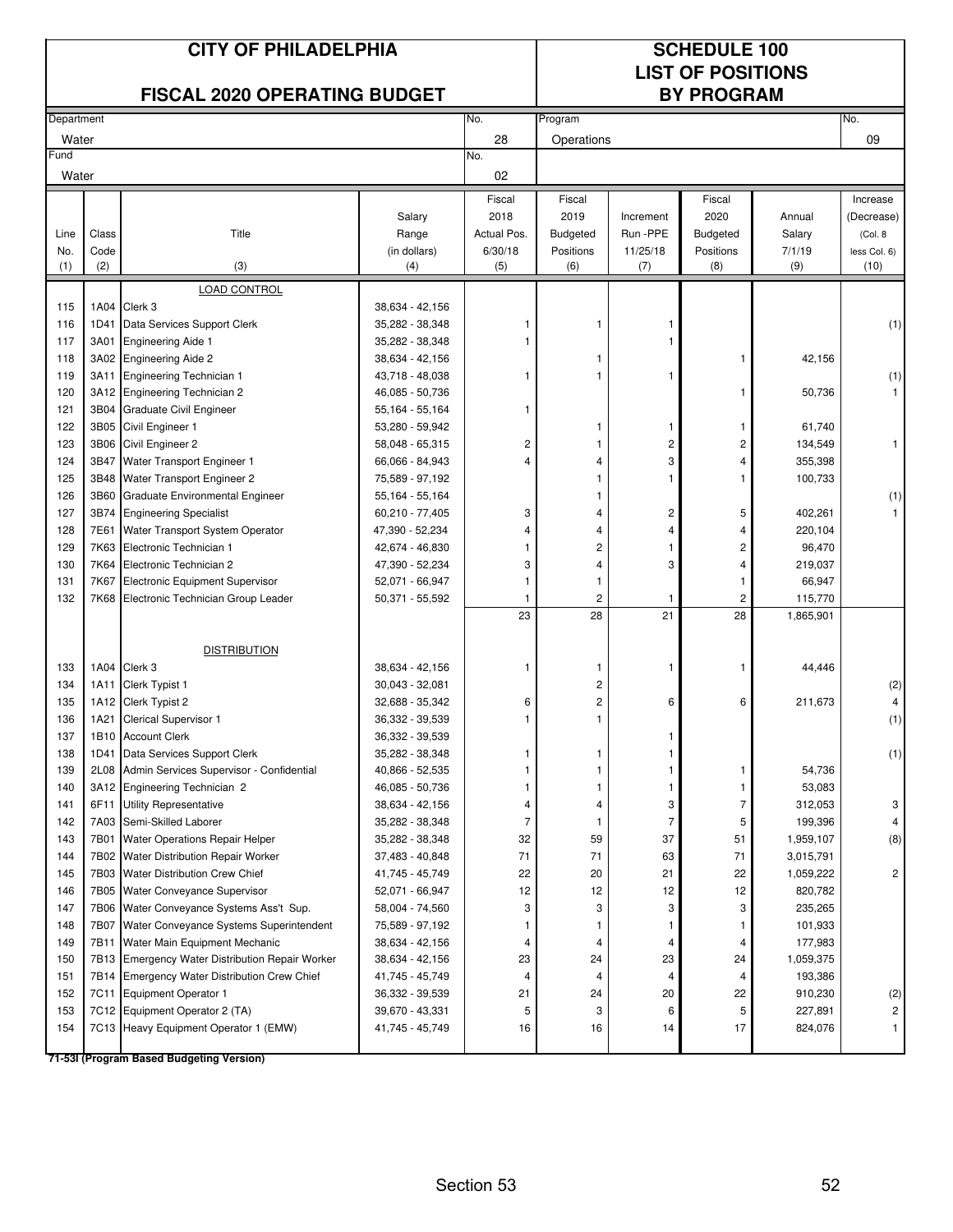|            |                  | <b>CITY OF PHILADELPHIA</b><br><b>FISCAL 2020 OPERATING BUDGET</b> |                                    |                |                                |                         | <b>SCHEDULE 100</b><br><b>LIST OF POSITIONS</b><br><b>BY PROGRAM</b> |                      |                      |  |
|------------|------------------|--------------------------------------------------------------------|------------------------------------|----------------|--------------------------------|-------------------------|----------------------------------------------------------------------|----------------------|----------------------|--|
| Department |                  |                                                                    |                                    | No.            | Program                        |                         |                                                                      |                      | No.                  |  |
| Water      |                  |                                                                    |                                    | 28             | Operations                     |                         |                                                                      |                      | 09                   |  |
| Fund       |                  |                                                                    |                                    | No.            |                                |                         |                                                                      |                      |                      |  |
| Water      |                  |                                                                    |                                    | 02             |                                |                         |                                                                      |                      |                      |  |
|            |                  |                                                                    |                                    | Fiscal         | Fiscal                         |                         | Fiscal                                                               |                      | Increase             |  |
|            |                  |                                                                    | Salary                             | 2018           | 2019                           | Increment               | 2020                                                                 | Annual               | (Decrease)           |  |
| Line       | Class            | Title                                                              | Range                              | Actual Pos.    | <b>Budgeted</b>                | Run -PPE                | <b>Budgeted</b>                                                      | Salary               | (Col. 8              |  |
| No.<br>(1) | Code<br>(2)      | (3)                                                                | (in dollars)<br>(4)                | 6/30/18<br>(5) | Positions<br>(6)               | 11/25/18<br>(7)         | Positions<br>(8)                                                     | 7/1/19<br>(9)        | less Col. 6)<br>(10) |  |
|            |                  | DISTRIBUTION (continued)                                           |                                    |                |                                |                         |                                                                      |                      |                      |  |
| 155        | 7C14             | Heavy Equipment Operator 2 (EMW)                                   | 43,718 - 48,038                    | 2              | 2                              | 2                       | 2                                                                    | 102,008              |                      |  |
| 156        | 7C <sub>29</sub> | <b>Tractor Trailer Operator</b>                                    | 41,745 - 45,749                    | 8              | 8                              | $\overline{7}$          | 8                                                                    | 388,600              |                      |  |
| 157        | 7J40             | Welder                                                             | 42,674 - 46,830                    | 1              | -1                             | $\mathbf{1}$            |                                                                      | 46,795               |                      |  |
|            |                  |                                                                    |                                    | 247            | 266                            | 239                     | 268                                                                  | 11,997,831           | $\overline{c}$       |  |
|            |                  |                                                                    |                                    |                |                                |                         |                                                                      |                      |                      |  |
|            |                  | <b>PUMPING</b>                                                     |                                    |                |                                |                         |                                                                      |                      |                      |  |
| 158        | 1A04             | Clerk 3                                                            | 38,634 - 42,156                    |                |                                |                         | 2                                                                    | 88,891               | 1                    |  |
| 159        | 1A11             | Clerk Typist 1                                                     | 30,043 - 32,081                    |                |                                | 1                       |                                                                      |                      |                      |  |
| 160        |                  | 1A12 Clerk Typist 2                                                | 32,688 - 35,342                    | 1              | 1                              | 1                       | -1                                                                   | 35,469               |                      |  |
| 161<br>162 | 7D11<br>1D41     | <b>Custodial Worker 1</b>                                          | 31,468 - 33,772                    | 2              | $\overline{c}$<br>$\mathbf{1}$ | 2                       | $\overline{c}$                                                       | 69,553               |                      |  |
| 163        | 7K01             | Data Service Support Clerk<br>Electrician 1                        | 35,282 - 38,348<br>40,709 - 44,533 | 4              | 5                              | $\overline{4}$          | 2                                                                    | 87,771               | (1)<br>(3)           |  |
| 164        | 7K02             | Electrician 2                                                      | 42,674 - 46,830                    | 3              | 4                              | 3                       | 4                                                                    | 193,520              |                      |  |
| 165        | 7K15             | Industrial Electrician 1                                           | 49,191 - 50,736                    | 3              | 1                              | 3                       |                                                                      | 52,675               |                      |  |
| 166        | 7K17             | Industrial Electrician 2                                           | 48,822 - 53,847                    | 2              | $\overline{\mathbf{c}}$        | $\overline{\mathbf{c}}$ | 5                                                                    | 283,437              | 3                    |  |
| 167        | 7K18             | Industrial Electrician Group Leader                                | 52,034 - 57,480                    | $\overline{c}$ | $\overline{c}$                 | $\overline{c}$          | $\sqrt{2}$                                                           | 120,459              |                      |  |
| 168        | 7J35             | Industrial Process Mechanic Group Leader                           | 47,390 - 52,234                    | 2              | $\overline{c}$                 | $\overline{c}$          | $\overline{c}$                                                       | 109,452              |                      |  |
| 169        | 7J34             | Industrial Process Machinery Mechanic                              | 43,718 - 48,038                    | 14             | 13                             | 13                      | 14                                                                   | 704,501              | $\mathbf{1}$         |  |
| 170        | 7J15             | Machinery & Equipment Mechanic                                     | 42,674 - 46,830                    | 3              | 3                              | $\overline{c}$          | $\overline{c}$                                                       | 94,830               | (1)                  |  |
| 171        | 7E51             | <b>Pumping Station Operator</b>                                    | 40,709 - 44,533                    | 8              | 8                              | $\overline{7}$          | 8                                                                    | 368,021              |                      |  |
| 172        | 7H01             | Trades Helper (E)                                                  | 35,282 - 38,348                    | 2              |                                |                         |                                                                      |                      |                      |  |
| 173        | 7H01             | Trades Helper (M)                                                  | 35,282 - 38,348                    |                | $\overline{c}$                 | 3                       | 2                                                                    | 74,809               |                      |  |
| 174<br>175 | 7B06<br>7B07     | Water Conveyance Sys Asst. Superintendent                          | 58,004 - 74,560                    | 2<br>1         | $\overline{\mathbf{c}}$<br>1   | 2                       | 2                                                                    | 151,775              |                      |  |
|            |                  | Water Conveyance Systems Superintendent                            | 75,589 - 97,192                    | 50             | 50                             | 1<br>49                 | 50                                                                   | 101,933<br>2,537,096 |                      |  |
|            |                  |                                                                    |                                    |                |                                |                         |                                                                      |                      |                      |  |
|            |                  | <b>CUSTOMER SERVICE</b>                                            |                                    |                |                                |                         |                                                                      |                      |                      |  |
| 176        |                  | 1A04 Clerk 3                                                       | 38,634 - 42,156                    | 1              |                                | 1                       |                                                                      |                      |                      |  |
| 177        | 1A11             | Clerk Typist 1                                                     | 30,043 - 32,081                    | 1              | 2                              | 1                       |                                                                      |                      | (2)                  |  |
| 178        |                  | 1A12 Clerk Typist 2                                                | 32,688 - 35,342                    | 1              | $\overline{\mathbf{c}}$        |                         | $\overline{\mathbf{c}}$                                              | 70,684               |                      |  |
| 179        |                  | 1A22 Clerical Supervisor 2                                         | 40,709 - 44,533                    |                | $\mathbf{1}$                   |                         | 1                                                                    | 44,533               |                      |  |
| 180        | 1A37             | Service Representative                                             | 35,282 - 38,348                    | 3              | 1                              | 3                       | 3                                                                    | 115,767              | $\overline{c}$       |  |
| 181<br>182 | 2L01<br>2L09     | Administrative Technician<br>Administrative Services Supervisor    | 35,132 - 45,179                    | 1              | 1<br>1                         | 1                       | 1                                                                    | 46,534<br>55,336     |                      |  |
| 183        | 6E05             | Claims Adjuster I                                                  | 40,866 - 52,535<br>42,674 - 46,830 |                |                                | 1                       | 1                                                                    | 48,235               | 1                    |  |
| 184        | 6E07             | Claims Adjuster 2                                                  | 47,390 - 52,234                    | 2              | $\overline{\mathbf{c}}$        | 1                       |                                                                      | 54,426               | (1)                  |  |
| 185        | 7B01             | Water Operations Repair Helper                                     | 35,282 - 38,348                    | 6              | 8                              | 9                       | 9                                                                    | 344,574              | 1                    |  |
| 186        | 7B08             | Water Field Customer Service Assist Manager                        | 52,071 - 66,947                    | 1              | $\mathbf{1}$                   | 1                       |                                                                      | 66,351               |                      |  |
| 187        | 7B09             | Water Field Customer Service Manager                               | 58,004 - 74,560                    | 1              | 1                              | -1                      | 1                                                                    | 78,222               |                      |  |
| 188        |                  | 7B15 Water Field Customer Service Representative                   | 40,709 - 44,533                    | 6              | $\overline{7}$                 | 6                       | 6                                                                    | 281,564              | (1)                  |  |
| 189        |                  | 7B16 Water Field Customer Service Supervisor                       | 44,891 - 49,386                    | 3              | 3                              | 3                       | 3                                                                    | 156,278              |                      |  |
|            |                  |                                                                    |                                    | 27             | 30                             | 29                      | 30                                                                   | 1,362,504            |                      |  |
|            |                  |                                                                    |                                    |                |                                |                         |                                                                      |                      |                      |  |
|            |                  | 71-53I (Program Based Budgeting Version)                           |                                    |                |                                |                         |                                                                      |                      |                      |  |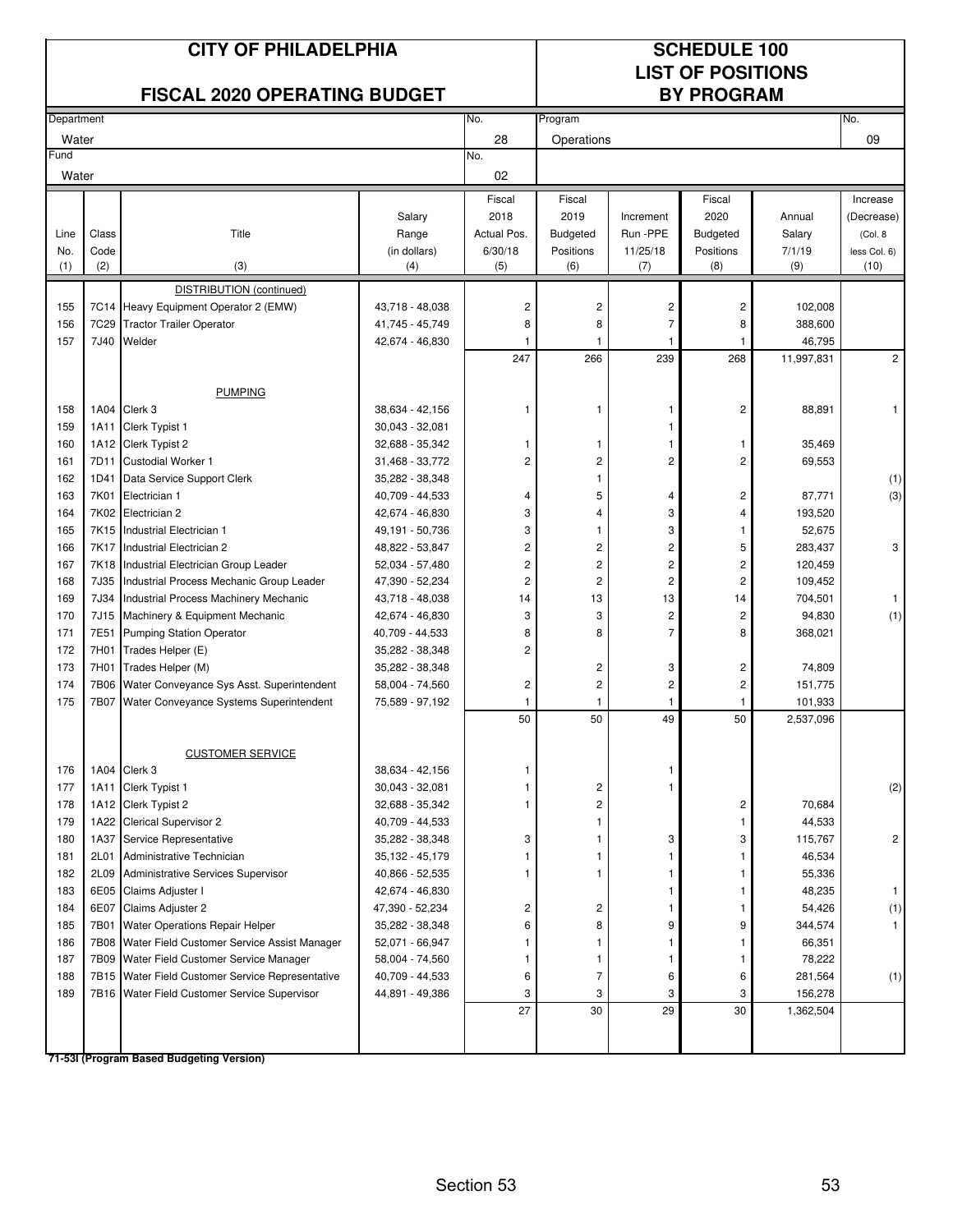|            |              | <b>CITY OF PHILADELPHIA</b><br><b>FISCAL 2020 OPERATING BUDGET</b> |                                    |                         | <b>SCHEDULE 100</b><br><b>LIST OF POSITIONS</b><br><b>BY PROGRAM</b> |                |                 |                  |                |
|------------|--------------|--------------------------------------------------------------------|------------------------------------|-------------------------|----------------------------------------------------------------------|----------------|-----------------|------------------|----------------|
| Department |              |                                                                    |                                    | No.                     | Program                                                              |                |                 |                  | No.            |
| Water      |              |                                                                    |                                    | 28                      | Operations                                                           |                |                 |                  | 09             |
| Fund       |              |                                                                    |                                    | No.                     |                                                                      |                |                 |                  |                |
| Water      |              |                                                                    |                                    | 02                      |                                                                      |                |                 |                  |                |
|            |              |                                                                    |                                    | Fiscal                  | Fiscal                                                               |                | Fiscal          |                  | Increase       |
|            |              |                                                                    | Salary                             | 2018                    | 2019                                                                 | Increment      | 2020            | Annual           | (Decrease)     |
| Line       | Class        | Title                                                              | Range                              | Actual Pos.             | <b>Budgeted</b>                                                      | Run -PPE       | <b>Budgeted</b> | Salary           | (Col. 8        |
| No.        | Code         |                                                                    | (in dollars)                       | 6/30/18                 | Positions                                                            | 11/25/18       | Positions       | 7/1/19           | less Col. 6)   |
| (1)        | (2)          | (3)                                                                | (4)                                | (5)                     | (6)                                                                  | (7)            | (8)             | (9)              | (10)           |
|            |              | <b>METERING</b>                                                    |                                    |                         |                                                                      |                |                 |                  |                |
| 190        | 1A04         | Clerk 3                                                            | 38,634 - 42,156                    |                         |                                                                      |                | 1               | 44,046           |                |
| 191        |              | 1A12 Clerk Typist 2                                                | 32,688 - 35,342                    | 1                       |                                                                      | 3              | 3               | 107,434          | $\overline{c}$ |
| 192        |              | 1A37 Service Representative                                        | 35,282 - 38,348                    | 1                       | 1                                                                    | 1              | 1               | 40,323           |                |
| 193        | 1D41         | Data Services Support Clerk                                        | 35,282 - 38,348                    | 3                       | 6                                                                    | 4              | 5               | 187,007          | (1)            |
| 194<br>195 | 2L01<br>2L09 | Administrative Technician<br>Administrative Services Supervisor    | 35,132 - 45,179<br>40,866 - 52,535 | 1<br>1                  | 1<br>1                                                               | 1<br>1         | 1               | 48,559<br>46,524 |                |
| 196        | 6F71         | <b>Meter Reader</b>                                                | 36,332 - 39,539                    | $\overline{c}$          | 2                                                                    | $\overline{c}$ | 2               | 84,500           |                |
| 197        | 6F74         | Meter Reader Supervisor 2                                          | 38,096 - 48,979                    | 1                       | 1                                                                    |                |                 |                  | (1)            |
| 198        | 7B01         | Water Operations Repair Helper                                     | 35,282 - 38,348                    | $\overline{4}$          | 6                                                                    | 4              | 6               | 234,775          |                |
| 199        | 7B08         | Water Field Customer Service Assist Manager                        | 52,071 - 66,947                    | 3                       | $\overline{c}$                                                       | 2              | 2               | 133,091          |                |
| 200        | 7B09         | Water Field Customer Service Manager                               | 58,004 - 74,560                    | -1                      | $\mathbf{1}$                                                         | 1              | -1              | 78,222           |                |
| 201        | 7B15         | Water Field Customer Service Representative                        | 40,709 - 44,533                    | 22                      | 23                                                                   | 20             | 21              | 971,585          | (2)            |
| 202        | 7J64         | Water Meter Repair Supervisor                                      | 46,085 - 50,736                    | $\overline{4}$          | 5                                                                    | 6              | 6               | 310,717          | $\mathbf{1}$   |
|            |              |                                                                    |                                    | 45                      | 51                                                                   | 46             | 50              | 2,286,783        | (1)            |
| 203        | 1A22         | DELINQUENCY & RESTORATION SERVICES<br><b>Clerical Supervisor 2</b> | 40,709 - 44,533                    | 1                       | 1                                                                    | 1              | 1               | 46,894           |                |
| 204        | 2B02         | <b>Collection Customer Representative</b>                          | 38,634 - 42,156                    | $\overline{c}$          | 2                                                                    | 2              | 2               | 89,091           |                |
| 205        | 1A37         | Service Representative                                             | 35,282 - 38,348                    | 3                       | 3                                                                    | 3              | 3               | 119,945          |                |
| 206        | 7B02         | <b>Water Distribution Repair Worker</b>                            | 37,483 - 40,848                    | 1                       | 1                                                                    | 1              | 1               | 42,898           |                |
| 207        | 7B08         | Water Field Customer Service Assist Manager                        | 52,071 - 66,947                    | 1                       | $\overline{\mathbf{c}}$                                              | 1              | 2               | 124,622          |                |
| 208        | 7B09         | Water Field Customer Service Manager                               | 58,004 - 74,560                    | 1                       | $\mathbf{1}$                                                         | 1              | 1               | 78,022           |                |
| 209        | 7B15         | Water Field Customer Service Representative                        | 40,709 - 44,533                    | 27                      | 30                                                                   | 27             | 30              | 1,392,615        |                |
| 210        | 7B16         | Water Field Customer Service Supervisor                            | 44,891 - 49,386                    | 6                       | 6                                                                    | 6              | 6               | 310,814          |                |
| 211        | 7B01         | Water Operations Repair Helper                                     | 35,282 - 38,348                    | 3                       | 4                                                                    | 3              | 4               | 159,071          |                |
| 212        |              | 6F76 Water Revenue Utility Field Manager                           | 50,801 - 65,314                    | 1<br>46                 | 50                                                                   | 1<br>46        | 50              | 2,363,972        |                |
|            |              |                                                                    |                                    |                         |                                                                      |                |                 |                  |                |
|            |              | MATERIALS MANAGEMENT                                               |                                    |                         |                                                                      |                |                 |                  |                |
| 213        | 2L01         | Administrative Technician                                          | 35,132 - 45,179                    | 1                       | 1                                                                    |                | 1               | 45,179           |                |
| 214        | 1A04         | Clerk 3                                                            | 38,634 - 42,156                    | 1                       | 1                                                                    | 1              | 1               | 42,845           |                |
| 215        | 1D41         | Data Services Support Clerk                                        | 35,282 - 38,348                    | 2                       | 2                                                                    | 2              | 2               | 80,847           |                |
| 216        | 1F39         | Departmental Inventory Manager                                     | 54,763 - 70,400                    | 1                       | 1                                                                    | 1              | 1               | 73,937           |                |
| 217        | 1F30         | Inventory Control Technician                                       | 42,674 - 46,830                    | 6                       | 6                                                                    | 6              | 6               | 295,759          |                |
| 218        |              | 7A03 Semiskilled Laborer                                           | 35,282 - 38,348                    |                         | 1                                                                    |                | 1               | 38,348           |                |
| 219        | 7B21         | Sewer Maintenance Inspector                                        | 38,634 - 42,156                    | 1                       |                                                                      | 1              |                 |                  |                |
| 220        | 1F10         | <b>Stores Manager</b>                                              | 44,891 - 49,386                    | $\overline{\mathbf{c}}$ | $\overline{\mathbf{c}}$                                              | 2              | 2               | 104,585          |                |
| 221        | 1F08         | <b>Stores Supervisor</b>                                           | 40,709 - 44,533                    | 7                       | $\overline{7}$                                                       | 6              | $\overline{7}$  | 318,192          |                |
| 222        | 1F06         | <b>Stores Worker</b>                                               | 36,332 - 39,539                    | 21                      | 21                                                                   | 20             | 21              | 848,496          |                |
| 223        | 7B01         | Water Operations Repair Helper                                     | 35,282 - 38,348                    | -1<br>43                | 42                                                                   | 1              |                 |                  |                |
|            |              |                                                                    |                                    |                         |                                                                      | 40             | 42              | 1,848,188        |                |
|            |              |                                                                    |                                    |                         |                                                                      |                |                 |                  |                |
|            |              |                                                                    |                                    |                         |                                                                      |                |                 |                  |                |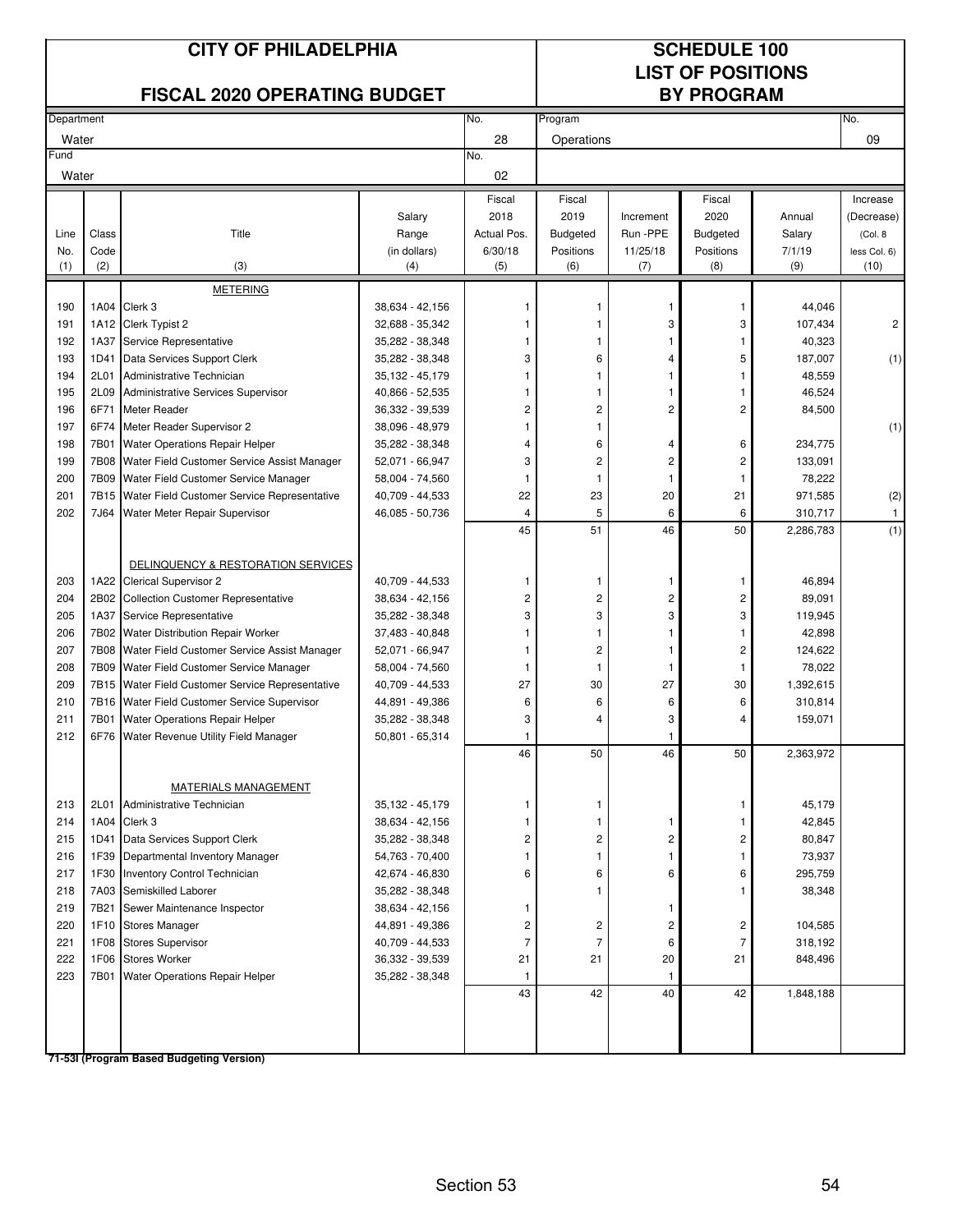|            |              | <b>CITY OF PHILADELPHIA</b><br><b>FISCAL 2020 OPERATING BUDGET</b>                |                                    |                | <b>SCHEDULE 100</b><br><b>LIST OF POSITIONS</b><br><b>BY PROGRAM</b> |              |                 |                    |                |
|------------|--------------|-----------------------------------------------------------------------------------|------------------------------------|----------------|----------------------------------------------------------------------|--------------|-----------------|--------------------|----------------|
| Department |              |                                                                                   |                                    | No.            | Program                                                              |              |                 |                    | No.            |
| Water      |              |                                                                                   |                                    | 28             | Operations                                                           |              |                 |                    | 09             |
| Fund       |              |                                                                                   |                                    | No.            |                                                                      |              |                 |                    |                |
| Water      |              |                                                                                   |                                    | 02             |                                                                      |              |                 |                    |                |
|            |              |                                                                                   |                                    | Fiscal         | Fiscal                                                               |              | Fiscal          |                    | Increase       |
|            |              |                                                                                   | Salary                             | 2018           | 2019                                                                 | Increment    | 2020            | Annual             | (Decrease)     |
| Line       | Class        | Title                                                                             | Range                              | Actual Pos.    | <b>Budgeted</b>                                                      | Run -PPE     | <b>Budgeted</b> | Salary             | (Col. 8)       |
| No.        | Code         |                                                                                   | (in dollars)                       | 6/30/18        | Positions                                                            | 11/25/18     | Positions       | 7/1/19             | less Col. 6)   |
| (1)        | (2)          | (3)                                                                               | (4)                                | (5)            | (6)                                                                  | (7)          | (8)             | (9)                | (10)           |
|            |              | NORTHEAST WATER POLLUTION CONTROL PLANT                                           |                                    |                |                                                                      |              |                 |                    |                |
| 224        |              | 1A04 Clerk 3                                                                      | 38,634 - 42,156                    | $\overline{2}$ | 2                                                                    | 2            | 2               | 88,491             |                |
| 225        | 1A11         | <b>Clerk Typist</b>                                                               | 30,043 - 32,081                    |                |                                                                      |              | 1               | 32,081             |                |
| 226        |              | 1D41 Data Services Support Clerk                                                  | 35,282 - 38,348                    | 1              | 1                                                                    | 1            |                 | 39,498             |                |
| 227        |              | 1D55 Network Support Specialist                                                   | 46,635 - 59,942                    |                |                                                                      |              |                 | 63,165             |                |
| 228        | 1E58         | <b>Scientific Applications Systems Analyst</b>                                    | 64,456 - 82,871                    | 1              | 1                                                                    | 1            |                 | 86,982             |                |
| 229<br>230 | 2L09<br>3B59 | Administrative Services Supervisor - Non Conf.                                    | 40,866 - 52,535                    |                |                                                                      |              |                 | 52,535<br>89,208   |                |
| 231        | 3B60         | Water Plant Assistant Manager<br>Graduate Environmental Engineer                  | 70,832 - 91,065<br>55,164 - 55,164 |                |                                                                      |              |                 |                    |                |
| 232        | 3B61         | <b>Environmental Engineer 1</b>                                                   | 53,280 - 59,942                    | 1              |                                                                      |              |                 |                    | (1)            |
| 233        |              | 3B62 Environmental Engineer 2                                                     | 58,048 - 65,315                    |                | 1                                                                    | 2            |                 |                    | (1)            |
| 234        |              | 3B63 environmental engineer 3                                                     | 66,066 - 84,943                    |                |                                                                      |              | 1               | 84,943             | $\mathbf{1}$   |
| 235        | 3B64         | <b>Environmental Engineer 4</b>                                                   | 80,752 - 103,819                   | 1              | 1                                                                    | 1            | 1               | 107,759            |                |
| 236        | 3B74         | <b>Engineering Specialist</b>                                                     | 60,210 - 77,405                    |                | $\overline{c}$                                                       |              | 1               | 77,405             | (1)            |
| 237        | 7A03         | Semiskilled Laborer                                                               | 35,282 - 38,348                    | 6              | 8                                                                    | 4            | 5               | 202,117            | (3)            |
| 238        |              | 7A06 Labor Crew Chief 1                                                           | 40,709 - 44,533                    | 1              | 1                                                                    | 1            | 1               | 46,494             |                |
| 239        | 7B01         | Water Operations Repair Helper                                                    | 35,282 - 38,348                    | 6              | 5                                                                    | 6            | 7               | 264,274            | $\overline{2}$ |
| 240        |              | 7C12 Equipment Operator 2                                                         | 39,670 - 43,331                    |                | 1                                                                    |              | 1               | 43,331             |                |
| 241        |              | 7C14 Heavy Equipment Operator 2                                                   | 43,718 - 48,038                    | 1              | 2                                                                    | 1            | 2               | 98,958             |                |
| 242        | 7D11         | <b>Custodial Worker 1</b>                                                         | 31,468 - 33,772                    | 5              | 5                                                                    | 5            | 5               | 179,451            |                |
| 243        | 7E43         | Maintenance Coordinator                                                           | 47,390 - 52,234                    | 2              | 3                                                                    | 2            | 3               | 165,378            |                |
| 244        |              | 7E44 Maintenance Coordinating Supervisor                                          | 50,371 - 55,592                    |                | 1                                                                    |              | 1               | 55,592             |                |
| 245        |              | 7E45 Water Treatment Plant Operator                                               | 39,670 - 43,331                    | 15             | 18                                                                   | 17           | 18              | 788,782            |                |
| 246        |              | 7E46 Water Treatment Plant Operations Crew Chief                                  | 43,718 - 48,038                    | 5              | 4                                                                    | 5            | 5               | 253,121            |                |
| 247        |              | 7E49 Water Pollution Control Plant Op. Supervisor                                 | 49,864 - 64,111                    | 1              | 1                                                                    |              |                 | 67,859             |                |
| 248        |              | 7H02 Public Works Maintenance Trainee                                             | 34,021 - 36,916                    | 1              |                                                                      |              |                 |                    |                |
| 249        |              | 7H05 Building Maintenance Mechanic                                                | 41,745 - 45,749                    | 3              | 4                                                                    | 2            | 4               | 186,918            |                |
| 250        |              | 7H06 Building Maintenance Group Leader                                            | 47,390 - 52,234                    | 1              | 1                                                                    | 1            |                 | 55,026             |                |
| 251        |              | 7H43 Painter 1                                                                    | 40,709 - 44,533                    | 1              | 1                                                                    | 1            | 1               | 46,694             |                |
| 252        |              | 7J02 HVAC Mechanic 2                                                              | 44,891 - 49,386                    | 4              | 6                                                                    | 4            | 6               | 307,680            |                |
| 253        |              | 7J03 HVAC Mechanic Group Leader                                                   | 47,390 - 52,234                    | 1              | 1                                                                    | $\mathbf{1}$ | 1               | 54,626             |                |
| 254        | 7J05         | Machinist                                                                         | 42,674 - 46,830                    |                | $\overline{c}$                                                       | 1            | 2               | 97,720             |                |
| 255        | 7J07         | Machinist Group Leader                                                            | 47,390 - 52,234                    |                | 1                                                                    | 1            | $\mathbf{1}$    | 54,826             |                |
| 256        | 7J15         | Machinery and Equipment Mechanic                                                  | 42,674 - 46,830                    | 9              | 11                                                                   | 10           | 11              | 526,145            |                |
| 257        | 7J32<br>7J33 | Water Maintenance Superintendent                                                  | 58,004 - 74,560                    | 1              | 1                                                                    | 1            | $\mathbf{1}$    | 78,622             |                |
| 258<br>259 | 7J34         | Water Maintenance Supervisor                                                      | 49,864 - 64,111                    | 3<br>14        | 3<br>17                                                              | 3            | 3<br>17         | 202,178            |                |
| 260        | 7J35         | Industrial Process Machinery Mechanic<br>Industrial Process Mechanic Group Leader | 43,718 - 48,038<br>47,390 - 52,234 | 4              | 4                                                                    | 13<br>4      | 4               | 855,922<br>220,504 |                |
| 261        | 7K01         | Electrician 1                                                                     | 40,709 - 44,533                    |                |                                                                      | 1            | 1               | 43,232             |                |
| 262        |              | 7K02 Electrician 2                                                                | 42,674 - 46,830                    | 1              | 1                                                                    |              | 2               | 93,660             |                |
| 263        |              | 7K15 Industrial Electrician 1                                                     | 49,191 - 50,736                    | 2              | 3                                                                    | 3            | 3               | 156,833            |                |
| 264        |              | 7K17 Industrial Electrician 2                                                     | 48,822 - 53,847                    | 2              | 3                                                                    | 2            | 3               | 168,862            |                |
| 265        |              | 7K18 Industrial Electrician Group Leader                                          | 52,034 - 57,480                    | 1              | 2                                                                    | 1            | 1               | 60,629             | (1)            |
| 266        |              | 7K63 Electronic Technician 1                                                      | 42,674 - 46,830                    | 1              |                                                                      | 3            | 1               | 44,901             |                |
|            |              |                                                                                   |                                    |                |                                                                      |              |                 |                    |                |
|            |              | 71-53I (Program Based Budgeting Version)                                          |                                    |                |                                                                      |              |                 |                    |                |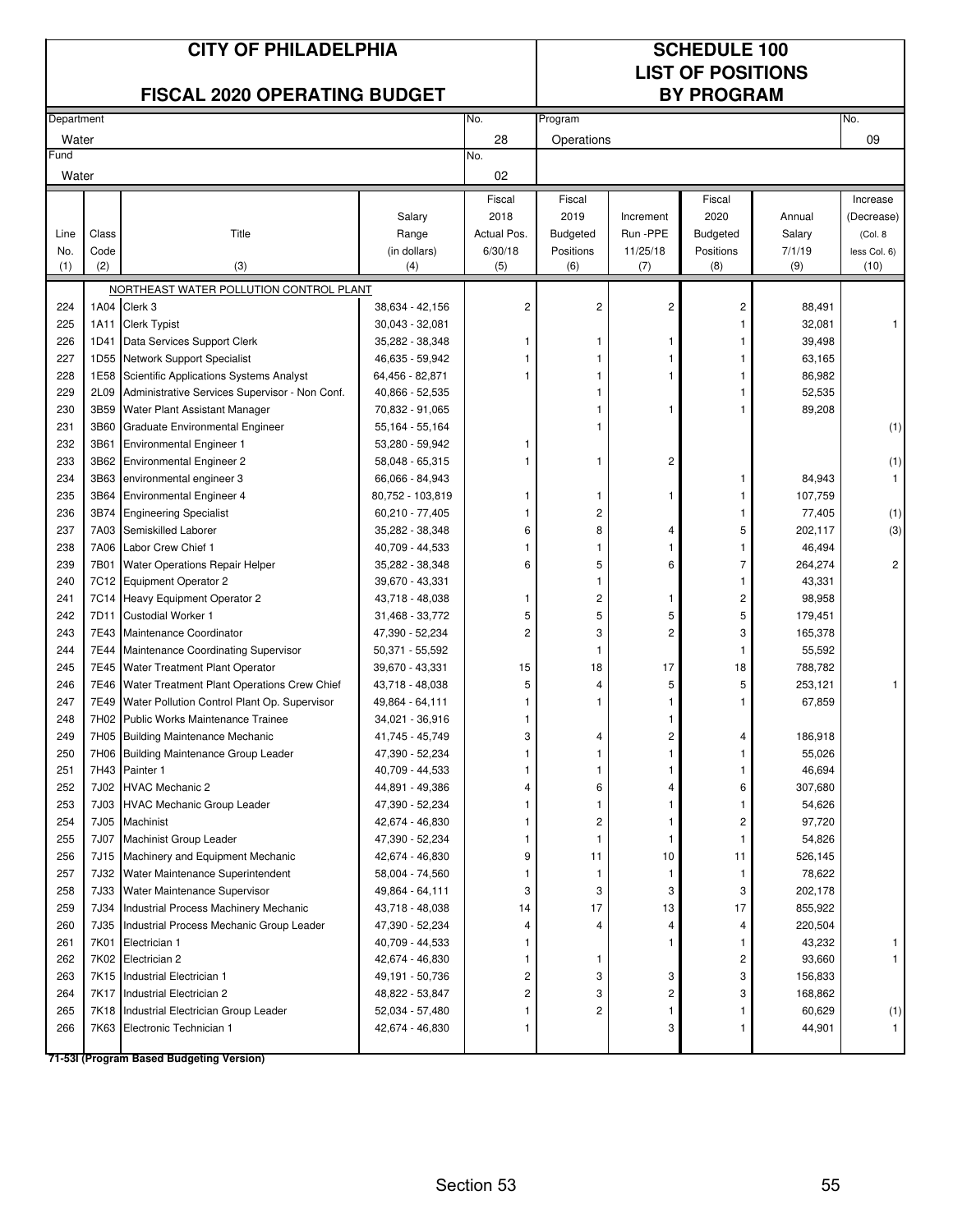|            |       | <b>CITY OF PHILADELPHIA</b><br><b>FISCAL 2020 OPERATING BUDGET</b> |                                    |                | <b>SCHEDULE 100</b><br><b>LIST OF POSITIONS</b><br><b>BY PROGRAM</b> |                |                 |                   |              |
|------------|-------|--------------------------------------------------------------------|------------------------------------|----------------|----------------------------------------------------------------------|----------------|-----------------|-------------------|--------------|
| Department |       |                                                                    |                                    | No.            | Program                                                              |                |                 |                   | No.          |
| Water      |       |                                                                    |                                    | 28             | Operations                                                           |                |                 |                   | 09           |
| =und       |       |                                                                    |                                    | No.            |                                                                      |                |                 |                   |              |
| Water      |       |                                                                    |                                    | 02             |                                                                      |                |                 |                   |              |
|            |       |                                                                    |                                    | Fiscal         | Fiscal                                                               |                | Fiscal          |                   | Increase     |
|            |       |                                                                    | Salary                             | 2018           | 2019                                                                 | Increment      | 2020            | Annual            | (Decrease)   |
| Line       | Class | Title                                                              | Range                              | Actual Pos.    | <b>Budgeted</b>                                                      | Run -PPE       | <b>Budgeted</b> | Salary            | (Col. 8)     |
| No.        | Code  |                                                                    | (in dollars)                       | 6/30/18        | Positions                                                            | 11/25/18       | Positions       | 7/1/19            | less Col. 6) |
| (1)        | (2)   | (3)                                                                | (4)                                | (5)            | (6)                                                                  | (7)            | (8)             | (9)               | (10)         |
|            |       | NORTHEAST WATER POLLUTION CONTROL PLANT (continued)                |                                    |                |                                                                      |                |                 |                   |              |
| 267        |       | 7K64 Electronic Technician 2                                       | 47,390 - 52,234                    | 4              | 6                                                                    | 4              | 6               | 329,556           |              |
| 268        | 7K68  | Electronic Technician Group Leader                                 | 50,371 - 55,592                    | 1              | 1                                                                    |                | 1               | 58,285            |              |
| 269        | 7K81  | Instrumentation Technician 1                                       | 40,709 - 44,533                    |                | 3                                                                    |                | 2               | 89,066            | (1)          |
|            |       |                                                                    |                                    | 108            | 132                                                                  | 109            | 132             | 6,619,309         |              |
|            |       | SOUTHWEST WATER POLLUTION CONTROL PLANT                            |                                    |                |                                                                      |                |                 |                   |              |
| 270        |       | 1A04 Clerk 3                                                       | 38,634 - 42,156                    |                |                                                                      |                | 1               | 42,156            | 1            |
| 271        |       | 1A12 Clerk Typist 2                                                | 32,688 - 35,342                    | 2              | 2                                                                    | 2              | 2               | 74,855            |              |
| 272        |       | 1D41 Data Services Support Clerk                                   | 35,282 - 38,348                    | $\overline{c}$ | 2                                                                    | $\overline{2}$ |                 | 40,123            | (1)          |
| 273        |       | 1D55 Network Support Specialist                                    | 46,635 - 59,942                    |                |                                                                      | 1              |                 | 58,936            |              |
| 274        |       | 1E07 LAN Administrator                                             | 60,210 - 77,405                    |                |                                                                      | 1              |                 | 81,352            |              |
| 275        |       | 1E78 Programmer Analyst Project Leader                             | 64,456 - 82,871                    |                |                                                                      |                |                 | 86,782            |              |
| 276        | 2L09  | Admin. Services Supervisor - Non Confidential                      | 40,866 - 52,535                    |                |                                                                      | 1              |                 | 55,136            |              |
| 277        |       | 3A02 Engineering Aide 2                                            | 38,634 - 42,156                    |                |                                                                      |                |                 | 44,246            |              |
| 278        |       | 3B59 Water Plant Assistant Manager                                 | 70,832 - 91,065                    |                |                                                                      |                |                 | 94,822            |              |
| 279        | 3B60  | Graduate Environmental Engineer                                    | 55,164 - 55,164                    |                |                                                                      |                |                 | 55,164            |              |
| 280        | 3B61  | <b>Environmental Engineer 1</b>                                    | 53,280 - 59,942                    |                |                                                                      |                |                 | 59,942            |              |
| 281        | 3B63  | <b>Environmental Engineer 3</b>                                    | 66,066 - 84,943                    |                |                                                                      |                |                 | 88,116            |              |
| 282        | 3B64  | <b>Environmental Engineer 4</b>                                    | 80,752 - 103,819                   |                | 1                                                                    |                |                 | 103,819           |              |
| 283        |       | 3B74 Engineering Specialist                                        | 60,210 - 77,405                    | 2              | 2                                                                    | 1              |                 |                   | (2)          |
| 284        |       | 7A03 Semiskilled Laborer                                           | 35,282 - 38,348                    | 9              | 9                                                                    | 10             | 9               | 360,204           |              |
| 285        |       | 7A06 Labor Crew Chief 1                                            | 40,709 - 44,533                    |                | 1                                                                    | 1              | 1               | 47,094            |              |
| 286        | 7A07  | Labor Crew Chief 2                                                 | 39,483 - 50,760                    | 1              |                                                                      | 1              |                 | 53,308            |              |
| 287        | 7B01  | Water Operations Repair Helper                                     | 35,282 - 38,348                    |                |                                                                      | 2              | 2               | 76,464            |              |
| 288        |       | 7C11 Equipment Operator 1                                          | 36,332 - 39,539                    |                |                                                                      | 1              |                 |                   |              |
| 289        |       | 7C13 Heavy Equipment Operator 1                                    | 41,745 - 45,749                    | 2              | 2                                                                    |                | 2               | 96,293            |              |
| 290        |       | 7C14 Heavy Equipment Operator 2                                    | 43,718 - 48,038                    | 1              | 1                                                                    |                | 1               | 48,038            |              |
| 291<br>292 |       | 7D11 Custodial Worker 1<br>7D12 Custodial Worker 2                 | 31,468 - 33,772                    | 5              | 4<br>2                                                               | 4<br>1         | 4               | 138,983<br>77,697 |              |
| 293        |       | 7D14 Custodial Worker Supervisor 1                                 | 34,021 - 36,916<br>42,674 - 46,830 |                | 1                                                                    | 1              | 2<br>1          | 47,620            |              |
| 294        |       | 7E43 Maintenance Coordinator (E)                                   | 47,390 - 52,234                    |                | 3                                                                    | 1              | 3               | 163,278           |              |
| 295        |       | 7E44 Maintenance Coordinating Supervisor                           | 50,371 - 55,592                    |                | 1                                                                    | 1              | $\mathbf{1}$    | 58,885            |              |
| 296        |       | 7E45 Water Treatment Plant Operator                                | 39,670 - 43,331                    | 18             | 19                                                                   | 19             | 19              | 848,199           |              |
| 297        |       | 7E46 Water Treatment Plant Operations Crew Chief                   | 43,718 - 48,038                    | 5              | 5                                                                    | 4              | 5               | 248,570           |              |
| 298        | 7E49  | Water Pollution Control Plant Op. Supervisor                       | 49,864 - 64,111                    |                | 1                                                                    | 1              |                 | 67,259            |              |
| 299        | 7H01  | <b>Trades Helper</b>                                               | 35,282 - 38,348                    |                | 1                                                                    |                |                 |                   | (1)          |
| 300        | 7H05  | <b>Building Maintenance Mechanic</b>                               | 41,745 - 45,749                    | 4              | 4                                                                    | 3              | 4               | 188,540           |              |
| 301        |       | 7H06 Building Maintenance Group Leader                             | 47,390 - 52,234                    | 1              | 1                                                                    | 1              | 1               | 54,426            |              |
| 302        |       | 7J02 HVAC Mechanic 2                                               | 44,891 - 49,386                    | 8              | 8                                                                    | 8              | 8               | 402,506           |              |
| 303        | 7J03  | <b>HVAC Mechanic Group Leader</b>                                  | 47,390 - 52,234                    |                | 2                                                                    | 1              | 2               | 110,452           |              |
| 304        | 7J05  | Machinist                                                          | 42,674 - 46,830                    | 1              | 1                                                                    | 1              | 1               | 48,860            |              |
| 305        | 7J15  | Machinery and Equipment Mechanic                                   | 42,674 - 46,830                    | 8              | 7                                                                    | 9              | 7               | 333,211           |              |
| 306        | 7J32  | Water Maintenance Superintendent                                   | 58,004 - 74,560                    |                | 1                                                                    | 1              |                 | 78,622            |              |
|            |       | 71-53I (Program Based Budgeting Version)                           |                                    |                |                                                                      |                |                 |                   |              |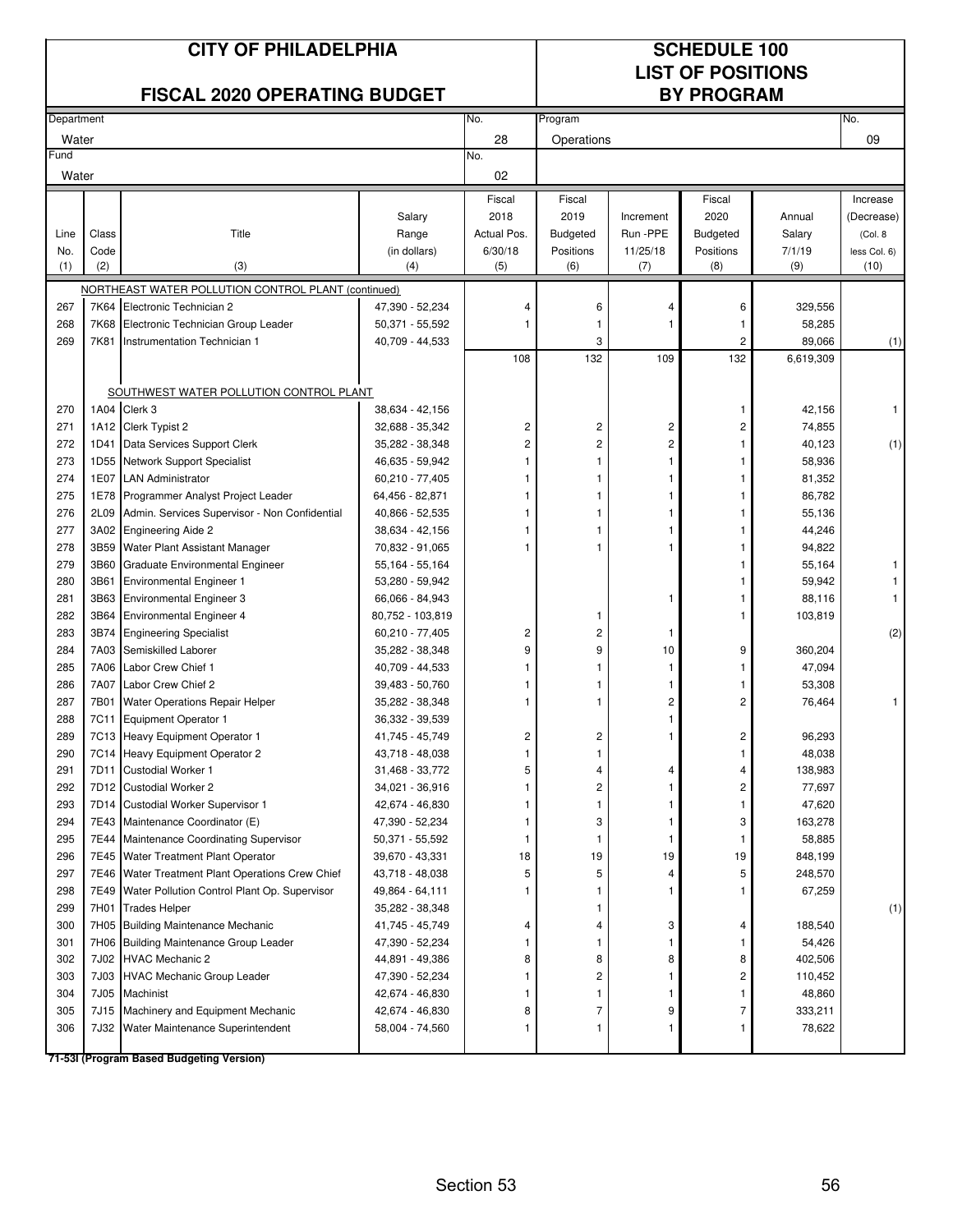|            |              | <b>CITY OF PHILADELPHIA</b><br><b>FISCAL 2020 OPERATING BUDGET</b> |                                     |                | <b>SCHEDULE 100</b><br><b>LIST OF POSITIONS</b><br><b>BY PROGRAM</b> |           |                 |                   |                |
|------------|--------------|--------------------------------------------------------------------|-------------------------------------|----------------|----------------------------------------------------------------------|-----------|-----------------|-------------------|----------------|
| Department |              |                                                                    |                                     | No.            | Program                                                              |           |                 |                   | No.            |
| Water      |              |                                                                    |                                     | 28             | Operations                                                           |           |                 |                   | 09             |
| Fund       |              |                                                                    |                                     | No.            |                                                                      |           |                 |                   |                |
| Water      |              |                                                                    |                                     | 02             |                                                                      |           |                 |                   |                |
|            |              |                                                                    |                                     | Fiscal         | Fiscal                                                               |           | Fiscal          |                   | Increase       |
|            |              |                                                                    | Salary                              | 2018           | 2019                                                                 | Increment | 2020            | Annual            | (Decrease)     |
| Line       | Class        | Title                                                              | Range                               | Actual Pos.    | <b>Budgeted</b>                                                      | Run -PPE  | <b>Budgeted</b> | Salary            | (Col. 8)       |
| No.        | Code         |                                                                    | (in dollars)                        | 6/30/18        | Positions                                                            | 11/25/18  | Positions       | 7/1/19            | less Col. 6)   |
| (1)        | (2)          | (3)                                                                | (4)                                 | (5)            | (6)                                                                  | (7)       | (8)             | (9)               | (10)           |
|            |              | SOUTHWEST WATER POLLUTION CONTROL PLANT (continued)                |                                     |                |                                                                      |           |                 |                   |                |
| 307        | 7J33         | Water Maintenance Supervisor                                       | 49,864 - 64,111                     | 3              | 3                                                                    | 3         | 3               | 202,378           |                |
| 308        | 7J34         | Industrial Process Machinery Mechanic                              | 43,718 - 48,038                     | 7              | 10                                                                   | 6         | 10              | 501,000           |                |
| 309        | 7J35         | Industrial Process Mechanic Group Leader                           | 47,390 - 52,234                     | 3              | 3<br>1                                                               | 3         | 3               | 164,678           |                |
| 310        | 7J40         | Welder<br>Electrician 1                                            | 42,674 - 46,830                     |                | 2                                                                    |           |                 |                   | (1)            |
| 311<br>312 | 7K01<br>7K02 | Electrician 2                                                      | 40,709 - 44,533<br>42,674 - 46,830  | 4<br>1         | 4                                                                    | 2<br>1    | 2<br>4          | 89,926<br>187,180 |                |
| 313        | 7K15         | Industrial Electrician 1                                           | 49,191 - 50,736                     | 3              | 1                                                                    | 2         |                 | 52,571            |                |
| 314        | 7K17         | Industrial Electrician 2                                           | 48,822 - 53,847                     | 2              | 3                                                                    | 2         | 3               | 168,562           |                |
| 315        | 7K18         | Industrial Electrician Group Leader                                | 52,034 - 57,480                     | $\overline{2}$ | $\overline{2}$                                                       | 2         | $\overline{c}$  | 120,459           |                |
| 316        | 7K63         | Electronic Technician 1                                            | 42,674 - 46,830                     |                |                                                                      |           | 1               | 46,830            | $\mathbf{1}$   |
| 317        |              | 7K64 Electronic Technician 2                                       | 47,390 - 52,234                     | 5              | 6                                                                    | 5         | 6               | 329,196           |                |
| 318        | 7K68         | Electronic Technician Group Leader                                 | 50,371 - 55,592                     | 2              | $\overline{c}$                                                       | 2         | $\overline{2}$  | 116,770           |                |
| 319        | 7K81         | Instrumentation Technician 1                                       | 40,709 - 44,533                     |                | 1                                                                    | 1         |                 |                   | (1)            |
|            |              |                                                                    |                                     | 117            | 127                                                                  | 113       | 127             | 6,413,508         |                |
|            |              |                                                                    |                                     |                |                                                                      |           |                 |                   |                |
|            |              | SOUTHEAST WATER POLLUTION CONTROL PLANT                            |                                     |                |                                                                      |           |                 |                   |                |
| 320        |              | 1A04 Clerk 3                                                       | 38,634 - 42,156                     |                |                                                                      | 1         | 1               | 39,793            | 1              |
| 321        |              | 1A12 Clerk Typist 2                                                | 32,688 - 35,342                     | 1              |                                                                      |           |                 |                   | (1)            |
| 322        | 1D41         | Data Services Support Clerk                                        | 35,282 - 38,348                     |                |                                                                      | 1         | 1               | 40,323            |                |
| 323        | 1D54         | Network Support Associate                                          | 39,869 - 51,254                     |                |                                                                      |           |                 |                   |                |
| 324        | 1D55         | Network Support Specialist                                         | 46,635 - 59,942                     |                | 2                                                                    |           | 2               | 126,331           |                |
| 325        | 1E07         | Local Area Network Administrator                                   | 60,210 - 77,405                     |                |                                                                      |           | 1               | 77,405            | 1              |
| 326        | 1E58         | Scientific Applications Systems Analyst                            | 64,456 - 82,871                     |                |                                                                      |           |                 |                   | (1)            |
| 327        | 2L01         | Administrative Technician                                          | 35,132 - 45,179                     | 1              |                                                                      |           |                 |                   |                |
| 328        | 2L09         | Administrative Services Supervisor                                 | 40,866 - 52,535                     |                | 1                                                                    |           |                 |                   | (1)            |
| 329        | 2L10         | <b>Administrative Assistant</b>                                    | 39,869 - 51,254                     |                |                                                                      |           |                 | 51,254            |                |
| 330<br>331 | 3B59         | Water Plant Assistant Manager                                      | 70,832 - 91,065                     | 1<br>1         | 1<br>1                                                               | 1<br>-1   | 1               | 94,822<br>108,559 |                |
| 332        |              | 3B64 Environmental Engineer 4<br>3G32 Science Technician           | 80,752 - 103,819<br>41,745 - 45,749 | 1              | 1                                                                    | 1         | 1               | 48,746            |                |
| 333        |              | 7A03 Semiskilled Laborer                                           | 35,282 - 38,348                     | 3              | 3                                                                    | 3         | 3               | 119,320           |                |
| 334        | 7B01         | Water Operations Repair Helper                                     | 35,282 - 38,348                     | 1              | 1                                                                    | 1         | 1               | 39,498            |                |
| 335        |              | 7C14 Heavy Equipment Operator 2                                    | 43,718 - 48,038                     |                | 1                                                                    |           | 1               | 48,038            |                |
| 336        | 7D11         | <b>Custodial Worker 1</b>                                          | 31,468 - 33,772                     | 2              | 2                                                                    | 3         | 2               | 68,955            |                |
| 337        |              | 7D12 Custodial Worker 2                                            | 34,021 - 36,916                     |                | 1                                                                    |           |                 | 36,916            |                |
| 338        |              | 7D13 Custodial Work Crew Chief                                     | 38,634 - 42,156                     | 1              | 1                                                                    | 1         |                 | 44,446            |                |
| 339        |              | 7E43 Maintenance Coordinator                                       | 47,390 - 52,234                     |                | 1                                                                    | -1        | 1               | 54,626            |                |
| 340        |              | 7E44 Maintenance Coordinating Supervisor                           | 50,371 - 55,592                     | 1              | 1                                                                    | -1        | 1               | 58,485            |                |
| 341        | 7E45         | Water Treatment Plant Operator                                     | 39,670 - 43,331                     | 9              | 10                                                                   | 10        | 10              | 452,148           |                |
| 342        | 7E46         | Water Treatment Plant Operations Crew Chief                        | 43,718 - 48,038                     | 5              | 5                                                                    | 4         | 5               | 251,921           |                |
| 343        | 7E49         | Water Pollution Control Plant Oper. Supervisor                     | 49,864 - 64,111                     | 1              | 1                                                                    | -1        | 1               | 67,459            |                |
| 344        |              | 7H02 Public Works Maintenance Trainee                              | 34,021 - 36,916                     | 2              |                                                                      | 2         | 2               | 76,672            | $\overline{c}$ |
| 345        |              | 7H05 Building Maintenance Mechanic                                 | 41,745 - 45,749                     | 5              | 5                                                                    | 5         | 5               | 236,314           |                |
| 346        |              | 7H06 Building Maintenance Group Leader                             | 47,390 - 52,234                     | 1              | 1                                                                    | 1         | 1               | 52,750            |                |
|            |              | 71-53I (Program Based Budgeting Version)                           |                                     |                |                                                                      |           |                 |                   |                |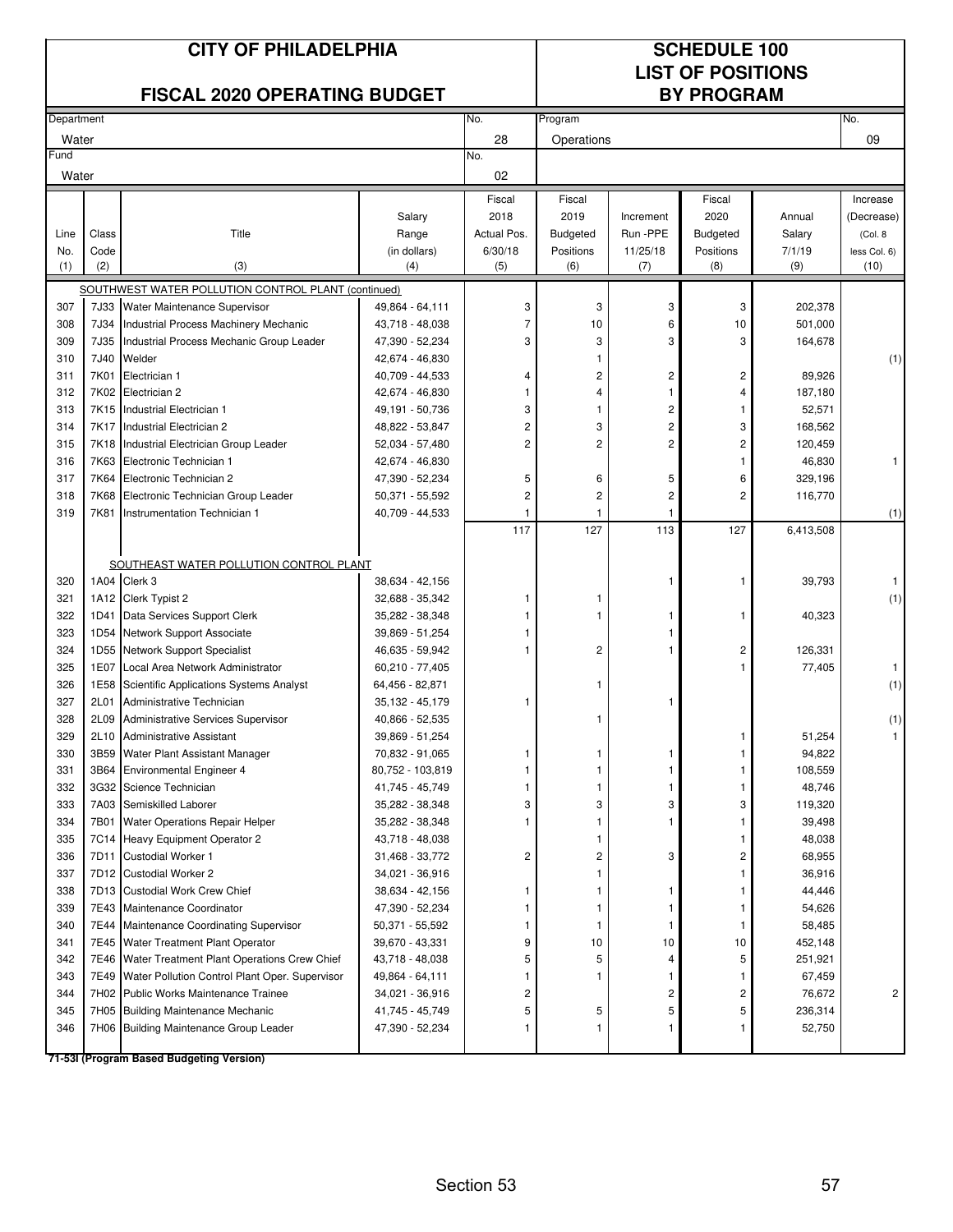|            |       | <b>CITY OF PHILADELPHIA</b><br><b>FISCAL 2020 OPERATING BUDGET</b> |                 |                | <b>SCHEDULE 100</b><br><b>LIST OF POSITIONS</b><br><b>BY PROGRAM</b> |           |                 |           |              |
|------------|-------|--------------------------------------------------------------------|-----------------|----------------|----------------------------------------------------------------------|-----------|-----------------|-----------|--------------|
| Department |       |                                                                    |                 | No.            | Program                                                              |           |                 |           | No.          |
| Water      |       |                                                                    |                 | 28             | Operations                                                           |           |                 |           | 09           |
| Fund       |       |                                                                    |                 | No.            |                                                                      |           |                 |           |              |
| Water      |       |                                                                    |                 | 02             |                                                                      |           |                 |           |              |
|            |       |                                                                    |                 | Fiscal         | Fiscal                                                               |           | Fiscal          |           | Increase     |
|            |       |                                                                    | Salary          | 2018           | 2019                                                                 | Increment | 2020            | Annual    | (Decrease)   |
| Line       | Class | Title                                                              | Range           | Actual Pos.    | <b>Budgeted</b>                                                      | Run -PPE  | <b>Budgeted</b> | Salary    | (Col. 8)     |
| No.        | Code  |                                                                    | (in dollars)    | 6/30/18        | Positions                                                            | 11/25/18  | Positions       | 7/1/19    | less Col. 6) |
| (1)        | (2)   | (3)                                                                | (4)             | (5)            | (6)                                                                  | (7)       | (8)             | (9)       | (10)         |
|            |       | SOUTHEAST WATER POLLUTION CONTROL PLANT (continued)                |                 |                |                                                                      |           |                 |           |              |
| 347        | 7J01  | <b>HVAC Mechanic 1</b>                                             | 40,709 - 44,533 |                | 1                                                                    | 1         | 1               | 45,164    |              |
| 348        | 7J02  | <b>HVAC Mechanic 2</b>                                             | 44,891 - 49,386 | 2              | 2                                                                    | 2         | 2               | 103,385   |              |
| 349        | 7J03  | <b>HVAC Mechanic Group Leader</b>                                  | 47,390 - 52,234 |                | 1                                                                    | 1         |                 | 54,826    |              |
| 350        | 7J15  | Machinery and Equipment Mechanic                                   | 42,674 - 46,830 | 2              | 2                                                                    | 2         | 2               | 97,920    |              |
| 351        | 7J32  | Water Maintenance Superintendent                                   | 58,004 - 74,560 |                | 1                                                                    | 1         | 1               | 78,222    |              |
| 352        | 7J33  | Water Maintenance Supervisor                                       | 49,864 - 64,111 |                | 1                                                                    |           |                 | 67,859    |              |
| 353        | 7J34  | Industrial Process Machinery Mechanic                              | 43,718 - 48,038 | 4              | 4                                                                    | 4         | 4               | 201,417   |              |
| 354        | 7J35  | Industrial Process Mechanic Group Leader                           | 47,390 - 52,234 |                | 1                                                                    | 1         | 1               | 55,226    |              |
| 355        | 7K01  | Electrician 1                                                      | 40,709 - 44,533 |                | 2                                                                    |           | 1               | 44,533    | (1)          |
| 356        |       | 7K02 Electrician 2                                                 | 42,674 - 46,830 |                |                                                                      | 1         | 1               | 47,420    | $\mathbf{1}$ |
| 357        | 7K15  | Industrial Electrician 1                                           | 49,191 - 50,736 |                | 1                                                                    |           |                 |           | (1)          |
| 358        | 7K17  | Industrial Electrician 2                                           | 48,822 - 53,847 |                | 2                                                                    | 2         | 3               | 169,462   |              |
| 359        | 7K18  | Industrial Electrician Group Leader 2                              | 52,034 - 57,480 |                | 1                                                                    | 1         | 1               | 60,229    |              |
| 360        | 7K63  | Electronic Technician 1                                            | 42,674 - 46,830 |                |                                                                      |           |                 |           |              |
| 361        |       | 7K64 Electronic Technician 2                                       | 47,390 - 52,234 | 3              | 3                                                                    | 3         | 3               | 165,078   |              |
| 362        | 7K68  | Electronic Technician Group Leader                                 | 50,371 - 55,592 |                | 1                                                                    | 1         | 1               | 58,885    |              |
| 363        | 7K81  | <b>Electronic Technical Trainee</b>                                | 40,709 - 44,533 | $\overline{2}$ | $\overline{c}$                                                       | 2         |                 |           | (2)          |
|            |       |                                                                    |                 | 62             | 67                                                                   | 64        | 67              | 3,444,407 |              |
|            |       | SEWER MAINTENANCE                                                  |                 |                |                                                                      |           |                 |           |              |
| 364        |       | 1A03 Clerk 2                                                       | 32,688 - 35,342 |                | 1                                                                    | ĵ         | 1               | 37,227    |              |
| 365        | 1A04  | Clerk 3                                                            | 38,634 - 42,156 |                | 1                                                                    | 1         | 1               | 44,646    |              |
| 366        | 1A11  | Clerk Typist 1                                                     | 30,043 - 32,081 |                | 1                                                                    |           |                 |           | (1)          |
| 367        | 1A12  | Clerk Typist 2                                                     | 32,688 - 35,342 | 2              | 1                                                                    | 2         | 2               | 70,007    |              |
| 368        | 1A37  | Service Representative                                             | 35,282 - 38,348 | 1              | 1                                                                    | 1         | 1               | 40,323    |              |
| 369        | 1D41  | Data Services Support Clerk                                        | 35,282 - 38,348 | 2              |                                                                      |           |                 | 40,123    |              |
| 370        | 2L09  | Administrative Services Supervisor                                 | 40,866 - 52,535 | 1              |                                                                      | 1         | 1               | 55,536    | 1.           |
| 371        | 2L10  | <b>Administrative Assistant</b>                                    | 39,869 - 51,254 |                | 1                                                                    |           |                 |           | (1)          |
| 372        |       | 3G32 Science Technician                                            | 41,745 - 45,749 | 1              | 1                                                                    | 1         | 1               | 47,946    |              |
| 373        | 6F11  | Utility Representative                                             | 38,634 - 42,156 | 5              | 9                                                                    | 6         | 9               | 401,211   |              |
| 374        | 6F12  | <b>Field Representative Supervisor</b>                             | 43,718 - 48,038 | 2              | 2                                                                    | 2         | 2               | 99,728    |              |
| 375        |       | 7A03 Semiskilled Laborer                                           | 35,282 - 38,348 | 15             | 18                                                                   | 18        | 20              | 796,374   | 2            |
| 376        | 7B01  | Water Operations Repair Helper                                     | 35,282 - 38,348 | 21             | 23                                                                   | 21        | 21              | 810,829   | (2)          |
| 377        |       | 7B05 Water Conveyance Supervisor                                   | 52,071 - 66,947 | 11             | 11                                                                   | 11        | 11              | 746,765   |              |
| 378        | 7B06  | Water Conveyance Sys Asst. Superintendent                          | 58,004 - 74,560 | 3              | 3                                                                    | 3         | 3               | 234,265   |              |
| 379        | 7B07  | Water Conveyance Systems Superintendent                            | 75,589 - 97,192 |                | 1                                                                    | 1         | 1               | 90,403    |              |
| 380        | 7B21  | Sewer Maintenance Inspector                                        | 38,634 - 42,156 | 18             | 26                                                                   | 14        | 26              | 1,136,518 |              |
| 381        | 7B24  | Sewer Maintenance Crew Chief 1                                     | 41,745 - 45,749 | 25             | 29                                                                   | 27        | 29              | 1,383,841 |              |
| 382        | 7B31  | <b>Excavation Crew Chief</b>                                       | 43,718 - 48,038 | 5              | 5                                                                    | 5         | 5               | 248,066   |              |
| 383        |       | 7C11 Equipment Operator 1                                          | 36,332 - 39,539 | 20             | 25                                                                   | 20        | 25              | 1,032,649 |              |
| 384        |       | 7C13 Heavy Equipment Operator 1 (C)                                | 41,745 - 45,749 | 15             | 15                                                                   | 15        | 15              | 704,804   |              |
| 385        |       | 7C14 Heavy Equipment Operator 2                                    | 43,718 - 48,038 | 13             | 15                                                                   | 12        | 15              | 763,062   |              |
| 386        | 7D11  | <b>Custodial Worker 1</b>                                          | 31,468 - 33,772 |                | 5                                                                    | 5         | 5               | 172,160   |              |
|            |       | 71-53I (Program Based Budgeting Version)                           |                 |                |                                                                      |           |                 |           |              |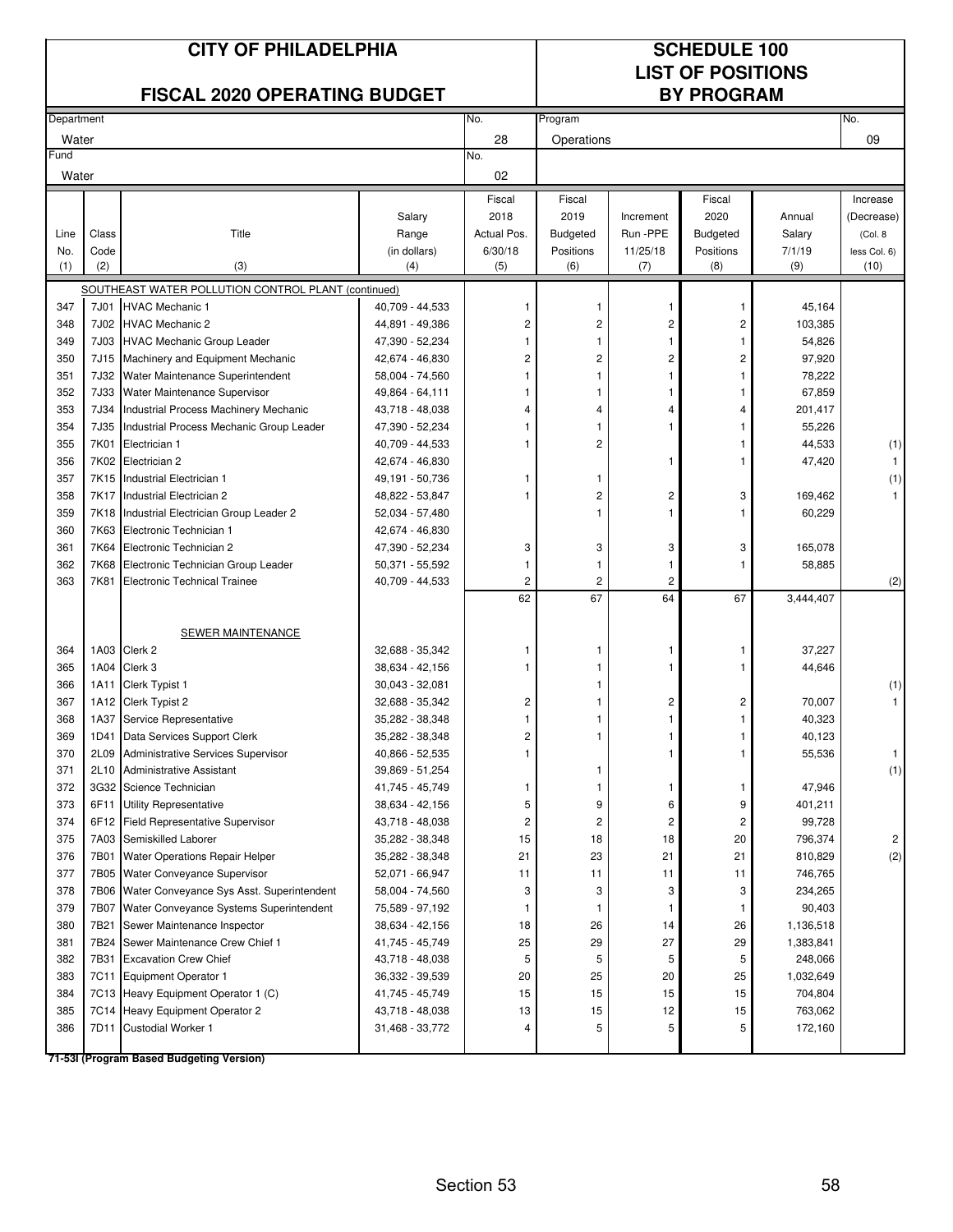|            |              | <b>CITY OF PHILADELPHIA</b><br><b>FISCAL 2020 OPERATING BUDGET</b>     |                                    | <b>SCHEDULE 100</b><br><b>LIST OF POSITIONS</b><br><b>BY PROGRAM</b> |                         |                                         |                         |                      |                |
|------------|--------------|------------------------------------------------------------------------|------------------------------------|----------------------------------------------------------------------|-------------------------|-----------------------------------------|-------------------------|----------------------|----------------|
| Department |              |                                                                        |                                    | No.                                                                  | Program                 |                                         |                         |                      | No.            |
| Water      |              |                                                                        |                                    | 28                                                                   | Operations              |                                         |                         |                      | 09             |
| Fund       |              |                                                                        |                                    | No.                                                                  |                         |                                         |                         |                      |                |
| Water      |              |                                                                        |                                    | 02                                                                   |                         |                                         |                         |                      |                |
|            |              |                                                                        |                                    | Fiscal                                                               | Fiscal                  |                                         | Fiscal                  |                      | Increase       |
|            |              |                                                                        | Salary                             | 2018                                                                 | 2019                    | Increment                               | 2020                    | Annual               | (Decrease)     |
| Line       | Class        | Title                                                                  | Range                              | Actual Pos.                                                          | <b>Budgeted</b>         | Run -PPE                                | <b>Budgeted</b>         | Salary               | (Col. 8        |
| No.        | Code         |                                                                        | (in dollars)                       | 6/30/18                                                              | Positions               | 11/25/18                                | Positions               | 7/1/19               | less Col. 6)   |
| (1)        | (2)          | (3)                                                                    | (4)                                | (5)                                                                  | (6)                     | (7)                                     | (8)                     | (9)                  | (10)           |
|            |              | SEWER MAINTENANCE (continued)                                          |                                    |                                                                      |                         |                                         |                         |                      |                |
| 387<br>388 | 7N21         | 7H35 Brick Mason                                                       | 40,709 - 44,533                    | 20<br>$\overline{2}$                                                 | 22<br>$\overline{2}$    | 19<br>$\overline{2}$                    | 22<br>$\overline{c}$    | 1,012,974            |                |
|            |              | Tree Maintenance Worker                                                | 40,709 - 44,533                    | 189                                                                  | 219                     | 189                                     | 219                     | 92,988<br>10,062,445 |                |
|            |              |                                                                        |                                    |                                                                      |                         |                                         |                         |                      |                |
|            |              | <b>INLET CLEANING</b>                                                  |                                    |                                                                      |                         |                                         |                         |                      |                |
| 389        | 2L01         | Administrative Technician                                              | 35,132 - 45,179                    |                                                                      |                         |                                         |                         |                      | (1)            |
| 390        | 1A04         | Clerk 3                                                                | 38,634 - 42,156                    | 1                                                                    |                         | 1                                       | 1                       | 42,845               |                |
| 391        |              | 1A12 Clerk Typist 2                                                    | 32,688 - 35,342                    | 1                                                                    | 1                       | -1                                      | 1                       | 34,538               |                |
| 392        | 7D11         | <b>Custodial Worker 1</b>                                              | 31,468 - 33,772                    | 2                                                                    | 2                       | 2                                       | 2                       | 71,220               |                |
| 393        | 1D41         | Data Services Support Clerk                                            | 35,282 - 38,348                    | 3                                                                    | 4                       | 4                                       | 4                       | 160,826              |                |
| 394        | 2E08         | Departmental Procurement Specialist                                    | 43,975 - 56,542                    | 1                                                                    | $\mathbf{1}$            | 1                                       | 1                       | 59,863               |                |
| 395        | 7C11         | Equipment Operator 1                                                   | 36,332 - 39,539                    | 1                                                                    | $\overline{c}$          |                                         |                         |                      | (2)            |
| 396        |              | 7C13 Heavy Equipment Operator 1 (C)                                    | 41,745 - 45,749                    | 34                                                                   | 38                      | 35                                      | 40                      | 1,879,531            | $\overline{2}$ |
| 397        |              | 7C14 Heavy Equipment Operator I                                        | 43,718 - 48,038                    |                                                                      |                         | $\mathbf{1}$                            |                         |                      |                |
| 398        | 7B24         | Sewer Maintenance Crew Chi                                             | 41,745 - 45,749                    |                                                                      |                         | 1                                       |                         |                      |                |
| 399        | 7B34         | <b>Inlet Cleaning Supervisor</b>                                       | 43,975 - 56,542                    | $\overline{c}$                                                       | 2                       | 2                                       | 2                       | 118,527              |                |
| 400        | 7A06         | Labor Crew Chief 1                                                     | 40.709 - 44,533                    | $\overline{7}$                                                       | $\overline{7}$          | $\overline{7}$                          | 7                       | 325,633              |                |
| 401        | 7A07         | Labor Crew Chief 2                                                     | 39,483 - 50,760                    | 5                                                                    | 5                       | 5                                       | 5                       | 268,339              |                |
| 402<br>403 | 7A03<br>7B21 | Semiskilled Laborer<br>Sewer Maintenance Inspector                     | 35,282 - 38,348<br>38,634 - 42,156 | 25                                                                   | 34<br>1                 | 29                                      | 34<br>1                 | 1,344,662<br>42,156  |                |
| 404        | 7H02         | Public Works Maintenance Trainee                                       | 34,021 - 36,916                    |                                                                      | 1                       | -1                                      |                         |                      | (1)            |
| 405        | 7B05         | Water Conveyance Supervisor                                            | 52,071 - 66,947                    | 1                                                                    | 1                       | -1                                      | 1                       | 70,780               |                |
| 406        | 7B06         | Water Conveyance Sys Asst. Superintendent                              | 58,004 - 74,560                    | 1                                                                    | 1                       | 1                                       | 1                       | 78,222               |                |
| 407        | 7B01         | Water Operations Repair Helper                                         | 35,282 - 38,348                    | 11                                                                   | 10                      | 11                                      | 11                      | 429,877              | $\mathbf{1}$   |
|            |              |                                                                        |                                    | 96                                                                   | 111                     | 103                                     | 111                     | 4,927,019            |                |
|            |              |                                                                        |                                    |                                                                      |                         |                                         |                         |                      |                |
|            |              | <b>FLOW CONTROL</b>                                                    |                                    |                                                                      |                         |                                         |                         |                      |                |
| 408        |              | 1A04 Clerk 3                                                           | 38,634 - 42,156                    | 1                                                                    | 1                       | 1                                       | 1                       | 43,245               |                |
| 409        |              | 1A12 Clerk Typist 2                                                    | 32,688 - 35,342                    | 1                                                                    | $\overline{\mathbf{c}}$ | 1                                       | $\overline{\mathbf{c}}$ | 77,255               |                |
| 410        | 1D41         | Data Services Support Clerk                                            | 35,282 - 38,348                    |                                                                      | 1                       |                                         | 1                       | 38,348               |                |
| 411        | 7A03         | Semiskilled Laborer                                                    | 35,282 - 38,348                    | 1                                                                    |                         | 1                                       |                         |                      |                |
| 412        | 7B01         | Water Operations Repair Helper                                         | 35,282 - 38,348                    | 3                                                                    | 1                       | 3                                       | 1                       | 38,728               |                |
| 413        | 7B07         | 7B06 Water Conveyance Sys Asst. Superintendent                         | 58,004 - 74,560                    | 2<br>1                                                               | 2<br>1                  | 2                                       | 2                       | 156,644              |                |
| 414<br>415 | 7B21         | Water Conveyance Systems Superintendent<br>Sewer Maintenance Inspector | 75,589 - 97,192<br>38,634 - 42,156 | 2                                                                    | 1                       | $\mathbf{1}$<br>$\overline{\mathbf{c}}$ | 1<br>-1                 | 101,533<br>43,233    |                |
| 416        | 7B40         | Interceptor Service Worker 1                                           | 36,332 - 39,539                    | 5                                                                    | 11                      | 3                                       | 11                      | 454,760              |                |
| 417        | 7B41         | Interceptor Service Worker 2                                           | 39,670 - 43,331                    | 5                                                                    | 6                       | 5                                       | 6                       | 273,696              |                |
| 418        | 7B43         | Interceptor Services Supervisor                                        | 39,483 - 50,760                    | 2                                                                    | $\overline{\mathbf{c}}$ | $\overline{c}$                          | 2                       | 106,616              |                |
| 419        |              | 7H02 Public Works Maintenance Trainee                                  | 34,021 - 36,916                    | 5                                                                    | 5                       | 9                                       | 5                       | 179,083              |                |
| 420        | 7J15         | Machinery and Equipment Mechanic                                       | 42,674 - 46,830                    | 9                                                                    | 8                       | 10                                      | 8                       | 382,711              |                |
| 421        | 7J34         | Industrial Process Machinery Mechanic                                  | 43,718 - 48,038                    | 7                                                                    | 6                       | $\overline{7}$                          | 6                       | 303,368              |                |
| 422        | 7J35         | Industrial Process Mach Mec. Group Leader                              | 47,390 - 52,234                    | 2                                                                    | 2                       | $\overline{c}$                          | 2                       | 109,852              |                |
| 423        | 7K01         | Electrician 1                                                          | 40,709 - 44,533                    | 1                                                                    | 1                       | 2                                       | 2                       | 89,726               |                |
|            |              | 71-53I (Program Based Budgeting Version)                               |                                    |                                                                      |                         |                                         |                         |                      |                |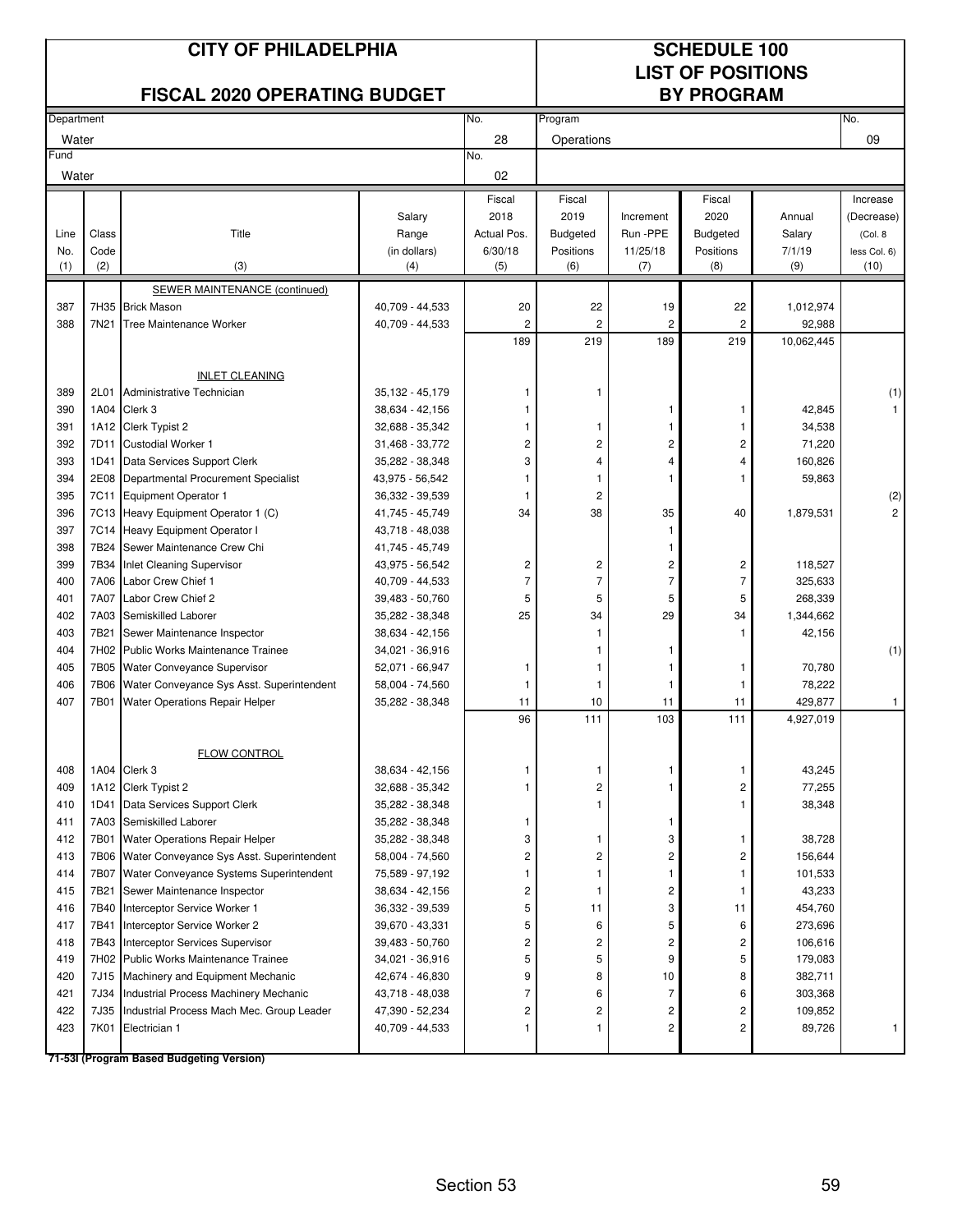|               |              | <b>CITY OF PHILADELPHIA</b><br><b>FISCAL 2020 OPERATING BUDGET</b>          |                                    | <b>SCHEDULE 100</b><br><b>LIST OF POSITIONS</b><br><b>BY PROGRAM</b> |                                  |                |                         |                  |              |
|---------------|--------------|-----------------------------------------------------------------------------|------------------------------------|----------------------------------------------------------------------|----------------------------------|----------------|-------------------------|------------------|--------------|
| Department    |              |                                                                             |                                    | No.                                                                  | Program                          |                |                         |                  | No.          |
| Water         |              |                                                                             |                                    | 28                                                                   | Operations                       |                |                         |                  | 09           |
| Fund<br>Water |              |                                                                             |                                    | No.<br>02                                                            |                                  |                |                         |                  |              |
|               |              |                                                                             |                                    | Fiscal                                                               | Fiscal                           |                | Fiscal                  |                  | Increase     |
|               |              |                                                                             | Salary                             | 2018                                                                 | 2019                             | Increment      | 2020                    | Annual           | (Decrease)   |
| Line          | Class        | Title                                                                       | Range                              | Actual Pos.                                                          | <b>Budgeted</b>                  | Run -PPE       | <b>Budgeted</b>         | Salary           | (Col. 8)     |
| No.           | Code         |                                                                             | (in dollars)                       | 6/30/18                                                              | Positions                        | 11/25/18       | Positions               | 7/1/19           | less Col. 6) |
| (1)           | (2)          | (3)                                                                         | (4)                                | (5)                                                                  | (6)                              | (7)            | (8)                     | (9)              | (10)         |
|               |              | FLOW CONTROL (continued)                                                    |                                    |                                                                      |                                  |                |                         |                  |              |
| 424           |              | 7K02 Electrician 2                                                          | 42,674 - 46,830                    |                                                                      | 1                                |                | 1                       | 46,830           |              |
| 425           |              | 7K15 Industrial Electrician 1                                               | 49,191 - 50,736                    | 3                                                                    | 3                                | 2              | 2                       | 105,341          | (1)          |
| 426<br>427    | 7K17         | Industrial Electrician 2                                                    | 48,822 - 53,847                    | 1                                                                    | 1<br>1                           | -1             | 1<br>1                  | 53,847<br>60,829 |              |
| 428           | 7K63         | 7K18 Industrial Electrician Group Leader<br>Electronic Technician 1         | 52,034 - 57,480<br>42,674 - 46,830 | 4                                                                    | 3                                | 4              | 3                       | 139,139          |              |
| 429           | 7K64         | Electronic Technician 2                                                     | 47,390 - 52,234                    | 15                                                                   | 23                               | 13             | 23                      | 1,257,416        |              |
| 430           | 7K67         | Electronic Equipment Supervisor                                             | 52,071 - 66,947                    | $\overline{c}$                                                       | 2                                | $\overline{c}$ | 2                       | 140,361          |              |
| 431           | 7K68         | Electronic Technician Group Leader                                          | 50,371 - 55,592                    | 3                                                                    | 3                                | 3              | 4                       | 233,406          | $\mathbf{1}$ |
| 432           | 7K81         | Instrumentation Technician 1                                                | 40,709 - 44,533                    | 8                                                                    | $\overline{7}$                   | $\overline{7}$ | 7                       | 321,019          |              |
|               |              |                                                                             |                                    | 83                                                                   | 94                               | 83             | 95                      | 4,756,986        | $\mathbf{1}$ |
|               |              |                                                                             |                                    |                                                                      |                                  |                |                         |                  |              |
|               |              | <b>COLLECTOR SYSTEM SUPPORT</b>                                             |                                    |                                                                      |                                  |                |                         |                  |              |
| 433           |              | 1E15 Web Developer                                                          | 68,799 - 77,405                    |                                                                      | 1                                | 1              | 1                       | 80,552           |              |
| 434           | 1E58         | Scientific Applications Systems Analyst                                     | 64,456 - 82,871                    | 1                                                                    | 1                                | 1              | 1                       | 86,382           |              |
| 435           | 2L32         | Administrative Specialist 2                                                 | 50,798 - 65,315                    |                                                                      | 1                                |                | 1                       | 69,099           |              |
| 436           | 3B47         | Water Transport Engineer 1                                                  | 66,066 - 84,943                    | 1<br>$\overline{2}$                                                  | $\overline{c}$<br>$\overline{c}$ | 1              | $\overline{c}$          | 177,433          |              |
| 437<br>438    | 3B48<br>3B60 | Water Transport Engineer 2<br><b>Graduate Environmental Engineer</b>        | 75,589 - 97,192<br>55,164 - 55,164 |                                                                      | $\mathbf{1}$                     | 2              | 1                       | 98,550<br>56,819 | (1)          |
| 439           | 3B61         | <b>Environmental Engineer 1</b>                                             | 53,280 - 59,942                    |                                                                      |                                  |                |                         |                  |              |
| 440           |              | 3B62 Environmental Engineer 2                                               | 58,048 - 65,315                    | 1                                                                    | 2                                | 2              | 3                       | 201,823          | 1            |
| 441           | 3B74         | <b>Engineering Specialist</b>                                               | 60,210 - 77,405                    | 1                                                                    | $\mathbf{1}$                     | 1              | 1                       | 80,552           |              |
| 442           | 3C27         | Chief Water Transport Operations Engineer                                   | 87,956 - 113,079                   | 1                                                                    | 1                                | -1             | 1                       | 117,296          |              |
|               |              |                                                                             |                                    | 11                                                                   | 12                               | 11             | 12                      | 968,506          |              |
|               |              |                                                                             |                                    |                                                                      |                                  |                |                         |                  |              |
|               |              | <b>INDUSTRIAL WASTE</b>                                                     |                                    |                                                                      |                                  |                |                         |                  |              |
| 443           |              | 1A04 Clerk 3                                                                | 38,634 - 42,156                    | $\mathbf{z}$                                                         | $\mathbf{z}$                     | 2              | 2                       | 89,691           |              |
| 444           |              | 2L16 Administrative Specialist, Confidential                                | 40,866 - 52,535                    |                                                                      | 1                                |                | 1                       | 52,535           |              |
| 445           | 3A17         | Construction Projects Technician 1                                          | 44,891 - 49,386                    |                                                                      |                                  | 2              |                         |                  |              |
| 446           |              | 3A18 Construction Projects Technician 2                                     | 47,390 - 52,234                    | 1                                                                    | 2                                | 1              | 2                       | 100,944          |              |
| 447<br>448    | 3A19<br>3A71 | Construction Projects Technician 3<br>Industrial Waste Control Technician 1 | 53,934 - 59,646<br>46,085 - 50,736 | 1                                                                    | 1                                |                | 1<br>1                  | 59,646<br>50,736 | 1            |
| 449           |              | 3A72 Industrial Waste Control Technician 2                                  | 56,321 - 62,353                    | 9                                                                    | $10$                             | 10             | 10                      | 624,822          |              |
| 450           |              | 3A73 Industrial Waste Control Supervisor                                    | 58,004 - 74,560                    | 3                                                                    | 3                                | 3              | 3                       | 235,465          |              |
| 451           |              | 3B61 Environmental Engineer 1                                               | 53,280 - 59,942                    |                                                                      |                                  |                |                         |                  |              |
| 452           |              | 3B62 Environmental Engineer 2                                               | 58,048 - 65,315                    | 1                                                                    | 3                                | $\mathbf{1}$   | 2                       | 135,799          | (1)          |
| 453           | 3B63         | <b>Environmental Engineer 3</b>                                             | 66,066 - 84,943                    | 2                                                                    | $\overline{c}$                   | 2              | $\overline{\mathbf{c}}$ | 177,033          |              |
| 454           | 3B64         | <b>Environmental Engineer 4</b>                                             | 80,752 - 103,819                   |                                                                      | 1                                | 1              | 1                       | 107,959          |              |
| 455           |              | 3B74 Engineering Specialist                                                 | 60,210 - 77,405                    | 2                                                                    | 1                                | $\overline{c}$ | 2                       | 161,304          | 1            |
|               |              |                                                                             |                                    | 23                                                                   | 26                               | 24             | 27                      | 1,795,934        |              |
|               |              |                                                                             |                                    |                                                                      |                                  |                |                         |                  |              |
|               |              |                                                                             |                                    |                                                                      |                                  |                |                         |                  |              |
|               |              |                                                                             |                                    |                                                                      |                                  |                |                         |                  |              |
|               |              |                                                                             |                                    |                                                                      |                                  |                |                         |                  |              |
|               |              | 71-53I (Program Based Budgeting Version)                                    |                                    |                                                                      |                                  |                |                         |                  |              |

Section 53 60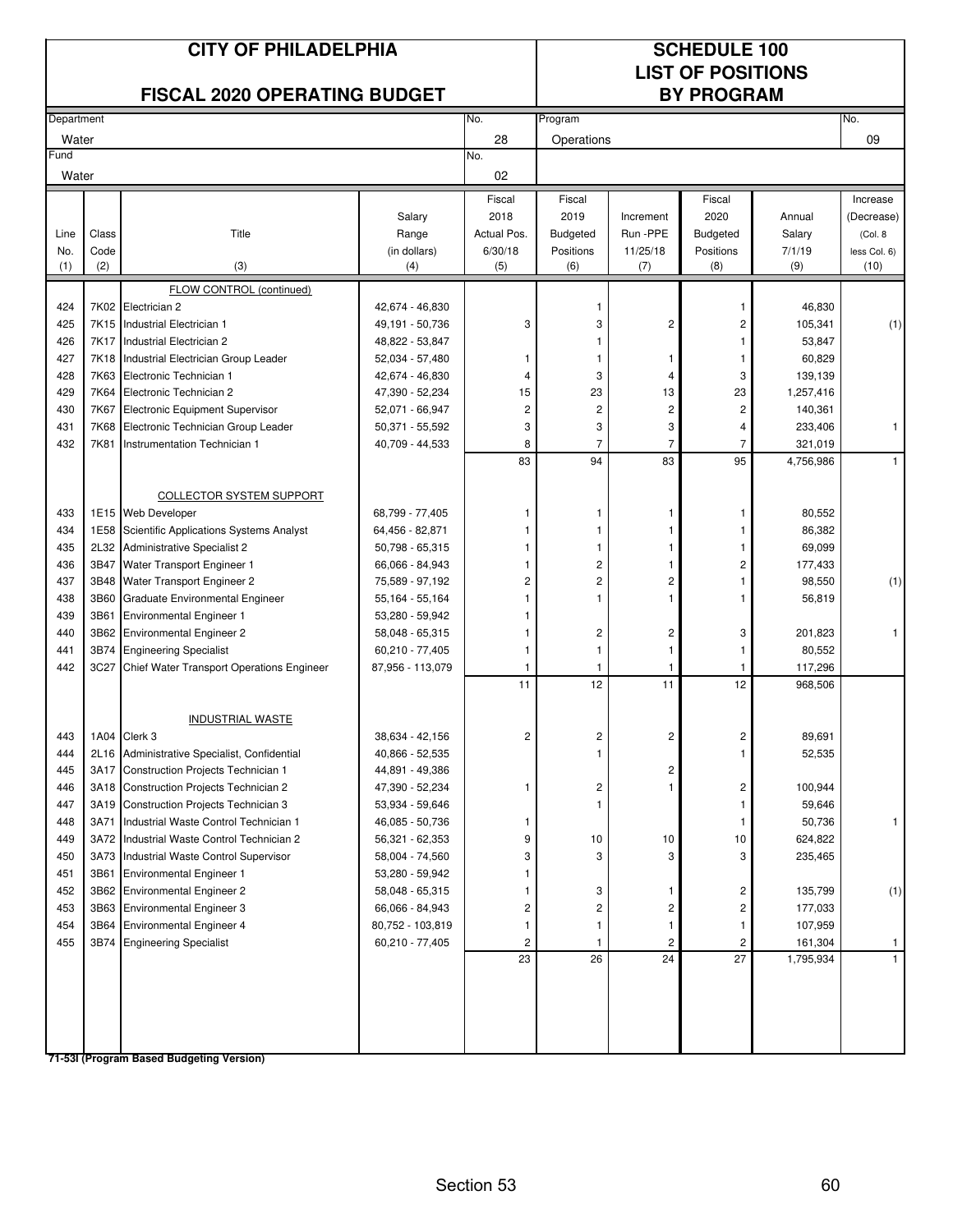|               |              | <b>CITY OF PHILADELPHIA</b>                                                   | <b>SCHEDULE 100</b><br><b>LIST OF POSITIONS</b> |                |                  |                 |                   |                   |                      |
|---------------|--------------|-------------------------------------------------------------------------------|-------------------------------------------------|----------------|------------------|-----------------|-------------------|-------------------|----------------------|
|               |              | <b>FISCAL 2020 OPERATING BUDGET</b>                                           |                                                 |                |                  |                 | <b>BY PROGRAM</b> |                   |                      |
| Department    |              |                                                                               |                                                 | No.            | Program          |                 |                   |                   | No.                  |
| Water         |              |                                                                               |                                                 | 28             | Operations       |                 |                   |                   | 09                   |
| Fund<br>Water |              |                                                                               |                                                 | No.<br>02      |                  |                 |                   |                   |                      |
|               |              |                                                                               |                                                 | Fiscal         | Fiscal           |                 | Fiscal            |                   | Increase             |
|               |              |                                                                               | Salary                                          | 2018           | 2019             | Increment       | 2020              | Annual            | (Decrease)           |
| Line          | Class        | Title                                                                         | Range                                           | Actual Pos.    | <b>Budgeted</b>  | Run -PPE        | <b>Budgeted</b>   | Salary            | (Col. 8)             |
| No.<br>(1)    | Code<br>(2)  | (3)                                                                           | (in dollars)<br>(4)                             | 6/30/18<br>(5) | Positions<br>(6) | 11/25/18<br>(7) | Positions<br>(8)  | 7/1/19<br>(9)     | less Col. 6)<br>(10) |
|               |              |                                                                               |                                                 |                |                  |                 |                   |                   |                      |
| 456           | 2L01         | PLUMBING REPAIR PROGRAM<br>Administrative Technician                          | 35,132 - 45,179                                 | 1              |                  | 1               |                   |                   |                      |
| 457           | 2L09         | Administrative Services Supervisor - Non Conf                                 | 40,866 - 52,535                                 |                |                  |                 | 1                 | 52,535            |                      |
| 458           |              | 1A04 Clerk 3                                                                  | 38,634 - 42,156                                 |                |                  | 1               |                   | 44,646            |                      |
| 459           |              | 6G28 Construction Trades Inspector                                            | 48,822 - 53,847                                 |                | $\overline{4}$   | 4               | 4                 | 224,750           |                      |
| 460           | 1A37         | Service Representative                                                        | 35,282 - 38,348                                 | 3              | 3                | 3               | 3                 | 118,078           |                      |
| 461           | 7B09         | Water Field Customer Service Manager                                          | 58,004 - 74,560                                 |                | 1                | 1               |                   | 78,222            |                      |
|               |              |                                                                               |                                                 | 10             | 10               | 10              | 10                | 518,231           |                      |
|               |              |                                                                               |                                                 |                |                  |                 |                   |                   |                      |
|               |              | OPERATIONS ADMINISTRATION                                                     |                                                 |                |                  |                 |                   |                   |                      |
| 462           |              | 1E76 Programmer Analyst 2                                                     | 50,798 - 65,315                                 |                | 1                | 1               | 1                 | 68,899            |                      |
| 463           | 1E78         | Project Analyst Project Leader                                                | 64,456 - 82,871                                 |                | $\mathbf{1}$     |                 |                   | 86,382            |                      |
| 464           | 2A67         | <b>Contracts Audit Supervisor</b>                                             | 66,066 - 84,943                                 |                |                  |                 |                   |                   |                      |
| 465           | 2F33         | <b>Utility Financial Analyst</b>                                              | 53,427 - 68,685                                 |                | 1                |                 |                   |                   | (1)                  |
| 466           | 2L01         | Administrative Technician                                                     | 35,132 - 45,179                                 | 1              |                  | 1               | 1                 | 47,359            |                      |
| 467<br>468    | 2L03         | <b>Management Trainee</b>                                                     | 37,056 - 47,642                                 |                | 1                |                 | 1                 | 47,642            | $\mathbf{1}$         |
| 469           | 2L10<br>2L18 | <b>Administrative Assistant</b><br><b>Executive Assistant</b>                 | 39,869 - 51,254<br>66,066 - 84,943              | 1              | $\overline{c}$   | 1<br>2          | 2                 | 54,017<br>162,658 |                      |
| 470           | 2L32         | Administrative Specialist 2 - Non-Confidential                                | 50,798 - 65,315                                 | 3              | 3                | 2               | 2                 | 137,399           | (1)                  |
| 471           |              | 2M79 Water Operations Administration Manager                                  | 80,752 - 103,819                                |                |                  |                 |                   | 108,359           |                      |
| 472           |              | 3B04 Graduate Civil Engineer                                                  | 55,164 - 55,164                                 |                |                  |                 | 1                 | 56,819            | $\mathbf{1}$         |
| 473           |              | 3B06 Civil Engineer 2                                                         | 58,048 - 65,315                                 |                |                  |                 |                   | 67,274            |                      |
| 474           |              | 3B64 Environmental Engineer 4                                                 | 80,752 - 103,819                                |                |                  |                 | 1                 | 108,759           |                      |
| 475           | 3B81         | <b>Engineering Supervisor 1</b>                                               | 66,066 - 84,943                                 |                |                  |                 |                   | 88,116            |                      |
| 476           | 3C08         | Water Engineering Assistant Manager                                           | 91,956 - 118,225                                | 2              | 2                |                 | 2                 | 246,794           |                      |
| 477           |              | 3C27 Chief Water Transport Operations Engineer                                | 87,956 - 113,079                                | 1              | 1                |                 |                   | 117,496           |                      |
| 478           |              | 3E22 Geographic Information System Specialist 3                               | 64,456 - 82,871                                 |                |                  |                 |                   | 85,982            |                      |
| 479           |              | 7N49 Parks Operations Director                                                | 87,956 - 113,079                                |                |                  |                 |                   |                   |                      |
| 480           |              | D250 Deputy Water Commissioner                                                | 139,050                                         | 1              | 1                | 1               | $\mathbf{1}$      | 139,050           |                      |
|               |              |                                                                               |                                                 | 19             | 18               | 18              | 19                | 1,623,005         | $\mathbf{1}$         |
|               |              |                                                                               |                                                 |                |                  |                 |                   |                   |                      |
| 481           |              | GREEN STORMWATER INFRASTRUCTURE MAINTENANCE<br>2L01 Administrative Technician | 35,132 - 45,179                                 |                |                  |                 | 1                 | 45,179            | $\mathbf{1}$         |
| 482           |              | 2L10 Administrative Assistant                                                 | 39,869 - 51,254                                 |                | 1                |                 |                   |                   | (1)                  |
| 483           |              | 3A18 Construction Project Technician 2                                        | 47,390 - 52,234                                 | 1              | 1                | 1               | 1                 | 53,801            |                      |
| 484           | 3B60         | Graduate Environmental Engineer                                               | 55,164 - 55,164                                 |                |                  |                 |                   |                   |                      |
| 485           |              | 3B62 Environmental Engineer II                                                | 58,048 - 65,315                                 |                | 1                |                 |                   |                   | (1)                  |
| 486           |              | 3B74 Engineering Specialist                                                   | 60,210 - 77,405                                 |                | 1                |                 | 2                 | 160,704           |                      |
| 487           | 3H11         | <b>Graduate Environmental Scientist</b>                                       | 47,783 - 47,783                                 |                |                  |                 | 1                 | 49,216            | -1                   |
| 488           |              | 3H13 Environmental Scientist II                                               | 50,798 - 65,315                                 |                | 1                |                 |                   |                   | (1)                  |
| 489           |              | 3H14 Environ. Scientist Supervisor                                            | 66,066 - 84,943                                 |                | 1                |                 |                   |                   | (1)                  |
| 490           |              | 3H14 Environmental Science Specialist                                         | 66,066 - 84,943                                 |                | 1                |                 | 1                 | 88,316            |                      |
| 491           |              | 3H16 Environmental Scientist Specialist                                       | 56,589 - 72,742                                 |                |                  | 1               |                   |                   |                      |
| 492           |              | 3H79 Administrative Scientist                                                 | 80,752 - 103,819                                |                |                  |                 | 1                 | 103,819           | $\mathbf{1}$         |
|               |              | 71-53I (Program Based Budgeting Version)                                      |                                                 |                |                  |                 |                   |                   |                      |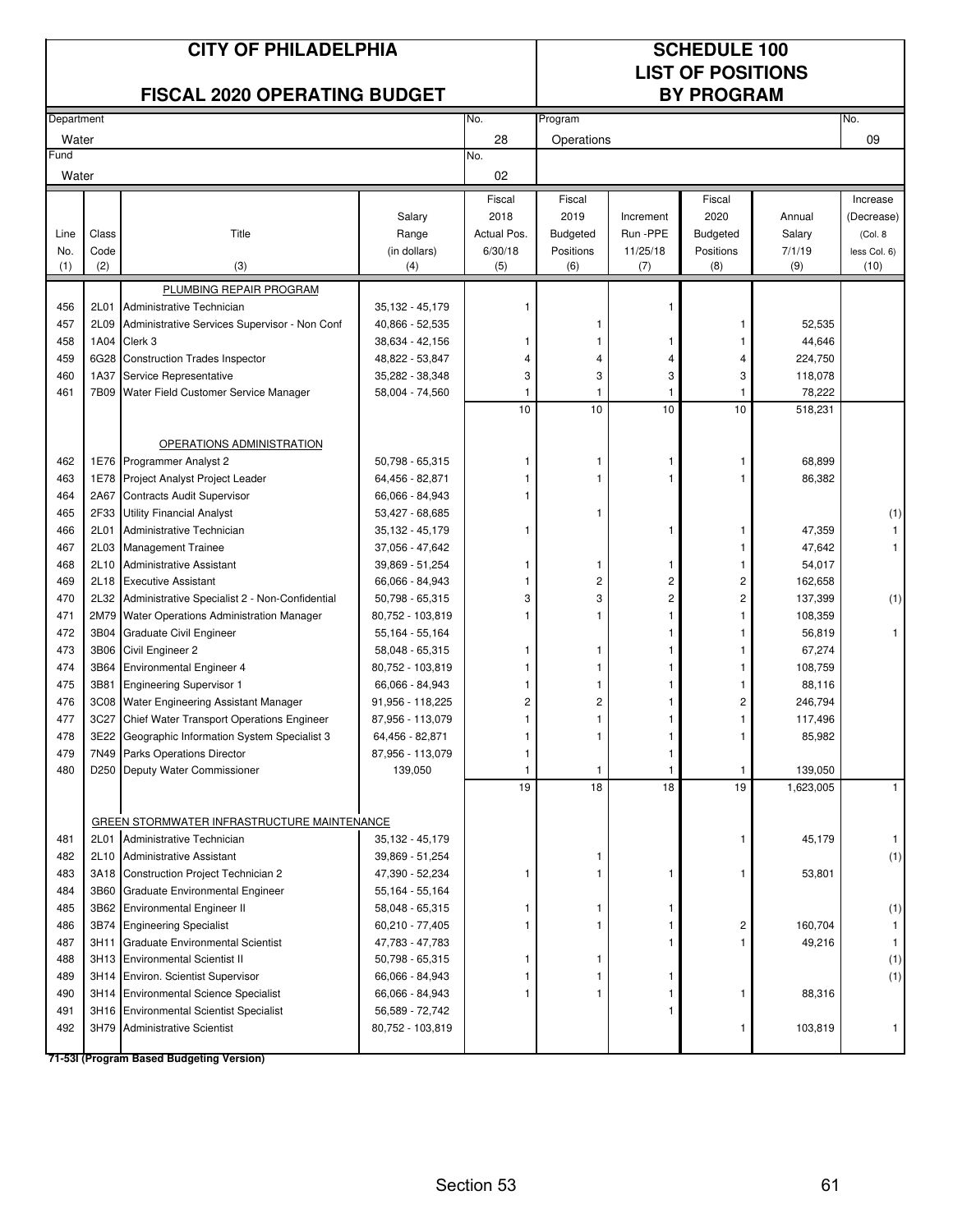|                            | <b>CITY OF PHILADELPHIA</b><br><b>FISCAL 2020 OPERATING BUDGET</b>                 |                                    |                     |                              | <b>SCHEDULE 100</b><br><b>LIST OF POSITIONS</b><br><b>BY PROGRAM</b> |                   |                   |                        |
|----------------------------|------------------------------------------------------------------------------------|------------------------------------|---------------------|------------------------------|----------------------------------------------------------------------|-------------------|-------------------|------------------------|
| Department                 |                                                                                    |                                    | No.                 | Program                      |                                                                      |                   |                   | No.                    |
| Water                      |                                                                                    |                                    | 28                  | Operations                   |                                                                      |                   |                   | 09                     |
| Fund                       |                                                                                    |                                    | No.                 |                              |                                                                      |                   |                   |                        |
| Water                      |                                                                                    |                                    | 02                  |                              |                                                                      |                   |                   |                        |
|                            |                                                                                    |                                    | Fiscal              | Fiscal                       |                                                                      | Fiscal            |                   | Increase               |
| Class<br>Line              | Title                                                                              | Salary<br>Range                    | 2018<br>Actual Pos. | 2019<br>Budgeted             | Increment<br>Run -PPE                                                | 2020<br>Budgeted  | Annual<br>Salary  | (Decrease)<br>(Col. 8) |
| Code<br>No.                |                                                                                    | (in dollars)                       | 6/30/18             | Positions                    | 11/25/18                                                             | Positions         | 7/1/19            | less Col. 6)           |
| (1)<br>(2)                 | (3)                                                                                | (4)                                | (5)                 | (6)                          | (7)                                                                  | (8)               | (9)               | (10)                   |
|                            | GREEN STORMWATER INFRASTRUCTURE MAINTENANCE (continued)                            |                                    |                     |                              |                                                                      |                   |                   |                        |
| 493                        | 7H02 Public Works Trainee                                                          | 34,021 - 36,916                    | 1                   |                              | $\overline{c}$                                                       |                   |                   |                        |
| 494                        | 7N29 Park Projects Technician (S)                                                  | 43,718 - 48,038                    |                     | 1                            |                                                                      | $\mathbf{1}$      | 48,038            |                        |
| 7N71<br>495                | Grounds and Facilities Maint Worker 1 (S)                                          | 34,021 - 36,916                    |                     | 3                            |                                                                      | 6                 | 221,496           | 3                      |
| 496                        | 7N72 Grounds Maintenance Worker 2                                                  | 37,483 - 40,848                    | $\overline{c}$      | 3                            | 1                                                                    | 3                 | 119,299           |                        |
| 497<br>7N73<br>498<br>7N74 | Grounds Maintenance Worker Crew Chief<br>Park & Rec Grounds Maintenance Supervisor | 40,709 - 44,533<br>45,710 - 58,771 |                     | $\overline{\mathbf{c}}$<br>1 |                                                                      | 3<br>$\mathbf{1}$ | 133,599<br>58,771 | $\mathbf{1}$           |
| 499                        | 7N49 Parks Operations Director                                                     | 87,956 - 113,079                   |                     | 1                            |                                                                      | $\mathbf{1}$      | 113,079           |                        |
|                            |                                                                                    |                                    | 9                   | 18                           | 10                                                                   | 22                | 1,195,317         | $\overline{4}$         |
|                            |                                                                                    |                                    |                     |                              |                                                                      |                   |                   |                        |
|                            | <b>Total</b>                                                                       |                                    | 1,371               | 1,522                        | 1,359                                                                | 1,532             | 75,773,437        | 10                     |
|                            | 71-53I (Program Based Budgeting Version)                                           |                                    |                     |                              |                                                                      |                   |                   |                        |

Section 53 62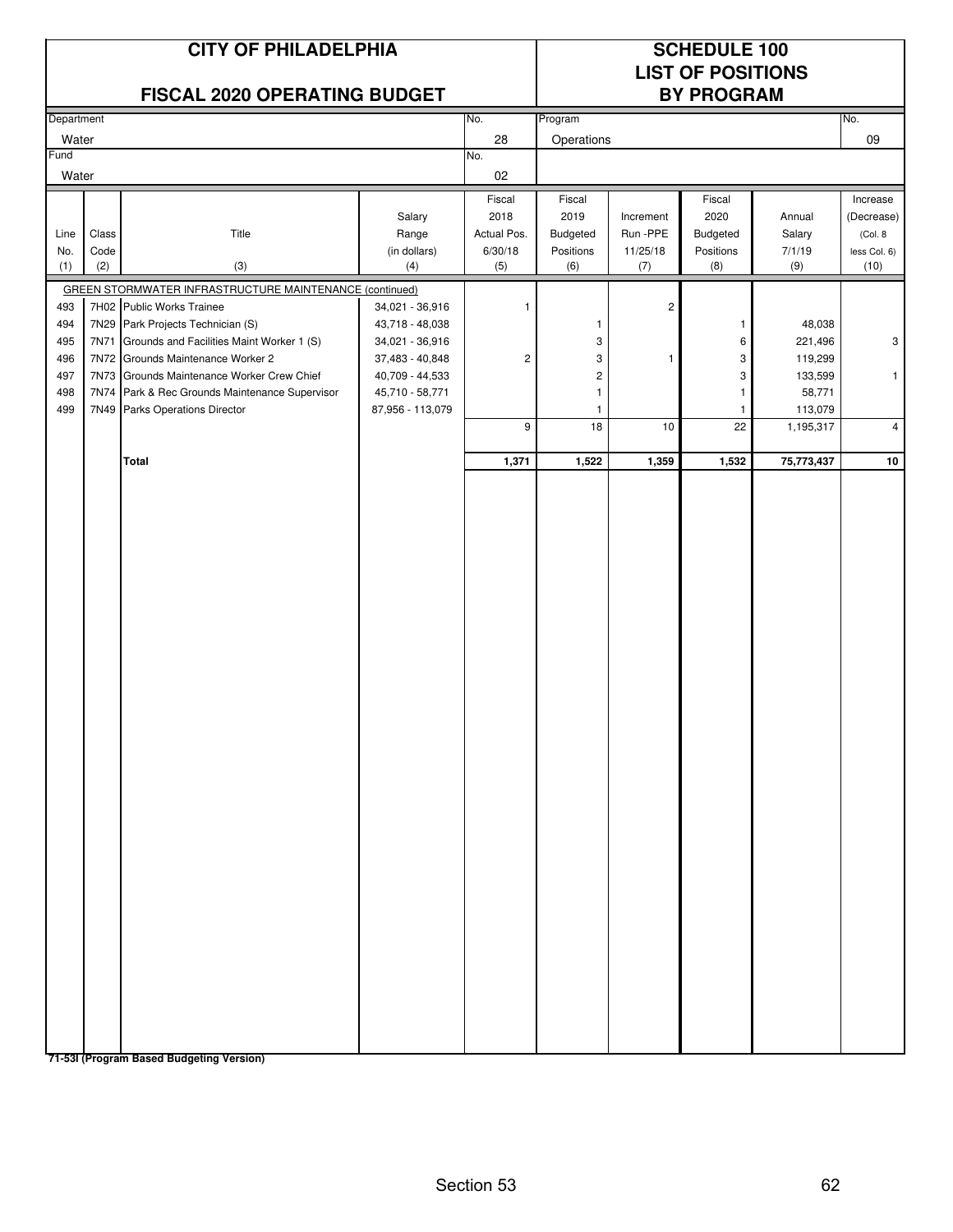|                    |                                                      | <b>CITY OF PHILADELPHIA</b><br><b>FISCAL 2020 OPERATING BUDGET</b>                                                                                                                          |           |                             |                                        |                                                 |                                                       |                                          | <b>SCHEDULE 100</b><br><b>LIST OF POSITIONS</b><br><b>BY PROGRAM</b> |                                                                                            |                                                   |
|--------------------|------------------------------------------------------|---------------------------------------------------------------------------------------------------------------------------------------------------------------------------------------------|-----------|-----------------------------|----------------------------------------|-------------------------------------------------|-------------------------------------------------------|------------------------------------------|----------------------------------------------------------------------|--------------------------------------------------------------------------------------------|---------------------------------------------------|
| Department         |                                                      |                                                                                                                                                                                             |           |                             | No.                                    | Program                                         |                                                       |                                          |                                                                      |                                                                                            | No.                                               |
| Water              |                                                      |                                                                                                                                                                                             |           |                             | 28                                     | Operations                                      |                                                       |                                          |                                                                      |                                                                                            | 09                                                |
| Fund               |                                                      |                                                                                                                                                                                             |           |                             | No.                                    |                                                 |                                                       |                                          |                                                                      |                                                                                            |                                                   |
| Water              |                                                      |                                                                                                                                                                                             |           |                             | 02                                     |                                                 |                                                       |                                          |                                                                      |                                                                                            |                                                   |
| Line<br>No.<br>(1) | Class<br>Code<br>(2)                                 | Title<br>(3)                                                                                                                                                                                |           |                             | Salary<br>Range<br>(in dollars)<br>(4) | Fiscal<br>2018<br>Actual Pos.<br>6/30/18<br>(5) | Fiscal<br>2019<br><b>Budgeted</b><br>Positions<br>(6) | Increment<br>Run -PPE<br>11/25/18<br>(7) | Fiscal<br>2020<br><b>Budgeted</b><br>Positions<br>(8)                | Annual<br>Salary<br>7/1/19<br>(9)                                                          | Inc.<br>(Dec.)<br>(Col. 8<br>less Col. 6)<br>(10) |
|                    | 101<br>100<br>121<br>161<br>171<br>181<br>109<br>199 | <b>Total Full Time</b><br>Lump Sum Separation Payments<br>Temporary<br><b>Regular Overtime</b><br><b>Holiday Overtime</b><br>Shift Differential<br><b>Gross Adjustments</b><br>L-T Sick Pay |           |                             |                                        | 1,371                                           | 1,522                                                 | 1,359                                    | 1,532                                                                | 75,773,437<br>758,500<br>900,000<br>16,071,434<br>495,000<br>266,000<br>250,000<br>500,000 | 10                                                |
|                    |                                                      | <b>Total Gross Requirements</b>                                                                                                                                                             |           |                             |                                        | 1,371                                           | 1,522                                                 | 1,359                                    | 1,532                                                                | 95,014,371                                                                                 | 10                                                |
|                    |                                                      | Plus: Earned Increment                                                                                                                                                                      |           |                             |                                        |                                                 |                                                       |                                          |                                                                      | 269,189                                                                                    |                                                   |
|                    |                                                      | Plus: Longevity                                                                                                                                                                             |           |                             |                                        |                                                 |                                                       |                                          |                                                                      | 24,894                                                                                     |                                                   |
|                    |                                                      | Less: (Vacancy Allowance)                                                                                                                                                                   |           |                             |                                        |                                                 |                                                       |                                          |                                                                      | (7, 172, 189)                                                                              |                                                   |
|                    |                                                      |                                                                                                                                                                                             |           | <b>Total Budget Request</b> |                                        |                                                 |                                                       |                                          |                                                                      | 88.136.265                                                                                 |                                                   |
|                    |                                                      |                                                                                                                                                                                             |           |                             | <b>Summary of Personal Services</b>    |                                                 |                                                       |                                          |                                                                      |                                                                                            |                                                   |
|                    |                                                      |                                                                                                                                                                                             |           | Fiscal 2018                 |                                        | Fiscal 2019                                     |                                                       |                                          | Fiscal 2020                                                          | $Inc. / (Dec.)$ Inc. $/ (Dec.)$                                                            |                                                   |
| Line               |                                                      |                                                                                                                                                                                             | Actual    | Actual                      | Budgeted                               | Estimated                                       | Increment                                             | Budgeted                                 | Department                                                           | in Require.                                                                                | in Bud. Pos.                                      |
| No.                |                                                      | Category                                                                                                                                                                                    | Positions | Obligations                 | Positions                              | Obligations                                     | Run -PPE                                              | Positions                                | Request                                                              | (Col.9                                                                                     | (Col. 8                                           |
|                    |                                                      |                                                                                                                                                                                             | 6/30/18   |                             |                                        |                                                 | 11/25/18                                              |                                          |                                                                      | less Col. 6)                                                                               | less Col. 5)                                      |
| (1)                |                                                      | (2)                                                                                                                                                                                         | (3)       | (4)                         | (5)                                    | (6)                                             | (7)                                                   | (8)                                      | (9)                                                                  | (10)                                                                                       | (11)                                              |
| $\mathbf{1}$       | Lump Sum                                             |                                                                                                                                                                                             |           | 384,439                     |                                        | 1,003,000                                       |                                                       |                                          | 758,500                                                              | (244, 500)                                                                                 |                                                   |
| $\overline{2}$     |                                                      | Full Time - Civilian                                                                                                                                                                        | 1,371     | 62,951,281                  | 1,522                                  | 67,598,343                                      | 1,359                                                 | 1,532                                    | 68,895,331                                                           | 1,296,988                                                                                  | 10                                                |
| 3                  |                                                      | Full Time - Uniform                                                                                                                                                                         |           |                             |                                        |                                                 |                                                       |                                          |                                                                      |                                                                                            |                                                   |
| 4                  |                                                      | Bonus, Gross Adj.                                                                                                                                                                           |           | 803,912                     |                                        | 252,462                                         |                                                       |                                          | 250,000                                                              | (2, 462)                                                                                   |                                                   |
| 5                  |                                                      | PT, Temp/Seas, Bd, SCG                                                                                                                                                                      |           | 526,459                     |                                        | 619,000                                         |                                                       |                                          | 900,000                                                              | 281,000                                                                                    |                                                   |
| 6                  |                                                      | Overtime - Civilian                                                                                                                                                                         |           | 13,752,919                  |                                        | 14,479,000                                      |                                                       |                                          | 16,071,434                                                           | 1,592,434                                                                                  |                                                   |
| $\overline{7}$     |                                                      | Overtime - Uniform                                                                                                                                                                          |           |                             |                                        |                                                 |                                                       |                                          |                                                                      |                                                                                            |                                                   |
| 8                  |                                                      | Holiday Overtime - Civilian                                                                                                                                                                 |           | 437,934                     |                                        | 477,000                                         |                                                       |                                          | 495,000                                                              | 18,000                                                                                     |                                                   |
| 9                  |                                                      | Unused Uniform Leave                                                                                                                                                                        |           |                             |                                        |                                                 |                                                       |                                          |                                                                      |                                                                                            |                                                   |
| 10                 | Shift/Stress                                         |                                                                                                                                                                                             |           | 221,288                     |                                        | 251,000                                         |                                                       |                                          | 266,000                                                              | 15,000                                                                                     |                                                   |
| 11                 |                                                      | H&L, IOD, LT-Sick                                                                                                                                                                           |           | 492,419                     |                                        | 537,531                                         |                                                       |                                          | 500,000                                                              | (37, 531)                                                                                  |                                                   |
| 12                 |                                                      |                                                                                                                                                                                             |           | 79,570,651                  |                                        | 85,217,336                                      |                                                       | 1,532                                    |                                                                      |                                                                                            | 10                                                |
|                    |                                                      | Total                                                                                                                                                                                       | 1,371     |                             | 1,522                                  |                                                 | 1,359                                                 |                                          | 88,136,265                                                           | 2,918,929                                                                                  |                                                   |

Total<br>T1-53J (Program Based Budgeting Version)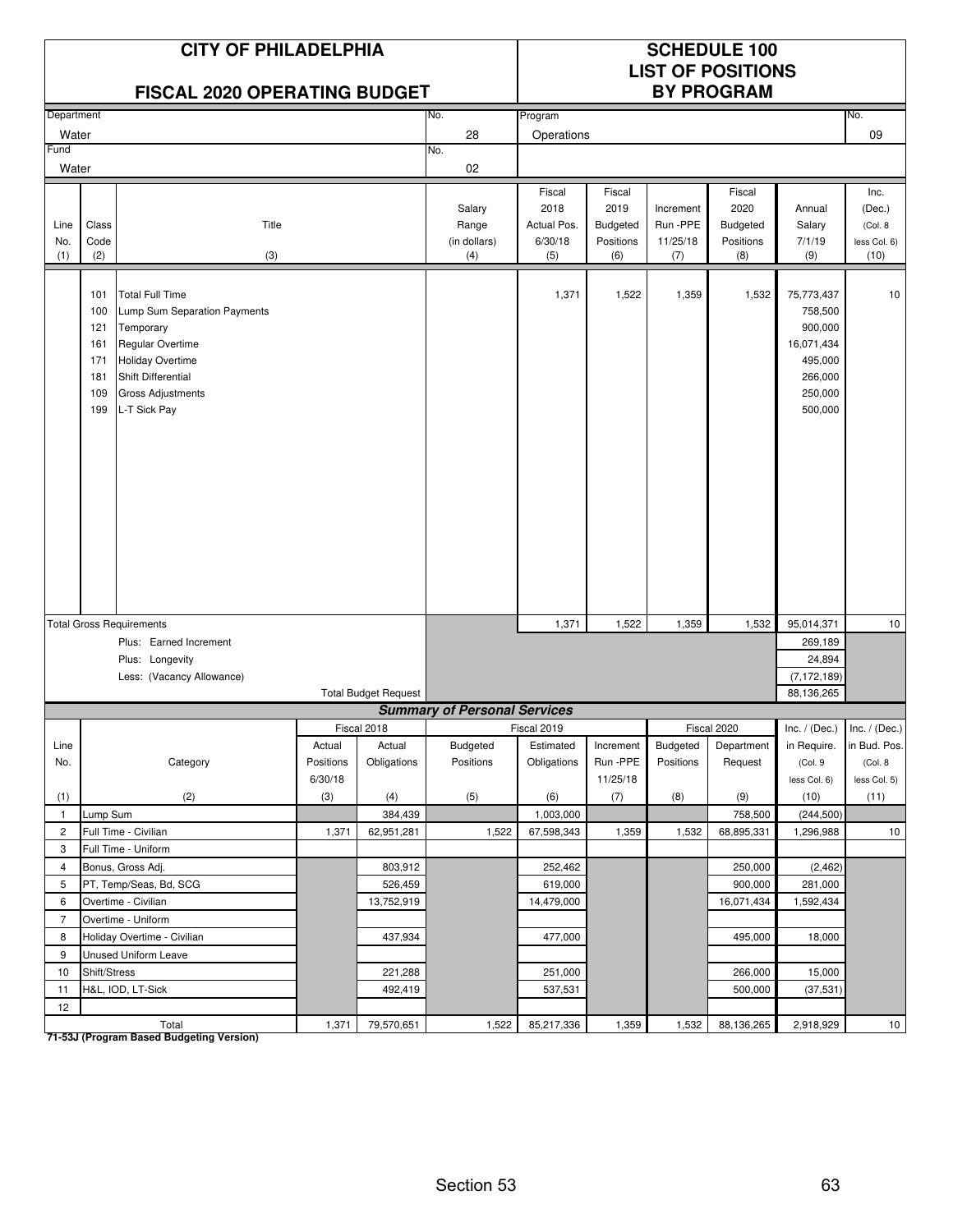### **CITY OF PHILADELPHIA SCHEDULE 200**

### **FISCAL 2020 OPERATING BUDGET BY PROGRAM**

# **PURCHASE OF SERVICES**

| Department |                                                  | No.                                               | Program           |             |              |               |  |  |  |
|------------|--------------------------------------------------|---------------------------------------------------|-------------------|-------------|--------------|---------------|--|--|--|
| Water      |                                                  | 28                                                | Operations        |             |              | No.<br>09     |  |  |  |
| Fund       |                                                  | No.                                               |                   |             |              |               |  |  |  |
| Water      |                                                  | 02                                                |                   |             |              |               |  |  |  |
|            |                                                  |                                                   |                   |             |              |               |  |  |  |
|            |                                                  | Fiscal 2018                                       | Fiscal 2019       | Fiscal 2019 | Fiscal 2020  | Increase      |  |  |  |
| Code       | Description                                      | Actual                                            | Original          | Estimated   | Departmental | or            |  |  |  |
|            |                                                  | Obligations                                       | Appropriations    | Obligations | Request      | (Decrease)    |  |  |  |
| (1)        | (2)                                              | (3)<br><b>Schedule 200 - Purchase of Services</b> | (4)               | (5)         | (6)          | (7)           |  |  |  |
|            |                                                  | 26,671                                            | 56,000            | 56,000      | 57,000       | 1,000         |  |  |  |
| 201        | Cleaning & Laundering                            | 5,170                                             | 34,000            | 34,000      | 35,000       | 1,000         |  |  |  |
| 202<br>205 | <b>Janitorial Services</b>                       | 4,631,180                                         | 3,752,000         | 4,113,200   | 4,273,200    | 160,000       |  |  |  |
|            | Refuse, Garbage, Silt and Sludge Removal         |                                                   |                   |             |              |               |  |  |  |
| 209        | Telephone & Communication                        | 7,838                                             | 450,000<br>16,000 | 220,000     | 70,000       | (150,000)     |  |  |  |
| 210        | <b>Postal Services</b>                           |                                                   |                   | 11,000      | 16,000       | 5,000         |  |  |  |
| 211        | Transportation                                   | 12,256                                            | 72,000            | 67,000      | 69,000       | 2,000         |  |  |  |
| 214        | Employee Education Expen/Allow                   | 23,548                                            |                   |             | 58,000       | 58,000        |  |  |  |
| 215        | Licenses, Permits & Inspection Charges           | 56,297                                            | 137,000           | 127,000     | 127,000      |               |  |  |  |
| 216        | Commercial off the Shelf Software Licenses       |                                                   | 58,000            | 58,000      | 58,000       |               |  |  |  |
| 220        | <b>Electric Current</b>                          | 14,972,114                                        | 24,612,000        | 22,366,000  | 22,508,000   | 142,000       |  |  |  |
| 221        | <b>Gas Services</b>                              | 3,855,757                                         | 5,347,000         | 4,999,000   | 4,685,000    | (314,000)     |  |  |  |
| 222        | Steam for Heating                                |                                                   |                   |             |              |               |  |  |  |
| 230        | Meals (non-travel) & Official Entertaining       | 350                                               | 1,000             | 1,000       | 1,000        |               |  |  |  |
| 231        | <b>Overtime Meals</b>                            |                                                   |                   |             |              |               |  |  |  |
| 240        | <b>Advertising &amp; Promotional Activities</b>  |                                                   |                   |             |              |               |  |  |  |
| 250        | <b>Professional Services</b>                     | 7,429,102                                         | 9,658,000         | 7,662,000   | 3,514,000    | (4, 148, 000) |  |  |  |
| 251        | Professional Svcs. - Information Technology      |                                                   |                   |             |              |               |  |  |  |
| 252        | <b>Accounting &amp; Auditing Services</b>        |                                                   |                   |             |              |               |  |  |  |
| 253        | <b>Legal Services</b>                            |                                                   | 435,000           | 300,000     | 300,000      |               |  |  |  |
| 254        | Mental Health & Intellectual Disability Services |                                                   |                   |             |              |               |  |  |  |
| 255        | Dues                                             | 13,109                                            | 63,000            | 63,000      | 63,000       |               |  |  |  |
| 256        | Seminar & Training Sessions                      | 57,704                                            | 284,000           | 250,000     | 227,000      | (23,000)      |  |  |  |
| 257        | Architectural & Engineering Services             |                                                   | 96,000            |             | 100,000      | 100,000       |  |  |  |
| 258        | <b>Court Reporters</b>                           |                                                   |                   |             |              |               |  |  |  |
| 259        | <b>Arbitration Fees</b>                          |                                                   |                   |             |              |               |  |  |  |
| 260        | Repair & Maintenance Charges                     | 6,954,829                                         | 11,429,500        | 14,583,100  | 15,481,100   | 898,000       |  |  |  |
| 261        | Repaving, Repairing & Resurfacing Streets        | 3,605,248                                         | 3,548,000         | 4,298,000   | 4,348,000    | 50,000        |  |  |  |
| 262        | Demolition of Buildings                          |                                                   |                   |             |              |               |  |  |  |
| 264        | <b>Abatement of Nuisances</b>                    | 10,611,448                                        | 10,500,000        | 10,500,000  | 10,500,000   |               |  |  |  |
| 265        | Rehabilitation of Property                       | 805                                               |                   |             |              |               |  |  |  |
| 266        | Maint. & Support - Comp. Hardware & Software     | 1,265,326                                         | 1,584,000         | 1,598,000   | 1,275,000    | (323,000)     |  |  |  |
| 275        | Juror Fees                                       |                                                   |                   |             |              |               |  |  |  |
| 276        | Juror Expenses                                   |                                                   |                   |             |              |               |  |  |  |
| 277        | <b>Witness Fees</b>                              |                                                   |                   |             |              |               |  |  |  |
| 280        | Insurance & Official Bonds                       | 40,640                                            | 46,000            | 46,000      | 56,000       | 10,000        |  |  |  |
| 282        | Lease Purchase - Computer Systems                | 31,732,258                                        | 31,665,000        | 33,010,000  | 32,060,000   | (950,000)     |  |  |  |
| 283        | Lease Purchase - Vehicles                        | 58                                                |                   |             |              |               |  |  |  |
| 284        | Ground & Building Rental                         |                                                   |                   |             |              |               |  |  |  |
| 285        | Rents - Other                                    | 1,532,790                                         | 1,256,000         | 1,257,000   | 1,357,000    | 100,000       |  |  |  |
| 286        | Rental of Parking Spaces                         |                                                   |                   |             |              |               |  |  |  |
| 290        | Payments for Care of Individuals                 |                                                   |                   |             |              |               |  |  |  |
| 295        | <b>Imprest Advances</b>                          |                                                   |                   |             |              |               |  |  |  |
| 298        | Payments for Burials & Graves                    |                                                   |                   |             |              |               |  |  |  |
| 299        | Other Expenses (not otherwise classified)        | 949                                               |                   | 6,000       | 6,000        |               |  |  |  |
|            |                                                  |                                                   |                   |             |              |               |  |  |  |
|            |                                                  |                                                   |                   |             |              |               |  |  |  |
|            | Total                                            | 86,835,447                                        | 105,099,500       | 105,625,300 | 101,244,300  | (4,381,000)   |  |  |  |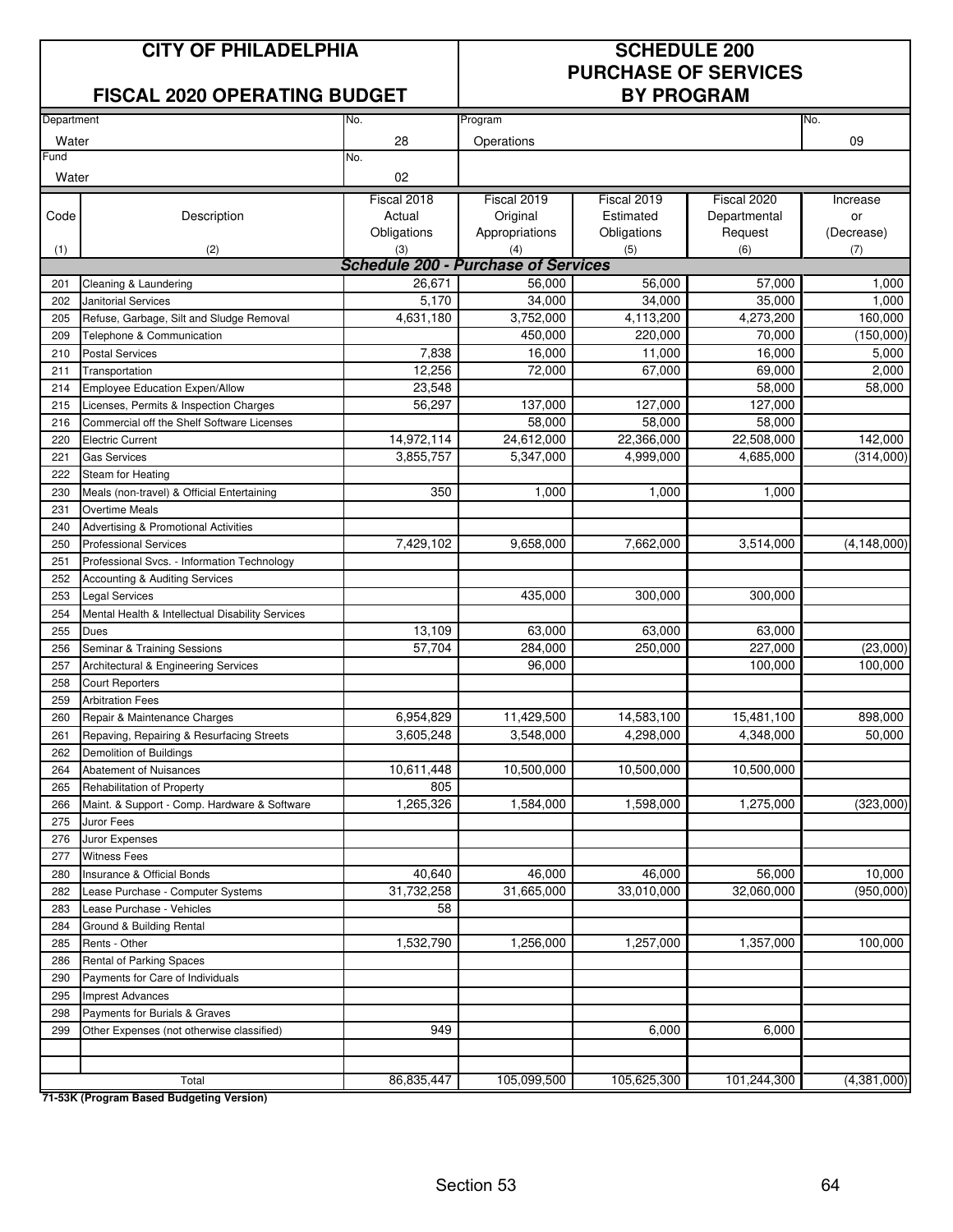#### **FISCAL 2020 OPERATING BUDGET**

## **CITY OF PHILADELPHIA SCHEDULE 300 - 400 MATERIALS, SUPPLIES & EQUIPMENT**

| Department |                                                       | No.                                 | Program                         |             |              | No.        |  |  |  |
|------------|-------------------------------------------------------|-------------------------------------|---------------------------------|-------------|--------------|------------|--|--|--|
| Water      |                                                       | 28                                  | Operations                      |             |              | 09         |  |  |  |
| Fund       |                                                       | No.                                 |                                 |             |              |            |  |  |  |
| Water      |                                                       | 02                                  |                                 |             |              |            |  |  |  |
|            |                                                       | Fiscal 2018                         | Fiscal 2019                     | Fiscal 2019 | Fiscal 2020  | Increase   |  |  |  |
| Code       | Description                                           | Actual                              | Original                        | Estimated   | Departmental | or         |  |  |  |
|            |                                                       | Obligations                         | Appropriations                  | Obligations | Request      | (Decrease) |  |  |  |
| (1)        | (2)                                                   | (3)                                 | (4)                             | (5)         | (6)          | (7)        |  |  |  |
|            |                                                       | Schedule 300 - Materials & Supplies |                                 |             |              |            |  |  |  |
| 301        | Agricultural & Botanical                              | 23,745                              | 67,000                          | 67,000      | 77,000       | 10,000     |  |  |  |
| 302        | Animal, Livestock & Marine                            | 315                                 |                                 |             |              |            |  |  |  |
| 303        | Bakeshop, Dining Room & Kitchen                       |                                     |                                 |             |              |            |  |  |  |
| 304        | Books & Other Publications                            | 3,819                               | 26,000                          | 26,000      | 26,000       |            |  |  |  |
| 305        | <b>Building &amp; Construction</b>                    | 2,417,958                           | 2,073,000                       | 2,164,000   | 2,310,000    | 146,000    |  |  |  |
| 306        | <b>Library Materials</b>                              |                                     |                                 |             |              |            |  |  |  |
| 307        | <b>Chemicals &amp; Gases</b>                          | 21,670,603                          | 23,022,000                      | 23,021,000  | 22,838,000   | (183,000)  |  |  |  |
| 308        | Dry Goods, Notions & Wearing Apparel                  | 664,143                             | 351,000                         | 419,200     | 570,200      | 151,000    |  |  |  |
| 309        | Cordage & Fibers                                      | 432                                 | 43,000                          | 48,000      | 50,000       | 2,000      |  |  |  |
| 310        | Electrical & Communication                            | 1,894,185                           | 2,158,500                       | 2,207,500   | 2,359,000    | 151,500    |  |  |  |
| 311        | General Equipment & Machinery                         | 4,145,064                           | 5,101,000                       | 5,316,000   | 5,756,000    | 440,000    |  |  |  |
| 312        | Fire Fighting & Safety                                | 809,345                             | 1,756,000                       | 1,779,000   | 1,727,000    | (52,000)   |  |  |  |
| 313        | Food                                                  | 104                                 |                                 |             |              |            |  |  |  |
| 314        | Fuel - Heating & Cooling                              | 112,988                             | 325,000                         | 313,000     | 318,000      | 5,000      |  |  |  |
| 316        | General Hardware & Minor Tools                        | 296,340                             | 604,500                         | 551,500     | 522,500      | (29,000)   |  |  |  |
| 317        | Hospital & Laboratory                                 | 26,168                              | 45,000                          | 39,000      | 39,000       |            |  |  |  |
| 318        | Janitorial, Laundry & Household                       | 245,326                             | 269,000                         | 260,000     | 261,000      | 1,000      |  |  |  |
| 320        | Office Materials & Supplies                           | 99,950                              | 153,000                         | 147,000     | 146,000      | (1,000)    |  |  |  |
| 321        | Parking Meter and Water Meter                         | 70,000                              | 420,000                         | 82,000      | 93,000       | 11,000     |  |  |  |
| 322        | Small Power Tools & Hand Tools                        | 275,151                             | 450,000                         | 371,000     | 446,000      | 75,000     |  |  |  |
| 323        | Plumbing, AC & Space Heating                          | 3,196,465                           | 3,771,000                       | 3,719,500   | 3,759,000    | 39,500     |  |  |  |
| 324        | Precision, Photographic & Artists                     | 1,847,589                           | 1,903,000                       | 2,044,000   | 2,025,000    | (19,000)   |  |  |  |
| 325        | Printing                                              | 53,651                              | 110,000                         | 78,000      | 93,000       | 15,000     |  |  |  |
| 326        | Recreational & Educational                            | 1,333                               | 1,000                           | 1,000       | 1,000        |            |  |  |  |
| 328        | Vehicle Parts & Accessories                           | 28,827                              | 68,000                          | 68,000      | 68,000       |            |  |  |  |
| 335        | Lubricants                                            | 13,723                              | 94,000                          | 92,000      | 92,000       |            |  |  |  |
| 340        | #2 Diesel Fuel                                        | 46,900                              | 313,000                         | 120,000     | 120,000      |            |  |  |  |
| 341        | Compressed Natural Gas (CNG)                          |                                     |                                 |             |              |            |  |  |  |
| 342        | Liquid Propane Gas (LPG)                              | 16,041                              | 44,000                          | 45,000      | 27,000       | (18,000)   |  |  |  |
| 345        | Gasoline                                              |                                     | 293,000                         | 100,000     | 100,000      |            |  |  |  |
| 399        | Other Materials & Supplies (not otherwise classified) | 495                                 | 1,000                           | 3,000       | 3,000        |            |  |  |  |
|            | Total                                                 | 37,960,660                          | 43,462,000                      | 43,081,700  | 43,826,700   | 745,000    |  |  |  |
|            |                                                       |                                     | <b>Schedule 400 - Equipment</b> |             |              |            |  |  |  |
| 401        | Agricultural and Botanical                            | 52,798                              | 46,000                          | 60,000      | 70,000       | 10,000     |  |  |  |
| 403        | Bakeshop, Dining Room & Kitchen                       | 5,940                               | 28,000                          | 10,000      | 8,000        | (2,000)    |  |  |  |
| 405        | Construction, Dredging & Conveying                    |                                     | 10,000                          | 10,000      | 6,000        | (4,000)    |  |  |  |
| 410        | Electrical, Lighting & Communications                 | 69,457                              | 369,000                         | 288,000     | 308,000      | 20,000     |  |  |  |
| 411        | General Equipment & Machinery                         | 190,547                             | 669,000                         | 614,000     | 607,000      | (7,000)    |  |  |  |
| 412        | Fire Fighting & Emergency                             | 39,952                              | 30,000                          | 27,000      | 35,000       | 8,000      |  |  |  |
| 417        | Hospital & Laboratory                                 | 1,500                               | 8,000                           | 8,000       | 13,000       | 5,000      |  |  |  |
| 420        | Office Equipment                                      | 2,444                               | 13,000                          | 10,500      | 10,500       |            |  |  |  |
| 423        | Plumbing, AC & Space Heating                          | 21,215                              | 107,000                         | 69,000      | 87,000       | 18,000     |  |  |  |
| 424        | Precision, Photographic & Artists                     | 33,685                              | 162,000                         | 130,000     | 127,000      | (3,000)    |  |  |  |
| 427        | Computer Equipment & Peripherals                      | 43,616                              |                                 |             |              |            |  |  |  |
| 428        | Vehicles                                              | 1,230,369                           | 3,100,000                       | 3,100,000   | 4,000,000    | 900,000    |  |  |  |
| 430        | Furniture & Furnishings                               | 145,952                             | 243,000                         | 285,000     | 216,000      | (69,000)   |  |  |  |
| 499        | Other Equipment (not otherwise classified)            | 7,568                               | 68,000                          | 68,000      | 75,000       | 7,000      |  |  |  |
|            | Total                                                 | 1,845,043                           | 4,853,000                       | 4,679,500   | 5,562,500    | 883,000    |  |  |  |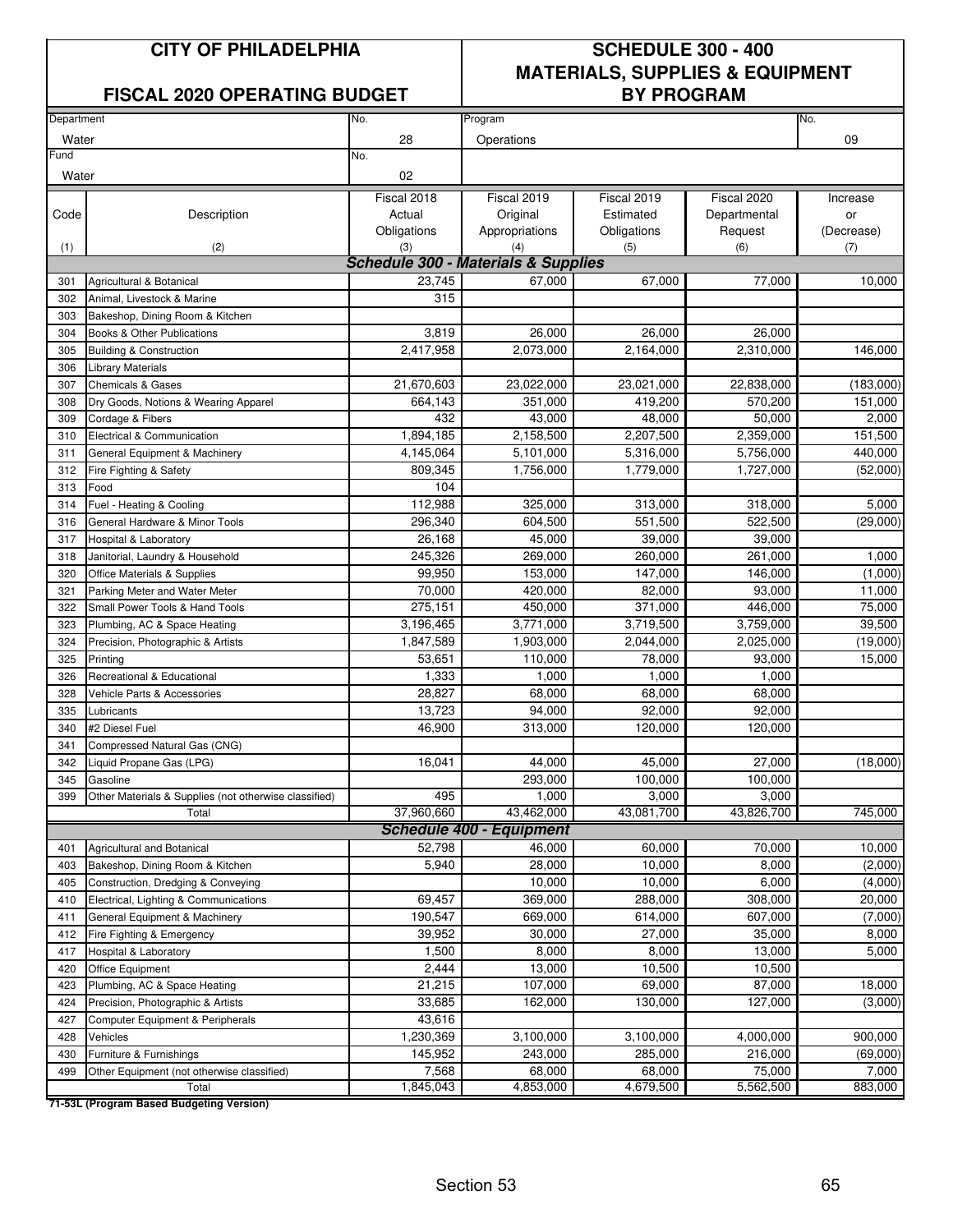#### **CITY OF PHILADELPHIA SUPPORTING DETAIL: PROFESSIONAL SERVICES AND FISCAL 2020 OPERATING BUDGET CARE OF INDIVIDUALS, BY PROGRAM**

| Department |                                          |             | No.           | Program       |             |                                                       | No.                           |
|------------|------------------------------------------|-------------|---------------|---------------|-------------|-------------------------------------------------------|-------------------------------|
| Water      |                                          |             | 28            | Operations    |             |                                                       | 09                            |
|            |                                          |             |               |               |             |                                                       |                               |
| Water      |                                          |             | 02            |               |             |                                                       |                               |
|            |                                          |             | Fiscal 2018   | Fiscal 2019   | Fiscal 2019 | Fiscal 2020                                           | Increase                      |
|            |                                          |             | Actual        | Original      | Estimated   | Department                                            | or                            |
| Class      | Description                              |             | Obligations   | Appropriation | Obligations | Request                                               | (Decrease)                    |
| (1)        | (2)                                      |             | (3)           | (4)           | (5)         | (6)                                                   | (7)                           |
| 250s       | Professional Services (250-254, 257-259) |             | 7,429,102     | 10,189,000    | 7,962,000   | 3,914,000                                             | (4,048,000)                   |
| 290        | Payments for Care of Individuals         |             |               |               |             |                                                       |                               |
| Minor      | Name of Contractor                       | Fiscal 2018 | Fiscal 2019   | Fiscal 2019   | Fiscal 2020 | Describe purpose or scope of                          |                               |
| Object     | or Provider                              | Actual      | Original      | Estimated     | Department  |                                                       | service provided. Include, if |
| Code       |                                          | Obligations | Appropriation | Obligations   | Request     | applicable, unit cost of service.                     |                               |
| 250        | AKRF, Inc.                               | 2,613,500   | 3,500,000     | 1,837,000     |             | Green City Clean Waters Green Stormwater              |                               |
|            |                                          |             |               |               |             | Infrastructure Maintenance Support                    |                               |
|            |                                          |             |               |               |             |                                                       |                               |
| 250        | All Seasons Landscaping Co Inc           | 27,405      | 19,000        | 19,000        |             | 29,000 Natural Area Planting Services                 |                               |
|            |                                          |             |               |               |             |                                                       |                               |
| 250        | Camp, Dresser & Mckee                    | 423,000     | 325,000       | 325,000       |             | 325,000 Watershed, P&R, Coll.Support - CSO/DRBC/DSS,  |                               |
|            |                                          |             |               |               |             | etc (FC)                                              |                               |
|            |                                          |             |               |               |             |                                                       |                               |
| 250        | Cascade Water Services Inc               | 1,700       | 18,000        | 18,000        |             | 38,000 Water Treatment Service                        |                               |
|            |                                          |             |               | 424,110       |             |                                                       |                               |
| 250        | Cortrol Services, Ltd.                   | 424,457     | 424,000       |               |             | 425,000 Corrosion Control - LC                        |                               |
| 250        | <b>CSL Services</b>                      | 1,950,000   | 1,850,000     | 1,850,000     |             | 300,000 Flow Monitoring (FC)                          |                               |
|            |                                          |             |               |               |             |                                                       |                               |
| 250        | D Electric Service Inc                   | 63,120      | 140,000       | 140,000       |             | 155,000 Predictive Maintenance                        |                               |
|            |                                          |             |               |               |             |                                                       |                               |
| 250        | Eastern Engineering (Nisit Dararotana)   |             | 260,000       | 260,000       |             | 260,000 Hydraulic Measurement & Leak Detection - L.C. |                               |
|            |                                          |             |               |               |             |                                                       |                               |
| 250        | Echologies LLC                           | 85,200      | 170,000       | 165,000       |             | 165,000 Water Main Leaks Detection                    |                               |
|            |                                          |             |               |               |             |                                                       |                               |
| 250        | Independence Constructors Corp.          | 201,039     | 88,000        | 94,000        |             | 213,000 Consulting                                    |                               |
|            |                                          |             |               |               |             |                                                       |                               |
| 250        | Industrial Commercial Cleaning           |             | 45,000        | 45,000        |             | 45,000 Cleaning Services                              |                               |
|            |                                          |             |               |               |             |                                                       |                               |
| 250        | Jim Cantz / Al Morrone                   |             | 32,000        |               |             | 32,000 Training/Support services for electronic       |                               |
|            |                                          |             |               |               |             | components                                            |                               |
|            | M & M Lawn Care East Inc                 |             |               |               |             |                                                       |                               |
| 250        |                                          | 35,550      | 110,000       | 95,000        |             | 110,000 Landscaping Services                          |                               |
| 250        | Michael Baker Inc                        | 675,000     | 965,000       | 965,000       |             | Green City Clean Waters Green Stormwater              |                               |
|            |                                          |             |               |               |             | Infrastructure Maintenance Support                    |                               |
|            |                                          |             |               |               |             |                                                       |                               |
| 250        | Pure Technologies Us Inc.                | 157,500     | 635,000       | 492,890       |             | 635,000 Transmission System Condition Assessment - LC |                               |
|            |                                          |             |               |               |             |                                                       |                               |
| 250        | Rob's Towing Service                     | 34,550      | 38,000        | 28,000        |             | 28,000 Towing Services                                |                               |
|            |                                          |             |               |               |             |                                                       |                               |
| 250        | Sci-Tek                                  | 170,351     | 175,000       | 190,000       |             | 195,000 Green City Clean Waters Green Stormwater      |                               |
|            |                                          |             |               |               |             | Infrastructure Maintenance Support                    |                               |
|            |                                          |             |               |               |             |                                                       |                               |
| 250        | Townscapes Incorporated                  | 71,897      | 167,000       | 214,000       |             | 67,000 Landscaping Services                           |                               |
|            |                                          |             |               |               |             |                                                       |                               |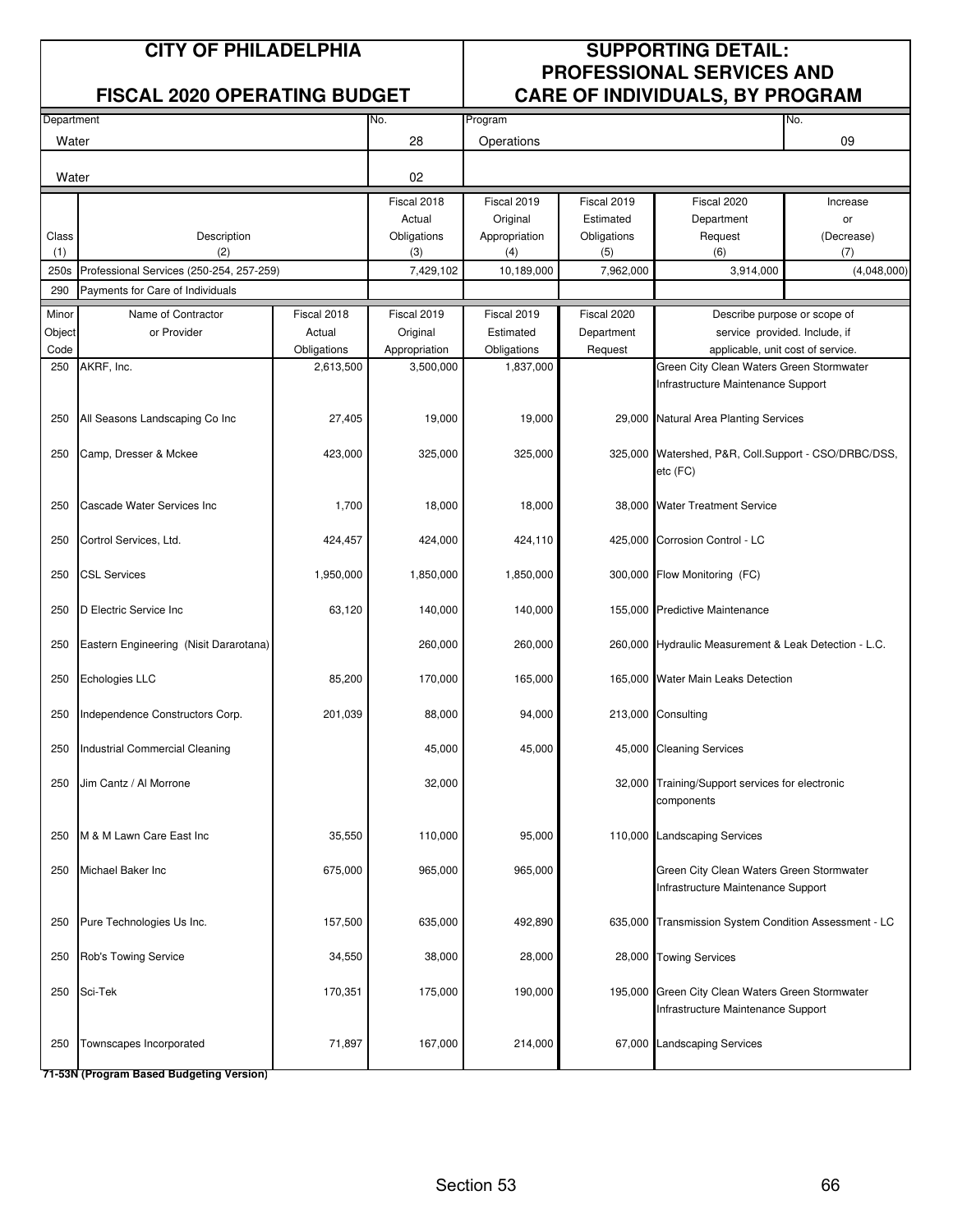#### **CITY OF PHILADELPHIA SUPPORTING DETAIL: PROFESSIONAL SERVICES AND FISCAL 2020 OPERATING BUDGET CARE OF INDIVIDUALS, BY PROGRAM**

|            |                                                  |             |               |               |             | . .                                                                            |             |
|------------|--------------------------------------------------|-------------|---------------|---------------|-------------|--------------------------------------------------------------------------------|-------------|
| Department |                                                  |             | No.           | Program       |             |                                                                                | No.         |
| Water      |                                                  |             | 28            | Operations    |             |                                                                                | 09          |
| Water      |                                                  |             | 02            |               |             |                                                                                |             |
|            |                                                  |             | Fiscal 2018   | Fiscal 2019   | Fiscal 2019 | Fiscal 2020                                                                    | Increase    |
|            |                                                  |             | Actual        | Original      | Estimated   | Department                                                                     | or          |
| Class      | Description                                      |             | Obligations   | Appropriation | Obligations | Request                                                                        | (Decrease)  |
| (1)        | (2)                                              |             | (3)           | (4)           | (5)         | (6)                                                                            | (7)         |
| 250s       | Professional Services (250-254, 257-259)         |             | 7,429,102     | 10,189,000    | 7,962,000   | 3,914,000                                                                      | (4,048,000) |
| 290        | Payments for Care of Individuals                 |             |               |               |             |                                                                                |             |
| Minor      | Name of Contractor                               | Fiscal 2018 | Fiscal 2019   | Fiscal 2019   | Fiscal 2020 | Describe purpose or scope of                                                   |             |
| Object     | or Provider                                      | Actual      | Original      | Estimated     | Department  | service provided. Include, if                                                  |             |
| Code       |                                                  | Obligations | Appropriation | Obligations   | Request     | applicable, unit cost of service.                                              |             |
| 250        | TTIEnvironmental, Inc.                           | 20,650      | 32,000        | 32,000        | 34,000      | <b>OSHA Training</b>                                                           |             |
| 250        | <b>USDA</b>                                      | 35,037      | 70,000        | 70,000        |             | 70,000 Animal Management Services - THQ                                        |             |
| 250        | Water Department, Others                         | 65,943      |               |               |             | Petty Cash and Others                                                          |             |
| 250        | Weeds Incorporated                               | 17,294      | 17,000        | 17,000        |             | 17,000 Industrial Weed Control                                                 |             |
| 250        | Dooley's Landscaping & Tree Care<br>Service      | 32,000      |               |               |             | Pipeline Leak Detection                                                        |             |
| 250        | <b>Tree Authority LLC</b>                        | 31,910      |               |               |             | <b>Architectural Consultant</b>                                                |             |
| 250        | University City District                         | 32,000      |               |               |             | <b>Architectural Consultant</b>                                                |             |
| 250        | Nisit Dararotana                                 | 260,000     |               |               |             | CCTV Inspections (FC)                                                          |             |
| 250        | To Be Determined 1                               |             | 10,000        | 10,000        |             | 10,000 Turf Cuts & Turf Management                                             |             |
| 250        | To Be Determined 2                               |             | 51,000        | 36,000        |             | 31,000 Tree & Stump Removal                                                    |             |
| 250        | To Be Determined 3                               |             | 48,000        |               |             | Baseline Medical for ERT Members - THQ                                         |             |
| 250        | To Be Determined 4                               |             | 35,000        | 35,000        |             | 30,000 Instrument Repairs                                                      |             |
| 250        | To Be Determined 5                               |             | 300,000       | 300,000       |             | 300,000 AMR / AMI Planning                                                     |             |
| 250        | To Be Determined 6                               |             | 129,000       |               |             | Green City Clean Waters Green Stormwater<br>Infrastructure Maintenance Support |             |
| 250        | To Be Determined 7                               |             | 5,000         |               |             | Training - Basic Leak Detection & Correlator                                   |             |
|            | <b>Total Class 250</b>                           | 7,429,102   | 9,658,000     | 7,662,000     | 3,514,000   |                                                                                |             |
| 253        | Schnader, Harrison, Segeal, Lewis,<br><b>LLP</b> |             | 435,000       | 300,000       |             | 300,000 Legal Services for Lead Cases                                          |             |
|            | <b>Total Class 253</b>                           |             | 435,000       | 300,000       | 300,000     |                                                                                |             |
|            |                                                  |             |               |               |             |                                                                                |             |
|            |                                                  |             |               |               |             |                                                                                |             |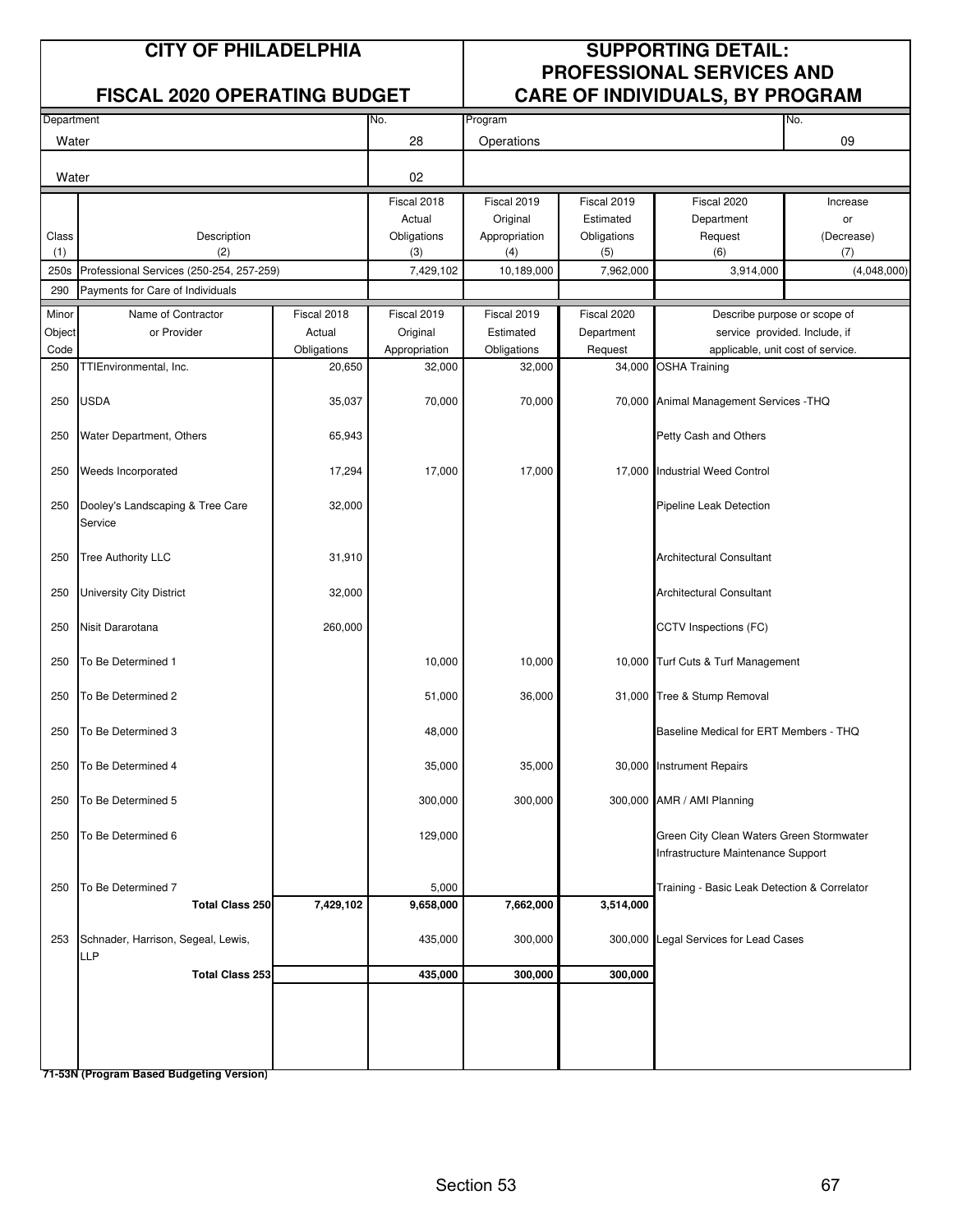#### **CITY OF PHILADELPHIA SUPPORTING DETAIL: PROFESSIONAL SERVICES AND FISCAL 2020 OPERATING BUDGET CARE OF INDIVIDUALS, BY PROGRAM**

|            | THOUGH EVEY OF ERRITHING DODGET          |             |               |               |             | S                                             |                               |
|------------|------------------------------------------|-------------|---------------|---------------|-------------|-----------------------------------------------|-------------------------------|
| Department |                                          |             | No.           | Program       |             |                                               | No.                           |
| Water      |                                          |             | 28            | Operations    |             |                                               | $09\,$                        |
|            |                                          |             |               |               |             |                                               |                               |
| Water      |                                          |             | 02            |               |             |                                               |                               |
|            |                                          |             | Fiscal 2018   | Fiscal 2019   | Fiscal 2019 | Fiscal 2020                                   | Increase                      |
|            |                                          |             | Actual        | Original      | Estimated   | Department                                    | $\mathsf{or}\,$               |
| Class      | Description                              |             | Obligations   | Appropriation | Obligations | Request                                       | (Decrease)                    |
| (1)        | (2)                                      |             | (3)           | (4)           | (5)         | (6)                                           | (7)                           |
| 250s       | Professional Services (250-254, 257-259) |             | 7,429,102     | 10,189,000    | 7,962,000   | 3,914,000                                     | (4,048,000)                   |
| 290        | Payments for Care of Individuals         |             |               |               |             |                                               |                               |
| Minor      | Name of Contractor                       | Fiscal 2018 | Fiscal 2019   | Fiscal 2019   | Fiscal 2020 |                                               | Describe purpose or scope of  |
| Object     | or Provider                              | Actual      | Original      | Estimated     | Department  |                                               | service provided. Include, if |
| Code       |                                          | Obligations | Appropriation | Obligations   | Request     | applicable, unit cost of service.             |                               |
| 257        | Dooleys                                  |             | 32,000        |               |             | GSI Maintenance Support MP                    |                               |
|            |                                          |             |               |               |             |                                               |                               |
| 257        | To be determined 12                      |             |               |               |             | 100,000 Consulting Services for PCB Pollutant |                               |
|            |                                          |             |               |               |             | Minimization Plan                             |                               |
| 257        | To be determined 13                      |             | 64,000        |               |             | <b>Engineering Studies</b>                    |                               |
|            | <b>Total Class 257</b>                   |             | 96,000        |               | 100,000     |                                               |                               |
|            |                                          |             |               |               |             |                                               |                               |
|            |                                          |             |               |               |             |                                               |                               |
|            |                                          |             |               |               |             |                                               |                               |
|            |                                          |             |               |               |             |                                               |                               |
|            |                                          |             |               |               |             |                                               |                               |
|            |                                          |             |               |               |             |                                               |                               |
|            |                                          |             |               |               |             |                                               |                               |
|            |                                          |             |               |               |             |                                               |                               |
|            |                                          |             |               |               |             |                                               |                               |
|            |                                          |             |               |               |             |                                               |                               |
|            |                                          |             |               |               |             |                                               |                               |
|            |                                          |             |               |               |             |                                               |                               |
|            |                                          |             |               |               |             |                                               |                               |
|            |                                          |             |               |               |             |                                               |                               |
|            |                                          |             |               |               |             |                                               |                               |
|            |                                          |             |               |               |             |                                               |                               |
|            |                                          |             |               |               |             |                                               |                               |
|            |                                          |             |               |               |             |                                               |                               |
|            |                                          |             |               |               |             |                                               |                               |
|            |                                          |             |               |               |             |                                               |                               |
|            |                                          |             |               |               |             |                                               |                               |
|            |                                          |             |               |               |             |                                               |                               |
|            |                                          |             |               |               |             |                                               |                               |
|            |                                          |             |               |               |             |                                               |                               |
|            |                                          |             |               |               |             |                                               |                               |
|            |                                          |             |               |               |             |                                               |                               |
|            |                                          |             |               |               |             |                                               |                               |
|            |                                          |             |               |               |             |                                               |                               |
|            |                                          |             |               |               |             |                                               |                               |
|            |                                          |             |               |               |             |                                               |                               |
|            |                                          |             |               |               |             |                                               |                               |
|            |                                          |             |               |               |             |                                               |                               |
|            |                                          |             |               |               |             |                                               |                               |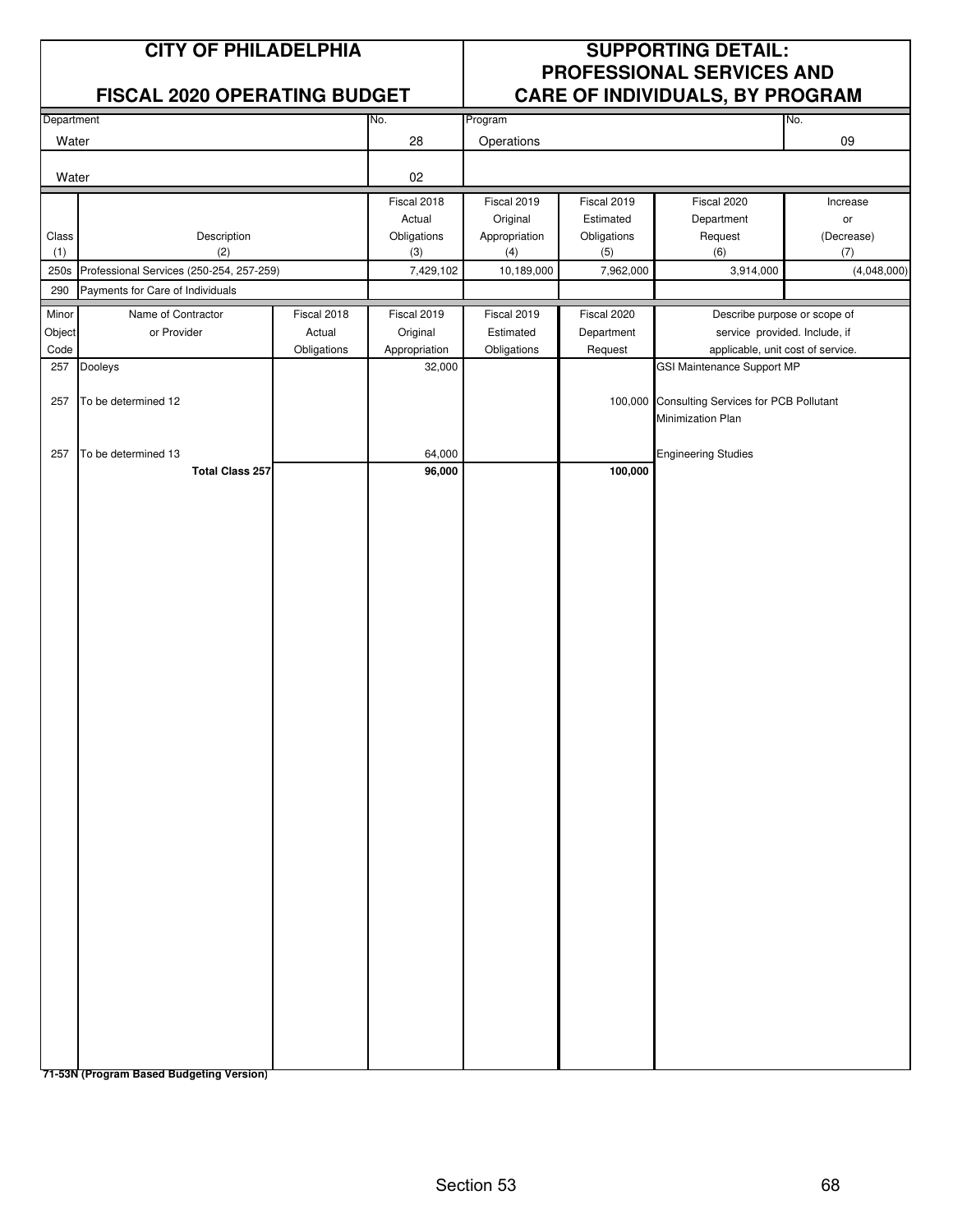#### **FISCAL 2020 OPERATING BUDGET**

# **CLASSES OTHER THAN**<br>250s AND 290. BY PROGRAM

| Department |                                       |             | No.           | Program     |                     | No.                                                      |
|------------|---------------------------------------|-------------|---------------|-------------|---------------------|----------------------------------------------------------|
| Water      |                                       |             | 28            | Operations  |                     | 09                                                       |
| Fund       |                                       |             | No.           |             |                     |                                                          |
| Water      |                                       |             | 02            |             |                     |                                                          |
| Minor      | Name of Contractor                    | Fiscal 2018 | Fiscal 2019   | Fiscal 2019 | Fiscal 2020         | Describe purpose or scope of                             |
| Object     | or Provider                           | Actual      | Original      | Estimated   | Department          | service provided. Include, if                            |
| Code       |                                       | Obligations | Appropriation | Obligations | Request             | applicable, unit cost of service.                        |
|            |                                       |             |               |             |                     |                                                          |
| 201        | Aardvark Pest Management Inc          | 25,855      | 49,000        | 53,000      |                     | 54,000 Pest Control                                      |
| 201        | Home Paramount Pest Control Inc       |             | 4,000         |             |                     | <b>Pest Control</b>                                      |
| 201        | T U C S Cleaning Service Inc          | 816         | 3,000         | 3,000       |                     | 3,000 Carpet Cleaning                                    |
|            | Class 201 Total                       | 26,671      | 56,000        | 56,000      | 57,000              |                                                          |
|            |                                       |             |               |             |                     |                                                          |
| 205        | <b>Britton Industries Inc.</b>        | 145,203     | 185,000       | 508,200     |                     | 508,200 Construction Debris Disposal                     |
| 205        | Clean Venture Incorporated            | 237,990     | 213,000       | 211,000     |                     | 251,000 Hazardous Waste Removal                          |
| 205        | Hays Tug & Launch Service Inc         | 3,304,012   | 2,400,000     | 2,400,000   |                     | 2,500,000 Manage & Operate Sludge Barges                 |
| 205        | Mobile Dredging & Pumping Company     |             | 30,000        | 30,000      |                     | 30,000 Cleaning Flocculation                             |
| 205        | Richard S Burns & Co Inc              | 106,140     | 60,000        | 100,000     |                     | 120,000 Construction Debris Disposal                     |
| 205        | Waste Management Of Pennsylvania      | 837,835     | 864,000       | 864,000     |                     | 864,000 Recycling Compactor Mthly Rental & Pick-up Svc   |
|            | Class 205 Total                       | 4,631,180   | 3,752,000     | 4,113,200   | 4,273,200           |                                                          |
|            |                                       |             |               |             |                     |                                                          |
| 209        | To be determined                      |             | 450,000       | 220,000     | 70,000              | Telephone and computer wiring upgrade                    |
|            | Class 215 Total                       |             | 450,000       | 220,000     | 70,000              |                                                          |
|            |                                       |             |               |             |                     |                                                          |
| 215        | Commonwealth Of Pennsylvania          | 26,291      | 134,000       | 88,000      |                     | 88,000 Licenses/Permits                                  |
| 215        | Other                                 | 30,006      | 3,000         | 39,000      | 39,000              | Licenses/Permits                                         |
|            | <b>Class 215 Totall</b>               | 56,297      | 137,000       | 127,000     | 127,000             |                                                          |
|            |                                       |             |               |             |                     |                                                          |
| 220        | Direct Energy Business LLC            | 12,100,000  | 20,679,000    | 18,679,000  | 18,679,000 Electric |                                                          |
| 220        | Peco Energy Company                   | 2,841,000   | 3,890,000     | 3,644,000   | 3,786,000 Electric  |                                                          |
| 220        | Phila Authority For Industrial        | 24,740      | 43,000        | 43,000      | 43,000 Electric     |                                                          |
|            | Development                           |             |               |             |                     |                                                          |
| 220        | Other                                 | 6,374       |               |             |                     | Electric                                                 |
|            | Class 220 Total                       | 14,972,114  | 24,612,000    | 22,366,000  | 22,508,000          |                                                          |
| 221        | Philadelphia Gas Works                | 1,423,300   | 4,468,000     | 4,665,000   |                     | 4,451,000 Natural Gas Supply, Sch. 43-03                 |
| 221        | South Jersey Energy Company           | 2,432,457   | 879,000       | 334,000     | 234,000             | Natural Gas Supply, Sch. 43-03                           |
|            | Class 221 Total                       | 3,855,757   | 5,347,000     | 4,999,000   | 4,685,000           |                                                          |
|            |                                       |             |               |             |                     |                                                          |
| 260        | A. M. Electric, Inc.                  | 3,850       | 67,000        | 35,000      |                     | 30,000 Public Works Electrical                           |
| 260        | ABB Service Inc.                      | 277,713     | 234,000       | 334,000     |                     | 390,000 Repair and Maintenance                           |
| 260        | Anderson Construction Services Inc.   |             | 270,000       | 220,000     |                     | 155,000 Repairs to Structural Concrete Leaks             |
| 260        | Audio Video Repair Incorporated       | 77,591      | 176,000       | 176,000     |                     | 175,000 Closed Circuit Television Equipment              |
| 260        | Bearing & Drive Solutions Inc.        | 73,228      | 368,000       | 444,000     |                     | 474,000 Repair and Maintenance Supplies                  |
| 260        | Burke Brothers Landscape/Design       |             | 20,000        | 30,000      |                     | 30,000 Landscaping Contractor                            |
| 260        | Charles W Romano Company              | 434,413     | 652,400       | 618,000     |                     | 595,000 Calibration, Electric Repair Service, Instrument |
|            |                                       |             |               |             |                     | Repair Service, UPS Repair, High Volt.                   |
|            |                                       |             |               |             |                     | Maintenance                                              |
| 260        | <b>Clean Ventures</b>                 |             | 44,000        | 54,000      |                     | 49,000 Environmental Contractor                          |
| 260        | <b>CPR Restoration</b>                | 100,000     | 125,000       | 100,000     |                     | 100,000 Restoration Services                             |
| 260        | Delaware County Fire Restoration Inc. | 100,000     | 125,000       | 100,000     |                     | 100,000 Restoration Services                             |
|            |                                       |             |               |             |                     |                                                          |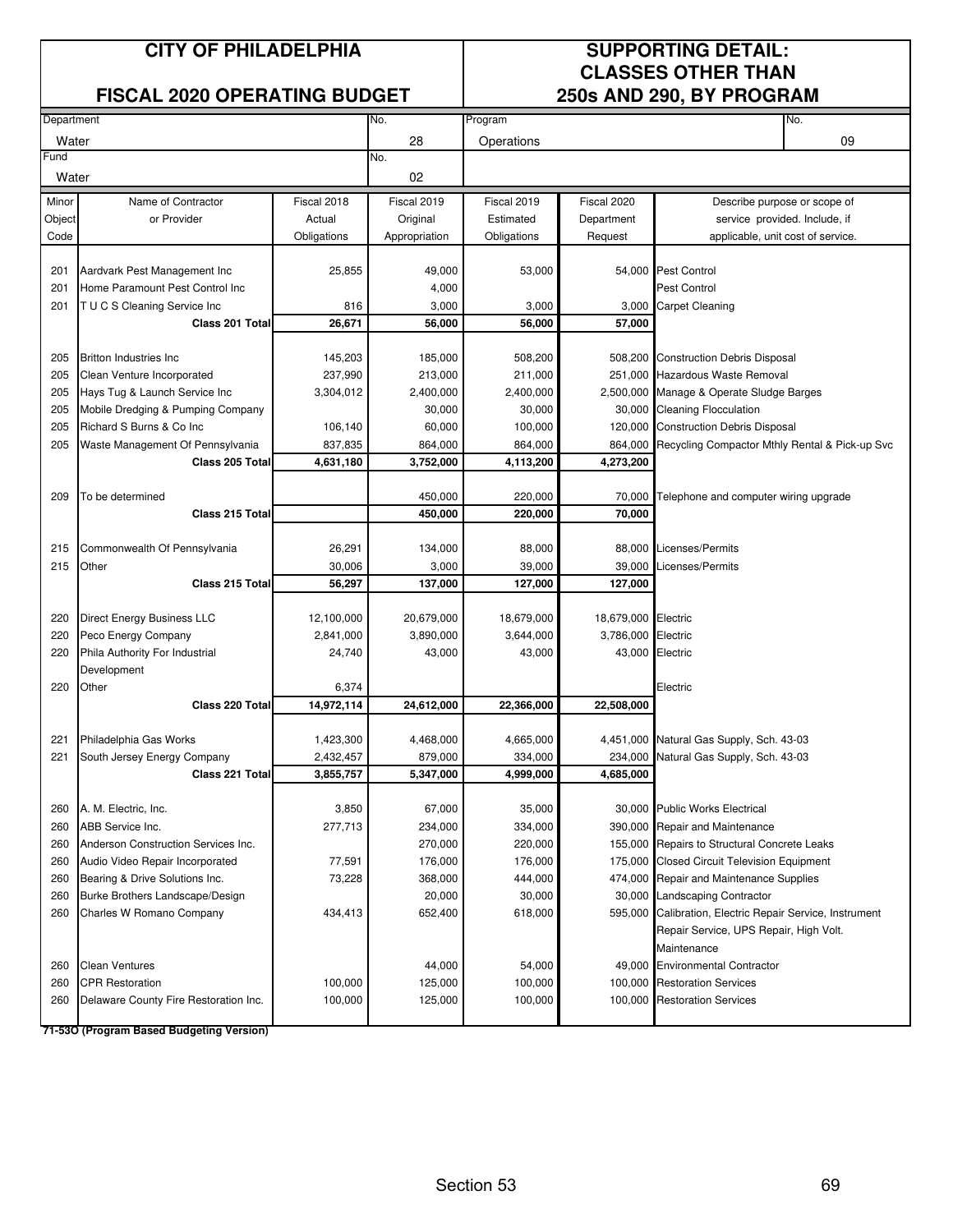#### **FISCAL 2020 OPERATING BUDGET**

# **CLASSES OTHER THAN**

| Department |                                                                            |             | No.           | Program     |             | No.                                                      |
|------------|----------------------------------------------------------------------------|-------------|---------------|-------------|-------------|----------------------------------------------------------|
| Water      |                                                                            |             | 28            | Operations  |             | 09                                                       |
| Fund       |                                                                            |             | No.           |             |             |                                                          |
| Water      |                                                                            |             | 02            |             |             |                                                          |
| Minor      | Name of Contractor                                                         | Fiscal 2018 | Fiscal 2019   | Fiscal 2019 | Fiscal 2020 | Describe purpose or scope of                             |
| Object     | or Provider                                                                | Actual      | Original      | Estimated   | Department  | service provided. Include, if                            |
| Code       |                                                                            | Obligations | Appropriation | Obligations | Request     | applicable, unit cost of service.                        |
| 260        | Devine Brothers Inc.                                                       | 390,537     | 324,000       | 369,000     |             | 344,000 A/C Maint. & Repairs for OIT, Variable Frequency |
| 260        | Eagle Industrial Hygiene                                                   | 2,028       | 25,000        | 35,000      |             | 30,000 Environmental Contractor                          |
| 260        | <b>A&amp;A Restoration LLC</b>                                             | 100,000     |               | 100,000     |             | 100,000 Repair and Maintenance Charges                   |
| 260        | FM Generator Inc.                                                          |             | 9,000         | 9,000       |             | 9,000 Electrical Emerg. Generator Maint & Repair Svc     |
| 260        | G M H Associates Of America Inc.                                           | 226,797     | 40,000        | 90,000      |             | 120,000 Inspec. & Repair of Sluice Tidegates             |
| 260        | General Asphalt Paving Co. of                                              | 151,962     | 247,000       | 247,000     |             | 247,000 Mechanical Repair Parts, Boilers, HVAC Svc       |
|            | Philadelphia                                                               |             |               |             |             |                                                          |
| 260        | Graham & Sons Restoration LLC                                              | 100,000     | 125,000       | 100,000     |             | 100,000 Water Damage Restoration                         |
| 260        | H A Dehart & Son                                                           | 122,500     | 150,000       | 150,000     |             | 125,000 Heavy Duty Equip. and Veh. Repair                |
| 260        | <b>Hach Company</b>                                                        | 32,096      | 59,000        | 59,000      |             | 53,000 Hach Company Parts                                |
| 260        | <b>HSQ Technology</b>                                                      | 71,938      | 148,200       | 98,600      |             | 98,600 HSQ Parts                                         |
| 260        | Interline Brands Inc.                                                      | 42,044      | 79,000        | 87,000      |             | 90,000 Repair and Maintenance Supplies                   |
| 260        | J J Clark Inc.                                                             |             | 62,000        | 63,000      |             | 63,000 Fork Lift Repairs                                 |
| 260        | Jim & Sons Electric                                                        |             | 25,000        | 35,000      |             | 30,000 Electrical Outlets & Fixtures                     |
| 260        | Mardinly Industrial Power                                                  | 79,738      | 85,500        | 95,500      |             | 95,500 Electrical Emergency Generations Maintenance      |
|            |                                                                            |             |               |             |             | & Repair Service                                         |
| 260        | <b>Mark Cement Contractors</b>                                             |             | 25,000        | 35,000      |             | 30,000 Masonry Contractor                                |
| 260        | Mcvac Environmental Services Inc.                                          |             | 500,000       | 460,000     |             | 500,000 Repair and Maintenance Supplies                  |
| 260        | Michael J. McGrory Restoration Inc.                                        | 100,000     | 70,000        | 100,000     |             | 100,000 Repair and Maintenance Supplies                  |
| 260        | Mobile Dredging & Pumping Company                                          | 406,960     | 1,200,000     | 1,350,000   |             | 1,350,000 Repair and Maintenance Supplies                |
| 260        | <b>Mts Masonry</b>                                                         |             | 25,000        | 35,000      |             | 30,000 Masonry Contractor                                |
| 260        | Municipal Maintenance Company                                              | 698,995     | 819,000       | 959,000     |             | 903,000 Mechanical Repair Service                        |
| 260        | National Forensic Consultant, Inc.                                         |             | 40,000        | 30,000      |             | 35,000 Structural Contractor                             |
| 260        | <b>National Restoration &amp; Facilities</b><br>Service                    | 100,000     | 125,000       | 100,000     |             | 100,000 Water Damage Restoration                         |
| 260        | Northeast Fence And Iron Works                                             | 54,750      | 40,000        | 40,000      |             | 90,000 Chain Link Fence Maintenance                      |
| 260        | Omega Restoration Inc.                                                     | 126,115     | 70,000        | 100,000     |             | 100,000 Repair and Maintenance Supplies                  |
| 260        | Otis Elevator Co                                                           | 93,352      | 113,000       | 113,000     |             | 108,000 Elevator/Escalator Maint & Repair Svc            |
| 260        | P & R Industries Inc.                                                      | 38,074      | 275,500       | 245,500     |             | 210,000 Inspection/Repair Service for Chemical Storage   |
|            |                                                                            |             |               |             |             | Tanks                                                    |
| 260        | Philadelphia Mixer Solutions Ltd.<br>Pollution Solutions of New Jersey LLC |             | 85,000        | 85,000      |             | 75,000 Fluid, mixers, and agitators                      |
| 260        |                                                                            | 306,223     | 357,000       | 357,000     |             | 457,000 Skimmer Vessel Management, Operation and         |
|            |                                                                            |             |               |             |             | Maintenance                                              |
| 260        | Property Recovery 911                                                      |             | 125,000       |             |             | <b>Water Damage Restoration</b>                          |
| 260        | Rolyn Companies, Inc.                                                      | 100,000     | 70,000        | 100,000     |             | 100,000 Water Damage Restoration                         |
| 260        | Royal Water Damage Restoration                                             | 100,000     | 125,000       | 100,000     |             | 100,000 Water Damage Restoration                         |
| 260        | Royersford Foundry & Machine Co Inc.                                       | 52,414      | 37,000        | 47,000      |             | 47,000 Repair and Maintenance Services                   |
| 260        | Seravalli Incorporated                                                     | 196,900     |               |             |             | Repair and Maintenance Charges                           |
| 260        | Servpro of Society Hill                                                    | 100,000     | 70,000        | 100,000     |             | 100,000 Water Damage Restoration                         |
| 260        | Servpro of Spring Garden/Fairmount                                         |             | 70,000        |             |             | Water Damage Restoration                                 |
| 260        | Set Rite Corp.                                                             | 38,504      | 100,000       | 110,000     |             | 107,000 Gate maintenance                                 |
|            |                                                                            |             |               |             |             | Sludge System                                            |
| 260        | Tantala Associates LLC                                                     | 12,384      | 40,000        | 30,000      |             | 50,000 Repair and Maintenance Supplies                   |
| 260        | Solutionwerks Inc.                                                         | 496,800     | 315,000       | 215,000     |             | 215,000 Repair Parts Oxygen Generation & Activated       |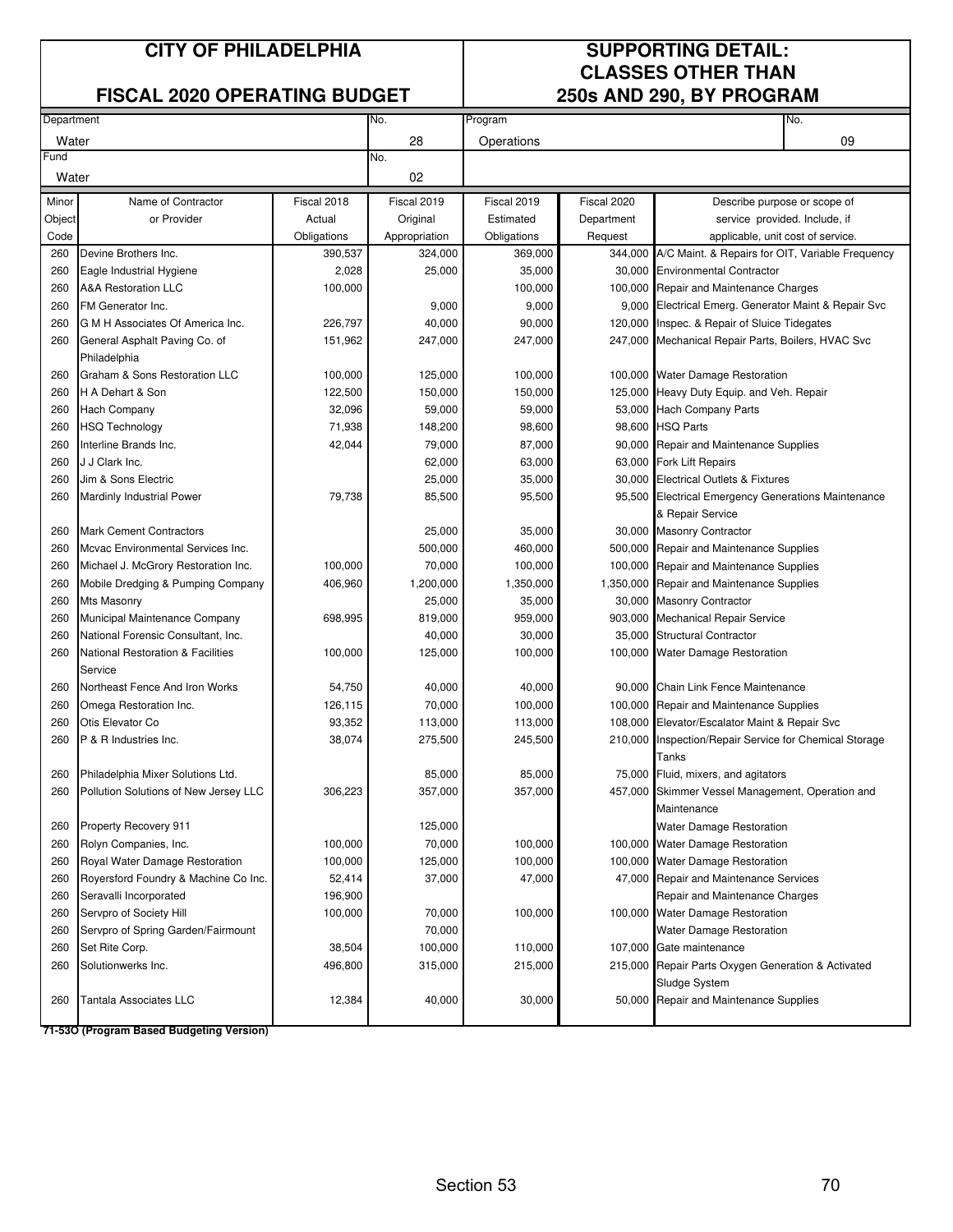#### **FISCAL 2020 OPERATING BUDGET 250s AND 290, BY PROGRAM**

# **CLASSES OTHER THAN**

| Department<br>No.<br>Program                                                                                                                              | No.                                                    |
|-----------------------------------------------------------------------------------------------------------------------------------------------------------|--------------------------------------------------------|
| 28<br>Water<br>Operations                                                                                                                                 | 09                                                     |
| Fund<br>No.                                                                                                                                               |                                                        |
| Water<br>02                                                                                                                                               |                                                        |
| Fiscal 2020<br>Name of Contractor<br>Fiscal 2018<br>Fiscal 2019<br>Fiscal 2019<br>Minor                                                                   | Describe purpose or scope of                           |
| or Provider<br>Actual<br>Original<br>Estimated<br>Department<br>Object                                                                                    | service provided. Include, if                          |
| Code<br>Obligations<br>Obligations<br>Appropriation<br>Request                                                                                            | applicable, unit cost of service.                      |
| 260<br><b>Terex Services</b><br>56,000<br>56,000<br>58,000 Maintenance and Inspection                                                                     |                                                        |
| 113,600<br>260<br>Elxsi                                                                                                                                   | Maintenance & Repair Charges                           |
| 8,000<br>8,000<br>260<br>Time & Parking Controls LLC                                                                                                      | 8,000 Repair and Maintenance Supplies                  |
| 103,000<br>260<br><b>Transformer Services Inc.</b><br>16,672<br>103,000<br>145,000 Transformer Testing                                                    |                                                        |
| Willier Electric Motor Co Inc.<br>286,295<br>260<br>436,000<br>430,000<br>469,000 Purchase of Electric Motors                                             |                                                        |
| 20,000<br>260<br>Workhorse Landscaping<br>30,000<br>30,000 Landscaping Contractor                                                                         |                                                        |
| <b>Xerox Corporation</b><br>66,100<br>94,200<br>99,900 Printer ink/Copier Maint<br>260<br>40,476                                                          |                                                        |
| 260<br>Urban Development Corporation<br>100,000<br>100,000<br>100,000 Repair and Maintenance Charges                                                      |                                                        |
| 260<br>Other<br>225,255<br>584,800<br>270,300<br>231,600 Maintenance & Repair Services                                                                    |                                                        |
| American Crane & Equip. Corp.<br>57,111<br>48,000<br>113,000<br>260<br>94,000 Overhead Crane Inspection                                                   |                                                        |
| 1,485<br>260<br>Cannon<br>1,000<br>1,000<br>Copier maintenance                                                                                            |                                                        |
| <b>Elliot Lewis</b><br>238,091<br>40,000<br>40,000<br>260                                                                                                 | 30,000 Variable Frequency Drive repairs/Parts          |
| <b>Strickland Electric Inc</b><br>50,000<br>35,000<br>260<br>30,000 Electrical contractor                                                                 |                                                        |
| 260<br>25,000<br>35,000<br>Tybella Masonry & Chimney<br>30,000 Masonry Contractor                                                                         |                                                        |
| <b>Elliot Lewis</b><br>190,000<br>260<br>200,000<br>205,000 Automatic Temperature control                                                                 |                                                        |
| <b>Gessler Construction</b><br>100,000<br>150,000<br>200,000<br>260<br>Paving                                                                             |                                                        |
| <b>CUES</b><br>135,000<br>135,000<br>260<br>125,000                                                                                                       | Heavy Duty Equip. and Veh. Repair CCTV Vehicles        |
| 467,938<br>500,000<br>260<br>Pipe and Plant Sol (CCTV Insp)<br>500,000<br>1,000,000 CCTV Inspection service                                               |                                                        |
| G.P. Jager<br>65,000<br>260                                                                                                                               | 65,000 Conveyor System, Maintenance & Repair, Belts    |
| 50,000<br>260<br>Giles & Ransome                                                                                                                          | 50,000 Electrical Emergency Generation Maint. & Repair |
| 20,000<br>260<br><b>Gmh Associates</b>                                                                                                                    | 20,000 Machine Shop Service, Portable Pump Services    |
| 260<br><b>Browns Equipment</b><br>5,000                                                                                                                   | 5,000 Steam Cleaning Service & Repair                  |
| 2,000<br>260<br>J.A. Cunningham<br>2,000 Electric Welder Repair                                                                                           |                                                        |
| Advance Scale Co.<br>50,000<br>50,000 Scale Maintenance<br>260                                                                                            |                                                        |
| 10,000<br>260<br>Ferguson Enterprises<br>10,000 Valve Actuator Repair                                                                                     |                                                        |
| Instrumentation Technical Services Inc.<br>260<br>40,000<br>40,000                                                                                        | <b>Gas Monitoring System Repair</b>                    |
| 910,000<br>3,680,000<br>260<br><b>JPC Fastening Systems</b><br>3,973,500                                                                                  | Maintenance & Repair Services                          |
| 6,954,829<br>11,429,500<br>14,583,100<br>15,481,100<br>Class 260 Total                                                                                    |                                                        |
|                                                                                                                                                           |                                                        |
| Carusone Construction Inc.<br>398,904<br>261<br>1,150,000<br>1,150,000<br>1,200,000 Repaving Repair                                                       |                                                        |
| 261<br><b>Gessler Construction Inc</b><br>364,860<br>Repaving Repair                                                                                      |                                                        |
| J P C Group Inc.<br>261<br>2,841,484<br>2,398,000<br>3,148,000<br>3,148,000 Repair & Replacement of GSI                                                   |                                                        |
| Class 261 Total<br>3,605,248<br>3,548,000<br>4,298,000<br>4,348,000                                                                                       |                                                        |
| <b>Bart Emanuel</b><br>435,000<br>525,000<br>264<br>426,170<br>525,000 Plumbing Repair Programs                                                           |                                                        |
| Best Choice Plumbing Inc.<br>816,053<br>775,000<br>700,000<br>264<br>700,000 Plumbing Repair Programs                                                     |                                                        |
| 637,879<br>700,000<br>750,000<br>750,000 Plumbing Repair Programs<br>264<br>Burke Plumbing & Heating Inc.                                                 |                                                        |
| 575,000<br>264<br><b>Buzz Duzz Plumbing</b><br>653,685<br>610,000<br>575,000 Plumbing Repair Programs                                                     |                                                        |
| Clements Brothers Incorporated<br>275,000<br>325,000<br>325,000<br>264<br>325,000                                                                         | <b>Plumbing Repair Programs</b>                        |
|                                                                                                                                                           |                                                        |
| 264<br><b>Coffelt Contracting LLC</b><br>275,000<br>275,000<br>275,000<br>275,000 Plumbing Repair Programs                                                |                                                        |
| Daniels, Inc.<br>425,000<br>275,000<br>275,000 Plumbing Repair Programs<br>264<br>385,000                                                                 |                                                        |
| DMC Environmental Group Inc.<br>275,000<br>275,000<br>275,000 Plumbing Repair Programs<br>264<br>275,000<br>Edward Hughes and Son Incorporated<br>650,000 |                                                        |
| 541,258<br>685,000<br>650,000<br>264<br>825,000<br>685,000<br>650,000<br>264                                                                              | <b>Plumbing Repair Programs</b>                        |
| Excel Plumbing & Heating & Air<br>650,000                                                                                                                 | Plumbing Repair Programs                               |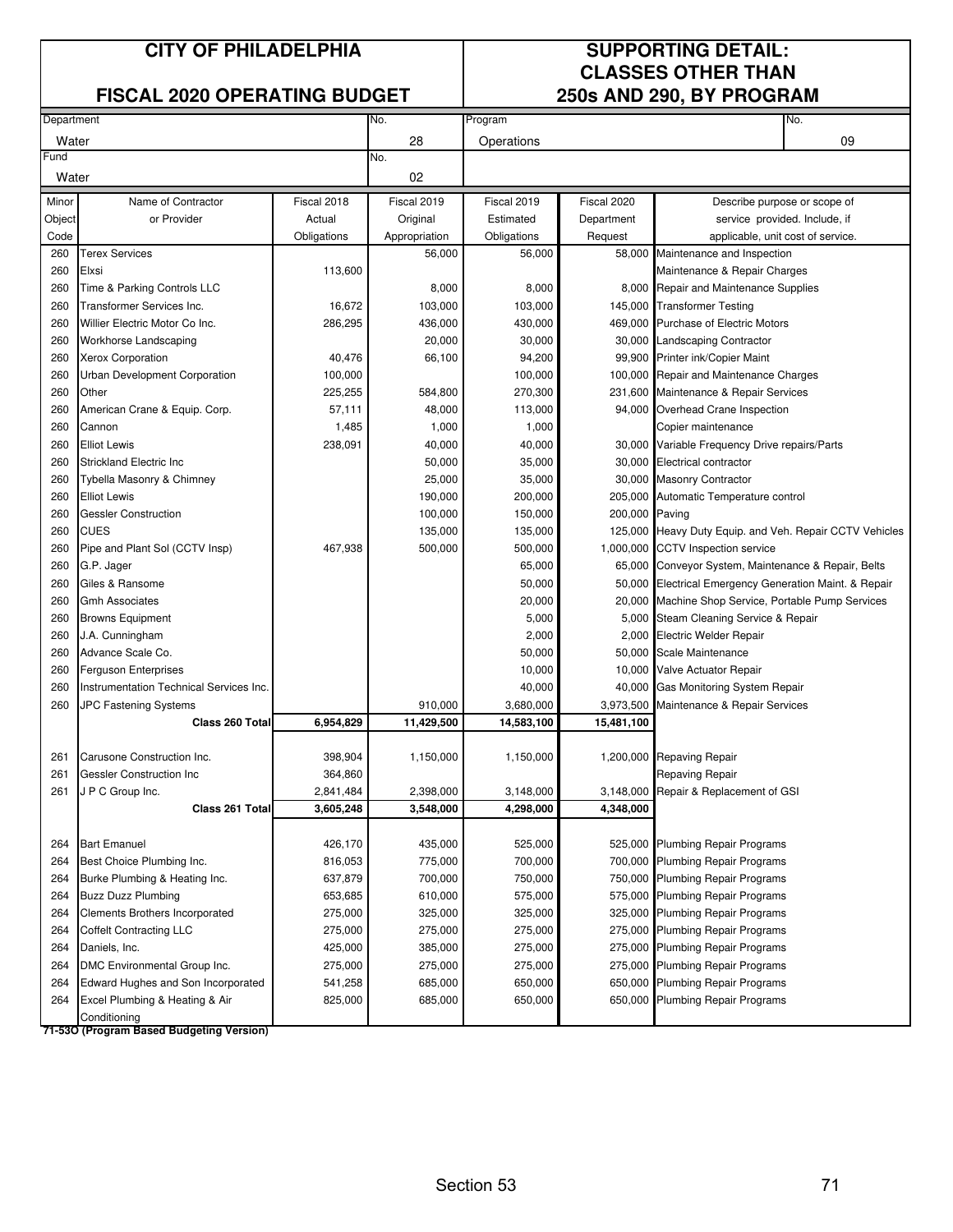#### **FISCAL 2020 OPERATING BUDGET 250s AND 290, BY PROGRAM**

# **CLASSES OTHER THAN**

| Department |                                      |             | No.           | Program     |               | No.                                                  |
|------------|--------------------------------------|-------------|---------------|-------------|---------------|------------------------------------------------------|
| Water      |                                      |             | 28            | Operations  |               | 09                                                   |
| Fund       |                                      |             | No.           |             |               |                                                      |
| Water      |                                      | 02          |               |             |               |                                                      |
| Minor      | Name of Contractor                   | Fiscal 2018 | Fiscal 2019   | Fiscal 2019 | Fiscal 2020   | Describe purpose or scope of                         |
| Object     | or Provider                          | Actual      | Original      | Estimated   | Department    | service provided. Include, if                        |
| Code       |                                      | Obligations | Appropriation | Obligations | Request       | applicable, unit cost of service.                    |
| 264        | Guaranteed Plumbing Inc.             | 475,000     | 610,000       | 575,000     |               | 575,000 Plumbing Repair Programs                     |
| 264        | In A Flash Plumbing and Heating Inc. | 725,000     | 725,000       | 750,000     |               | 750,000 Plumbing Repair Programs                     |
| 264        | J S Plumbing Co LLC                  | 275,000     |               | 275,000     |               | 275,000 Plumbing Repair Programs                     |
| 264        | Jack Edmondson Inc.                  | 430,210     | 350,000       | 350,000     |               | 350,000 Plumbing Repair Programs                     |
| 264        | John Ciervo Plumbing and Heating     | 601,193     | 510,000       | 550,000     |               | 550,000 Plumbing Repair Programs                     |
| 264        | Luzerne V McAllister Plumbing &      | 840,000     | 635,000       | 675,000     |               | 675,000 Plumbing Repair Programs                     |
|            | Heating                              |             |               |             |               |                                                      |
| 264        | Mr. D'S Plumbing Co Inc.             | 925,000     | 800,000       | 875,000     |               | 875,000 Plumbing Repair Programs                     |
|            | Plumbing Works Inc.                  | 275,000     | 275,000       | 275,000     |               | 275,000 Plumbing Repair Programs                     |
| 264        | <b>Price Contracting LLC</b>         | 275,000     | 300,000       | 300,000     |               | 300,000 Plumbing Repair Programs                     |
| 264        | Reliable Plumbing Heating Inc.       | 490,000     | 635,000       | 675,000     |               | 675,000 Plumbing Repair Programs                     |
| 264        | Society Hill Restoration             | 150,000     | 235,000       | 200,000     |               | 200,000 Plumbing Repair Programs                     |
| 264        | Other                                |             | 275,000       |             |               | <b>Plumbing Repair Programs</b>                      |
|            | Class 264 Total                      | 10,611,448  | 10,500,000    | 10,500,000  | 10,500,000    |                                                      |
|            |                                      |             |               |             |               |                                                      |
| 266        | <b>ABB Service Inc.</b>              | 983,148     | 1,094,000     | 1,112,000   |               | 875,000 Maintenance and Support                      |
| 266        | Emerson Process Management           | 218,199     | 135,000       | 218,000     |               | 180,000 Maintenance and Support                      |
| 266        | Shingle & Gibb Co                    | 49,003      | 335,000       | 250,000     |               | 200,000 Supervision & Tech Service                   |
| 266        | Other                                | 14,976      | 20,000        | 18,000      | 20,000        | Maintenance and Support                              |
|            | Class 266 Total                      | 1,265,326   | 1,584,000     | 1,598,000   | 1,275,000     |                                                      |
|            |                                      |             |               |             |               |                                                      |
| 281        | Philadelphia Municipal Authority     | 31,732,258  | 31,665,000    | 33,010,000  | 32,060,000    | <b>Lease Payment</b>                                 |
|            | Class 281 Total                      | 31,732,258  | 31,665,000    | 33,010,000  | 32,060,000    |                                                      |
|            |                                      |             |               |             |               |                                                      |
| 285        | Geppert Brothers Incorporated        | 250,900     | 415,000       | 445,000     |               | 449,000 Rent Hydraulic Backhoe                       |
| 285        | Mobile Dredging & Pumping Company    | 1,166,726   | 431,000       | 436,000     | 537,000 Rents |                                                      |
| 285        | Safety Kleen Systems Inc.            | 14,047      | 14,100        | 14,100      |               | 13,100 Rental & Service for Circulating, Immersion & |
|            |                                      |             |               |             |               | Aqueous Bio remediating Parts Washing                |
|            |                                      |             |               |             |               | <b>Machines</b>                                      |
| 285        | Vehicle Leasing Associates LLC       | 19,827      |               |             |               | <b>Rental of Vehicles</b>                            |
| 285        | <b>Xerox Corporation</b>             | 62,186      | 238,500       | 212,900     |               | 210,900 Copier supplies                              |
| 285        | <b>Xylem Water Solutions</b>         | 18,280      | 98,000        | 98,000      |               | 104,000 Pump Rental                                  |
| 285        | Other                                | 824         | 59,400        | 51,000      | 43,000 Rents  |                                                      |
|            | Class 285 Total                      | 1,532,790   | 1,256,000     | 1,257,000   | 1,357,000     |                                                      |
|            |                                      |             |               |             |               |                                                      |
| 305        | Altomare Precast Inc.                | 262,800     | 135,000       | 150,000     |               | 150,000 Slab concrete                                |
| 305        | American Forest Products             | 48,573      | 65,000        | 68,000      |               | 68,000 Construction Supplies                         |
| 305        | <b>Castor Materials</b>              | 27,570      | 25,000        | 25,000      |               | 25,000 Supplies                                      |
| 305        | Donato Spaventa & Sons Incorporated  | 260,574     | 271,000       | 309,000     |               | 326,000 Concrete / Masonry                           |
| 305        | East Jordan Iron Works               | 66,387      | 150,000       | 75,000      |               | 75,000 Manhole Covers                                |
| 305        | George F Kempf Supply Company        |             | 10,000        | 25,000      |               | 30,000 Construction Supplies                         |
| 305        | James Doorcheck Incorporated         | 641,334     | 245,000       | 245,000     |               | 240,000 Lock parts, Doors & Windows                  |
| 305        | <b>Metal Stock</b>                   | 57,108      | 89,000        | 90,000      | 90,000 Steel  |                                                      |
| 305        | Northeast Fence And Iron Works       | 58,517      | 42,000        | 50,000      |               | 56,000 Chain Link Fence                              |
|            |                                      |             |               |             |               |                                                      |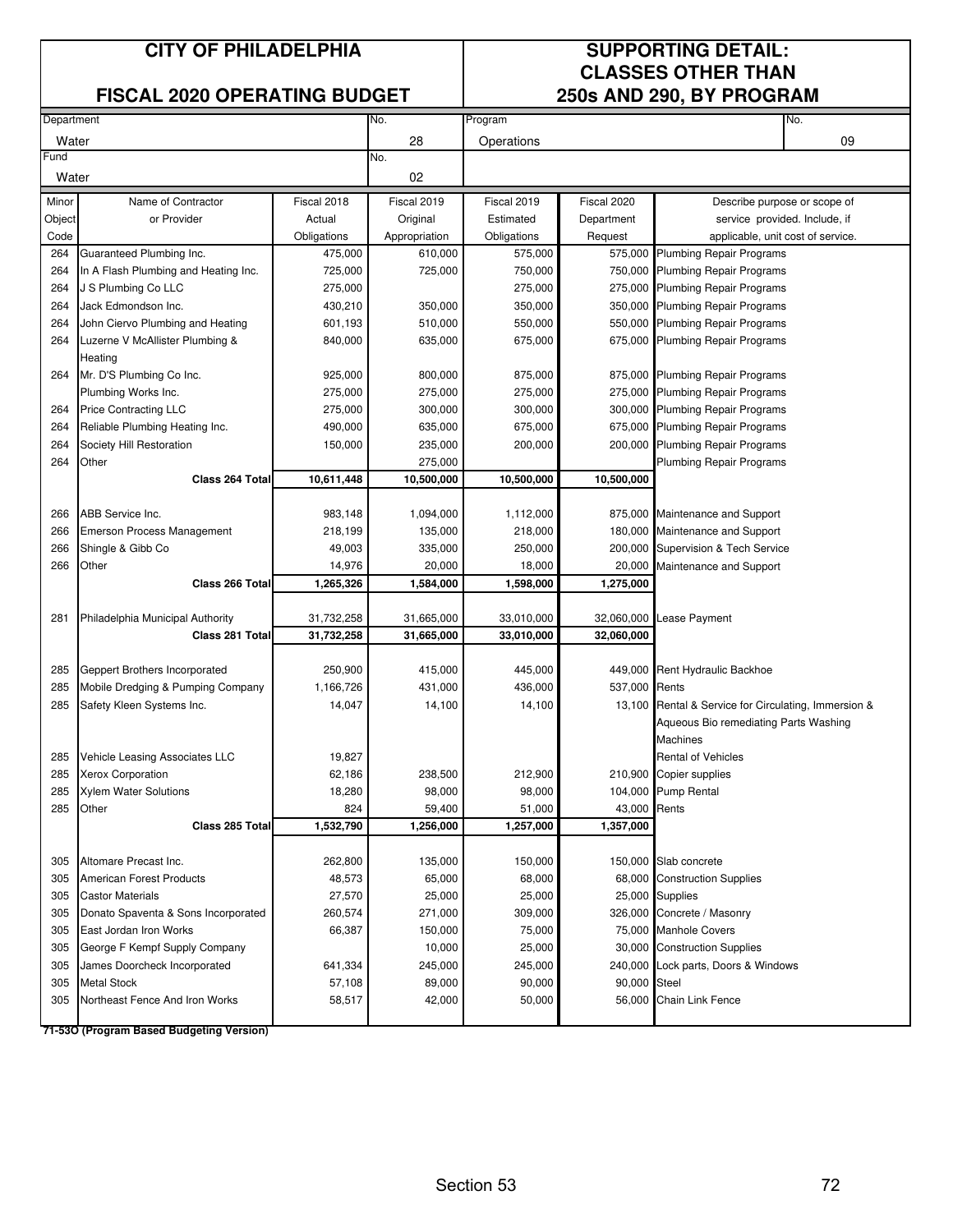### **FISCAL 2020 OPERATING BUDGET**

# **CLASSES OTHER THAN<br>250s AND 290, BY PROGRAM**

| Department |                                    |             | No.           | Program     | No.           |                                        |
|------------|------------------------------------|-------------|---------------|-------------|---------------|----------------------------------------|
| Water      |                                    |             | 28            | Operations  |               | 09                                     |
| Fund       |                                    |             | No.           |             |               |                                        |
| Water      |                                    |             | 02            |             |               |                                        |
| Minor      | Name of Contractor                 | Fiscal 2018 | Fiscal 2019   | Fiscal 2019 | Fiscal 2020   | Describe purpose or scope of           |
| Object     | or Provider                        | Actual      | Original      | Estimated   | Department    | service provided. Include, if          |
| Code       |                                    | Obligations | Appropriation | Obligations | Request       | applicable, unit cost of service.      |
| 305        | Pennsylvania Steel Co Inc.         |             | 14,000        | 14,000      | 13,500 Steel  |                                        |
| 305        | Sherwin Williams Company           | 69,294      | 73,500        | 90,500      | 90,000 Paint  |                                        |
| 305        | T D P S Materials                  | 882,221     | 700,000       | 850,000     |               | 940,000 Asphalt Products               |
| 305        | Tague Lumber Incorporated          | 736         | 52,500        | 42,500      |               | 52,500 Lumber                          |
| 305        | Paik Inc                           | 22,468      | 30,000        | 35,000      |               | 35,000 Building Supplies               |
| 305        | Other                              | 20,376      | 171,000       | 95,000      | 119,000       | <b>Construction Supplies</b>           |
|            | Class 305 Total                    | 2,417,958   | 2,073,000     | 2,164,000   | 2,310,000     |                                        |
|            |                                    |             |               |             |               |                                        |
| 307        | Buckmans Inc.                      | 143,820     | 155,365       | 155,365     |               | 123,400 Calcium Hypochlorite           |
| 307        | Air Gas                            | 9,200       | 15,000        | 10,000      | 20,000 Freon  |                                        |
| 307        | Cabot Norit Americans Inc.         | 2,669,779   | 1,310,700     | 1,310,700   |               | 231,000 Water Treatment Chemicals      |
| 307        | Carmeuse Lime Inc.                 | 1,193,533   | 1,086,942     | 1,086,942   |               | 810,100 Water Treatment Chemicals      |
| 307        | Carus Chemical Co                  | 939,529     | 1,040,714     | 1,035,714   |               | 723,889 Water Treatment Chemicals      |
| 307        | <b>Craft Oil Corporation</b>       | 16,236      | 40,000        | 30,000      |               | 40,000 Hydraulic oil, grease couplings |
| 307        | Dart Seasonal Products Inc.        |             | 16,397        | 16,397      |               | 13,000 Water Treatment Chemicals       |
| 307        | Earth Science Laboratories Inc.    | 261,490     |               |             |               | 343,000 Chemical & Gases               |
| 307        | Kemira Water Solutions Inc.        | 7,147,555   | 7,438,750     | 7,438,750   | 6,186,161     | <b>Water Treatment Chemicals</b>       |
| 307        | Kuehne Chemical Company Inc.       | 6,375,475   | 6,922,818     | 6,897,818   | 5,732,631     | <b>Water Treatment Chemicals</b>       |
| 307        | Matheson Tri Gas Inc.              |             | 23,000        | 23,000      |               | 25,000 Gases / Rock Salt               |
| 307        | <b>Mosaic Crop Nutrition LLC</b>   |             | 60,000        | 60,000      |               | <b>Water Treatment Chemicals</b>       |
| 307        | Polydyne Inc.                      | 255,932     | 203,932       | 303,932     |               | 335,564 Water Treatment Chemicals      |
| 307        | Praxair                            | 23,317      | 27,000        | 28,000      |               | 29,000 Gas/Ox/Accet                    |
| 307        | PVS Technologies Inc.              |             |               |             |               | 4,600 Water Treatment Chemicals        |
| 307        | Shannon Chemical Corp              | 895,360     | 956,755       | 931,755     | 1,183,961     | <b>Water Treatment Chemicals</b>       |
| 307        | Solvay Fluorides LLC               | 349,500     | 241,813       | 241,813     |               | 221,000 Water Treatment Chemicals      |
| 307        | Thatcher Co of New York            |             | 68,000        | 68,000      |               | <b>Water Treatment Chemicals</b>       |
| 307        | Univar USA Inc.                    | 1,165,297   | 1,260,200     | 1,156,000   |               | 958,000 Insecticides and Rodenticides  |
| 307        | Other                              | 54,562      | 717,518       | 703,518     |               | 34,000 Water Treatment Chemicals       |
| 307        | Tanner Inc                         | 170,018     | 209,196       | 313,396     |               | 278,000 Ammonium Hydroxide             |
| 307        | To Be Determined                   |             |               | 2,000       |               | 2,000 Rock Salt                        |
| 307        | To Be Determined                   |             | 1,227,900     | 1,207,900   | 5,543,694     | <b>Water Treatment Chemicals</b>       |
|            | Class 307 Total                    | 21,670,603  | 23,022,000    | 23,021,000  | 22,838,000    |                                        |
|            |                                    |             |               |             |               |                                        |
| 308        | Airgas                             | 380         | 1,000         | 1,000       |               | 1,000 Filter Masks                     |
| 308        | <b>Arbill Industries</b>           | 12,185      | 88,500        | 39,500      |               | 39,500 Uniforms / Arc Flash Clothing   |
| 308        | Saf T Gard                         | 89,405      | 80,900        | 85,900      | 86,500 Gloves |                                        |
| 308        | Uniform Gear INC                   | 11,528      |               | 75,000      |               | 75,000 Uniforms                        |
| 308        | Uniforms Manufacturing Company Inc | 402,008     | 76,000        | 126,000     |               | 231,500 Uniforms                       |
| 308        | Other                              | 148,637     | 104,600       | 91,800      | 136,700       | <b>Uniforms</b>                        |
|            | Class 308 Total                    | 664,143     | 351,000       | 419,200     | 570,200       |                                        |
|            |                                    |             |               |             |               |                                        |
|            |                                    |             |               |             |               |                                        |
|            |                                    |             |               |             |               |                                        |
|            |                                    |             |               |             |               |                                        |
|            |                                    |             |               |             |               |                                        |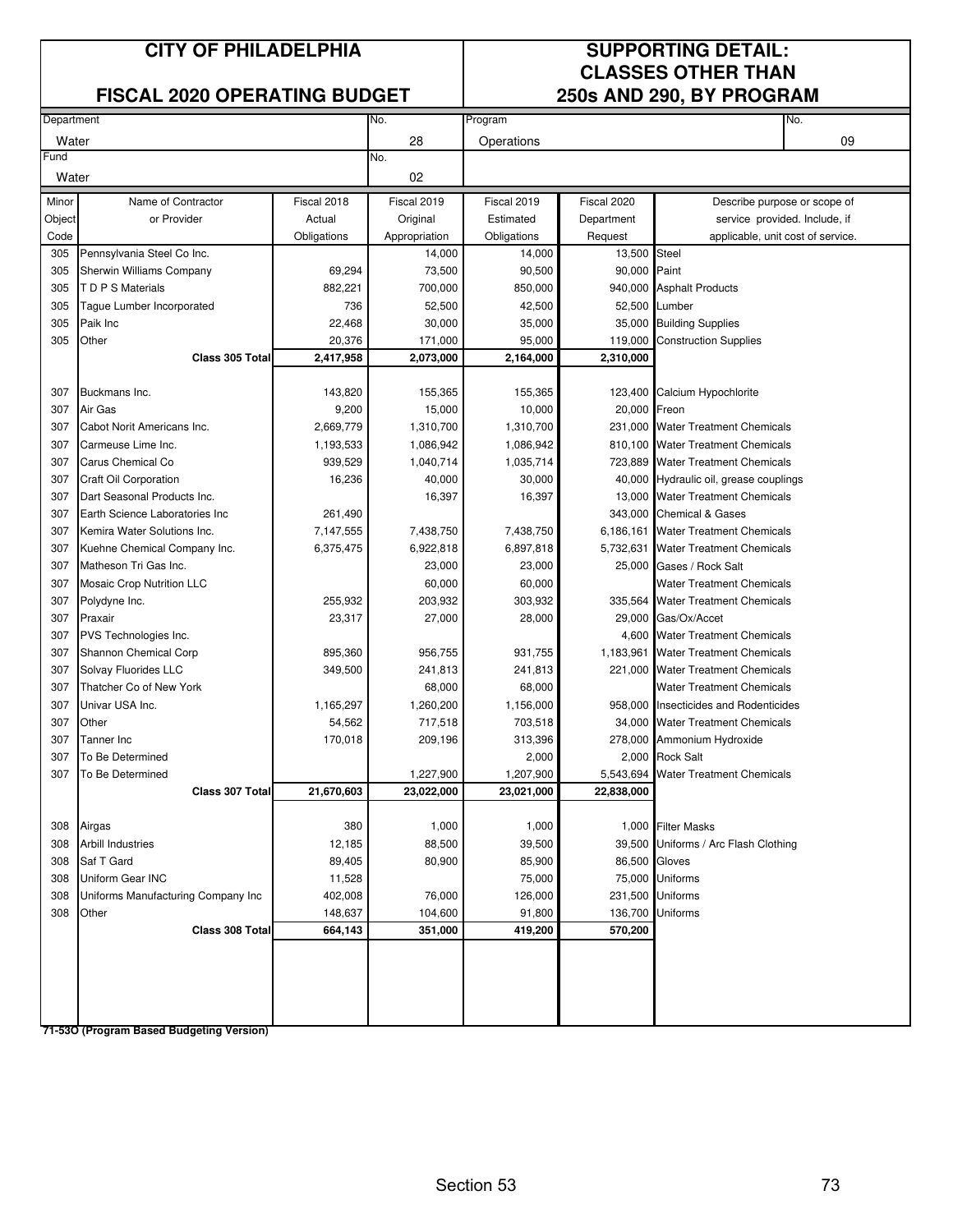### **FISCAL 2020 OPERATING BUDGET 250s AND 290, BY PROGRAM**

# **CLASSES OTHER THAN**

| Department |                                          |             | No.           | Program     |               | No.                                                  |
|------------|------------------------------------------|-------------|---------------|-------------|---------------|------------------------------------------------------|
| Water      |                                          |             | 28            | Operations  |               | 09                                                   |
| Fund       |                                          |             | No.           |             |               |                                                      |
| Water      |                                          |             | 02            |             |               |                                                      |
| Minor      | Name of Contractor                       | Fiscal 2018 | Fiscal 2019   | Fiscal 2019 | Fiscal 2020   | Describe purpose or scope of                         |
| Object     | or Provider                              | Actual      | Original      | Estimated   | Department    | service provided. Include, if                        |
| Code       |                                          | Obligations | Appropriation | Obligations | Request       | applicable, unit cost of service.                    |
| 310        | A C Radio Supply Incorporated            | 11,231      | 83,000        | 72,000      |               | 54,000 Electronic Components                         |
| 310        | Audio Video Repair Incorporated          | 86,907      | 136,000       | 136,000     |               | 111,000 Closed Circuit TV Parts                      |
| 310        | <b>Billows Electric Supply Co INC</b>    | 4,680       | 133,000       | 98,000      | 96,000        | <b>Electrical Supplies</b>                           |
| 310        | <b>Colonial Electrical Supply</b>        | 367,810     | 583,000       | 542,000     |               | 628,000 Electrical Supplies                          |
| 310        | Electrical Sys & Construction Supply ING |             | 35,000        | 35,000      |               | 21,500 Control Parts                                 |
| 310        | Graybar Electric Company Incorporated    | 498,030     | 130,000       | 155,000     |               | 165,000 Square D Industrial Contract                 |
| 310        | Lindley Electric Supply Company          | 58,119      | 87,000        | 83,000      |               | 73,000 Industrial Cutler Hammer                      |
| 310        | North Star Electrical Supply Co INC      |             | 30,000        |             |               | <b>Electrical Supplies</b>                           |
| 310        | R F Design & Integration INC             | 29,817      | 24,000        | 24,000      |               | 24,000 Harris and Motorola Radio Parts               |
| 310        | Rumsey Electric Co                       | 43,792      | 100,000       | 90,000      |               | 85,000 Street lighting                               |
| 310        | Warehouse Battery Outlet INC             | 53,175      | 13,000        | 22,000      |               | 23,500 Dry Cell Batteries                            |
| 310        | <b>Ferguson Enterprises</b>              |             | 110,000       | 110,000     |               | 125,000 Actuators Parts                              |
| 310        | Dynamatic                                |             | 275,000       | 275,000     |               | 284,000 Variable Speed Drive for IPS Pump            |
| 310        | To Be Determined                         |             | 80,000        | 80,000      |               | 88,000 Valve Actuators Parts                         |
| 310        | To Be Determined                         | 634,131     | 20,000        | 250,000     |               | 261,000 Electrical & Communication supplies          |
| 310        | Other                                    | 106,493     | 319,500       | 235,500     | 320,000       | <b>Electrical Supplies</b>                           |
|            | Class 310 Total                          | 1,894,185   | 2,158,500     | 2,207,500   | 2,359,000     |                                                      |
|            |                                          |             |               |             |               |                                                      |
| 311        | Bearing & Drive Solutions Inc.           | 1,138,392   | 1,332,000     | 1,383,000   |               | 1,707,000 Automotive Tools                           |
| 311        | Bearing & Drive Solutions Inc.           |             |               | 35,000      |               | 40,000 Mechanical Parts                              |
| 311        | Bowen Calhoun & Associates Inc.          |             | 20,000        | 22,000      |               | 22,000 Sludge Gas Equipment Parts                    |
| 311        | Charles W Romano Company                 | 271,877     | 358,000       | 381,000     |               | 486,000 Calibration, Air Compressor Parts            |
| 311        | <b>Cherry Valley Tractor Sales</b>       | 750         | 2,000         | 2,000       |               | 2,000 Weed Wacker Parts                              |
| 311        | Devine Brothers Inc.                     |             | 180,000       | 115,000     |               | 85,000 A/C Maintenance & Repairs for OIT             |
| 311        | <b>Ferguson Enterprises</b>              | 262,983     | 365,000       | 365,000     |               | 383,000 Plumbing supplies                            |
| 311        | G P Jager & Assocs                       |             | 90,000        | 25,000      |               | 10,000 Final Sedimentation Tank Parts                |
| 311        | G P Jager Inc.                           | 35,000      | 75,000        | 10,000      |               | 10,000 Final Sedimentation Tank Parts                |
| 311        | General Asphalt Paving Co of Philadelpl  | 1,409,209   | 1,346,000     | 1,266,000   |               | 1,075,000 Mechanical Repair Part                     |
| 311        | Granturk Equipment Company Inc.          | 42,293      | 100,000       | 100,000     | 100,000 Parts |                                                      |
| 311        | G. M. H.                                 | 79,168      | 100,000       | 103,000     |               | 3,000 Tow-behinds - (Dri-prime Diesel Pumps          |
| 311        | IDSC Holdings LLC                        | 166,665     | 220,000       | 212,000     |               | 223,000 Automotive Tools                             |
| 311        | Instrumentation Technical Services Inc.  |             | 32,000        | 28,000      |               | 28,000 Parts for Gas Monitoring                      |
| 311        | J. T. Seeley & Company Inc.              | 217,920     | 15,000        | 35,000      | 240,000 Parts |                                                      |
| 311        | Mackell Incorporated                     | 61,900      | 62,000        | 107,000     |               | 111,000 Pump parts repair                            |
| 311        | <b>Sycamore Mechanical Contractors</b>   | 86,478      |               | 4,000       |               | 4,000 General Equipment & Machinery                  |
| 311        | Pruyn Bearings Company                   |             | 25,000        | 125,000     |               | 130,000 Bearings, Mechanical Seals, Parts: var-speed |
|            |                                          |             |               |             |               | drive bar screen, pump                               |
| 311        | Xylem Water Solutions USA Inc.           | 57,450      | 117,500       | 117,500     |               | 136,000 Pumping & filtration equipment               |
| 311        | Kappe Associates                         | 150,000     | 326,000       | 220,000     |               | 390,000 Sanitaire Aeration tank Parts                |
| 311        | To Be Determined                         |             | 171,000       | 170,000     |               | 190,000 Repair & maintenance supplies                |
| 311        | Other                                    | 164,979     | 164,500       | 490,500     |               | 381,000 Repair & maintenance supplies                |
|            | Class 311 Total                          | 4,145,064   | 5,101,000     | 5,316,000   | 5,756,000     |                                                      |
|            |                                          |             |               |             |               |                                                      |
|            |                                          |             |               |             |               |                                                      |
|            |                                          |             |               |             |               |                                                      |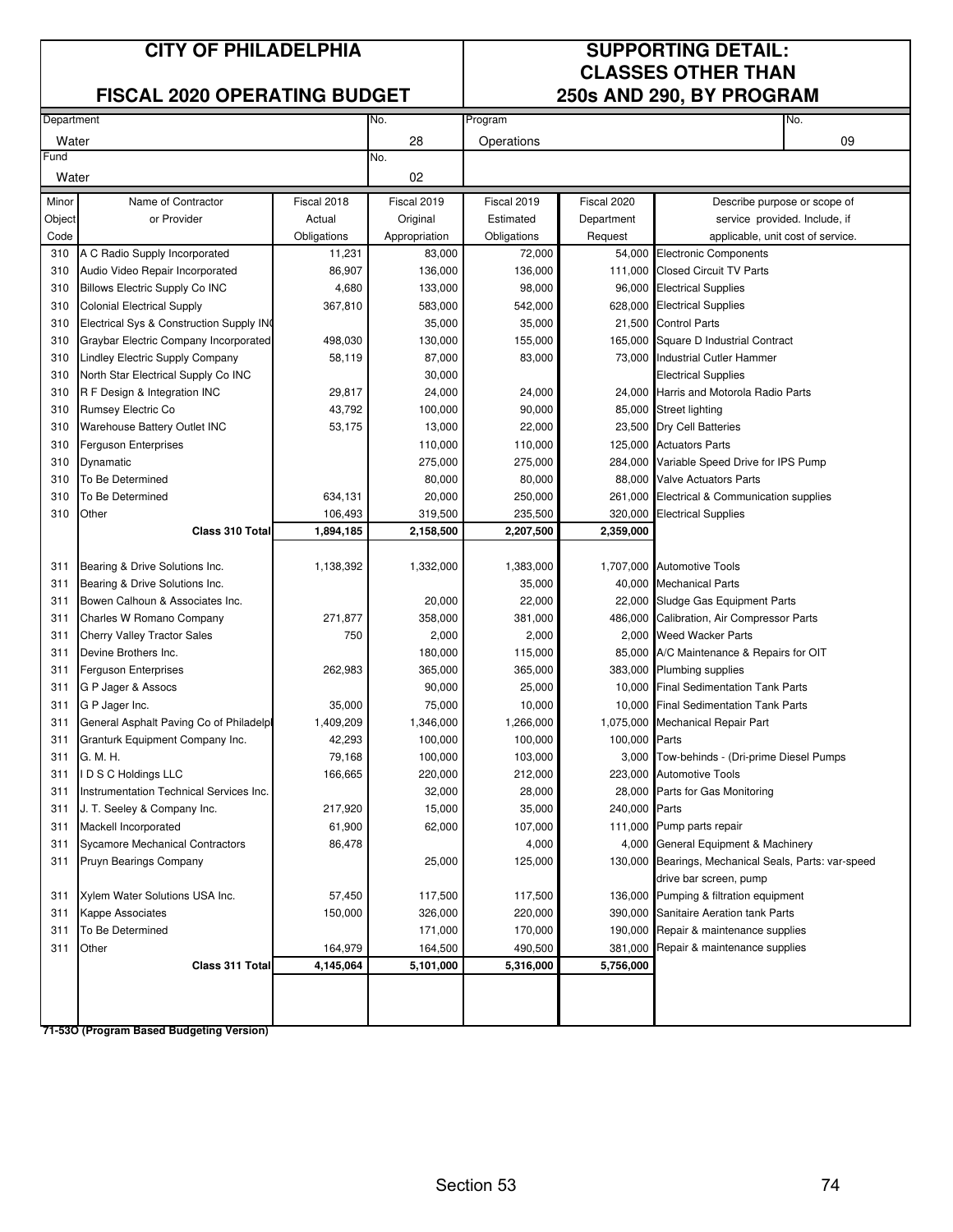### **FISCAL 2020 OPERATING BUDGET**

# **CLASSES OTHER THAN<br>250s AND 290, BY PROGRAM**

| Department |                                      |             | No.           | Program     |             | No.                                  |  |  |
|------------|--------------------------------------|-------------|---------------|-------------|-------------|--------------------------------------|--|--|
| Water      |                                      |             | 28            | Operations  |             | 09                                   |  |  |
| Fund       |                                      |             | No.           |             |             |                                      |  |  |
| Water      |                                      |             | 02            |             |             |                                      |  |  |
| Minor      | Name of Contractor                   | Fiscal 2018 | Fiscal 2019   | Fiscal 2019 | Fiscal 2020 | Describe purpose or scope of         |  |  |
| Object     | or Provider                          | Actual      | Original      | Estimated   | Department  | service provided. Include, if        |  |  |
| Code       |                                      | Obligations | Appropriation | Obligations | Request     | applicable, unit cost of service.    |  |  |
| 312        | 503 Corporation                      |             | 22,500        | 10,500      |             | 14,000 Safety Equipment              |  |  |
| 312        | <b>Arbill Industries</b>             | 5,336       | 52,000        | 50,000      | 36,500      | <b>Tripod for Lifeline</b>           |  |  |
| 312        | Atlas Flasher & Supply Company Inc.  | 320,992     | 202,000       | 312,000     | 312,000     | Cones and barricades                 |  |  |
| 312        | <b>Ferguson Enterprises</b>          | 415,325     | 1,228,500     | 1,253,500   |             | 1,203,500 Fire Equipment             |  |  |
| 312        | Safeware Incorporated                | 11,976      | 96,000        | 86,000      |             | 90,000 Fire Rope and safety material |  |  |
| 312        | Sensor & Decontamination Inc         |             |               | 4,000       |             | 6,000 Rubber boots                   |  |  |
| 312        | <b>Traffic Safety</b>                | 4,044       | 4,000         | 3,000       |             | 4,000 Cones                          |  |  |
| 312        | To Be Determined                     |             | 11,000        | 8,000       |             | 8,000 Rugging Lifting Equipment      |  |  |
| 312        | Other                                | 51,672      | 140,000       | 52,000      | 53,000      | <b>Safety Equipment</b>              |  |  |
|            | Class 312 Total                      | 809,345     | 1,756,000     | 1,779,000   | 1,727,000   |                                      |  |  |
|            |                                      |             |               |             |             |                                      |  |  |
| 314        | Centralia Coal Sales Company         | 58,528      | 89,000        | 84,000      |             | 94,000 Fuel Oil                      |  |  |
| 314        | East River Energy Inc.               | 54,111      | 63,000        | 51,000      |             | 47,000 Fuel Oil                      |  |  |
| 314        | Mansfield Oil Company of Gainesville |             | 113,000       | 56,000      |             | 52,000 Heating Oil                   |  |  |
| 314        | To Be Determined                     |             | 10,000        | 72,000      |             | 60,000 Fuel Oil                      |  |  |
| 314        | Other                                | 349         | 50,000        | 50,000      | 65,000      | <b>Fuel Oil</b>                      |  |  |
|            | Class 314 Total                      | 112,988     | 325,000       | 313,000     | 318,000     |                                      |  |  |
|            |                                      |             |               |             |             |                                      |  |  |
| 316        | Airgas                               | 9,402       | 33,000        | 32,500      |             | 32,000 Welding Supplies              |  |  |
| 316        | Austin Hardware & Supply Inc.        |             | 14,000        | 14,000      |             | 12,000 Hardware & Supplies           |  |  |
| 316        | <b>Fastenal Company</b>              | 149,624     | 217,500       | 202,500     |             | 161,500 HVAC Supplies                |  |  |
| 316        | Grayson Industries Inc.              |             | 7,000         | 7,000       |             | 7,000 Washers/Fasteners              |  |  |
| 316        | Independent Hardware Incorporated    | 93,075      | 219,000       | 184,000     |             | 192,500 Hardware                     |  |  |
| 316        | James Doorcheck Incorporated         | 26,098      | 36,000        | 36,000      | 42,000      | Hardware                             |  |  |
| 316        | To Be Determined                     |             | 40,000        | 39,000      | 39,000      | General Hardware & minor tools       |  |  |
| 316        | Other                                | 18,141      | 38,000        | 36,500      | 36,500      | Hardware & Supplies                  |  |  |
|            | <b>Class 316 Total</b>               | 296,340     | 604,500       | 551,500     | 522,500     |                                      |  |  |
|            |                                      |             |               |             |             |                                      |  |  |
| 318        | Accommodation Mollen Inc.            |             | 31,000        | 16,000      |             | 15,000 Receptacles                   |  |  |
| 318        | <b>Airwick Professional Products</b> | 46,789      | 46,000        | 56,000      |             | 53,300 Supplies                      |  |  |
| 318        | All American Poly                    | 29,880      | 11,000        | 26,000      |             | 26,000 Bags, Paper and Plastic       |  |  |
| 318        | Camden Bag & Paper Co LLC            |             | 16,000        | 17,000      |             | 16,000 Soaps & Detergents            |  |  |
| 318        | South Jersey Paper Products          | 57,561      | 43,000        | 79,000      |             | 79,700 Waste Receptacles and Liners  |  |  |
| 318        | Other                                | 111,096     | 122,000       | 66,000      |             | 71,000 Janitorial Supplies           |  |  |
|            | Class 318 Total                      | 245,326     | 269,000       | 260,000     | 261,000     |                                      |  |  |
|            |                                      |             |               |             |             |                                      |  |  |
| 320        | Staples Contract & Commercial        | 68,430      | 96,500        | 115,500     |             | 114,400 Office Supplies              |  |  |
| 320        | Other                                | 31,520      | 56,500        | 31,500      | 31,600      | <b>Office Supplies</b>               |  |  |
|            | Class 320 Total                      | 99,950      | 153,000       | 147,000     | 146,000     |                                      |  |  |
|            |                                      |             |               |             |             |                                      |  |  |
| 321        | <b>Badger Meter Incorporated</b>     | 70,495      | 150,000       | 65,000      |             | 75,000 Water meter parts             |  |  |
| 321        | Sensus USA Inc.                      |             | 150,000       | 5,000       |             | 5,000 Meter Service                  |  |  |
| 321        | Other                                |             | 121,000       | 15,000      |             | 16,000 Meter Service                 |  |  |
|            | Class 321 Total                      | 70,495      | 421,000       | 85,000      | 96,000      |                                      |  |  |
|            |                                      |             |               |             |             |                                      |  |  |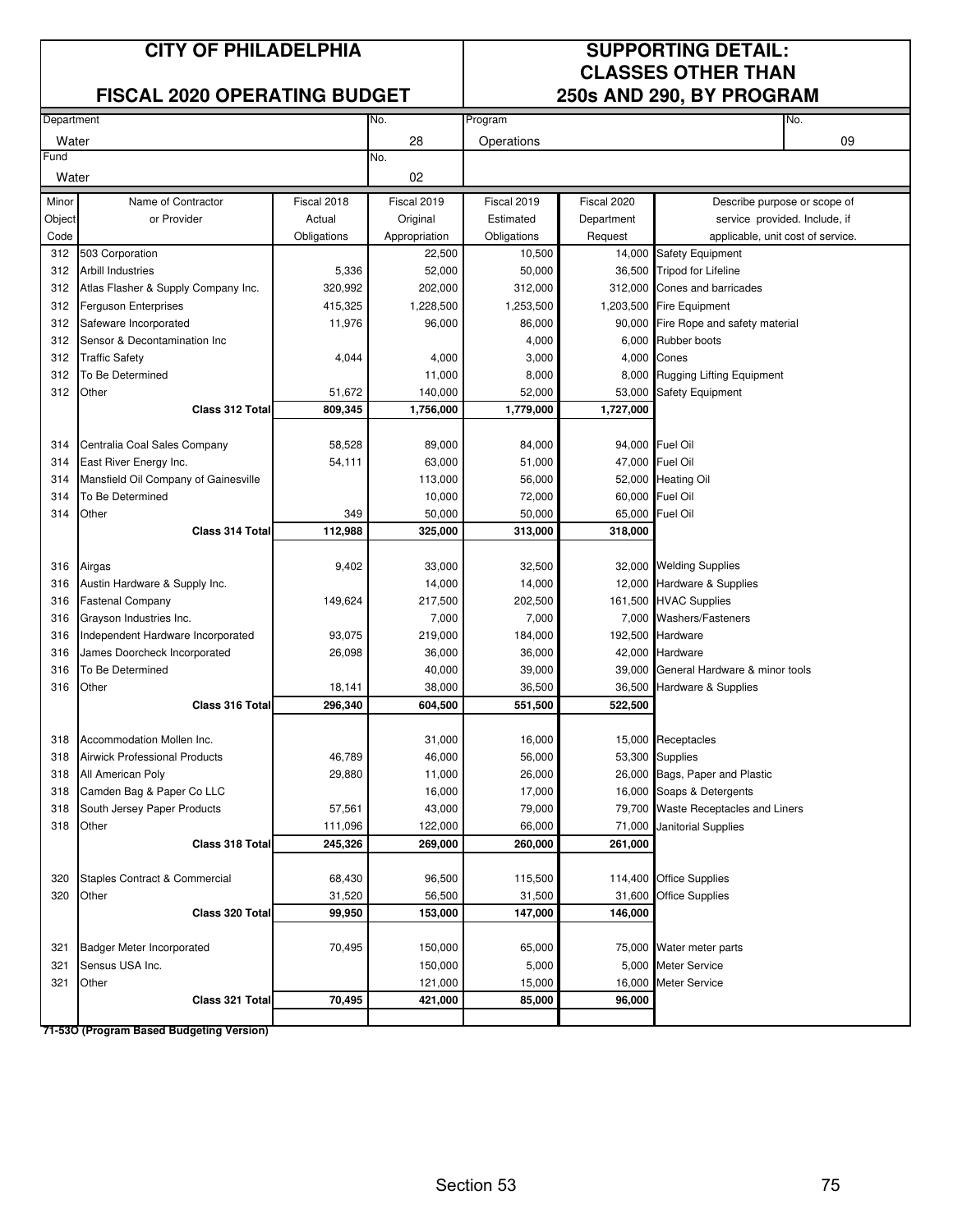### **FISCAL 2020 OPERATING BUDGET**

# **CLASSES OTHER THAN<br>250s AND 290, BY PROGRAM**

| Department |                                           |             | No.<br>Program |             |               | No.                                               |
|------------|-------------------------------------------|-------------|----------------|-------------|---------------|---------------------------------------------------|
| Water      |                                           |             | 28             | Operations  |               | 09                                                |
| Fund       |                                           |             | No.            |             |               |                                                   |
| Water      |                                           |             | 02             |             |               |                                                   |
| Minor      | Name of Contractor                        | Fiscal 2018 | Fiscal 2019    | Fiscal 2019 | Fiscal 2020   | Describe purpose or scope of                      |
| Object     | or Provider                               | Actual      | Original       | Estimated   | Department    | service provided. Include, if                     |
| Code       |                                           | Obligations | Appropriation  | Obligations | Request       | applicable, unit cost of service.                 |
| 322        | Cole-Parmer Instrument Company            | 8,178       | 52,000         | 30,000      | 38,000 Tools  |                                                   |
| 322        | <b>Colonial Electrical Supply</b>         | 15,424      | 18,000         | 38,000      |               | 21,000 Electrical Supplies                        |
| 322        | D L Electronics Incorporated              | 74,165      | 62,000         | 48,750      |               | 52,750 Electrical Supplies                        |
| 322        | Donato Spaventa & Sons Incorporated       | 1,256       | 2,750          | 2,750       |               | 2,750 Fuel, Moto, Mix                             |
| 322        | <b>Exeter Supply Company Incorporated</b> | 5,000       | 123,000        | 48,000      | 48,000 Tools  |                                                   |
| 322        | Independent Hardware Incorporated         | 101,403     | 110,750        | 94,000      | 108,000 Tools |                                                   |
| 322        | Moulton Ladder And Scaffold Company       | 4,455       | 30,500         | 24,500      | 22,500 Tools  |                                                   |
| 322        | To Be Determined                          |             |                |             |               | 25,000 Fober optic Fusion Splicer                 |
| 322        | To Be Determined                          |             |                |             |               | 40,000 Laser Shaft alignment Tool                 |
| 322        | Other                                     | 65,269      | 51,000         | 85,000      | 88,000        | Tools                                             |
|            | Class 322 Total                           | 275,151     | 450,000        | 371,000     | 446,000       |                                                   |
|            |                                           |             |                |             |               |                                                   |
| 323        | <b>Bandy Company</b>                      | 61,570      | 38,000         | 50,000      |               | 50,000 Plumbing Supplies and Repair               |
| 323        | <b>Emerson Process Management</b>         | 128,764     | 100,000        | 100,000     |               | 100,000 Process Control System                    |
| 323        | <b>Ferguson Enterprises</b>               | 2,560,034   | 2,850,000      | 2,932,000   |               | 2,926,000 Plumbing supplies and repair            |
| 323        | Gage It Incorporated                      | 31,699      | 71,000         | 56,000      |               | 66,500 Pressure gauges                            |
| 323        | Labov Plumbing & Heating Supply Inc.      | 44,983      | 135,000        | 60,000      |               | 95,000 Curb Stops and Service Line Fittings       |
| 323        | Pipe Line Plastics Inc.                   | 80,293      | 122,000        | 122,000     |               | 99,000 PVC Pipe and Fittings                      |
| 323        | Smith Blair Incorporated                  | 115,331     | 150,000        | 150,000     |               | 150,000 Steel couplings                           |
| 323        | United Refrigeration Incorporated         |             | 72,000         | 67,000      |               | 67,000 HVAC Supplies                              |
| 323        | <b>Waco Filter Corporation</b>            |             | 25,000         |             |               | <b>HVAC Supplies</b>                              |
| 323        | Fastenal Co.                              | 2,500       | 20,000         | 20,000      |               | 20,000 Gas Tube Fittings                          |
| 323        | Laurab                                    | 28,854      | 12,000         | 12,000      |               | 15,000 HVAC Filters                               |
| 323        | Tozour Energy Systems                     | 28,500      | 65,000         | 65,000      |               | 75,000 HVAC Parts                                 |
| 323        | Other                                     | 113,937     | 111,000        | 85,500      | 95,500        | Plumbing supplies                                 |
|            | <b>Total Class 323</b>                    | 3,196,465   | 3,771,000      | 3,719,500   | 3,759,000     |                                                   |
| 324        | Applied Analytics Incorporated            | 80,287      | 155,500        | 130,500     |               | 130,000 Fischer-Porter products                   |
| 324        | ABB Inc                                   | 325,972     |                |             |               | 145,000 Precision, Photographic & Artist supplies |
| 324        | Applied Analytics Incorporated            |             | 20,000         | 20,000      |               | 20,000 Flow Meters                                |
| 324        | <b>Hach Company</b>                       | 213,986     | 376,500        | 373,000     |               | 413,000 Hach Company Parts                        |
| 324        | Innovative Printing Systems Inc.          | 53,985      | 80,000         | 62,000      |               | 62,000 Printer Supplies                           |
| 324        | <b>Ives Equipment Corporation</b>         |             | 14,000         | 17,500      |               | 17,500 ASCO Instruments                           |
| 324        | <b>Multi Measurements</b>                 | 956,691     | 860,500        | 951,000     |               | 708,000 MSA Gas Meters                            |
| 324        | Multi-Measurements                        |             | 65,000         | 147,000     |               | 152,000 YSI Instruments                           |
| 324        | North East Technical Sales Inc.           | 187,609     | 176,000        | 110,000     |               | 125,000 Instrument Parts                          |
| 324        | PDIR Inc.                                 | 5,000       | 16,500         | 57,500      |               | 58,000 ATI Equipment, Repairs and Parts           |
| 324        | To Be Determined                          |             | 10,000         | 10,000      |               | 10,000 Various Supplies                           |
| 324        | Other                                     | 24,059      | 129,000        | 165,500     |               | 184,500 Various visual supplies                   |
|            | Class 324 Total                           | 1,847,589   | 1,903,000      | 2,044,000   | 2,025,000     |                                                   |
|            |                                           |             |                |             |               |                                                   |
|            |                                           |             |                |             |               |                                                   |
|            |                                           |             |                |             |               |                                                   |
|            |                                           |             |                |             |               |                                                   |
|            |                                           |             |                |             |               |                                                   |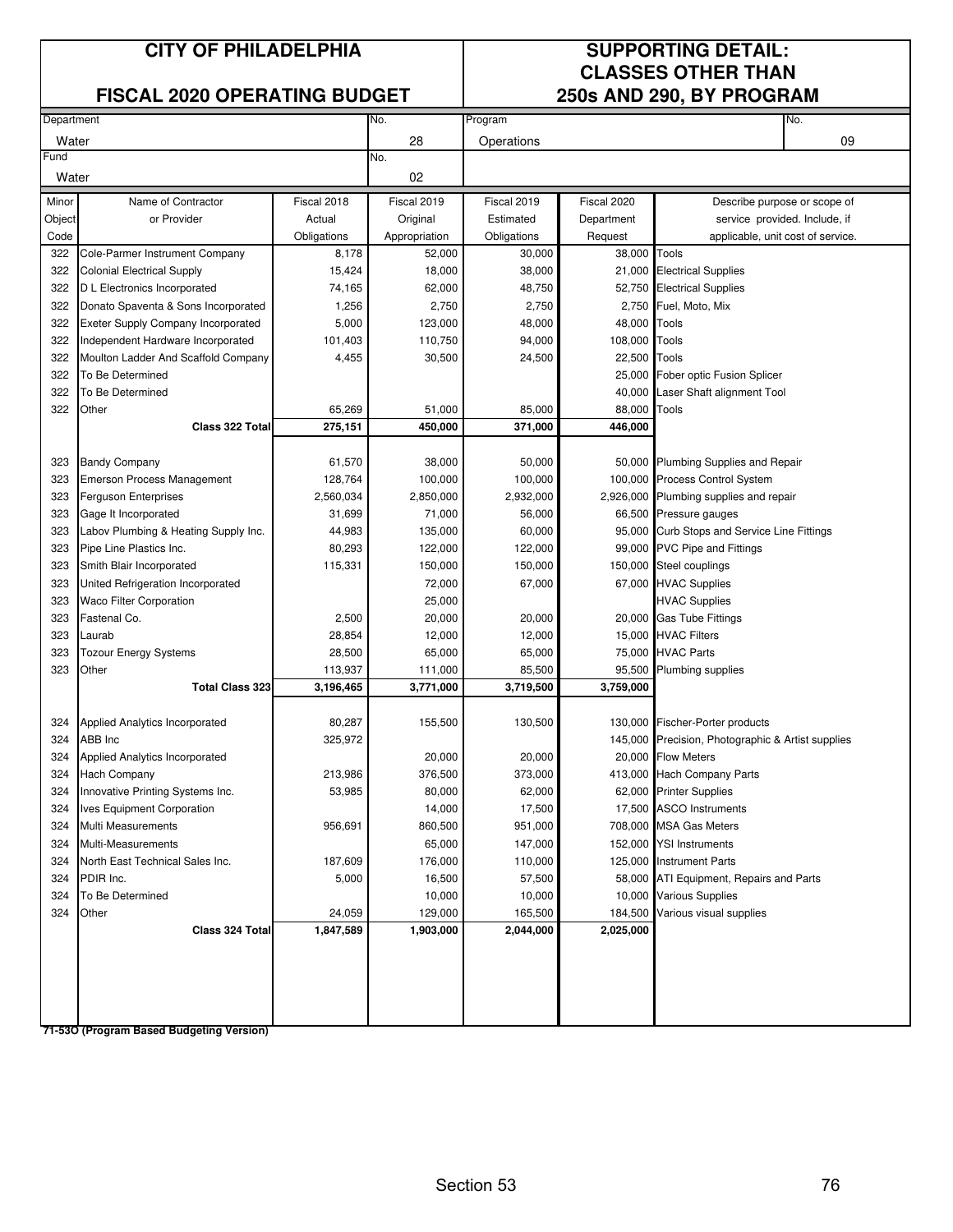### **FISCAL 2020 OPERATING BUDGET 250s AND 290, BY PROGRAM**

## **CITY OF PHILADELPHIA SUPPORTING DETAIL: CLASSES OTHER THAN**

| Department |                                         |             | No.           | Program     |             | No.                                                   |
|------------|-----------------------------------------|-------------|---------------|-------------|-------------|-------------------------------------------------------|
| Water      |                                         |             | 28            | Operations  |             | 09                                                    |
| Fund       |                                         |             | No.           |             |             |                                                       |
| Water      |                                         |             | 02            |             |             |                                                       |
| Minor      | Name of Contractor                      | Fiscal 2018 | Fiscal 2019   | Fiscal 2019 | Fiscal 2020 | Describe purpose or scope of                          |
| Object     | or Provider                             | Actual      | Original      | Estimated   | Department  | service provided. Include, if                         |
| Code       |                                         | Obligations | Appropriation | Obligations | Request     | applicable, unit cost of service.                     |
| 328        | <b>Arbill Safety Products</b>           |             | 6,000         | 6,000       |             | 6,000 Fuel Cans                                       |
| 328        | Safeware Incorporated                   | 13,880      | 28,000        | 26,000      |             | 26,000 Vehicle Parts                                  |
| 328        | Uni Select USA Inc.                     |             | 12,000        | 12,000      |             | 12,000 Automotive Shop Supplies                       |
| 328        | Other                                   | 14,947      | 22,000        | 24,000      | 24,000      | <b>Vehicle Parts</b>                                  |
|            | Class 328 Total                         | 28,827      | 68,000        | 68,000      | 68,000      |                                                       |
|            |                                         |             |               |             |             |                                                       |
| 335        | Craft Oil Corporation                   | 5,008       | 93,000        | 79,000      |             | 79,000 Lubricant                                      |
| 335        | Petro Choice                            |             |               | 9,000       |             | 9,000 Lubricant                                       |
| 335        | Prime Lube Inc.                         |             | 1,000         | 1,000       |             | 1,000 Lubricant                                       |
| 335        | Other                                   | 8,715       |               | 3,000       |             | 3,000 Lubricant                                       |
|            | Class 335 Total                         | 13,723      | 94,000        | 92,000      | 92,000      |                                                       |
|            |                                         |             |               |             |             |                                                       |
| 340        | Mansfield Oil Company of Gainsville Inc | 46,900      | 313,000       | 100,000     |             | 100,000 Heating Oil                                   |
| 340        | To Be Determined                        |             |               | 20,000      | 20,000      | <b>Heating Oil</b>                                    |
|            | Class 340 Total                         | 46,900      | 313,000       | 120,000     | 120,000     |                                                       |
|            |                                         |             |               |             |             |                                                       |
| 345        | Mansfield Oil Company of Gainsville Inc |             | 293,000       | 100,000     |             | 100,000 Gasoline                                      |
|            | Class 345 Total                         |             | 293,000       | 100,000     | 100,000     |                                                       |
|            |                                         |             |               |             |             |                                                       |
| 410        | Exeter Supply Company Incorporated      |             | 15,000        | 15,000      |             | 15,000 Electrical Supplies                            |
| 410        | Motorola Solutions Inc.                 | 10,430      | 256,000       | 180,000     |             | 180,000 Electrical Supplies                           |
| 410        | Willier Electric Motor Co Inc.          | 12,900      | 81,000        | 76,000      |             | 86,000 Electric Motors                                |
| 410        | Other                                   | 46,127      | 17,000        | 17,000      | 27,000      | <b>Electrical Supplies</b>                            |
|            | Class 410 Total                         | 69,457      | 369,000       | 288,000     | 308,000     |                                                       |
|            |                                         |             |               |             |             |                                                       |
| 411        | Willier Electric Motor Co Inc.          | 143,000     | 145,000       | 115,000     |             | 135,000 Electric Motors                               |
| 411        | American Crane & Equip Corp             |             | 5,000         | 5,000       |             | 5,000 Gantry crane and freight                        |
| 411        | Donato Spaventa & Sons Incorporated     | 15,342      | 129,000       | 129,000     |             | 129,000 General Equipment                             |
| 411        | To Be Determined                        |             | 15,000        | 13,000      |             | 30,000 Nash-Hylor Vacuum Pump                         |
| 411        | To Be Determined                        |             | 60,000        | 60,000      |             | 45,000 Sump, Barge Pumps                              |
| 411        | To Be Determined                        |             | 205,000       | 205,000     |             | 205,000 Hydrogritter, Grit Pumps, Steam Cleaning Unit |
| 411        | Other                                   | 32,206      | 110,000       | 87,000      |             | 58,000 General Equipment                              |
|            | Class 411 Total                         | 190,547     | 669,000       | 614,000     | 607,000     |                                                       |
|            |                                         |             |               |             |             |                                                       |
| 423        | 503 Corp                                |             | 8,000         | 8,000       |             | 3,000 Air Circulators                                 |
| 423        | Americhem International                 | 13,944      | 5,000         | 2,000       |             | 2,000 Heaters & Fans                                  |
| 423        | <b>Ferguson Enterprises</b>             | 2,271       | 5,000         | 5,000       |             | 5,000 Heaters, Water, Electric                        |
| 423        | <b>Tozour Energy Systems</b>            |             |               | 13,000      |             | 18,000 HVAC Parts                                     |
| 423        | To Be Determined                        |             | 23,000        | 23,000      |             | 23,000 Heating/Cooling Equipment                      |
| 423        | Other                                   | 5,000       | 66,000        | 18,000      |             | 36,000 Plumbing, Heating, A/C                         |
|            | Class 423 Total                         | 21,215      | 107,000       | 69,000      | 87,000      |                                                       |
|            |                                         |             |               |             |             |                                                       |
| 424        | Inner Tite Corporation                  |             |               | 35,000      |             | 35,000 Precision, Photographic                        |
| 424        | To Be Determined                        |             | 70,000        | 15,000      |             | 15,000 Curb Stop Locks                                |
| 424        | To Be Determined                        |             | 35,500        | 53,000      |             | 50,000 Precision and Electronic Test Equipment        |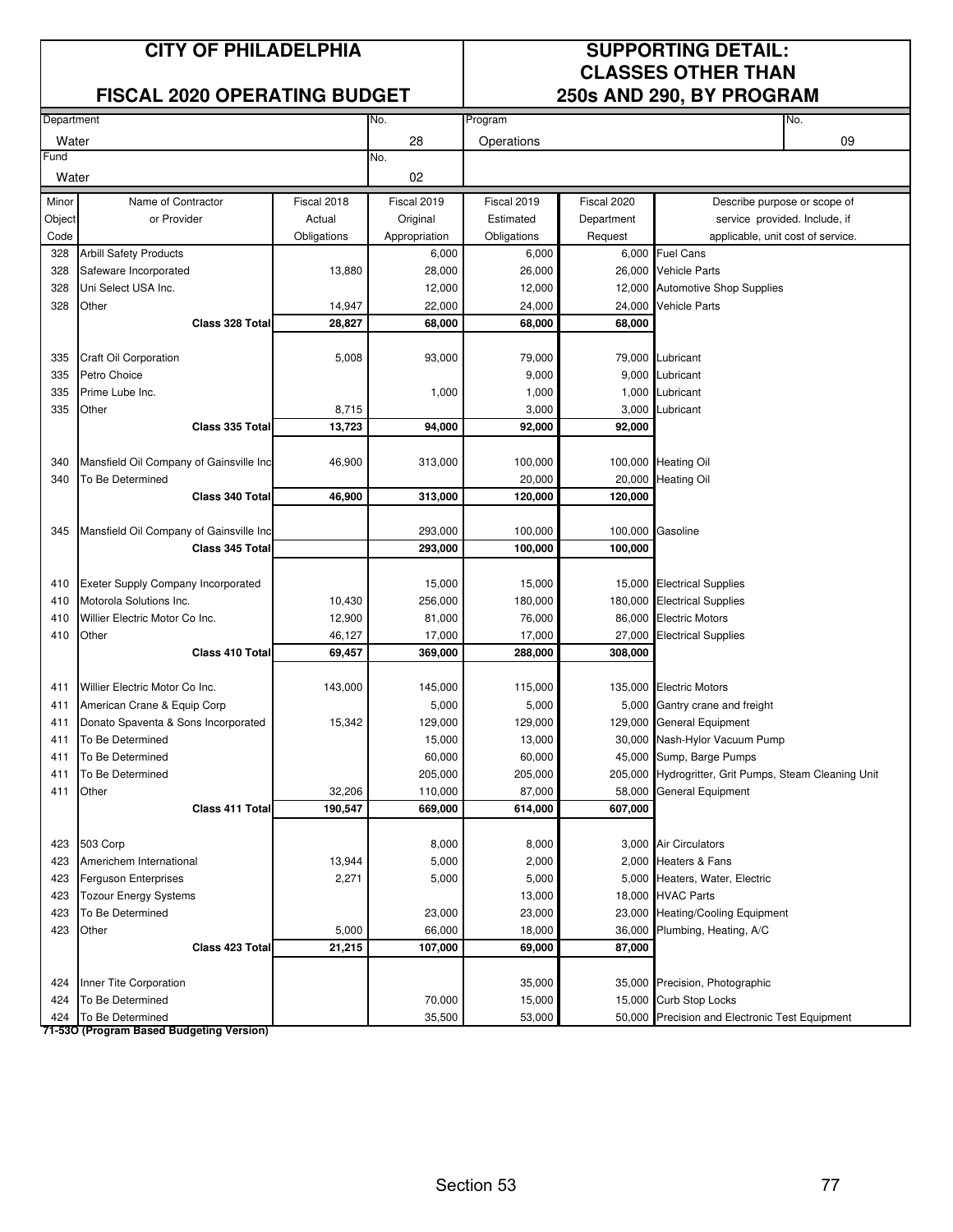### **FISCAL 2020 OPERATING BUDGET**

## **CITY OF PHILADELPHIA SUPPORTING DETAIL: CLASSES OTHER THAN**<br>250s AND 290, BY PROGRAM

|            | $\mathbf{v}$                        | <b>FIIMINA RAD</b> |               |             |             | $\sim$                                       |                               |
|------------|-------------------------------------|--------------------|---------------|-------------|-------------|----------------------------------------------|-------------------------------|
| Department |                                     |                    | No.           | Program     |             |                                              | No.                           |
|            |                                     |                    |               |             |             |                                              | 09                            |
| Water      |                                     |                    | 28            | Operations  |             |                                              |                               |
| Fund       |                                     |                    | No.           |             |             |                                              |                               |
| Water      |                                     |                    | 02            |             |             |                                              |                               |
| Minor      | Name of Contractor                  | Fiscal 2018        | Fiscal 2019   | Fiscal 2019 | Fiscal 2020 |                                              | Describe purpose or scope of  |
|            | or Provider                         | Actual             | Original      | Estimated   | Department  |                                              | service provided. Include, if |
| Object     |                                     |                    |               |             |             |                                              |                               |
| Code       |                                     | Obligations        | Appropriation | Obligations | Request     | applicable, unit cost of service.            |                               |
| 424        | Multi-Measurement                   |                    | 10,000        | 10,000      |             | 13,000 Purchase of Analyzers and Samplers    |                               |
| 424        | Other                               | 33,685             | 46,500        | 17,000      | 14,000      | Precision, Photographic                      |                               |
|            | Class 424 Total                     | 33,685             | 162,000       | 130,000     | 127,000     |                                              |                               |
|            |                                     |                    |               |             |             |                                              |                               |
| 428        | Pacifico Ford                       | 1,216,839          | 3,100,000     | 3,100,000   |             | 4,000,000 Vehicles and accessories           |                               |
| 428        | Vehicles                            | 13,530             |               |             |             |                                              |                               |
|            | Class 428 Total                     | 1,230,369          | 3,100,000     | 3,100,000   | 4,000,000   |                                              |                               |
|            |                                     |                    |               |             |             |                                              |                               |
|            |                                     |                    |               |             |             |                                              |                               |
| 430        | Transamerican Office Furniture Inc. | 99,232             | 123,000       | 189,000     |             | 158,000 Contemporary Office Furniture, Steel |                               |
| 430        | Philacor                            | 37,649             | 29,000        | 28,000      |             | 21,000 Contemporary Office Furniture, Steel  |                               |
| 430        | A & A Glove                         |                    |               | 4,294       |             | Storage Equipment                            |                               |
| 430        | <b>RPT New York</b>                 |                    |               | 437         |             | Storage Equipment                            |                               |
| 430        | Panoptic Sourcing                   |                    |               | 2,979       |             | Storage Equipment                            |                               |
| 430        | Reliable Investment                 |                    |               | 7,291       |             | Storage Equipment                            |                               |
| 430        | To Be Determined                    |                    | 18,000        |             |             | 12,000 Storage Equipment                     |                               |
| 430        | Other                               | 9,071              | 73,000        | 53,000      | 25,000      | Furniture and Other finishings               |                               |
|            | Class 430 Total                     | 145,952            | 243,000       | 285,000     | 216,000     |                                              |                               |
|            |                                     |                    |               |             |             |                                              |                               |
|            |                                     |                    |               |             |             |                                              |                               |
|            |                                     |                    |               |             |             |                                              |                               |
|            |                                     |                    |               |             |             |                                              |                               |
|            |                                     |                    |               |             |             |                                              |                               |
|            |                                     |                    |               |             |             |                                              |                               |
|            |                                     |                    |               |             |             |                                              |                               |
|            |                                     |                    |               |             |             |                                              |                               |
|            |                                     |                    |               |             |             |                                              |                               |
|            |                                     |                    |               |             |             |                                              |                               |
|            |                                     |                    |               |             |             |                                              |                               |
|            |                                     |                    |               |             |             |                                              |                               |
|            |                                     |                    |               |             |             |                                              |                               |
|            |                                     |                    |               |             |             |                                              |                               |
|            |                                     |                    |               |             |             |                                              |                               |
|            |                                     |                    |               |             |             |                                              |                               |
|            |                                     |                    |               |             |             |                                              |                               |
|            |                                     |                    |               |             |             |                                              |                               |
|            |                                     |                    |               |             |             |                                              |                               |
|            |                                     |                    |               |             |             |                                              |                               |
|            |                                     |                    |               |             |             |                                              |                               |
|            |                                     |                    |               |             |             |                                              |                               |
|            |                                     |                    |               |             |             |                                              |                               |
|            |                                     |                    |               |             |             |                                              |                               |
|            |                                     |                    |               |             |             |                                              |                               |
|            |                                     |                    |               |             |             |                                              |                               |
|            |                                     |                    |               |             |             |                                              |                               |
|            |                                     |                    |               |             |             |                                              |                               |
|            |                                     |                    |               |             |             |                                              |                               |
|            |                                     |                    |               |             |             |                                              |                               |
|            |                                     |                    |               |             |             |                                              |                               |
|            |                                     |                    |               |             |             |                                              |                               |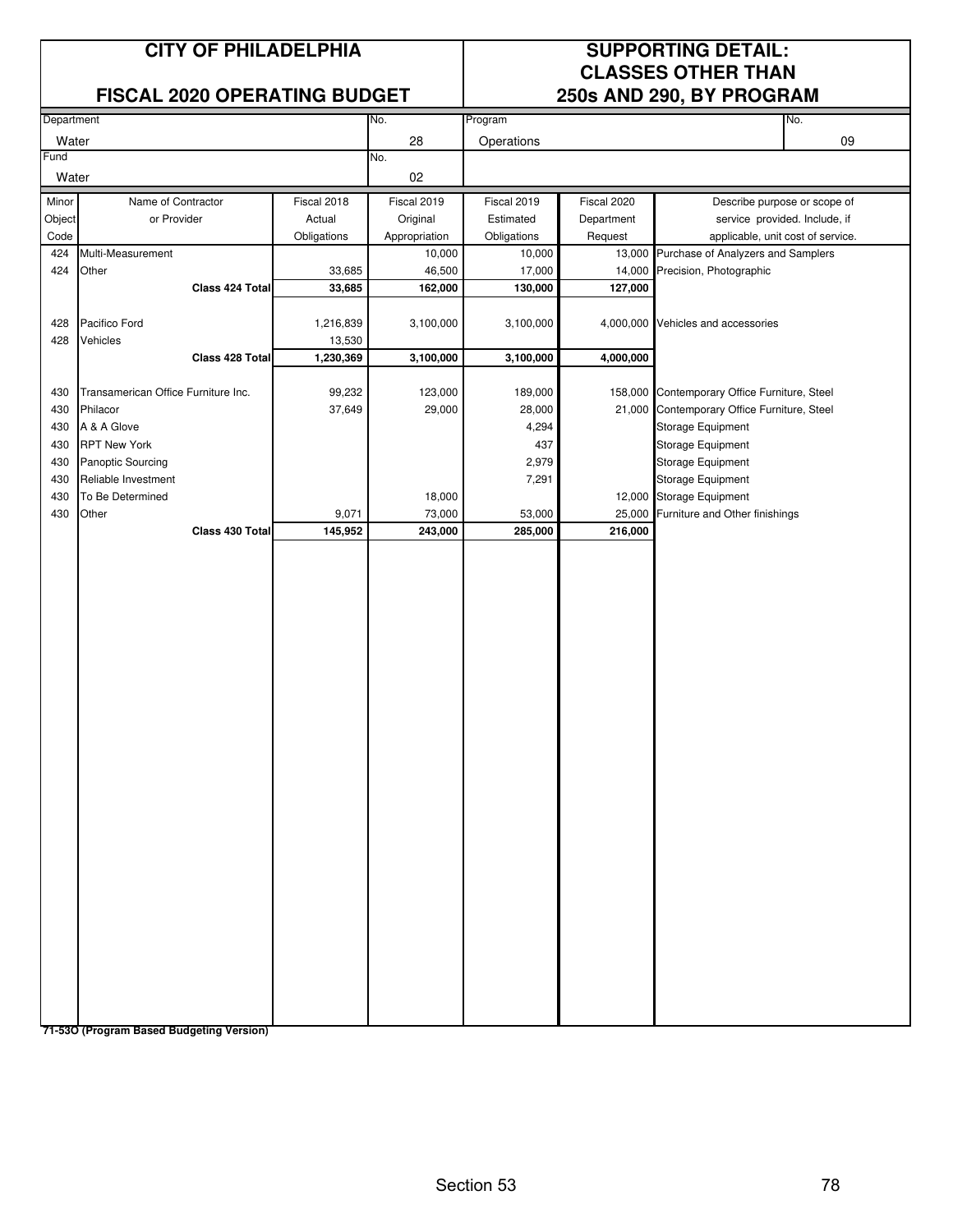| <b>CITY OF PHILADELPHIA</b>         |  |
|-------------------------------------|--|
| <b>FISCAL 2020 OPERATING BUDGET</b> |  |

### **PROGRAM SUMMARY - ALL FUNDS**

| Department |                                                                                                                                                             | No.                     | Program                                       |               |                 | No.             |
|------------|-------------------------------------------------------------------------------------------------------------------------------------------------------------|-------------------------|-----------------------------------------------|---------------|-----------------|-----------------|
| Water      |                                                                                                                                                             | 28                      | <b>Public Affairs</b>                         |               |                 | 40              |
|            |                                                                                                                                                             |                         | <b>Program Description</b>                    |               |                 |                 |
|            | This program creates and implements comprehensive communications strategies to inform and educate Philadelphians about PWD, to expand access to             |                         |                                               |               |                 |                 |
|            | PWD services, and to provide residents with critical information in times of breaking news or emergency repairs, making sure that residents continue to     |                         |                                               |               |                 |                 |
|            | receive information from the Department in a timely and comprehensive manner. This includes the management of the newly merged Customer Contact             |                         |                                               |               |                 |                 |
|            | Center which receives customer calls regarding water emergencies, requests for customer service, and information about billing and collection. The program  |                         |                                               |               |                 |                 |
|            | also has a special focus on public engagement and community relations, and mediates the needs, expectations and concerns of PWD's stakeholders. This        |                         |                                               |               |                 |                 |
|            | program facilitates, with the Mayor's Office, media access to the PWD; designs and executes a digital strategy to engage citizens; and ensures that key     |                         |                                               |               |                 |                 |
|            | information about the PWD is available to residents.                                                                                                        |                         |                                               |               |                 |                 |
|            |                                                                                                                                                             |                         | <b>Program Objectives</b>                     |               |                 |                 |
|            |                                                                                                                                                             |                         |                                               |               |                 |                 |
|            | • Establish a single communications channel through which to handle customer billing complaints, shut-offs and support for customers, while leveraging best |                         |                                               |               |                 |                 |
|            | practices and technologies to enhance customer interactions at multiple touch points.                                                                       |                         |                                               |               |                 |                 |
|            | • Implement a comprehensive communications plan that educates and engages with customers and the public-at-large in a manner that is timely, accurate,      |                         |                                               |               |                 |                 |
|            | informative and highly accessible.                                                                                                                          |                         |                                               |               |                 |                 |
|            | · Strive to transform residents and partners into water resource advocates through engagement and education.                                                |                         |                                               |               |                 |                 |
|            |                                                                                                                                                             |                         |                                               |               |                 |                 |
|            |                                                                                                                                                             |                         |                                               |               |                 |                 |
|            |                                                                                                                                                             |                         | <b>Performance Measures</b>                   |               |                 |                 |
|            |                                                                                                                                                             | Fiscal 2018             | Fiscal 2019                                   | Fiscal 2019   | Fiscal 2019     | Fiscal 2020     |
| Measure    | Description                                                                                                                                                 | Year-End                | Target                                        | Year-to-Date  | Year-End        | Target          |
|            |                                                                                                                                                             |                         |                                               | 11/28/18      |                 |                 |
| No.        |                                                                                                                                                             |                         |                                               |               | Estimate        |                 |
| (1)        | (2)                                                                                                                                                         | (3)                     | (4)                                           | (5)           | (6)             | (7)             |
|            | Average speed to answer customers' calls (minutes)                                                                                                          | 8                       | <5                                            | 30.6          | <5              | <5              |
|            | Comments: This is the average time it took for a call to be answered by an agent from when the caller first selected the option to speak to an agent. This  |                         |                                               |               |                 |                 |
|            | Number of non-City employees in attendance at public                                                                                                        | 10,753                  | >4800                                         | 862           | >4800           | >4800           |
|            | Comments: FY18 Target is higher due to a rate increase request, which saw a higher number of non-City employees in attendance at public meetings.           |                         |                                               |               |                 |                 |
|            |                                                                                                                                                             |                         |                                               |               |                 |                 |
|            |                                                                                                                                                             |                         |                                               |               |                 |                 |
| Comments:  |                                                                                                                                                             |                         |                                               |               |                 |                 |
|            |                                                                                                                                                             |                         |                                               |               |                 |                 |
| Comments:  |                                                                                                                                                             |                         |                                               |               |                 |                 |
|            |                                                                                                                                                             |                         |                                               |               |                 |                 |
| Comments:  |                                                                                                                                                             |                         |                                               |               |                 |                 |
|            |                                                                                                                                                             |                         | <b>Summary by Fund</b>                        |               |                 |                 |
|            |                                                                                                                                                             | Fiscal 2018             | Fiscal 2019                                   | Fiscal 2019   | Fiscal 2020     | Increase        |
| Fund       | Fund                                                                                                                                                        | Actual                  | Original                                      | Estimated     | Proposed        | or              |
|            |                                                                                                                                                             |                         |                                               |               |                 |                 |
| No.        |                                                                                                                                                             | Obligations             | Appropriations                                | Obligations   | <b>Budget</b>   | (Decrease)      |
| (1)        | (2)                                                                                                                                                         | (3)                     | (4)                                           | (5)           | (6)             | (7)             |
| 02         | Water                                                                                                                                                       | 13,995,846              | 14,454,060                                    | 14,385,430    | 14,890,060      | 504,630         |
|            |                                                                                                                                                             |                         |                                               |               |                 |                 |
|            |                                                                                                                                                             |                         |                                               |               |                 |                 |
|            |                                                                                                                                                             |                         |                                               |               |                 |                 |
|            |                                                                                                                                                             |                         |                                               |               |                 |                 |
|            |                                                                                                                                                             |                         |                                               |               |                 |                 |
|            |                                                                                                                                                             |                         |                                               |               |                 |                 |
|            | Total                                                                                                                                                       | 13,995,846              | 14,454,060                                    | 14,385,430    | 14,890,060      | 504,630         |
|            |                                                                                                                                                             |                         | <b>Summary of Full Time Positions by Fund</b> |               |                 |                 |
| Fund       |                                                                                                                                                             | <b>Actual Positions</b> | Fiscal 2019                                   | Increment Run | Fiscal 2020     | Inc. $/$ (Dec.) |
| No.        | Fund                                                                                                                                                        | 6/30/18                 | <b>Budgeted</b>                               | PPE 11/25/18  | <b>Budgeted</b> | (Col. 6 less 4) |
| (1)        | (2)                                                                                                                                                         | (3)                     | (4)                                           | (5)           | (6)             | (7)             |
| 02         | Water                                                                                                                                                       | 87                      | 106                                           | 85            | 107             | $\mathbf{1}$    |
|            |                                                                                                                                                             |                         |                                               |               |                 |                 |
|            |                                                                                                                                                             |                         |                                               |               |                 |                 |
|            |                                                                                                                                                             |                         |                                               |               |                 |                 |
|            |                                                                                                                                                             |                         |                                               |               |                 |                 |
|            |                                                                                                                                                             |                         |                                               |               |                 |                 |
|            |                                                                                                                                                             |                         |                                               |               |                 |                 |
|            |                                                                                                                                                             |                         |                                               |               |                 |                 |
|            | <b>Total Full Time</b>                                                                                                                                      | 87                      | 106                                           | 85            | 107             | $\mathbf{1}$    |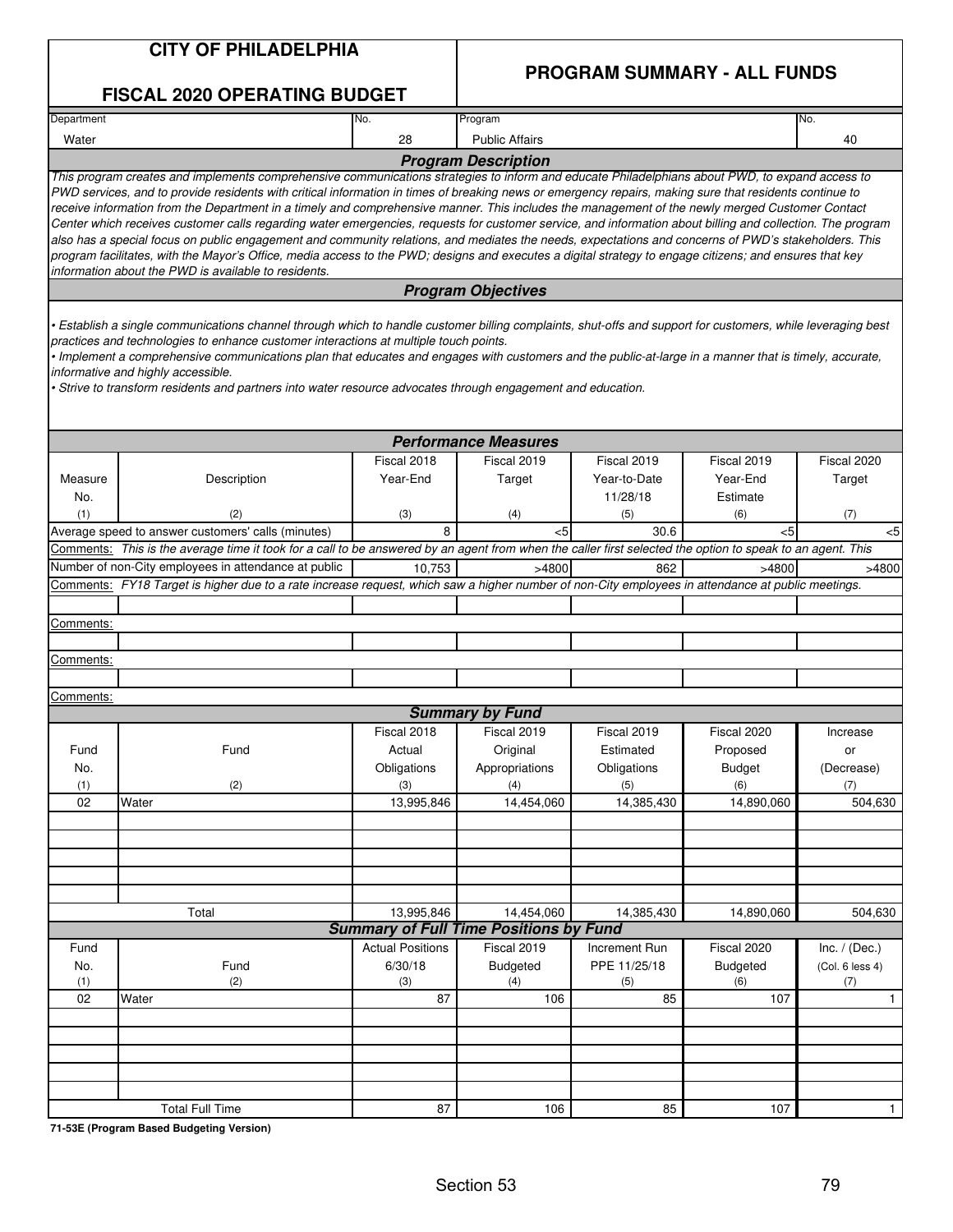| <b>CITY OF PHILADELPHIA</b> |
|-----------------------------|
|-----------------------------|

### **FISCAL 2020 OPFRATING BUDGET**

# **PROGRAM SUMMARY - ALL FUNDS**

|                     | ו וטטאב בטבט טו בונא ווויט טטטש |                    | $\sqrt{201111102}$                                  |                                                |                           |                     |  |  |
|---------------------|---------------------------------|--------------------|-----------------------------------------------------|------------------------------------------------|---------------------------|---------------------|--|--|
| Department          |                                 | No.                | Program                                             |                                                |                           | No.                 |  |  |
| Water               |                                 | 28                 | <b>Public Affairs</b>                               |                                                |                           | 40                  |  |  |
|                     |                                 |                    | <b>Selected Associated Non-Tax Revenues by Fund</b> |                                                |                           |                     |  |  |
|                     |                                 | Fiscal 2018        | Fiscal 2019                                         | Fiscal 2019                                    | Fiscal 2020               | Increase            |  |  |
| Fund                | Fund                            | Actual             | Original                                            | Estimate                                       | Proposed                  | or                  |  |  |
| No.                 |                                 | Revenues           | <b>Budget</b>                                       |                                                | <b>Budget</b>             | (Decrease)          |  |  |
| (1)                 | (2)                             | (3)                | (4)                                                 | (5)                                            | (6)                       | (7)                 |  |  |
|                     |                                 |                    |                                                     |                                                |                           |                     |  |  |
|                     |                                 |                    |                                                     |                                                |                           |                     |  |  |
|                     |                                 |                    |                                                     |                                                |                           |                     |  |  |
|                     |                                 |                    |                                                     |                                                |                           |                     |  |  |
|                     |                                 |                    | <b>Selected Associated Capital Projects</b>         |                                                |                           |                     |  |  |
| Dept.               |                                 | Carry              | Fiscal 2019                                         | Fiscal 2019                                    | Fiscal 2020               | Fiscal 2020         |  |  |
| Where               | Description                     | Forward            | Original Approp.                                    | Original Approp.                               | Proposed Budget           | Proposed Bdgt       |  |  |
| Appropriated        |                                 |                    | (GO Only)                                           | (All Other Sources)                            | (GO Only)                 | (All Other Sources) |  |  |
| (1)                 | (2)                             | (3)                | (4)                                                 | (5)                                            | (6)                       | (7)                 |  |  |
|                     |                                 |                    |                                                     |                                                |                           |                     |  |  |
|                     |                                 |                    |                                                     |                                                |                           |                     |  |  |
|                     |                                 |                    |                                                     |                                                |                           |                     |  |  |
|                     |                                 |                    |                                                     |                                                |                           |                     |  |  |
|                     |                                 |                    |                                                     |                                                |                           |                     |  |  |
|                     |                                 |                    |                                                     |                                                |                           |                     |  |  |
|                     |                                 |                    |                                                     |                                                |                           |                     |  |  |
|                     |                                 |                    |                                                     |                                                |                           |                     |  |  |
|                     |                                 |                    |                                                     |                                                |                           |                     |  |  |
|                     |                                 |                    |                                                     |                                                |                           |                     |  |  |
|                     |                                 |                    |                                                     |                                                |                           |                     |  |  |
|                     |                                 |                    |                                                     |                                                |                           |                     |  |  |
|                     |                                 |                    |                                                     |                                                |                           |                     |  |  |
|                     |                                 |                    | <b>Selected Associated Operating Costs</b>          |                                                |                           |                     |  |  |
|                     |                                 |                    |                                                     |                                                |                           |                     |  |  |
| Dept.               |                                 | Fiscal 2018        | Fiscal 2019                                         | $\overline{\text{F}}$ iscal 2019<br>Calculated | Fiscal 2020<br>Calculated | Increase            |  |  |
| Where               | Description                     | Calculated         | Calculated                                          |                                                |                           | or                  |  |  |
| Appropriated<br>(1) | (2)                             | Obligations<br>(3) | Appropriations<br>(4)                               | Obligations<br>(5)                             | <b>Budget</b><br>(6)      | (Decrease)<br>(7)   |  |  |
| Finance             | Employee Benefits - Civilian    | 1,883,706          | 2,098,265                                           | 2,142,610                                      | 2,250,131                 | 107,520             |  |  |
| Finance             | Employee Benefits - Uniform     |                    |                                                     |                                                |                           |                     |  |  |
|                     |                                 |                    |                                                     |                                                |                           |                     |  |  |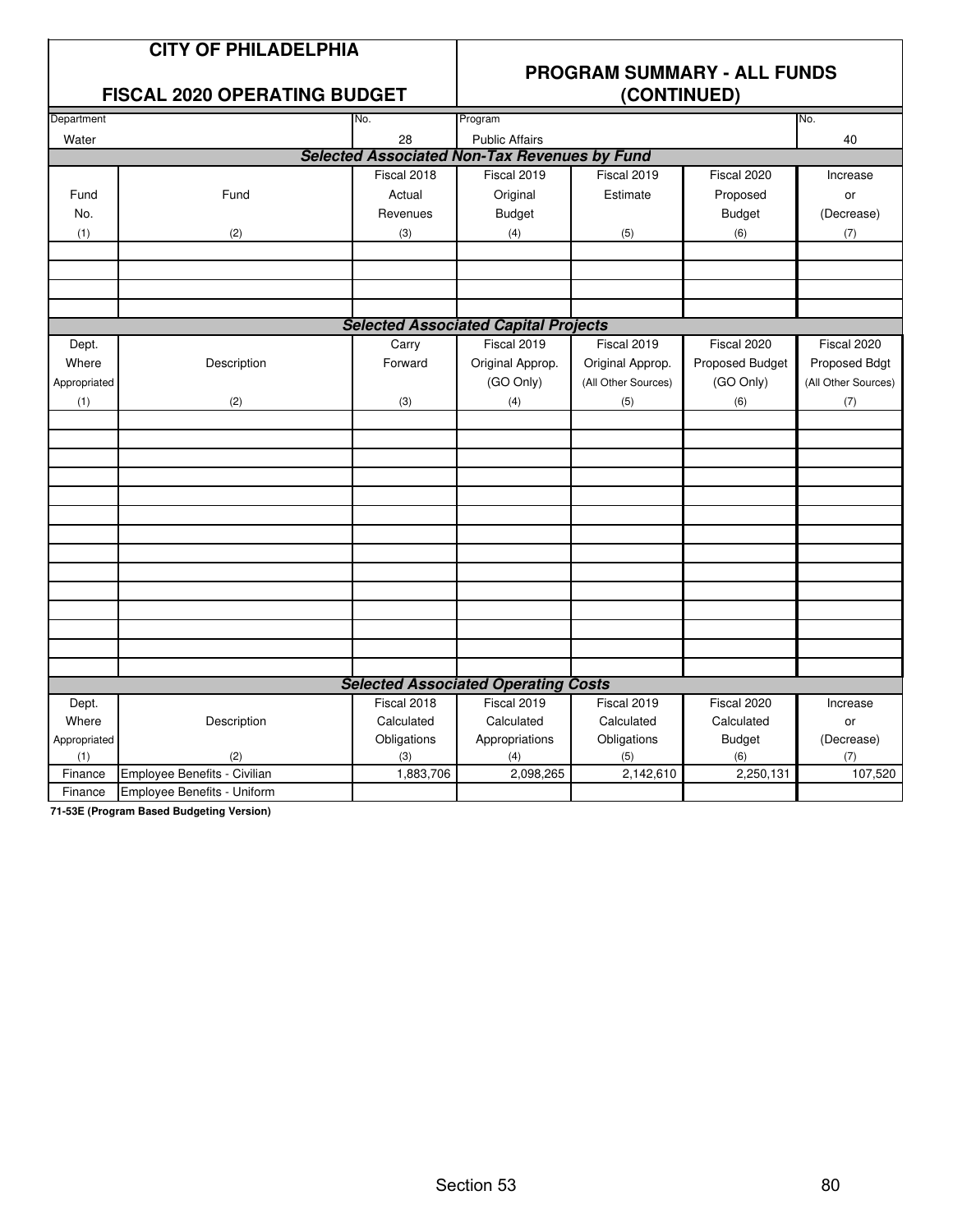|                                    | <b>CITY OF PHILADELPHIA</b><br><b>FISCAL 2020 OPERATING BUDGET</b> |                                                     |                             | <b>PROGRAM SUMMARY</b> |                 |              |
|------------------------------------|--------------------------------------------------------------------|-----------------------------------------------------|-----------------------------|------------------------|-----------------|--------------|
| Department                         |                                                                    | No.                                                 | Program                     |                        |                 | No.          |
| Water                              |                                                                    | 28                                                  | <b>Public Affairs</b>       |                        |                 | 40           |
| Fund                               |                                                                    | No.                                                 |                             |                        |                 |              |
| Water                              |                                                                    | 02                                                  |                             |                        |                 |              |
|                                    |                                                                    |                                                     | <b>Summary by Class</b>     |                        |                 |              |
|                                    |                                                                    | Fiscal 2018                                         | Fiscal 2019                 | Fiscal 2019            | Fiscal 2020     | Increase     |
| Class                              | Description                                                        | Actual                                              | Original                    | Estimated              | Proposed        | or           |
|                                    |                                                                    | Obligations                                         | Appropriations              | Obligations            | <b>Budget</b>   | (Decrease)   |
| (1)                                | (2)                                                                | (3)                                                 | (4)                         | (5)                    | (6)             | (7)          |
| 100                                | <b>Employee Compensation</b>                                       |                                                     |                             |                        |                 |              |
| a)                                 | <b>Personal Services</b>                                           | 4,390,923                                           | 4,891,060                   | 4,994,430              | 5,245,060       | 250,630      |
| b)                                 | <b>Employee Benefits</b>                                           |                                                     |                             |                        |                 |              |
| <b>Purchase of Services</b><br>200 |                                                                    | 8,700,798                                           | 8,428,000                   | 8,296,000              | 8,565,000       | 269,000      |
| 300                                | Materials and Supplies                                             | 401,159                                             | 558,000                     | 518,000                | 559,000         | 41,000       |
| 400<br>Equipment                   |                                                                    | 2,966                                               | 16,000                      | 16.000                 | 16,000          |              |
| 500                                | Contributions, Indemnities and Taxes                               | 500,000                                             | 561,000                     | 561,000                | 505,000         | (56,000)     |
| 700<br>Debt Service                |                                                                    |                                                     |                             |                        |                 |              |
| 800                                | Payments to Other Funds                                            |                                                     |                             |                        |                 |              |
| 900                                | Advances and Misc. Payments                                        |                                                     |                             |                        |                 |              |
|                                    | Total                                                              | 13,995,846                                          | 14,454,060                  | 14,385,430             | 14,890,060      | 504,630      |
|                                    |                                                                    |                                                     | <b>Summary of Positions</b> |                        |                 |              |
|                                    |                                                                    | Actual                                              | Fiscal 2019                 | Increment              | Fiscal 2020     | Increase     |
|                                    |                                                                    | Positions                                           | <b>Budgeted</b>             | Run                    | <b>Budgeted</b> | or           |
| Code                               | Category                                                           | 6/30/18                                             | Positions                   | PPE 11/25/18           | Positions       | (Decrease)   |
| (1)                                | (2)                                                                | (3)                                                 | (4)                         | (5)                    | (6)             | (7)          |
| 101                                | Full Time - Civilian                                               | 87                                                  | 106                         | 85                     | 107             | $\mathbf{1}$ |
| 105                                | Full Time - Uniform                                                |                                                     |                             |                        |                 |              |
|                                    | Total                                                              | 87                                                  | 106                         | 85                     | 107             | $\mathbf{1}$ |
|                                    |                                                                    | <b>Selected Associated Non-Tax Revenues by Type</b> |                             |                        |                 |              |
|                                    |                                                                    | Fiscal 2018                                         | Fiscal 2019                 | Fiscal 2019            | Fiscal 2020     | Increase     |
|                                    | Description                                                        | Actual                                              | Original                    | Estimate               | Proposed        | or           |
|                                    |                                                                    | Revenues                                            | <b>Budget</b>               |                        | <b>Budget</b>   | (Decrease)   |
|                                    | (1)                                                                | (2)                                                 | (3)                         | (4)                    | (5)             | (6)          |
|                                    | Local (Non-Governmental)                                           |                                                     |                             |                        |                 |              |
| Federal                            |                                                                    |                                                     |                             |                        |                 |              |
| <b>State</b>                       |                                                                    |                                                     |                             |                        |                 |              |
|                                    | Other Governments                                                  |                                                     |                             |                        |                 |              |
|                                    | Other Funds of the City                                            |                                                     |                             |                        |                 |              |
| ------                             | Total                                                              |                                                     |                             |                        |                 |              |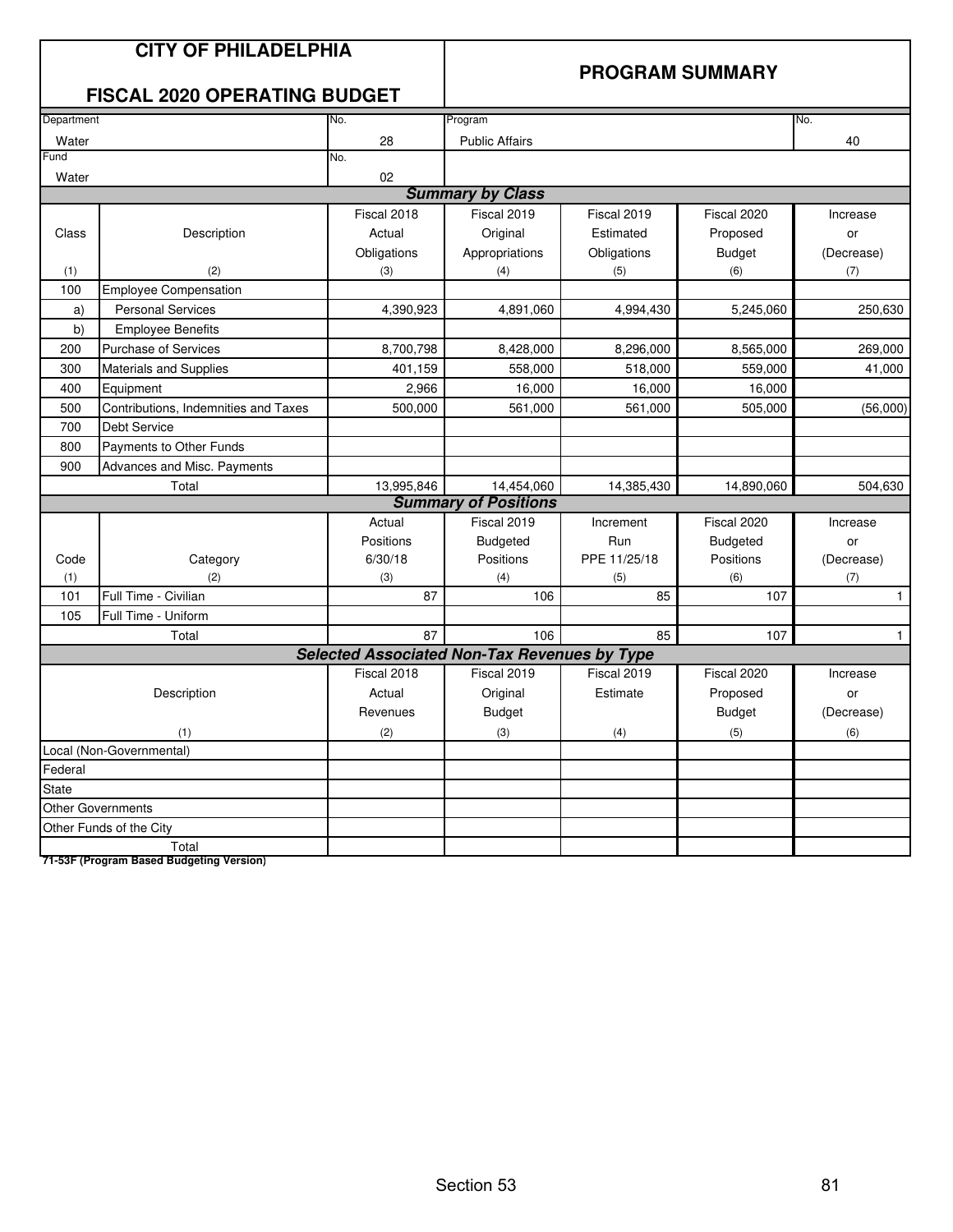| <b>CITY OF PHILADELPHIA</b><br><b>FISCAL 2020 OPERATING BUDGET</b> |                  |                                                                           |                                    |                     |                       |                 | <b>SCHEDULE 100</b><br><b>LIST OF POSITIONS</b><br><b>BY PROGRAM</b> |                    |                      |
|--------------------------------------------------------------------|------------------|---------------------------------------------------------------------------|------------------------------------|---------------------|-----------------------|-----------------|----------------------------------------------------------------------|--------------------|----------------------|
| Department                                                         |                  |                                                                           |                                    | No.                 | Program               |                 |                                                                      |                    | No.                  |
| Water                                                              |                  |                                                                           |                                    | 28                  | <b>Public Affairs</b> |                 |                                                                      |                    | 40                   |
| Fund<br>Water                                                      |                  |                                                                           |                                    | No.<br>02           |                       |                 |                                                                      |                    |                      |
|                                                                    |                  |                                                                           |                                    | Fiscal              | Fiscal                |                 | Fiscal                                                               |                    | Increase             |
|                                                                    |                  |                                                                           | Salary                             | 2018                | 2019                  | Increment       | 2020                                                                 | Annual             | (Decrease)           |
| Line                                                               | Class            | Title                                                                     | Range                              | Actual Pos.         | Budgeted              | Run -PPE        | <b>Budgeted</b>                                                      | Salary             | (Col. 8)             |
| No.<br>(1)                                                         | Code<br>(2)      | (3)                                                                       | (in dollars)<br>(4)                | 6/30/18<br>(5)      | Positions<br>(6)      | 11/25/18<br>(7) | Positions<br>(8)                                                     | 7/1/19<br>(9)      | less Col. 6)<br>(10) |
|                                                                    |                  |                                                                           |                                    |                     |                       |                 |                                                                      |                    |                      |
|                                                                    |                  |                                                                           |                                    |                     |                       |                 |                                                                      |                    |                      |
| 1                                                                  |                  | PUBLIC RELATIONS & EDUCATION<br>1B10 Account Clerk                        | 36,332 - 39,539                    |                     |                       |                 | 1                                                                    | 40,725             |                      |
| 2                                                                  | 2L10             | Administrative Assistant Non-Confidential                                 | 39,869 - 51,254                    |                     |                       |                 |                                                                      |                    |                      |
| 3                                                                  | 2L20             | <b>Administrative Officer</b>                                             | 52,071 - 66,947                    |                     | 1                     |                 | 1                                                                    | 66,947             |                      |
| 4                                                                  | 2L31             | Administrative Specialist I Non-Confidential                              | 39,869 - 51,254                    |                     | 1                     |                 | 1                                                                    | 51,254             |                      |
| 5                                                                  | 3E04             | City Planner 3                                                            | 64,663 - 72,742                    | 1                   | 1                     |                 |                                                                      | 75,549             |                      |
| 6                                                                  | 2J59             | <b>Community Initiatives Specialist</b>                                   | 42,902 - 55,164                    | $\overline{c}$      | 2                     | $\overline{c}$  | 2                                                                    | 116,088            |                      |
| $\overline{7}$                                                     | 1D41             | Data Services Support Clerk                                               | 35,282 - 38,348                    | 1                   | 1                     | 1               | -1                                                                   | 40,923             |                      |
| 8                                                                  | D250             | Deputy Commissioner                                                       | 123600                             | 1                   |                       | 1               | 1                                                                    | 123,600            | 1                    |
| 9                                                                  | 3A01             | <b>Engineering Aide 1</b>                                                 | 35,282 - 38,348                    | 1                   | 1                     | 1               | 1                                                                    | 40,123             |                      |
| 10                                                                 | 9D28             | <b>Environmental Education Planner</b>                                    | 44,595 - 57,339                    | $\overline{c}$      | 4                     | 2               | 4                                                                    | 231,730            |                      |
| 11                                                                 | 9D27             | <b>Environmental Education Program Specialist</b>                         | 49,864 - 64,111                    | $\overline{c}$      | $\overline{c}$        | $\overline{2}$  | 2                                                                    | 134,919            |                      |
| 12                                                                 | 3B63             | <b>Environmental Engineer 3</b>                                           | 66,066 - 84,943                    | 1                   | 1                     |                 |                                                                      | 89,516             |                      |
| 13                                                                 |                  | 3H12 Environmental Scientist 1                                            | 39,869 - 51,254                    |                     |                       |                 |                                                                      | 51,254             |                      |
| 14                                                                 |                  | G615 General Manager Public Affairs                                       | 108067                             |                     |                       |                 |                                                                      | 108,067            |                      |
| 15                                                                 |                  | 9G05 Graphic Design Administrator                                         | 61,715 - 79,341                    |                     |                       |                 |                                                                      | 79,341             |                      |
| 16                                                                 | 9G11             | <b>Graphic Design Specialist</b>                                          | 47,390 - 52,234                    | 1                   |                       |                 |                                                                      | 52,125             |                      |
| 17                                                                 | 7N73             | Grounds Maintenance Worker Crew Chief                                     | 40,709 - 44,533                    |                     |                       |                 |                                                                      | 47,494             |                      |
| 18                                                                 | 7N72             | Grounds Maintenance Worker 2                                              | 37,483 - 40,848                    |                     | 1                     |                 |                                                                      | 40,848             |                      |
| 19                                                                 |                  | 6D03 Municipal Guard                                                      | 36,332 - 39,539                    | 1                   | 1                     | 1               | 1                                                                    | 41,550             |                      |
| 20                                                                 | 9D26             | Park Environmental Education Director                                     | 70,832 - 91,065                    |                     | 1                     |                 | 1                                                                    | 91,065             |                      |
| 21<br>22                                                           | 2J04             | <b>Public Information Officer</b><br><b>Public Relations Specialist 2</b> | 53,427 - 68,685                    | 4<br>$\overline{c}$ | 3<br>2                | 4<br>2          | 3<br>$\overline{c}$                                                  | 215,762<br>122,318 |                      |
| 23                                                                 | 2J03<br>1A37     | Service Representative                                                    | 48,648 - 62,548<br>35,282 - 38,348 |                     | 1                     |                 |                                                                      | 38,348             |                      |
| 24                                                                 | 7N <sub>57</sub> | Urban Park Ranger 1                                                       | 34,021 - 36,916                    | 1                   | 1                     | 1               |                                                                      | 36,665             |                      |
| 25                                                                 |                  | 7N54 Urban Park Ranger 2                                                  | 37,483 - 40,848                    |                     |                       |                 |                                                                      | 42,698             |                      |
| 26                                                                 |                  | 6J17 Water Customer Care Representative                                   | 40,709 - 44,533                    | 1                   |                       |                 |                                                                      |                    |                      |
| 27                                                                 |                  | 9E16 Waterworks Interpretive Center Director                              | 64,456 - 82,871                    |                     | 1                     | 1               | $\mathbf{1}$                                                         | 86,182             |                      |
| 28                                                                 |                  | 1E17 Web Editor                                                           | 50,798 - 65,315                    |                     | $\mathbf{1}$          |                 | $\mathbf{1}$                                                         | 65,315             |                      |
|                                                                    |                  |                                                                           |                                    | 26                  | 33                    | 26              | 34                                                                   | 2,130,406          | $\mathbf{1}$         |
|                                                                    |                  |                                                                           |                                    |                     |                       |                 |                                                                      |                    |                      |
|                                                                    |                  |                                                                           |                                    |                     |                       |                 |                                                                      |                    |                      |
|                                                                    |                  |                                                                           |                                    |                     |                       |                 |                                                                      |                    |                      |
|                                                                    |                  |                                                                           |                                    |                     |                       |                 |                                                                      |                    |                      |
|                                                                    |                  |                                                                           |                                    |                     |                       |                 |                                                                      |                    |                      |
|                                                                    |                  |                                                                           |                                    |                     |                       |                 |                                                                      |                    |                      |
|                                                                    |                  |                                                                           |                                    |                     |                       |                 |                                                                      |                    |                      |
|                                                                    |                  |                                                                           |                                    |                     |                       |                 |                                                                      |                    |                      |
|                                                                    |                  |                                                                           |                                    |                     |                       |                 |                                                                      |                    |                      |
|                                                                    |                  |                                                                           |                                    |                     |                       |                 |                                                                      |                    |                      |
|                                                                    |                  |                                                                           |                                    |                     |                       |                 |                                                                      |                    |                      |
|                                                                    |                  |                                                                           |                                    |                     |                       |                 |                                                                      |                    |                      |
|                                                                    |                  |                                                                           |                                    |                     |                       |                 |                                                                      |                    |                      |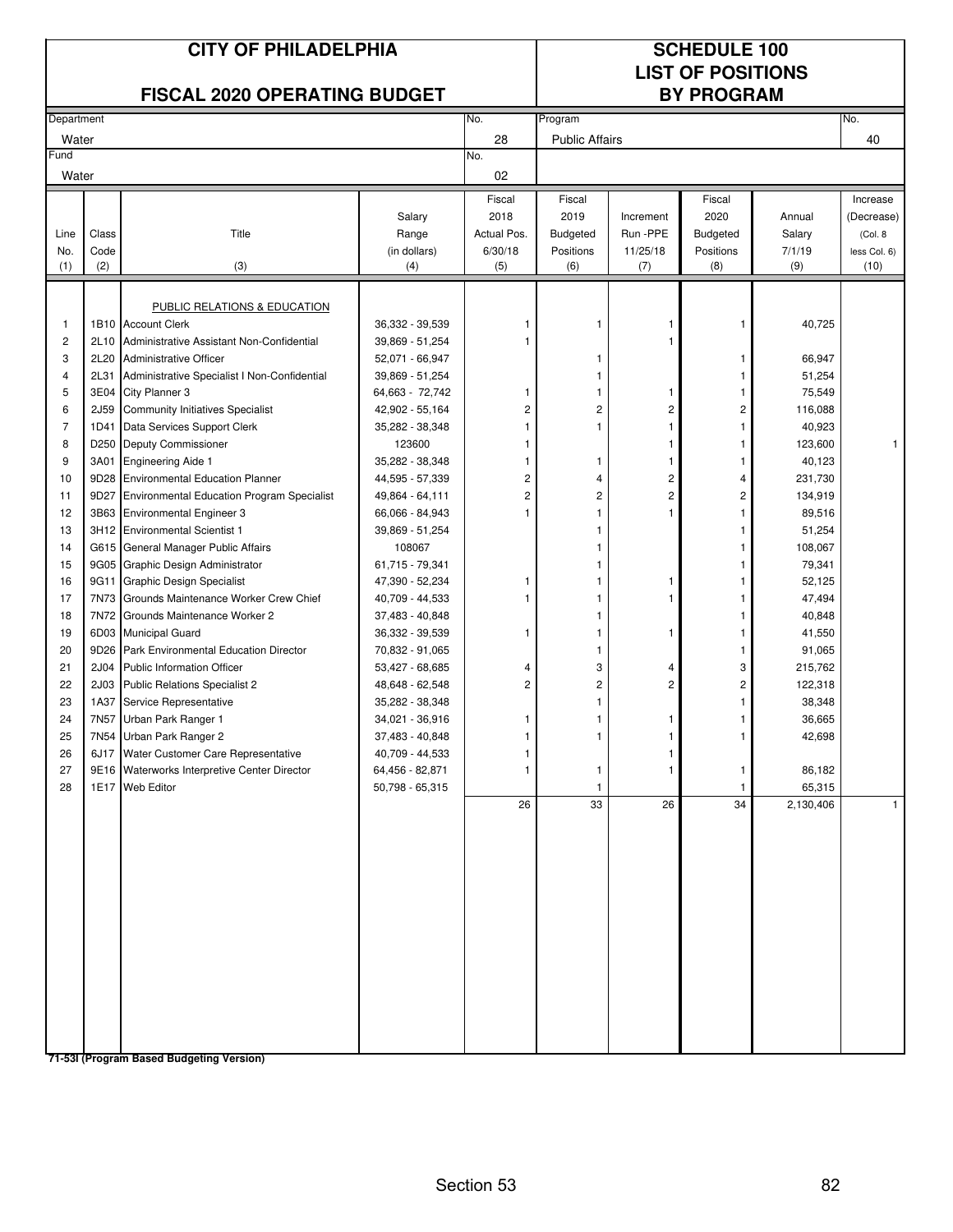|                                                                            |                                                                                              | <b>CITY OF PHILADELPHIA</b><br>FISCAL 2020 OPERATING BUDGET                                                                                                                                                                                                                                                                                                                                                                                                                                            |                                                                                                                                                                                                                                                     |                                                                           | <b>SCHEDULE 100</b><br><b>LIST OF POSITIONS</b><br><b>BY PROGRAM</b>                 |                                                                                                                                 |                                                                  |                                                                                          |                                                                                         |
|----------------------------------------------------------------------------|----------------------------------------------------------------------------------------------|--------------------------------------------------------------------------------------------------------------------------------------------------------------------------------------------------------------------------------------------------------------------------------------------------------------------------------------------------------------------------------------------------------------------------------------------------------------------------------------------------------|-----------------------------------------------------------------------------------------------------------------------------------------------------------------------------------------------------------------------------------------------------|---------------------------------------------------------------------------|--------------------------------------------------------------------------------------|---------------------------------------------------------------------------------------------------------------------------------|------------------------------------------------------------------|------------------------------------------------------------------------------------------|-----------------------------------------------------------------------------------------|
| Department                                                                 |                                                                                              |                                                                                                                                                                                                                                                                                                                                                                                                                                                                                                        |                                                                                                                                                                                                                                                     | No.                                                                       | Program                                                                              |                                                                                                                                 |                                                                  |                                                                                          | No.                                                                                     |
| Water                                                                      |                                                                                              |                                                                                                                                                                                                                                                                                                                                                                                                                                                                                                        |                                                                                                                                                                                                                                                     | 28                                                                        | <b>Public Affairs</b>                                                                |                                                                                                                                 |                                                                  |                                                                                          | 40                                                                                      |
| Fund<br>Water                                                              |                                                                                              |                                                                                                                                                                                                                                                                                                                                                                                                                                                                                                        |                                                                                                                                                                                                                                                     | No.<br>02                                                                 |                                                                                      |                                                                                                                                 |                                                                  |                                                                                          |                                                                                         |
| Line<br>No.<br>(1)                                                         | Class<br>Code<br>(2)                                                                         | Title<br>(3)                                                                                                                                                                                                                                                                                                                                                                                                                                                                                           | Salary<br>Range<br>(in dollars)<br>(4)                                                                                                                                                                                                              | Fiscal<br>2018<br>Actual Pos.<br>6/30/18<br>(5)                           | Fiscal<br>2019<br>Budgeted<br>Positions<br>(6)                                       | Increment<br>Run -PPE<br>11/25/18<br>(7)                                                                                        | Fiscal<br>2020<br>Budgeted<br>Positions<br>(8)                   | Annual<br>Salary<br>7/1/19<br>(9)                                                        | Increase<br>(Decrease)<br>(Col. 8<br>less Col. 6)<br>(10)                               |
| 29<br>30<br>31<br>32<br>33<br>34<br>35<br>36<br>37<br>38<br>39<br>40<br>41 | 2L01<br>2B10<br>2B02<br>2B04<br>1D59<br>1D41<br>2J02<br>2B20<br>1A37<br>6F11<br>6J17<br>6J19 | <b>CUSTOMER INFORMATION</b><br>Administrative Technician<br><b>Assistant Revenue Collection Manager</b><br>1A12 Clerk Typist 2<br><b>Collection Customer Representative</b><br>Collection Customer Rep Supervisor<br>Computer User Support Specialist<br>Data Services Support Clerk<br><b>Public Relations Specialist</b><br>Revenue Collection Officer 1<br>Service Representative<br><b>Utility Representative</b><br>Water Customer Care Representative<br>Water Customer Care Supervisor<br>Total | 35,132 - 45,179<br>47,801 - 61,441<br>32,688 - 35,342<br>38,634 - 42,156<br>40,866 - 52,535<br>41,745 - 45,749<br>35,282 - 38,348<br>39,869 - 51,254<br>75,589 - 97,192<br>35,282 - 38,348<br>38,634 - 42,156<br>40,709 - 44,533<br>43,975 - 56,542 | 1<br>$\overline{c}$<br>5<br>3<br>1<br>1<br>1<br>18<br>23<br>6<br>61<br>87 | 1<br>$\mathbf 2$<br>$\mathbf{1}$<br>30<br>8<br>$\mathbf{1}$<br>-1<br>29<br>73<br>106 | 1<br>$\overline{c}$<br>5<br>$\overline{c}$<br>-1<br>1<br>$\mathbf{1}$<br>14<br>$\mathbf{1}$<br>24<br>$\overline{7}$<br>59<br>85 | $\overline{c}$<br>8<br>1<br>$\mathbf{1}$<br>1<br>60<br>73<br>107 | 129,018<br>428,266<br>40,523<br>50,485<br>101,933<br>2,689,432<br>3,439,657<br>5,570,063 | (1)<br>(1)<br>(30)<br>(1)<br>$\mathbf{1}$<br>$\mathbf{1}$<br>(29)<br>60<br>$\mathbf{1}$ |
|                                                                            |                                                                                              |                                                                                                                                                                                                                                                                                                                                                                                                                                                                                                        |                                                                                                                                                                                                                                                     |                                                                           |                                                                                      |                                                                                                                                 |                                                                  |                                                                                          |                                                                                         |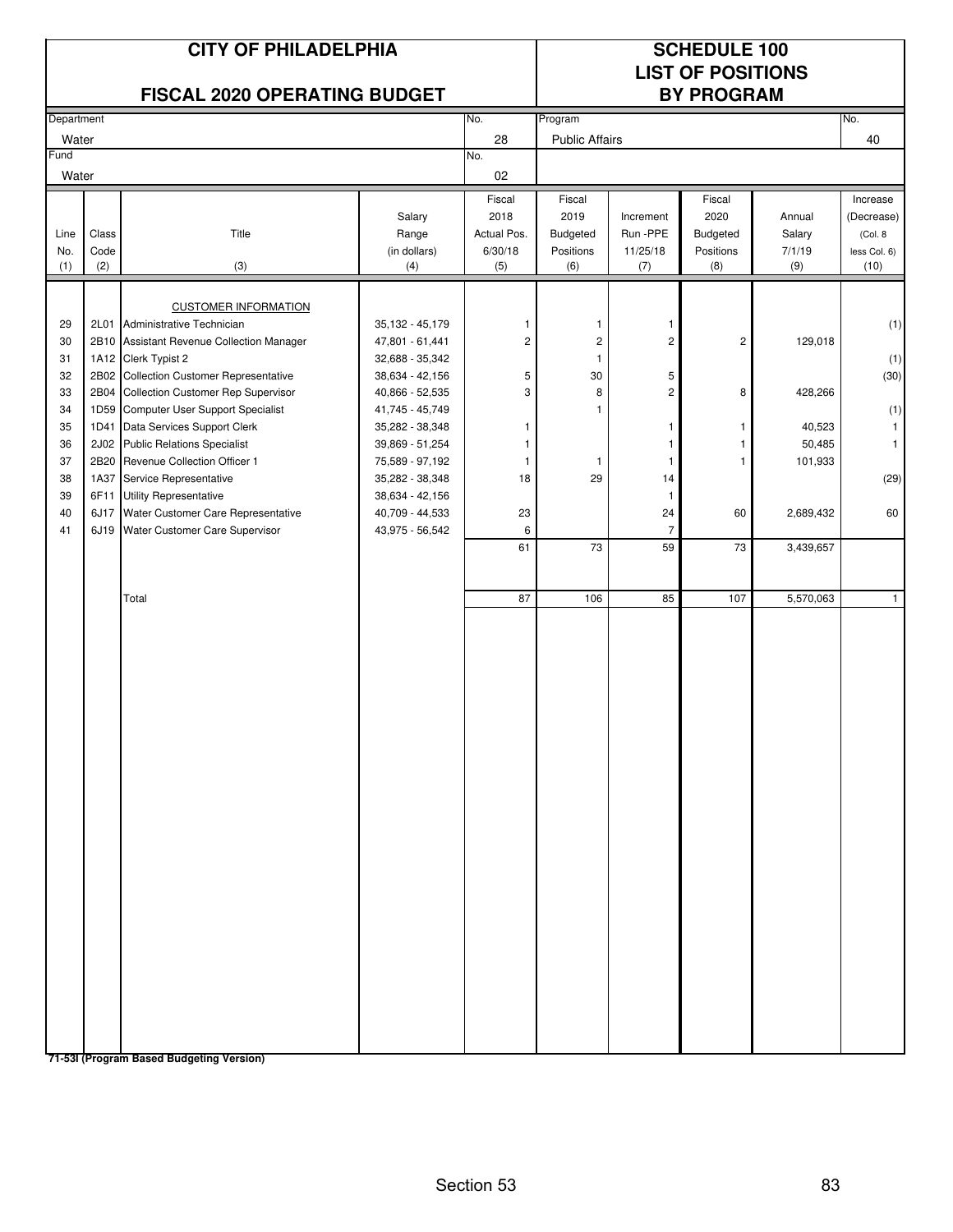|                    |                                        | <b>CITY OF PHILADELPHIA</b><br><b>FISCAL 2020 OPERATING BUDGET</b>                                                          |                     |                             |                                        | <b>SCHEDULE 100</b><br><b>LIST OF POSITIONS</b><br><b>BY PROGRAM</b> |                                                |                                          |                                                |                                                             |                                                   |
|--------------------|----------------------------------------|-----------------------------------------------------------------------------------------------------------------------------|---------------------|-----------------------------|----------------------------------------|----------------------------------------------------------------------|------------------------------------------------|------------------------------------------|------------------------------------------------|-------------------------------------------------------------|---------------------------------------------------|
| Department         |                                        |                                                                                                                             |                     |                             | No.                                    | Program                                                              |                                                |                                          |                                                |                                                             | No.                                               |
| Water              |                                        |                                                                                                                             |                     |                             | 28                                     | <b>Public Affairs</b>                                                |                                                |                                          |                                                |                                                             | 40                                                |
| Fund               |                                        |                                                                                                                             |                     |                             | No.                                    |                                                                      |                                                |                                          |                                                |                                                             |                                                   |
| Water              |                                        |                                                                                                                             |                     |                             | 02                                     |                                                                      |                                                |                                          |                                                |                                                             |                                                   |
| Line<br>No.<br>(1) | Class<br>Code<br>(2)                   | Title<br>(3)                                                                                                                |                     |                             | Salary<br>Range<br>(in dollars)<br>(4) | Fiscal<br>2018<br>Actual Pos.<br>6/30/18<br>(5)                      | Fiscal<br>2019<br>Budgeted<br>Positions<br>(6) | Increment<br>Run -PPE<br>11/25/18<br>(7) | Fiscal<br>2020<br>Budgeted<br>Positions<br>(8) | Annual<br>Salary<br>7/1/19<br>(9)                           | Inc.<br>(Dec.)<br>(Col. 8<br>less Col. 6)<br>(10) |
|                    | 101<br>121<br>161<br>171<br>100<br>181 | <b>Total Full Time</b><br>Temporary<br>Regular Overtime<br><b>Holiday Overtime</b><br>Lump Sum Separation Payments<br>Shift |                     |                             |                                        | 87                                                                   | 106                                            | 85                                       | 107                                            | 5,570,063<br>197,000<br>478,000<br>3,060<br>15,000<br>2,000 | 1                                                 |
|                    |                                        | <b>Total Gross Requirements</b>                                                                                             |                     |                             |                                        | 87                                                                   | 106                                            | 85                                       | 107                                            | 6,265,123                                                   | $\mathbf{1}$                                      |
|                    |                                        | Plus: Earned Increment                                                                                                      |                     |                             |                                        |                                                                      |                                                |                                          |                                                | 22,169                                                      |                                                   |
|                    |                                        | Plus: Longevity                                                                                                             |                     |                             |                                        |                                                                      |                                                |                                          |                                                | 1,335                                                       |                                                   |
|                    |                                        | Less: (Vacancy Allowance)                                                                                                   |                     |                             |                                        |                                                                      |                                                |                                          |                                                | (1,043,567)                                                 |                                                   |
|                    |                                        |                                                                                                                             |                     | <b>Total Budget Request</b> |                                        |                                                                      |                                                |                                          |                                                | 5,245,060                                                   |                                                   |
|                    |                                        |                                                                                                                             |                     |                             | <b>Summary of Personal Services</b>    |                                                                      |                                                |                                          |                                                |                                                             |                                                   |
|                    |                                        |                                                                                                                             |                     | Fiscal 2018                 |                                        | Fiscal 2019                                                          |                                                |                                          | Fiscal 2020                                    | Inc. / (Dec.) Inc. / (Dec.)                                 |                                                   |
| Line<br>No.        |                                        | Category                                                                                                                    | Actual<br>Positions | Actual<br>Obligations       | Budgeted<br>Positions                  | Estimated<br>Obligations                                             | Increment<br>Run -PPE                          | Budgeted<br>Positions                    | Department<br>Request                          | in Require.                                                 | in Bud. Pos.<br>(Col. 8                           |
|                    |                                        |                                                                                                                             | 6/30/18             |                             |                                        |                                                                      | 11/25/18                                       |                                          |                                                | (Col.9<br>less Col. 6)                                      | less Col. 5)                                      |
| (1)                |                                        | (2)                                                                                                                         | (3)                 | (4)                         | (5)                                    | (6)                                                                  | (7)                                            | (8)                                      | (9)                                            | (10)                                                        | (11)                                              |
| $\mathbf{1}$       | Lump Sum                               |                                                                                                                             |                     | 14,158                      |                                        | 15,000                                                               |                                                |                                          | 15,000                                         |                                                             |                                                   |
| $\overline{2}$     |                                        | Full Time - Civilian                                                                                                        | 87                  | 3,709,432                   | 106                                    | 4,356,370                                                            | 85                                             | 107                                      | 4,550,000                                      | 193,630                                                     | $\mathbf{1}$                                      |
| 3                  |                                        | Full Time - Uniform                                                                                                         |                     |                             |                                        |                                                                      |                                                |                                          |                                                |                                                             |                                                   |
| $\overline{4}$     |                                        | Bonus, Gross Adj.                                                                                                           |                     | 106,004                     |                                        | 25,000                                                               |                                                |                                          |                                                | (25,000)                                                    |                                                   |
| 5                  |                                        | PT, Temp/Seas, Bd, SCG                                                                                                      |                     | 106,308                     |                                        | 197,000                                                              |                                                |                                          | 197,000                                        |                                                             |                                                   |
| 6                  |                                        | Overtime - Civilian                                                                                                         |                     | 437,324                     |                                        | 396,000                                                              |                                                |                                          | 478,000                                        | 82,000                                                      |                                                   |
| $\overline{7}$     |                                        | Overtime - Uniform                                                                                                          |                     |                             |                                        |                                                                      |                                                |                                          |                                                |                                                             |                                                   |
| 8                  |                                        | Holiday Overtime - Civilian                                                                                                 |                     | 11,759                      |                                        | 3,060                                                                |                                                |                                          | 3,060                                          |                                                             |                                                   |
| 9                  |                                        | <b>Unused Uniform Leave</b>                                                                                                 |                     |                             |                                        |                                                                      |                                                |                                          |                                                |                                                             |                                                   |
| 10                 | Shift/Stress                           |                                                                                                                             |                     | 1,370                       |                                        | 2,000                                                                |                                                |                                          | 2,000                                          |                                                             |                                                   |
| 11                 |                                        | H&L, IOD, LT-Sick                                                                                                           |                     | 4,568                       |                                        |                                                                      |                                                |                                          |                                                |                                                             |                                                   |
| 12                 |                                        |                                                                                                                             |                     |                             |                                        |                                                                      |                                                |                                          |                                                |                                                             |                                                   |
|                    |                                        | Total                                                                                                                       | 87                  | 4,390,923                   | 106                                    | 4,994,430                                                            | 85                                             | 107                                      | 5,245,060                                      | 250,630                                                     | $\mathbf{1}$                                      |

Total<br>T1-53J (Program Based Budgeting Version)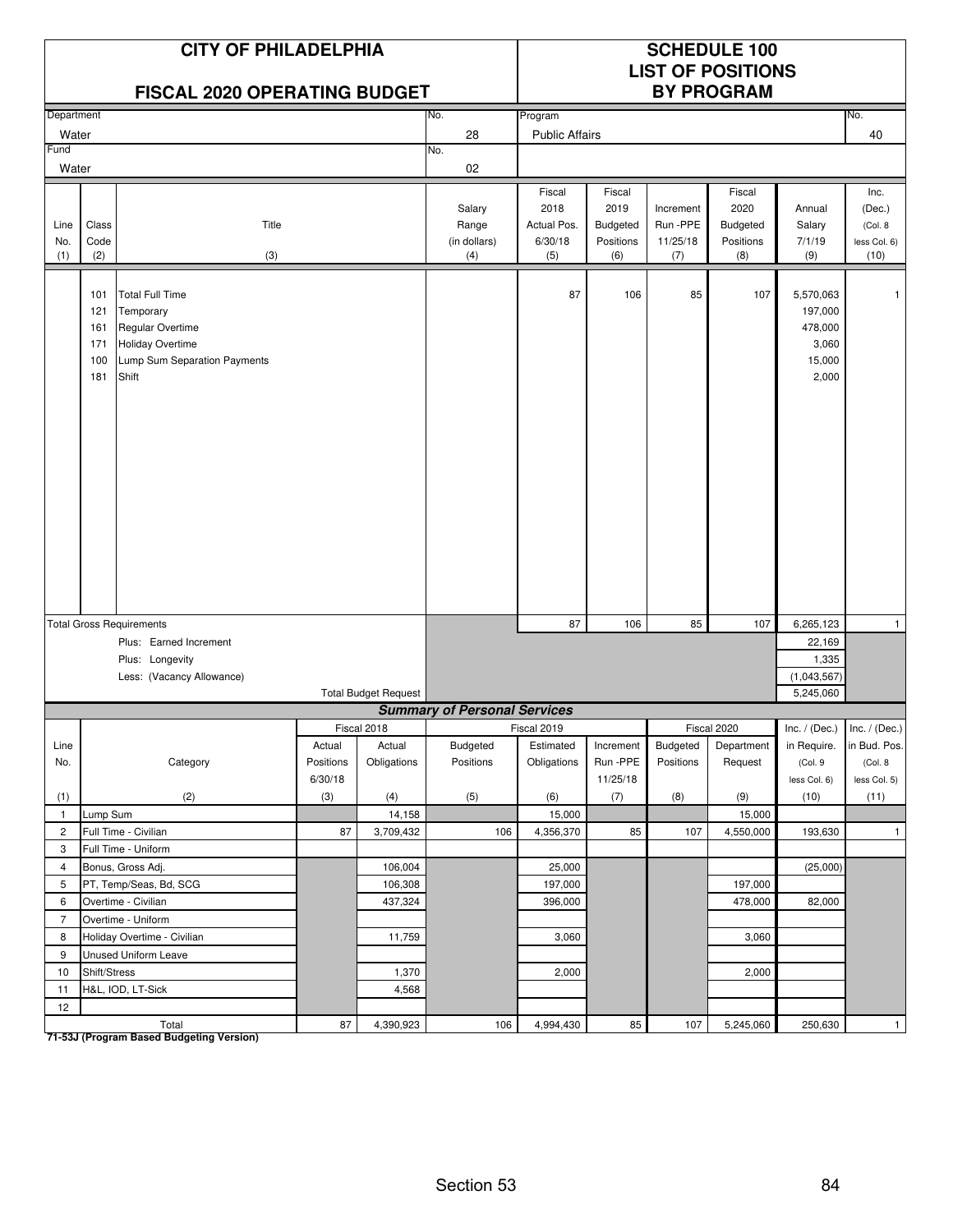### **CITY OF PHILADELPHIA SCHEDULE 200**

| SUNEDULE ZUU                |
|-----------------------------|
| <b>PURCHASE OF SERVICES</b> |
| <b>BY PROGRAM</b>           |

|            | FISCAL 2020 OPERATING BUDGET                                             |                                            | <b>BY PROGRAM</b>     |             |              |            |  |  |
|------------|--------------------------------------------------------------------------|--------------------------------------------|-----------------------|-------------|--------------|------------|--|--|
| Department |                                                                          | No.                                        | Program               |             |              | No.        |  |  |
| Water      |                                                                          | 28                                         | <b>Public Affairs</b> |             |              | 40         |  |  |
| Fund       |                                                                          | No.                                        |                       |             |              |            |  |  |
| Water      |                                                                          | 02                                         |                       |             |              |            |  |  |
|            |                                                                          | Fiscal 2018                                | Fiscal 2019           | Fiscal 2019 | Fiscal 2020  | Increase   |  |  |
| Code       | Description                                                              | Actual                                     | Original              | Estimated   | Departmental | or         |  |  |
|            |                                                                          | Obligations                                | Appropriations        | Obligations | Request      | (Decrease) |  |  |
| (1)        | (2)                                                                      | (3)                                        | (4)                   | (5)         | (6)          | (7)        |  |  |
|            |                                                                          | <b>Schedule 200 - Purchase of Services</b> |                       |             |              |            |  |  |
| 201        | Cleaning & Laundering                                                    |                                            |                       |             |              |            |  |  |
| 202        | Janitorial Services                                                      | 64,795                                     | 70,000                | 70,000      | 70,000       |            |  |  |
| 205        | Refuse, Garbage, Silt and Sludge Removal                                 |                                            |                       |             |              |            |  |  |
| 209        | Telephone & Communication                                                |                                            |                       |             |              |            |  |  |
| 210        | <b>Postal Services</b>                                                   | 238,400                                    | 275,000               | 275,000     | 325,000      | 50,000     |  |  |
| 211        | Transportation                                                           | 1,016                                      | 2,000                 | 2,000       | 2,000        |            |  |  |
| 214        | Employee Education Expen/Allow<br>Licenses, Permits & Inspection Charges |                                            |                       |             |              |            |  |  |
| 215<br>216 | Commercial off the Shelf Software Licenses                               |                                            |                       |             |              |            |  |  |
| 220        | <b>Electric Current</b>                                                  |                                            |                       |             |              |            |  |  |
| 221        | <b>Gas Services</b>                                                      |                                            |                       |             |              |            |  |  |
| 222        | Steam for Heating                                                        |                                            |                       |             |              |            |  |  |
| 230        | Meals (non-travel) & Official Entertaining                               | 786                                        | 6,000                 | 6,000       | 6,000        |            |  |  |
| 231        | <b>Overtime Meals</b>                                                    |                                            |                       |             |              |            |  |  |
| 240        | Advertising & Promotional Activities                                     | 40,423                                     | 3,000                 | 3,000       | 203,000      | 200,000    |  |  |
| 250        | <b>Professional Services</b>                                             | 8,177,377                                  | 7,608,000             | 7,751,000   | 7,770,000    | 19,000     |  |  |
| 251        | Professional Svcs. - Information Technology                              |                                            |                       |             |              |            |  |  |
| 252        | Accounting & Auditing Services                                           |                                            |                       |             |              |            |  |  |
| 253        | <b>Legal Services</b>                                                    |                                            |                       |             |              |            |  |  |
| 254        | Mental Health & Intellectual Disability Services                         |                                            |                       |             |              |            |  |  |
| 255        | Dues                                                                     | 76,505                                     | 109,000               | 109,000     | 109,000      |            |  |  |
| 256        | Seminar & Training Sessions                                              | 1,948                                      | 10,000                | 10,000      | 10,000       |            |  |  |
| 257        | Architectural & Engineering Services                                     |                                            | 305,000               | 30,000      | 30,000       |            |  |  |
| 258        | <b>Court Reporters</b>                                                   |                                            |                       |             |              |            |  |  |
| 259        | <b>Arbitration Fees</b>                                                  |                                            |                       |             |              |            |  |  |
| 260        | Repair & Maintenance Charges                                             | 4,200                                      |                       |             |              |            |  |  |
| 261        | Repaving, Repairing & Resurfacing Streets                                |                                            |                       |             |              |            |  |  |
| 262        | Demolition of Buildings                                                  |                                            |                       |             |              |            |  |  |
| 264        | Abatement of Nuisances                                                   |                                            |                       |             |              |            |  |  |
| 265        | Rehabilitation of Property                                               |                                            |                       |             |              |            |  |  |
| 266        | Maint. & Support - Comp. Hardware & Software                             | 44,353                                     |                       |             |              |            |  |  |
| 275        | Juror Fees                                                               |                                            |                       |             |              |            |  |  |
| 276        | Juror Expenses                                                           |                                            |                       |             |              |            |  |  |
| 277        | <b>Witness Fees</b>                                                      |                                            |                       |             |              |            |  |  |
| 280        | Insurance & Official Bonds                                               |                                            |                       |             |              |            |  |  |
| 282        | Lease Purchase - Computer Systems                                        |                                            |                       |             |              |            |  |  |
| 283        | Lease Purchase - Vehicles                                                |                                            |                       |             |              |            |  |  |
| 284        | Ground & Building Rental                                                 | 50,995                                     | 38,000                | 38,000      | 38,000       |            |  |  |
| 285<br>286 | Rents - Other<br><b>Rental of Parking Spaces</b>                         |                                            |                       |             |              |            |  |  |
| 290        | Payments for Care of Individuals                                         |                                            |                       |             |              |            |  |  |
| 295        | <b>Imprest Advances</b>                                                  |                                            |                       |             |              |            |  |  |
| 298        | Payments for Burials & Graves                                            |                                            |                       |             |              |            |  |  |
| 299        | Other Expenses (not otherwise classified)                                |                                            | 2,000                 | 2,000       | 2,000        |            |  |  |
|            |                                                                          |                                            |                       |             |              |            |  |  |
|            |                                                                          |                                            |                       |             |              |            |  |  |
|            | Total                                                                    | 8,700,798                                  | 8,428,000             | 8,296,000   | 8,565,000    | 269,000    |  |  |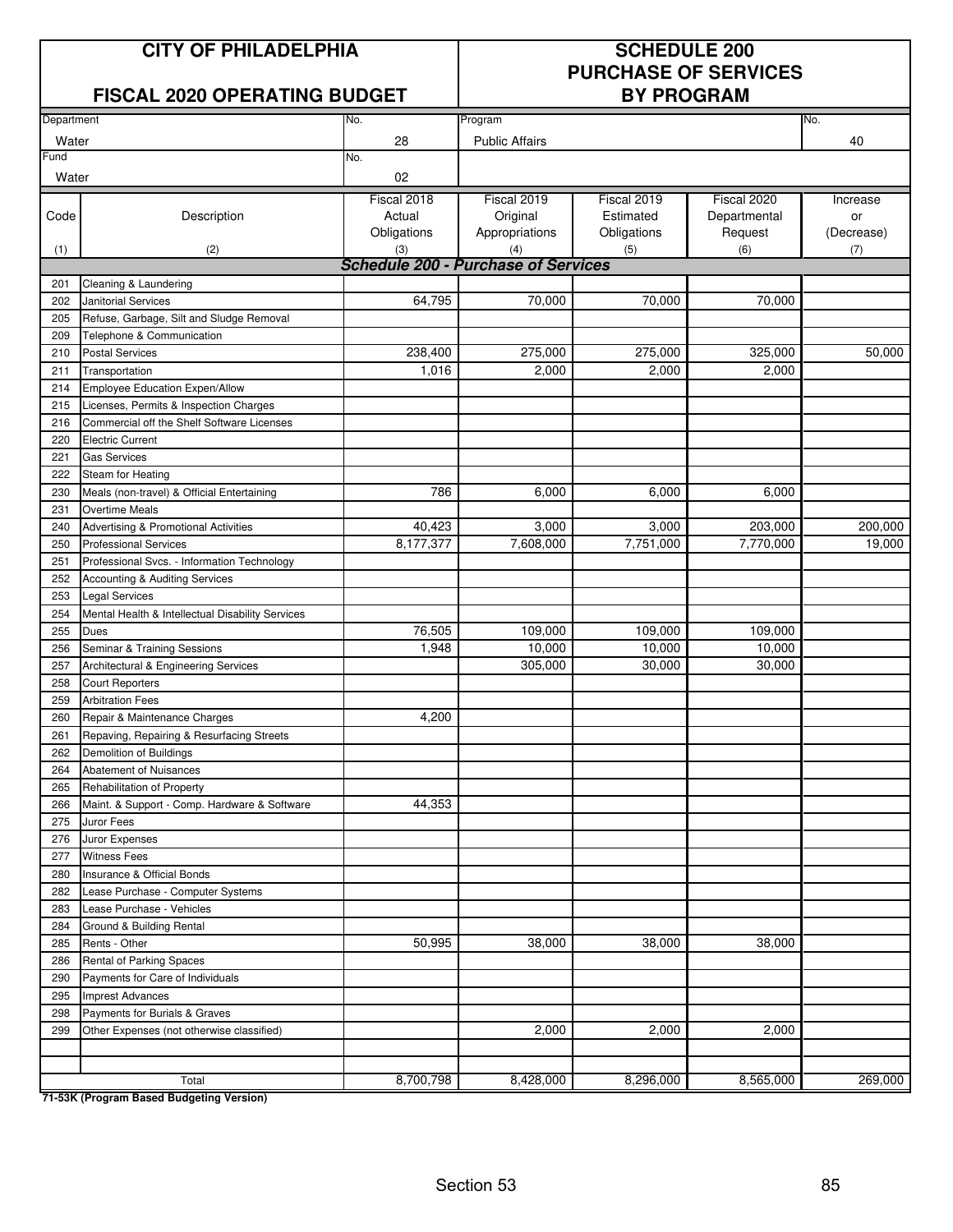### FISCAL 2020 OPERATING BUDGET | BY PROGRAM

## **CITY OF PHILADELPHIA SCHEDULE 300 - 400 MATERIALS, SUPPLIES & EQUIPMENT**

| Department |                                                       | No.                                                   | Program                         |             |              | No.        |
|------------|-------------------------------------------------------|-------------------------------------------------------|---------------------------------|-------------|--------------|------------|
| Water      |                                                       | 28                                                    | <b>Public Affairs</b>           |             |              | 40         |
| Fund       |                                                       | No.                                                   |                                 |             |              |            |
| Water      |                                                       | 02                                                    |                                 |             |              |            |
|            |                                                       | Fiscal 2018                                           | Fiscal 2019                     | Fiscal 2019 | Fiscal 2020  |            |
|            |                                                       | Actual                                                |                                 | Estimated   |              | Increase   |
| Code       | Description                                           |                                                       | Original                        |             | Departmental | or         |
|            |                                                       | Obligations                                           | Appropriations                  | Obligations | Request      | (Decrease) |
| (1)        | (2)                                                   | (3)<br><b>Schedule 300 - Materials &amp; Supplies</b> | (4)                             | (5)         | (6)          | (7)        |
| 301        | Agricultural & Botanical                              |                                                       |                                 |             |              |            |
| 302        | Animal, Livestock & Marine                            |                                                       |                                 |             |              |            |
| 303        | Bakeshop, Dining Room & Kitchen                       |                                                       |                                 |             |              |            |
| 304        | Books & Other Publications                            | 3,929                                                 | 7,000                           | 7,000       | 7,000        |            |
| 305        |                                                       |                                                       |                                 |             |              |            |
|            | <b>Building &amp; Construction</b>                    |                                                       |                                 |             |              |            |
| 306        | <b>Library Materials</b>                              |                                                       |                                 |             |              |            |
| 307        | <b>Chemicals &amp; Gases</b>                          |                                                       |                                 |             |              |            |
| 308        | Dry Goods, Notions & Wearing Apparel                  |                                                       | 2,000                           | 2,000       | 2,000        |            |
| 309        | Cordage & Fibers                                      |                                                       |                                 |             |              |            |
| 310        | Electrical & Communication                            | 1,742                                                 | 50,000                          | 10,000      | 10,000       |            |
| 311        | General Equipment & Machinery                         |                                                       |                                 |             |              |            |
| 312        | Fire Fighting & Safety                                |                                                       | 1,000                           | 1,000       | 1,000        |            |
| 313        | Food                                                  |                                                       |                                 |             |              |            |
| 314        | Fuel - Heating & Cooling                              |                                                       |                                 |             |              |            |
| 316        | General Hardware & Minor Tools                        |                                                       |                                 |             |              |            |
| 317        | Hospital & Laboratory                                 |                                                       | 3,000                           | 3,000       | 3,000        |            |
| 318        | Janitorial, Laundry & Household                       |                                                       | 1,000                           | 1,000       | 1,000        |            |
| 320        | Office Materials & Supplies                           | 69                                                    | 2,000                           | 2,000       | 2,000        |            |
| 322        | Small Power Tools & Hand Tools                        |                                                       |                                 |             |              |            |
| 323        | Plumbing, AC & Space Heating                          |                                                       |                                 |             |              |            |
| 324        | Precision, Photographic & Artists                     |                                                       | 1,000                           | 1,000       | 1,000        |            |
| 325        | Printing                                              | 376,141                                               | 459,000                         | 459,000     | 450,000      | (9,000)    |
| 326        | Recreational & Educational                            | 19,278                                                | 32,000                          | 32,000      | 82,000       | 50,000     |
| 328        | Vehicle Parts & Accessories                           |                                                       |                                 |             |              |            |
| 335        | Lubricants                                            |                                                       |                                 |             |              |            |
| 340        | #2 Diesel Fuel                                        |                                                       |                                 |             |              |            |
| 341        | Compressed Natural Gas (CNG)                          |                                                       |                                 |             |              |            |
| 342        | Liquid Propane Gas (LPG)                              |                                                       |                                 |             |              |            |
| 345        | Gasoline                                              |                                                       |                                 |             |              |            |
| 399        | Other Materials & Supplies (not otherwise classified) |                                                       |                                 |             |              |            |
|            |                                                       |                                                       |                                 |             |              |            |
|            | Total                                                 | 401,159                                               | 558,000                         | 518,000     | 559,000      | 41,000     |
|            |                                                       |                                                       | <b>Schedule 400 - Equipment</b> |             |              |            |
| 405        | Construction, Dredging & Conveying                    |                                                       |                                 |             |              |            |
| 410        | Electrical, Lighting & Communications                 |                                                       | 3,000                           | 3,000       | 3,000        |            |
| 411        | General Equipment & Machinery                         |                                                       |                                 |             |              |            |
| 412        | Fire Fighting & Emergency                             |                                                       |                                 |             |              |            |
| 417        | Hospital & Laboratory                                 |                                                       | 1,000                           | 1,000       | 1,000        |            |
| 420        | Office Equipment                                      |                                                       |                                 |             |              |            |
| 423        | Plumbing, AC & Space Heating                          | 2,273                                                 |                                 |             |              |            |
| 424        | Precision, Photographic & Artists                     |                                                       | 1,000                           | 1,000       | 1,000        |            |
| 426        | Recreational & Educational                            | 693                                                   | 4,000                           | 4,000       | 4,000        |            |
| 427        | Computer Equipment & Peripherals                      |                                                       |                                 |             |              |            |
| 428        | Vehicles                                              |                                                       |                                 |             |              |            |
| 430        | Furniture & Furnishings                               |                                                       | 7,000                           | 7,000       | 7,000        |            |
| 499        | Other Equipment (not otherwise classified)            |                                                       |                                 |             |              |            |
|            |                                                       |                                                       |                                 |             |              |            |
|            | Total                                                 | 2,966                                                 | 16,000                          | 16,000      | 16,000       |            |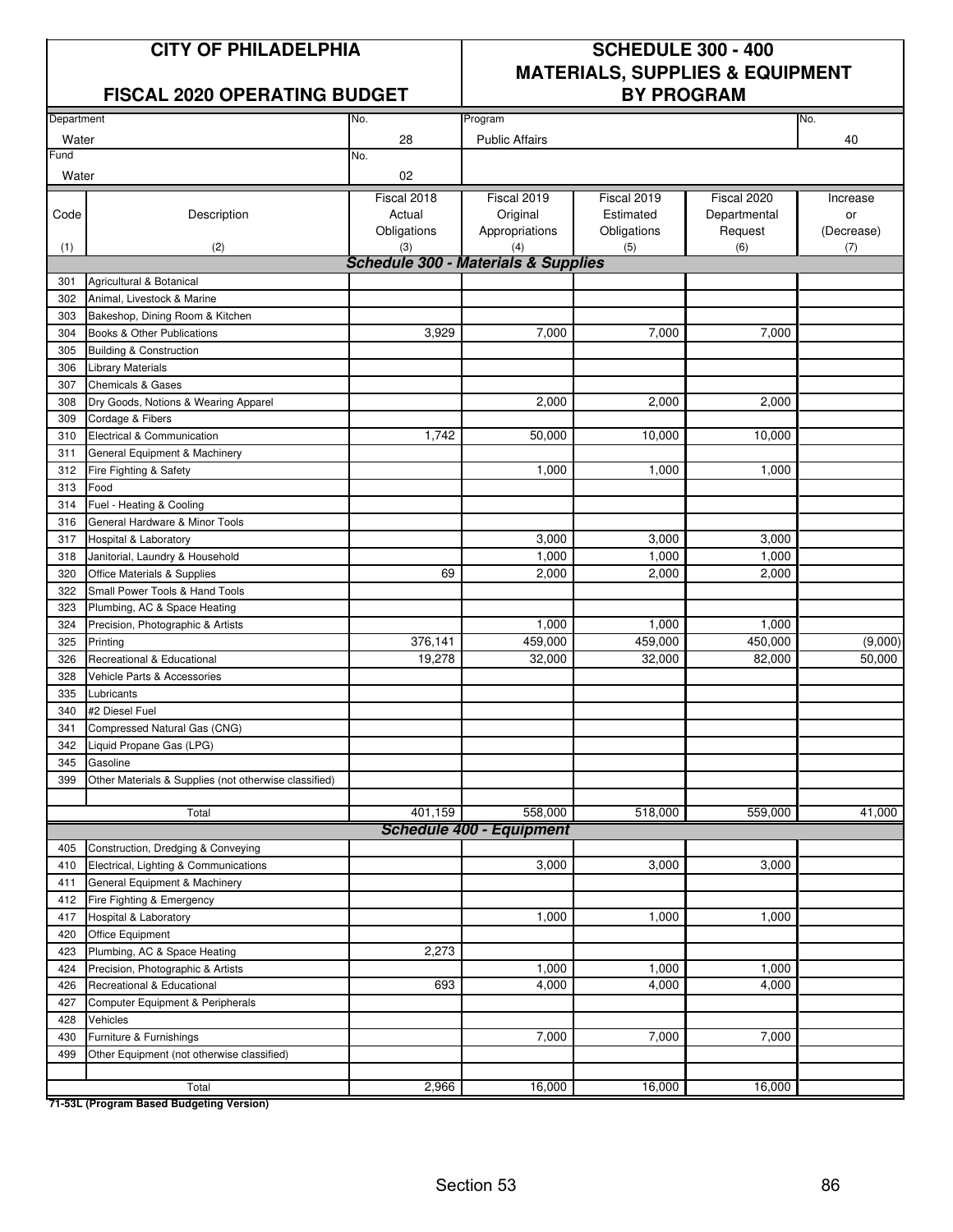|               | <b>CITY OF PHILADELPHIA</b><br><b>FISCAL 2020 OPERATING BUDGET</b>                           |                                      | <b>SCHEDULE 500 - 700 - 800 - 900</b><br><b>BY PROGRAM</b>      |                                         |                                        |                              |  |
|---------------|----------------------------------------------------------------------------------------------|--------------------------------------|-----------------------------------------------------------------|-----------------------------------------|----------------------------------------|------------------------------|--|
| Department    |                                                                                              | No.                                  | Program                                                         |                                         |                                        | No.                          |  |
| Water<br>Fund |                                                                                              | 28<br>No.                            | <b>Public Affairs</b>                                           |                                         |                                        | 40                           |  |
| Water         |                                                                                              | 02                                   |                                                                 |                                         |                                        |                              |  |
| Code          | Description                                                                                  | Fiscal 2018<br>Actual<br>Obligations | Fiscal 2019<br>Original<br>Appropriations                       | Fiscal 2019<br>Estimated<br>Obligations | Fiscal 2020<br>Departmental<br>Request | Increase<br>or<br>(Decrease) |  |
| (1)           | (2)                                                                                          | (3)                                  | (4)                                                             | (5)                                     | (6)                                    | (7)                          |  |
|               |                                                                                              |                                      | <b>Schedule 500 - Contributions, Indemnities &amp; Taxes</b>    |                                         |                                        |                              |  |
| 501           | Celebrations                                                                                 |                                      |                                                                 |                                         |                                        |                              |  |
| 504           | <b>Meritorious Awards</b>                                                                    |                                      | 500,000                                                         | 500,000                                 | 505,000                                | 5,000                        |  |
| 505           | Contributions to Educational & Recreational Org.                                             |                                      |                                                                 |                                         |                                        |                              |  |
| 506<br>512    | Payments to Prisoners<br>Refunds                                                             |                                      |                                                                 |                                         |                                        |                              |  |
| 513           | Indemnities                                                                                  |                                      |                                                                 |                                         |                                        |                              |  |
| 515           | <b>Taxes</b>                                                                                 |                                      |                                                                 |                                         |                                        |                              |  |
| 517           | Contributions to Other Govt. Agencies and Non-Profit<br>Org. not Educational or Recreational | 500,000                              | 61,000                                                          | 61,000                                  |                                        | (61,000)                     |  |
|               |                                                                                              |                                      |                                                                 |                                         |                                        |                              |  |
|               | Total                                                                                        | 500,000                              | 561,000<br><b>Schedule 700 - Debt Services</b>                  | 561,000                                 | 505,000                                | (56,000)                     |  |
| 701           | Interest on City Debt - Long Term                                                            |                                      |                                                                 |                                         |                                        |                              |  |
| 702           | Principal Payments on City Debt - Long Term                                                  |                                      |                                                                 |                                         |                                        |                              |  |
| 703           | Interest on City Debt - Short Term                                                           |                                      |                                                                 |                                         |                                        |                              |  |
| 704           | Sinking Fund Reserve Payment                                                                 |                                      |                                                                 |                                         |                                        |                              |  |
| 705           | <b>Commitment Fee Expense</b>                                                                |                                      |                                                                 |                                         |                                        |                              |  |
| 706           | <b>Arbitrage Payments</b>                                                                    |                                      |                                                                 |                                         |                                        |                              |  |
|               | Total                                                                                        |                                      |                                                                 |                                         |                                        |                              |  |
|               |                                                                                              |                                      | <b>Schedule 800 - Payments to Other Funds</b>                   |                                         |                                        |                              |  |
| 801<br>803    | Payments to General Fund<br>Payments to Water Fund                                           |                                      |                                                                 |                                         |                                        |                              |  |
| 804           | Payments to Capital Projects Fund                                                            |                                      |                                                                 |                                         |                                        |                              |  |
| 805           | Payments to Special Funds                                                                    |                                      |                                                                 |                                         |                                        |                              |  |
| 806           | Payments to Bond Fund                                                                        |                                      |                                                                 |                                         |                                        |                              |  |
| 807           | Payments to Other Funds                                                                      |                                      |                                                                 |                                         |                                        |                              |  |
| 809           | Payments to Aviation Fund                                                                    |                                      |                                                                 |                                         |                                        |                              |  |
| 812           | Payments to Grants Revenue Fund                                                              |                                      |                                                                 |                                         |                                        |                              |  |
|               | Total                                                                                        |                                      |                                                                 |                                         |                                        |                              |  |
|               |                                                                                              |                                      | <b>Schedule 900 - Advances and Other Miscellaneous Payments</b> |                                         |                                        |                              |  |
| 901           | Advances to Create Working Capital Funds                                                     |                                      |                                                                 |                                         |                                        |                              |  |
| 902           | Miscellaneous Advances                                                                       |                                      |                                                                 |                                         |                                        |                              |  |
|               |                                                                                              |                                      |                                                                 |                                         |                                        |                              |  |
|               |                                                                                              |                                      |                                                                 |                                         |                                        |                              |  |
|               |                                                                                              |                                      |                                                                 |                                         |                                        |                              |  |
|               | Total                                                                                        |                                      |                                                                 |                                         |                                        |                              |  |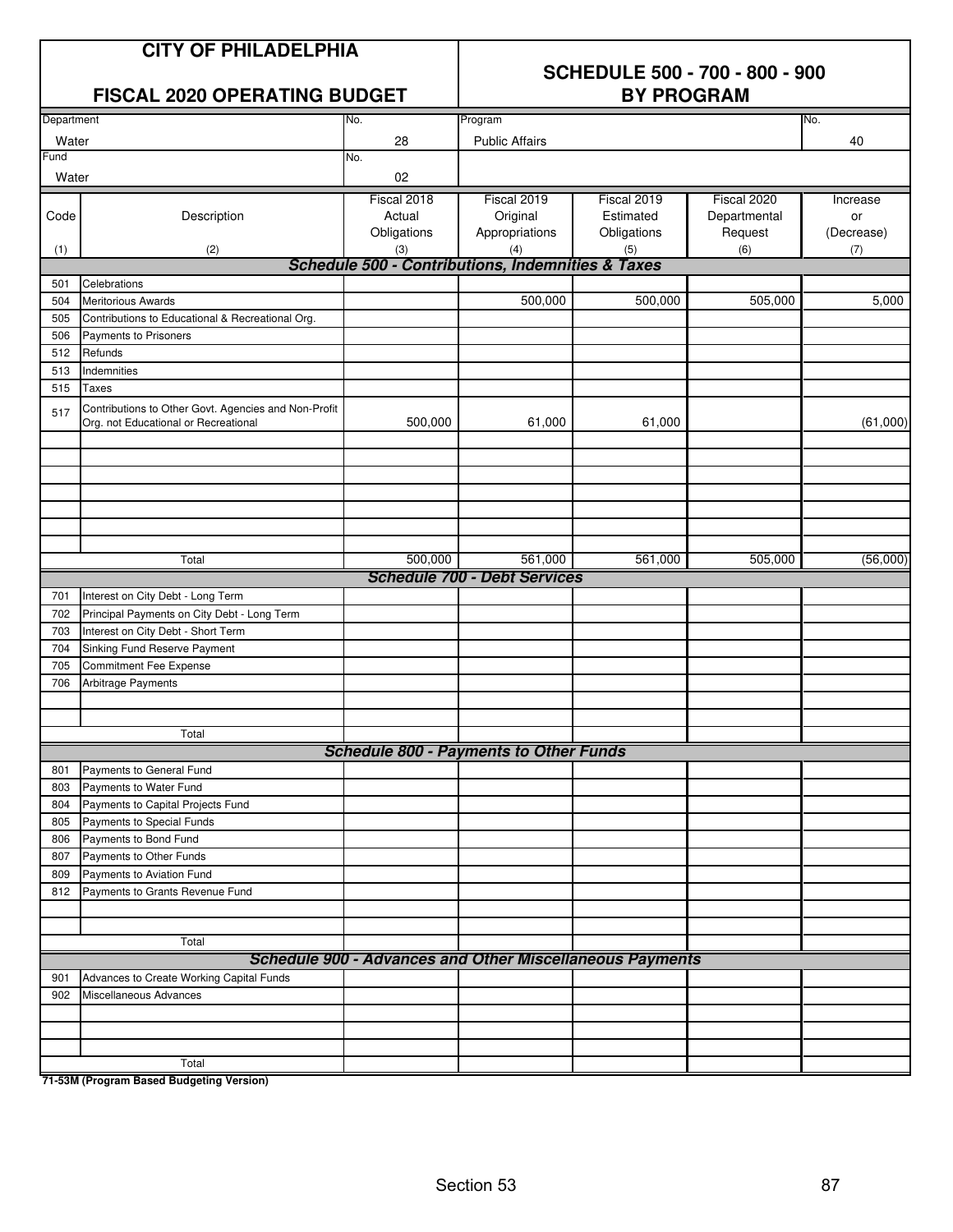|               |                                                 |             |               |                       | , טשמטשוזוטיוט וט |                                                                                 |            |  |
|---------------|-------------------------------------------------|-------------|---------------|-----------------------|-------------------|---------------------------------------------------------------------------------|------------|--|
| Department    |                                                 |             | No.           | Program               |                   |                                                                                 | No.        |  |
| Water         |                                                 |             | 28            | <b>Public Affairs</b> |                   |                                                                                 | 40         |  |
| Fund<br>Water |                                                 |             | No.<br>02     |                       |                   |                                                                                 |            |  |
|               |                                                 |             | Fiscal 2018   | Fiscal 2019           | Fiscal 2019       | Fiscal 2020                                                                     | Increase   |  |
|               |                                                 |             | Actual        | Original              | Estimated         | Department                                                                      | or         |  |
| Class         | Description                                     |             | Obligations   | Appropriation         | Obligations       | Request                                                                         | (Decrease) |  |
| (1)           | (2)                                             |             | (3)           | (4)                   | (5)               | (6)                                                                             | (7)        |  |
| 250s          | Professional Services (250-254, 257-259)        |             | 8,177,377     | 7,913,000             | 7,781,000         | 7,800,000                                                                       | 19,000     |  |
| 290           | Payments for Care of Individuals                |             |               |                       |                   |                                                                                 |            |  |
| Minor         | Name of Contractor                              | Fiscal 2018 | Fiscal 2019   | Fiscal 2019           | Fiscal 2020       | Describe purpose or scope of                                                    |            |  |
| Object        | or Provider                                     | Actual      | Original      | Estimated             | Department        | service provided. Include, if                                                   |            |  |
| Code          |                                                 | Obligations | Appropriation | Obligations           | Request           | applicable, unit cost of service.                                               |            |  |
| 250           | <b>Adam Levine</b>                              | 32,000      | 50,000        | 82,000                | 70,000            | <b>PWD Archival Management</b>                                                  |            |  |
| 250           | Aecom Technical Services Inc.                   | 157,000     | 100,000       | 100,000               |                   | <b>Evaluation of Residential BMPs for Potential</b><br><b>Regulatory Credit</b> |            |  |
| 250           | Alex Gilliam LLC Aka Public<br>Workshop         | 32,000      | 32,000        | 32,000                |                   | Toolbox for Community/Public Engagement                                         |            |  |
| 250           | Andrea Rose Photography -<br>(Andrea Mcclennon) |             | 32,000        | 32,000                |                   | Photographic Assistance for FWW Web/Materials                                   |            |  |
| 250           | <b>B</b> Fabrication                            | 32,000      | 50,000        | 50,000                | 40,000            | FWWIC Exhibit Evacuation Planning and Services                                  |            |  |
| 250           | Blake + Barancick Design Group, Inc.            | 32,000      | 50,000        | 50,000                | 50,000            | Formatting translated documents                                                 |            |  |
| 250           | <b>Bria Wimberly</b>                            | 32,000      | 32,000        | 32,000                |                   | Educational Assistance for MS4 and CSO<br>Regulatory Requirement                |            |  |
| 250           | Camp, Dresser & Mckee # 1420086                 | 223,000     | 1,000,000     |                       |                   | Public Engagement Support Staff for GCCW CSO<br><b>Regulatory Requirement</b>   |            |  |
| 250           | CH2M Hill                                       | 75,000      | 75,000        | 75,000                |                   | Facilitation of Stormwater Regs Developers<br>Services Committee                |            |  |
| 250           | Clean Water Action                              | 32,000      | 32,000        | 32,000                |                   | ead Outreach to Underserved Communities                                         |            |  |
| 250           | Cloud & Gershan Associates, Inc.                | 100,000     | 100,000       | 100,000               |                   | 75,000 Signage for Consent Order Agreement for<br>public sites                  |            |  |
| 250           | Cloud Institute                                 | 32,000      | 32,000        | 32,000                |                   | Curriculum Evaluation re PA and PSD Req                                         |            |  |
| 250           | <b>CMC Energy (Civic Energy Services)</b>       | 590,000     | 650,000       | 650,000               |                   | 750,000 Low Income Conservation Assistance Program<br>(LICAP)                   |            |  |
| 250           | <b>Conservation Matters</b>                     |             | 32,000        |                       |                   | Assistance with Cobbs Creek Easements - IWMP                                    |            |  |
| 250           | East Falls Development Corporation              |             | 32,000        | 32,000                |                   | Watershed Partnership (MS4 Schuylkill)                                          |            |  |
| 250           | Edward F. Grusheski                             | 32,000      |               |                       |                   | FWW Funders Tours, Historian, Museums Expert                                    |            |  |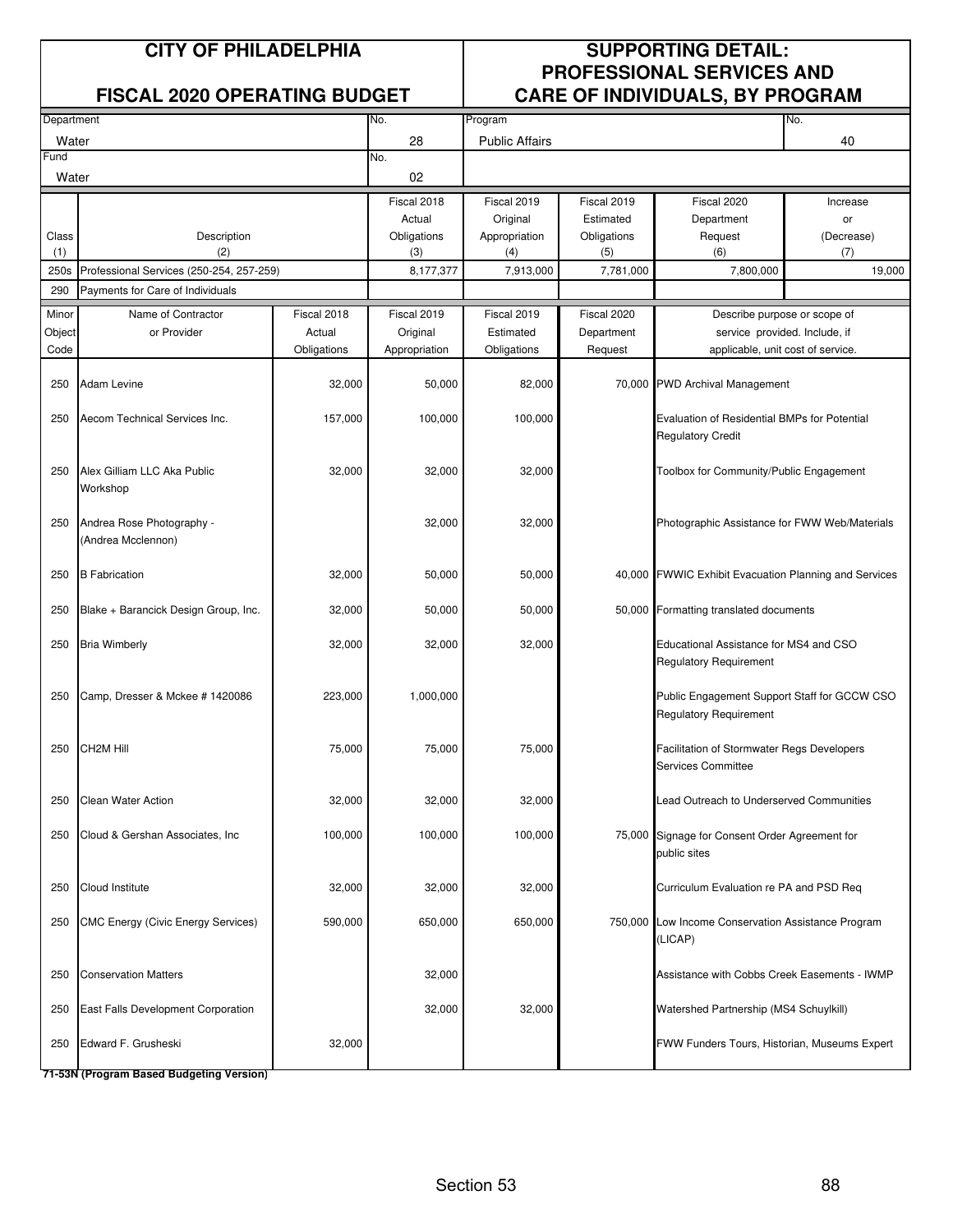| Department |                                          |             | No.           | Program               |             |                                                                        | No.                          |  |
|------------|------------------------------------------|-------------|---------------|-----------------------|-------------|------------------------------------------------------------------------|------------------------------|--|
| Water      |                                          |             | 28            | <b>Public Affairs</b> |             |                                                                        | 40                           |  |
| Fund       |                                          |             | No.           |                       |             |                                                                        |                              |  |
| Water      |                                          |             | 02            |                       |             |                                                                        |                              |  |
|            |                                          |             | Fiscal 2018   | Fiscal 2019           | Fiscal 2019 | Fiscal 2020                                                            | Increase                     |  |
|            |                                          |             | Actual        | Original              | Estimated   | Department                                                             | or                           |  |
| Class      | Description                              |             | Obligations   | Appropriation         | Obligations | Request                                                                | (Decrease)                   |  |
| (1)        | (2)                                      |             | (3)           | (4)                   | (5)         | (6)                                                                    | (7)                          |  |
| 250s       | Professional Services (250-254, 257-259) |             | 8,177,377     | 7,913,000             | 7,781,000   | 7,800,000                                                              | 19,000                       |  |
| 290        | Payments for Care of Individuals         |             |               |                       |             |                                                                        |                              |  |
| Minor      | Name of Contractor                       | Fiscal 2018 | Fiscal 2019   | Fiscal 2019           | Fiscal 2020 |                                                                        | Describe purpose or scope of |  |
| Object     | or Provider                              | Actual      | Original      | Estimated             | Department  | service provided. Include, if                                          |                              |  |
| Code       |                                          | Obligations | Appropriation | Obligations           | Request     | applicable, unit cost of service.                                      |                              |  |
|            |                                          |             |               |                       |             |                                                                        |                              |  |
| 250        | <b>EFG Consulting</b>                    |             | 32,000        | 32,000                |             | FWW Funders Tours, Historian, Museums Expert                           |                              |  |
| 250        | Ellen Freedman Shultz                    |             | 100,000       | 100,000               |             | <b>FWWIC Educational Consultant Services</b>                           |                              |  |
| 250        | <b>Elly Michael Newtsov</b>              | 32,000      | 32,000        | 32,000                |             | <b>Animation Design</b>                                                |                              |  |
| 250        | <b>Fifteen Minutes Inc</b>               | 100,000     | 100,000       | 100,000               |             | 75,000 Public Campaign Marketing consultant                            |                              |  |
| 250        | Fund for Philadelphia Inc.               | 5,000       |               |                       |             | Fiduciary Program management                                           |                              |  |
| 250        | Fund for the Water Works                 |             | 32,000        | 232,000               |             | 689,000 Board and Admin Support for the FWWIC                          |                              |  |
| 250        | Geneva Worldwide Inc                     | 15,000      | 15,000        |                       |             | <b>Document Translation Services</b>                                   |                              |  |
| 250        | Green Treks                              | 140,900     | 150,000       | 150,000               |             | 125,000 Consent Order Agreement and MS4 Permit<br>Educational Videos   |                              |  |
| 250        | Gary K. Paprocki                         | 32,000      | 32,000        | 32,000                |             | Educational Assistance for MS4 and CSO Req                             |                              |  |
| 250        | Grancius                                 | 32,000      | 32,000        | 32,000                |             | Social Media Strategic Planning                                        |                              |  |
| 250        | Habitheque, Inc.                         | 500,000     | 500,000       | 500,000               |             | 450,000 Exhibit Evaluation / Redesign-FWWIC                            |                              |  |
| 250        | Incontact                                | 800,000     | 600,000       | 600,000               |             | 400,000 Call Centers Cloud Technology                                  |                              |  |
| 250        | <b>JasTech</b>                           | 32,000      | 32,000        | 32,000                |             | Lead Service Line Outreach to Underserved<br>Zip Codes                 |                              |  |
| 250        | Joy Smith (Joy Caldwell)                 |             | 32,000        | 32,000                |             | Educational Assistance for MS4 and CSO<br><b>Regulatory Compliance</b> |                              |  |
| 250        | Karen Friedman Enterprises               | 100,000     | 100,000       | 100,000               |             | 75,000 Crisis Communications WQ and Emergency<br>Preparedness          |                              |  |
| 250        | Kenneth Hinde                            | 15,000      | 15,000        | 15,000                |             | 15,000 FWWIC Tours Consultant                                          |                              |  |
| 250        | Land Health Institute                    | 45,000      | 45,000        | 45,000                |             | 45,000 Watershed Young Stewardship Program                             |                              |  |
|            |                                          |             |               |                       |             |                                                                        |                              |  |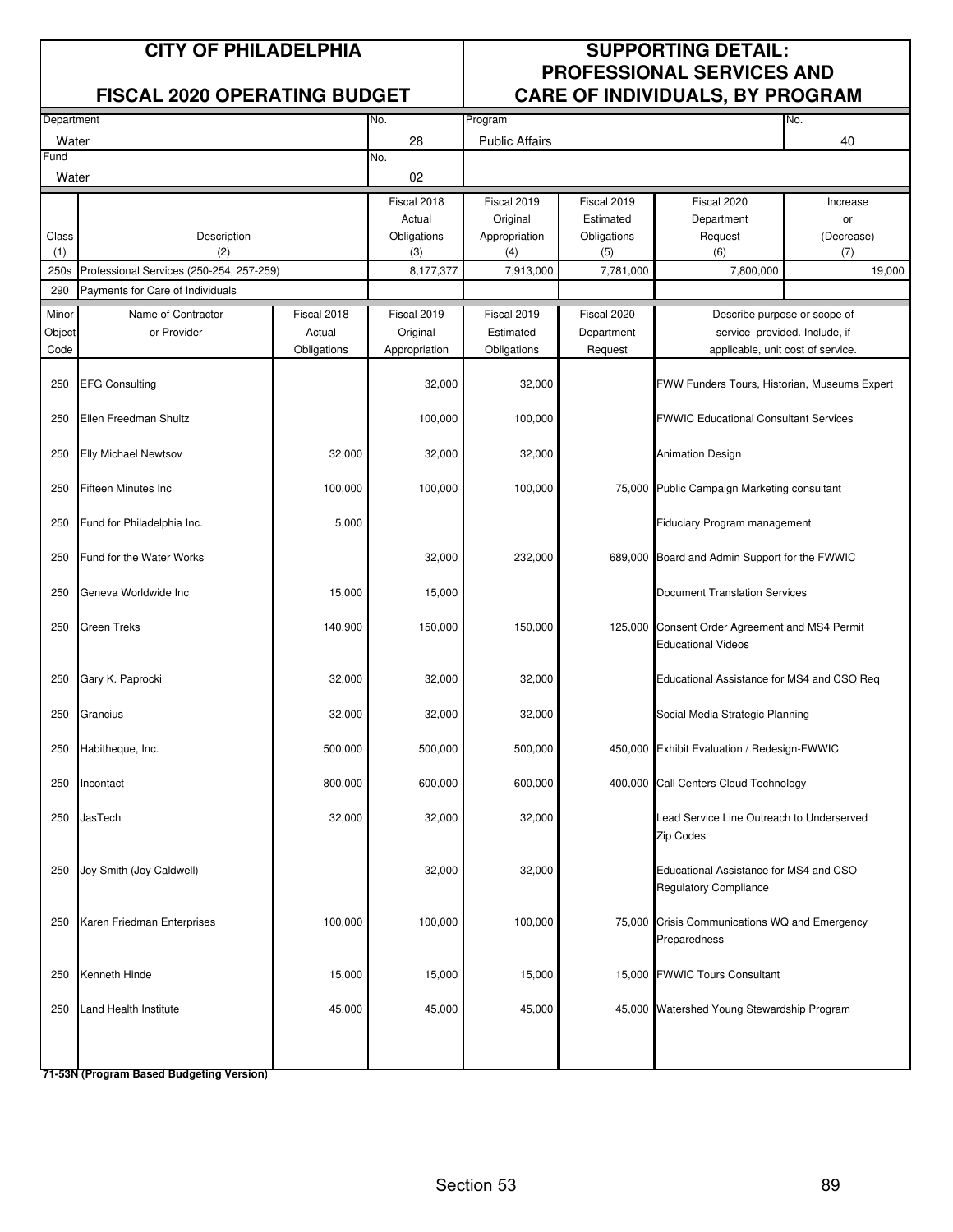|            |                                             |             |               |                       |             | . .                                                                    |            |  |
|------------|---------------------------------------------|-------------|---------------|-----------------------|-------------|------------------------------------------------------------------------|------------|--|
| Department |                                             |             | No.           | Program               |             |                                                                        | No.        |  |
| Water      |                                             |             | 28            | <b>Public Affairs</b> |             |                                                                        | 40         |  |
| Fund       |                                             |             | No.           |                       |             |                                                                        |            |  |
| Water      |                                             |             | 02            |                       |             |                                                                        |            |  |
|            |                                             |             | Fiscal 2018   | Fiscal 2019           | Fiscal 2019 | Fiscal 2020                                                            | Increase   |  |
|            |                                             |             | Actual        | Original              | Estimated   | Department                                                             | or         |  |
| Class      | Description                                 |             | Obligations   | Appropriation         | Obligations | Request                                                                | (Decrease) |  |
| (1)        | (2)                                         |             | (3)           | (4)                   | (5)         | (6)                                                                    | (7)        |  |
| 250s       | Professional Services (250-254, 257-259)    |             | 8,177,377     | 7,913,000             | 7,781,000   | 7,800,000                                                              | 19.000     |  |
| 290        | Payments for Care of Individuals            |             |               |                       |             |                                                                        |            |  |
| Minor      | Name of Contractor                          | Fiscal 2018 | Fiscal 2019   | Fiscal 2019           | Fiscal 2020 | Describe purpose or scope of                                           |            |  |
|            | or Provider                                 | Actual      | Original      | Estimated             | Department  | service provided. Include, if                                          |            |  |
| Object     |                                             |             |               |                       |             |                                                                        |            |  |
| Code       |                                             | Obligations | Appropriation | Obligations           | Request     | applicable, unit cost of service.                                      |            |  |
| 250        | Language Line Services Inc                  | 30,000      | 80,000        | 80,000                |             | 80,000 Telephone Translation Services                                  |            |  |
| 250        | Len Pundt                                   |             | 32,000        | 32,000                |             | Development of FWW Historical App                                      |            |  |
| 250        | Louis Cook Design                           | 95,000      | 95,000        | 95,000                |             | 95,000 Visual Communications Support                                   |            |  |
| 250        | Manayunk Development Corporation            | 32,000      | 32,000        | 32,000                |             | Watershed Partnership (MS4 Schuylkill and Canal)                       |            |  |
| 250        | Melena Murphy                               |             | 32,000        | 32,000                |             | Educational Assistance for MS4 and CSO<br><b>Regulatory Compliance</b> |            |  |
| 250        | Nationalities Service Center                | 5,000       | 5,000         | 5,000                 |             | 5,000 Document Translation Services                                    |            |  |
| 250        | <b>PA Environmental Council</b>             |             | 150,000       | 150,000               |             | 150,000 Watershed Partnerships Facilitation (IWMP and<br>GCCW)         |            |  |
| 250        | Partnership For Delaware Estuary            | 227,959     | 250,000       | 250,000               |             | 225,000 Source Water and Stormwater Education and<br>Facilitation      |            |  |
| 250        | Penn State                                  | 82,000      | 50,000        | 50,000                |             | Master Watershed Steward Program                                       |            |  |
| 250        | Pennsylvania Horticultural Society<br>(PHS) | 982,000     | 1,100,000     | 1,100,000             |             | 1,100,000 Raincheck and Rain Barrel Workshops/Installation             |            |  |
| 250        | Pennsylvania Horticultural Society<br>(PHS) |             | 32,000        |                       |             | Hower Show Water Foundation Services                                   |            |  |
| 250        | Phila. Mural Arts Advocates                 | 100,000     | 100,000       | 100,000               |             | 100,000 Watershed Education Via Visual Arts                            |            |  |
| 250        | Rachel Odoroff                              | 32,000      | 32,000        | 32,000                |             | Educational Assistance for MS4 and CSO Req                             |            |  |
| 250        | Sandy Sorlien                               | 32,000      | 32,000        | 32,000                |             | Educational Assistance for MS4 and CSO Req                             |            |  |
| 250        | Schultz & Williams, Inc.                    | 31,944      | 200,000       |                       |             | FWWIC - Development                                                    |            |  |
| 250        | Schuylkill Navy                             | 8,611       |               |                       |             | Watershed Partnership (Floatables Control)                             |            |  |
| 250        | Scotlandyard Security                       | 449,200     | 400,000       | 400,000               |             | 400,000 Interpretive Center - Security                                 |            |  |
| 250        | Sustainable Choices LLC                     | 89,000      | 105,000       | 105,000               |             | 100,000 Plant Tours / Public Education                                 |            |  |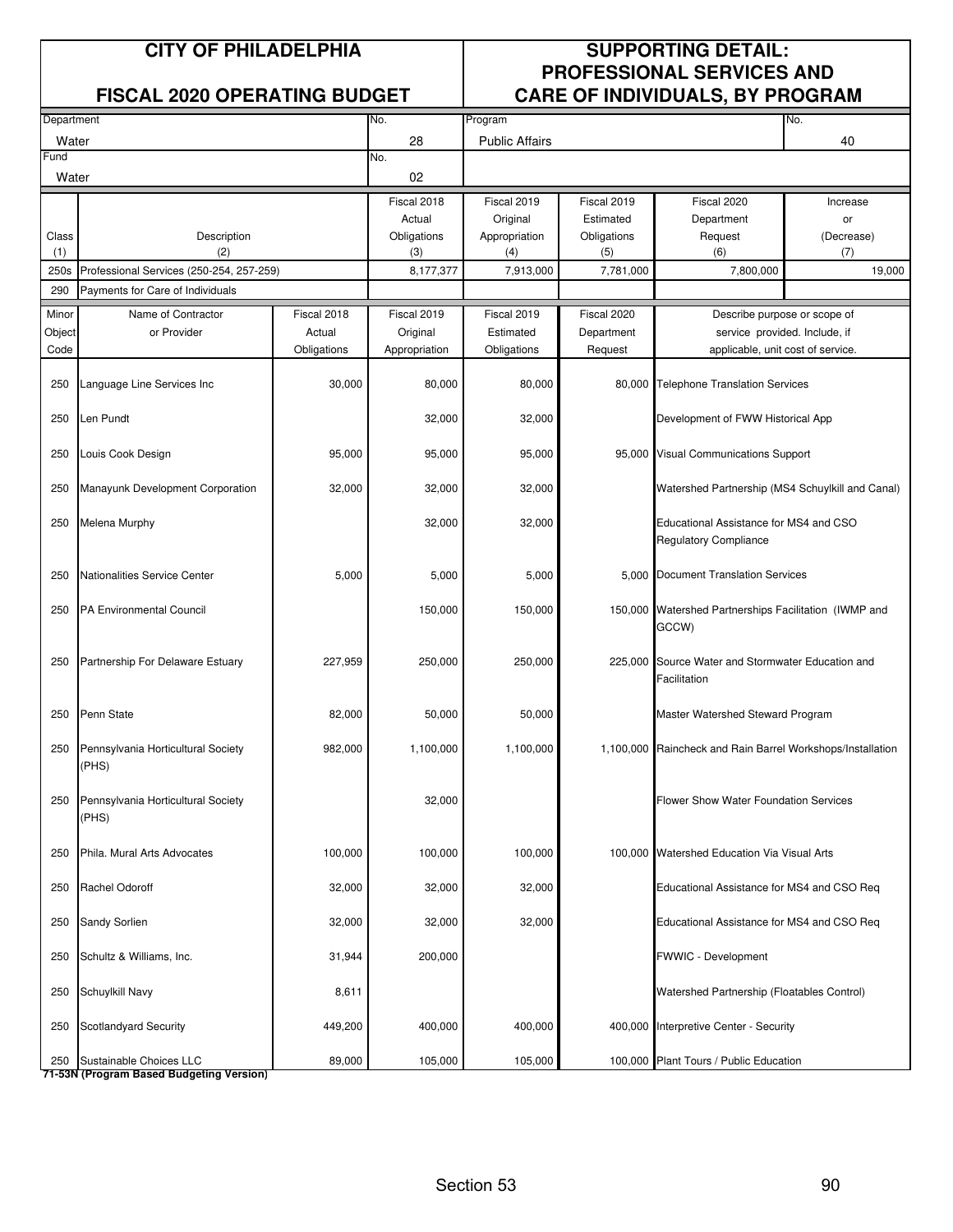| Department |                                          |             | No.           | Program               |             |                                                  | No.        |  |
|------------|------------------------------------------|-------------|---------------|-----------------------|-------------|--------------------------------------------------|------------|--|
| Water      |                                          |             | 28            | <b>Public Affairs</b> |             |                                                  | 40         |  |
| Fund       |                                          |             | No.           |                       |             |                                                  |            |  |
| Water      |                                          |             | 02            |                       |             |                                                  |            |  |
|            |                                          |             | Fiscal 2018   | Fiscal 2019           | Fiscal 2019 | Fiscal 2020                                      | Increase   |  |
|            |                                          |             | Actual        | Original              | Estimated   | Department                                       | or         |  |
| Class      | Description                              |             | Obligations   | Appropriation         | Obligations | Request                                          | (Decrease) |  |
| (1)        | (2)                                      |             | (3)           | (4)                   | (5)         | (6)                                              | (7)        |  |
| 250s       | Professional Services (250-254, 257-259) |             | 8,177,377     | 7,913,000             | 7,781,000   | 7,800,000                                        | 19,000     |  |
| 290        | Payments for Care of Individuals         |             |               |                       |             |                                                  |            |  |
| Minor      | Name of Contractor                       | Fiscal 2018 | Fiscal 2019   | Fiscal 2019           | Fiscal 2020 | Describe purpose or scope of                     |            |  |
| Object     | or Provider                              | Actual      | Original      | Estimated             | Department  | service provided. Include, if                    |            |  |
| Code       |                                          | Obligations | Appropriation | Obligations           | Request     | applicable, unit cost of service.                |            |  |
| 250        | Tactile Design Group LLC                 |             | 32,000        |                       |             | Web Application for Homeowners Guide             |            |  |
| 250        | <b>Tarsha Scovens</b>                    | 32,000      | 32,000        | 32,000                |             | Implementation of Environmental Programs         |            |  |
| 250        | <b>TTF Watershed Partnership</b>         | 260,669     | 240,000       | 240,000               |             | 240,000 Watershed Partnerships (IWMP Tacony)     |            |  |
| 250        | Trustee of University of PA              |             | 75,000        | 75,000                |             | 75,000 Survey Consultant                         |            |  |
| 250        | Universal Services Associates, Inc       | 32,000      | 32,000        | 32,000                |             | WWIC Exhibit Maintenance                         |            |  |
| 250        | Urban Affairs Coalition                  |             |               |                       |             | <b>SMIP Minority Participation Facilitation</b>  |            |  |
| 250        | Virginia Ingram                          | 130,000     | 130,000       | 130,000               |             | 130,000 Digital Media Strategic Plan Development |            |  |
| 250        | Vivian Williams                          | 32,000      | 32,000        | 32,000                |             | Educational Assistance for MS4 and CSO Req       |            |  |
| 250        | Wachter Boettcher Consulting             |             |               |                       |             | Web Design and Development                       |            |  |
| 250        | D. Kerry Laycock LLC                     | 32,000      |               | 32,000                |             | Call Center Merger Asst.                         |            |  |
| 250        | J. Downend Landscaping Inc.              | 32,000      |               | 32,000                |             | FLOWER SHOW JAN18                                |            |  |
| 250        | Pennsylvania Environmental Council Ind   | 140,000     |               |                       |             | <b>Public Engagement Service</b>                 |            |  |
| 250        | Pennsylvania Environmental Film Festiv   | 32,000      |               | 32,000                |             | Envir. Film Festival Plan                        |            |  |
| 250        | <b>Trans-Pacific Engineering</b>         | 925,960     |               | 930,000               |             | 950,000 GCCW Public Engagement                   |            |  |
| 250        | Trustees of the Univ. of PA              | 75,000      |               |                       |             | <b>Comprehensive Survey</b>                      |            |  |
| 250        | Albert L. Pundt                          | 32,000      |               |                       |             | <b>Digital Archivist</b>                         |            |  |
| 250        | <b>Express Services</b>                  | 276,134     |               | 138,000               |             | <b>Temp Emp Hiring Services</b>                  |            |  |
| 250        | Andrea McClenon                          | 32,000      |               |                       |             | Photograph/Video Services                        |            |  |
| 250        | Mark B. Thompson Associates              | 275,000     |               |                       |             | Dev & Design of the FWWIC                        |            |  |
| 250        | The Fund For The Water Works             | 332,000     |               |                       |             | Watershed Education Program                      |            |  |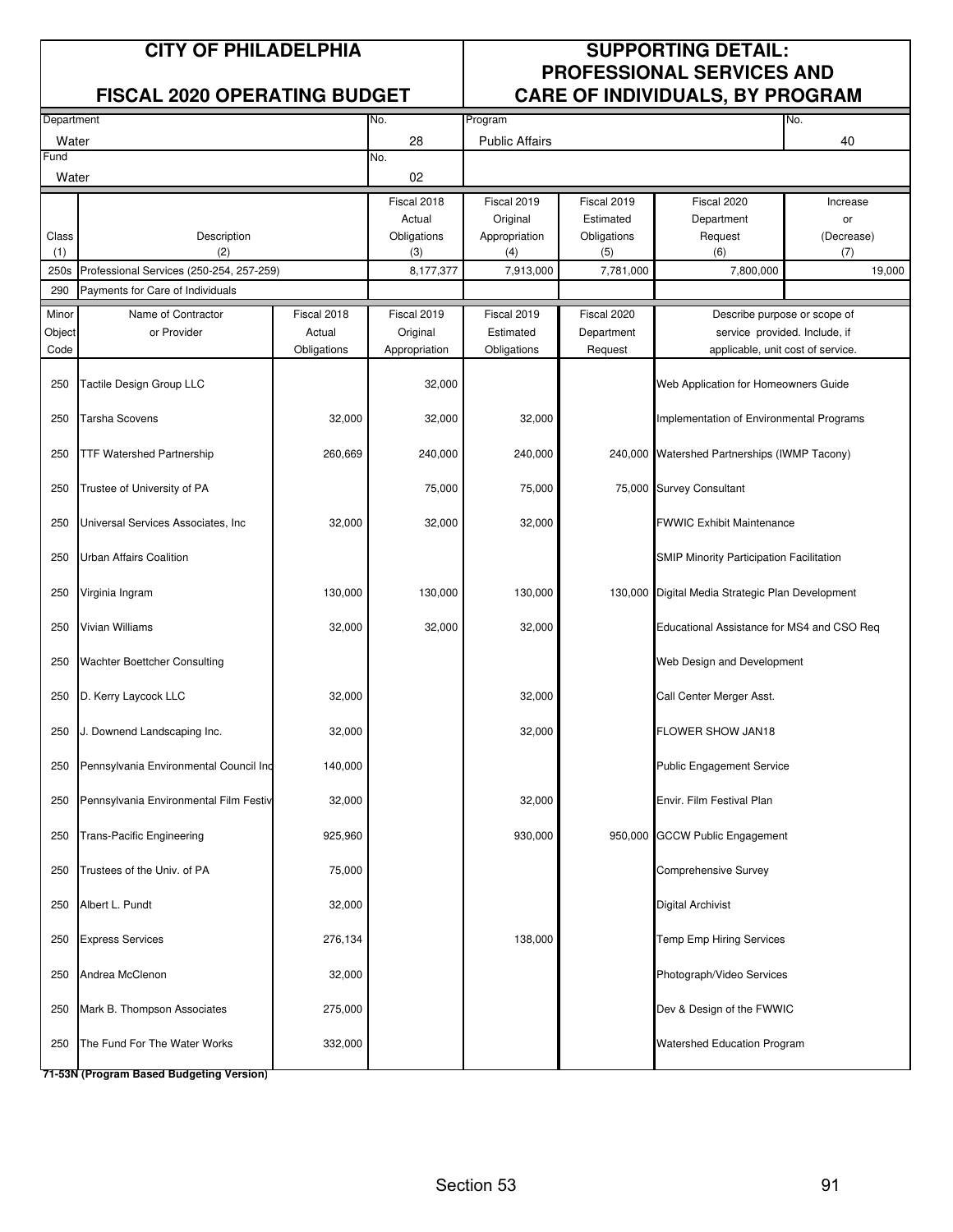|            |                                          |             |               |                       |             | . .                                                                             |            |
|------------|------------------------------------------|-------------|---------------|-----------------------|-------------|---------------------------------------------------------------------------------|------------|
| Department |                                          |             | No.           | Program               |             |                                                                                 | No.        |
| Water      |                                          |             | 28            | <b>Public Affairs</b> |             |                                                                                 | 40         |
| Fund       |                                          |             | No.           |                       |             |                                                                                 |            |
| Water      |                                          |             | 02            |                       |             |                                                                                 |            |
|            |                                          |             | Fiscal 2018   | Fiscal 2019           | Fiscal 2019 | Fiscal 2020                                                                     | Increase   |
|            |                                          |             | Actual        | Original              | Estimated   | Department                                                                      | or         |
| Class      | Description                              |             | Obligations   | Appropriation         | Obligations | Request                                                                         | (Decrease) |
| (1)        | (2)                                      |             | (3)           | (4)                   | (5)         | (6)                                                                             | (7)        |
| 250s       | Professional Services (250-254, 257-259) |             | 8,177,377     | 7,913,000             | 7,781,000   | 7,800,000                                                                       | 19,000     |
| 290        | Payments for Care of Individuals         |             |               |                       |             |                                                                                 |            |
|            |                                          |             |               |                       |             |                                                                                 |            |
| Minor      | Name of Contractor                       | Fiscal 2018 | Fiscal 2019   | Fiscal 2019           | Fiscal 2020 | Describe purpose or scope of                                                    |            |
| Object     | or Provider                              | Actual      | Original      | Estimated             | Department  | service provided. Include, if                                                   |            |
| Code       |                                          | Obligations | Appropriation | Obligations           | Request     | applicable, unit cost of service.                                               |            |
| 250        | Friends of the Wissahickon, Inc.         | 60,000      |               | 20,000                | 20,000      | Design And Related Expenses                                                     |            |
| 250        | <b>Fairmount Park Conservancy</b>        |             |               | 100,000               |             | GCCW Targeted Outreach in Strawberry Mansion,                                   |            |
| 250        | GreenHouse Media                         |             |               | 34,000                |             | etc.<br>34,000 Exhibit Maintenance                                              |            |
| 250        | Others                                   |             |               |                       |             | Others                                                                          |            |
| 250        | To Be Determined 1                       |             | 32,000        | 32,000                |             | Illicit Connection Design Challenge                                             |            |
| 250        | To Be Determined 2                       |             | 32,000        | 32,000                |             | 34,000 General Photography Assistance                                           |            |
| 250        | To Be Determined 3                       |             | 32,000        |                       |             | Trash Wheel Design Competition for CSO<br><b>Floatables Control</b>             |            |
| 250        | To Be Determined 4                       |             | 32,000        |                       |             | Flow Show Exhibit Construction                                                  |            |
| 250        | To Be Determined 5                       |             | 32,000        |                       |             | Call Center Merger Support                                                      |            |
| 250        | To Be Determined 6                       |             |               |                       |             | 50,000 Evaluation of Residential BMPs for Potential<br><b>Regulatory Credit</b> |            |
| 250        | To Be Determined 7                       |             |               |                       |             | 34,000 Lead Outreach to Underserved Communities                                 |            |
| 250        | To Be Determined 8                       |             |               |                       |             | 34,000 Watershed Partnership (MS4 Schuylkill)                                   |            |
| 250        | To Be Determined 9                       |             |               |                       |             | 34,000 Animation Design                                                         |            |
| 250        | To Be Determined 10                      |             |               |                       |             | 34,000 Social Media Strategic Planning                                          |            |
| 250        | To Be Determined 11                      |             |               |                       |             | 34,000 Lead Service Line Outreach to Underserved Zip<br>Codes                   |            |
| 250        | To Be Determined 12                      |             |               |                       |             | 34,000 Watershed Partnership (MS4 Schuylkill and Canal)                         |            |
| 250        | To Be Determined 13                      |             |               |                       |             | 34,000 FLOWER SHOW JAN18                                                        |            |
| 250        | To Be Determined 14                      |             |               |                       |             | 75,000 Facilitation of Developers Services Committee                            |            |
|            |                                          |             |               |                       |             |                                                                                 |            |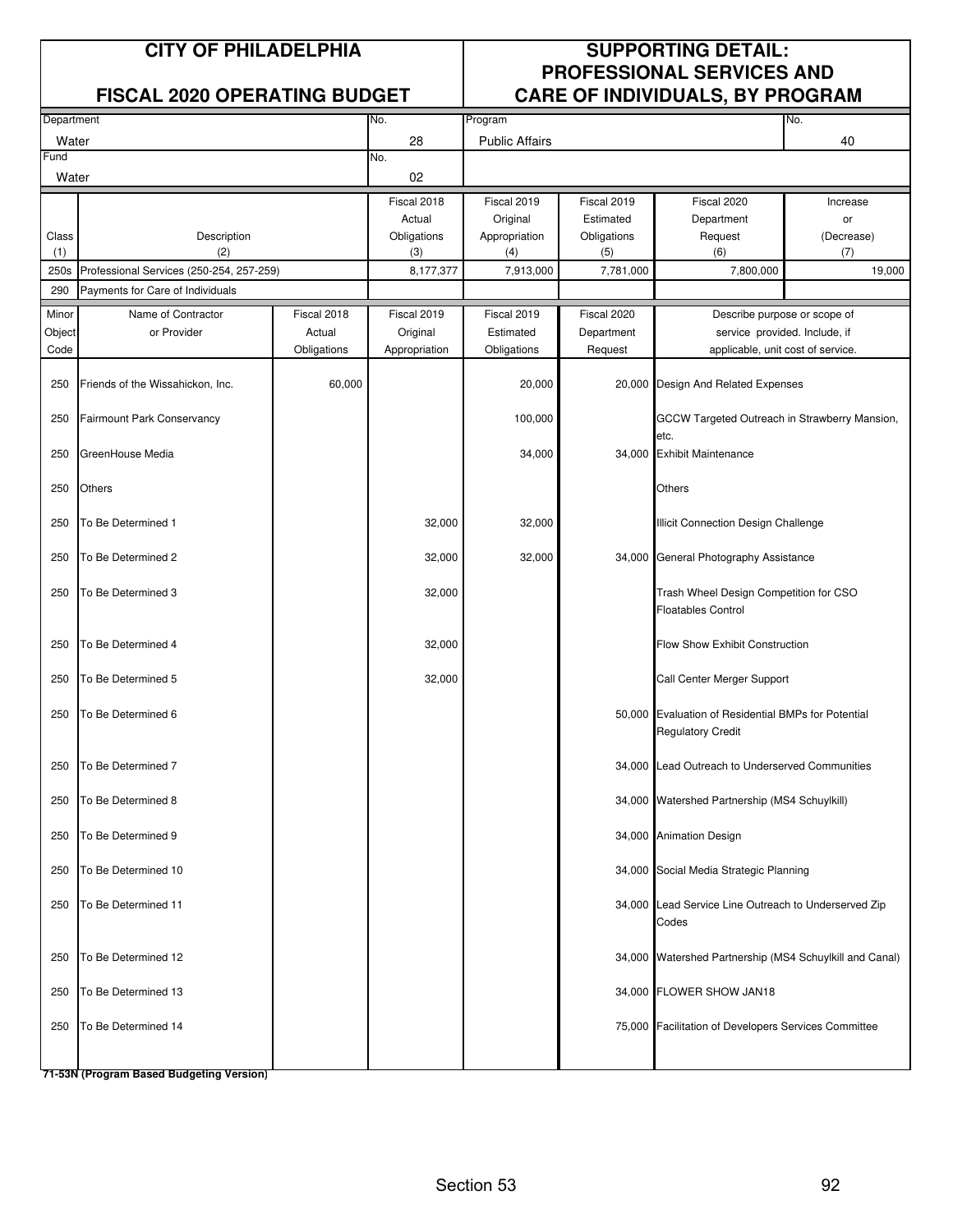| Department |                                          |             | No.           | Program               |             |                                                                                 | No.                           |  |
|------------|------------------------------------------|-------------|---------------|-----------------------|-------------|---------------------------------------------------------------------------------|-------------------------------|--|
| Water      |                                          |             | 28            | <b>Public Affairs</b> |             |                                                                                 | 40                            |  |
| Fund       |                                          |             | No.           |                       |             |                                                                                 |                               |  |
| Water      |                                          |             | 02            |                       |             |                                                                                 |                               |  |
|            |                                          |             | Fiscal 2018   | Fiscal 2019           | Fiscal 2019 | Fiscal 2020                                                                     | Increase                      |  |
|            |                                          |             | Actual        | Original              | Estimated   | Department                                                                      | or                            |  |
| Class      | Description                              |             | Obligations   | Appropriation         | Obligations | Request                                                                         | (Decrease)                    |  |
| (1)        | (2)                                      |             | (3)           | (4)                   | (5)         | (6)                                                                             | (7)                           |  |
| 250s       | Professional Services (250-254, 257-259) |             | 8,177,377     | 7,913,000             | 7,781,000   | 7,800,000                                                                       | 19,000                        |  |
| 290        | Payments for Care of Individuals         |             |               |                       |             |                                                                                 |                               |  |
| Minor      | Name of Contractor                       | Fiscal 2018 | Fiscal 2019   | Fiscal 2019           | Fiscal 2020 |                                                                                 | Describe purpose or scope of  |  |
| Object     | or Provider                              | Actual      | Original      | Estimated             | Department  |                                                                                 | service provided. Include, if |  |
| Code       |                                          | Obligations | Appropriation | Obligations           | Request     | applicable, unit cost of service.                                               |                               |  |
|            |                                          |             |               |                       |             |                                                                                 |                               |  |
| 250        | To Be Determined 15                      |             |               |                       |             | 34,000 Photographic Assistance for FWW Web/Materials                            |                               |  |
| 250        | To Be Determined 16                      |             |               |                       |             | 238,000 Educational Assistance for MS4 and CSO<br><b>Regulatory Requirement</b> |                               |  |
| 250        | To Be Determined 17                      |             |               |                       |             | 34,000 Curriculum Evaluation re PA and PSD<br>Requirement                       |                               |  |
| 250        | To Be Determined 18                      |             |               |                       |             | 34,000 FWW Funders Tours, Historian, Museums Expert                             |                               |  |
| 250        | To Be Determined 19                      |             |               |                       |             | 34,000 Development of FWW Historical App                                        |                               |  |
| 250        | To Be Determined 20                      |             |               |                       |             | 34,000 FWWIC Exhibit Maintenance                                                |                               |  |
| 250        | To Be Determined 21                      |             |               |                       |             | 34,000 Envir. Film Festival Plan                                                |                               |  |
| 250        | To Be Determined 22                      |             |               |                       |             | 34,000 Call Center Merger Asst.                                                 |                               |  |
| 250        | To Be Determined 23                      |             |               |                       |             | 34,000 Tap Water Campaign match to WPF grant                                    |                               |  |
| 250        | To Be Determined 24                      |             |               |                       |             | 34,000 Notification Displays re water or sewer<br>emergency work                |                               |  |
| 250        | To Be Determined 25                      |             |               |                       |             | 100,000 CSO Signage required by CWA Permit (funding<br>transferred from P&E)    |                               |  |
| 250        | To Be Determined 26                      |             |               |                       |             | 166,000 Community based organizations TAP application<br>assistance             |                               |  |
|            | Class 250 Total                          | 8,177,377   | 7,608,000     | 7,751,000             | 7,770,000   |                                                                                 |                               |  |
| 257        | Mark B. Thompson                         |             | 275,000       |                       |             | Design / Expansion - FWWIC                                                      |                               |  |
| 257        | Sears Iron Works                         |             | 30,000        | 30,000                |             | 30,000 Repair and Restoration                                                   |                               |  |
|            | Class 250 Total                          |             | 305,000       | 30,000                | 30,000      |                                                                                 |                               |  |
|            |                                          |             |               |                       |             |                                                                                 |                               |  |
|            |                                          |             |               |                       |             |                                                                                 |                               |  |
|            |                                          |             |               |                       |             |                                                                                 |                               |  |
|            |                                          |             |               |                       |             |                                                                                 |                               |  |
|            |                                          |             |               |                       |             |                                                                                 |                               |  |
|            |                                          |             |               |                       |             |                                                                                 |                               |  |
|            |                                          |             |               |                       |             |                                                                                 |                               |  |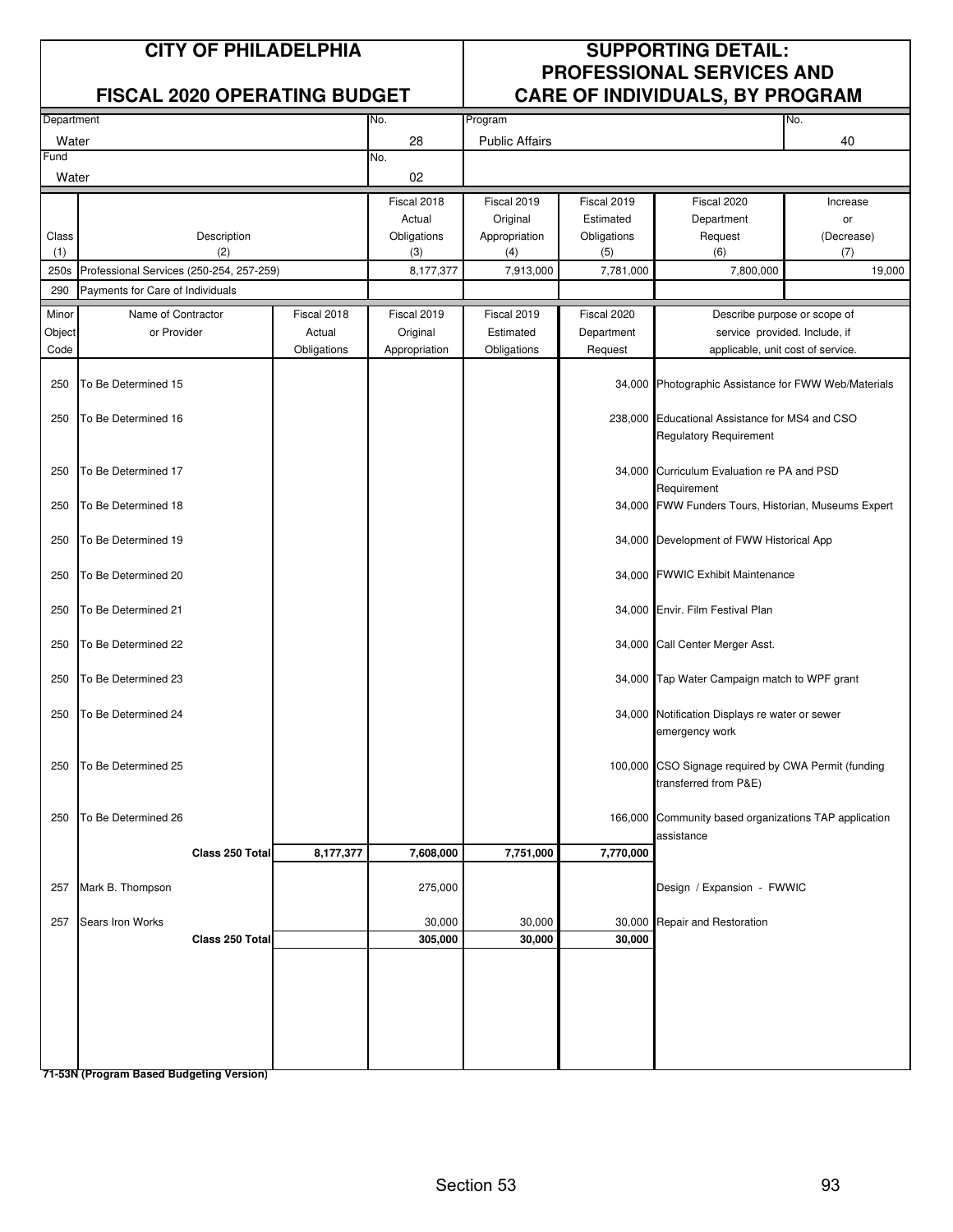### **FISCAL 2020 OPERATING BUDGET**

## **CITY OF PHILADELPHIA SUPPORTING DETAIL: CLASSES OTHER THAN**<br>250s AND 290, BY PROGRAM

|            |                                                   |                  |               |                       |             | , , , , ,                                                      |                              |  |
|------------|---------------------------------------------------|------------------|---------------|-----------------------|-------------|----------------------------------------------------------------|------------------------------|--|
| Department |                                                   |                  | No.           | Program               |             |                                                                | No.                          |  |
| Water      |                                                   |                  | 28            | <b>Public Affairs</b> |             |                                                                | 40                           |  |
| Fund       |                                                   |                  | No.           |                       |             |                                                                |                              |  |
| Water      |                                                   |                  | 02            |                       |             |                                                                |                              |  |
| Minor      | Name of Contractor                                | Fiscal 2018      | Fiscal 2019   | Fiscal 2019           | Fiscal 2020 |                                                                | Describe purpose or scope of |  |
| Object     | or Provider                                       | Actual           | Original      | Estimated             | Department  | service provided. Include, if                                  |                              |  |
| Code       |                                                   | Obligations      | Appropriation | Obligations           | Request     | applicable, unit cost of service.                              |                              |  |
| 202        | T U C S Cleaning                                  | 16,353           | 70,000        | 70,000                | 70,000      | Janitorial Services                                            |                              |  |
| 202        | Other                                             | 48,442           |               |                       |             | <b>Janitorial Services</b>                                     |                              |  |
|            | Class 202 Total                                   | 64,795           | 70,000        | 70,000                | 70,000      |                                                                |                              |  |
|            |                                                   |                  |               |                       |             |                                                                |                              |  |
| 210        | U S Postmaster                                    | 238,400          | 275,000       | 275,000               | 325,000     | <b>Postal Services</b>                                         |                              |  |
|            | Class 210 Total                                   | 238,400          | 275,000       | 275,000               | 325,000     |                                                                |                              |  |
| 255        | Clean Water Alliance & Value of Water<br>Campaign | 35,000           |               |                       |             | <b>Alliance Dues</b>                                           |                              |  |
| 255        | <b>TTF Watershed Partnership Treasurer</b>        | 40,000           | 44,000        | 44,000                |             | 44,000 Watershed Partnership Dues                              |                              |  |
|            | (TTF)                                             |                  |               |                       |             |                                                                |                              |  |
| 255        | Other                                             | 1,505            | 65,000        | 65,000                | 65,000 Dues |                                                                |                              |  |
|            | Class 255 Total                                   | 76,505           | 109,000       | 109,000               | 109,000     |                                                                |                              |  |
|            |                                                   |                  |               |                       |             |                                                                |                              |  |
| 266        | Intersection Media Holdings Inc                   | 35,423           |               |                       |             |                                                                |                              |  |
| 266        | Amazon<br>Class 266 Total                         | 8,930<br>44,353  |               |                       |             | <b>Web Based Services</b>                                      |                              |  |
|            |                                                   |                  |               |                       |             |                                                                |                              |  |
| 310        | Other                                             | 1,742            | 50,000        | 10,000                |             | 10,000 Electrical and Communication Services at Call<br>Center |                              |  |
|            | Class 310 Total                                   | 1,742            | 50,000        | 10,000                | 10,000      |                                                                |                              |  |
|            |                                                   |                  |               |                       |             |                                                                |                              |  |
| 325        | <b>Vanguard Direct</b>                            | 372,781          | 459,000       | 459,000               |             | 450,000 Printing Services                                      |                              |  |
| 325        | Other<br>Class 325 Total                          | 3,360<br>376,141 | 459,000       | 459,000               | 450,000     | <b>Printing Services</b>                                       |                              |  |
|            |                                                   |                  |               |                       |             |                                                                |                              |  |
| 504        | <b>UESF</b>                                       |                  | 500,000       | 500,000               | 505,000     | Assistance to Low Income Customers                             |                              |  |
|            | Class 504 Total                                   |                  | 500,000       | 500,000               | 505,000     |                                                                |                              |  |
|            |                                                   |                  |               |                       |             |                                                                |                              |  |
| 517        | Other                                             | 500,000          | 61,000        | 61,000                |             | Contrib. to other Govt Agencies & non-Profit Org               |                              |  |
|            |                                                   |                  |               |                       |             |                                                                |                              |  |
|            | Class 517 Total                                   | 500,000          | 61,000        | 61,000                |             |                                                                |                              |  |
|            |                                                   |                  |               |                       |             |                                                                |                              |  |
|            |                                                   |                  |               |                       |             |                                                                |                              |  |
|            |                                                   |                  |               |                       |             |                                                                |                              |  |
|            |                                                   |                  |               |                       |             |                                                                |                              |  |
|            |                                                   |                  |               |                       |             |                                                                |                              |  |
|            |                                                   |                  |               |                       |             |                                                                |                              |  |
|            |                                                   |                  |               |                       |             |                                                                |                              |  |
|            |                                                   |                  |               |                       |             |                                                                |                              |  |
|            |                                                   |                  |               |                       |             |                                                                |                              |  |
|            |                                                   |                  |               |                       |             |                                                                |                              |  |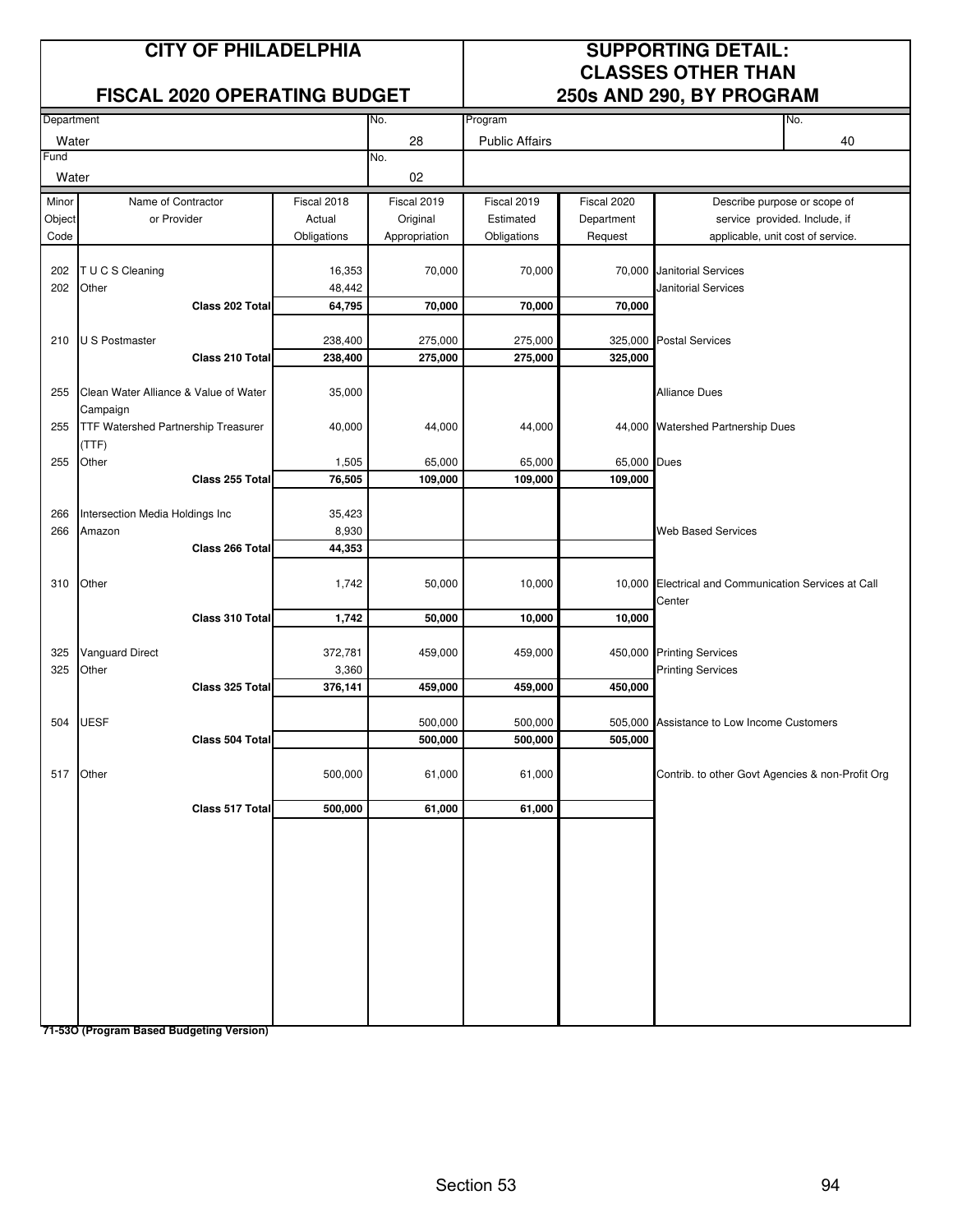|                           | <b>CITY OF PHILADELPHIA</b>                                                                                                                                                                                                                                                                                                                                                                                        |                         | <b>PROGRAM SUMMARY - ALL FUNDS</b>                              |                     |                        |                        |  |  |  |
|---------------------------|--------------------------------------------------------------------------------------------------------------------------------------------------------------------------------------------------------------------------------------------------------------------------------------------------------------------------------------------------------------------------------------------------------------------|-------------------------|-----------------------------------------------------------------|---------------------|------------------------|------------------------|--|--|--|
|                           | <b>FISCAL 2020 OPERATING BUDGET</b>                                                                                                                                                                                                                                                                                                                                                                                |                         |                                                                 |                     |                        |                        |  |  |  |
| Department                |                                                                                                                                                                                                                                                                                                                                                                                                                    | No.                     | Program                                                         |                     |                        | No.                    |  |  |  |
| Water                     |                                                                                                                                                                                                                                                                                                                                                                                                                    | 28                      | Planning & Environmental Services<br><b>Program Description</b> |                     |                        | 42                     |  |  |  |
|                           |                                                                                                                                                                                                                                                                                                                                                                                                                    |                         |                                                                 |                     |                        |                        |  |  |  |
|                           | This program manages the Green City, Clean Waters Program and other Safe Drinking Water and Clean Water Act regulatory<br>compliance obligations. It provides comprehensive and strategic planning and research support for the Department. This<br>program also manages laboratory services to support compliance and quality initiatives, as well as materials analysis for<br>capital projects and procurement. |                         |                                                                 |                     |                        |                        |  |  |  |
|                           |                                                                                                                                                                                                                                                                                                                                                                                                                    |                         | <b>Program Objectives</b>                                       |                     |                        |                        |  |  |  |
|                           | Conduct planning and adaptive management analyses and strategies developed for compliance with regulatory obligations.<br>Comply with required five-, 10-, 15-, 20- and 25-year milestones for the Green City, Clean Water Program.<br>Provide laboratory support to the Department for compliance and quality initiatives.                                                                                        |                         |                                                                 |                     |                        |                        |  |  |  |
|                           |                                                                                                                                                                                                                                                                                                                                                                                                                    |                         | <b>Performance Measures</b>                                     |                     |                        |                        |  |  |  |
|                           |                                                                                                                                                                                                                                                                                                                                                                                                                    |                         | Fiscal 2018                                                     | Fiscal 2019         | Fiscal 2019            | Fiscal 2020            |  |  |  |
|                           | Description                                                                                                                                                                                                                                                                                                                                                                                                        |                         | Year-End                                                        | Year-to-Date        | Target                 | Target                 |  |  |  |
|                           | (1)                                                                                                                                                                                                                                                                                                                                                                                                                |                         | (2)                                                             | $(Q1 + Q2)$<br>(3)  | (4)                    | (5)                    |  |  |  |
|                           | Constructed greened acres                                                                                                                                                                                                                                                                                                                                                                                          |                         | 201                                                             | 73                  | 200                    | 300                    |  |  |  |
|                           | Number of Green Acres Design Completed/year                                                                                                                                                                                                                                                                                                                                                                        |                         | 433                                                             | 72                  | 300                    | 350                    |  |  |  |
|                           | Analyses performed by PWD's Bureau of Laboratory Services/year<br>Comments: This measure is calculated by taking the number of analyses performed at PWD's central laboratory.                                                                                                                                                                                                                                     |                         | 406,534                                                         | 101,257             | 400,000                | 400,000                |  |  |  |
|                           | Site inspections completed/month                                                                                                                                                                                                                                                                                                                                                                                   |                         | 350                                                             | 425                 | 258                    | 400                    |  |  |  |
|                           | Comments: This is a measure of the number of average monthly site inspections performed at private properties installing stormwater                                                                                                                                                                                                                                                                                |                         |                                                                 |                     |                        |                        |  |  |  |
|                           | management practices to confirm compliance with the approved design.                                                                                                                                                                                                                                                                                                                                               |                         |                                                                 |                     |                        |                        |  |  |  |
|                           |                                                                                                                                                                                                                                                                                                                                                                                                                    |                         |                                                                 |                     |                        |                        |  |  |  |
|                           |                                                                                                                                                                                                                                                                                                                                                                                                                    |                         |                                                                 |                     |                        |                        |  |  |  |
| <u>Comments:</u>          |                                                                                                                                                                                                                                                                                                                                                                                                                    |                         | <b>Summary by Fund</b>                                          |                     |                        |                        |  |  |  |
|                           |                                                                                                                                                                                                                                                                                                                                                                                                                    | Fiscal 2018             | Fiscal 2019                                                     | Fiscal 2019         | Fiscal 2020            | Increase               |  |  |  |
| Fund                      | Fund                                                                                                                                                                                                                                                                                                                                                                                                               | Actual                  | Original                                                        | Estimated           | Proposed               | or                     |  |  |  |
| No.                       |                                                                                                                                                                                                                                                                                                                                                                                                                    | Obligations             | Appropriations                                                  | Obligations         | <b>Budget</b>          | (Decrease)             |  |  |  |
| (1)                       | (2)                                                                                                                                                                                                                                                                                                                                                                                                                | (3)                     | (4)                                                             | (5)                 | (6)                    | (7)                    |  |  |  |
| 02                        | Water                                                                                                                                                                                                                                                                                                                                                                                                              | 31,839,176              | 37,956,000                                                      | 37,243,386          | 40,510,790             | 3,267,404              |  |  |  |
|                           |                                                                                                                                                                                                                                                                                                                                                                                                                    |                         |                                                                 |                     |                        |                        |  |  |  |
|                           |                                                                                                                                                                                                                                                                                                                                                                                                                    |                         |                                                                 |                     |                        |                        |  |  |  |
|                           |                                                                                                                                                                                                                                                                                                                                                                                                                    |                         |                                                                 |                     |                        |                        |  |  |  |
|                           |                                                                                                                                                                                                                                                                                                                                                                                                                    |                         |                                                                 |                     |                        |                        |  |  |  |
|                           | Total                                                                                                                                                                                                                                                                                                                                                                                                              | 31,839,176              | 37,956,000                                                      | 37,243,386          | 40,510,790             | 3,267,404              |  |  |  |
|                           |                                                                                                                                                                                                                                                                                                                                                                                                                    |                         | <b>Summary of Full Time Positions by Fund</b>                   |                     |                        |                        |  |  |  |
| Fund                      |                                                                                                                                                                                                                                                                                                                                                                                                                    | <b>Actual Positions</b> | Fiscal 2019                                                     | Increment Run       | Fiscal 2020            | Inc. $/$ (Dec.)        |  |  |  |
| Fund<br>No.<br>(2)<br>(1) |                                                                                                                                                                                                                                                                                                                                                                                                                    | 6/30/18<br>(3)          | <b>Budgeted</b><br>(4)                                          | PPE 11/25/18<br>(5) | <b>Budgeted</b><br>(6) | (Col. 6 less 4)<br>(7) |  |  |  |
| 02                        | Water                                                                                                                                                                                                                                                                                                                                                                                                              | 192                     | 216                                                             | 194                 | 255                    | 39                     |  |  |  |
|                           |                                                                                                                                                                                                                                                                                                                                                                                                                    |                         |                                                                 |                     |                        |                        |  |  |  |
|                           |                                                                                                                                                                                                                                                                                                                                                                                                                    |                         |                                                                 |                     |                        |                        |  |  |  |
|                           |                                                                                                                                                                                                                                                                                                                                                                                                                    |                         |                                                                 |                     |                        |                        |  |  |  |
|                           |                                                                                                                                                                                                                                                                                                                                                                                                                    |                         |                                                                 |                     |                        |                        |  |  |  |
|                           |                                                                                                                                                                                                                                                                                                                                                                                                                    |                         |                                                                 |                     |                        |                        |  |  |  |
|                           | <b>Total Full Time</b>                                                                                                                                                                                                                                                                                                                                                                                             | 192                     | 216                                                             | 194                 | 255                    | 39                     |  |  |  |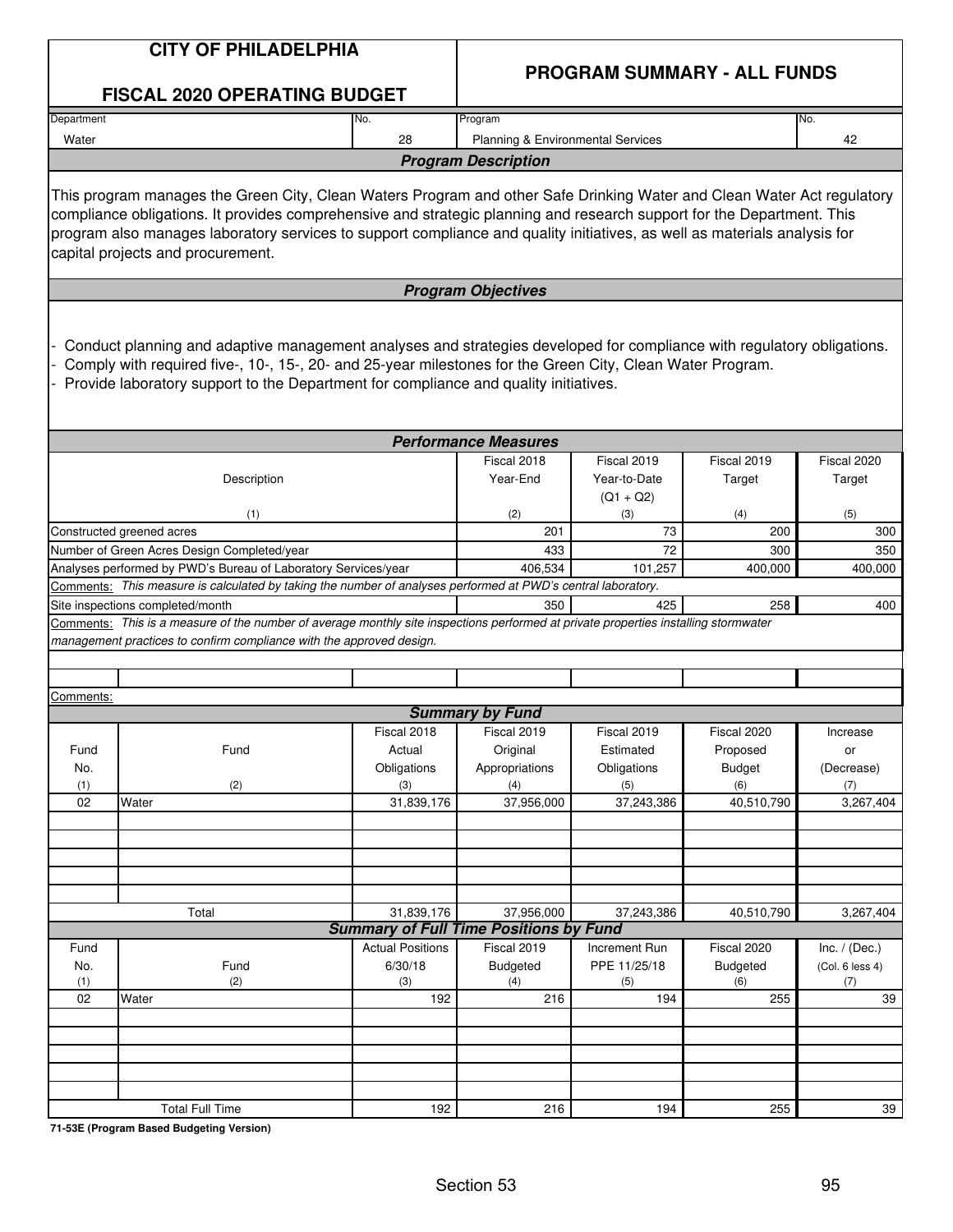|--|

### **FISCAL 2020 OPFRATING BUDGET**

# **PROGRAM SUMMARY - ALL FUNDS**

|              | I ISOAL 2020 OF LITATING BOBGLT |             |                                                     | (001111102)         |                 |                     |
|--------------|---------------------------------|-------------|-----------------------------------------------------|---------------------|-----------------|---------------------|
| Department   |                                 | No.         | Program                                             |                     |                 | No.                 |
| Water        |                                 | 28          | Planning & Environmental Services                   |                     |                 | 42                  |
|              |                                 |             | <b>Selected Associated Non-Tax Revenues by Fund</b> |                     |                 |                     |
|              |                                 | Fiscal 2018 | Fiscal 2019                                         | Fiscal 2019         | Fiscal 2020     | Increase            |
| Fund         | Fund                            | Actual      | Original                                            | Estimate            | Proposed        | or                  |
| No.          |                                 | Revenues    | <b>Budget</b>                                       |                     | <b>Budget</b>   | (Decrease)          |
| (1)          | (2)                             | (3)         | (4)                                                 | (5)                 | (6)             | (7)                 |
|              |                                 |             |                                                     |                     |                 |                     |
|              |                                 |             |                                                     |                     |                 |                     |
|              |                                 |             |                                                     |                     |                 |                     |
|              |                                 |             |                                                     |                     |                 |                     |
|              |                                 |             | <b>Selected Associated Capital Projects</b>         |                     |                 |                     |
| Dept.        |                                 | Carry       | Fiscal 2019                                         | Fiscal 2019         | Fiscal 2020     | Fiscal 2020         |
| Where        | Description                     | Forward     | Original Approp.                                    | Original Approp.    | Proposed Budget | Proposed Bdgt       |
| Appropriated |                                 |             | (GO Only)                                           | (All Other Sources) | (GO Only)       | (All Other Sources) |
| (1)          | (2)                             | (3)         | (4)                                                 | (5)                 | (6)             | (7)                 |
|              |                                 |             |                                                     |                     |                 |                     |
|              |                                 |             |                                                     |                     |                 |                     |
|              |                                 |             |                                                     |                     |                 |                     |
|              |                                 |             |                                                     |                     |                 |                     |
|              |                                 |             |                                                     |                     |                 |                     |
|              |                                 |             |                                                     |                     |                 |                     |
|              |                                 |             |                                                     |                     |                 |                     |
|              |                                 |             |                                                     |                     |                 |                     |
|              |                                 |             |                                                     |                     |                 |                     |
|              |                                 |             |                                                     |                     |                 |                     |
|              |                                 |             |                                                     |                     |                 |                     |
|              |                                 |             |                                                     |                     |                 |                     |
|              |                                 |             |                                                     |                     |                 |                     |
|              |                                 |             | <b>Selected Associated Operating Costs</b>          |                     |                 |                     |
| Dept.        |                                 | Fiscal 2018 | Fiscal 2019                                         | Fiscal 2019         | Fiscal 2020     | Increase            |
| Where        | Description                     | Calculated  | Calculated                                          | Calculated          | Calculated      | or                  |
| Appropriated |                                 | Obligations | Appropriations                                      | Obligations         | <b>Budget</b>   | (Decrease)          |
| (1)          | (2)                             | (3)         | (4)                                                 | (5)                 | (6)             | (7)                 |
| Finance      | Employee Benefits - Civilian    | 5,816,711   | 6,369,363                                           | 6,628,409           | 7,252,991       | 624,583             |
| Finance      | Employee Benefits - Uniform     |             |                                                     |                     |                 |                     |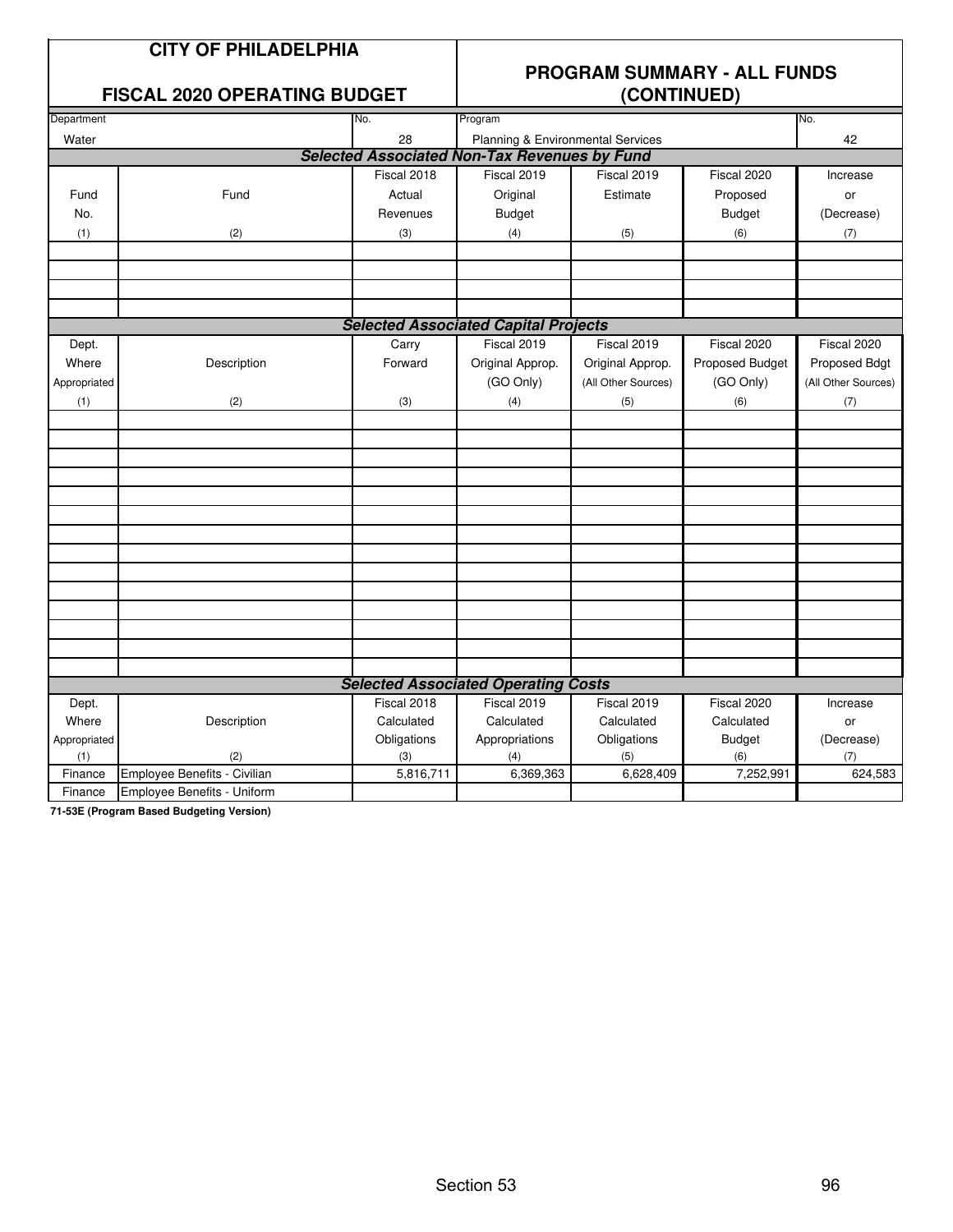|              | <b>CITY OF PHILADELPHIA</b><br><b>FISCAL 2020 OPERATING BUDGET</b> |                                                     |                                   | <b>PROGRAM SUMMARY</b> |               |            |
|--------------|--------------------------------------------------------------------|-----------------------------------------------------|-----------------------------------|------------------------|---------------|------------|
| Department   |                                                                    | No.                                                 | Program                           |                        |               | No.        |
| Water        |                                                                    | 28                                                  | Planning & Environmental Services |                        |               | 42         |
| Fund         |                                                                    | No.                                                 |                                   |                        |               |            |
| Water        |                                                                    | 02                                                  |                                   |                        |               |            |
|              |                                                                    |                                                     | <b>Summary by Class</b>           |                        |               |            |
|              |                                                                    | Fiscal 2018                                         | Fiscal 2019                       | Fiscal 2019            | Fiscal 2020   | Increase   |
| Class        | Description                                                        | Actual                                              | Original                          | Estimated              | Proposed      | or         |
|              |                                                                    | Obligations                                         | Appropriations                    | Obligations            | <b>Budget</b> | (Decrease) |
| (1)          | (2)                                                                | (3)                                                 | (4)                               | (5)                    | (6)           | (7)        |
| 100          | <b>Employee Compensation</b>                                       |                                                     |                                   |                        |               |            |
| a)           | <b>Personal Services</b>                                           | 13,558,767                                          | 14,847,000                        | 15,450,836             | 16,906,740    | 1,455,904  |
| b)           | <b>Employee Benefits</b>                                           |                                                     |                                   |                        |               |            |
| 200          | <b>Purchase of Services</b>                                        | 16,333,568                                          | 20,259,000                        | 19,215,550             | 21,064,850    | 1,849,300  |
| 300          | <b>Materials and Supplies</b>                                      | 1,200,234                                           | 1,912,000                         | 1,698,000              | 1,588,200     | (109, 800) |
| 400          | Equipment                                                          | 746,607                                             | 938,000                           | 879,000                | 951,000       | 72,000     |
| 500          | Contributions, Indemnities and Taxes                               |                                                     |                                   |                        |               |            |
| 700          | <b>Debt Service</b>                                                |                                                     |                                   |                        |               |            |
| 800          | Payments to Other Funds                                            |                                                     |                                   |                        |               |            |
| 900          | Advances and Misc. Payments                                        |                                                     |                                   |                        |               |            |
|              | Total                                                              | 31,839,176                                          | 37,956,000                        | 37,243,386             | 40,510,790    | 3,267,404  |
|              |                                                                    |                                                     | <b>Summary of Positions</b>       |                        |               |            |
|              |                                                                    | Actual                                              | Fiscal 2019                       | Increment              | Fiscal 2020   | Increase   |
|              |                                                                    | Positions                                           | <b>Budgeted</b>                   | Run                    | Budgeted      | or         |
| Code         | Category                                                           | 6/30/18                                             | Positions                         | PPE 11/25/18           | Positions     | (Decrease) |
| (1)<br>101   | (2)<br>Full Time - Civilian                                        | (3)<br>192                                          | (4)<br>216                        | (5)<br>194             | (6)<br>255    | (7)<br>39  |
| 105          | Full Time - Uniform                                                |                                                     |                                   |                        |               |            |
|              | Total                                                              | 192                                                 | 216                               | 194                    | 255           | 39         |
|              |                                                                    | <b>Selected Associated Non-Tax Revenues by Type</b> |                                   |                        |               |            |
|              |                                                                    | Fiscal 2018                                         | Fiscal 2019                       | Fiscal 2019            | Fiscal 2020   | Increase   |
|              | Description                                                        | Actual                                              | Original                          | Estimate               | Proposed      | or         |
|              |                                                                    | Revenues                                            | Budget                            |                        | <b>Budget</b> | (Decrease) |
|              | (1)                                                                | (2)                                                 | (3)                               | (4)                    | (5)           | (6)        |
|              | Local (Non-Governmental)                                           |                                                     |                                   |                        |               |            |
| Federal      |                                                                    |                                                     |                                   |                        |               |            |
| <b>State</b> |                                                                    |                                                     |                                   |                        |               |            |
|              | <b>Other Governments</b>                                           |                                                     |                                   |                        |               |            |
|              | Other Funds of the City                                            |                                                     |                                   |                        |               |            |
|              | Total                                                              |                                                     |                                   |                        |               |            |
|              | 71-53F (Program Based Budgeting Version)                           |                                                     |                                   |                        |               |            |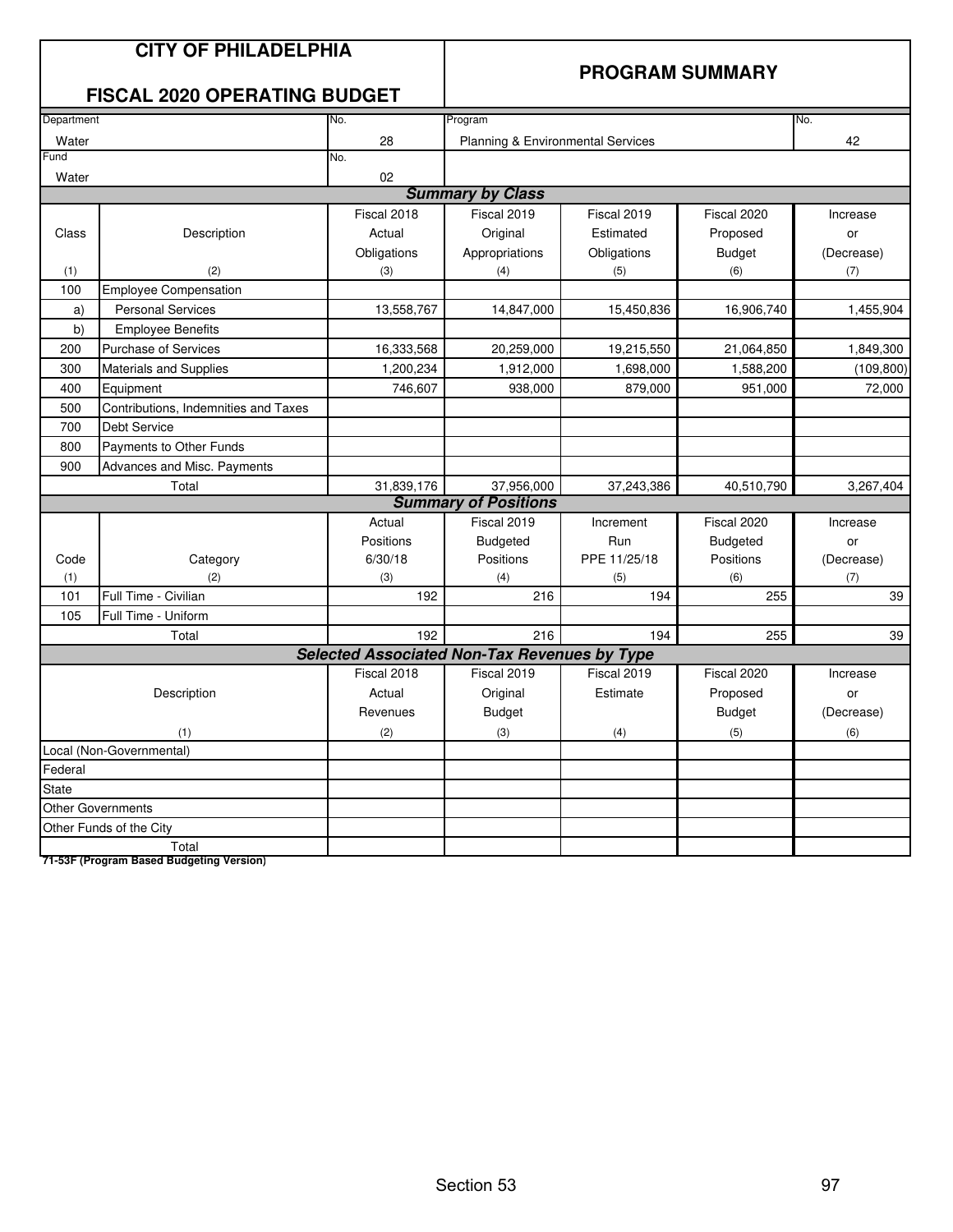|                         | <b>CITY OF PHILADELPHIA</b><br><b>FISCAL 2020 OPERATING BUDGET</b> |                                                                          |                                    |                |                         |                                   | <b>SCHEDULE 100</b><br><b>LIST OF POSITIONS</b><br><b>BY PROGRAM</b> |           |                   |
|-------------------------|--------------------------------------------------------------------|--------------------------------------------------------------------------|------------------------------------|----------------|-------------------------|-----------------------------------|----------------------------------------------------------------------|-----------|-------------------|
| Department              |                                                                    |                                                                          |                                    | No.            | Program                 |                                   |                                                                      |           | No.               |
| Water                   |                                                                    |                                                                          |                                    | 28             |                         | Planning & Environmental Services |                                                                      |           | 42                |
| Fund                    |                                                                    |                                                                          |                                    | No.            |                         |                                   |                                                                      |           |                   |
| Water                   |                                                                    |                                                                          |                                    | 02             |                         |                                   |                                                                      |           |                   |
|                         |                                                                    |                                                                          |                                    | Fiscal         | Fiscal                  |                                   | Fiscal                                                               |           | Increase          |
|                         |                                                                    |                                                                          | Salary                             | 2018           | 2019                    | Increment                         | 2020                                                                 | Annual    | (Decrease)        |
| Line                    | Class                                                              | Title                                                                    | Range                              | Actual Pos.    | <b>Budgeted</b>         | Run -PPE                          | <b>Budgeted</b>                                                      | Salary    | (Col. 8)          |
| No.                     | Code                                                               |                                                                          | (in dollars)                       | 6/30/18        | Positions               | 11/25/18                          | Positions                                                            | 7/1/19    | less Col. 6)      |
| (1)                     | (2)                                                                | (3)                                                                      | (4)                                | (5)            | (6)                     | (7)                               | (8)                                                                  | (9)       | (10)              |
|                         |                                                                    | PLANNING & RESEARCH                                                      |                                    |                |                         |                                   |                                                                      |           |                   |
| 1                       | 3E04                                                               | City Planner III                                                         | 64,663 - 72,742                    |                |                         |                                   |                                                                      |           |                   |
| $\overline{\mathbf{c}}$ | 3E05                                                               | <b>City Planner Supervisor</b>                                           | 75,506 - 84,943                    |                | 1                       | 1                                 | 1                                                                    | 82,626    |                   |
| 3                       | 3B05                                                               | Civil Engineer I                                                         | 53,280 - 59,942                    |                | 1<br>$\mathbf{1}$       |                                   | 1                                                                    | 56,777    |                   |
| 4                       | 1A04                                                               | Clerk III                                                                | 38,634 - 42,156                    |                |                         | 1                                 | 1                                                                    | 44,646    |                   |
| 5<br>6                  | 3B71<br>3B74                                                       | <b>Construction Engineer I</b><br><b>Engineering Specialist</b>          | 66,066 - 84,943<br>60,210 - 77,405 | $\overline{4}$ | 5                       | 1<br>2                            | 6                                                                    | 483,313   | 1                 |
| $\overline{7}$          | 3B81                                                               | <b>Engineering Supervisor I</b>                                          | 66,066 - 84,943                    | $\overline{c}$ |                         | 2                                 |                                                                      |           |                   |
| 8                       | 3B82                                                               | <b>Engineering Supervisor 2</b>                                          | 75,589 - 97,192                    |                |                         |                                   | 1                                                                    | 97,192    |                   |
| 9                       | 3B61                                                               | <b>Environmental Engineer I</b>                                          | 53,280 - 59,942                    | 2              | 1                       | 1                                 | 4                                                                    | 246,961   | 3                 |
| 10                      | 3B62                                                               | <b>Environmental Engineer II</b>                                         | 58,048 - 65,315                    | $\overline{c}$ | $\overline{c}$          | 3                                 | 1                                                                    | 67,274    | (1)               |
| 11                      | 3B63                                                               | <b>Environmental Engineer III</b>                                        | 66,066 - 84,943                    | 2              | $\mathbf{1}$            | 1                                 | 2                                                                    | 176,233   | $\mathbf{1}$      |
| 12                      | 3B64                                                               | <b>Environmental Engineer IV</b>                                         | 80,752 - 103,819                   |                | 3                       | 3                                 | 3                                                                    | 311,999   |                   |
| 13                      | 3H14                                                               | <b>Environmental Scientist Supervisor</b>                                | 66,066 - 84,943                    |                | 1                       | 1                                 | 1                                                                    | 88,116    |                   |
| 14                      | 3H29                                                               | <b>Staff Scientist 2</b>                                                 | 75,589 - 97,192                    |                |                         |                                   | 1                                                                    | 97,192    | $\mathbf{1}$      |
| 15                      | 3B04                                                               | Graduate Civil Engineer                                                  | 55,164 - 55,164                    |                | 1                       |                                   |                                                                      | 55,164    |                   |
| 16                      | 3B60                                                               | Graduate Environmental Engineer                                          | 55,164 - 55,164                    |                | 1                       | 2                                 | 1                                                                    | 56,819    |                   |
| 17                      | 3H11                                                               | <b>Graduate Environmental Scientist</b>                                  | 47,783 - 47,783                    |                | 1                       |                                   |                                                                      |           | (1)               |
| 18                      | 3B75                                                               | <b>Staff Engineer 1</b>                                                  | 64,456 - 82,871                    |                | 1                       | 1                                 | 1                                                                    | 86,182    |                   |
| 19                      | 3B76                                                               | Staff Engineer 2                                                         | 91,788 - 97,192                    | 1              | 1                       |                                   | 1                                                                    | 97,192    |                   |
| 20                      | 3C26                                                               | Water Engineering Planning and Research Mgr                              | 87,956 - 113,079                   |                | $\mathbf{1}$            | 1                                 | 1                                                                    | 117,696   |                   |
|                         |                                                                    |                                                                          |                                    | 22             | 22                      | 20                                | 27                                                                   | 2,165,382 | 5                 |
|                         |                                                                    |                                                                          |                                    |                |                         |                                   |                                                                      |           |                   |
| 21                      |                                                                    | OFFICE OF WATERSHEDS<br>2L10 Administrative Assistant - Non Confidential | 39,869 - 51,254                    | 1              | 1                       | 1                                 |                                                                      |           | (1)               |
| 22                      | 2B02                                                               | <b>Collection Customer Representative</b>                                | 38,634 - 42,156                    |                |                         | 1                                 |                                                                      |           |                   |
| 23                      | 2L20                                                               | <b>Administrative Officer</b>                                            | 52,071 - 66,947                    |                |                         |                                   | 1                                                                    | 66,947    | -1                |
| 24                      | 3B04                                                               | Graduate Civil Engineer                                                  | 55,164 - 55,164                    |                | 3                       | 1                                 | 1                                                                    | 56,819    | (2)               |
| 25                      |                                                                    | 3B05 Civil Engineer 1                                                    | 53,280 - 59,942                    | 3              | $\overline{\mathbf{c}}$ | 2                                 |                                                                      |           | $\left( 2\right)$ |
| 26                      | 3B06                                                               | Civil Engineer 2                                                         | 58,048 - 65,315                    |                | 2                       | 1                                 | 5                                                                    | 336,372   | 3                 |
| 27                      | 3B60                                                               | Graduate Mechanical Engineer                                             | 55,164 - 55,164                    |                | 1                       |                                   | 1                                                                    | 56,819    |                   |
| 28                      | 3B60                                                               | Graduate Environmental Engineer                                          | 55,164 - 55,164                    |                |                         |                                   | 1                                                                    | 61,740    | $\mathbf{1}$      |
| 29                      | 3B61                                                               | <b>Environmental Engineer 1</b>                                          | 53,280 - 59,942                    |                | 1                       |                                   |                                                                      |           | (1)               |
| 30                      |                                                                    | 3B62 Environmental Engineer 2                                            | 58,048 - 65,315                    |                |                         | 1                                 |                                                                      |           |                   |
| 31                      |                                                                    | 3B63 Environmental Engineer 3                                            | 66,066 - 84,943                    | 1              | 3                       | 2                                 | 4                                                                    | 176,233   | 1                 |
| 32                      | 3B64                                                               | <b>Environmental Engineer 4</b>                                          | 80,752 - 103,819                   |                | 1                       |                                   | 1                                                                    | 103,819   |                   |
| 33                      | 3B74                                                               | <b>Engineering Specialist</b>                                            | 60,210 - 77,405                    | 5              | 8                       | 8                                 | 8                                                                    | 643,217   |                   |
| 34                      | 3B75                                                               | <b>Staff Engineer 1</b>                                                  | 64,456 - 82,871                    |                | $\overline{c}$          | 1                                 | 1                                                                    | 86,182    | (1)               |
| 35                      | 3B76                                                               | Staff Engineer 2                                                         | 91,788 - 97,192                    |                |                         |                                   | 1                                                                    | 97,192    |                   |
| 36                      | 3B81                                                               | <b>Engineering Supervisor 1</b>                                          | 66,066 - 84,943                    | 2              | 1                       | 2                                 | 1                                                                    | 88,116    |                   |
| 37                      |                                                                    | 3B82 Engineering Supervisor 2                                            | 75,589 - 97,192                    |                | 1                       |                                   |                                                                      |           | (1)               |
| 38                      |                                                                    | 3C26 Water Engineering Planning and Research Mgr                         | 87,956 - 113,079                   | 1              | 1                       | 1                                 | 1                                                                    | 117,496   |                   |
| 39                      | 3E04                                                               | City Planner 3                                                           | 64,663 - 72,742                    | 2              | 1                       | 1                                 | 1                                                                    | 74,924    |                   |
| 40                      |                                                                    | 3E05 City Planner Supervisor<br>71-53I (Program Based Budgeting Version) | 75,506 - 84,943                    |                | 1                       | 1                                 | 1                                                                    | 83,251    |                   |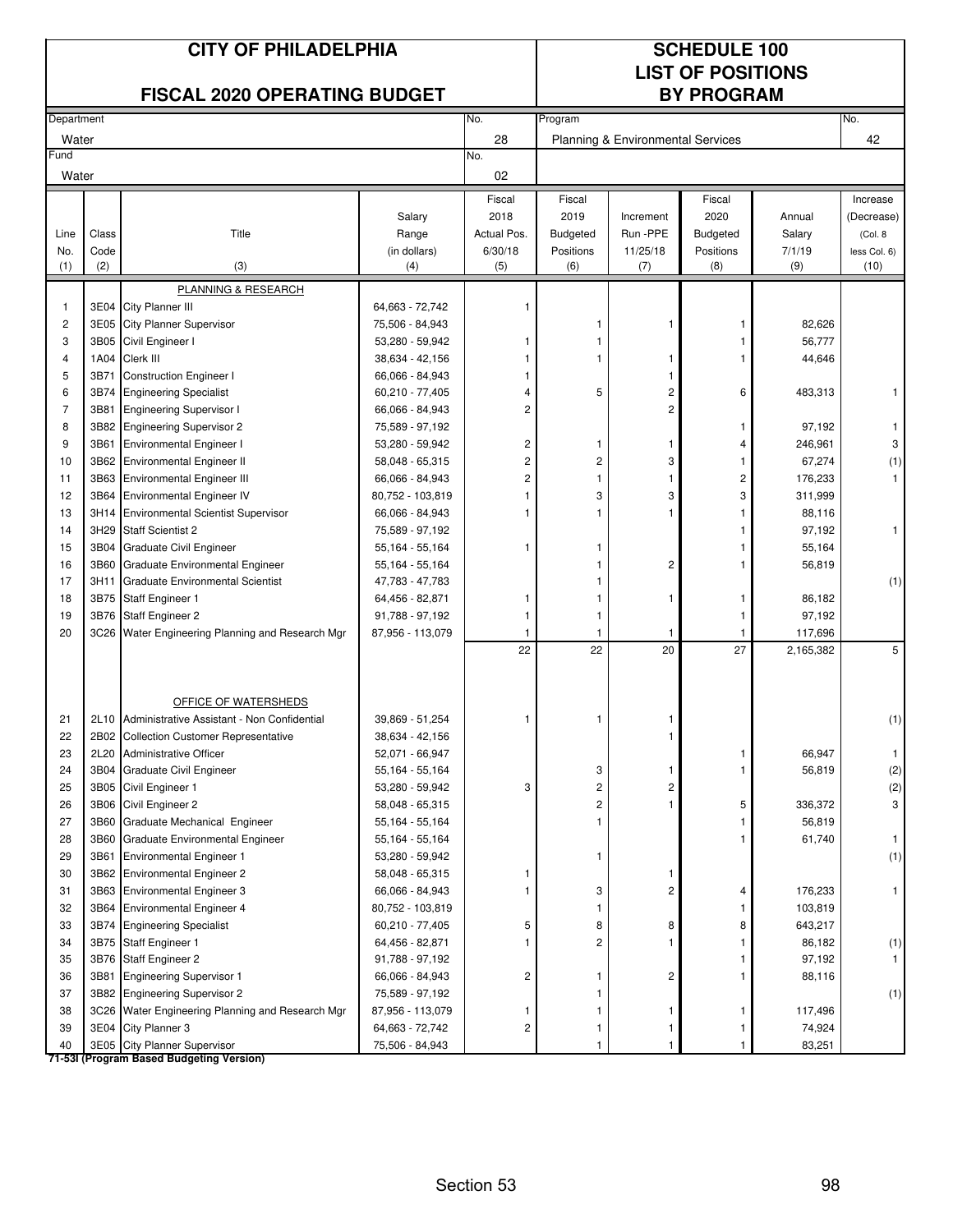| Department<br>No.<br>Program<br>No.<br>28<br>42<br>Water<br>Planning & Environmental Services<br>Fund<br>No.<br>02<br>Water<br>Fiscal<br>Fiscal<br>Fiscal<br>2018<br>2019<br>2020<br>Salary<br>Increment<br>Annual<br>Class<br>Title<br>Actual Pos.<br>Run -PPE<br>Line<br>Range<br><b>Budgeted</b><br><b>Budgeted</b><br>Salary<br>(Col. 8)<br>Code<br>(in dollars)<br>6/30/18<br>11/25/18<br>Positions<br>7/1/19<br>No.<br>Positions<br>(2)<br>(3)<br>(9)<br>(1)<br>(5)<br>(6)<br>(8)<br>(10)<br>(4)<br>(7)<br>OFFICE OF WATERSHEDS (continued)<br>100,733<br>41<br>3E06<br><b>City Planner Manager</b><br>86,386 - 97,192<br>1<br>1<br>1<br>3E21<br>Geographic Info Systems Specialist 2<br>42<br>50,798 - 65,315<br>3E22<br>Geographic Info Systems Specialist 3<br>82,871<br>43<br>64,456 - 82,871<br>1<br>$\overline{c}$<br>2<br>98,433<br>44<br>3H11<br><b>Graduate Environmental Scientist</b><br>47,783 - 47,783<br>2<br>3H12 Environmental Scientist I<br>$\overline{c}$<br>51,254<br>45<br>39,869 - 51,254<br>63,743<br>3<br>3<br>46<br>3H13 Environmental Scientist 2<br>50,798 - 65,315<br>1<br>88,116<br>47<br>3H14<br><b>Environmental Scientist Supervisor</b><br>66,066 - 84,943<br>1<br>1<br>3H16 Environmental Scientist Specialist<br>3<br>3<br>218,226<br>48<br>56,589 - 72,742<br>3H29<br>49<br><b>Staff Environmental Scientist 2</b><br>75,589 - 97,192<br>101,133<br>1<br>1<br>1<br>50<br>3H79<br><b>Administrative Scientist</b><br>80,752 - 103,819<br>$\overline{c}$<br>$\overline{c}$<br>$\overline{c}$<br>$\overline{c}$<br>209,975<br>83,346<br>51<br>4J60<br>61,715 - 79,341<br><b>Industrial Hygienist</b><br>1<br>1<br>-1<br>42<br>35<br>42<br>29<br>3,146,957<br>BUREAU OF LABORATORY SERVICES<br>1A04 Clerk 3<br>3<br>3<br>3<br>132,737<br>52<br>38,634 - 42,156<br>3<br>Clerk Typist 1<br>53<br>1A11<br>$30,043 - 32,081$<br>54<br>1A22 Clerical Supervisor 2<br>40,709 - 44,533<br>46,894<br>1<br>1<br>1<br>1<br>55<br>1D55 Network Support Specialist<br>46,635 - 59,942<br>1<br>1E07<br><b>LAN Administrator</b><br>56<br>60,210 - 77,405<br>77,120<br>1<br>1<br>1<br>1E58 Scientific Applications Systems Analyst<br>57<br>64,456 - 82,871<br>58<br>1E70<br>Information Technology Trainee<br>41,391 - 53,210<br>1<br>45,933<br>59<br>1E75 Programmer Analyst 1<br>44,595 - 57,339<br>1<br>1<br>60<br>2J04<br>Public Information Officer<br>53,427 - 68,685<br>61<br>2L20 Administrative Officer<br>52,071 - 66,947<br>70,580<br>1<br>1<br>1<br>3A18 Construction Projects Technician 2<br>47,390 - 52,234<br>208,936<br>62<br>4<br>3A19 Construction Projects Technician 3<br>59,646<br>63<br>53,394 - 59,646<br>3B04 Graduate Civil Engineer<br>55,164<br>64<br>55,164 - 55,164<br>2<br>65<br>3B06 Civil Engineer 2<br>58,048 - 65,315<br>67,275<br>1<br>1<br>66<br>3B57 Materials Testing Laboratory Supervisor<br>2<br>177,033<br>66,066 - 84,943<br>1<br>1<br>108,759<br>67<br>3B58 Materials Testing Laboratory Manager<br>80,752 - 103,819<br>1<br>1<br>1<br>55,164<br>68<br>3B60 Graduate Environmental Engineer<br>55,164 - 55,164<br>1<br>1<br>3B61<br>69<br><b>Environmental Engineer 1</b><br>53,280 - 59,942<br>1<br>1<br>2<br>$\overline{c}$<br>70<br>3B62 Environmental Engineer 2<br>135,174<br>58,048 - 65,315<br>1<br>71<br>3B63 Environmental Engineer 3<br>66,066 - 84,943<br>1<br>88,116<br>1<br>1<br>72<br>3B64 Environmental Engineer 4<br>108,359<br>80,752 - 103,819<br>1<br>1<br>1<br>1<br>73<br>3B71<br><b>Construction Engineer 1</b><br>66,066 - 84,943<br>84,943<br>1<br>$\overline{c}$<br>3<br>241,056<br>74<br>3B74 Engineering Specialist<br>60,210 - 77,405<br>3<br>4<br>75<br>3B82 Engineering Supervisor 2<br>75,589 - 97,192<br>101,133<br>1<br>1<br>1<br>1<br>76<br>3G31<br>Chemical Technician Supervisor<br>9<br>9<br>9<br>9<br>498,024<br>40,866 - 52,535<br>77<br>3G32 Science Technician<br>22<br>21<br>21<br>25<br>41,745 - 45,749<br>1,181,669<br>$\overline{c}$<br>47,783<br>78<br>3H11 Graduate Environmental Scientist<br>47,783 - 47,783<br>-1<br>3<br>79<br>3H12 Environmental Scientist 1<br>39,869 - 51,254<br>4<br>1<br>3H13 Environmental Scientist 2 |    | <b>CITY OF PHILADELPHIA</b><br><b>FISCAL 2020 OPERATING BUDGET</b> |  |                 |   |   | <b>SCHEDULE 100</b><br><b>LIST OF POSITIONS</b><br><b>BY PROGRAM</b> |    |         |                       |  |  |
|------------------------------------------------------------------------------------------------------------------------------------------------------------------------------------------------------------------------------------------------------------------------------------------------------------------------------------------------------------------------------------------------------------------------------------------------------------------------------------------------------------------------------------------------------------------------------------------------------------------------------------------------------------------------------------------------------------------------------------------------------------------------------------------------------------------------------------------------------------------------------------------------------------------------------------------------------------------------------------------------------------------------------------------------------------------------------------------------------------------------------------------------------------------------------------------------------------------------------------------------------------------------------------------------------------------------------------------------------------------------------------------------------------------------------------------------------------------------------------------------------------------------------------------------------------------------------------------------------------------------------------------------------------------------------------------------------------------------------------------------------------------------------------------------------------------------------------------------------------------------------------------------------------------------------------------------------------------------------------------------------------------------------------------------------------------------------------------------------------------------------------------------------------------------------------------------------------------------------------------------------------------------------------------------------------------------------------------------------------------------------------------------------------------------------------------------------------------------------------------------------------------------------------------------------------------------------------------------------------------------------------------------------------------------------------------------------------------------------------------------------------------------------------------------------------------------------------------------------------------------------------------------------------------------------------------------------------------------------------------------------------------------------------------------------------------------------------------------------------------------------------------------------------------------------------------------------------------------------------------------------------------------------------------------------------------------------------------------------------------------------------------------------------------------------------------------------------------------------------------------------------------------------------------------------------------------------------------------------------------------------------------------------------------------------------------------------------------------------------------------------------------------------------------------------------------------------------------------------------------------------------------------------------------------------------------------------------------------------------------------------------------------------------------------------------------------------------------------------------------------------------------------------|----|--------------------------------------------------------------------|--|-----------------|---|---|----------------------------------------------------------------------|----|---------|-----------------------|--|--|
|                                                                                                                                                                                                                                                                                                                                                                                                                                                                                                                                                                                                                                                                                                                                                                                                                                                                                                                                                                                                                                                                                                                                                                                                                                                                                                                                                                                                                                                                                                                                                                                                                                                                                                                                                                                                                                                                                                                                                                                                                                                                                                                                                                                                                                                                                                                                                                                                                                                                                                                                                                                                                                                                                                                                                                                                                                                                                                                                                                                                                                                                                                                                                                                                                                                                                                                                                                                                                                                                                                                                                                                                                                                                                                                                                                                                                                                                                                                                                                                                                                                                                                                                                      |    |                                                                    |  |                 |   |   |                                                                      |    |         |                       |  |  |
|                                                                                                                                                                                                                                                                                                                                                                                                                                                                                                                                                                                                                                                                                                                                                                                                                                                                                                                                                                                                                                                                                                                                                                                                                                                                                                                                                                                                                                                                                                                                                                                                                                                                                                                                                                                                                                                                                                                                                                                                                                                                                                                                                                                                                                                                                                                                                                                                                                                                                                                                                                                                                                                                                                                                                                                                                                                                                                                                                                                                                                                                                                                                                                                                                                                                                                                                                                                                                                                                                                                                                                                                                                                                                                                                                                                                                                                                                                                                                                                                                                                                                                                                                      |    |                                                                    |  |                 |   |   |                                                                      |    |         |                       |  |  |
|                                                                                                                                                                                                                                                                                                                                                                                                                                                                                                                                                                                                                                                                                                                                                                                                                                                                                                                                                                                                                                                                                                                                                                                                                                                                                                                                                                                                                                                                                                                                                                                                                                                                                                                                                                                                                                                                                                                                                                                                                                                                                                                                                                                                                                                                                                                                                                                                                                                                                                                                                                                                                                                                                                                                                                                                                                                                                                                                                                                                                                                                                                                                                                                                                                                                                                                                                                                                                                                                                                                                                                                                                                                                                                                                                                                                                                                                                                                                                                                                                                                                                                                                                      |    |                                                                    |  |                 |   |   |                                                                      |    |         |                       |  |  |
|                                                                                                                                                                                                                                                                                                                                                                                                                                                                                                                                                                                                                                                                                                                                                                                                                                                                                                                                                                                                                                                                                                                                                                                                                                                                                                                                                                                                                                                                                                                                                                                                                                                                                                                                                                                                                                                                                                                                                                                                                                                                                                                                                                                                                                                                                                                                                                                                                                                                                                                                                                                                                                                                                                                                                                                                                                                                                                                                                                                                                                                                                                                                                                                                                                                                                                                                                                                                                                                                                                                                                                                                                                                                                                                                                                                                                                                                                                                                                                                                                                                                                                                                                      |    |                                                                    |  |                 |   |   |                                                                      |    |         | Increase              |  |  |
|                                                                                                                                                                                                                                                                                                                                                                                                                                                                                                                                                                                                                                                                                                                                                                                                                                                                                                                                                                                                                                                                                                                                                                                                                                                                                                                                                                                                                                                                                                                                                                                                                                                                                                                                                                                                                                                                                                                                                                                                                                                                                                                                                                                                                                                                                                                                                                                                                                                                                                                                                                                                                                                                                                                                                                                                                                                                                                                                                                                                                                                                                                                                                                                                                                                                                                                                                                                                                                                                                                                                                                                                                                                                                                                                                                                                                                                                                                                                                                                                                                                                                                                                                      |    |                                                                    |  |                 |   |   |                                                                      |    |         | (Decrease)            |  |  |
|                                                                                                                                                                                                                                                                                                                                                                                                                                                                                                                                                                                                                                                                                                                                                                                                                                                                                                                                                                                                                                                                                                                                                                                                                                                                                                                                                                                                                                                                                                                                                                                                                                                                                                                                                                                                                                                                                                                                                                                                                                                                                                                                                                                                                                                                                                                                                                                                                                                                                                                                                                                                                                                                                                                                                                                                                                                                                                                                                                                                                                                                                                                                                                                                                                                                                                                                                                                                                                                                                                                                                                                                                                                                                                                                                                                                                                                                                                                                                                                                                                                                                                                                                      |    |                                                                    |  |                 |   |   |                                                                      |    |         |                       |  |  |
|                                                                                                                                                                                                                                                                                                                                                                                                                                                                                                                                                                                                                                                                                                                                                                                                                                                                                                                                                                                                                                                                                                                                                                                                                                                                                                                                                                                                                                                                                                                                                                                                                                                                                                                                                                                                                                                                                                                                                                                                                                                                                                                                                                                                                                                                                                                                                                                                                                                                                                                                                                                                                                                                                                                                                                                                                                                                                                                                                                                                                                                                                                                                                                                                                                                                                                                                                                                                                                                                                                                                                                                                                                                                                                                                                                                                                                                                                                                                                                                                                                                                                                                                                      |    |                                                                    |  |                 |   |   |                                                                      |    |         | less Col. 6)          |  |  |
|                                                                                                                                                                                                                                                                                                                                                                                                                                                                                                                                                                                                                                                                                                                                                                                                                                                                                                                                                                                                                                                                                                                                                                                                                                                                                                                                                                                                                                                                                                                                                                                                                                                                                                                                                                                                                                                                                                                                                                                                                                                                                                                                                                                                                                                                                                                                                                                                                                                                                                                                                                                                                                                                                                                                                                                                                                                                                                                                                                                                                                                                                                                                                                                                                                                                                                                                                                                                                                                                                                                                                                                                                                                                                                                                                                                                                                                                                                                                                                                                                                                                                                                                                      |    |                                                                    |  |                 |   |   |                                                                      |    |         |                       |  |  |
|                                                                                                                                                                                                                                                                                                                                                                                                                                                                                                                                                                                                                                                                                                                                                                                                                                                                                                                                                                                                                                                                                                                                                                                                                                                                                                                                                                                                                                                                                                                                                                                                                                                                                                                                                                                                                                                                                                                                                                                                                                                                                                                                                                                                                                                                                                                                                                                                                                                                                                                                                                                                                                                                                                                                                                                                                                                                                                                                                                                                                                                                                                                                                                                                                                                                                                                                                                                                                                                                                                                                                                                                                                                                                                                                                                                                                                                                                                                                                                                                                                                                                                                                                      |    |                                                                    |  |                 |   |   |                                                                      |    |         |                       |  |  |
|                                                                                                                                                                                                                                                                                                                                                                                                                                                                                                                                                                                                                                                                                                                                                                                                                                                                                                                                                                                                                                                                                                                                                                                                                                                                                                                                                                                                                                                                                                                                                                                                                                                                                                                                                                                                                                                                                                                                                                                                                                                                                                                                                                                                                                                                                                                                                                                                                                                                                                                                                                                                                                                                                                                                                                                                                                                                                                                                                                                                                                                                                                                                                                                                                                                                                                                                                                                                                                                                                                                                                                                                                                                                                                                                                                                                                                                                                                                                                                                                                                                                                                                                                      |    |                                                                    |  |                 |   |   |                                                                      |    |         |                       |  |  |
|                                                                                                                                                                                                                                                                                                                                                                                                                                                                                                                                                                                                                                                                                                                                                                                                                                                                                                                                                                                                                                                                                                                                                                                                                                                                                                                                                                                                                                                                                                                                                                                                                                                                                                                                                                                                                                                                                                                                                                                                                                                                                                                                                                                                                                                                                                                                                                                                                                                                                                                                                                                                                                                                                                                                                                                                                                                                                                                                                                                                                                                                                                                                                                                                                                                                                                                                                                                                                                                                                                                                                                                                                                                                                                                                                                                                                                                                                                                                                                                                                                                                                                                                                      |    |                                                                    |  |                 |   |   |                                                                      |    |         |                       |  |  |
|                                                                                                                                                                                                                                                                                                                                                                                                                                                                                                                                                                                                                                                                                                                                                                                                                                                                                                                                                                                                                                                                                                                                                                                                                                                                                                                                                                                                                                                                                                                                                                                                                                                                                                                                                                                                                                                                                                                                                                                                                                                                                                                                                                                                                                                                                                                                                                                                                                                                                                                                                                                                                                                                                                                                                                                                                                                                                                                                                                                                                                                                                                                                                                                                                                                                                                                                                                                                                                                                                                                                                                                                                                                                                                                                                                                                                                                                                                                                                                                                                                                                                                                                                      |    |                                                                    |  |                 |   |   |                                                                      |    |         |                       |  |  |
|                                                                                                                                                                                                                                                                                                                                                                                                                                                                                                                                                                                                                                                                                                                                                                                                                                                                                                                                                                                                                                                                                                                                                                                                                                                                                                                                                                                                                                                                                                                                                                                                                                                                                                                                                                                                                                                                                                                                                                                                                                                                                                                                                                                                                                                                                                                                                                                                                                                                                                                                                                                                                                                                                                                                                                                                                                                                                                                                                                                                                                                                                                                                                                                                                                                                                                                                                                                                                                                                                                                                                                                                                                                                                                                                                                                                                                                                                                                                                                                                                                                                                                                                                      |    |                                                                    |  |                 |   |   |                                                                      |    |         | $\overline{c}$        |  |  |
|                                                                                                                                                                                                                                                                                                                                                                                                                                                                                                                                                                                                                                                                                                                                                                                                                                                                                                                                                                                                                                                                                                                                                                                                                                                                                                                                                                                                                                                                                                                                                                                                                                                                                                                                                                                                                                                                                                                                                                                                                                                                                                                                                                                                                                                                                                                                                                                                                                                                                                                                                                                                                                                                                                                                                                                                                                                                                                                                                                                                                                                                                                                                                                                                                                                                                                                                                                                                                                                                                                                                                                                                                                                                                                                                                                                                                                                                                                                                                                                                                                                                                                                                                      |    |                                                                    |  |                 |   |   |                                                                      |    |         | (1)                   |  |  |
|                                                                                                                                                                                                                                                                                                                                                                                                                                                                                                                                                                                                                                                                                                                                                                                                                                                                                                                                                                                                                                                                                                                                                                                                                                                                                                                                                                                                                                                                                                                                                                                                                                                                                                                                                                                                                                                                                                                                                                                                                                                                                                                                                                                                                                                                                                                                                                                                                                                                                                                                                                                                                                                                                                                                                                                                                                                                                                                                                                                                                                                                                                                                                                                                                                                                                                                                                                                                                                                                                                                                                                                                                                                                                                                                                                                                                                                                                                                                                                                                                                                                                                                                                      |    |                                                                    |  |                 |   |   |                                                                      |    |         |                       |  |  |
|                                                                                                                                                                                                                                                                                                                                                                                                                                                                                                                                                                                                                                                                                                                                                                                                                                                                                                                                                                                                                                                                                                                                                                                                                                                                                                                                                                                                                                                                                                                                                                                                                                                                                                                                                                                                                                                                                                                                                                                                                                                                                                                                                                                                                                                                                                                                                                                                                                                                                                                                                                                                                                                                                                                                                                                                                                                                                                                                                                                                                                                                                                                                                                                                                                                                                                                                                                                                                                                                                                                                                                                                                                                                                                                                                                                                                                                                                                                                                                                                                                                                                                                                                      |    |                                                                    |  |                 |   |   |                                                                      |    |         |                       |  |  |
|                                                                                                                                                                                                                                                                                                                                                                                                                                                                                                                                                                                                                                                                                                                                                                                                                                                                                                                                                                                                                                                                                                                                                                                                                                                                                                                                                                                                                                                                                                                                                                                                                                                                                                                                                                                                                                                                                                                                                                                                                                                                                                                                                                                                                                                                                                                                                                                                                                                                                                                                                                                                                                                                                                                                                                                                                                                                                                                                                                                                                                                                                                                                                                                                                                                                                                                                                                                                                                                                                                                                                                                                                                                                                                                                                                                                                                                                                                                                                                                                                                                                                                                                                      |    |                                                                    |  |                 |   |   |                                                                      |    |         |                       |  |  |
|                                                                                                                                                                                                                                                                                                                                                                                                                                                                                                                                                                                                                                                                                                                                                                                                                                                                                                                                                                                                                                                                                                                                                                                                                                                                                                                                                                                                                                                                                                                                                                                                                                                                                                                                                                                                                                                                                                                                                                                                                                                                                                                                                                                                                                                                                                                                                                                                                                                                                                                                                                                                                                                                                                                                                                                                                                                                                                                                                                                                                                                                                                                                                                                                                                                                                                                                                                                                                                                                                                                                                                                                                                                                                                                                                                                                                                                                                                                                                                                                                                                                                                                                                      |    |                                                                    |  |                 |   |   |                                                                      |    |         |                       |  |  |
|                                                                                                                                                                                                                                                                                                                                                                                                                                                                                                                                                                                                                                                                                                                                                                                                                                                                                                                                                                                                                                                                                                                                                                                                                                                                                                                                                                                                                                                                                                                                                                                                                                                                                                                                                                                                                                                                                                                                                                                                                                                                                                                                                                                                                                                                                                                                                                                                                                                                                                                                                                                                                                                                                                                                                                                                                                                                                                                                                                                                                                                                                                                                                                                                                                                                                                                                                                                                                                                                                                                                                                                                                                                                                                                                                                                                                                                                                                                                                                                                                                                                                                                                                      |    |                                                                    |  |                 |   |   |                                                                      |    |         |                       |  |  |
|                                                                                                                                                                                                                                                                                                                                                                                                                                                                                                                                                                                                                                                                                                                                                                                                                                                                                                                                                                                                                                                                                                                                                                                                                                                                                                                                                                                                                                                                                                                                                                                                                                                                                                                                                                                                                                                                                                                                                                                                                                                                                                                                                                                                                                                                                                                                                                                                                                                                                                                                                                                                                                                                                                                                                                                                                                                                                                                                                                                                                                                                                                                                                                                                                                                                                                                                                                                                                                                                                                                                                                                                                                                                                                                                                                                                                                                                                                                                                                                                                                                                                                                                                      |    |                                                                    |  |                 |   |   |                                                                      |    |         |                       |  |  |
|                                                                                                                                                                                                                                                                                                                                                                                                                                                                                                                                                                                                                                                                                                                                                                                                                                                                                                                                                                                                                                                                                                                                                                                                                                                                                                                                                                                                                                                                                                                                                                                                                                                                                                                                                                                                                                                                                                                                                                                                                                                                                                                                                                                                                                                                                                                                                                                                                                                                                                                                                                                                                                                                                                                                                                                                                                                                                                                                                                                                                                                                                                                                                                                                                                                                                                                                                                                                                                                                                                                                                                                                                                                                                                                                                                                                                                                                                                                                                                                                                                                                                                                                                      |    |                                                                    |  |                 |   |   |                                                                      |    |         |                       |  |  |
|                                                                                                                                                                                                                                                                                                                                                                                                                                                                                                                                                                                                                                                                                                                                                                                                                                                                                                                                                                                                                                                                                                                                                                                                                                                                                                                                                                                                                                                                                                                                                                                                                                                                                                                                                                                                                                                                                                                                                                                                                                                                                                                                                                                                                                                                                                                                                                                                                                                                                                                                                                                                                                                                                                                                                                                                                                                                                                                                                                                                                                                                                                                                                                                                                                                                                                                                                                                                                                                                                                                                                                                                                                                                                                                                                                                                                                                                                                                                                                                                                                                                                                                                                      |    |                                                                    |  |                 |   |   |                                                                      |    |         |                       |  |  |
|                                                                                                                                                                                                                                                                                                                                                                                                                                                                                                                                                                                                                                                                                                                                                                                                                                                                                                                                                                                                                                                                                                                                                                                                                                                                                                                                                                                                                                                                                                                                                                                                                                                                                                                                                                                                                                                                                                                                                                                                                                                                                                                                                                                                                                                                                                                                                                                                                                                                                                                                                                                                                                                                                                                                                                                                                                                                                                                                                                                                                                                                                                                                                                                                                                                                                                                                                                                                                                                                                                                                                                                                                                                                                                                                                                                                                                                                                                                                                                                                                                                                                                                                                      |    |                                                                    |  |                 |   |   |                                                                      |    |         |                       |  |  |
|                                                                                                                                                                                                                                                                                                                                                                                                                                                                                                                                                                                                                                                                                                                                                                                                                                                                                                                                                                                                                                                                                                                                                                                                                                                                                                                                                                                                                                                                                                                                                                                                                                                                                                                                                                                                                                                                                                                                                                                                                                                                                                                                                                                                                                                                                                                                                                                                                                                                                                                                                                                                                                                                                                                                                                                                                                                                                                                                                                                                                                                                                                                                                                                                                                                                                                                                                                                                                                                                                                                                                                                                                                                                                                                                                                                                                                                                                                                                                                                                                                                                                                                                                      |    |                                                                    |  |                 |   |   |                                                                      |    |         | (1)                   |  |  |
|                                                                                                                                                                                                                                                                                                                                                                                                                                                                                                                                                                                                                                                                                                                                                                                                                                                                                                                                                                                                                                                                                                                                                                                                                                                                                                                                                                                                                                                                                                                                                                                                                                                                                                                                                                                                                                                                                                                                                                                                                                                                                                                                                                                                                                                                                                                                                                                                                                                                                                                                                                                                                                                                                                                                                                                                                                                                                                                                                                                                                                                                                                                                                                                                                                                                                                                                                                                                                                                                                                                                                                                                                                                                                                                                                                                                                                                                                                                                                                                                                                                                                                                                                      |    |                                                                    |  |                 |   |   |                                                                      |    |         |                       |  |  |
|                                                                                                                                                                                                                                                                                                                                                                                                                                                                                                                                                                                                                                                                                                                                                                                                                                                                                                                                                                                                                                                                                                                                                                                                                                                                                                                                                                                                                                                                                                                                                                                                                                                                                                                                                                                                                                                                                                                                                                                                                                                                                                                                                                                                                                                                                                                                                                                                                                                                                                                                                                                                                                                                                                                                                                                                                                                                                                                                                                                                                                                                                                                                                                                                                                                                                                                                                                                                                                                                                                                                                                                                                                                                                                                                                                                                                                                                                                                                                                                                                                                                                                                                                      |    |                                                                    |  |                 |   |   |                                                                      |    |         |                       |  |  |
|                                                                                                                                                                                                                                                                                                                                                                                                                                                                                                                                                                                                                                                                                                                                                                                                                                                                                                                                                                                                                                                                                                                                                                                                                                                                                                                                                                                                                                                                                                                                                                                                                                                                                                                                                                                                                                                                                                                                                                                                                                                                                                                                                                                                                                                                                                                                                                                                                                                                                                                                                                                                                                                                                                                                                                                                                                                                                                                                                                                                                                                                                                                                                                                                                                                                                                                                                                                                                                                                                                                                                                                                                                                                                                                                                                                                                                                                                                                                                                                                                                                                                                                                                      |    |                                                                    |  |                 |   |   |                                                                      |    |         |                       |  |  |
|                                                                                                                                                                                                                                                                                                                                                                                                                                                                                                                                                                                                                                                                                                                                                                                                                                                                                                                                                                                                                                                                                                                                                                                                                                                                                                                                                                                                                                                                                                                                                                                                                                                                                                                                                                                                                                                                                                                                                                                                                                                                                                                                                                                                                                                                                                                                                                                                                                                                                                                                                                                                                                                                                                                                                                                                                                                                                                                                                                                                                                                                                                                                                                                                                                                                                                                                                                                                                                                                                                                                                                                                                                                                                                                                                                                                                                                                                                                                                                                                                                                                                                                                                      |    |                                                                    |  |                 |   |   |                                                                      |    |         |                       |  |  |
|                                                                                                                                                                                                                                                                                                                                                                                                                                                                                                                                                                                                                                                                                                                                                                                                                                                                                                                                                                                                                                                                                                                                                                                                                                                                                                                                                                                                                                                                                                                                                                                                                                                                                                                                                                                                                                                                                                                                                                                                                                                                                                                                                                                                                                                                                                                                                                                                                                                                                                                                                                                                                                                                                                                                                                                                                                                                                                                                                                                                                                                                                                                                                                                                                                                                                                                                                                                                                                                                                                                                                                                                                                                                                                                                                                                                                                                                                                                                                                                                                                                                                                                                                      |    |                                                                    |  |                 |   |   |                                                                      |    |         |                       |  |  |
|                                                                                                                                                                                                                                                                                                                                                                                                                                                                                                                                                                                                                                                                                                                                                                                                                                                                                                                                                                                                                                                                                                                                                                                                                                                                                                                                                                                                                                                                                                                                                                                                                                                                                                                                                                                                                                                                                                                                                                                                                                                                                                                                                                                                                                                                                                                                                                                                                                                                                                                                                                                                                                                                                                                                                                                                                                                                                                                                                                                                                                                                                                                                                                                                                                                                                                                                                                                                                                                                                                                                                                                                                                                                                                                                                                                                                                                                                                                                                                                                                                                                                                                                                      |    |                                                                    |  |                 |   |   |                                                                      |    |         |                       |  |  |
|                                                                                                                                                                                                                                                                                                                                                                                                                                                                                                                                                                                                                                                                                                                                                                                                                                                                                                                                                                                                                                                                                                                                                                                                                                                                                                                                                                                                                                                                                                                                                                                                                                                                                                                                                                                                                                                                                                                                                                                                                                                                                                                                                                                                                                                                                                                                                                                                                                                                                                                                                                                                                                                                                                                                                                                                                                                                                                                                                                                                                                                                                                                                                                                                                                                                                                                                                                                                                                                                                                                                                                                                                                                                                                                                                                                                                                                                                                                                                                                                                                                                                                                                                      |    |                                                                    |  |                 |   |   |                                                                      |    |         |                       |  |  |
|                                                                                                                                                                                                                                                                                                                                                                                                                                                                                                                                                                                                                                                                                                                                                                                                                                                                                                                                                                                                                                                                                                                                                                                                                                                                                                                                                                                                                                                                                                                                                                                                                                                                                                                                                                                                                                                                                                                                                                                                                                                                                                                                                                                                                                                                                                                                                                                                                                                                                                                                                                                                                                                                                                                                                                                                                                                                                                                                                                                                                                                                                                                                                                                                                                                                                                                                                                                                                                                                                                                                                                                                                                                                                                                                                                                                                                                                                                                                                                                                                                                                                                                                                      |    |                                                                    |  |                 |   |   |                                                                      |    |         |                       |  |  |
|                                                                                                                                                                                                                                                                                                                                                                                                                                                                                                                                                                                                                                                                                                                                                                                                                                                                                                                                                                                                                                                                                                                                                                                                                                                                                                                                                                                                                                                                                                                                                                                                                                                                                                                                                                                                                                                                                                                                                                                                                                                                                                                                                                                                                                                                                                                                                                                                                                                                                                                                                                                                                                                                                                                                                                                                                                                                                                                                                                                                                                                                                                                                                                                                                                                                                                                                                                                                                                                                                                                                                                                                                                                                                                                                                                                                                                                                                                                                                                                                                                                                                                                                                      |    |                                                                    |  |                 |   |   |                                                                      |    |         | (1)                   |  |  |
|                                                                                                                                                                                                                                                                                                                                                                                                                                                                                                                                                                                                                                                                                                                                                                                                                                                                                                                                                                                                                                                                                                                                                                                                                                                                                                                                                                                                                                                                                                                                                                                                                                                                                                                                                                                                                                                                                                                                                                                                                                                                                                                                                                                                                                                                                                                                                                                                                                                                                                                                                                                                                                                                                                                                                                                                                                                                                                                                                                                                                                                                                                                                                                                                                                                                                                                                                                                                                                                                                                                                                                                                                                                                                                                                                                                                                                                                                                                                                                                                                                                                                                                                                      |    |                                                                    |  |                 |   |   |                                                                      |    |         |                       |  |  |
|                                                                                                                                                                                                                                                                                                                                                                                                                                                                                                                                                                                                                                                                                                                                                                                                                                                                                                                                                                                                                                                                                                                                                                                                                                                                                                                                                                                                                                                                                                                                                                                                                                                                                                                                                                                                                                                                                                                                                                                                                                                                                                                                                                                                                                                                                                                                                                                                                                                                                                                                                                                                                                                                                                                                                                                                                                                                                                                                                                                                                                                                                                                                                                                                                                                                                                                                                                                                                                                                                                                                                                                                                                                                                                                                                                                                                                                                                                                                                                                                                                                                                                                                                      |    |                                                                    |  |                 |   |   |                                                                      |    |         |                       |  |  |
|                                                                                                                                                                                                                                                                                                                                                                                                                                                                                                                                                                                                                                                                                                                                                                                                                                                                                                                                                                                                                                                                                                                                                                                                                                                                                                                                                                                                                                                                                                                                                                                                                                                                                                                                                                                                                                                                                                                                                                                                                                                                                                                                                                                                                                                                                                                                                                                                                                                                                                                                                                                                                                                                                                                                                                                                                                                                                                                                                                                                                                                                                                                                                                                                                                                                                                                                                                                                                                                                                                                                                                                                                                                                                                                                                                                                                                                                                                                                                                                                                                                                                                                                                      |    |                                                                    |  |                 |   |   |                                                                      |    |         |                       |  |  |
|                                                                                                                                                                                                                                                                                                                                                                                                                                                                                                                                                                                                                                                                                                                                                                                                                                                                                                                                                                                                                                                                                                                                                                                                                                                                                                                                                                                                                                                                                                                                                                                                                                                                                                                                                                                                                                                                                                                                                                                                                                                                                                                                                                                                                                                                                                                                                                                                                                                                                                                                                                                                                                                                                                                                                                                                                                                                                                                                                                                                                                                                                                                                                                                                                                                                                                                                                                                                                                                                                                                                                                                                                                                                                                                                                                                                                                                                                                                                                                                                                                                                                                                                                      |    |                                                                    |  |                 |   |   |                                                                      |    |         | (1)                   |  |  |
|                                                                                                                                                                                                                                                                                                                                                                                                                                                                                                                                                                                                                                                                                                                                                                                                                                                                                                                                                                                                                                                                                                                                                                                                                                                                                                                                                                                                                                                                                                                                                                                                                                                                                                                                                                                                                                                                                                                                                                                                                                                                                                                                                                                                                                                                                                                                                                                                                                                                                                                                                                                                                                                                                                                                                                                                                                                                                                                                                                                                                                                                                                                                                                                                                                                                                                                                                                                                                                                                                                                                                                                                                                                                                                                                                                                                                                                                                                                                                                                                                                                                                                                                                      |    |                                                                    |  |                 |   |   |                                                                      |    |         |                       |  |  |
|                                                                                                                                                                                                                                                                                                                                                                                                                                                                                                                                                                                                                                                                                                                                                                                                                                                                                                                                                                                                                                                                                                                                                                                                                                                                                                                                                                                                                                                                                                                                                                                                                                                                                                                                                                                                                                                                                                                                                                                                                                                                                                                                                                                                                                                                                                                                                                                                                                                                                                                                                                                                                                                                                                                                                                                                                                                                                                                                                                                                                                                                                                                                                                                                                                                                                                                                                                                                                                                                                                                                                                                                                                                                                                                                                                                                                                                                                                                                                                                                                                                                                                                                                      |    |                                                                    |  |                 |   |   |                                                                      |    |         |                       |  |  |
|                                                                                                                                                                                                                                                                                                                                                                                                                                                                                                                                                                                                                                                                                                                                                                                                                                                                                                                                                                                                                                                                                                                                                                                                                                                                                                                                                                                                                                                                                                                                                                                                                                                                                                                                                                                                                                                                                                                                                                                                                                                                                                                                                                                                                                                                                                                                                                                                                                                                                                                                                                                                                                                                                                                                                                                                                                                                                                                                                                                                                                                                                                                                                                                                                                                                                                                                                                                                                                                                                                                                                                                                                                                                                                                                                                                                                                                                                                                                                                                                                                                                                                                                                      |    |                                                                    |  |                 |   |   |                                                                      |    |         |                       |  |  |
|                                                                                                                                                                                                                                                                                                                                                                                                                                                                                                                                                                                                                                                                                                                                                                                                                                                                                                                                                                                                                                                                                                                                                                                                                                                                                                                                                                                                                                                                                                                                                                                                                                                                                                                                                                                                                                                                                                                                                                                                                                                                                                                                                                                                                                                                                                                                                                                                                                                                                                                                                                                                                                                                                                                                                                                                                                                                                                                                                                                                                                                                                                                                                                                                                                                                                                                                                                                                                                                                                                                                                                                                                                                                                                                                                                                                                                                                                                                                                                                                                                                                                                                                                      |    |                                                                    |  |                 |   |   |                                                                      |    |         |                       |  |  |
|                                                                                                                                                                                                                                                                                                                                                                                                                                                                                                                                                                                                                                                                                                                                                                                                                                                                                                                                                                                                                                                                                                                                                                                                                                                                                                                                                                                                                                                                                                                                                                                                                                                                                                                                                                                                                                                                                                                                                                                                                                                                                                                                                                                                                                                                                                                                                                                                                                                                                                                                                                                                                                                                                                                                                                                                                                                                                                                                                                                                                                                                                                                                                                                                                                                                                                                                                                                                                                                                                                                                                                                                                                                                                                                                                                                                                                                                                                                                                                                                                                                                                                                                                      |    |                                                                    |  |                 |   |   |                                                                      |    |         |                       |  |  |
|                                                                                                                                                                                                                                                                                                                                                                                                                                                                                                                                                                                                                                                                                                                                                                                                                                                                                                                                                                                                                                                                                                                                                                                                                                                                                                                                                                                                                                                                                                                                                                                                                                                                                                                                                                                                                                                                                                                                                                                                                                                                                                                                                                                                                                                                                                                                                                                                                                                                                                                                                                                                                                                                                                                                                                                                                                                                                                                                                                                                                                                                                                                                                                                                                                                                                                                                                                                                                                                                                                                                                                                                                                                                                                                                                                                                                                                                                                                                                                                                                                                                                                                                                      |    |                                                                    |  |                 |   |   |                                                                      |    |         |                       |  |  |
|                                                                                                                                                                                                                                                                                                                                                                                                                                                                                                                                                                                                                                                                                                                                                                                                                                                                                                                                                                                                                                                                                                                                                                                                                                                                                                                                                                                                                                                                                                                                                                                                                                                                                                                                                                                                                                                                                                                                                                                                                                                                                                                                                                                                                                                                                                                                                                                                                                                                                                                                                                                                                                                                                                                                                                                                                                                                                                                                                                                                                                                                                                                                                                                                                                                                                                                                                                                                                                                                                                                                                                                                                                                                                                                                                                                                                                                                                                                                                                                                                                                                                                                                                      |    |                                                                    |  |                 |   |   |                                                                      |    |         |                       |  |  |
|                                                                                                                                                                                                                                                                                                                                                                                                                                                                                                                                                                                                                                                                                                                                                                                                                                                                                                                                                                                                                                                                                                                                                                                                                                                                                                                                                                                                                                                                                                                                                                                                                                                                                                                                                                                                                                                                                                                                                                                                                                                                                                                                                                                                                                                                                                                                                                                                                                                                                                                                                                                                                                                                                                                                                                                                                                                                                                                                                                                                                                                                                                                                                                                                                                                                                                                                                                                                                                                                                                                                                                                                                                                                                                                                                                                                                                                                                                                                                                                                                                                                                                                                                      |    |                                                                    |  |                 |   |   |                                                                      |    |         |                       |  |  |
|                                                                                                                                                                                                                                                                                                                                                                                                                                                                                                                                                                                                                                                                                                                                                                                                                                                                                                                                                                                                                                                                                                                                                                                                                                                                                                                                                                                                                                                                                                                                                                                                                                                                                                                                                                                                                                                                                                                                                                                                                                                                                                                                                                                                                                                                                                                                                                                                                                                                                                                                                                                                                                                                                                                                                                                                                                                                                                                                                                                                                                                                                                                                                                                                                                                                                                                                                                                                                                                                                                                                                                                                                                                                                                                                                                                                                                                                                                                                                                                                                                                                                                                                                      |    |                                                                    |  |                 |   |   |                                                                      |    |         | (1)                   |  |  |
|                                                                                                                                                                                                                                                                                                                                                                                                                                                                                                                                                                                                                                                                                                                                                                                                                                                                                                                                                                                                                                                                                                                                                                                                                                                                                                                                                                                                                                                                                                                                                                                                                                                                                                                                                                                                                                                                                                                                                                                                                                                                                                                                                                                                                                                                                                                                                                                                                                                                                                                                                                                                                                                                                                                                                                                                                                                                                                                                                                                                                                                                                                                                                                                                                                                                                                                                                                                                                                                                                                                                                                                                                                                                                                                                                                                                                                                                                                                                                                                                                                                                                                                                                      | 80 |                                                                    |  | 50,798 - 65,315 | 7 | 6 | 9                                                                    | 11 | 691,916 | (3)<br>5 <sub>5</sub> |  |  |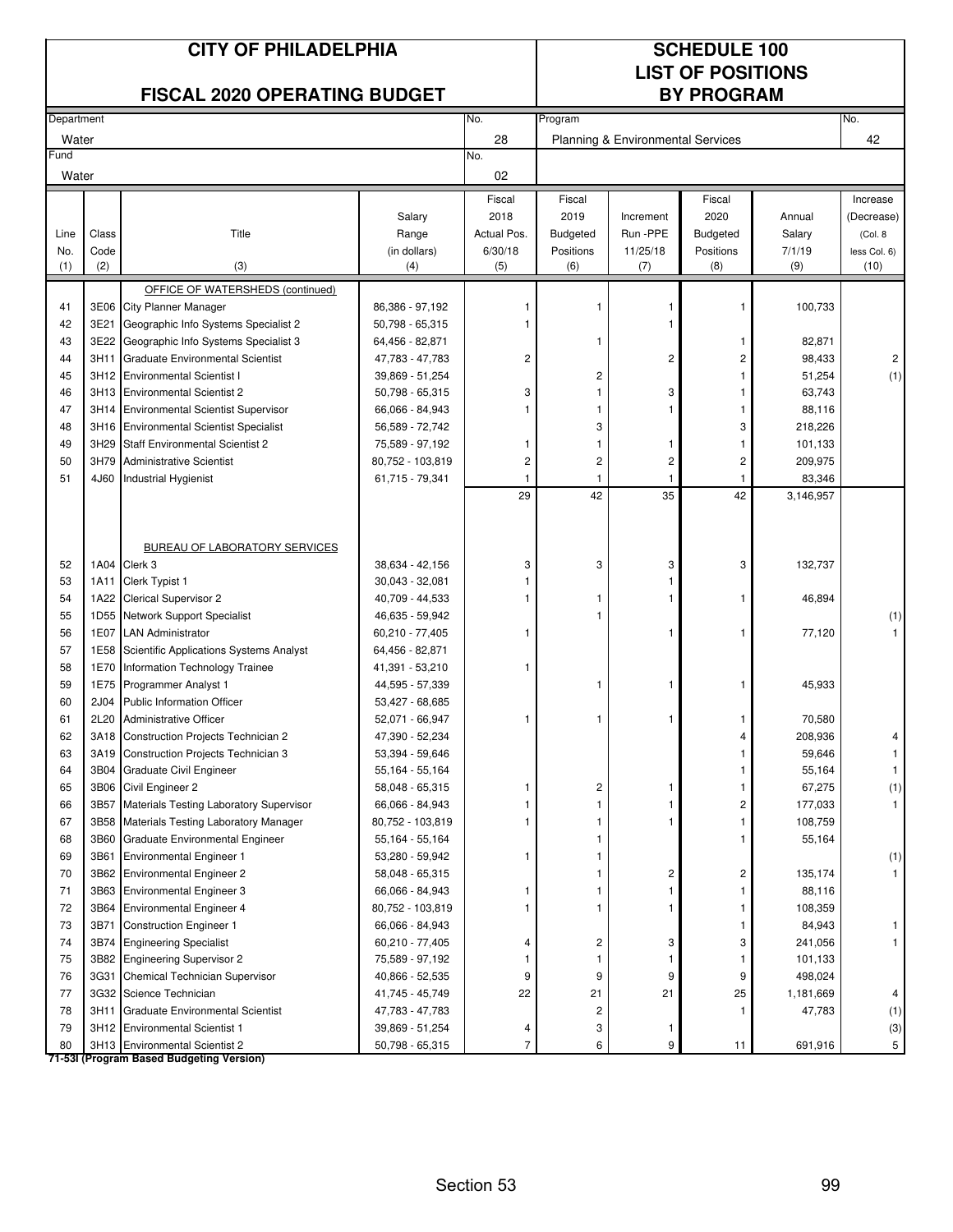|            |              | <b>CITY OF PHILADELPHIA</b><br><b>FISCAL 2020 OPERATING BUDGET</b>                   |                                    | <b>SCHEDULE 100</b><br><b>LIST OF POSITIONS</b><br><b>BY PROGRAM</b> |                         |                                              |                  |               |                      |
|------------|--------------|--------------------------------------------------------------------------------------|------------------------------------|----------------------------------------------------------------------|-------------------------|----------------------------------------------|------------------|---------------|----------------------|
| Department |              |                                                                                      |                                    | No.                                                                  | Program                 |                                              |                  |               | No.                  |
| Water      |              |                                                                                      |                                    | 28                                                                   |                         | <b>Planning &amp; Environmental Services</b> |                  |               | 42                   |
| Fund       |              |                                                                                      |                                    | No.                                                                  |                         |                                              |                  |               |                      |
| Water      |              |                                                                                      |                                    | 02                                                                   |                         |                                              |                  |               |                      |
|            |              |                                                                                      |                                    | Fiscal                                                               | Fiscal                  |                                              | Fiscal           |               | Increase             |
|            |              |                                                                                      | Salary                             | 2018                                                                 | 2019                    | Increment                                    | 2020             | Annual        | (Decrease)           |
| Line       | Class        | Title                                                                                | Range                              | Actual Pos.                                                          | <b>Budgeted</b>         | Run -PPE                                     | <b>Budgeted</b>  | Salary        | (Col. 8              |
| No.<br>(1) | Code<br>(2)  | (3)                                                                                  | (in dollars)<br>(4)                | 6/30/18<br>(5)                                                       | Positions<br>(6)        | 11/25/18<br>(7)                              | Positions<br>(8) | 7/1/19<br>(9) | less Col. 6)<br>(10) |
|            |              |                                                                                      |                                    |                                                                      |                         |                                              |                  |               |                      |
| 81         |              | BUREAU OF LABORATORY SERVICES (continued)<br>3H14 Environmental Scientist Supervisor | 66,066 - 84,943                    | 3                                                                    | 3                       | 4                                            | 5                | 417,746       | 2                    |
| 82         |              | 3H16 Environmental Scientist Specialist                                              | 56,589 - 72,742                    | 3                                                                    | 1                       | 3                                            | 3                | 227,448       | $\overline{c}$       |
| 83         |              | 3H18 Lab Program Scientist                                                           | 56,589 - 72,742                    | 9                                                                    | 9                       | 8                                            | 7                | 532,345       | (2)                  |
| 84         | 3H20         | <b>Environmental Scientist</b>                                                       | 61034                              | 1                                                                    |                         |                                              |                  |               |                      |
| 85         | 3H25         | <b>Graduate Chemist</b>                                                              | 45,127 - 47,783                    |                                                                      | 3                       |                                              | 3                | 143,349       |                      |
| 86         | 3H26         | <b>Analytical Chemist 1</b>                                                          | 39,869 - 51,254                    | 2                                                                    | 3                       | 1                                            |                  |               | (3)                  |
| 87         | 3H27         | <b>Analytical Chemist 2</b>                                                          | 50,798 - 65,315                    | 5                                                                    | 5                       | 5                                            | 6                | 395,590       | 1                    |
| 88         | 3H29         | <b>Staff Environmental Scientist 2</b>                                               | 75,589 - 97,192                    | 1                                                                    | 1                       | 1                                            |                  | 101,133       |                      |
| 89         | 3H30         | Analytical Chemist Supervisor                                                        | 66,066 - 84,943                    | 5                                                                    | 5                       | 4                                            | 4                | 355,665       | (1)                  |
| 90         | 3H31         | <b>Mass Spectrometist</b>                                                            | 53,427 - 68,685                    | 1                                                                    | 2                       | 1                                            | 1                | 71,571        | (1)                  |
| 91         | 3H38         | <b>Laboratory Director</b>                                                           | 87,956 - 113,079                   | 1                                                                    | 1                       | 1                                            | 1                | 118,296       |                      |
| 92         | 3H79         | <b>Administrative Scientist</b>                                                      | 80,752 - 103,819                   | 2                                                                    | 3                       | 3                                            | 3                | 312,399       |                      |
| 93         | 7D01         | General Departmental Worker                                                          | 31,468 - 33,772                    | $\overline{c}$                                                       | 2                       | 1                                            |                  | 36,210        | (1)                  |
| 94         | 7D11         | <b>Custodial Worker 1</b>                                                            | 31,468 - 33,772                    | 3                                                                    | 2                       | 4                                            | 4                | 135,342       | 2                    |
| 95         |              | 7D12 Custodial Worker 2                                                              | 34,021 - 36,916                    |                                                                      | 1                       |                                              |                  | 36,916        |                      |
| 96         |              | 7D13 Custodial Work Crew Chief                                                       | 38,634 - 42,156                    |                                                                      | 1                       |                                              |                  |               | (1)                  |
| 97         | 7D14         | <b>Custodial Worker Supervisor</b>                                                   | 42,674 - 46,830                    | 1                                                                    |                         |                                              | 1                | 48,420        | 1                    |
| 98         | 7H04         | Maintenance Mechanic                                                                 | 37,666 - 41,048                    |                                                                      | 1                       |                                              |                  |               | (1)                  |
| 99         | 7K64         | Electronic Technician 2                                                              | 47,390 - 52,234                    | 1                                                                    | 1                       | 1                                            | 2                | 109,252       | 1                    |
| 100        | 7N71         | Ground & Facilities Maintenance Worker 1                                             | 34,021 - 36,916                    |                                                                      |                         |                                              |                  |               |                      |
| 101        | 7N72         | Ground & Facilities Maintenance Worker 2                                             | 37,483 - 40,848                    |                                                                      |                         | 1                                            |                  |               |                      |
|            |              |                                                                                      |                                    | 102                                                                  | 104                     | 99                                           | 116              | 7,325,096     | 12                   |
|            |              |                                                                                      |                                    |                                                                      |                         |                                              |                  |               |                      |
|            |              | GREEN STORMWATER INFRASTRUCTURE IMPLEMENTATION                                       |                                    |                                                                      |                         |                                              |                  |               |                      |
| 102        | 1A04         | Clerk 3                                                                              | 38,634 - 42,156                    | ı                                                                    | 1                       |                                              |                  | 43,045        |                      |
| 103        | 2L01         | Administrative Technician                                                            | 35,132 - 45,179                    |                                                                      |                         |                                              |                  |               |                      |
| 104<br>105 | 2L07<br>2L31 | Administrative Trainee 2                                                             | 37,056 - 47,642                    |                                                                      | 1                       |                                              | 1                | 47,642        | $\mathbf{1}$         |
| 106        | 2L32         | Admin Specialist 1 - Non Confidential<br>Admin Specialist 2 - Non Confidential       | 39,869 - 51,254<br>50,798 - 65,315 | 1                                                                    | 1                       | 1                                            | 1                | 60,414        | (1)                  |
| 107        | 3A17         | Construction Projects Technician 1                                                   | 44,891 - 49,386                    | 1                                                                    | 3                       | 1                                            |                  |               | (3)                  |
| 108        | 3A18         | Construction Projects Technician 2                                                   | 47,390 - 52,234                    |                                                                      | 2                       | 1                                            | 2                | 100,944       |                      |
| 109        | 3A19         | Construction Projects Technician 3                                                   | 53,934 - 59,646                    | 1                                                                    |                         |                                              | 1                | 59,646        | $\mathbf{1}$         |
| 110        | 3B04         | Graduate Civil Engineer                                                              | 55,164 - 55,164                    | 1                                                                    | 1                       |                                              |                  |               | (1)                  |
| 111        | 3B04         | <b>Graduate Civil Engineer</b>                                                       | 55,164 - 55,164                    |                                                                      |                         |                                              | 2                | 110,328       | 2                    |
| 112        | 3B05         | Civil Engineer 1                                                                     | 53,280 - 59,942                    | 2                                                                    | $\overline{\mathbf{c}}$ | 2                                            | 5                | 308,701       | 3                    |
| 113        | 3B06         | Civil Engineer 2                                                                     | 58,048 - 65,315                    |                                                                      | 1                       |                                              | 2                | 130,630       | 1                    |
| 114        | 3B61         | <b>Environmental Engineer 1</b>                                                      | 53,280 - 59,942                    | 1                                                                    |                         | 1                                            | 1                | 61,740        | 1                    |
| 115        | 3B62         | <b>Environmental Engineer 2</b>                                                      | 58,048 - 65,315                    | 1                                                                    | 1                       | $\mathbf{1}$                                 |                  |               | (1)                  |
| 116        | 3B63         | <b>Environmental Engineer 3</b>                                                      | 66,066 - 84,943                    | 1                                                                    | $\overline{\mathbf{c}}$ | 1                                            | 2                | 176,633       |                      |
| 117        | 3B64         | <b>Environmental Engineer 4</b>                                                      | 80,752 - 103,819                   | 3                                                                    | 2                       | 3                                            | 3                | 317,134       | 1                    |
| 118        | 3B71         | <b>Construction Engineer 1</b>                                                       | 66,066 - 84,943                    | 1                                                                    | 1                       | 1                                            |                  |               | (1)                  |
| 119        | 3B72         | <b>Construction Engineer 2</b>                                                       | 75,589 - 97,192                    |                                                                      | 1                       |                                              | 1                | 97,192        |                      |
| 120        | 3B74         | <b>Engineering Specialist</b><br>71-53I (Program Based Budgeting Version)            | 60,210 - 77,405                    | 4                                                                    | 5                       | 5                                            | 17               | 1,363,862     | 12                   |

Section 53 100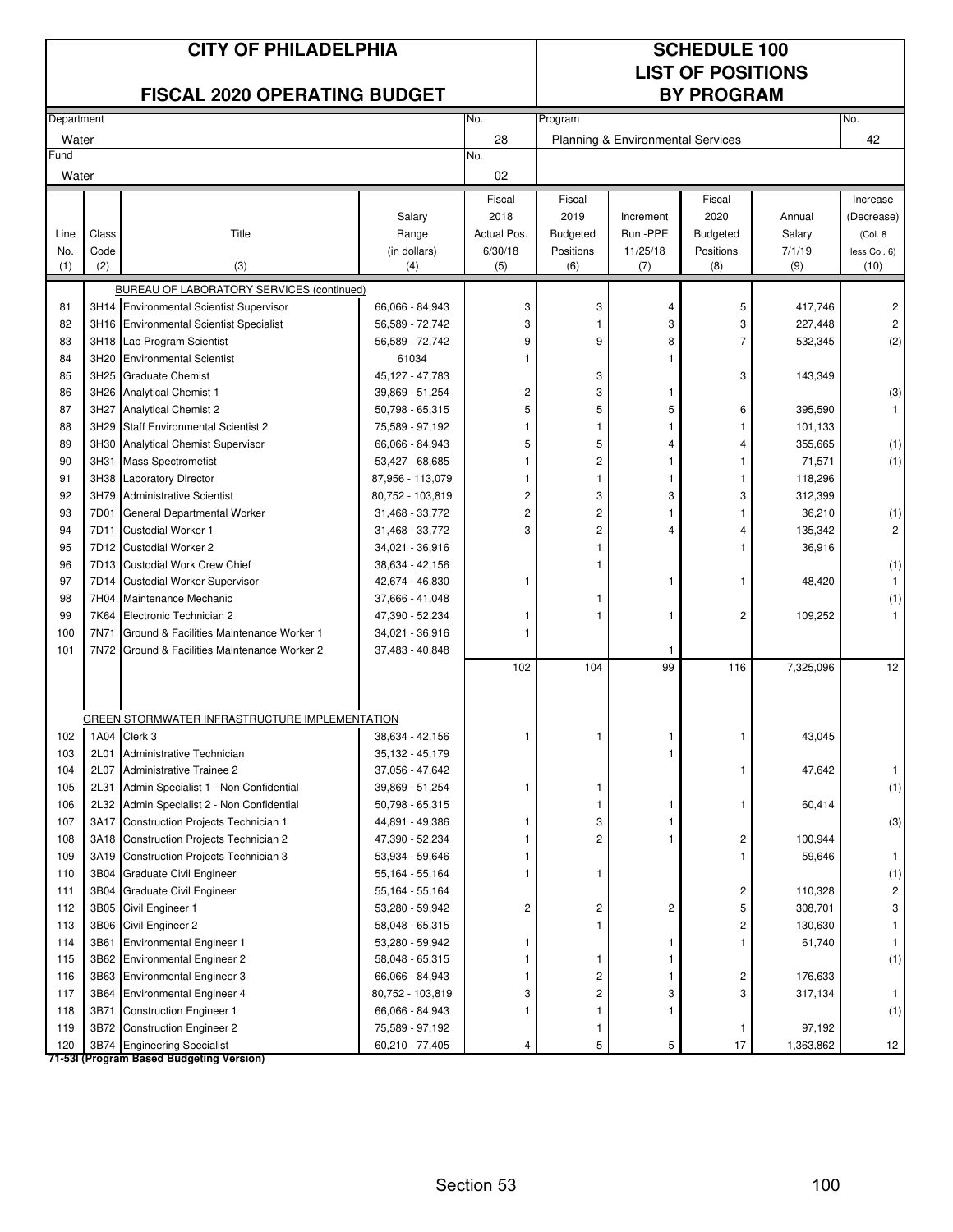|               | <b>CITY OF PHILADELPHIA</b><br><b>FISCAL 2020 OPERATING BUDGET</b> |                                                                                |                                     |                               |                            | <b>SCHEDULE 100</b><br><b>LIST OF POSITIONS</b><br><b>BY PROGRAM</b> |                                   |                  |                                   |  |
|---------------|--------------------------------------------------------------------|--------------------------------------------------------------------------------|-------------------------------------|-------------------------------|----------------------------|----------------------------------------------------------------------|-----------------------------------|------------------|-----------------------------------|--|
| Department    |                                                                    |                                                                                |                                     | No.                           | Program                    |                                                                      |                                   |                  | No.                               |  |
| Water         |                                                                    |                                                                                |                                     | 28                            |                            | Planning & Environmental Services                                    |                                   |                  | 42                                |  |
| Fund<br>Water |                                                                    |                                                                                |                                     | No.<br>02                     |                            |                                                                      |                                   |                  |                                   |  |
| Line          | Class                                                              | Title                                                                          | Salary<br>Range                     | Fiscal<br>2018<br>Actual Pos. | Fiscal<br>2019<br>Budgeted | Increment<br>Run -PPE                                                | Fiscal<br>2020<br><b>Budgeted</b> | Annual<br>Salary | Increase<br>(Decrease)<br>(Col. 8 |  |
| No.           | Code                                                               |                                                                                | (in dollars)                        | 6/30/18                       | Positions                  | 11/25/18                                                             | Positions                         | 7/1/19           | less Col. 6)                      |  |
| (1)           | (2)                                                                | (3)                                                                            | (4)                                 | (5)                           | (6)                        | (7)                                                                  | (8)                               | (9)              | (10)                              |  |
|               |                                                                    | GREEN STORMWATER INFRASTRUCTURE IMPLEMENTATION (continued)                     |                                     |                               |                            |                                                                      |                                   |                  |                                   |  |
| 121           | 3B75                                                               | Staff Engineer 1                                                               | 64,456 - 82,871                     |                               |                            |                                                                      |                                   |                  | (1)                               |  |
| 122           | 3B79                                                               | <b>Staff Engineer 2</b>                                                        | 91,788 - 97,192                     |                               |                            |                                                                      | -1                                | 97,192           | $\mathbf{1}$                      |  |
| 123           | 3B79                                                               | Design and Construction Projects Manager                                       | 91,788 - 97,192                     |                               |                            |                                                                      | $\mathbf{1}$                      | 97,192           | 1                                 |  |
| 124           | 3B81                                                               | <b>Engineering Supervisor 1</b>                                                | 66,066 - 84,943                     | $\overline{c}$                | 1                          | -1                                                                   | 3                                 | 264,349          | 2                                 |  |
| 125           | 3B82<br>3C26                                                       | <b>Engineering Supervisor 2</b><br>Water Engineering Planning and Research Mgr | 75,589 - 97,192                     |                               | 2                          | $\sqrt{2}$<br>$\mathbf{1}$                                           | 4                                 | 391,799          | $\overline{c}$                    |  |
| 126<br>127    | 3D04                                                               | Architectural Projects Coordinator 1                                           | 87,956 - 113,079<br>44,595 - 57,339 | 1                             |                            | $\mathbf{1}$                                                         | 1                                 | 117,296          |                                   |  |
| 128           | 3D05                                                               | Architectural Projects Coordinator 2                                           | 53,427 - 68,685                     |                               | 1                          |                                                                      | -1                                | 68,685           |                                   |  |
| 129           |                                                                    | 3E04 City Planner 3                                                            | 64,663 - 72,742                     | $\overline{7}$                | 6                          | 5                                                                    | 5                                 | 376,697          | (1)                               |  |
| 130           | 3E05                                                               | <b>City Planner Supervisor</b>                                                 | 75,506 - 84,943                     | 1                             | 3                          | $\mathbf{2}$                                                         | 3                                 | 257,050          |                                   |  |
| 131           |                                                                    | 3E06 City Planner Manager                                                      | 86,386 - 97,192                     | 1                             | 1                          | $\mathbf{1}$                                                         | $\mathbf{1}$                      | 100,733          |                                   |  |
| 132           | 3E20                                                               | Geographic Info Systems Specialist 1                                           | 44,595 - 57,339                     |                               |                            |                                                                      | $\mathbf{1}$                      | 57,339           | 1                                 |  |
| 133           | 3E21                                                               | Geographic Info Systems Specialist 2                                           | 50,798 - 65,315                     | 2                             | $\overline{c}$             | $\overline{c}$                                                       | 3                                 | 184,994          |                                   |  |
| 134           | 3E22                                                               | Geographic Info Systems Specialist 3                                           | 64,456 - 82,871                     | $\overline{c}$                |                            | $\overline{c}$                                                       |                                   |                  |                                   |  |
| 135           | 3E23                                                               | Geographic Info Systems Manager                                                | 75,589 - 97,192                     |                               | 2                          |                                                                      | $\overline{c}$                    | 194,384          |                                   |  |
| 136           |                                                                    | 3H13 Environmental Scientist 2                                                 | 50,798 - 65,315                     | 1                             |                            | $\mathbf{1}$                                                         |                                   |                  |                                   |  |
| 137           |                                                                    | 3H14 Environmental Scientist Supervisor                                        | 66,066 - 84,943                     |                               | 1                          |                                                                      | $\mathbf{1}$                      | 84,943           |                                   |  |
| 138           |                                                                    | 3H16 Environmental Scientist Specialist                                        | 56,589 - 72,742                     | 3                             | 2                          | 3                                                                    | $\overline{\mathbf{c}}$           | 148,039          |                                   |  |
| 139           | 3H28                                                               | Staff Environmental Scientist 1                                                | 64,456 - 82,871                     |                               | 1                          |                                                                      | 1                                 | 82,971           |                                   |  |
| 140           | 6G28                                                               | <b>Construction Trades Inspector</b>                                           | 48,822 - 53,847                     |                               |                            |                                                                      | -1                                | 53,847           | 1                                 |  |
|               |                                                                    |                                                                                |                                     | 39                            | 48                         | 40                                                                   | 70                                | 5,455,421        | 22                                |  |
|               |                                                                    | Total                                                                          |                                     | 192                           | 216                        | 194                                                                  | 255                               | 18,092,856       | 39                                |  |
|               |                                                                    |                                                                                |                                     |                               |                            |                                                                      |                                   |                  |                                   |  |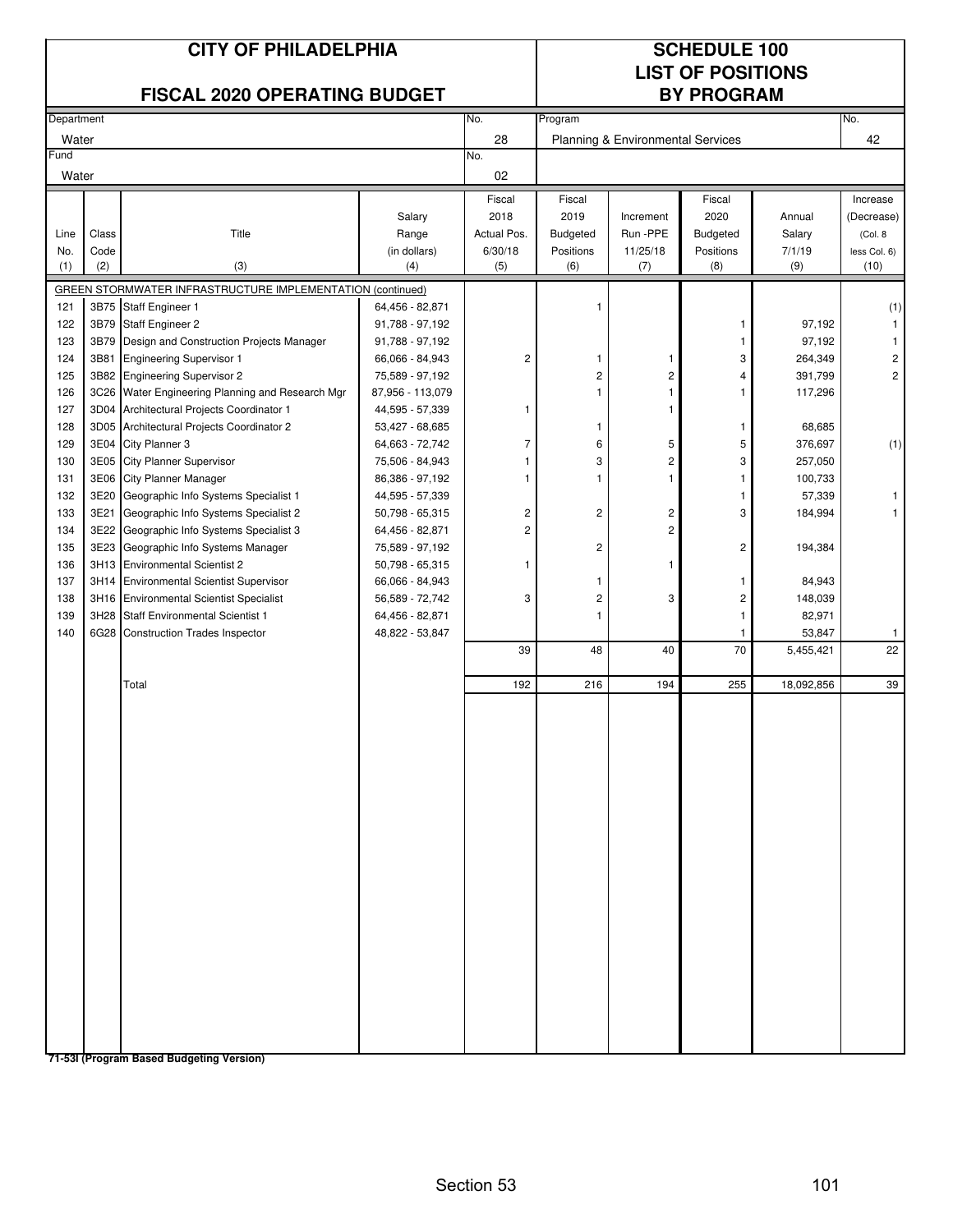|                    |                                        | <b>CITY OF PHILADELPHIA</b><br><b>FISCAL 2020 OPERATING BUDGET</b>                                                                                     |           | <b>SCHEDULE 100</b><br><b>LIST OF POSITIONS</b><br><b>BY PROGRAM</b> |                                        |                                                 |                                                       |                                          |                                                       |                                                                 |                                                   |
|--------------------|----------------------------------------|--------------------------------------------------------------------------------------------------------------------------------------------------------|-----------|----------------------------------------------------------------------|----------------------------------------|-------------------------------------------------|-------------------------------------------------------|------------------------------------------|-------------------------------------------------------|-----------------------------------------------------------------|---------------------------------------------------|
| Department         |                                        |                                                                                                                                                        |           |                                                                      | No.                                    | Program                                         |                                                       |                                          |                                                       |                                                                 | No.                                               |
| Water              |                                        |                                                                                                                                                        |           |                                                                      | 28                                     |                                                 |                                                       | Planning & Environmental Services        |                                                       |                                                                 | 42                                                |
| Fund               |                                        |                                                                                                                                                        |           |                                                                      | No.                                    |                                                 |                                                       |                                          |                                                       |                                                                 |                                                   |
| Water              |                                        |                                                                                                                                                        |           |                                                                      | 02                                     |                                                 |                                                       |                                          |                                                       |                                                                 |                                                   |
| Line<br>No.<br>(1) | Class<br>Code<br>(2)                   | Title<br>(3)                                                                                                                                           |           |                                                                      | Salary<br>Range<br>(in dollars)<br>(4) | Fiscal<br>2018<br>Actual Pos.<br>6/30/18<br>(5) | Fiscal<br>2019<br><b>Budgeted</b><br>Positions<br>(6) | Increment<br>Run -PPE<br>11/25/18<br>(7) | Fiscal<br>2020<br><b>Budgeted</b><br>Positions<br>(8) | Annual<br>Salary<br>7/1/19<br>(9)                               | Inc.<br>(Dec.)<br>(Col. 8<br>less Col. 6)<br>(10) |
|                    | 101<br>121<br>161<br>171<br>181<br>100 | <b>Total Full Time</b><br>Temporary<br><b>Regular Overtime</b><br><b>Holiday Overtime</b><br><b>Shift Differential</b><br>Lump Sum Separation Payments |           |                                                                      |                                        | 192                                             | 216                                                   | 194                                      | 255                                                   | 18,092,856<br>985,000<br>400,000<br>36,000<br>11,000<br>186,000 | 39                                                |
|                    |                                        |                                                                                                                                                        |           |                                                                      |                                        | 192                                             | 216                                                   | 194                                      | 255                                                   |                                                                 | 39                                                |
|                    |                                        | <b>Total Gross Requirements</b><br>Plus: Earned Increment                                                                                              |           |                                                                      |                                        |                                                 |                                                       |                                          |                                                       | 19,710,856                                                      |                                                   |
|                    |                                        |                                                                                                                                                        |           |                                                                      |                                        |                                                 |                                                       |                                          |                                                       | 78,806<br>3,078                                                 |                                                   |
|                    |                                        | Plus: Longevity<br>Less: (Vacancy Allowance)                                                                                                           |           |                                                                      |                                        |                                                 |                                                       |                                          |                                                       | (2,886,000)                                                     |                                                   |
|                    |                                        |                                                                                                                                                        |           | <b>Total Budget Request</b>                                          |                                        |                                                 |                                                       |                                          |                                                       | 16,906,740                                                      |                                                   |
|                    |                                        |                                                                                                                                                        |           |                                                                      | <b>Summary of Personal Services</b>    |                                                 |                                                       |                                          |                                                       |                                                                 |                                                   |
|                    |                                        |                                                                                                                                                        |           | Fiscal 2018                                                          |                                        | Fiscal 2019                                     |                                                       |                                          | Fiscal 2020                                           | Inc. / (Dec.) Inc. / (Dec.)                                     |                                                   |
| Line               |                                        |                                                                                                                                                        | Actual    | Actual                                                               | Budgeted                               | Estimated                                       | Increment                                             | Budgeted                                 | Department                                            | in Require.                                                     | in Bud. Pos.                                      |
| No.                |                                        | Category                                                                                                                                               | Positions | Obligations                                                          | Positions                              | Obligations                                     | Run -PPE                                              | Positions                                | Request                                               | (Col. 9                                                         | (Col. 8                                           |
|                    |                                        |                                                                                                                                                        | 6/30/18   |                                                                      |                                        |                                                 | 11/25/18                                              |                                          |                                                       | less Col. 6)                                                    | less Col. 5)                                      |
| (1)                |                                        | (2)                                                                                                                                                    | (3)       | (4)                                                                  | (5)                                    | (6)                                             | (7)                                                   | (8)                                      | (9)                                                   | (10)                                                            | (11)                                              |
| $\mathbf{1}$       | Lump Sum                               |                                                                                                                                                        |           | 41,884                                                               |                                        | 204,000                                         |                                                       |                                          | 186,000                                               | (18,000)                                                        |                                                   |
| $\overline{2}$     |                                        | Full Time - Civilian                                                                                                                                   | 192       | 11,961,416                                                           | 216                                    | 13,866,836                                      | 194                                                   | 255                                      | 15,288,740                                            | 1,421,904                                                       | 39                                                |
| 3                  |                                        | Full Time - Uniform                                                                                                                                    |           |                                                                      |                                        |                                                 |                                                       |                                          |                                                       |                                                                 |                                                   |
| $\overline{4}$     |                                        | Bonus, Gross Adj.                                                                                                                                      |           | 542,136                                                              |                                        |                                                 |                                                       |                                          |                                                       |                                                                 |                                                   |
| 5                  |                                        | PT, Temp/Seas, Bd, SCG                                                                                                                                 |           | 698,868                                                              |                                        | 993,000                                         |                                                       |                                          | 985,000                                               | (8,000)                                                         |                                                   |
| 6                  |                                        | Overtime - Civilian                                                                                                                                    |           | 278,423                                                              |                                        | 340,000                                         |                                                       |                                          | 400,000                                               | 60,000                                                          |                                                   |
| $\overline{7}$     |                                        | Overtime - Uniform                                                                                                                                     |           |                                                                      |                                        |                                                 |                                                       |                                          |                                                       |                                                                 |                                                   |
| 8                  |                                        | Holiday Overtime - Civilian                                                                                                                            |           | 31,074                                                               |                                        | 36,000                                          |                                                       |                                          | 36,000                                                |                                                                 |                                                   |
| 9                  |                                        | Unused Uniform Leave                                                                                                                                   |           |                                                                      |                                        |                                                 |                                                       |                                          |                                                       |                                                                 |                                                   |
| 10                 | Shift/Stress                           |                                                                                                                                                        |           | 4,782                                                                |                                        | 11,000                                          |                                                       |                                          | 11,000                                                |                                                                 |                                                   |
| 11                 |                                        | H&L, IOD, LT-Sick                                                                                                                                      |           | 184                                                                  |                                        |                                                 |                                                       |                                          |                                                       |                                                                 |                                                   |
| 12                 |                                        | Total                                                                                                                                                  | 192       | 13,558,767                                                           |                                        | 216 15,450,836                                  | 194                                                   |                                          | 255 16,906,740                                        | 1,455,904                                                       | 39                                                |

Total<br>T1-53J (Program Based Budgeting Version)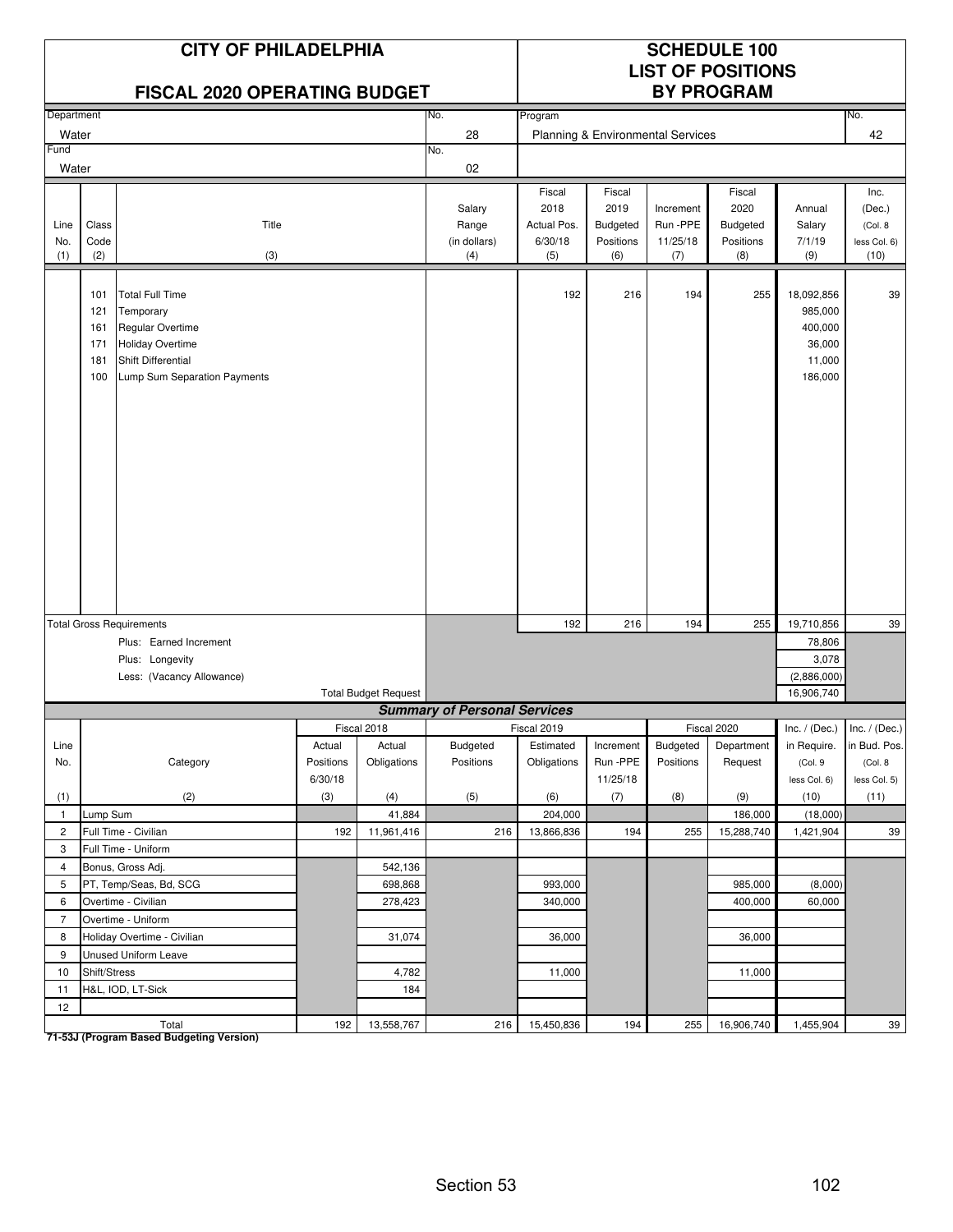### **CITY OF PHILADELPHIA SCHEDULE 200**

### **FISCAL 2020 OPERATING BUDGET BY PROGRAM**

# **PURCHASE OF SERVICES**

| Department |                                                   | No.                                        | Program                           |             |                     | No.        |  |  |  |
|------------|---------------------------------------------------|--------------------------------------------|-----------------------------------|-------------|---------------------|------------|--|--|--|
| Water      |                                                   | 28                                         | Planning & Environmental Services |             |                     | 42         |  |  |  |
| Fund       |                                                   | No.                                        |                                   |             |                     |            |  |  |  |
| Water      |                                                   | 02                                         |                                   |             |                     |            |  |  |  |
|            |                                                   | Fiscal 2018                                | Fiscal 2019                       | Fiscal 2019 | Fiscal 2020         | Increase   |  |  |  |
| Code       | Description                                       | Actual                                     | Original                          | Estimated   | Departmental        | or         |  |  |  |
|            |                                                   | Obligations                                | Appropriations                    | Obligations | Request             | (Decrease) |  |  |  |
| (1)        | (2)                                               | (3)                                        | (4)                               | (5)         | (6)                 | (7)        |  |  |  |
|            |                                                   | <b>Schedule 200 - Purchase of Services</b> |                                   |             |                     |            |  |  |  |
| 201        | Cleaning & Laundering                             | 550                                        | 3,000                             | 3,000       | 3,000               |            |  |  |  |
| 202        | Janitorial Services                               |                                            | 5,000                             | 3,000       | 5,000               | 2,000      |  |  |  |
| 205        | Refuse, Garbage, Silt and Sludge Removal          | 7,502                                      | 5,000                             | 5,000       | $\overline{13,000}$ | 8,000      |  |  |  |
| 209        | Telephone & Communication                         |                                            |                                   |             |                     |            |  |  |  |
| 210        | <b>Postal Services</b>                            |                                            | 1,000                             |             | 1,000               | 1,000      |  |  |  |
| 211        | Transportation                                    | 22,210                                     | 38,000                            | 33,000      | 35,000              | 2,000      |  |  |  |
| 214        | <b>Employee Education Expense Allowance</b>       | 50,712                                     |                                   |             | 107,000             | 107,000    |  |  |  |
| 215        | Licenses, Permits & Inspection Charges            | 15,061                                     | 23,000                            | 23,000      | 21,000              | (2,000)    |  |  |  |
| 216        | Commercial off the Shelf Software Licenses        |                                            |                                   |             |                     |            |  |  |  |
| 220        | <b>Electric Current</b>                           |                                            |                                   |             |                     |            |  |  |  |
| 221        | <b>Gas Services</b>                               |                                            |                                   |             |                     |            |  |  |  |
| 222        | Steam for Heating                                 |                                            |                                   |             |                     |            |  |  |  |
| 230        | Meals (non-travel) & Official Entertaining        |                                            | 3,000                             | 3,000       | 3,000               |            |  |  |  |
| 231        | <b>Overtime Meals</b>                             |                                            |                                   |             |                     |            |  |  |  |
| 240        | Advertising & Promotional Activities              |                                            |                                   |             |                     |            |  |  |  |
| 250        | <b>Professional Services</b>                      | 14,805,701                                 | 16,699,000                        | 16,086,000  | 17,630,000          | 1,544,000  |  |  |  |
| 251        | Professional Svcs. - Information Technology       |                                            |                                   |             |                     |            |  |  |  |
| 252        | Accounting & Auditing Services                    |                                            |                                   |             |                     |            |  |  |  |
| 253        | <b>Legal Services</b>                             |                                            |                                   |             |                     |            |  |  |  |
| 254        | Mental Health & Intellectual Disability Services  |                                            |                                   |             |                     |            |  |  |  |
| 255        | Dues                                              | 372,376                                    | 561,000                           | 551,550     | 562,850             | 11,300     |  |  |  |
| 256        | Seminar & Training Sessions                       | 123,331                                    | 300,000                           | 265,000     | 213,000             | (52,000)   |  |  |  |
| 257        | Architectural & Engineering Services              | 376,001                                    | 1,300,000                         | 1,000,000   | 780,000             | (220,000)  |  |  |  |
| 258        | <b>Court Reporters</b>                            |                                            |                                   |             |                     |            |  |  |  |
| 259        | <b>Arbitration Fees</b>                           |                                            |                                   |             |                     |            |  |  |  |
| 260        | Repair & Maintenance Charges                      | 333,026                                    | 872,000                           | 801,000     | 1,508,000           | 707,000    |  |  |  |
|            | Repaving, Repairing & Resurfacing Streets         | 95,200                                     | 300,000                           | 300,000     |                     | (300,000)  |  |  |  |
| 261        | Demolition of Buildings                           |                                            |                                   |             |                     |            |  |  |  |
| 262<br>264 | Abatement of Nuisances                            |                                            |                                   |             |                     |            |  |  |  |
|            |                                                   |                                            |                                   |             |                     |            |  |  |  |
| 265        | Rehabilitation of Property                        |                                            |                                   |             |                     |            |  |  |  |
| 266        | Maint. & Support - Comp. Hardware & Software      | 22,319                                     |                                   | 20,000      | 20,000              |            |  |  |  |
| 275        | Juror Fees                                        |                                            |                                   |             |                     |            |  |  |  |
| 276        | Juror Expenses                                    |                                            |                                   |             |                     |            |  |  |  |
| 277        | <b>Witness Fees</b><br>Insurance & Official Bonds |                                            |                                   |             |                     |            |  |  |  |
| 280        |                                                   |                                            |                                   |             |                     |            |  |  |  |
| 282        | Lease Purchase - Computer Systems                 |                                            |                                   |             |                     |            |  |  |  |
| 283        | Lease Purchase - Vehicles                         |                                            |                                   |             |                     |            |  |  |  |
| 284        | Ground & Building Rental                          |                                            |                                   |             |                     |            |  |  |  |
| 285        | Rents - Other                                     | 83,086                                     | 149,000                           | 122,000     | 163,000             | 41,000     |  |  |  |
| 286        | Rental of Parking Spaces                          |                                            |                                   |             |                     |            |  |  |  |
| 290        | Payments for Care of Individuals                  |                                            |                                   |             |                     |            |  |  |  |
| 295        | <b>Imprest Advances</b>                           |                                            |                                   |             |                     |            |  |  |  |
| 298        | Payments for Burials & Graves                     |                                            |                                   |             |                     |            |  |  |  |
| 299        | Other Expenses (not otherwise classified)         | 26,493                                     |                                   |             |                     |            |  |  |  |
|            |                                                   |                                            |                                   |             |                     |            |  |  |  |
|            |                                                   |                                            |                                   |             |                     |            |  |  |  |
|            | Total                                             | 16,333,568                                 | 20,259,000                        | 19,215,550  | 21,064,850          | 1,849,300  |  |  |  |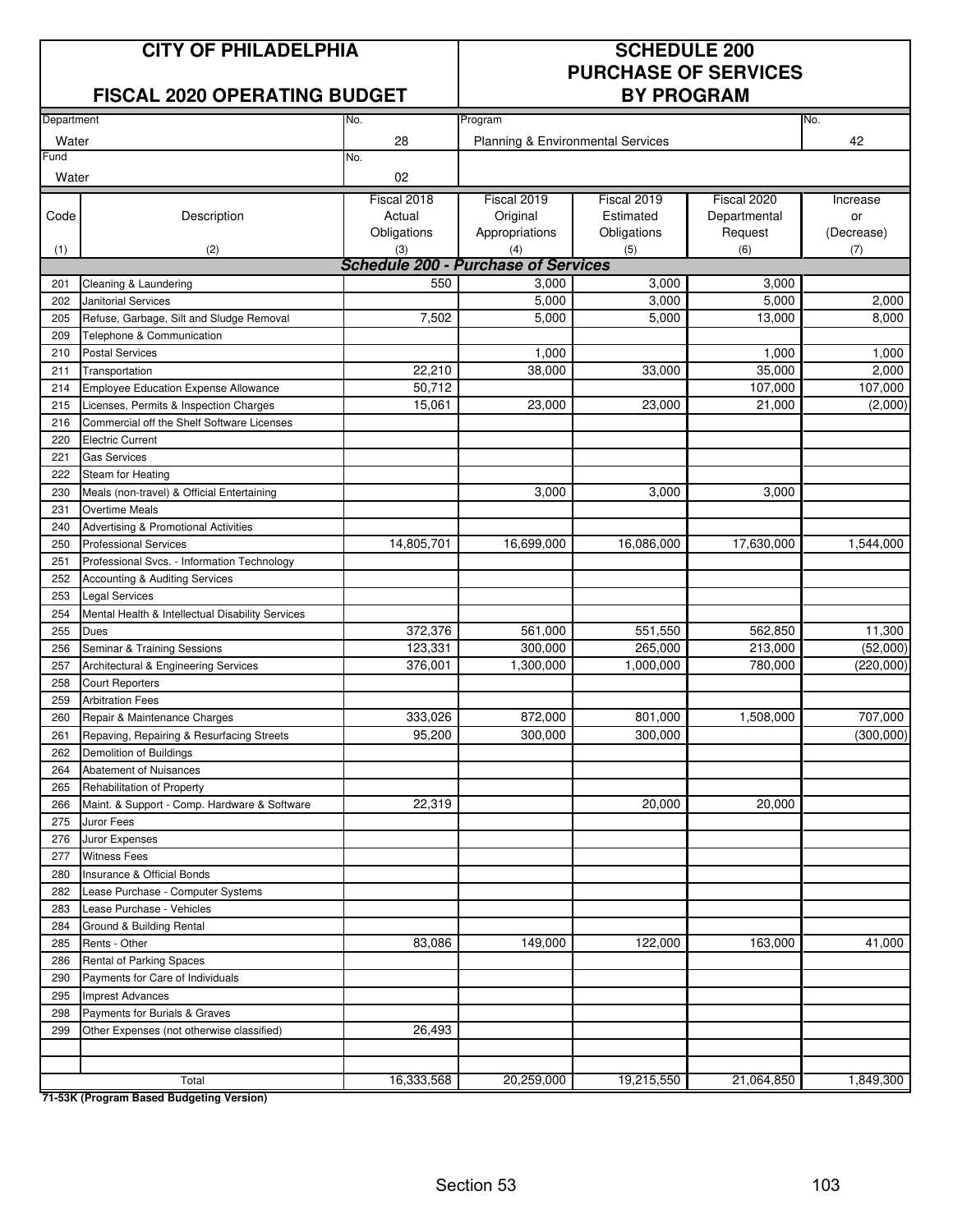### **FISCAL 2020 OPERATING BUDGET BY PROGRAM**

## **CITY OF PHILADELPHIA SCHEDULE 300 - 400 MATERIALS, SUPPLIES & EQUIPMENT**

| Department |                                                       | No.                                            | Program                           |             |              | No.        |  |  |  |
|------------|-------------------------------------------------------|------------------------------------------------|-----------------------------------|-------------|--------------|------------|--|--|--|
| Water      |                                                       | 28                                             | Planning & Environmental Services |             |              | 42         |  |  |  |
| Fund       |                                                       | No.                                            |                                   |             |              |            |  |  |  |
| Water      |                                                       | 02                                             |                                   |             |              |            |  |  |  |
|            |                                                       |                                                |                                   |             |              |            |  |  |  |
|            |                                                       | Fiscal 2018                                    | Fiscal 2019                       | Fiscal 2019 | Fiscal 2020  | Increase   |  |  |  |
| Code       | Description                                           | Actual                                         | Original                          | Estimated   | Departmental | or         |  |  |  |
|            |                                                       | Obligations                                    | Appropriations                    | Obligations | Request      | (Decrease) |  |  |  |
| (1)        | (2)                                                   | (3)                                            | (4)                               | (5)         | (6)          | (7)        |  |  |  |
|            |                                                       | <b>Schedule 300 - Materials &amp; Supplies</b> |                                   |             |              |            |  |  |  |
| 301        | Agricultural & Botanical                              | 2,994                                          | 32,000                            | 32,000      | 34,000       | 2,000      |  |  |  |
| 302        | Animal, Livestock & Marine                            |                                                |                                   |             |              |            |  |  |  |
| 303        | Bakeshop, Dining Room & Kitchen                       |                                                |                                   |             |              |            |  |  |  |
| 304        | Books & Other Publications                            | 4,560                                          | 14,000                            | 13,000      | 14,200       | 1,200      |  |  |  |
| 305        | <b>Building &amp; Construction</b>                    | 15,626                                         | 230,000                           | 120,000     | 27,000       | (93,000)   |  |  |  |
| 306        | <b>Library Materials</b>                              |                                                |                                   |             |              |            |  |  |  |
| 307        | <b>Chemicals &amp; Gases</b>                          | 63,145                                         | 114,000                           | 114,000     | 115,000      | 1,000      |  |  |  |
| 308        | Dry Goods, Notions & Wearing Apparel                  | 11,860                                         | 18,000                            | 19,000      | 19,000       |            |  |  |  |
| 309        | Cordage & Fibers                                      |                                                | 51,000                            | 26,000      | 1,000        | (25,000)   |  |  |  |
| 310        | Electrical & Communication                            | 38,126                                         | 67,000                            | 67,000      | 63,000       | (4,000)    |  |  |  |
| 311        | General Equipment & Machinery                         |                                                | 15.000                            | 10,000      | 8,000        | (2,000)    |  |  |  |
| 312        | Fire Fighting & Safety                                | 138                                            | 10,000                            | 9,000       | 16,000       | 7,000      |  |  |  |
| 313        | Food                                                  |                                                |                                   |             |              |            |  |  |  |
| 314        | Fuel - Heating & Cooling                              |                                                | 8,000                             | 8,000       | 12,000       | 4,000      |  |  |  |
| 316        | General Hardware & Minor Tools                        | 7,574                                          | 24,000                            | 12,000      | 71,000       | 59,000     |  |  |  |
| 317        | Hospital & Laboratory                                 | 620,732                                        | 618,000                           | 617,000     | 568,000      | (49,000)   |  |  |  |
| 318        | Janitorial, Laundry & Household                       | 18,429                                         | 18,000                            | 17,000      | 9,000        | (8,000)    |  |  |  |
| 320        | Office Materials & Supplies                           |                                                | 16,000                            | 11,000      | 16,000       | 5,000      |  |  |  |
| 322        | Small Power Tools & Hand Tools                        | 37,268                                         | 53,000                            | 52,000      | 61,000       | 9,000      |  |  |  |
|            | Plumbing, AC & Space Heating                          | 16,195                                         | 220,000                           | 170,000     | 52,000       | (118,000)  |  |  |  |
| 323        |                                                       |                                                |                                   |             | 469,000      |            |  |  |  |
| 324        | Precision, Photographic & Artists                     | 350,657                                        | 366,000                           | 368,000     |              | 101,000    |  |  |  |
| 325        | Printing                                              | 1,711                                          | 15,000                            | 15,000      | 10,000       | (5,000)    |  |  |  |
| 326        | Recreational & Educational                            |                                                | 2,000                             | 2,000       | 2,000        |            |  |  |  |
| 328        | Vehicle Parts & Accessories                           |                                                | 5,000                             |             | 5,000        | 5,000      |  |  |  |
| 335        | Lubricants                                            |                                                |                                   |             |              |            |  |  |  |
| 340        | #2 Diesel Fuel                                        |                                                |                                   |             |              |            |  |  |  |
| 341        | Compressed Natural Gas (CNG)                          |                                                |                                   |             |              |            |  |  |  |
| 342        | Liquid Propane Gas (LPG)                              |                                                |                                   |             |              |            |  |  |  |
| 345        | Gasoline                                              |                                                |                                   |             |              |            |  |  |  |
| 399        | Other Materials & Supplies (not otherwise classified) | 671                                            | 16,000                            | 16,000      | 16,000       |            |  |  |  |
|            |                                                       |                                                |                                   |             |              |            |  |  |  |
|            | Total                                                 | 1,189,686                                      | 1,912,000                         | 1,698,000   | 1,588,200    | (109, 800) |  |  |  |
|            |                                                       |                                                | <b>Schedule 400 - Equipment</b>   |             |              |            |  |  |  |
| 405        | Construction, Dredging & Conveying                    |                                                |                                   |             |              |            |  |  |  |
| 410        | Electrical, Lighting & Communications                 | 4,036                                          | 22,000                            | 22,000      | 16,000       | (6,000)    |  |  |  |
| 411        | General Equipment & Machinery                         |                                                | 4,000                             | 4,000       | 6,000        | 2,000      |  |  |  |
| 412        | Fire Fighting & Emergency                             |                                                |                                   |             | 20,000       | 20,000     |  |  |  |
| 417        | Hospital & Laboratory                                 | 700,326                                        | 658,000                           | 658,000     | 582,000      | (76,000)   |  |  |  |
| 420        | Office Equipment                                      | 738                                            |                                   |             |              |            |  |  |  |
| 423        | Plumbing, AC & Space Heating                          | 10,593                                         |                                   |             |              |            |  |  |  |
| 424        | Precision, Photographic & Artists                     | 7,632                                          | 22.000                            | 18,000      | 18,000       |            |  |  |  |
| 426        | Recreational & Educational                            |                                                |                                   |             |              |            |  |  |  |
| 427        | Computer Equipment & Peripherals                      | 25                                             |                                   |             |              |            |  |  |  |
| 428        | Vehicles                                              |                                                |                                   |             |              |            |  |  |  |
| 430        | Furniture & Furnishings                               | 18,310                                         | 62,000                            | 62,000      | 189,000      | 127,000    |  |  |  |
| 499        | Other Equipment (not otherwise classified)            | 4,947                                          | 170,000                           | 115,000     | 120,000      | 5,000      |  |  |  |
|            |                                                       |                                                |                                   |             |              |            |  |  |  |
|            | Total                                                 | 746,607                                        | 938,000                           | 879,000     | 951,000      | 72,000     |  |  |  |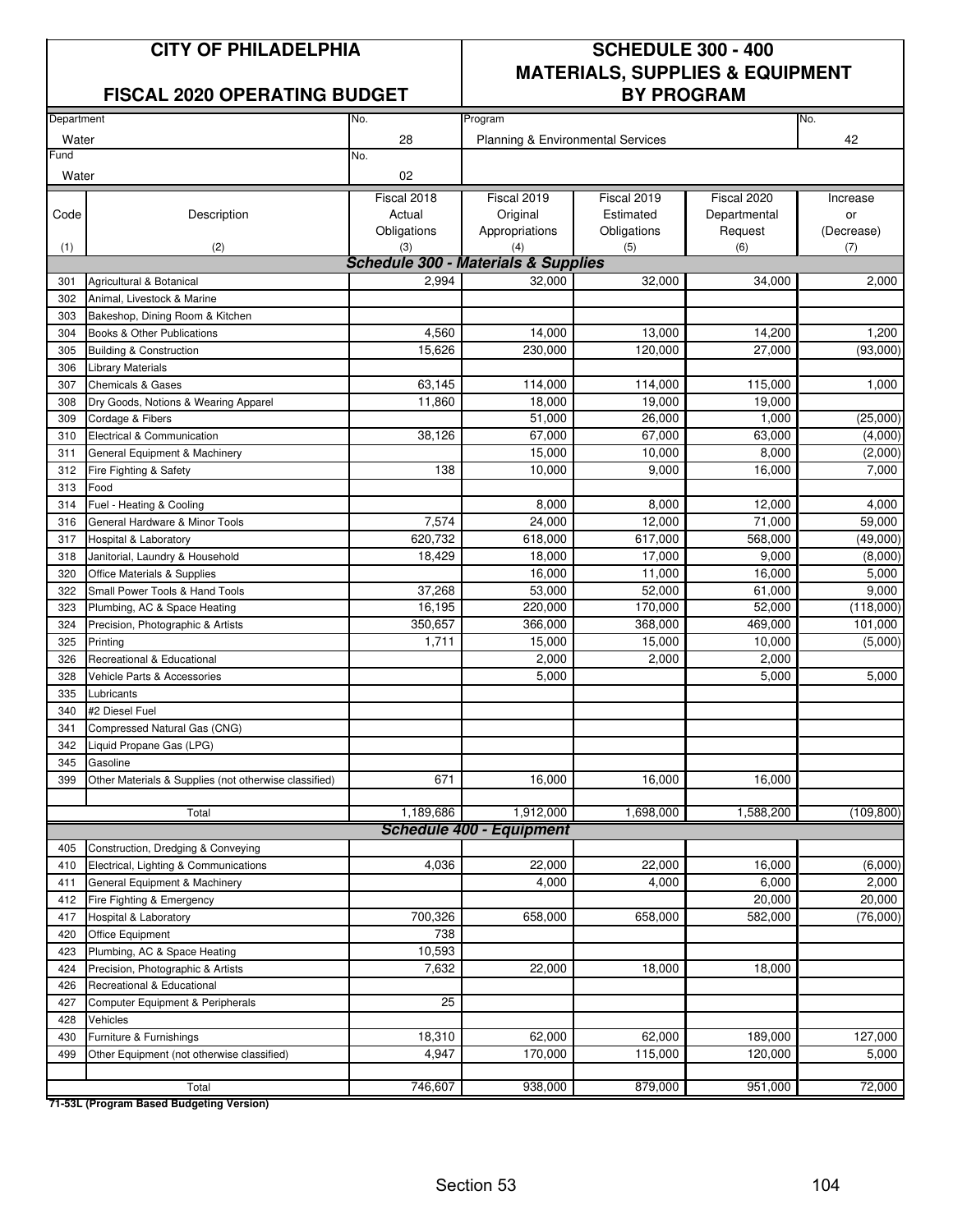| Department    |                                          |             | No.           | Program                                 |             |                                                                                                 | No.                           |  |
|---------------|------------------------------------------|-------------|---------------|-----------------------------------------|-------------|-------------------------------------------------------------------------------------------------|-------------------------------|--|
| Water<br>Fund |                                          |             | 28<br>No.     | 42<br>Planning & Environmental Services |             |                                                                                                 |                               |  |
| Water         |                                          |             | 02            |                                         |             |                                                                                                 |                               |  |
|               |                                          |             | Fiscal 2018   | Fiscal 2019                             | Fiscal 2019 | Fiscal 2020                                                                                     | Increase                      |  |
|               |                                          |             | Actual        | Original                                | Estimated   | Department                                                                                      | or                            |  |
| Class         | Description                              |             | Obligations   | Appropriation                           | Obligations | Request                                                                                         | (Decrease)                    |  |
| (1)           | (2)                                      |             | (3)           | (4)                                     | (5)         | (6)                                                                                             | (7)                           |  |
| 250s          | Professional Services (250-254, 257-259) |             | 15,181,702    | 17,999,000                              | 17,086,000  | 18,410,000                                                                                      | 1,324,000                     |  |
| 290           | Payments for Care of Individuals         |             |               |                                         |             |                                                                                                 |                               |  |
| Minor         | Name of Contractor                       | Fiscal 2018 | Fiscal 2019   | Fiscal 2019                             | Fiscal 2020 | Describe purpose or scope of                                                                    |                               |  |
| Object        | or Provider                              | Actual      | Original      | Estimated                               | Department  |                                                                                                 | service provided. Include, if |  |
| Code<br>250   | Brown & Caldwell                         | Obligations | Appropriation | Obligations                             | Request     | applicable, unit cost of service.                                                               |                               |  |
|               |                                          | 611,511     | 250,000       | 250,000                                 | 100,000     | Sustainable Utility Water Planning / Water<br><b>Master Planning</b>                            |                               |  |
|               |                                          |             |               |                                         |             |                                                                                                 |                               |  |
| 250           | Brown & Caldwell                         |             |               | 150,000                                 |             | 150,000 Contamination warning system exercises and drills                                       |                               |  |
| 250           | Camp, Dresser & Mckee # 1620353          |             | 150,000       | 100,000                                 |             | 250,000 Planning and engineering services to Support the                                        |                               |  |
|               |                                          |             |               |                                         |             | <b>Capital Planning Process</b>                                                                 |                               |  |
|               |                                          |             |               |                                         |             |                                                                                                 |                               |  |
| 250           | <b>CDM Smith</b>                         | 2,793,189   | 1,950,000     | 1,950,000                               |             | 1,800,000 Water Resources Regulatory Compliance Support                                         |                               |  |
| 250           | CH2M Hill Engineers Inc                  | 150,000     | 150,000       |                                         |             | Provides exercises (drills, tabletops) in water                                                 |                               |  |
|               |                                          |             |               |                                         |             | contamination response to help maintain                                                         |                               |  |
|               |                                          |             |               |                                         |             | Contamination Warning System.                                                                   |                               |  |
|               |                                          |             |               |                                         |             |                                                                                                 |                               |  |
| 250           | <b>CH2M Hill Engineers Inc</b>           | 900,000     |               |                                         |             | Planning and engineering services for the                                                       |                               |  |
|               |                                          |             |               |                                         |             | Germantown Storm Flood Relief Capital                                                           |                               |  |
|               |                                          |             |               |                                         |             | Improvement Plan.                                                                               |                               |  |
|               |                                          |             |               |                                         |             |                                                                                                 |                               |  |
| 250           | <b>Community Design Collaborative</b>    | 32,000      |               |                                         |             | Partner Capacity building and concept<br>development (OoW)                                      |                               |  |
|               |                                          |             |               |                                         |             |                                                                                                 |                               |  |
| 250           | Corona Environmental Consultants         | 490,000     | 460,000       |                                         |             | Environmental Consulting on Water Quality &                                                     |                               |  |
|               |                                          |             |               |                                         |             | Regulatory Compliance Issues                                                                    |                               |  |
|               |                                          |             |               |                                         |             |                                                                                                 |                               |  |
| 250           | <b>Drexel University</b>                 | 300,000     | 300,000       | 300,000                                 |             | 200,000 Research Leading Edge Perform. Data & Innovative                                        |                               |  |
|               |                                          |             |               |                                         |             | Green Stormwater Infrastr. Installations                                                        |                               |  |
|               |                                          |             |               |                                         |             |                                                                                                 |                               |  |
| 250           | E Consult Solutions, Inc.                | 9,000       |               |                                         |             | Economic incentive analysis/compliance projs for<br>SW Regs, SMIP/GARP and Public Green City    |                               |  |
|               |                                          |             |               |                                         |             | Clean Waters Green Stormwater Infrastructure                                                    |                               |  |
|               |                                          |             |               |                                         |             |                                                                                                 |                               |  |
| 250           | Environmental Science, Policy &          |             |               | 460,000                                 |             | 460,000 Water quality, regulatory issues, and related                                           |                               |  |
|               | Research Institute                       |             |               |                                         |             | consulting                                                                                      |                               |  |
|               |                                          |             |               |                                         |             |                                                                                                 |                               |  |
| 250           | Eurofins Lancaster Laboratories Env      | 91,000      | 240,000       |                                         |             | Provides Analytical testing as well as back-up                                                  |                               |  |
|               |                                          |             |               |                                         |             | support for Water, Wastewater, Industrial waste                                                 |                               |  |
|               |                                          |             |               |                                         |             | compliance.                                                                                     |                               |  |
|               |                                          |             |               |                                         |             |                                                                                                 |                               |  |
| 250           | Eurofins QC Laboratories                 |             | 60,000        | 60,000                                  |             | 60,000 Whole Effluent Toxicity Testing (wastewater).<br>Required as part of PWD's NPDES permit. |                               |  |
|               |                                          |             |               |                                         |             |                                                                                                 |                               |  |
|               |                                          |             |               |                                         |             |                                                                                                 |                               |  |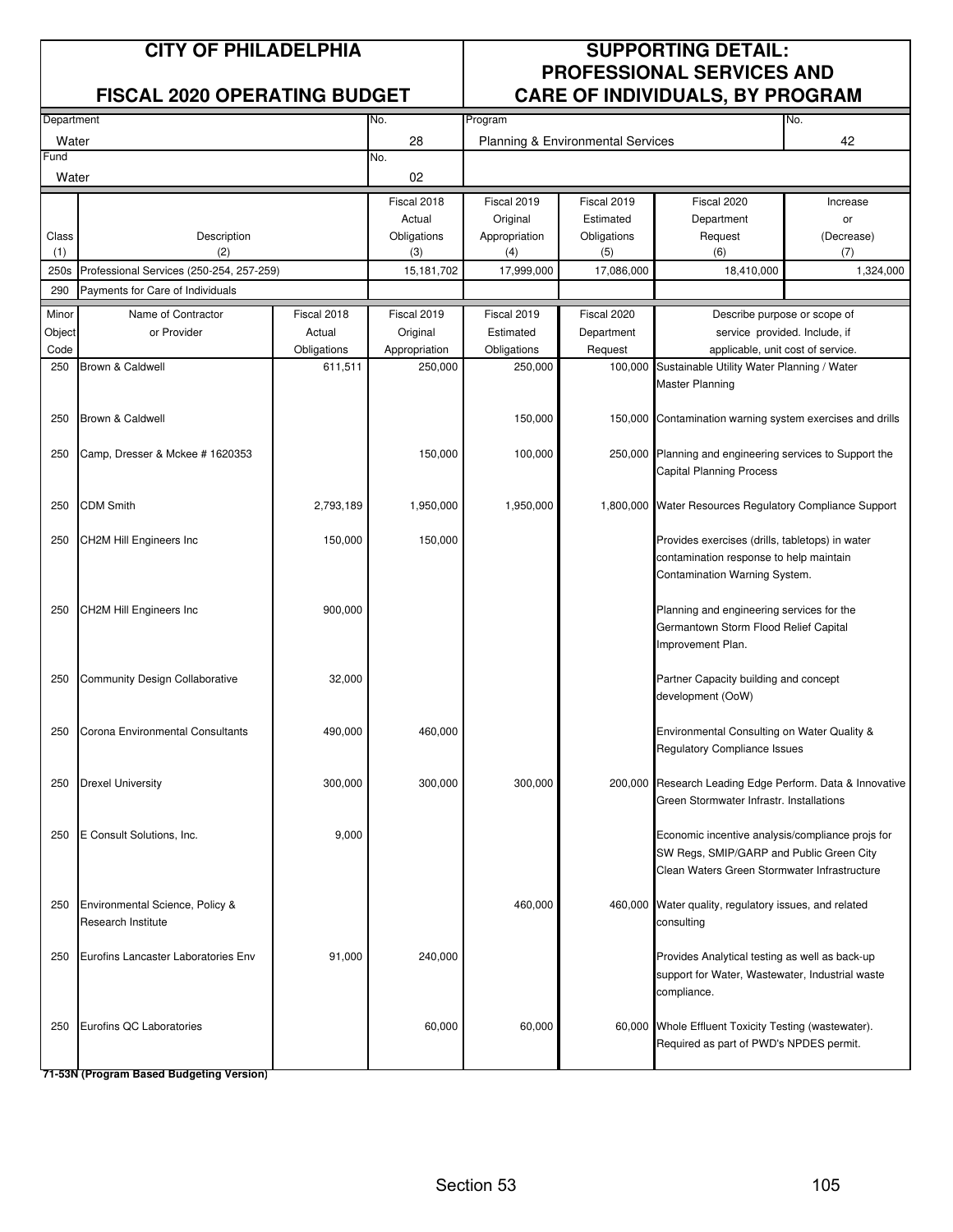|            |                                          |             |               |                                         |             | . .                                                                                           |                               |
|------------|------------------------------------------|-------------|---------------|-----------------------------------------|-------------|-----------------------------------------------------------------------------------------------|-------------------------------|
| Department |                                          |             | No.           | No.<br>Program                          |             |                                                                                               |                               |
| Water      |                                          |             | 28            | Planning & Environmental Services<br>42 |             |                                                                                               |                               |
| Fund       |                                          |             | No.           |                                         |             |                                                                                               |                               |
| Water      |                                          |             | 02            |                                         |             |                                                                                               |                               |
|            |                                          |             | Fiscal 2018   | Fiscal 2019                             | Fiscal 2019 | Fiscal 2020                                                                                   | Increase                      |
|            |                                          |             | Actual        | Original                                | Estimated   | Department                                                                                    | or                            |
| Class      | Description                              |             | Obligations   | Appropriation                           | Obligations | Request                                                                                       | (Decrease)                    |
| (1)        | (2)                                      |             | (3)           | (4)                                     | (5)         | (6)                                                                                           | (7)                           |
| 250s       | Professional Services (250-254, 257-259) |             | 15,181,702    | 17,999,000                              | 17,086,000  | 18,410,000                                                                                    | 1,324,000                     |
| 290        | Payments for Care of Individuals         |             |               |                                         |             |                                                                                               |                               |
| Minor      | Name of Contractor                       | Fiscal 2018 | Fiscal 2019   | Fiscal 2019                             | Fiscal 2020 | Describe purpose or scope of                                                                  |                               |
| Object     | or Provider                              | Actual      | Original      | Estimated                               | Department  |                                                                                               | service provided. Include, if |
| Code       |                                          | Obligations | Appropriation | Obligations                             | Request     | applicable, unit cost of service.                                                             |                               |
| 250        | <b>Fairmount Park Conservancy</b>        | 286,600     | 300,000       | 200,000                                 |             | Citywide coordination of stormwater management                                                |                               |
|            |                                          |             |               |                                         |             | on Parks and Recreation sites                                                                 |                               |
|            |                                          |             |               |                                         |             |                                                                                               |                               |
| 250        | Hazen & Sawyer                           | 325,000     | 300,000       | 350,000                                 |             | 450,000 Wastewater Planning Staff Support                                                     |                               |
| 250        | Johnson, Mirmaran & Thompson             | 600,000     | 900,000       | 900,000                                 |             | 450,000 Post-construction inspections of development                                          |                               |
|            |                                          |             |               |                                         |             | projects for CO&A, MS4 and PWD Regulations                                                    |                               |
|            |                                          |             |               |                                         |             | compliance                                                                                    |                               |
|            |                                          |             |               |                                         |             |                                                                                               |                               |
| 250        | Keystone Engineering                     | 350,000     |               | 350,000                                 |             | 350,000 Provide professional engineering and design,                                          |                               |
|            |                                          |             |               |                                         |             | systems integration, fabrication, installation,                                               |                               |
|            |                                          |             |               |                                         |             | service in support of the water departments'                                                  |                               |
|            |                                          |             |               |                                         |             | online water quality and contamination monitoring                                             |                               |
|            |                                          |             |               |                                         |             | networks.                                                                                     |                               |
|            |                                          |             |               |                                         |             |                                                                                               |                               |
| 250        | <b>Laboratory Testing</b>                | 22,000      | 32,000        | 32,000                                  |             | 32,000 Materials Analytical Testing to support                                                |                               |
|            |                                          |             |               |                                         |             | Procurement's specification compliance                                                        |                               |
|            |                                          |             |               |                                         |             |                                                                                               |                               |
| 250        | <b>Lehigh University</b>                 | 120,000     | 120,000       | 120,000                                 |             | Providing evaluation of Cryptosporidium occurrence<br>in the watershed for PWD's Source Water |                               |
|            |                                          |             |               |                                         |             | Protection Plan.                                                                              |                               |
|            |                                          |             |               |                                         |             |                                                                                               |                               |
| 250        | Partnership for the Delaware Estuary     | 142,418     | 135,000       | 135,000                                 | 135,000     | Citywide Stormwater Education Program &                                                       |                               |
|            |                                          |             |               |                                         |             | Facilitation of the Schuylkill Action Network                                                 |                               |
|            |                                          |             |               |                                         |             |                                                                                               |                               |
|            | 250 Public Health Management Corp.       |             | 85,000        | 85,000                                  |             | 80,000 PWD support a Surveillance Coordr in PDoPH's                                           |                               |
|            |                                          |             |               |                                         |             | Acute Communicable Disease program.                                                           |                               |
|            |                                          |             |               |                                         |             |                                                                                               |                               |
| 250        | QC Laboratories                          | 35,000      |               |                                         |             | <b>Toxicity Testing</b>                                                                       |                               |
|            |                                          |             |               |                                         |             |                                                                                               |                               |
| 250        | Rob Automatic & Collision Center         | 6,500       |               |                                         |             | Automatic Services - Removal/Relocation of cars                                               |                               |
| 250        | Rodriguez Consulting LLC                 | 799,909     |               |                                         |             | Reg consulting svcs- review & inspection of                                                   |                               |
|            |                                          |             |               |                                         |             | development projects for CO&A, MS4, and PWD                                                   |                               |
|            |                                          |             |               |                                         |             | SW Regs compliance                                                                            |                               |
|            |                                          |             |               |                                         |             |                                                                                               |                               |
| 250        | Sage Services                            | 1,250,000   | 1,500,000     | 1,500,000                               |             | 1,750,000 Drinking Water Supply Protection/ Delaware Valley                                   |                               |
|            |                                          |             |               |                                         |             | Early Warning System Support                                                                  |                               |
|            |                                          |             |               |                                         |             |                                                                                               |                               |
| 250        | Sci Tek Environmental Services Co.       | 300,000     | 300,000       | 300,000                                 |             | 300,000 Linear Asset Planning Staff Support                                                   |                               |
|            |                                          |             |               |                                         |             |                                                                                               |                               |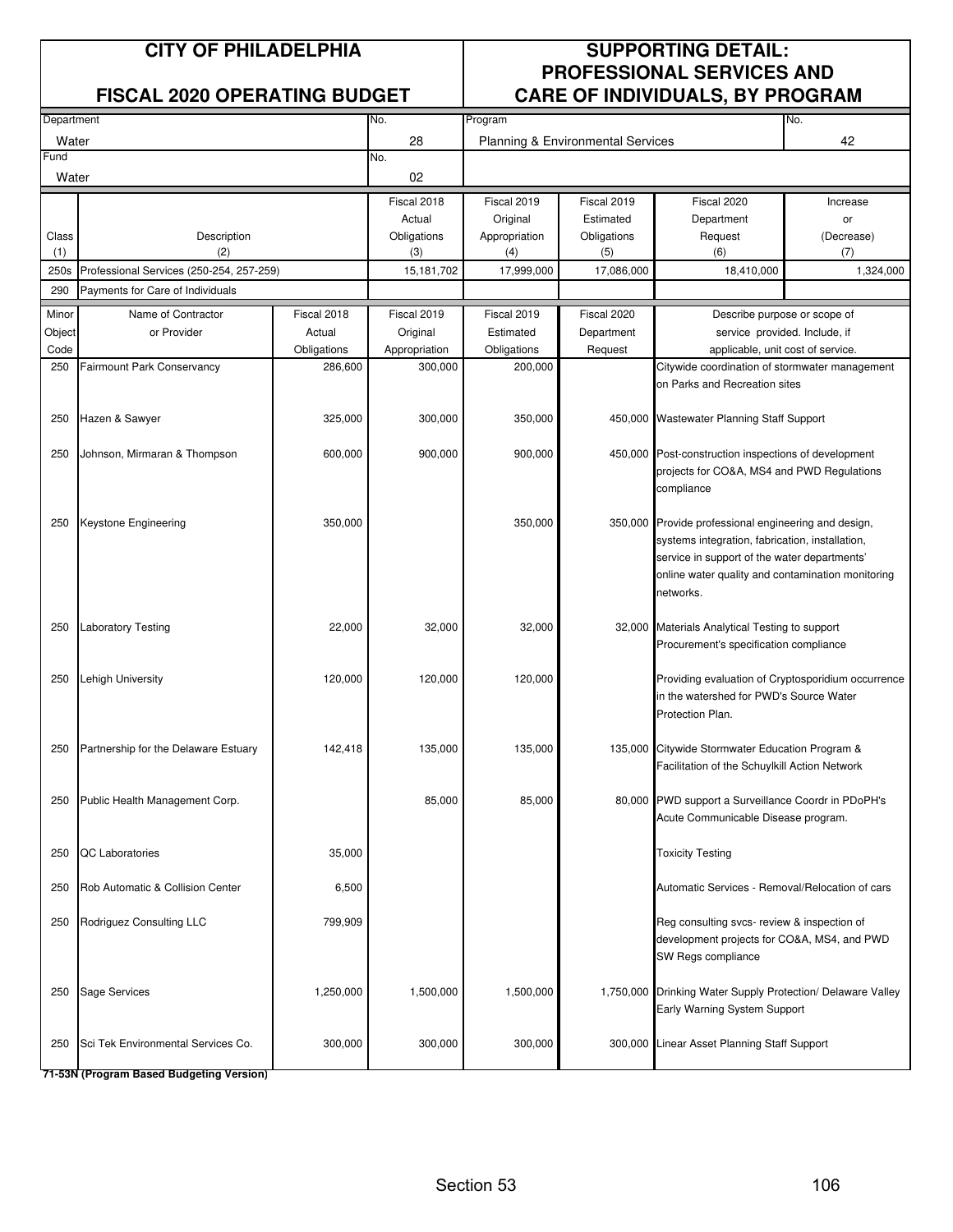|               |                                          |             |               |                                                           |             | . .                                                                                                                                                                                                                                          |                               |
|---------------|------------------------------------------|-------------|---------------|-----------------------------------------------------------|-------------|----------------------------------------------------------------------------------------------------------------------------------------------------------------------------------------------------------------------------------------------|-------------------------------|
| Department    |                                          |             | No.           | No.<br>Program<br>Planning & Environmental Services<br>42 |             |                                                                                                                                                                                                                                              |                               |
| Water<br>Fund |                                          |             | 28<br>No.     |                                                           |             |                                                                                                                                                                                                                                              |                               |
| Water         |                                          |             | 02            |                                                           |             |                                                                                                                                                                                                                                              |                               |
|               |                                          |             | Fiscal 2018   | Fiscal 2019                                               | Fiscal 2019 | Fiscal 2020                                                                                                                                                                                                                                  | Increase                      |
|               |                                          |             | Actual        | Original                                                  | Estimated   | Department                                                                                                                                                                                                                                   | or                            |
| Class         | Description                              |             | Obligations   | Appropriation                                             | Obligations | Request                                                                                                                                                                                                                                      | (Decrease)                    |
| (1)           | (2)                                      |             | (3)           | (4)                                                       | (5)         | (6)                                                                                                                                                                                                                                          | (7)                           |
| 250s          | Professional Services (250-254, 257-259) |             | 15,181,702    | 17,999,000                                                | 17,086,000  | 18,410,000                                                                                                                                                                                                                                   | 1,324,000                     |
| 290           | Payments for Care of Individuals         |             |               |                                                           |             |                                                                                                                                                                                                                                              |                               |
| Minor         | Name of Contractor                       | Fiscal 2018 | Fiscal 2019   | Fiscal 2019                                               | Fiscal 2020 | Describe purpose or scope of                                                                                                                                                                                                                 |                               |
| Object        | or Provider                              | Actual      | Original      | Estimated                                                 | Department  |                                                                                                                                                                                                                                              | service provided. Include, if |
| Code          |                                          | Obligations | Appropriation | Obligations                                               | Request     | applicable, unit cost of service.                                                                                                                                                                                                            |                               |
| 250           | Sci Tek Environmental Services Co.       | 1,844,000   | 2,100,000     | 2,100,000                                                 | 2,000,000   | Hydraulic and Hydrologic Data Analytics                                                                                                                                                                                                      |                               |
| 250           | <b>Tactile Group</b>                     | 200,000     | 200,000       | 200,000                                                   |             | 150,000 PWDPlanReview.org Support & Maintenance                                                                                                                                                                                              |                               |
| 250           | Temple University                        |             | 120,000       | 120,000                                                   |             | 120,000 Developing testing markers to better determine<br>where human sewage contamination is impacting<br>our streams. This will move into the development<br>of PCR capabilities to enhance the lab capabilities<br>for doing PCR testing. |                               |
| 250           | Tetra-Tech                               | 119,957     | 200,000       | 120,000                                                   |             | 200,000 Water Quality Model Software Developer Expert Srvs                                                                                                                                                                                   |                               |
| 250           | The Davey Tree Expert Company            |             | 5,000         | 5,000                                                     |             | 5,000 Tree pruning and cutting to care for BLS property                                                                                                                                                                                      |                               |
| 250           | Townscapes Incorporated                  |             | 10,000        | 5,000                                                     |             | 5,000 Landscape management to care for BLS property                                                                                                                                                                                          |                               |
| 250           | US Army Corp of Engineers (USACE)        |             |               | 50,000                                                    |             | 200,000 Continuing Authorities Program (50/50 split) for<br>Eastwick Flood study.                                                                                                                                                            |                               |
| 250           | U.S. DEPART OF THE INTERIOR              | 273,795     | 300,000       | 300,000                                                   |             | 310,000 Stream Gauge Stations and Groundwater<br><b>Monitoring Stations</b>                                                                                                                                                                  |                               |
| 250           | <b>USDA</b>                              | 70,000      | 70,000        | 70,000                                                    |             | 70,000 Source Water Protection - Wildlife Management<br>(OoW)                                                                                                                                                                                |                               |
| 250           | Vieux & Associates, Inc.                 | 75,000      | 75,000        | 75,000                                                    |             | 75,000 Radar - Rainfall Precipitation Monitoring                                                                                                                                                                                             |                               |
| 250           | Villanova University                     | 300,000     | 300,000       | 300,000                                                   |             | Research on Design related Issues - Green<br>Stormwater Infrastructure                                                                                                                                                                       |                               |
| 250           | Water Department and Others              | 623         |               |                                                           |             | Petty Cash and Others                                                                                                                                                                                                                        |                               |
| 250           | Water Research Foundation                |             | 100,000       | 100,000                                                   |             | 100,000 Non-Profit facilitation of workshops, onsite visits,<br>written reports on emerging issues affecting<br>drinking water & Wastewater.                                                                                                 |                               |
| 250           | Weeds Incorporated                       | 11,840      | 50,000        | 25,000                                                    |             | 25,000 Invasive Plant Species Management                                                                                                                                                                                                     |                               |
| 250           | Weston Solutions, Inc.                   |             | 30,000        |                                                           |             | Assists in monitoring the PNE airport landfill & in<br>reporting data to the PaDEP as part of the City's<br>permit.                                                                                                                          |                               |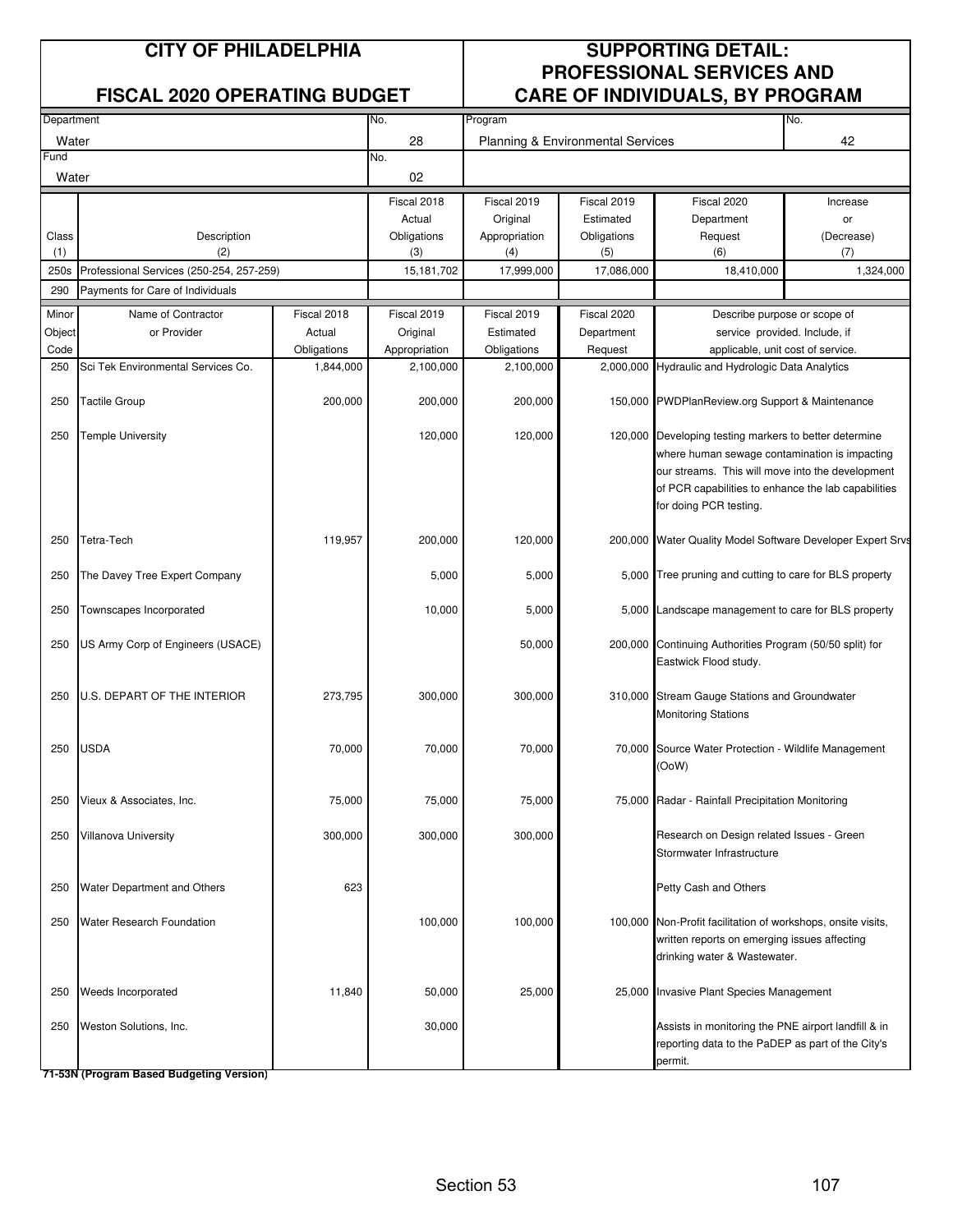|            |                                          |             |               |                                         |             | <u>SANE OF INSIVISOALS, BITTIOQHAM</u>                    |                               |  |
|------------|------------------------------------------|-------------|---------------|-----------------------------------------|-------------|-----------------------------------------------------------|-------------------------------|--|
| Department |                                          |             | No.           | No.<br>Program                          |             |                                                           |                               |  |
| Water      |                                          |             | 28            | 42<br>Planning & Environmental Services |             |                                                           |                               |  |
| Fund       |                                          |             | No.           |                                         |             |                                                           |                               |  |
| Water      |                                          |             | 02            |                                         |             |                                                           |                               |  |
|            |                                          |             | Fiscal 2018   | Fiscal 2019                             | Fiscal 2019 | Fiscal 2020                                               | Increase                      |  |
|            |                                          |             | Actual        | Original                                | Estimated   | Department                                                | or                            |  |
| Class      | Description                              |             | Obligations   | Appropriation                           | Obligations | Request                                                   | (Decrease)                    |  |
| (1)        | (2)                                      |             | (3)           | (4)                                     | (5)         | (6)                                                       | (7)                           |  |
| 250s       | Professional Services (250-254, 257-259) |             | 15,181,702    | 17,999,000                              | 17,086,000  | 18,410,000                                                | 1,324,000                     |  |
| 290        | Payments for Care of Individuals         |             |               |                                         |             |                                                           |                               |  |
| Minor      | Name of Contractor                       | Fiscal 2018 | Fiscal 2019   | Fiscal 2019                             | Fiscal 2020 |                                                           | Describe purpose or scope of  |  |
| Object     | or Provider                              | Actual      | Original      | Estimated                               | Department  |                                                           | service provided. Include, if |  |
| Code       |                                          | Obligations | Appropriation | Obligations                             | Request     | applicable, unit cost of service.                         |                               |  |
| 250        | Whitman, Requardt & Associates LLP       | 100,000     | 150,000       | 150,000                                 | 250,000     | Planning and engineering services to support the          |                               |  |
|            |                                          |             |               |                                         |             | Capital Planning Process                                  |                               |  |
|            |                                          |             |               |                                         |             |                                                           |                               |  |
| 250        | Woods Hole Group Inc                     | 1,649,959   | 2,135,000     | 2,135,000                               |             | 1,950,000 Estuarine Data Acquisition and Modeling Support |                               |  |
|            |                                          |             |               |                                         |             |                                                           |                               |  |
| 250        | M & M Lawn Care East Inc.                | 12,400      |               | 10,000                                  |             | 15,000 Belmont Pre-Treatment Algae Control                |                               |  |
|            |                                          |             |               |                                         |             |                                                           |                               |  |
| 250        | Source Molecular Corporation             | 60,000      |               | 60,000                                  |             | 60,000 Screening of Water/Wastewater                      |                               |  |
|            |                                          |             |               |                                         |             |                                                           |                               |  |
| 250        | Suburban Testing Lab. Inc.               | 74,000      |               | 240,000                                 |             | 240,000 Environmental Testing                             |                               |  |
|            |                                          |             |               |                                         |             |                                                           |                               |  |
| 250        | Clean Market                             | 400,000     |               |                                         |             | Stormwater Incentives Pro                                 |                               |  |
|            |                                          |             |               |                                         |             |                                                           |                               |  |
| 250        | To Be Determined 1                       |             | 300,000       | 300,000                                 |             | 500,000 Research Support Services                         |                               |  |
|            |                                          |             |               |                                         |             |                                                           |                               |  |
| 250        | To Be Determined 2                       |             | 300,000       | 100,000                                 |             | 300,000 Energy Support Services                           |                               |  |
|            |                                          |             |               |                                         |             |                                                           |                               |  |
| 250        | To Be Determined 3                       |             | 96,000        | 96,000                                  |             | 68,000 Green City Clean Water Support                     |                               |  |
|            |                                          |             |               |                                         |             |                                                           |                               |  |
| 250        | To Be Determined 4                       |             | 60,000        |                                         |             | Use PCR technology to evaluate the Schuylkill             |                               |  |
|            |                                          |             |               |                                         |             | River in ways that are predicted to be required in        |                               |  |
|            |                                          |             |               |                                         |             | 5-10 years.                                               |                               |  |
|            |                                          |             |               |                                         |             |                                                           |                               |  |
| 250        | To Be Determined 5                       |             | 50,000        |                                         |             | Developing online training modules for routine new        |                               |  |
|            |                                          |             |               |                                         |             | employee & refresher training                             |                               |  |
|            |                                          |             |               |                                         |             |                                                           |                               |  |
| 250        | To Be Determined 6                       |             | 100,000       |                                         |             | Ongoing maintenance of the Fairmount Fishway              |                               |  |
|            |                                          |             |               |                                         |             | viewing/counting center                                   |                               |  |
|            |                                          |             |               |                                         |             |                                                           |                               |  |
| 250        | To Be Determined 7                       |             | 500,000       | 500,000                                 |             | 500,000 GSI Monitoring Data Analysis and Collection       |                               |  |
|            |                                          |             |               |                                         |             | Support                                                   |                               |  |
|            |                                          |             |               |                                         |             |                                                           |                               |  |
| 250        | To Be Determined 8                       |             | 450,000       | 450,000                                 |             | 450,000 Planning and engineering support for the          |                               |  |
|            |                                          |             |               |                                         |             | advancement of the stormwater incentives program          |                               |  |
|            |                                          |             |               |                                         |             |                                                           |                               |  |
| 250        | To Be Determined 9                       |             | 100,000       |                                         |             | Installation of CSO Outfall informational signage as      |                               |  |
|            |                                          |             |               |                                         |             | stipulated in drafted 2017 NPDES WPCP permit              |                               |  |
|            |                                          |             |               |                                         |             |                                                           |                               |  |
| 250        | To Be Determined 10                      |             | 100,000       | 100,000                                 |             | 100,000 CFD modeling guidance in specific model runs      |                               |  |
|            |                                          |             |               |                                         |             |                                                           |                               |  |
|            |                                          |             |               |                                         |             |                                                           |                               |  |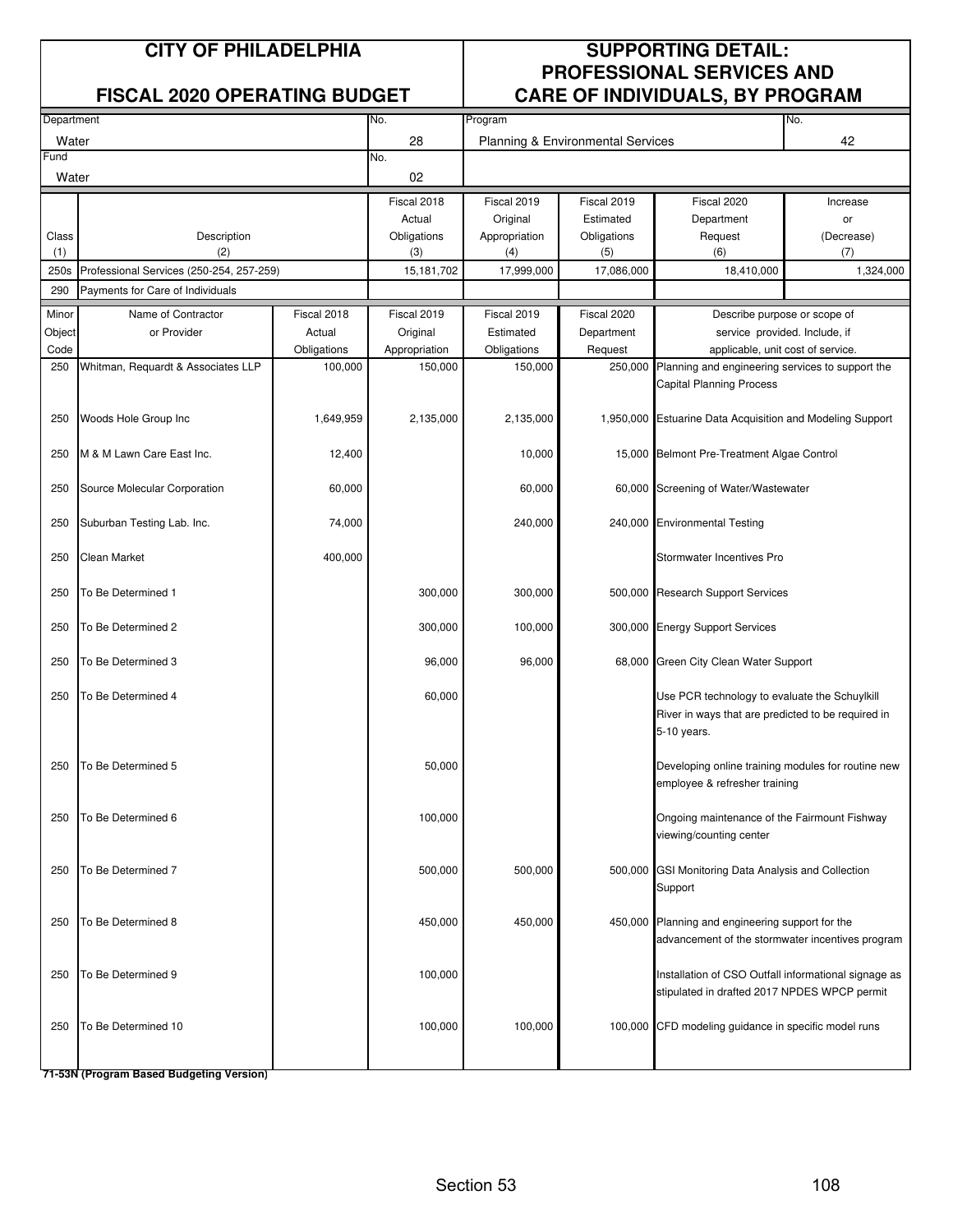## **CITY OF PHILADELPHIA SUPPORTING DETAIL: PROFESSIONAL SERVICES AND FISCAL 2020 OPERATING BUDGET CARE OF INDIVIDUALS, BY PROGRAM**

| Department |                                          |             | No.           | No.<br>Program                          |             |                                                                    |            |
|------------|------------------------------------------|-------------|---------------|-----------------------------------------|-------------|--------------------------------------------------------------------|------------|
| Water      |                                          |             | 28            | Planning & Environmental Services<br>42 |             |                                                                    |            |
| Fund       |                                          |             | No.           |                                         |             |                                                                    |            |
| Water      |                                          |             | 02            |                                         |             |                                                                    |            |
|            |                                          |             | Fiscal 2018   | Fiscal 2019                             | Fiscal 2019 | Fiscal 2020                                                        | Increase   |
|            |                                          |             | Actual        | Original                                | Estimated   | Department                                                         | or         |
| Class      | Description                              |             | Obligations   | Appropriation                           | Obligations | Request                                                            | (Decrease) |
| (1)        | (2)                                      |             | (3)           | (4)                                     | (5)         | (6)                                                                | (7)        |
| 250s       | Professional Services (250-254, 257-259) |             | 15,181,702    | 17,999,000                              | 17,086,000  | 18,410,000                                                         | 1,324,000  |
| 290        | Payments for Care of Individuals         |             |               |                                         |             |                                                                    |            |
| Minor      | Name of Contractor                       | Fiscal 2018 | Fiscal 2019   | Fiscal 2019                             | Fiscal 2020 |                                                                    |            |
| Object     | or Provider                              | Actual      | Original      | Estimated                               | Department  | Describe purpose or scope of                                       |            |
| Code       |                                          | Obligations | Appropriation | Obligations                             | Request     | service provided. Include, if<br>applicable, unit cost of service. |            |
| 250        | To Be Determined 11                      |             | 700,000       |                                         |             | 85% capture - Northeast Drainage District - Wet                    |            |
|            |                                          |             |               |                                         |             | Weather & High Rate Treatment capacity Testing                     |            |
|            |                                          |             |               |                                         |             |                                                                    |            |
| 250        | To Be Determined 12                      |             | 66,000        | 33,000                                  |             | 50,000 Private Development/Incentives/Innovation Support           |            |
|            |                                          |             |               |                                         |             | <b>Services</b>                                                    |            |
|            |                                          |             |               |                                         |             |                                                                    |            |
| 250        | To Be Determined 13                      |             | 800,000       | 900,000                                 |             | 900,000 Stormwater Regulations Consulting Services -               |            |
|            |                                          |             |               |                                         |             | Review & Inspection of Development Project                         |            |
|            |                                          |             |               |                                         |             |                                                                    |            |
| 250        | To Be Determined 14                      |             |               |                                         |             | Water Master Plan Implementation Program                           |            |
|            |                                          |             |               |                                         |             | Management and Advanced AIM and AERO                               |            |
|            |                                          |             |               |                                         |             |                                                                    |            |
| 250        | To Be Determined 16                      |             |               | 100,000                                 |             | 100,000 Facilitation of Dissolved Oxygen Partnership in the        |            |
|            |                                          |             |               |                                         |             | Delaware River Basin                                               |            |
|            |                                          |             |               |                                         |             |                                                                    |            |
| 250        | To Be Determined 17                      |             |               | 50,000                                  |             | 50,000 Air emission modeling support                               |            |
|            |                                          |             |               |                                         |             |                                                                    |            |
| 250        | To Be Determined 18                      |             |               |                                         |             | 120,000 Long Term 2 Enhanced Surface Water Treatment               |            |
|            |                                          |             |               |                                         |             | Rule Research Contract for Watershed Control                       |            |
|            |                                          |             |               |                                         |             | Plan Compliance - transferred from BLS                             |            |
|            |                                          |             |               |                                         |             |                                                                    |            |
| 250        | To Be Determined 19                      |             |               |                                         | 200,000     | GSI Performance and Optimization Research                          |            |
|            |                                          |             |               |                                         |             |                                                                    |            |
| 250        | To Be Determined 20                      |             |               |                                         |             | 450,000 Post-construction inspections of development               |            |
|            |                                          |             |               |                                         |             | projects for CO&A, MS4 and PWD Regulations                         |            |
|            |                                          |             |               |                                         |             | compliance                                                         |            |
|            |                                          |             |               |                                         |             |                                                                    |            |
| 250        | To Be Determined 21                      |             |               | 50,000                                  |             | 50,000 Maintenance of the surveillance & response                  |            |
|            |                                          |             |               |                                         |             | system dashboard                                                   |            |
|            |                                          |             |               |                                         |             |                                                                    |            |
| 250        | To Be Determined 22                      |             |               | 100,000                                 |             | 100,000 Analysis of pipe scale for corrosion control               |            |
|            |                                          |             |               |                                         |             | determinations                                                     |            |
|            |                                          |             |               |                                         |             |                                                                    |            |
| 250        | To Be Determined 23                      |             |               |                                         |             | 1,350,000 Conduct flow monitoring to quantify and characterize     |            |
|            |                                          |             |               |                                         |             | stormwater and sanitary wastewater through                         |            |
|            |                                          |             |               |                                         |             | combined and sanitary sewers.                                      |            |
|            | <b>Total Class 250</b>                   | 14,805,701  | 16,699,000    | 16,086,000                              | 17,630,000  |                                                                    |            |
|            |                                          |             |               |                                         |             |                                                                    |            |
|            |                                          |             |               |                                         |             |                                                                    |            |
|            |                                          |             |               |                                         |             |                                                                    |            |
|            |                                          |             |               |                                         |             |                                                                    |            |

**71-53N (Program Based Budgeting Version)**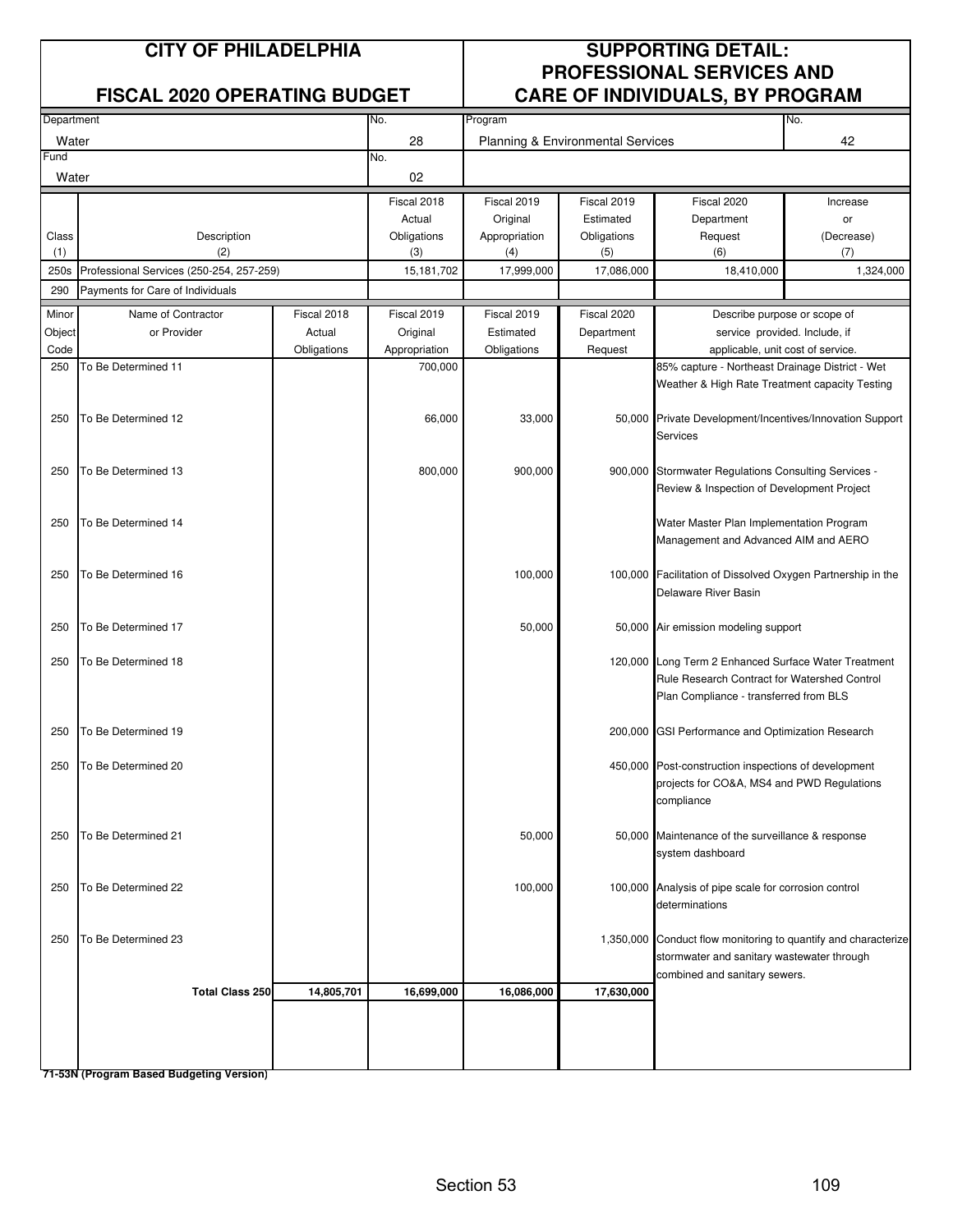## **CITY OF PHILADELPHIA SUPPORTING DETAIL: PROFESSIONAL SERVICES AND FISCAL 2020 OPERATING BUDGET CARE OF INDIVIDUALS, BY PROGRAM**

| Department |                                          | No.         | Program<br>No. |                                   |             |                                                          |                               |
|------------|------------------------------------------|-------------|----------------|-----------------------------------|-------------|----------------------------------------------------------|-------------------------------|
| Water      |                                          |             | 28             | Planning & Environmental Services |             |                                                          | 42                            |
| Fund       |                                          |             | No.            |                                   |             |                                                          |                               |
| Water      |                                          |             | 02             |                                   |             |                                                          |                               |
|            |                                          |             | Fiscal 2018    | Fiscal 2019                       | Fiscal 2019 | Fiscal 2020                                              | Increase                      |
|            |                                          |             | Actual         | Original                          | Estimated   | Department                                               | or                            |
| Class      | Description                              |             | Obligations    | Appropriation                     | Obligations | Request                                                  | (Decrease)                    |
| (1)        | (2)                                      |             | (3)            | (4)                               | (5)         | (6)                                                      | (7)                           |
| 250s       | Professional Services (250-254, 257-259) |             | 15,181,702     | 17,999,000                        | 17,086,000  | 18,410,000                                               | 1,324,000                     |
| 290        | Payments for Care of Individuals         |             |                |                                   |             |                                                          |                               |
| Minor      | Name of Contractor                       | Fiscal 2018 | Fiscal 2019    | Fiscal 2019                       | Fiscal 2020 |                                                          | Describe purpose or scope of  |
| Object     | or Provider                              | Actual      | Original       | Estimated                         | Department  |                                                          | service provided. Include, if |
| Code       |                                          | Obligations | Appropriation  | Obligations                       | Request     | applicable, unit cost of service.                        |                               |
| 257        | Arcadis US Inc                           | 120,000     | 150,000        | 200,000                           | 250,000     | Planning and engineering services to support the         |                               |
|            |                                          |             |                |                                   |             | <b>Capital Planning Process</b>                          |                               |
|            |                                          |             |                |                                   |             |                                                          |                               |
| 257        | CH2MHill                                 |             | 500,000        | 500,000                           |             | Flood Management Program                                 |                               |
|            |                                          |             |                |                                   |             |                                                          |                               |
| 257        | Hatch, Mott, MacDonald I & E LLC         |             | 150,000        | 150,000                           |             | 250,000 Planning and engineering services to support the |                               |
|            |                                          |             |                |                                   |             | <b>Capital Planning Process</b>                          |                               |
|            |                                          |             |                |                                   |             |                                                          |                               |
| 257        | Hazen and Sawyer                         | 100,000     | 150,000        | 150,000                           |             | 250,000 Planning and engineering services to support the |                               |
|            |                                          |             |                |                                   |             | <b>Capital Planning Process</b>                          |                               |
|            |                                          |             |                |                                   |             |                                                          |                               |
| 257        | Keystone Engineering                     |             | 350,000        |                                   |             | Provides tech design & construction & installation       |                               |
|            |                                          |             |                |                                   |             | & operations support for PWD's online water              |                               |
|            |                                          |             |                |                                   |             | quality monitoring network & the early warning           |                               |
|            |                                          |             |                |                                   |             | system at the intakes.                                   |                               |
|            |                                          |             |                |                                   |             |                                                          |                               |
| 257        | Mott MacDonald                           | 100,000     |                |                                   |             | Capital Improvement                                      |                               |
|            |                                          |             |                |                                   |             |                                                          |                               |
| 257        | Weston Solution Inc.                     | 24,000      |                |                                   | 30,000      |                                                          |                               |
|            |                                          |             |                |                                   |             |                                                          |                               |
| 257        | Sustainable Business Development         | 32,001      |                |                                   |             | Green City Clean Water Support (up to 6 misc             |                               |
|            | Initiatives                              |             |                |                                   |             | contracts) (Moved to line I and u)                       |                               |
|            | Class 257 Total                          | 376,001     | 1,300,000      | 1,000,000                         | 780,000     |                                                          |                               |
|            |                                          |             |                |                                   |             |                                                          |                               |
|            |                                          |             |                |                                   |             |                                                          |                               |
|            |                                          |             |                |                                   |             |                                                          |                               |
|            |                                          |             |                |                                   |             |                                                          |                               |
|            |                                          |             |                |                                   |             |                                                          |                               |
|            |                                          |             |                |                                   |             |                                                          |                               |
|            |                                          |             |                |                                   |             |                                                          |                               |
|            |                                          |             |                |                                   |             |                                                          |                               |
|            |                                          |             |                |                                   |             |                                                          |                               |
|            |                                          |             |                |                                   |             |                                                          |                               |
|            |                                          |             |                |                                   |             |                                                          |                               |
|            |                                          |             |                |                                   |             |                                                          |                               |
|            |                                          |             |                |                                   |             |                                                          |                               |
|            |                                          |             |                |                                   |             |                                                          |                               |
|            |                                          |             |                |                                   |             |                                                          |                               |
|            |                                          |             |                |                                   |             |                                                          |                               |
|            |                                          |             |                |                                   |             |                                                          |                               |
|            |                                          |             |                |                                   |             |                                                          |                               |

**71-53N (Program Based Budgeting Version)**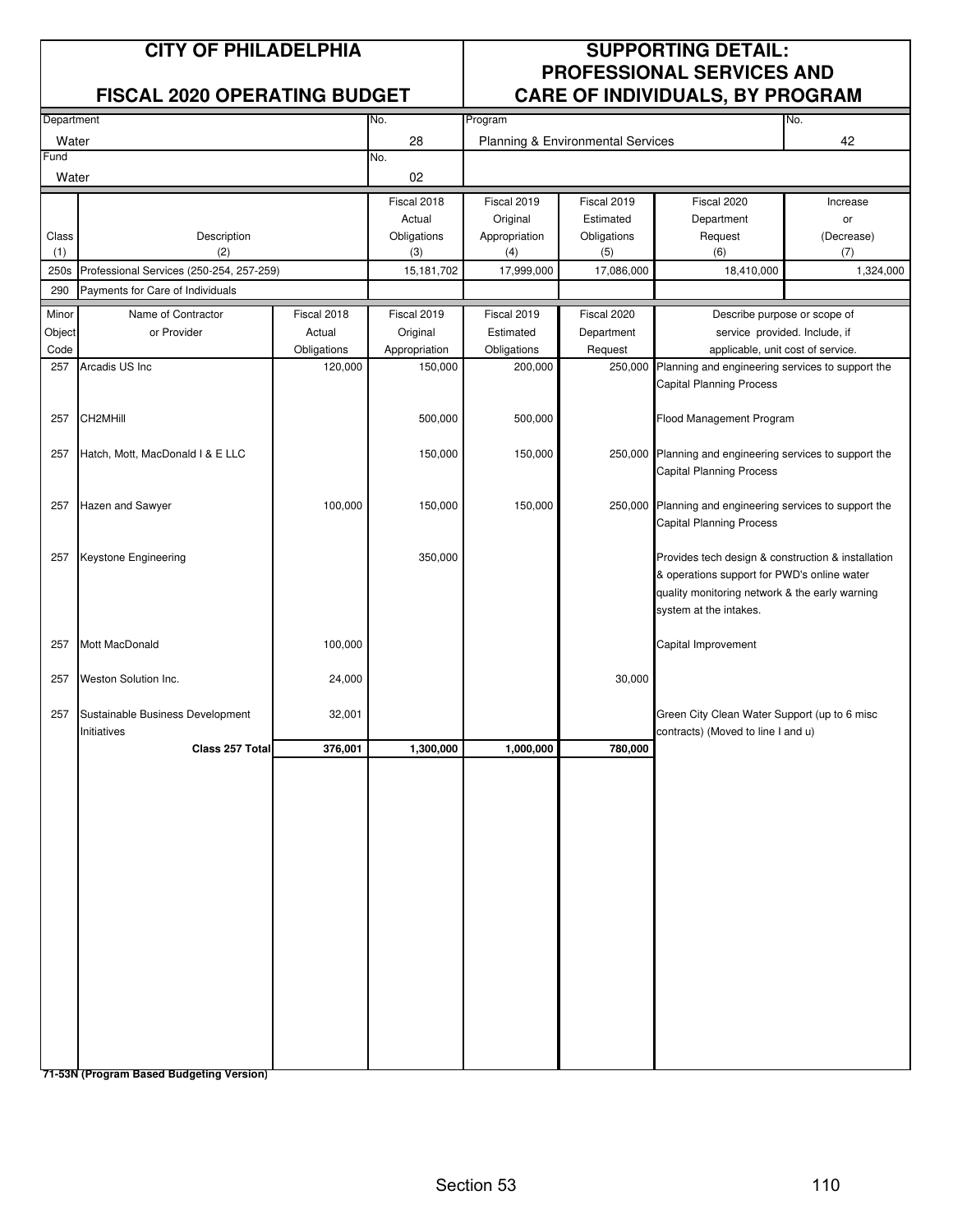## **CITY OF PHILADELPHIA SUPPORTING DETAIL:**

## **FISCAL 2020 OPERATING BUDGET**

# **CLASSES OTHER THAN**<br>250s AND 290, BY PROGRAM

| 009 AND 200, DT THOMIAM |                                       |             |               |                                   |             |                                                                                                  |    |
|-------------------------|---------------------------------------|-------------|---------------|-----------------------------------|-------------|--------------------------------------------------------------------------------------------------|----|
| Department              |                                       |             | No.           | No.<br>Program                    |             |                                                                                                  |    |
| Water                   |                                       |             | 28            | Planning & Environmental Services |             |                                                                                                  | 42 |
| Fund                    |                                       |             | No.           |                                   |             |                                                                                                  |    |
| Water                   |                                       |             | 02            |                                   |             |                                                                                                  |    |
| Minor                   | Name of Contractor                    | Fiscal 2018 | Fiscal 2019   | Fiscal 2019                       | Fiscal 2020 | Describe purpose or scope of                                                                     |    |
| Object                  | or Provider                           | Actual      | Original      | Estimated                         | Department  | service provided. Include, if                                                                    |    |
| Code                    |                                       | Obligations | Appropriation | Obligations                       | Request     | applicable, unit cost of service.                                                                |    |
|                         |                                       |             |               |                                   |             |                                                                                                  |    |
| 255                     | Alliance for Water Efficiency         | 7,608       | 8,000         | 7,700                             |             | 8,000 Membership Dues                                                                            |    |
| 255                     | American Biogas Council (ABC)         | 550         | 1,000         | 600                               |             | 600 Annual Membership                                                                            |    |
| 255                     | American Water Resources              | 350         | 250           | 250                               |             | 250 Annual Local Chapter Membership                                                              |    |
|                         | Association (AWRA)                    |             |               |                                   |             |                                                                                                  |    |
| 255                     | American Water Works Association      | 21,418      | 24,000        | 22,000                            |             | 24,000 Utility Association                                                                       |    |
| 255                     | <b>ISLE Inc.</b>                      | 28,000      | 12,000        | 16,000                            | 16,000      | Urban Green Development Organization                                                             |    |
| 255                     | McNees, Wallace, & Nurick, LLC        | 35,000      | 30,000        | 40,000                            | 40,000      | Legal - Quarterly Membership                                                                     |    |
| 255                     |                                       |             |               |                                   |             |                                                                                                  |    |
|                         | Pennsylvania Biomass to               |             | 250           | 2,500                             |             | 2,500 Membership Dues                                                                            |    |
|                         | <b>Energy Association</b>             |             |               |                                   |             |                                                                                                  |    |
| 255                     | Schuylkill River Greenway Association | 100,000     | 100,000       | 100,000                           |             | 100,000 Mgmt Org. for the Schuylkill River Natl & State                                          |    |
|                         |                                       |             |               |                                   |             | Heritage Area                                                                                    |    |
| 255                     | Center for One Water                  |             | 30,000        | 30,000                            |             | 30,000 Annual Membership                                                                         |    |
| 255                     | <b>Water Environment Federation</b>   | 10,295      | 13,000        | 12,130                            |             | 13,130 membership dues                                                                           |    |
| 255                     | Water Env. Research Foundation        | 150,356     | 161,000       |                                   |             | Scientific Research Association                                                                  |    |
| 255                     | Water Research Foundation             | 5,000       | 144,000       | 288,000                           |             | 296,000 Water Quality Association                                                                |    |
| 255                     | <b>Water Resource Association</b>     | 5,500       | 5,500         | 5,500                             | 5,500       | membership dues                                                                                  |    |
| 255                     | Other                                 | 8,299       | 32,000        | 26,870                            | 26,870      | membership dues                                                                                  |    |
|                         | Class 255 Total                       | 372,376     | 561,000       | 551,550                           | 562,850     |                                                                                                  |    |
|                         |                                       |             |               |                                   |             |                                                                                                  |    |
| 256                     | To Be Determined                      | 123,331     | 300,000       | 265,000                           | 213,000     | Tuition reimbursement in 214 - more conf                                                         |    |
|                         | Class 256 Total                       | 123,331     | 300,000       | 265,000                           | 213,000     |                                                                                                  |    |
|                         |                                       |             |               |                                   |             |                                                                                                  |    |
| 260                     | Agilent Technologies Inc.             | 99,988      | 100,000       | 100,000                           |             | 120,000 Maintenance - Analytical Equipment                                                       |    |
| 260                     | Charles W Romano Company              | 51,667      | 100,000       | 80,000                            |             | 45,000 Calibration                                                                               |    |
| 260                     | J P C GROUP INC                       |             |               | 20,000                            |             | Repair and Maintenance                                                                           |    |
| 260                     | PDIR Inc                              |             | 20,000        | 40,000                            |             | 40,000 ATI Equipment, Repairs and Parts                                                          |    |
| 260                     | <b>Quality Medical Group</b>          | 25,690      | 38,000        | 10,000                            |             | 20,000 Maintenance - Scientific Equipment                                                        |    |
| 260                     | Teledyne Instruments Inc.             | 3,265       | 25,000        |                                   |             |                                                                                                  |    |
| 260                     | To be determined                      |             | 40,000        |                                   |             | 68,000 Precision Measurement Instrumentation<br>General installation services for pre-fabricated |    |
|                         |                                       |             |               |                                   |             |                                                                                                  |    |
|                         |                                       |             |               |                                   |             | storage facility including masonry pad install                                                   |    |
|                         |                                       |             |               |                                   |             | & electrical appurtenances                                                                       |    |
| 260                     | To be determined                      |             | 300,000       | 300,000                           |             | 1,000,000 Requirements contract for small scale Green                                            |    |
|                         |                                       |             |               |                                   |             | City Clean Waters Green Stormwater                                                               |    |
|                         |                                       |             |               |                                   |             | Infrastructure installation - Contract Labor                                                     |    |
| 260                     | Other                                 | 152,416     | 249,000       | 251,000                           | 215,000     | Repair and Maintenance                                                                           |    |
|                         | Class 260 Total                       | 333,026     | 872,000       | 801,000                           | 1,508,000   |                                                                                                  |    |
|                         |                                       |             |               |                                   |             |                                                                                                  |    |
| 261                     | Donato Spaventa & Sons Inc            |             | 300,000       | 300,000                           |             | Small sites and ROW connections                                                                  |    |
| 261                     | <b>Gessler Construction Company</b>   | 95,200      |               |                                   |             | Requirements contract for small scale Green                                                      |    |
|                         |                                       |             |               |                                   |             | City Clean Waters Green Stormwater                                                               |    |
|                         |                                       |             |               |                                   |             | Infrastructure Installation - Excavation/Paving                                                  |    |
|                         | Class 261 Total                       | 95,200      | 300,000       | 300,000                           |             |                                                                                                  |    |
|                         |                                       |             |               |                                   |             |                                                                                                  |    |
|                         |                                       |             |               |                                   |             |                                                                                                  |    |

**71-53O (Program Based Budgeting Version)**